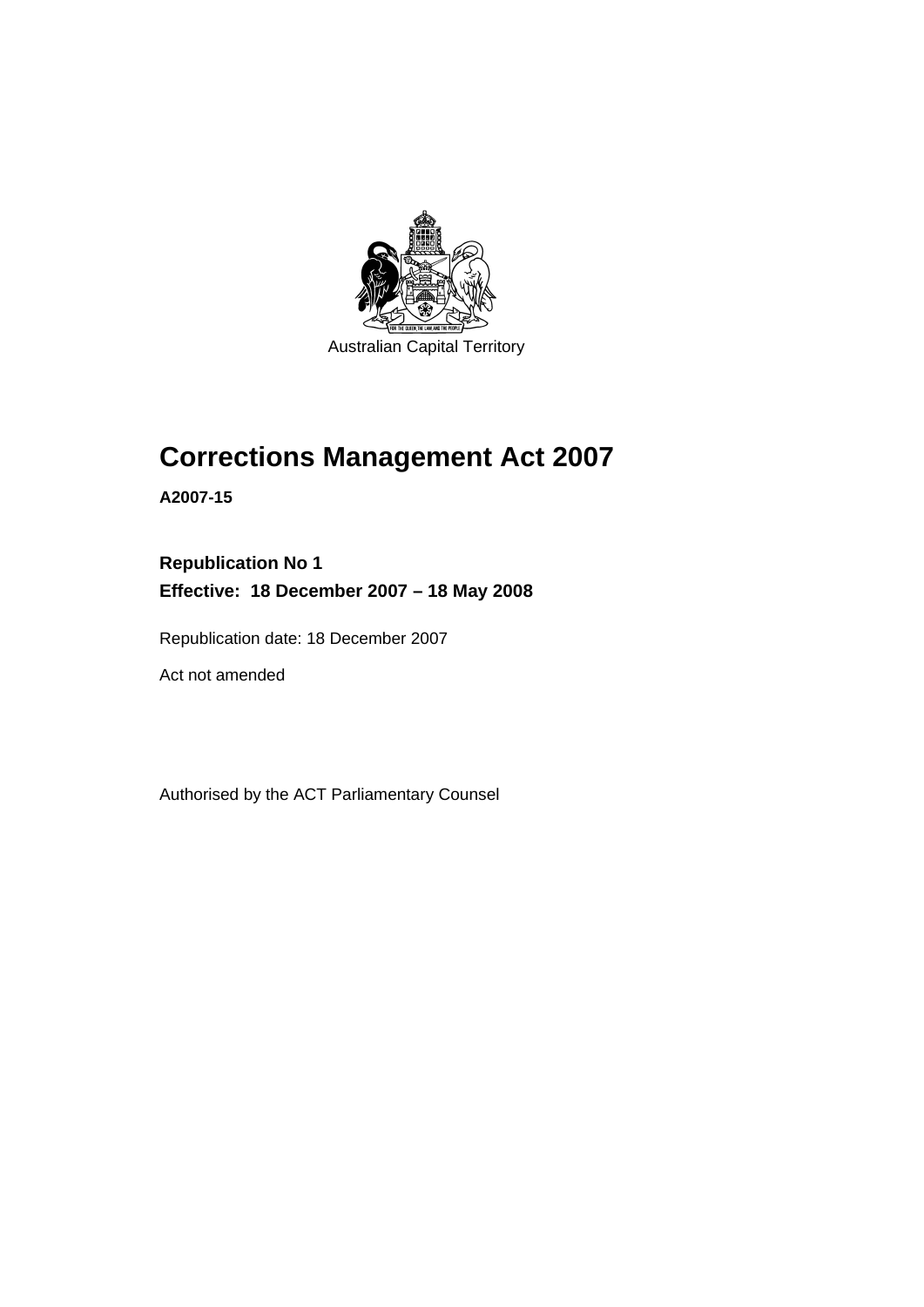#### **About this republication**

#### **The republished law**

This is a republication of the *Corrections Management Act 2007* (including any amendment made under the *Legislation Act 2001*, part 11.3 (Editorial changes)) as in force on 18 December 2007*.* It also includes any amendment, repeal or expiry affecting the republished law.

The legislation history and amendment history of the republished law are set out in endnotes 3 and 4.

#### **Kinds of republications**

The Parliamentary Counsel's Office prepares 2 kinds of republications of ACT laws (see the ACT legislation register at www.legislation.act.gov.au):

- authorised republications to which the *Legislation Act 2001* applies
- unauthorised republications.

The status of this republication appears on the bottom of each page.

#### **Editorial changes**

The *Legislation Act 2001*, part 11.3 authorises the Parliamentary Counsel to make editorial amendments and other changes of a formal nature when preparing a law for republication. Editorial changes do not change the effect of the law, but have effect as if they had been made by an Act commencing on the republication date (see *Legislation Act 2001*, s 115 and s 117). The changes are made if the Parliamentary Counsel considers they are desirable to bring the law into line, or more closely into line, with current legislative drafting practice.

This republication includes amendments made under part 11.3 (see endnote 1).

#### **Uncommenced provisions and amendments**

If a provision of the republished law has not commenced or is affected by an uncommenced amendment, the symbol  $\mathbf{U}$  appears immediately before the provision heading. The text of the uncommenced provision or amendment appears only in the last endnote.

#### **Modifications**

If a provision of the republished law is affected by a current modification, the symbol  $\mathbf{M}$ appears immediately before the provision heading. The text of the modifying provision appears in the endnotes. For the legal status of modifications, see *Legislation Act 2001*, section 95.

#### **Penalties**

The value of a penalty unit for an offence against this republished law at the republication date is—

- (a) if the person charged is an individual—\$100; or
- (b) if the person charged is a corporation—\$500.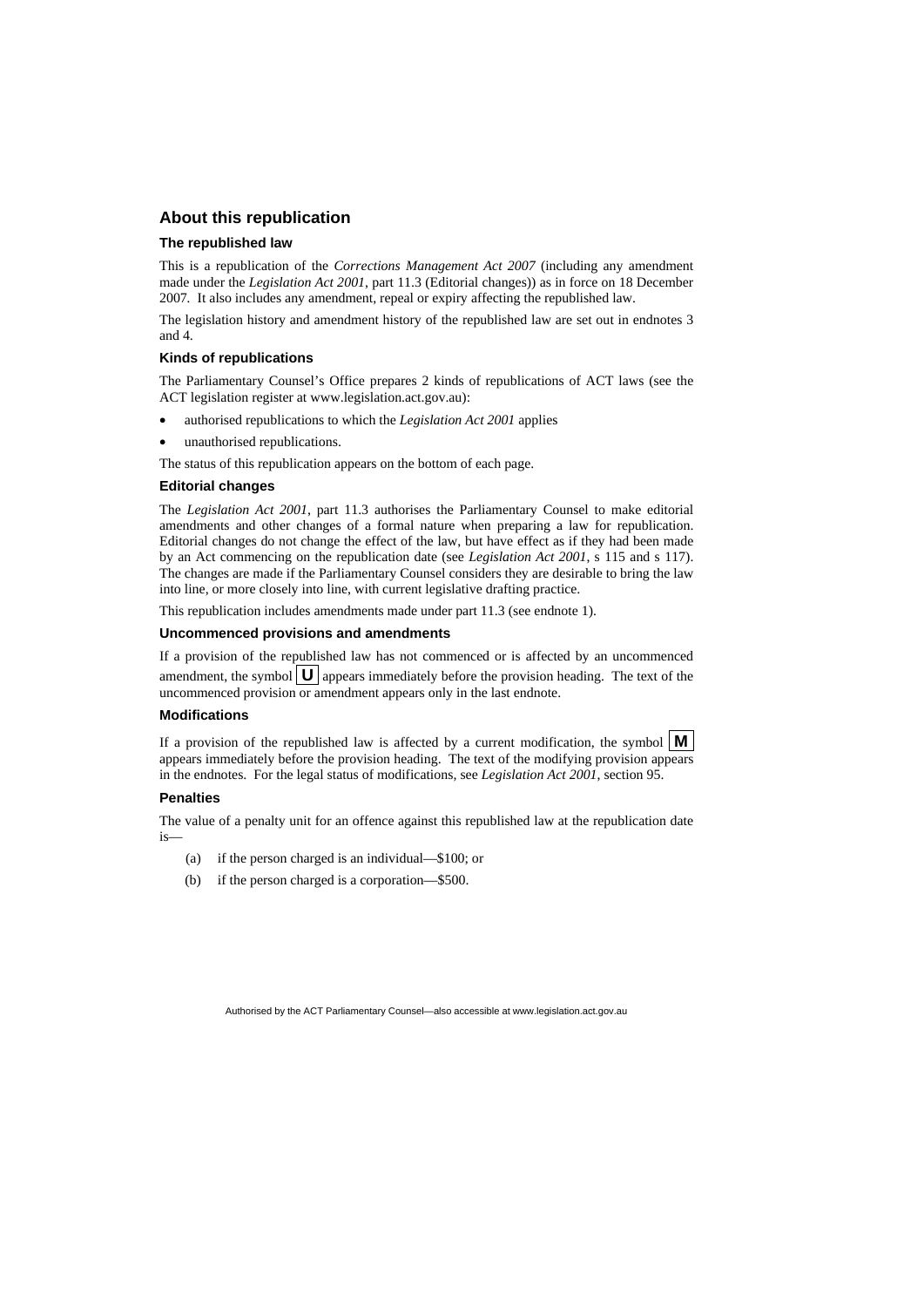

# **[Corrections Management Act 2007](#page-14-0)**

# **Contents**

| Preamble                   |                                                                 | Page<br>2  |
|----------------------------|-----------------------------------------------------------------|------------|
| <b>Chapter 1</b>           | <b>Preliminary</b>                                              |            |
| 1                          | Name of Act                                                     | 3          |
| 3                          | Dictionary                                                      | 3          |
| 4                          | <b>Notes</b>                                                    | 3          |
| 5                          | Offences against Act—application of Criminal Code etc           | 4          |
| 6                          | Application of Act-detainees                                    | 4          |
| <b>Chapter 2</b>           | <b>Objects and principles</b>                                   |            |
| 7                          | Main objects of Act                                             | 6          |
| 8                          | Management of correctional services                             | 6          |
| 9                          | Treatment of detainees generally                                |            |
| R <sub>1</sub><br>18/12/07 | Corrections Management Act 2007<br>Effective: 18/12/07-18/05/08 | contents 1 |

Effective: 18/12/07-18/05/08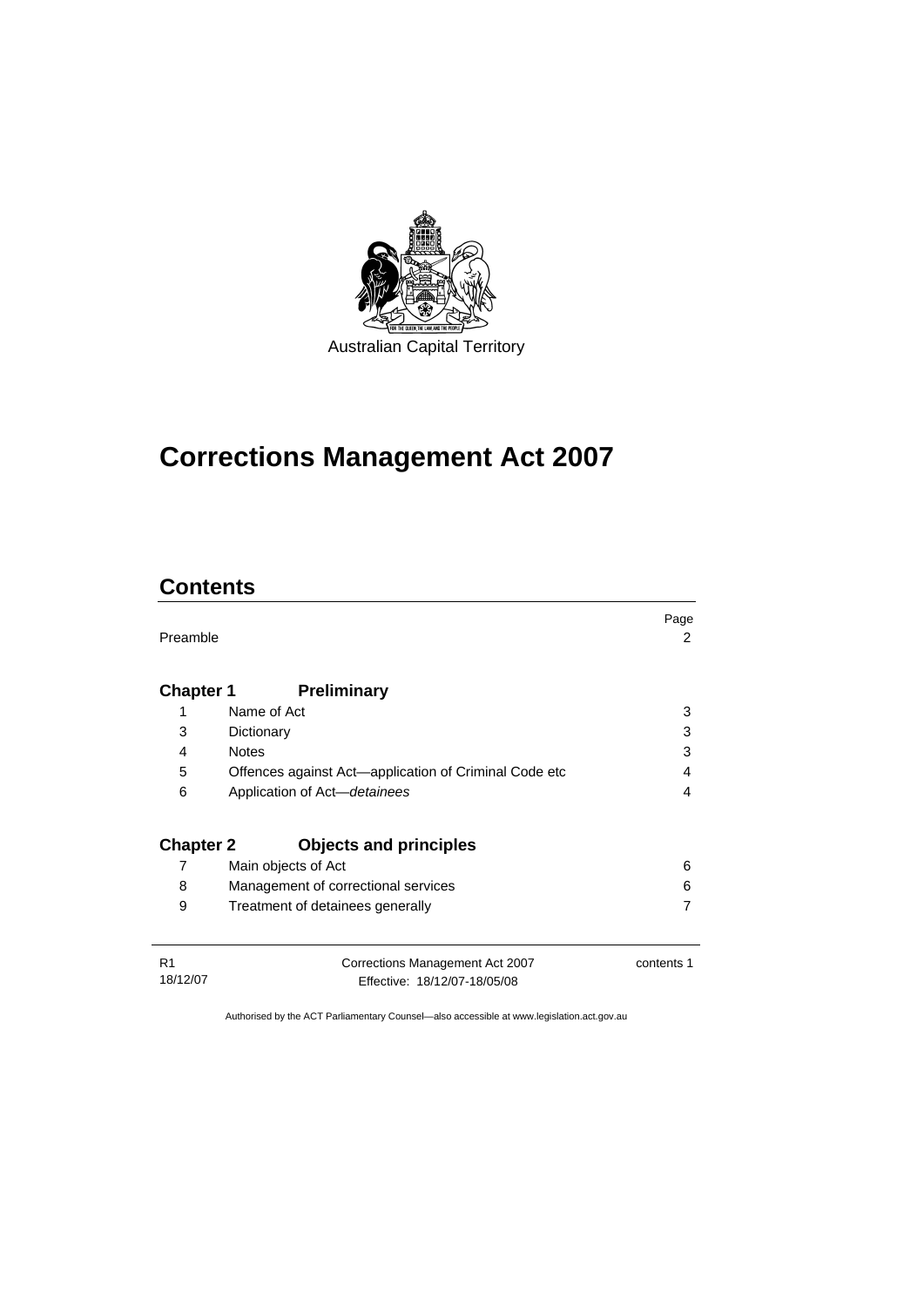| Contents |
|----------|
|----------|

|    |                                                | Page |
|----|------------------------------------------------|------|
| 10 | Treatment of remandees                         |      |
| 11 | Treatment of certain detainees                 |      |
| 12 | Correctional centres—minimum living conditions |      |

| <b>Chapter 3</b> | Administration |
|------------------|----------------|
|------------------|----------------|

| <b>Part 3.1</b>  | Administration-general                                                 |                |
|------------------|------------------------------------------------------------------------|----------------|
| 13               | Ministerial directions to chief executive                              | 10             |
| 14               | Corrections policies and operating procedures                          | 10             |
| 15               | Exclusions from notified corrections policies and operating procedures | 11             |
| 16               | Chief executive directions                                             | 12             |
| 17               | Chief executive delegations                                            | 12             |
| 18               | Chief police officer delegations                                       | 13             |
| <b>Part 3.2</b>  | <b>Corrections officers</b>                                            |                |
| 19               | Corrections officers-appointment                                       | 14             |
| 20               | Corrections officers-functions                                         | 14             |
| 21               | Doctors-health service appointments                                    | 15             |
| 22               | Health professionals-non-therapeutic functions                         | 15             |
| 23               | Identity cards                                                         | 15             |
| <b>Part 3.3</b>  | <b>Correctional centres</b>                                            |                |
| 24               | Correctional centres-declaration                                       | 17             |
| 25               | Correctional centres-arrangements with NSW                             | 17             |
| <b>Part 3.4</b>  | <b>Administration-special provisions</b>                               |                |
| 26               | Declaration of emergency                                               | 19             |
| 27               | <b>Emergency powers</b>                                                | 20             |
| 28               | Arrangements with police                                               | 20             |
| <b>Chapter 4</b> | Detention in police and court cells etc                                |                |
| 29               | Definitions-ch 4                                                       | 21             |
| 30               | Detention in police cells                                              | 21             |
| contents 2       | Corrections Management Act 2007                                        | R <sub>1</sub> |
|                  | Effective: 18/12/07-18/05/08                                           | 18/12/07       |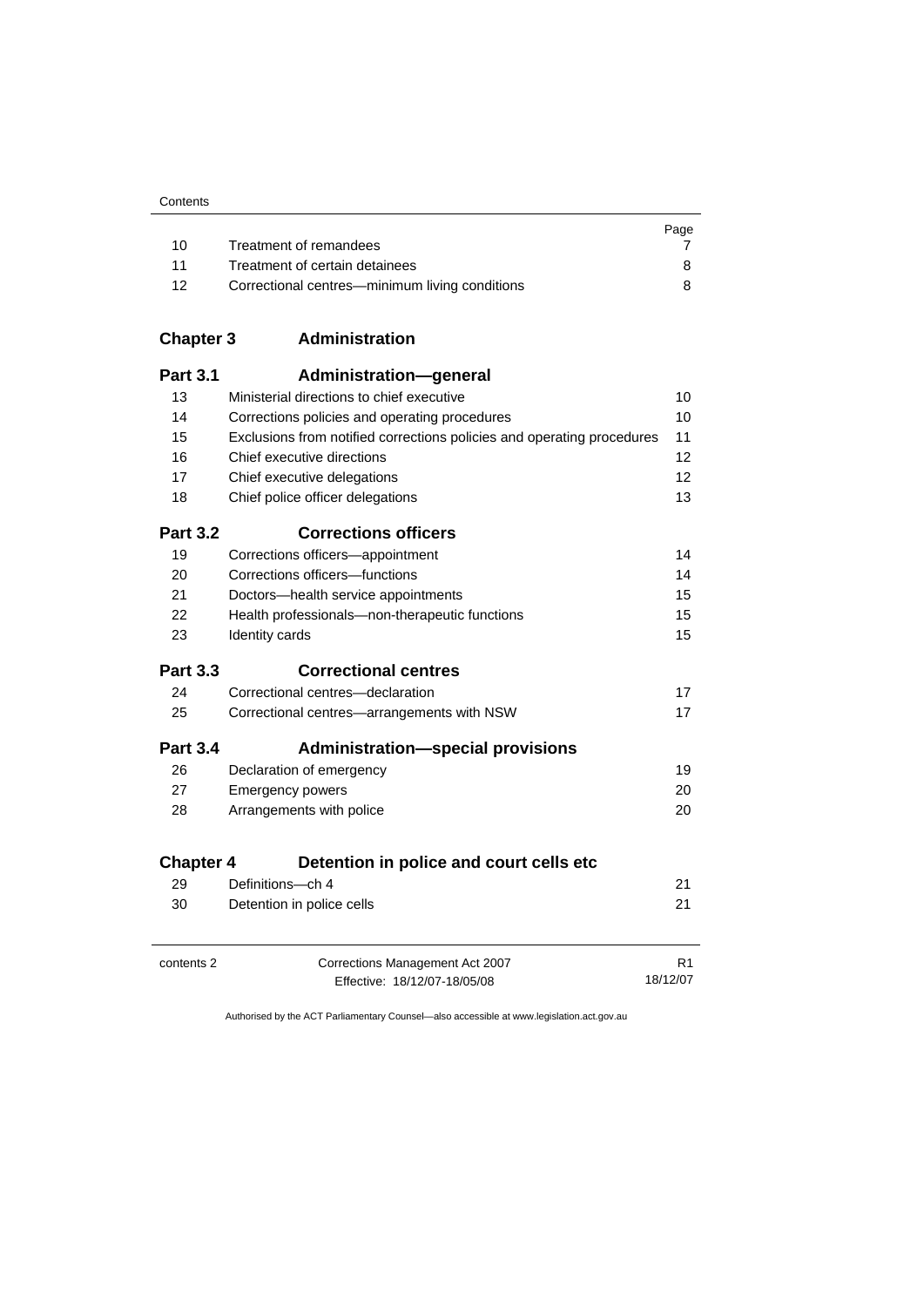|                  |                                                      | Contents |
|------------------|------------------------------------------------------|----------|
|                  |                                                      | Page     |
| 31               | Detention in police cells—search powers etc          | 22       |
| 32               | Other police powers not limited                      | 22       |
| 33               | Detention in court cells                             | 22       |
| 34               | Detainees accommodated away from correctional centre | 23       |
| <b>Chapter 5</b> | <b>Escorting detainees</b>                           |          |
| 35               | Escort officer functions etc                         | 25       |
| 36               | Escorting arrested person to court etc.              | 25       |
| 37               | Custody etc during proceedings                       | 26       |
| 38               | Executing warrants of imprisonment or remand etc     | 26       |
| 39               | Other powers not limited                             | 27       |
| <b>Chapter 6</b> | Living conditions at correctional centres            |          |
| 40               | Food and drink                                       | 28       |
| 41               | Clothing                                             | 29       |
| 42               | Personal hygiene                                     | 29       |
| 43               | Sleeping areas                                       | 30       |
| 44               | Treatment of convicted and non-convicted detainees   | 30       |
| 45               | Access to open air and exercise                      | 31       |

| 46 | Communication with family and others    | 32 |
|----|-----------------------------------------|----|
| 47 | Telephone calls                         | 33 |
| 48 | Mail                                    | 35 |
| 49 | Visits by family members etc.           | 36 |
| 50 | Contact with accredited people          | 37 |
| 51 | Visits---protected communications       | 38 |
| 52 | News and educational services           | 38 |
| 53 | Health care                             | 39 |
| 54 | Transfers to health facilities          | 41 |
| 55 | Religious, spiritual and cultural needs | 42 |
|    |                                         |    |

### **Chapter 7 Inspection of correctional centres**

| 56             | Independent inspections                                         | 44         |
|----------------|-----------------------------------------------------------------|------------|
| R1<br>18/12/07 | Corrections Management Act 2007<br>Effective: 18/12/07-18/05/08 | contents 3 |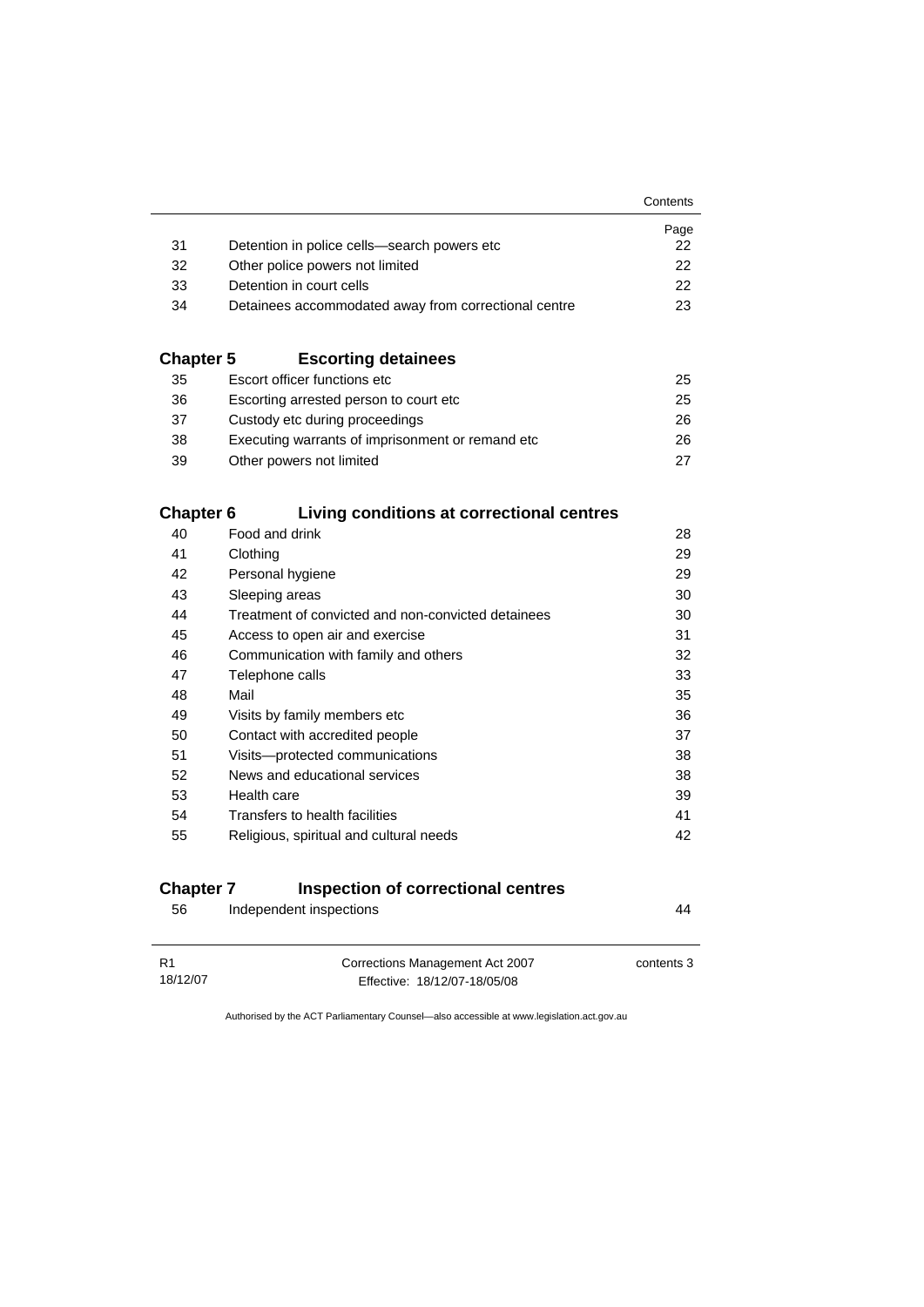| Contents |
|----------|
|----------|

|    |                                         | Page |
|----|-----------------------------------------|------|
| 57 | Official visitors-appointment           | 44   |
| 58 | Official visitors-functions             | 45   |
| 59 | Complaints to official visitors         | 46   |
| 60 | Investigation etc by official visitors  | 47   |
| 61 | Official visitors—ending appointments   | 47   |
| 62 | Relationship with other inspection laws | 48   |

#### **Chapter 8 Admission to correctional centres**

| 63 | Meaning of <i>admission</i> to correctional centre | 49 |
|----|----------------------------------------------------|----|
| 64 | Authority for detention                            | 50 |
| 65 | Identification of detainees                        | 51 |
| 66 | Information about entitlements and obligations     | 52 |
| 67 | Initial assessment                                 | 54 |
| 68 | Health assessment                                  | 54 |
| 69 | Alcohol and drug tests on admission                | 55 |
| 70 | Strip search on admission                          | 55 |
| 71 | Property of detainees                              | 55 |
| 72 | Security classification                            | 56 |
| 73 | Case management plan                               | 56 |
| 74 | Entries in register of detainees                   | 56 |

### **Chapter 9 Management and security**

| <b>Part 9.1</b> | Management and security-general                    |    |
|-----------------|----------------------------------------------------|----|
| 75              | Compliance with chief executive's directions       | 57 |
| 76              | Register of detainees                              | 57 |
| 77              | Health reports                                     | 58 |
| 78              | Case management plans-scope etc                    | 60 |
| 79              | Transgender and intersex detainees—sexual identity | 62 |
| 80              | Security classification-basis etc                  | 63 |
| 81              | Prohibited things                                  | 64 |
| 82              | Possession of prohibited things                    | 64 |
| 83              | Work by detainees                                  | 65 |
| contents 4      | Corrections Management Act 2007                    | R1 |

Effective: 18/12/07-18/05/08 18/12/07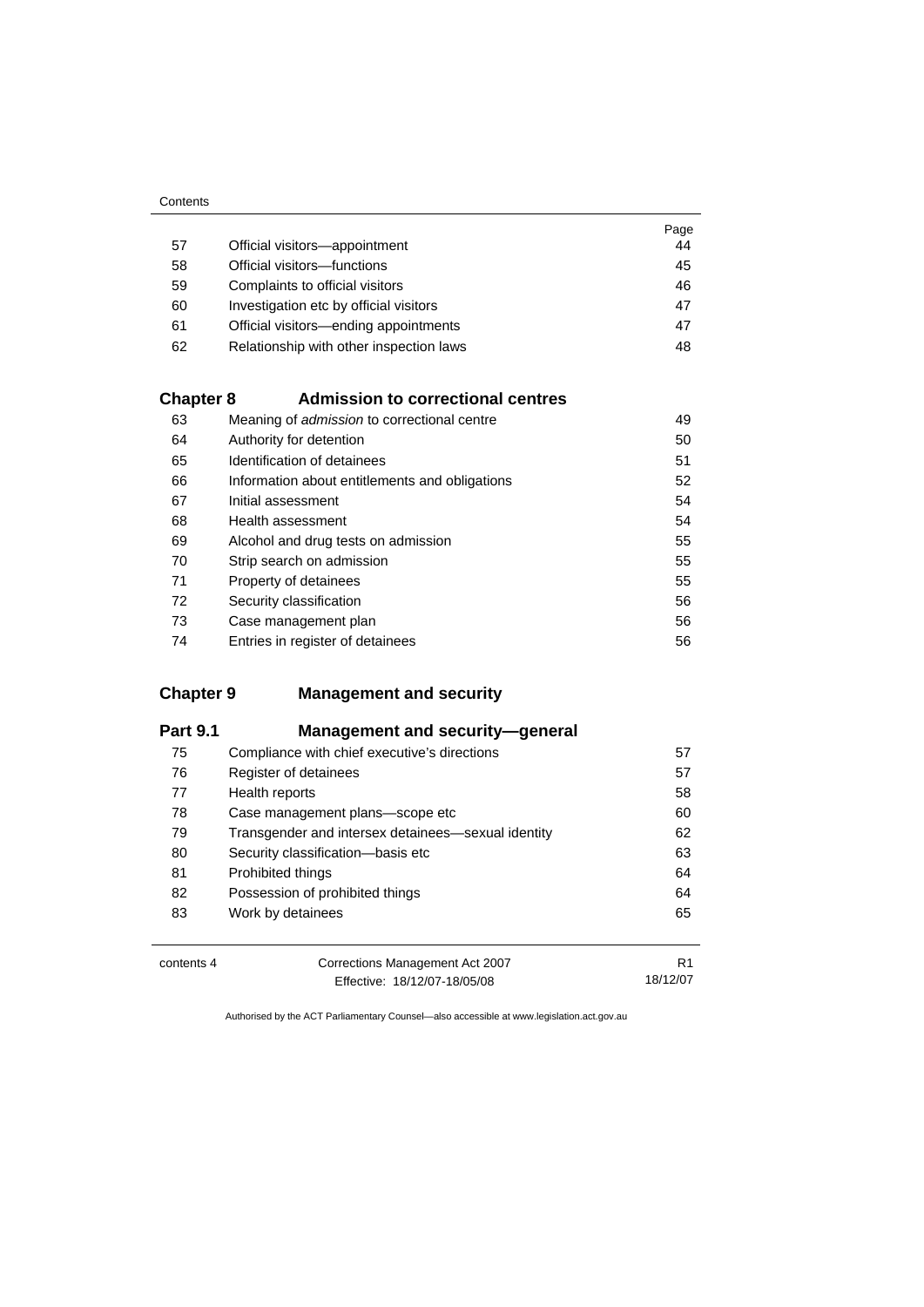|                 |                                                                          | Contents   |  |  |  |
|-----------------|--------------------------------------------------------------------------|------------|--|--|--|
|                 |                                                                          | Page       |  |  |  |
| 84              | Trust accounts for detainees                                             |            |  |  |  |
| 85              | <b>Prohibited areas</b>                                                  |            |  |  |  |
| 86              | Nonsmoking areas                                                         | 66         |  |  |  |
| 87              | Management and security—corrections policies and operating<br>procedures | 66         |  |  |  |
| <b>Part 9.2</b> | <b>Segregation</b>                                                       |            |  |  |  |
| 88              | Meaning of segregation                                                   | 67         |  |  |  |
| 89              | Segregation under pt 9.2-purpose                                         | 67         |  |  |  |
| 90              | Segregation-safety and security                                          | 67         |  |  |  |
| 91              | Segregation-protective custody                                           | 69         |  |  |  |
| 92              | Segregation-health                                                       | 70         |  |  |  |
| 93              | Interstate segregated detainees transferred to ACT                       | 71         |  |  |  |
| 94              | Segregated detainees removed to NSW                                      | 72         |  |  |  |
| 95              | Segregation not to affect minimum living conditions                      | 72         |  |  |  |
| 96              | Application for review of segregation directions                         | 73         |  |  |  |
| 97              | Review of segregation directions                                         |            |  |  |  |
| 98              | Other separation of detainees                                            | 74         |  |  |  |
| <b>Part 9.3</b> | <b>Monitoring</b>                                                        |            |  |  |  |
| 99              | Monitoring-general considerations                                        | 75         |  |  |  |
| 100             | Monitoring at correctional centres                                       | 76         |  |  |  |
| 101             | Personal monitoring devices                                              |            |  |  |  |
| 102             | Interfering with personal monitoring devices                             |            |  |  |  |
| 103             | Monitoring telephone calls etc                                           |            |  |  |  |
| 104             | Monitoring ordinary mail                                                 | 78         |  |  |  |
| 105             | Monitoring protected mail                                                | 79         |  |  |  |
| 106             | Mail searches-consequences                                               | 79         |  |  |  |
| <b>Part 9.4</b> | <b>Searches</b>                                                          |            |  |  |  |
| Division 9.4.1  | Searches-general                                                         |            |  |  |  |
| 107             | Definitions-searches                                                     | 80         |  |  |  |
| 108             | Intrusiveness of searches                                                | 81         |  |  |  |
| 109             | Searches of transgender and intersex detainees                           | 81         |  |  |  |
| 110             | Register of strip and body searches                                      | 82         |  |  |  |
| R <sub>1</sub>  | Corrections Management Act 2007                                          | contents 5 |  |  |  |
| 18/12/07        | Effective: 18/12/07-18/05/08                                             |            |  |  |  |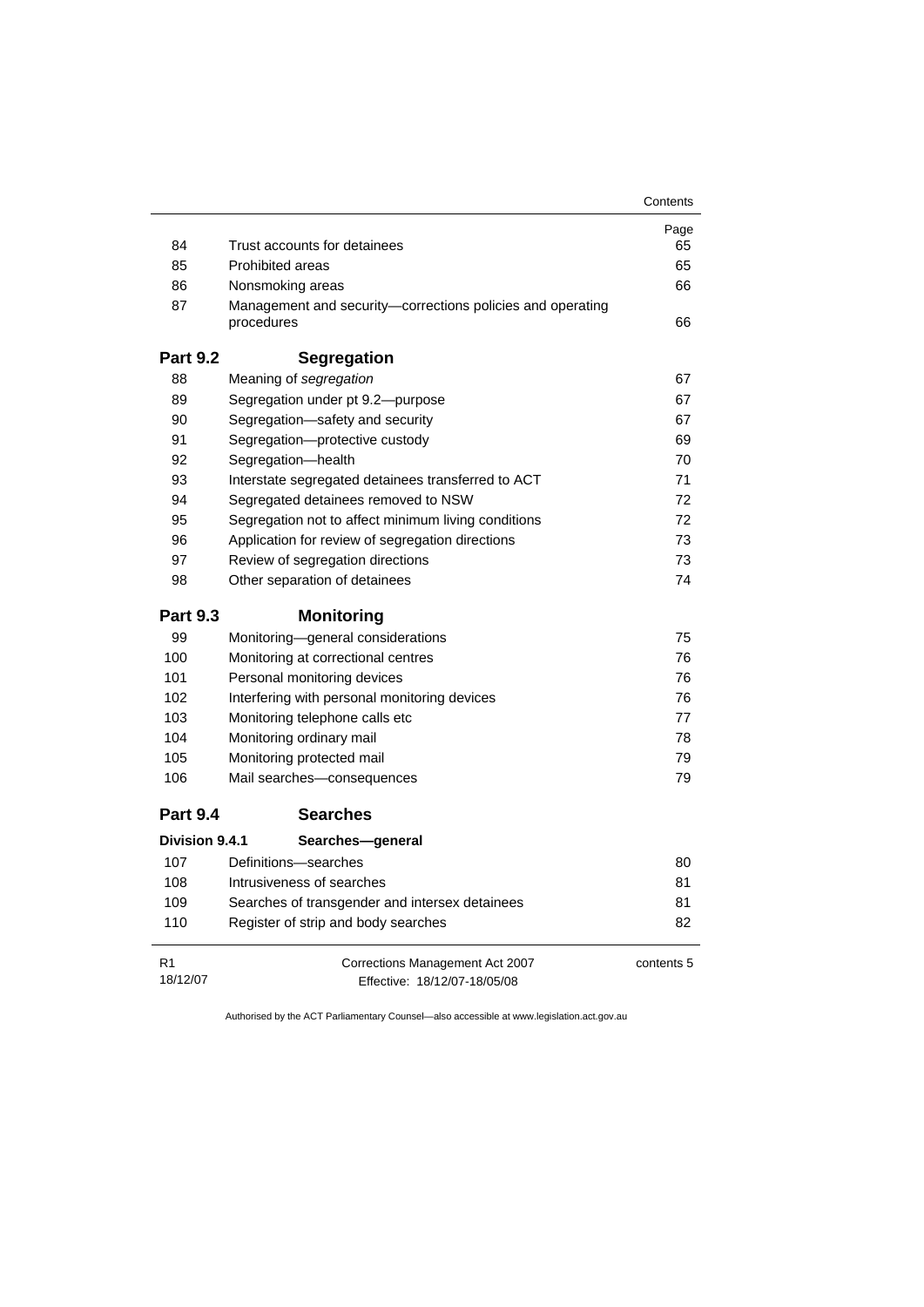#### **Contents**

|                 |                                                                  | Page           |  |  |
|-----------------|------------------------------------------------------------------|----------------|--|--|
| Division 9.4.2  | Scanning, frisk and ordinary searches                            |                |  |  |
| 111             | Scanning, frisk and ordinary searches-directions                 | 82             |  |  |
| 112             | Scanning, frisk and ordinary searches-requirements               | 83             |  |  |
| Division 9.4.3  | <b>Strip searches</b>                                            |                |  |  |
| 113             | Strip searches-directions                                        |                |  |  |
| 114             | Strip searches-presence of corrections officers                  | 84             |  |  |
| 115             | Strip searches-general rules                                     | 85             |  |  |
| Division 9.4.4  | <b>Body searches</b>                                             |                |  |  |
| 116             | Body searches-directions                                         | 86             |  |  |
| 117             | Body searches-presence of nurse and corrections officers         | 87             |  |  |
| 118             | Body searches-assistance from corrections officer                | 87             |  |  |
| 119             | Body searches-rules about detainee's clothing                    | 88             |  |  |
| 120             | Body searches-rules about touching detainee                      | 88             |  |  |
| 121             | Body searches-seizing things                                     | 88             |  |  |
| Division 9.4.5  | Searches of premises and property                                |                |  |  |
| 122             | Searches-premises and property                                   | 89             |  |  |
| 123             | Searches of detainee cells-legally privileged material           | 90             |  |  |
| 124             | Searches of detainee cells-suspected legally privileged material | 90             |  |  |
| Division 9.4.6  | Searches-miscellaneous                                           |                |  |  |
| 125             | Searches—use of corrections dogs                                 | 91             |  |  |
| 126             | Searches-use of force                                            | 91             |  |  |
| <b>Part 9.5</b> | <b>Seizing property</b>                                          |                |  |  |
| 127             | Seizing mail etc                                                 | 93             |  |  |
| 128             | Seizing property-general                                         | 94             |  |  |
| 129             | Receipt for seizure                                              | 94             |  |  |
| 130             | Forfeiture of things seized                                      | 95             |  |  |
| 131             | Return of things seized but not forfeited                        | 96             |  |  |
| <b>Part 9.6</b> | <b>Alcohol and drug testing</b>                                  |                |  |  |
| Division 9.6.1  | General                                                          |                |  |  |
| 132             | Definitions-drug and test sample                                 | 98             |  |  |
| 133             | When test sample positive                                        | 98             |  |  |
| contents 6      | Corrections Management Act 2007                                  | R <sub>1</sub> |  |  |
|                 | Effective: 18/12/07-18/05/08                                     | 18/12/07       |  |  |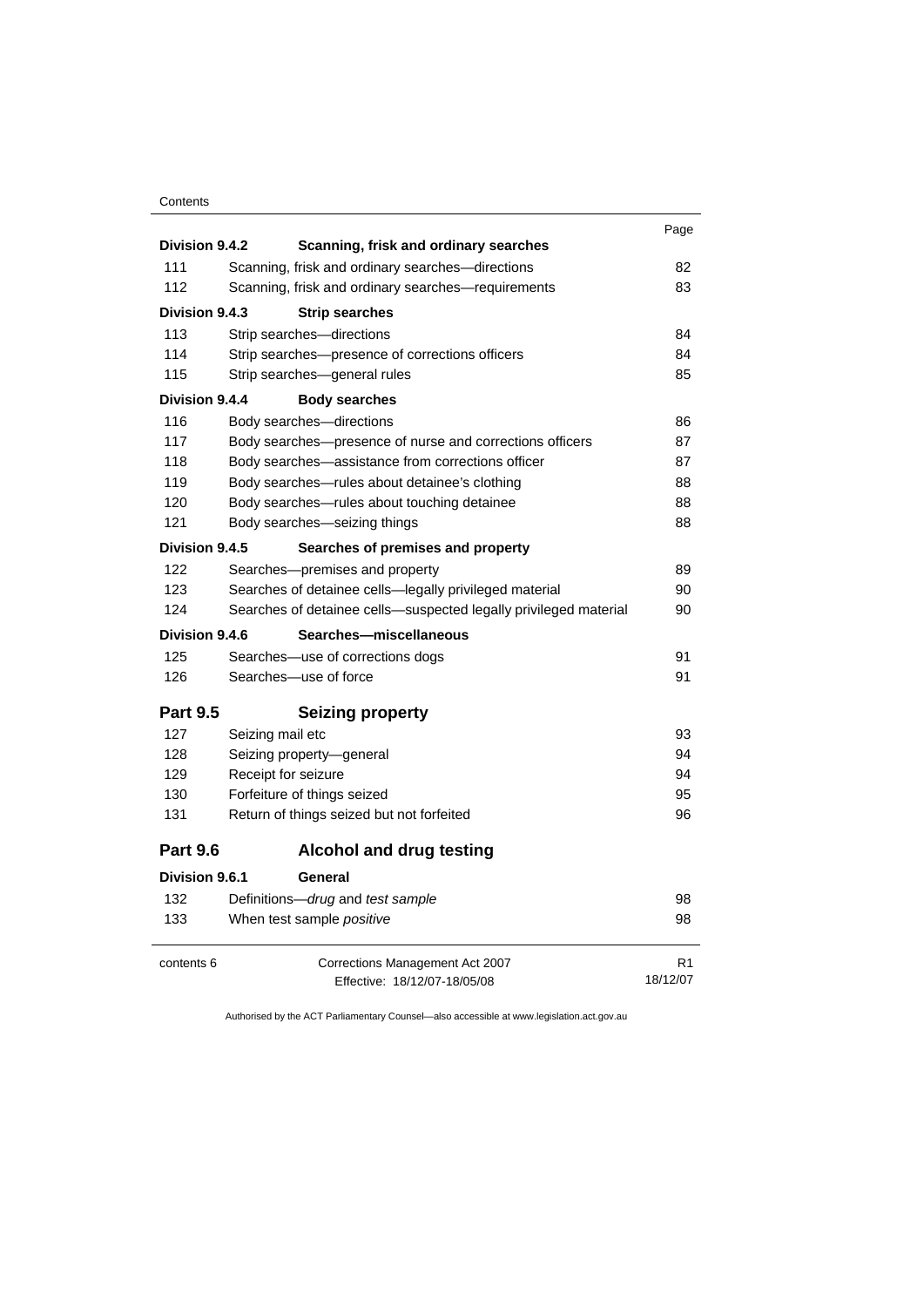|                 |                                                       | Contents |
|-----------------|-------------------------------------------------------|----------|
|                 |                                                       | Page     |
| Division 9.6.2  | Alcohol and drug testing-detainees                    |          |
| 134             | Alcohol and drug testing of detainees                 | 100      |
| 135             | Effect of positive test sample from detainee          | 101      |
| Division 9.6.3  | Alcohol and drug testing-corrections officers etc     |          |
| 136             | Alcohol and drug testing of corrections officers etc  | 101      |
| <b>Part 9.7</b> | Use of force                                          |          |
| 137             | Managing use of force                                 | 103      |
| 138             | Authorised use of force                               |          |
| 139             | Application of force                                  |          |
| 140             | Use of restraints or weapons                          |          |
| 141             | Medical examination after use of force                |          |
| 142             | Reporting use of force                                | 106      |
| <b>Part 9.8</b> | Access to correctional centres                        |          |
| 143             | Visiting conditions                                   | 108      |
| 144             | Notice of visiting conditions                         | 108      |
| 145             | Taking prohibited things etc into correctional centre | 109      |
| 146             | Directions to visitors                                | 109      |
| 147             | Searches of visitors                                  | 110      |
| 148             | Directions to leave correctional centre etc.          | 110      |
| 149             | Removing people from correctional centre              | 112      |

### **Chapter 10 Discipline**

| <b>Part 10.1</b> | General                                                 |     |
|------------------|---------------------------------------------------------|-----|
| 150              | Application-ch 10                                       | 113 |
| 151              | Definitions-discipline                                  | 113 |
| 152              | Meaning of disciplinary breach                          | 114 |
| 153              | Meaning of <i>investigator</i>                          | 116 |
| 154              | Meaning of <i>privilege</i>                             | 117 |
| 155              | Overlapping disciplinary breaches and criminal offences | 117 |

R1 18/12/07 Corrections Management Act 2007

contents 7

Effective: 18/12/07-18/05/08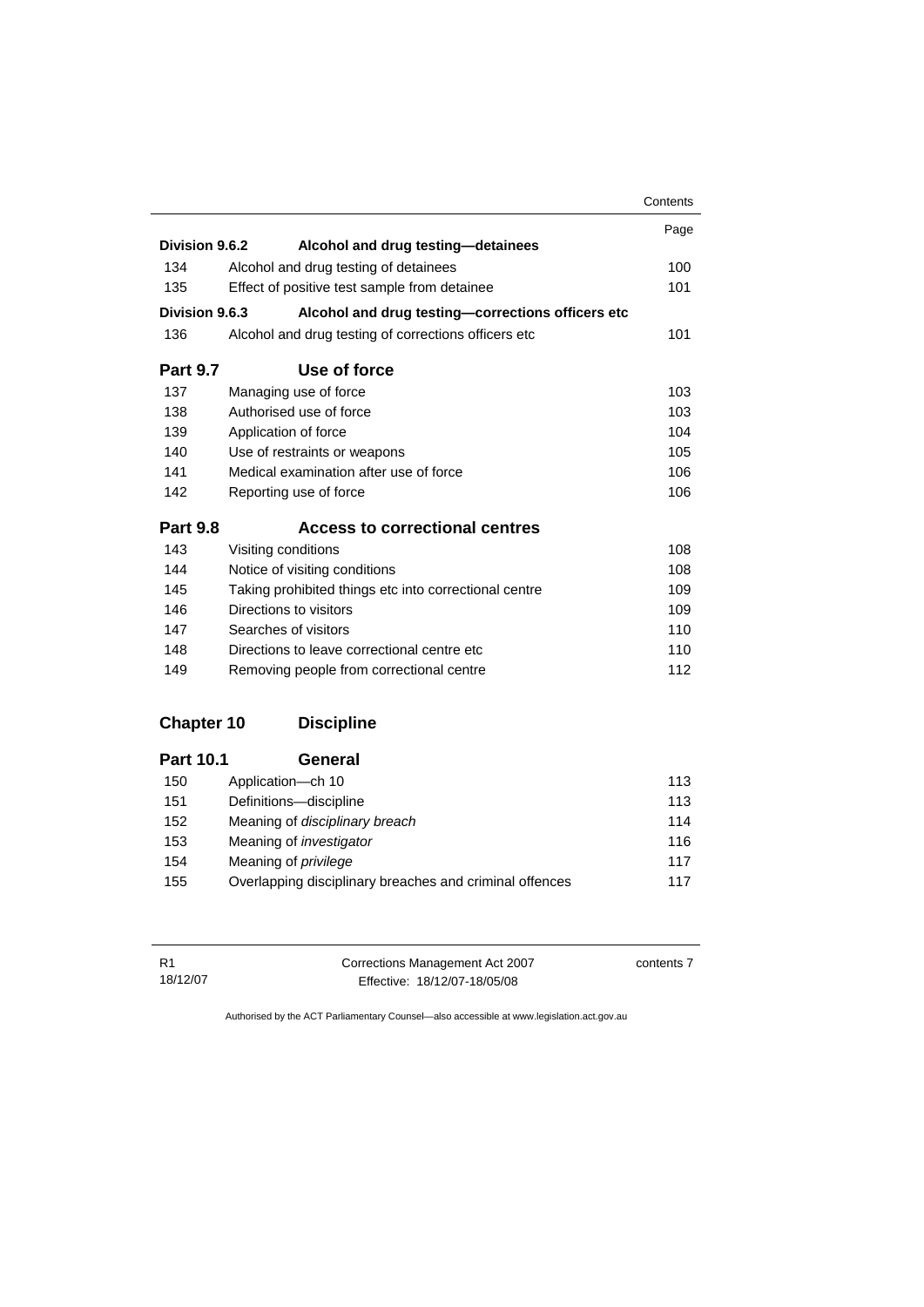#### **Contents**

| <b>Part 10.2</b> | <b>Disciplinary investigations</b>                             | Page     |
|------------------|----------------------------------------------------------------|----------|
| Division 10.2.1  | Investigation of disciplinary breaches                         |          |
| 156              | Report etc by corrections officer                              | 119      |
| 157              | Report etc by investigator                                     | 120      |
| 158              | Action by administrator                                        | 121      |
| 159              | Disciplinary charge                                            | 122      |
| Division 10.2.2  | Investigative segregation                                      |          |
| 160              | Chief executive directions-investigative segregation           | 123      |
| 161              | Grounds for investigative segregation                          | 123      |
| 162              | Notice of investigative segregation                            | 124      |
| 163              | Duration of investigative segregation                          | 124      |
| 164              | Application for review of investigative segregation directions | 125      |
| 165              | Review of investigative segregation directions                 | 125      |
| Part 10.3        | <b>Disciplinary action and review</b>                          |          |
| Division 10.3.1  | Disciplinary action-with accused's consent                     |          |
| 166              | Meaning of presiding officer-div 10.3.1                        | 127      |
| 167              | Disciplinary breach admitted by accused                        | 127      |
| 168              | Presiding officer's powers-breach admitted by accused          | 128      |
| Division 10.3.2  | Internal disciplinary inquiry                                  |          |
| 169              | Meaning of presiding officer-div 10.3.2                        | 128      |
| 170              | Disciplinary inquiry into charge                               | 129      |
| 171              | Presiding officer's powers after internal inquiry              | 129      |
| Division 10.3.3  | Internal review of inquiry decision                            |          |
| 172              | Meaning of review officer-div 10.3.3                           | 130      |
| 173              | Application for review of inquiry decision                     | 131      |
| 174              | Chief executive to assign review officer                       | 131      |
| 175              | Review of inquiry decision                                     | 132      |
| 176              | Review officer's powers after further inquiry                  | 132      |
| Division 10.3.4  | <b>External review of inquiry decisions</b>                    |          |
| 177              | Appointment of adjudicator                                     | 133      |
| 178              | Application for review by adjudicator                          | 133      |
| contents 8       | Corrections Management Act 2007                                | R1       |
|                  | Effective: 18/12/07-18/05/08                                   | 18/12/07 |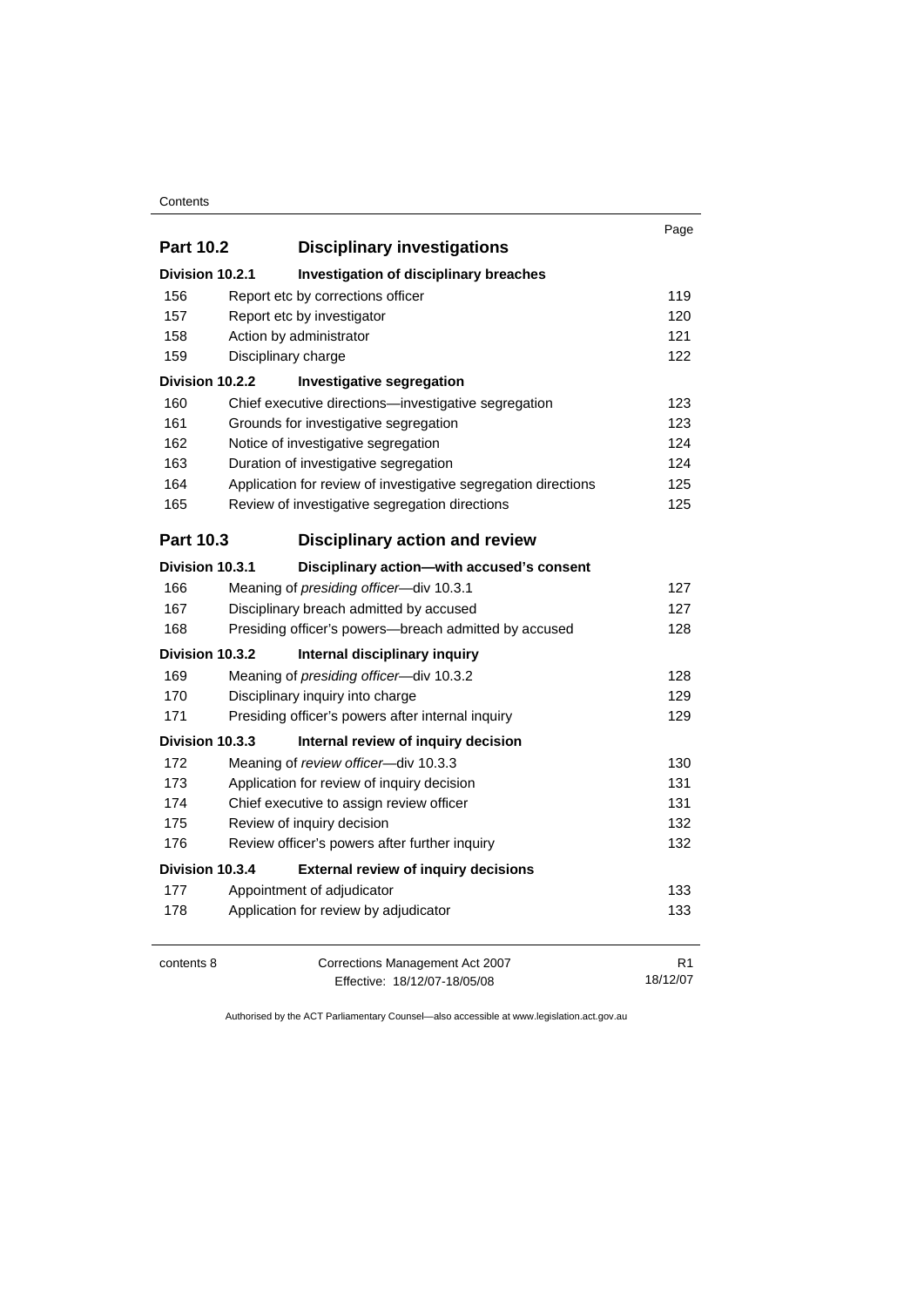|                 |                                                   | Contents |
|-----------------|---------------------------------------------------|----------|
|                 |                                                   | Page     |
| 179             | Review by adjudicator                             | 134      |
| 180             | Adjudicator's powers after review                 | 134      |
| Division 10.3.5 | <b>Disciplinary action</b>                        |          |
| 181             | Application-div 10.3.5                            | 135      |
| 182             | Meaning of relevant presiding officer—div 10.3.5  | 136      |
| 183             | Disciplinary action by relevant presiding officer | 136      |
| 184             | Administrative penalties                          | 137      |
| 185             | Reparation                                        | 137      |
| 186             | Maximum administrative penalties                  | 138      |
| 187             | Separate confinement conditions                   | 138      |
| 188             | Privileges and entitlements—impact of discipline  | 139      |
| 189             | Record of disciplinary action                     | 139      |

# **Chapter 11 Disciplinary inquiries**

| <b>Part 11.1</b>           | Conduct of disciplinary inquiries—general                       |            |
|----------------------------|-----------------------------------------------------------------|------------|
| 190                        | Application-ch 11                                               | 141        |
| 191                        | Meaning of <i>presiding officer</i> —ch 11                      | 141        |
| Part 11.2                  | <b>Disciplinary inquiry procedures</b>                          |            |
| 192                        | Nature of disciplinary inquiries                                | 142        |
| 193                        | Application of Criminal Code, ch 7                              | 142        |
| 194                        | Notice of disciplinary inquiry etc                              | 142        |
| 195                        | Conduct of disciplinary inquiries                               | 143        |
| 196                        | Presiding officer may require official reports                  | 144        |
| 197                        | Presiding officer may require information and documents         | 144        |
| 198                        | Possession of inquiry documents etc.                            | 145        |
| 199                        | Record of inquiry                                               | 145        |
| <b>Part 11.3</b>           | <b>Disciplinary hearing procedures</b>                          |            |
| 200                        | Notice of disciplinary hearing                                  | 146        |
| 201                        | Appearance at disciplinary hearing                              | 146        |
| 202                        | Rights of accused at disciplinary hearing                       | 147        |
| 203                        | Appearance at disciplinary hearing—audiovisual or audio link    | 148        |
| R <sub>1</sub><br>18/12/07 | Corrections Management Act 2007<br>Effective: 18/12/07-18/05/08 | contents 9 |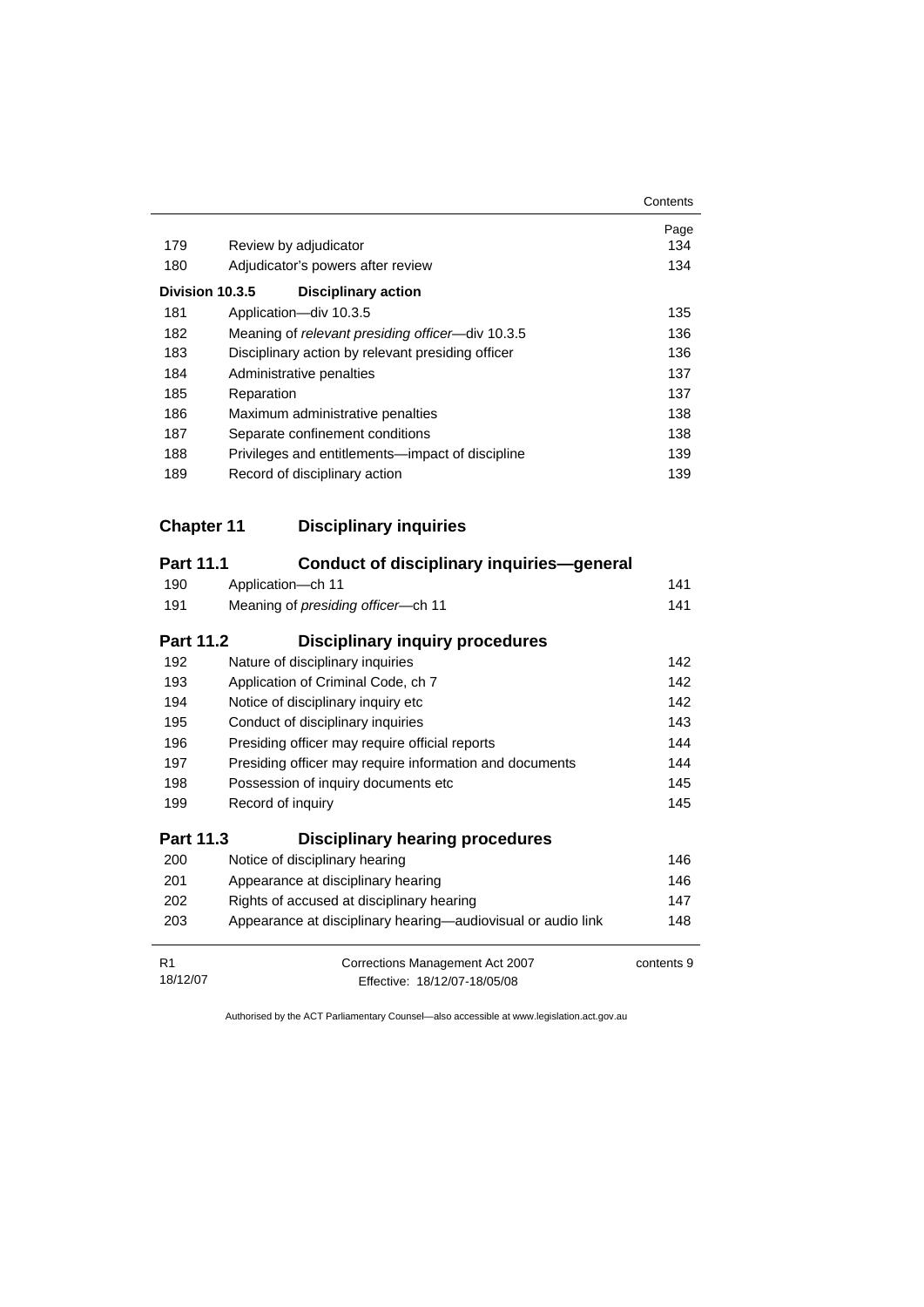#### **Contents**

|                   |                                       | <b>Full-time detainees-leave</b>                                       | Page           |
|-------------------|---------------------------------------|------------------------------------------------------------------------|----------------|
| <b>Chapter 12</b> |                                       |                                                                        |                |
| <b>Part 12.1</b>  |                                       | <b>Local leave</b>                                                     |                |
| 204               |                                       | Local leave directions                                                 | 150            |
| 205               | Local leave permits                   |                                                                        | 151            |
| <b>Part 12.2</b>  |                                       | Interstate leave                                                       |                |
| Division 12.2.1   |                                       | General                                                                |                |
| 206               | Definitions-pt 12.2                   |                                                                        | 152            |
| 207               |                                       | Declaration of corresponding leave laws                                | 152            |
| Division 12.2.2   |                                       | <b>ACT permits for interstate leave</b>                                |                |
| 208               |                                       | Interstate leave permits                                               | 153            |
| 209               |                                       | Effect of ACT permit for interstate leave                              | 154            |
| 210               |                                       | Notice to participating States                                         | 155            |
| 211               |                                       | Powers of escort officers                                              | 155            |
| 212               |                                       | Liability for damage etc                                               | 156            |
| Division 12.2.3   |                                       | Interstate leave under corresponding leave laws                        |                |
| 213               |                                       | Effect in ACT of interstate leave permit under corresponding leave law | 156            |
| 214               | Powers of interstate escort officers  |                                                                        | 156            |
| 215               |                                       | Escape of interstate detainee                                          |                |
| 216               | Return of escaped interstate detainee |                                                                        | 157            |
| <b>Chapter 13</b> |                                       | <b>Miscellaneous</b>                                                   |                |
| 217               |                                       | Lawful temporary absence from correctional centre                      | 159            |
| 218               |                                       | Detainee's work-no employment contract etc                             | 159            |
| 219               |                                       | Detainee's work-occupational health and safety                         | 160            |
| 220               |                                       | Personal injury management-detainees etc                               | 160            |
| 221               |                                       | Random testing of detainees-statistical purposes                       | 161            |
| 222               | Confidentiality                       |                                                                        | 162            |
| 223               |                                       | Protection from liability                                              | 164            |
| 224               | Corrections dogs                      |                                                                        | 164            |
| 225               |                                       | Declaration of corresponding corrections law                           | 165            |
| 226               |                                       | Evidentiary certificates                                               | 165            |
| contents 10       |                                       | Corrections Management Act 2007                                        | R <sub>1</sub> |
|                   |                                       | Effective: 18/12/07-18/05/08                                           | 18/12/07       |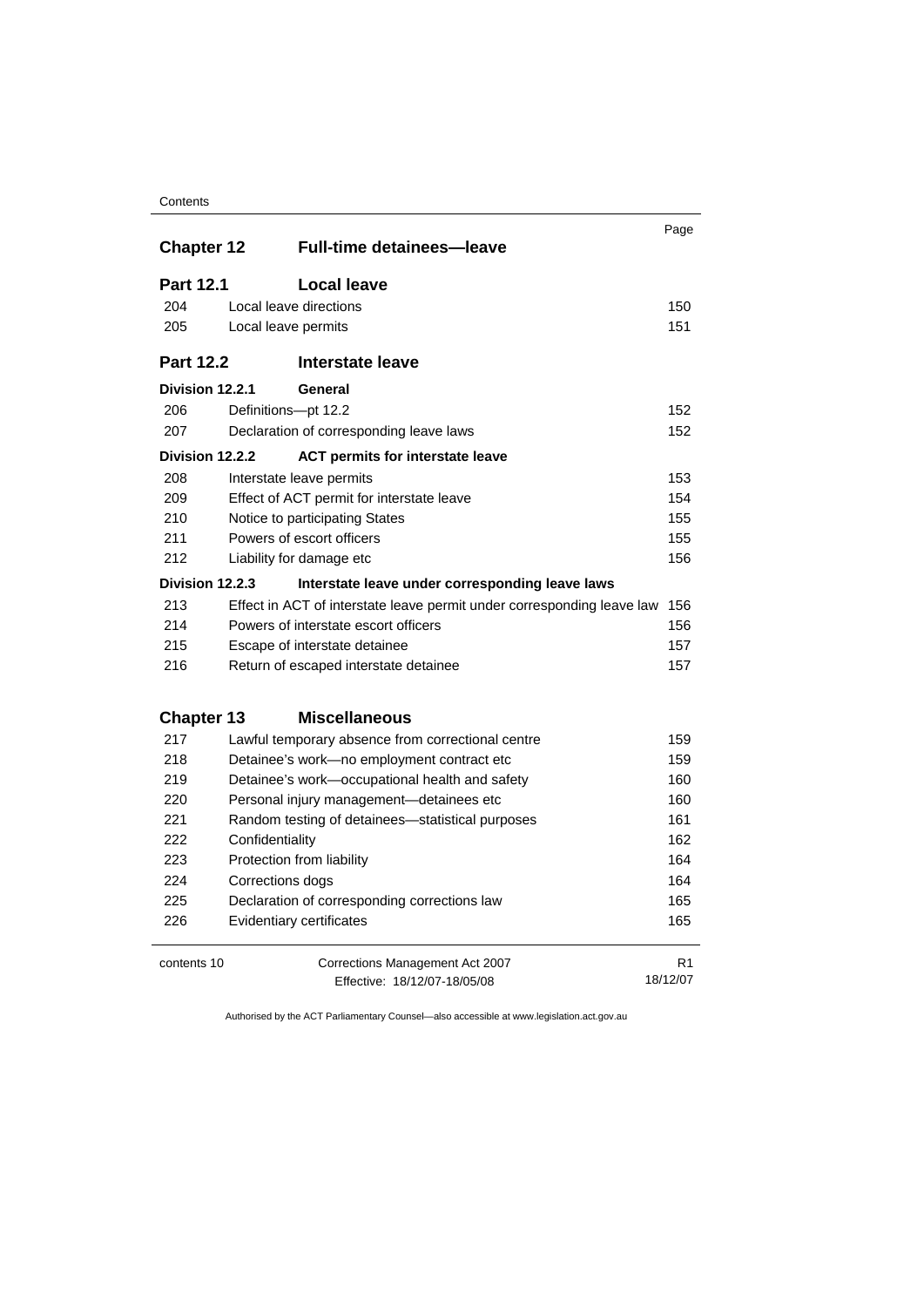|     |                         | Contents |
|-----|-------------------------|----------|
|     |                         | Page     |
| 227 | Determination of fees   | 166      |
| 228 | Approved forms          | 167      |
| 229 | Regulation-making power | 167      |

# **Chapter 50 Transitional**

| 500 | Meaning of <i>commencement</i> day—ch 50                                                                                              | 170 |
|-----|---------------------------------------------------------------------------------------------------------------------------------------|-----|
| 501 | Application of Act to transitional detainees                                                                                          | 170 |
| 502 | Application of Act to transitional interstate leave permits                                                                           | 170 |
| 503 | Application of Act to certain transitional remandees                                                                                  | 171 |
| 504 | Transitional arrangements with NSW—Rehabilitation of Offenders                                                                        |     |
|     | (Interim) Act, s 94                                                                                                                   | 172 |
| 505 | Construction of outdated references                                                                                                   | 172 |
| 506 | Crimes (Sentence Administration) Act 2005, ch 17 (Transitional-<br>interim custody arrangements)—definition of Corrections Management |     |
|     | Act 2007                                                                                                                              | 174 |
| 507 | <b>Transitional regulations</b>                                                                                                       | 174 |
|     |                                                                                                                                       |     |
|     |                                                                                                                                       |     |

### **Dictionary** [176](#page-189-0)

| <b>Endnotes</b> |                     |     |
|-----------------|---------------------|-----|
|                 | About the endnotes  | 183 |
| 2               | Abbreviation key    | 183 |
| 3               | Legislation history | 184 |
| 4               | Amendment history   | 184 |

| R1       |  |
|----------|--|
| 18/12/07 |  |

Corrections Management Act 2007 Effective: 18/12/07-18/05/08

contents 11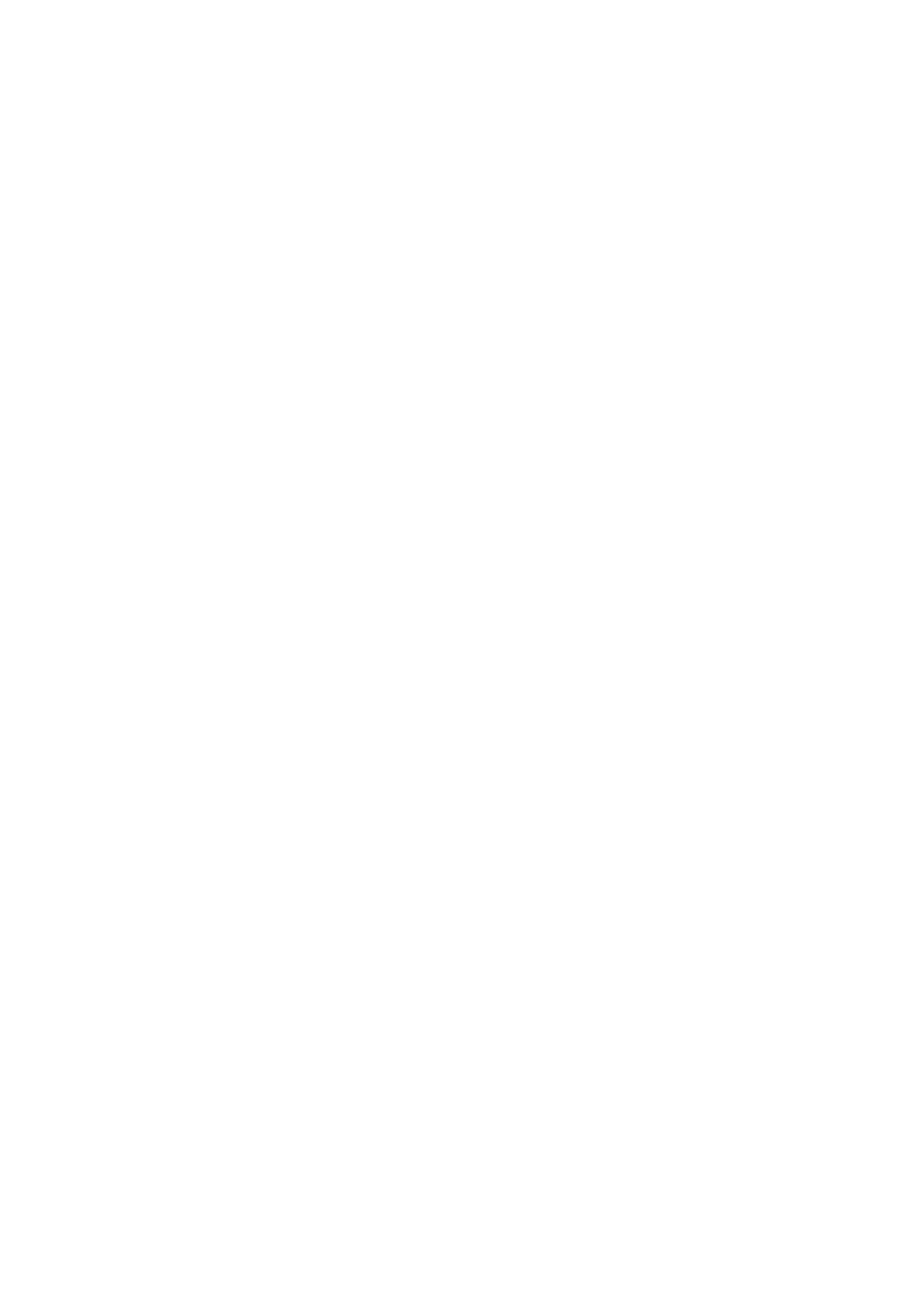<span id="page-14-0"></span>

# **Corrections Management Act 2007**

An Act relating to correctional services, and for other purposes

R1 18/12/07

Ī

Corrections Management Act 2007 Effective: 18/12/07-18/05/08

page 1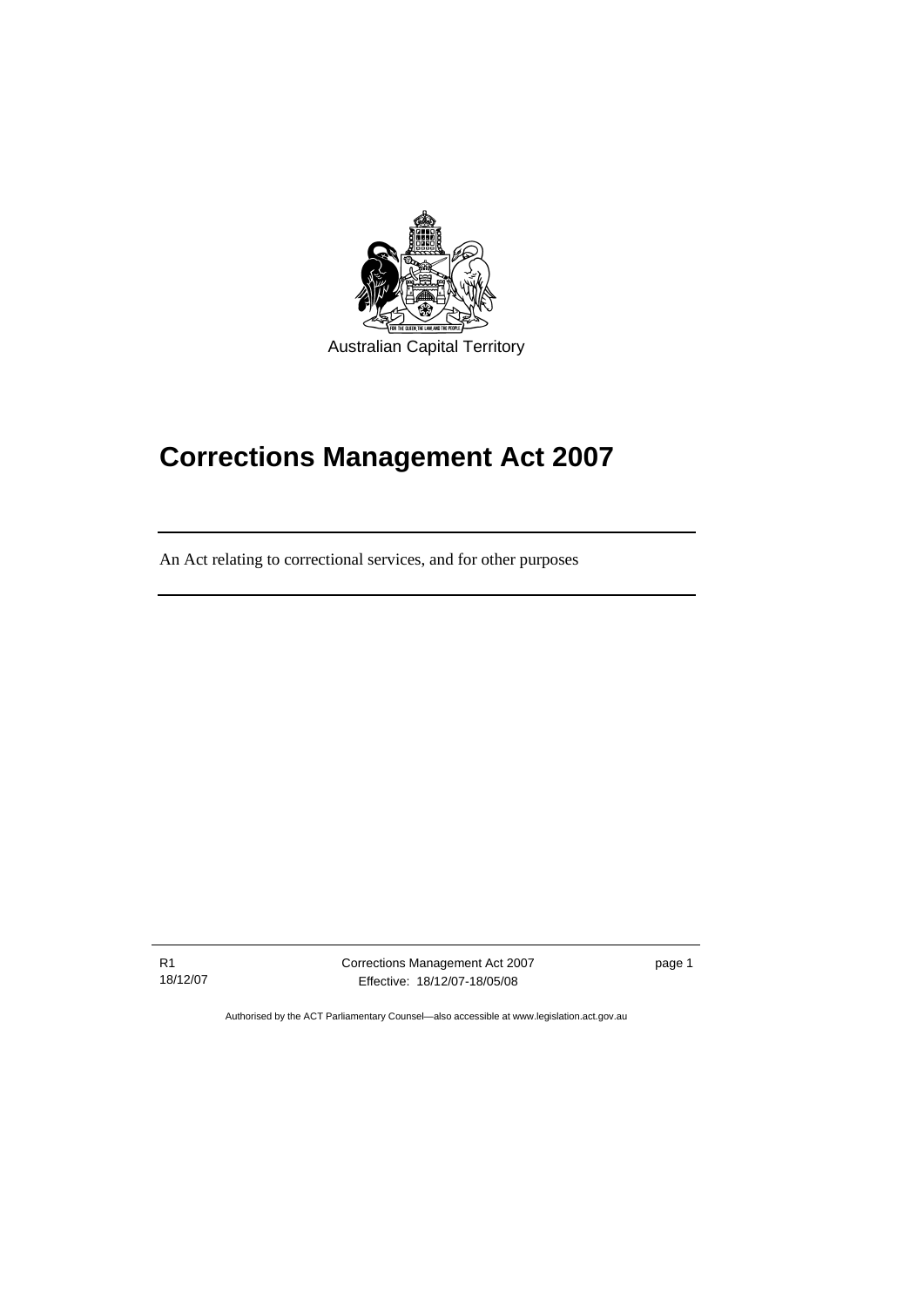#### <span id="page-15-0"></span>**Preamble**

- 1 The inherent dignity of all human beings, whatever their personal or social status, is one of the fundamental values of a just and democratic society.
- 2 The criminal justice system should respect and protect all human rights in accordance with the *Human Rights Act 2004* and international law.
- 3 Sentences are imposed on offenders as punishment, not for punishment.
- 4 The management of imprisoned offenders, and people remanded or otherwise detained in lawful custody, should contribute to the maintenance of a safe, just and democratic society, particularly as follows:
	- (a) by ensuring justice, security and good order at correctional centres;
	- (b) by ensuring that harm suffered by victims of offenders, and their need for protection, are considered appropriately in making decisions about the management of offenders;
	- (c) by promoting the rehabilitation of imprisoned offenders and their reintegration into society;
	- (d) by ensuring that imprisoned offenders and people remanded or otherwise detained in lawful custody are treated in a decent, humane and just way.

The Legislative Assembly for the Australian Capital Territory therefore enacts as follows:

page 2 Corrections Management Act 2007 Effective: 18/12/07-18/05/08

R1 18/12/07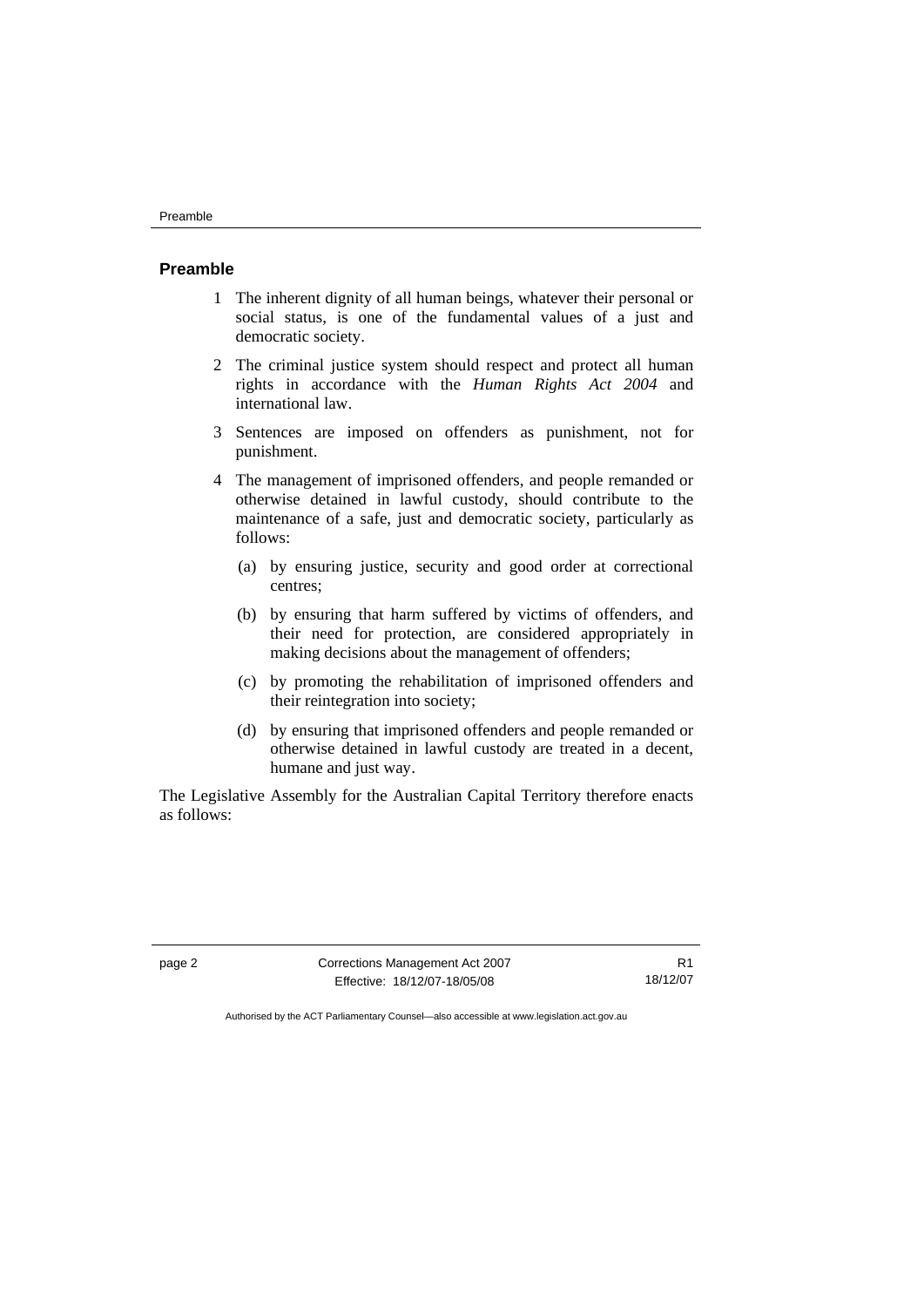# <span id="page-16-0"></span>**Chapter 1** Preliminary

#### **1 Name of Act**

This Act is the *Corrections Management Act 2007*.

#### **3 Dictionary**

The dictionary at the end of this Act is part of this Act.

*Note 1* The dictionary at the end of this Act defines certain terms used in this Act, and includes references (*signpost definitions*) to other terms defined elsewhere.

> For example, the signpost definition '*detainee*—see section 6.' means that the term '*detainee*' is defined in that section and the definition applies to this Act.

*Note 2* A definition in the dictionary (including a signpost definition) applies to the entire Act unless the definition, or another provision of the Act, provides otherwise or the contrary intention otherwise appears (see Legislation Act, s  $155$  and s  $156$  (1)).

#### **4 Notes**

A note included in this Act is explanatory and is not part of this Act.

*Note* See the Legislation Act, s 127 (1), (4) and (5) for the legal status of notes.

R1 18/12/07 Corrections Management Act 2007 Effective: 18/12/07-18/05/08

page 3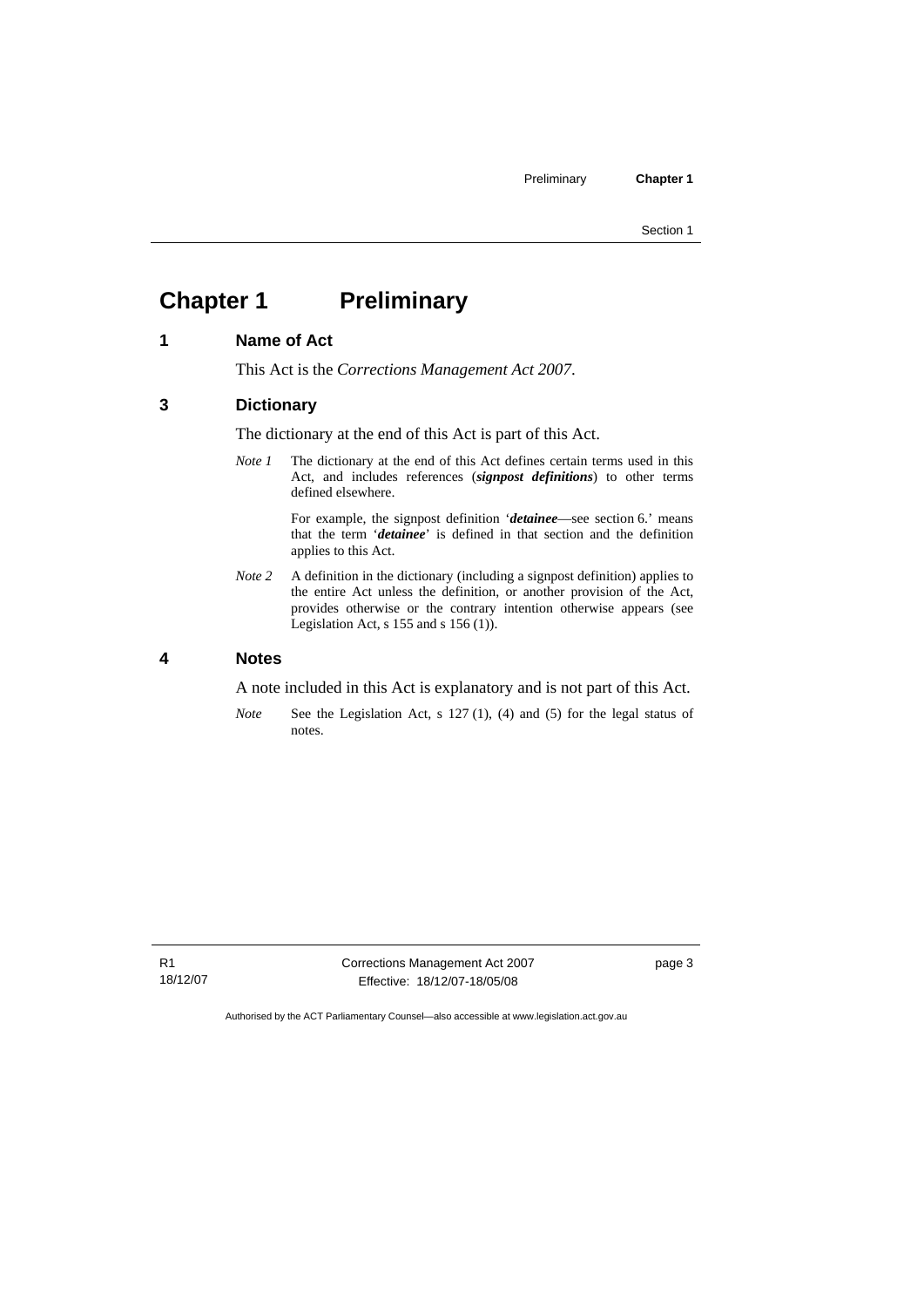#### <span id="page-17-0"></span>**Chapter 1** Preliminary

#### Section 5

#### **5 Offences against Act—application of Criminal Code etc**

Other legislation applies in relation to offences against this Act.

*Note 1 Criminal Code*

The Criminal Code, ch 2 applies to all offences against this Act (see Code, pt 2.1).

The chapter sets out the general principles of criminal responsibility (including burdens of proof and general defences), and defines terms used for offences to which the Code applies (eg *conduct*, *intention*, *recklessness* and *strict liability*).

*Note 2 Penalty units*  The Legislation Act, s 133 deals with the meaning of offence penalties that are expressed in penalty units.

#### **6 Application of Act—***detainees*

- (1) This Act applies to each of the following (each of whom is a *detainee*):
	- (a) an offender while the offender is required to be imprisoned under full-time detention because of a committal order for the *Crimes (Sentence Administration) Act 2005*, part 3.1;
	- (b) an offender under a sentence of imprisonment while the offender is required to perform periodic detention in a detention period under the *Crimes (Sentence Administration) Act 2005,* part 5.3;
	- (c) a person while the person is remanded in custody because of an order for remand for the *Crimes (Sentence Administration) Act 2005*, part 3.2;

page 4 Corrections Management Act 2007 Effective: 18/12/07-18/05/08

R1 18/12/07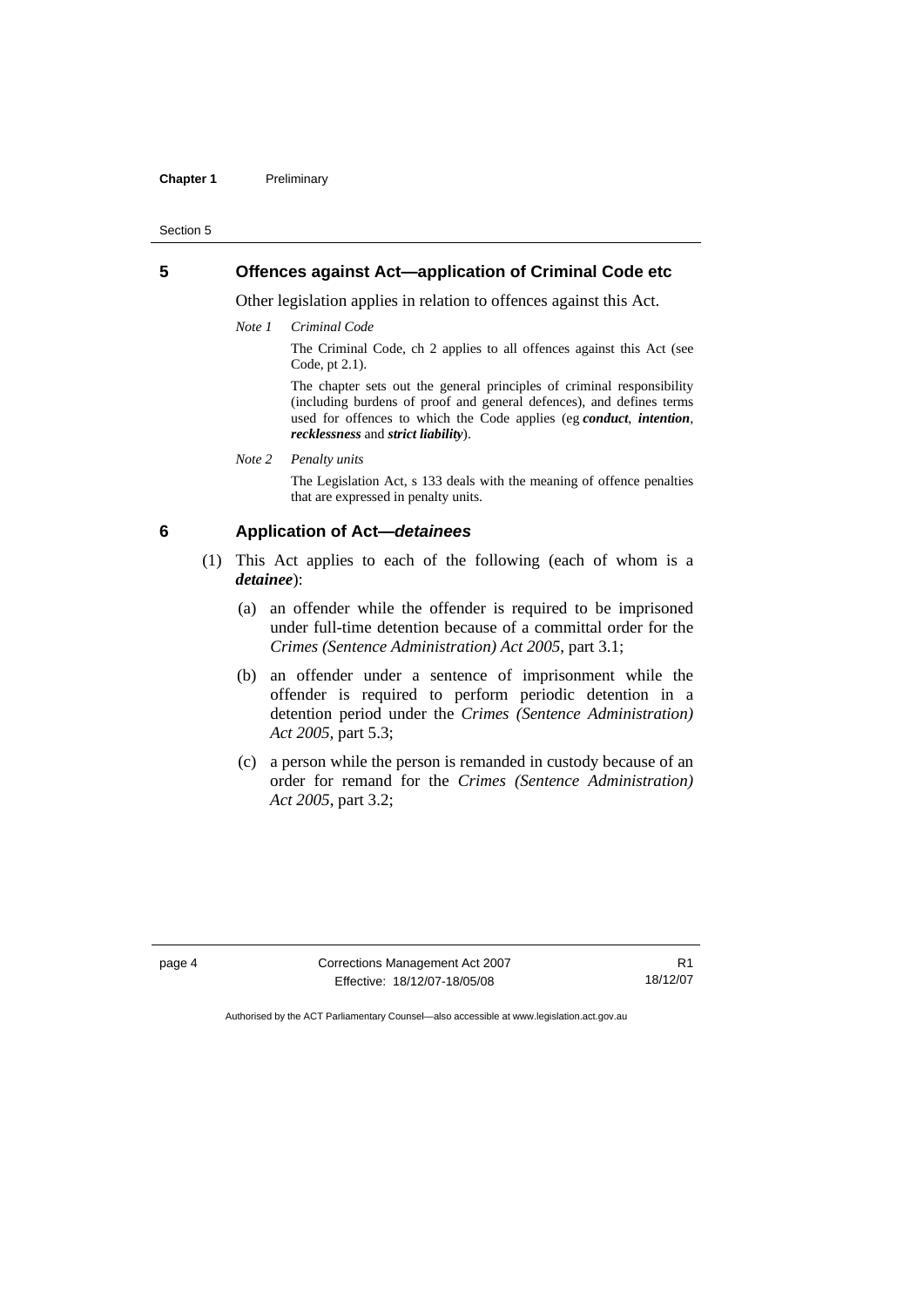(d) anyone else while the person is required to be held in custody or detention under a territory law or a law of the Commonwealth, a State or another Territory.

#### **Examples—par (d)**

- 1 a person held on a warrant issued under the *Royal Commissions Act 1991*, section 35 (Apprehension of witnesses failing to appear)
- 2 a person in immigration detention under the *Migration Act 1958*  (Cwlth)
- 3 an interstate detainee on leave in the ACT held in custody overnight
- *Note 1* An example is part of the Act, is not exhaustive and may extend, but does not limit, the meaning of the provision in which it appears (see Legislation Act, s 126 and s 132).
- *Note 2* For the application of the Act to offenders in full-time imprisonment, or people remanded or otherwise in custody, immediately before the commencement of this Act, see s 501 (Application of Act to transitional detainees).
- (2) However, the application of this Act is subject to the *Crimes (Sentence Administration) Act 2005*, part 4.3 (Full-time detention in NSW).
- (3) Also, to remove any doubt, this Act does not apply to a person detained under the *Children and Young People Act 1999*, unless that Act provides otherwise.

R1 18/12/07 Corrections Management Act 2007 Effective: 18/12/07-18/05/08

page 5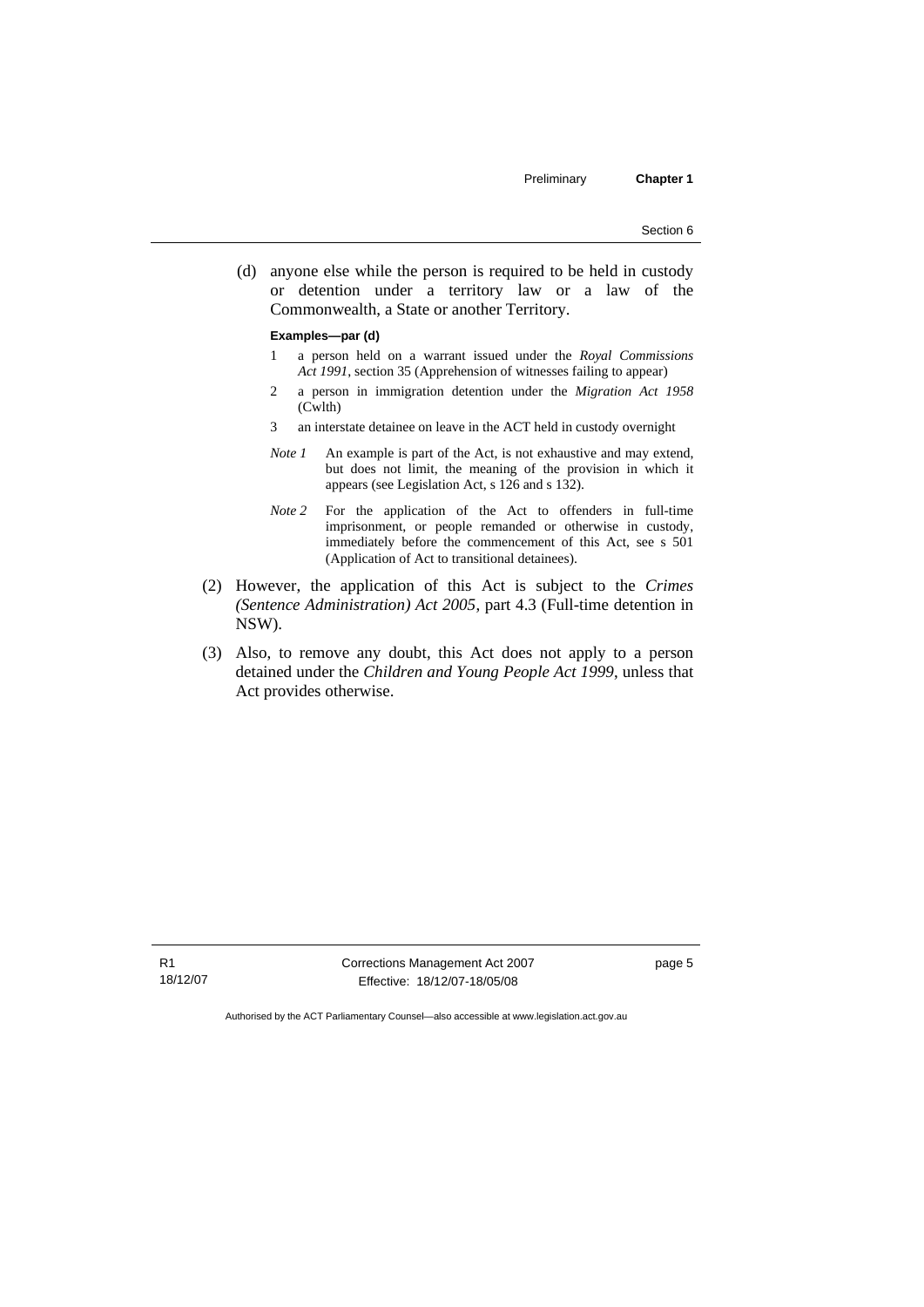# <span id="page-19-0"></span>**Chapter 2 Objects and principles**

#### **7 Main objects of Act**

The main objects of this Act are to promote public safety and the maintenance of a just society, particularly by—

- (a) ensuring the secure detention of detainees at correctional centres; and
- (b) ensuring justice, security and good order at correctional centres; and
- (c) ensuring that detainees are treated in a decent, humane and just way; and
- (d) promoting the rehabilitation of offenders and their reintegration into society.

#### **8 Management of correctional services**

Correctional services must be managed so as to achieve the main objects of this Act, particularly by—

- (a) ensuring that public safety is the paramount consideration in decision-making about the management of detainees; and
- (b) ensuring respect for the humanity of everyone involved in correctional services, including detainees, corrections officers and other people who work at or visit correctional centres; and
- (c) ensuring behaviour by corrections officers that recognises and respects the inherent dignity of detainees as individuals; and
- (d) ensuring that harm suffered by victims, and their need for protection, are considered appropriately in decision-making about the management of detainees.

| page 6 | Corrections Management Act 2007 |          |
|--------|---------------------------------|----------|
|        | Effective: 18/12/07-18/05/08    | 18/12/07 |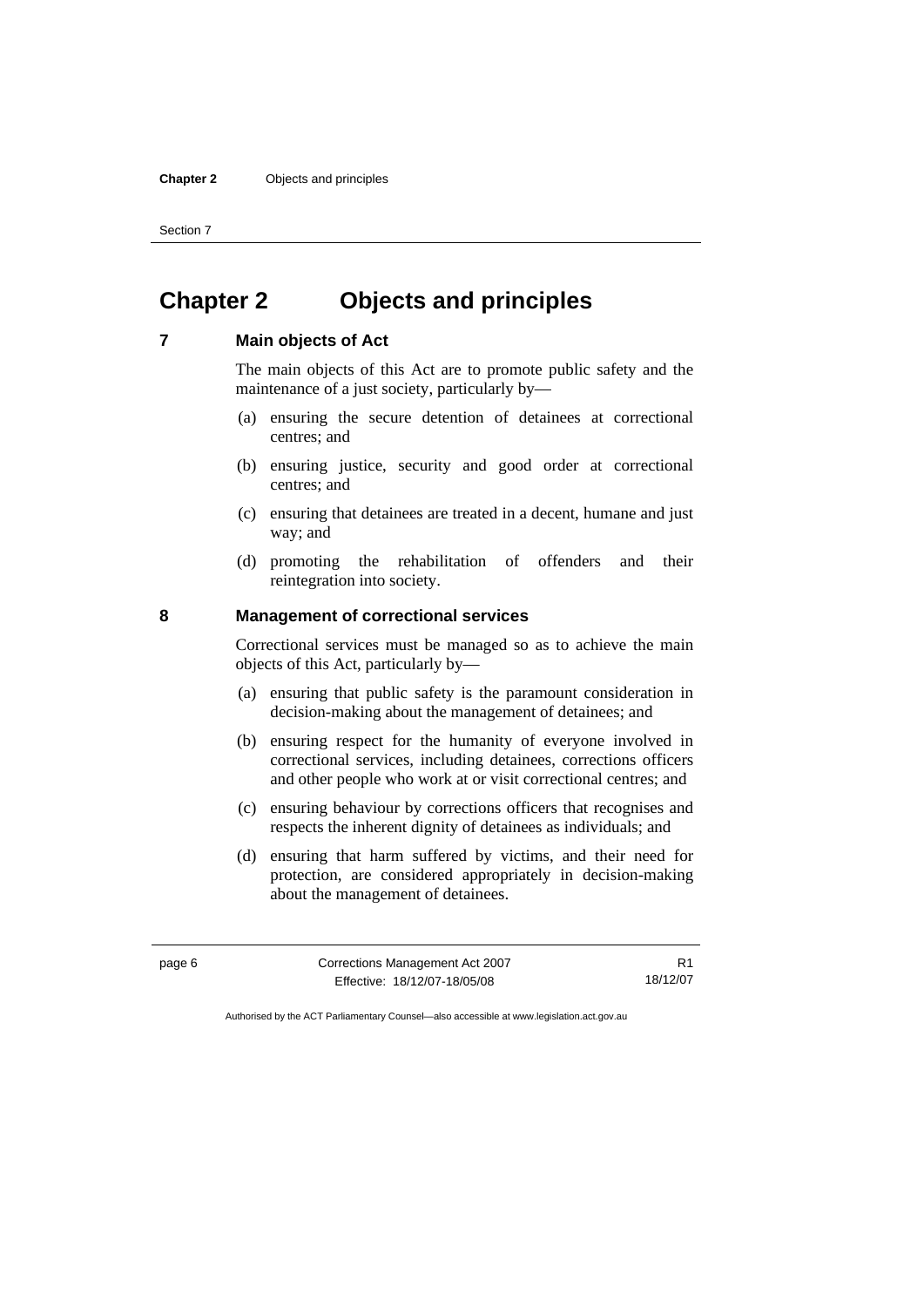#### <span id="page-20-0"></span>**9 Treatment of detainees generally**

Functions under this Act in relation to a detainee must be exercised as follows:

- (a) to respect and protect the detainee's human rights;
- (b) to ensure the detainee's decent, humane and just treatment;
- (c) to preclude torture or cruel, inhuman or degrading treatment;
- (d) to ensure the detainee is not subject to further punishment (in addition to deprivation of liberty) only because of the conditions of detention;
- (e) to ensure the detainee's conditions in detention comply with section 12 (Correctional centres—minimum living conditions);
- (f) if the detainee is an offender—to promote, as far as practicable, the detainee's rehabilitation and reintegration into society.

#### **10 Treatment of remandees**

- (1) Functions under this Act in relation to a detainee who is a remandee must also be exercised to recognise and respect that—
	- (a) the remandee must be presumed innocent of any offence for which the remandee is remanded; and
	- (b) the detention is not imposed as punishment of the remandee.
- (2) Subsection (1) does not apply if the remandee—
	- (a) has been convicted or found guilty of the offence for which the remandee is detained; or

R1 18/12/07 Corrections Management Act 2007 Effective: 18/12/07-18/05/08

page 7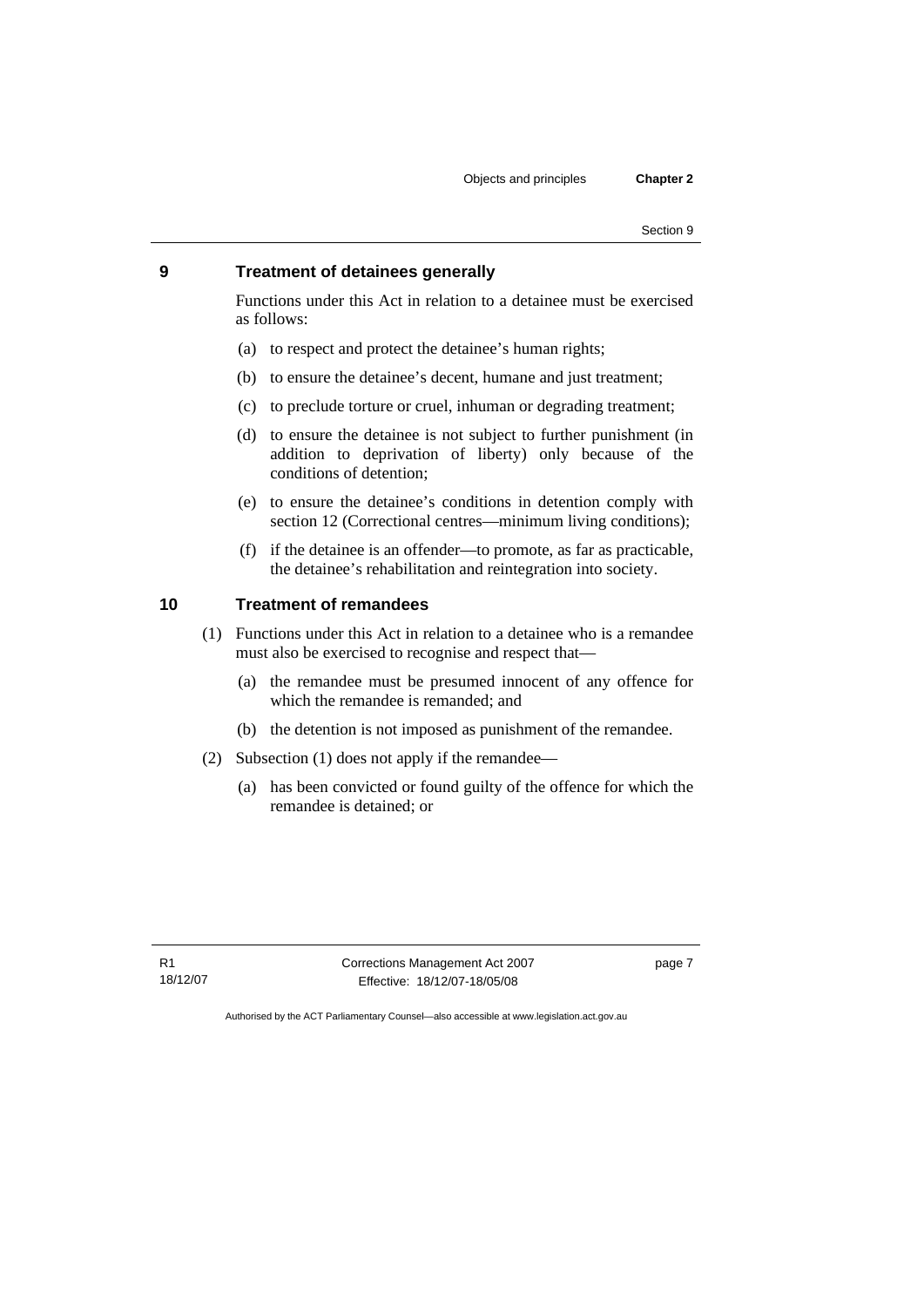#### <span id="page-21-0"></span>**Chapter 2** Objects and principles

#### Section 11

 (b) is under a sentence of imprisonment in relation to another offence.

#### **Examples—par (a)**

- 1 a convicted person remanded in custody for sentencing
- 2 a paroled offender remanded in custody during an adjournment of a hearing by the sentence administration board
- *Note* An example is part of the Act, is not exhaustive and may extend, but does not limit, the meaning of the provision in which it appears (see Legislation Act, s 126 and s 132).

#### **11 Treatment of certain detainees**

- (1) This section applies to a person (other than a sentenced offender or remandee) while the person is required to be held in custody or detention under a territory law or a law of the Commonwealth, a State or another Territory.
- (2) Functions under this Act in relation to the person must be exercised to recognise and respect the purpose for which the person is held in custody or detention.
- (3) This Act applies in relation to the person as a full-time detainee, with any changes prescribed by regulation.

#### **12 Correctional centres—minimum living conditions**

- (1) To protect the human rights of detainees at correctional centres, the chief executive must ensure, as far as practicable, that conditions at correctional centres meet at least the following minimum standards:
	- (a) detainees must have access to sufficient food and drink to avoid hunger and poor nourishment;
	- (b) detainees must have access to sufficient suitable clothing that does not degrade or humiliate detainees;
	- (c) detainees must have access to suitable facilities for personal hygiene;

| page 8 | Corrections Management Act 2007 |          |
|--------|---------------------------------|----------|
|        | Effective: 18/12/07-18/05/08    | 18/12/07 |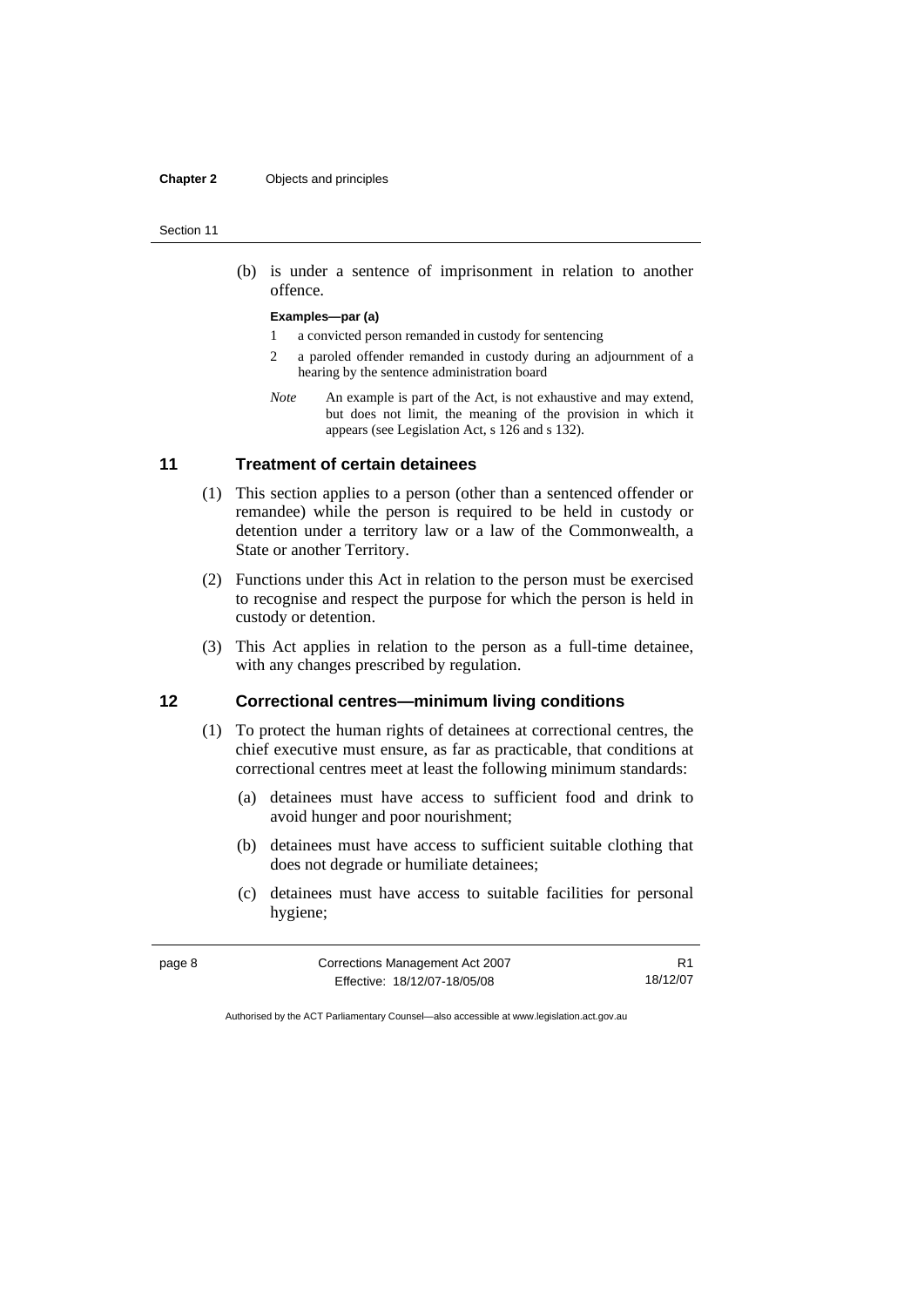- (d) detainees must have suitable accommodation and bedding for sleeping in reasonable privacy and comfort;
- (e) detainees must have reasonable access to the open air and exercise;
- (f) detainees must have reasonable access to telephone, mail and other facilities for communicating with people in the community;
- (g) detainees must have reasonable opportunities to receive visits from family members, accredited people and others;
	- *Note Family member* and *accredited person* are defined in the dictionary.
- (h) detainees must have reasonable opportunities to communicate with their lawyers:
- (i) detainees must have reasonable access to news and education services and facilities to maintain contact with society;
- (j) detainees must have access to suitable health services and health facilities;
- (k) detainees must have reasonable opportunities for religious, spiritual and cultural observances.

#### **Example—par (k)**

observances and practices relating to religious or spiritual beliefs, including indigenous spiritual beliefs

- *Note* An example is part of the Act, is not exhaustive and may extend, but does not limit, the meaning of the provision in which it appears (see Legislation Act, s 126 and s 132).
- (2) Chapter 6 (Living conditions at correctional centres) applies in relation to correctional centres.

R1 18/12/07 Corrections Management Act 2007 Effective: 18/12/07-18/05/08

page 9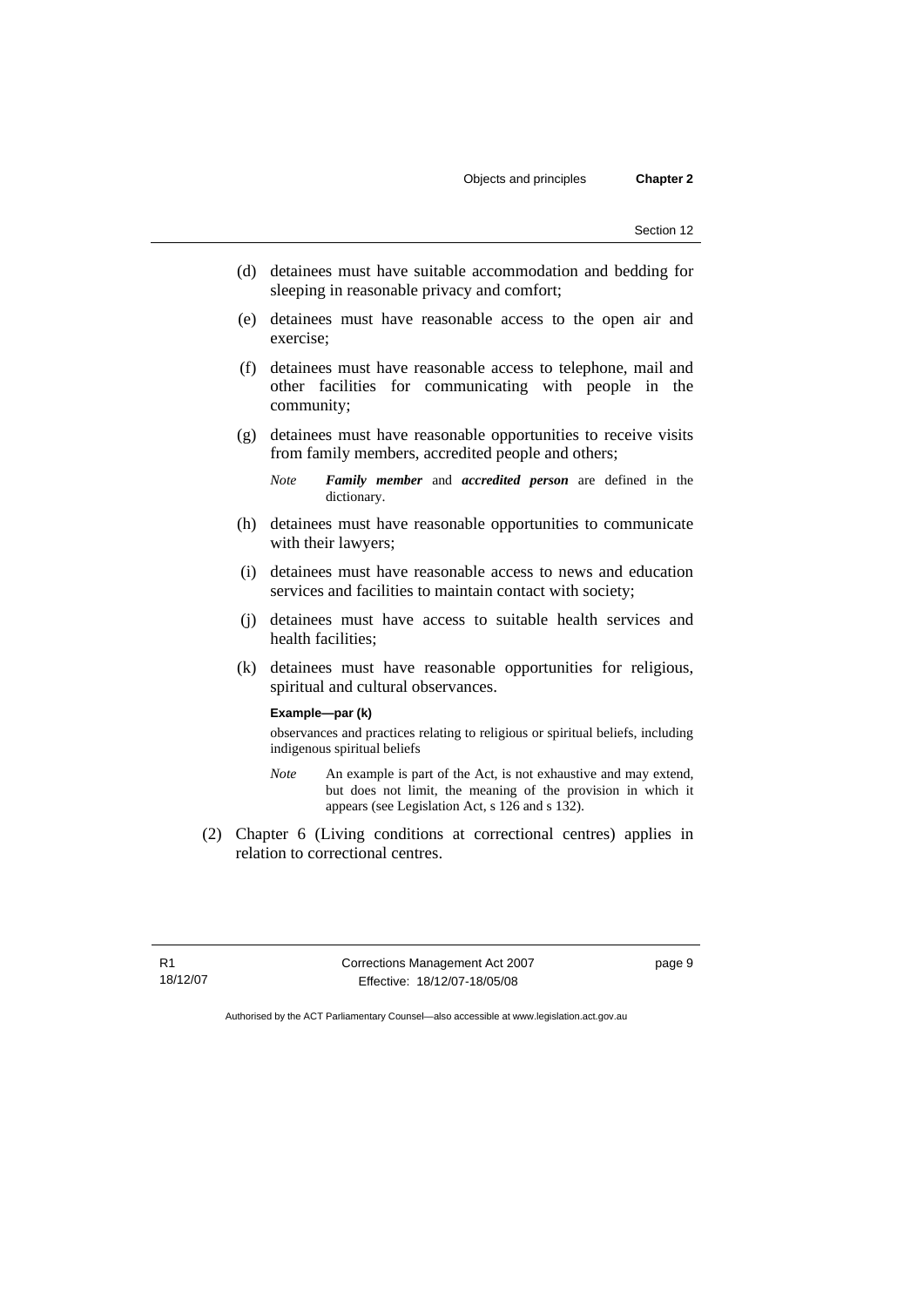# <span id="page-23-0"></span>**Chapter 3 Administration**

## **Part 3.1 Administration—general**

#### **13 Ministerial directions to chief executive**

 (1) The Minister may give written directions to the chief executive about the exercise of functions under this Act.

#### **Example of direction**

a direction to make corrections policies or operating procedures to ensure that functions are exercised in accordance with a particular decision of the Supreme Court or a particular finding of a board of inquiry or royal commission

- *Note* An example is part of the Act, is not exhaustive and may extend, but does not limit, the meaning of the provision in which it appears (see Legislation Act, s 126 and s 132).
- (2) The chief executive must comply with a direction under this section.
- (3) A direction is a notifiable instrument.

*Note* A notifiable instrument must be notified under the Legislation Act.

#### **14 Corrections policies and operating procedures**

- (1) The chief executive may make corrections policies and operating procedures, consistent with this Act, to facilitate the effective and efficient management of correctional services.
- (2) Each corrections policy or operating procedure is a notifiable instrument.
	- *Note 1* A notifiable instrument must be notified under the Legislation Act.
	- *Note 2* The amendment or repeal of a corrections policy or operating procedure is also a notifiable instrument. See the Legislation Act, section 46 (Power to make instrument includes power to amend or repeal).

| page 10 | Corrections Management Act 2007 |          |
|---------|---------------------------------|----------|
|         | Effective: 18/12/07-18/05/08    | 18/12/07 |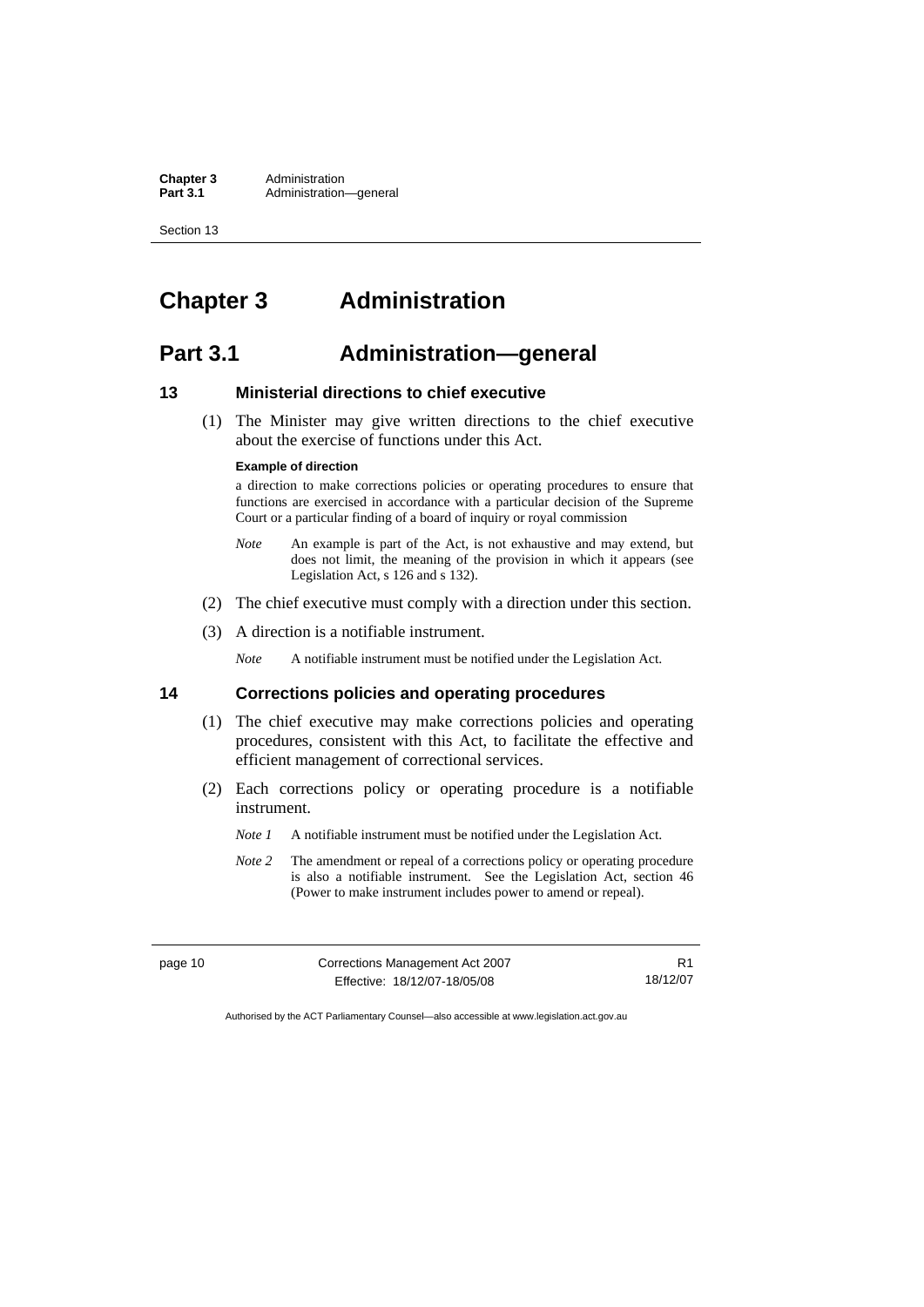- <span id="page-24-0"></span> (3) Each corrections policy or operating procedure—
	- (a) must be available for inspection by anyone at each correctional centre; and
	- (b) may be made available for inspection at any other place decided by the chief executive.

#### **15 Exclusions from notified corrections policies and operating procedures**

- (1) The chief executive may exclude from a corrections policy or operating procedure notified or available for inspection in accordance with section 14 any matter that the chief executive believes, on reasonable grounds, would be likely to disclose—
	- (a) information that may endanger public safety or undermine justice, security or good order at a correctional centre; or
	- (b) anything prescribed by regulation.
- (2) If subsection (1) applies to a corrections policy or operating procedure—
	- (a) the policy or procedure must contain a statement about the effect of this section; and
	- (b) the excluded matter must be available for inspection, on request, by any of the following:
		- (i) a judge or magistrate;
		- (ii) a member of the Legislative Assembly;
		- (iii) an official visitor;
		- (iv) the human rights commissioner;
		- (v) the public advocate;
		- (vi) the ombudsman;

R1 18/12/07 Corrections Management Act 2007 Effective: 18/12/07-18/05/08

page 11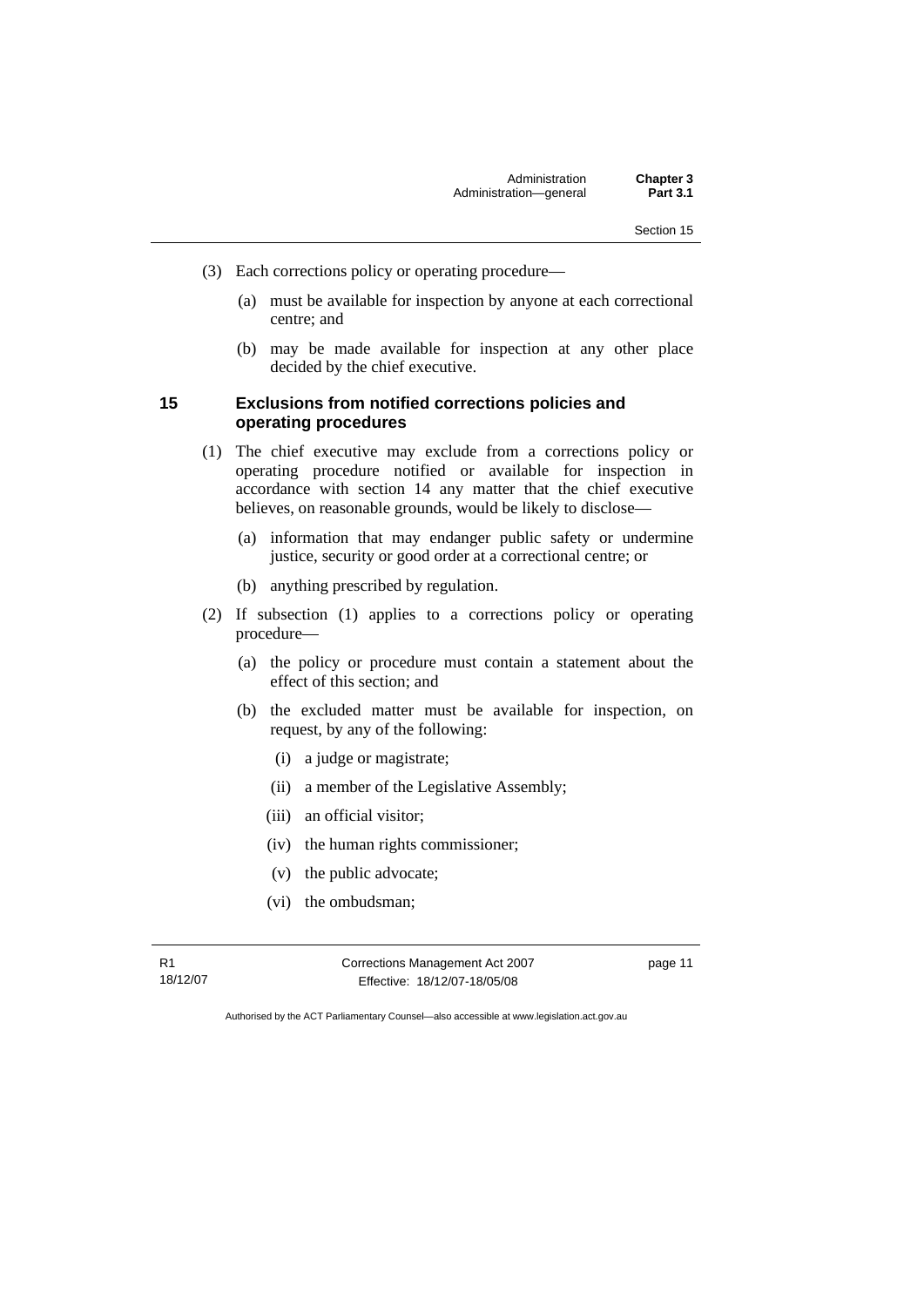(vii) anyone else prescribed by regulation.

<span id="page-25-0"></span>*Note* Territory laws apply to a delegate of a person in the exercise of a delegation as if the delegate were the person who appointed the delegate (see Legislation Act, s 239 (2)).

**16 Chief executive directions** 

- (1) The chief executive may give directions in relation to a detainee.
- (2) Without limiting subsection (1), the chief executive may give a direction that the chief executive considers necessary and reasonable in relation to any of the following:
	- (a) the welfare or safety of the detainee or anyone else;
	- (b) security or good order at a correctional centre;
	- (c) ensuring compliance with any requirement under this Act or another territory law.
- (3) A direction may be given orally or in writing and may apply to a particular detainee or 2 or more detainees.
- (4) A direction by the chief executive under this Act, or anything done under the direction, is not invalid because of a defect or irregularity in or in relation to the direction.

#### **17 Chief executive delegations**

- (1) The chief executive may delegate any of the chief executive's functions under this Act to a corrections officer.
- (2) This section does not limit the chief executive's power to delegate a function under any other territory law.

#### **Examples of delegation**

1 a delegation for directions to be given to detainees at a correctional centre by the corrections officer in charge of the centre

| page 12 | Corrections Management Act 2007 |          |
|---------|---------------------------------|----------|
|         | Effective: 18/12/07-18/05/08    | 18/12/07 |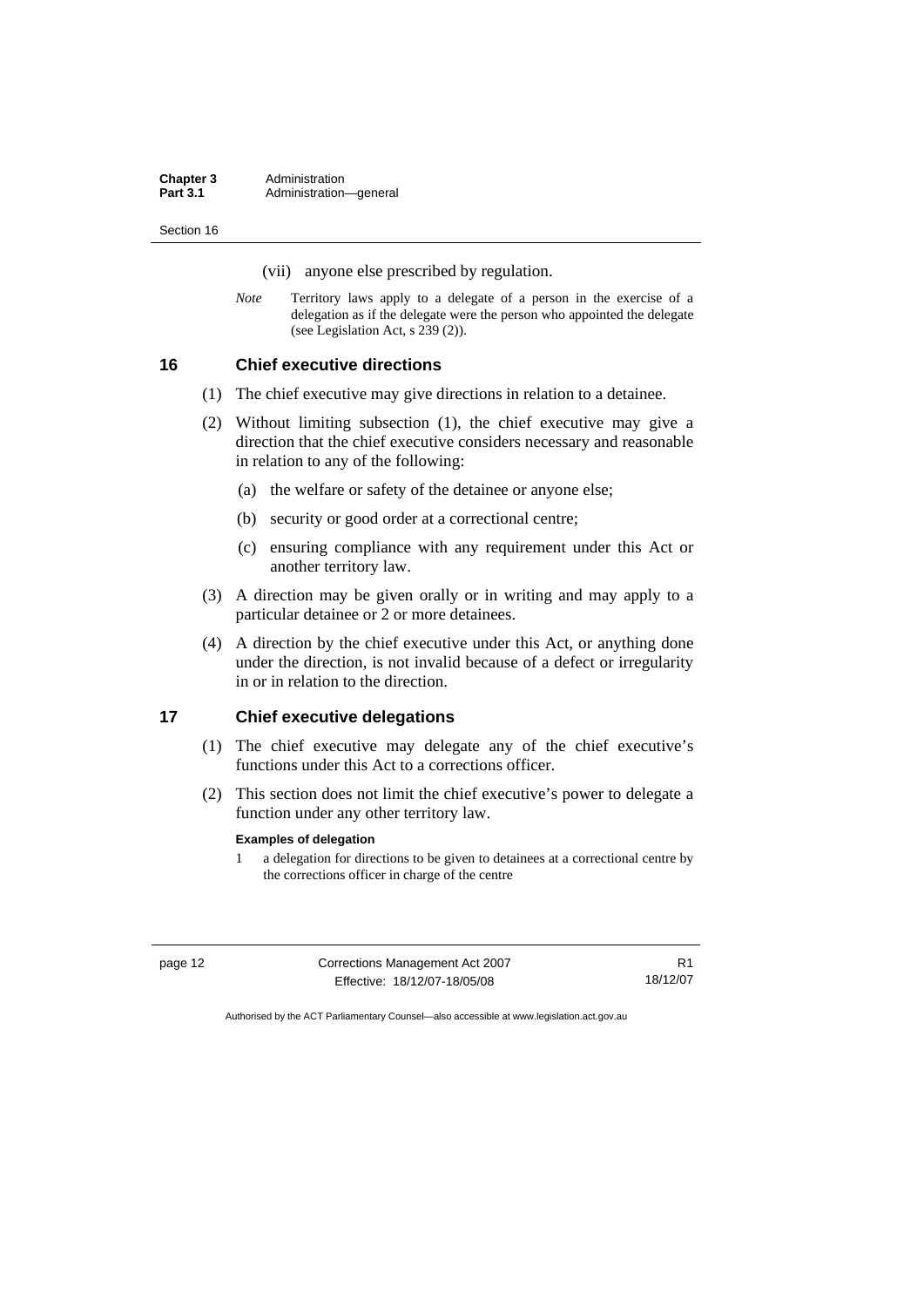- <span id="page-26-0"></span>2 a delegation for functions under chapter 10 (Discipline) to be exercised by a corrections officer at a correctional centre
- *Note 1* An example is part of the Act, is not exhaustive and may extend, but does not limit, the meaning of the provision in which it appears (see Legislation Act, s 126 and s 132).
- *Note 2* For the making of delegations and the exercise of delegated functions, see the Legislation Act, pt 19.4.
- *Note 3* The *Public Sector Management Act 1994*, s 36 also provides for a chief executive to delegate, and sub-delegate, powers given to the chief executive under a territory law.

#### **18 Chief police officer delegations**

- (1) The chief police officer may delegate any of the chief police officer's functions under this Act to a police officer.
- (2) This section does not limit the chief police officer's power to delegate a function under any other territory law.

#### **Example of delegation**

a delegation for giving directions under section 30 (Detention in police cells).

- *Note 1* An example is part of the Act, is not exhaustive and may extend, but does not limit, the meaning of the provision in which it appears (see Legislation Act, s 126 and s 132).
- *Note 2* For the making of delegations and the exercise of delegated functions, see the Legislation Act, pt 19.4.

Corrections Management Act 2007 Effective: 18/12/07-18/05/08

page 13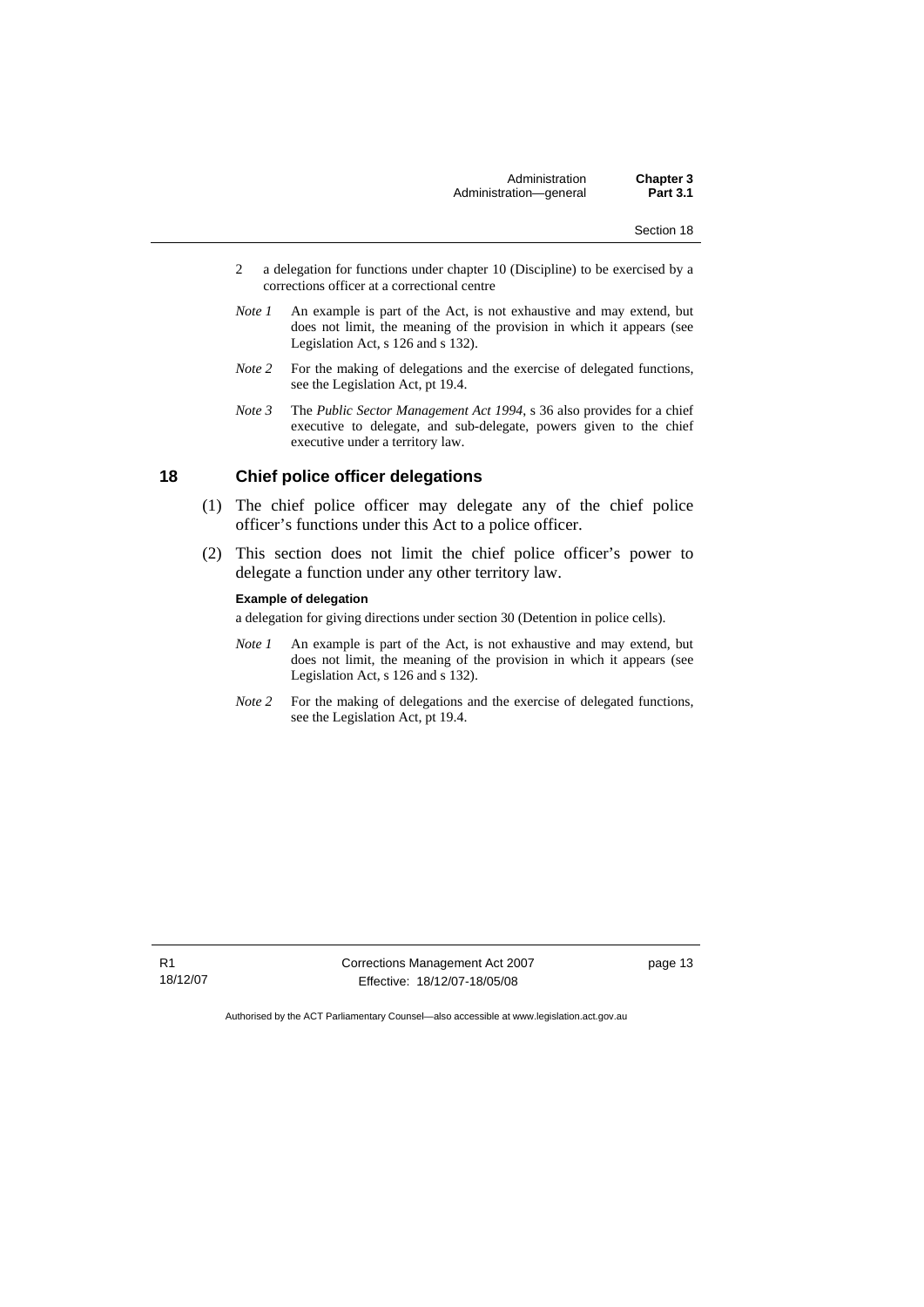# <span id="page-27-0"></span>**Part 3.2 Corrections officers**

### **19 Corrections officers—appointment**

- (1) The chief executive may appoint a public servant, or anyone else, as a corrections officer for this Act.
	- *Note 1* For the making of appointments (including acting appointments), see the Legislation Act, pt 19.3.
	- *Note 2* In particular, a person may be appointed for a particular provision of a law (see Legislation Act, s  $7(3)$ ) and an appointment may be made by naming a person or nominating the occupant of a position (see s 207).
	- *Note 3* A reference to an Act includes a reference to the statutory instruments made or in force under the Act, including any regulation and corrections policy and operating procedure (see Legislation Act, s 104).
- (2) The chief executive may make an appointment under this section only if satisfied that the appointee has appropriate qualifications or experience to exercise the functions of a corrections officer.

#### **20 Corrections officers—functions**

- (1) A corrections officer—
	- (a) has the functions given to the officer under this Act or any other territory law; and
	- (b) is subject to the directions of the chief executive in the exercise of the functions.
- (2) The functions of a corrections officer may be limited by—
	- (a) the instrument appointing the officer; or
	- (b) written notice given to the officer by the chief executive; or
	- (c) a regulation.

page 14 Corrections Management Act 2007 Effective: 18/12/07-18/05/08

R1 18/12/07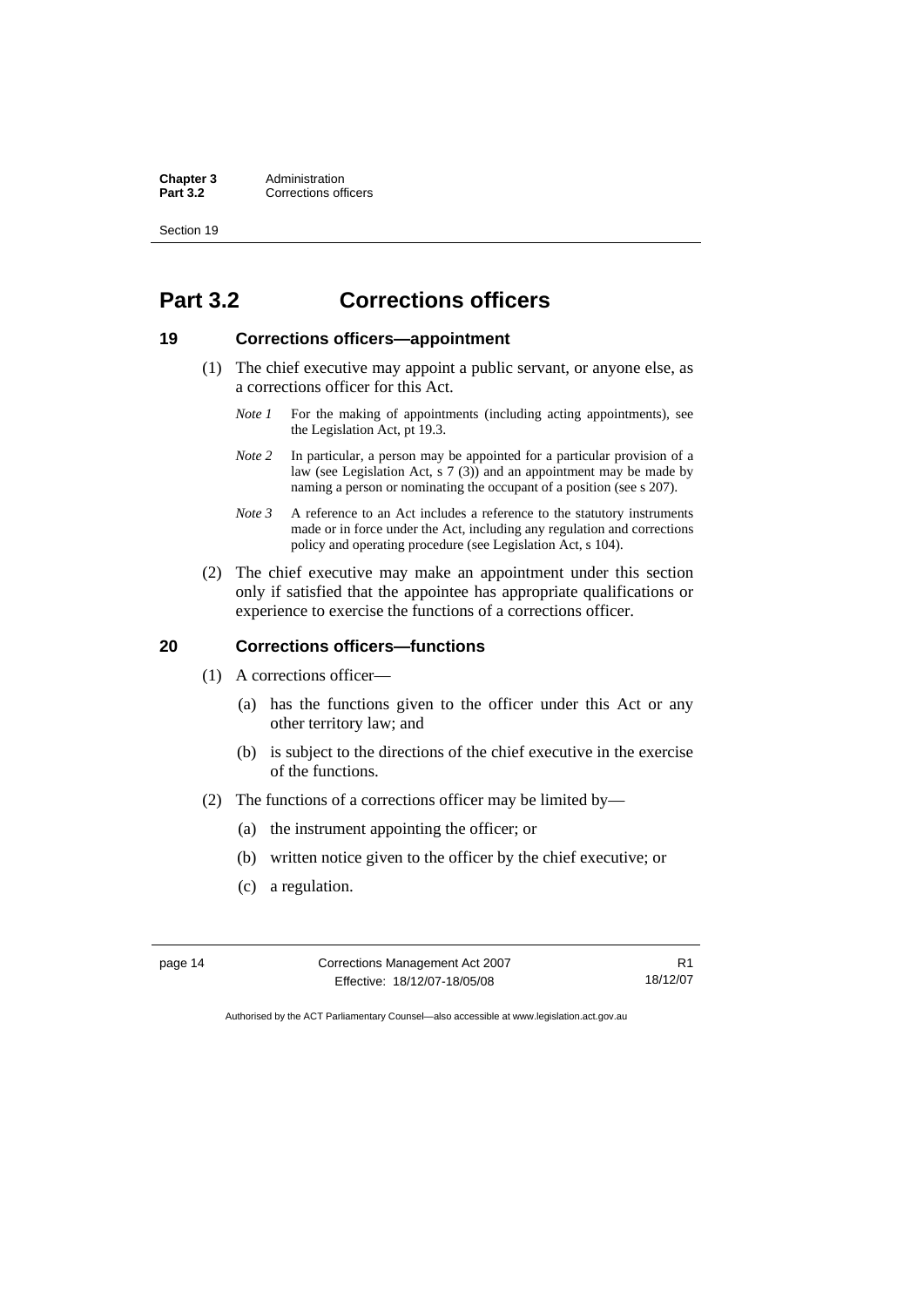#### <span id="page-28-0"></span>**21 Doctors—health service appointments**

- (1) The chief executive responsible for the administration of the *Public Health Act 1997* must appoint a doctor for each correctional centre.
- (2) The doctor's functions are—
	- (a) to provide health services to detainees; and
	- (b) to protect the health of detainees (including preventing the spread of disease at correctional centres).
- (3) A doctor appointed for a correctional centre must be available to provide health services at the centre at least once each week.
- (4) The doctor may give written directions to the chief executive for subsection (2) (b).
- (5) The chief executive must ensure that each direction under subsection (4) is complied with unless the chief executive believes, on reasonable grounds, that compliance would undermine security or good order at the correctional centre.

#### **22 Health professionals—non-therapeutic functions**

- (1) The chief executive must appoint a health professional to exercise non-therapeutic functions at each correctional centre.
	- *Note Health professional* includes a doctor and nurse registered under the *Health Professionals Act 2004*.
- (2) In this section:

*non-therapeutic function* does not include a health service or other function mentioned in section 21.

#### **23 Identity cards**

- (1) This section applies in relation to a person appointed under any of the following:
	- (a) section 19 (Corrections officers—appointment);

| - R 1    | Corrections Management Act 2007 | page 15 |
|----------|---------------------------------|---------|
| 18/12/07 | Effective: 18/12/07-18/05/08    |         |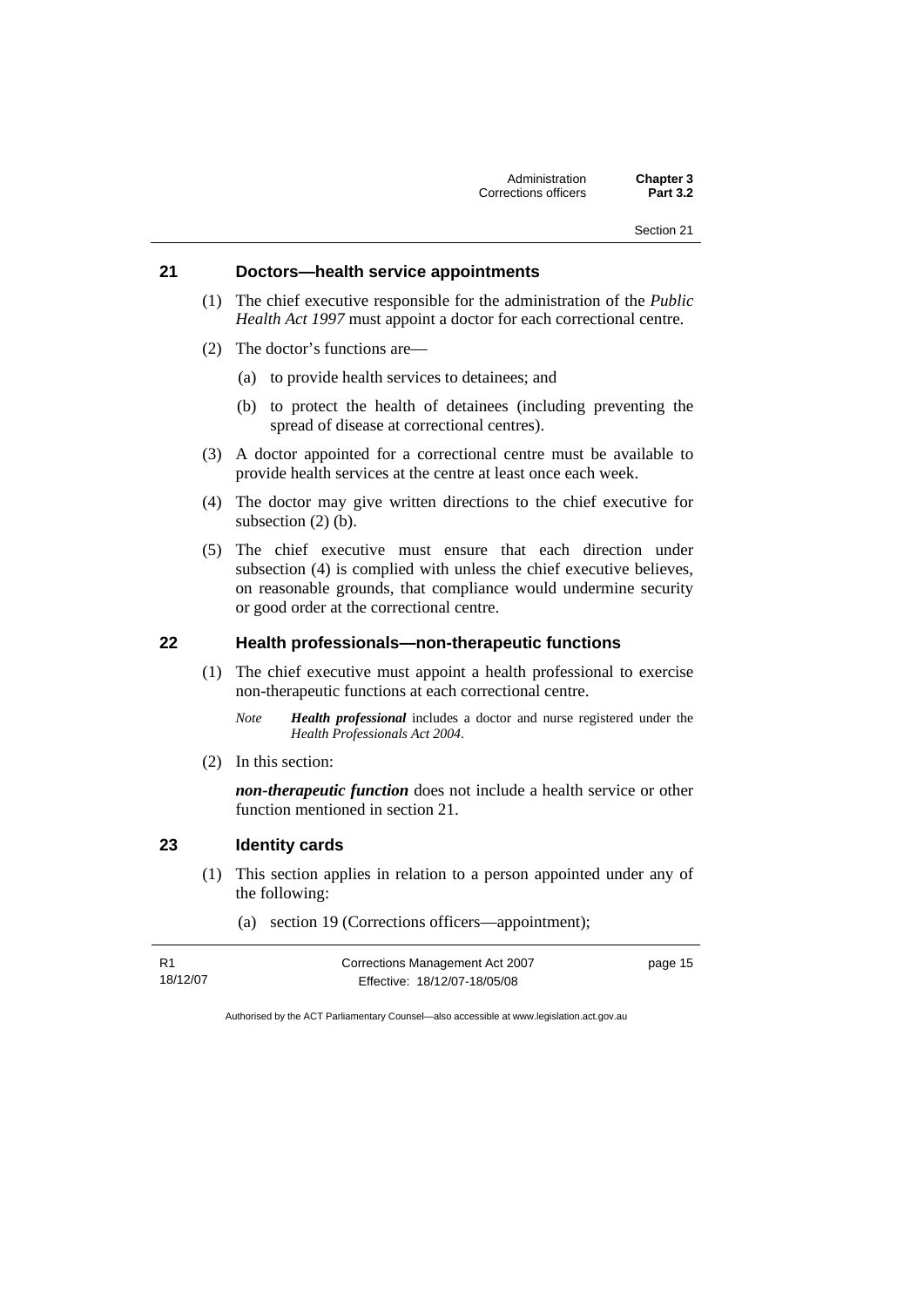- (b) section 21 (Doctors—health service appointments);
- (c) section 22 (Health professionals—non-therapeutic functions).
- (2) The chief executive must give each person an identity card stating the person's name and the position to which the person is appointed.
- (3) The identity card must show—
	- (a) a recent photograph of the person; and
	- (b) the card's date of issue and expiry; and
	- (c) anything else prescribed by regulation.
- (4) A person commits an offence if the person—
	- (a) stops being a person to whom this section applies; and
	- (b) does not return the person's identity card to the chief executive no later than 7 days after the day the person stops being a corrections officer.

Maximum penalty: 1 penalty unit.

(5) An offence against this section is a strict liability offence.

page 16 Corrections Management Act 2007 Effective: 18/12/07-18/05/08

R1 18/12/07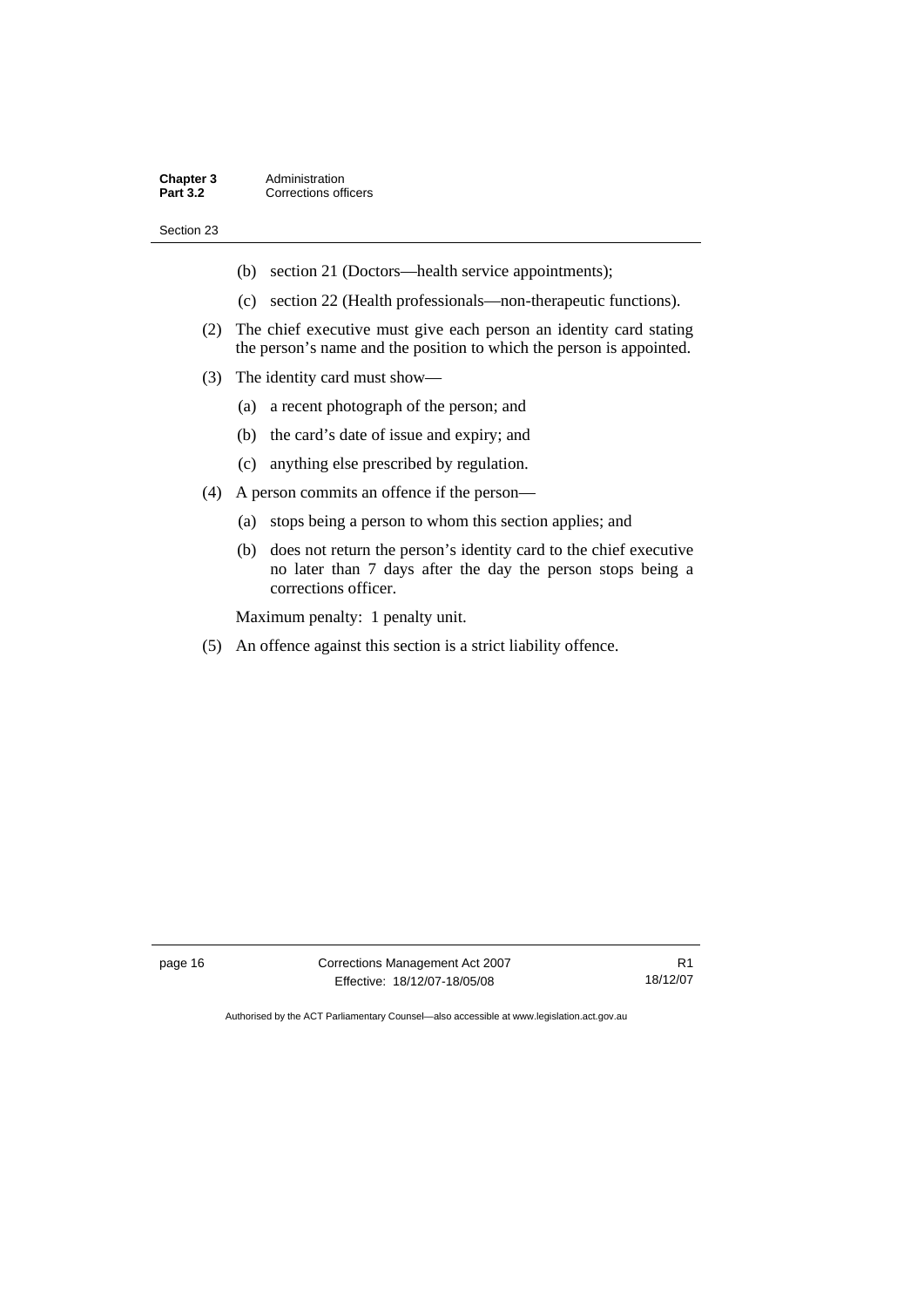# <span id="page-30-0"></span>**Part 3.3 Correctional centres**

#### **24 Correctional centres—declaration**

- (1) The Minister may declare a place to be a correctional centre.
- (2) A declaration is a notifiable instrument.

#### **Examples of declarations**

- 1 the declaration of a place, including a buffer zone surrounding a secure perimeter, to be a correctional centre
- 2 a declaration of a place to be a correctional centre for full-time detention, or for a stated time and purpose, eg a temporary correctional centre for remandees
- *Note 1* An example is part of the Act, is not exhaustive and may extend, but does not limit, the meaning of the provision in which it appears (see Legislation Act, s 126 and s 132).
- *Note 2* A notifiable instrument must be notified under the Legislation Act.
- *Note 3* The power to make an instrument includes power to make different provisions in relation to different matters or different classes of matters, and provisions that apply differently by reference to stated exceptions or factors (see Legislation Act, s 48).

#### **25 Correctional centres—arrangements with NSW**

- (1) The Chief Minister may make arrangements with the Governor of New South Wales in relation to keeping full-time detainees at a NSW correctional centre.
- (2) The arrangements may include provision for—
	- (a) the exercise by NSW officers of functions in relation to full-time detainees kept at a NSW correctional centre; and
	- (b) reports by NSW officers about the exercise of those functions.

R1 18/12/07 Corrections Management Act 2007 Effective: 18/12/07-18/05/08

page 17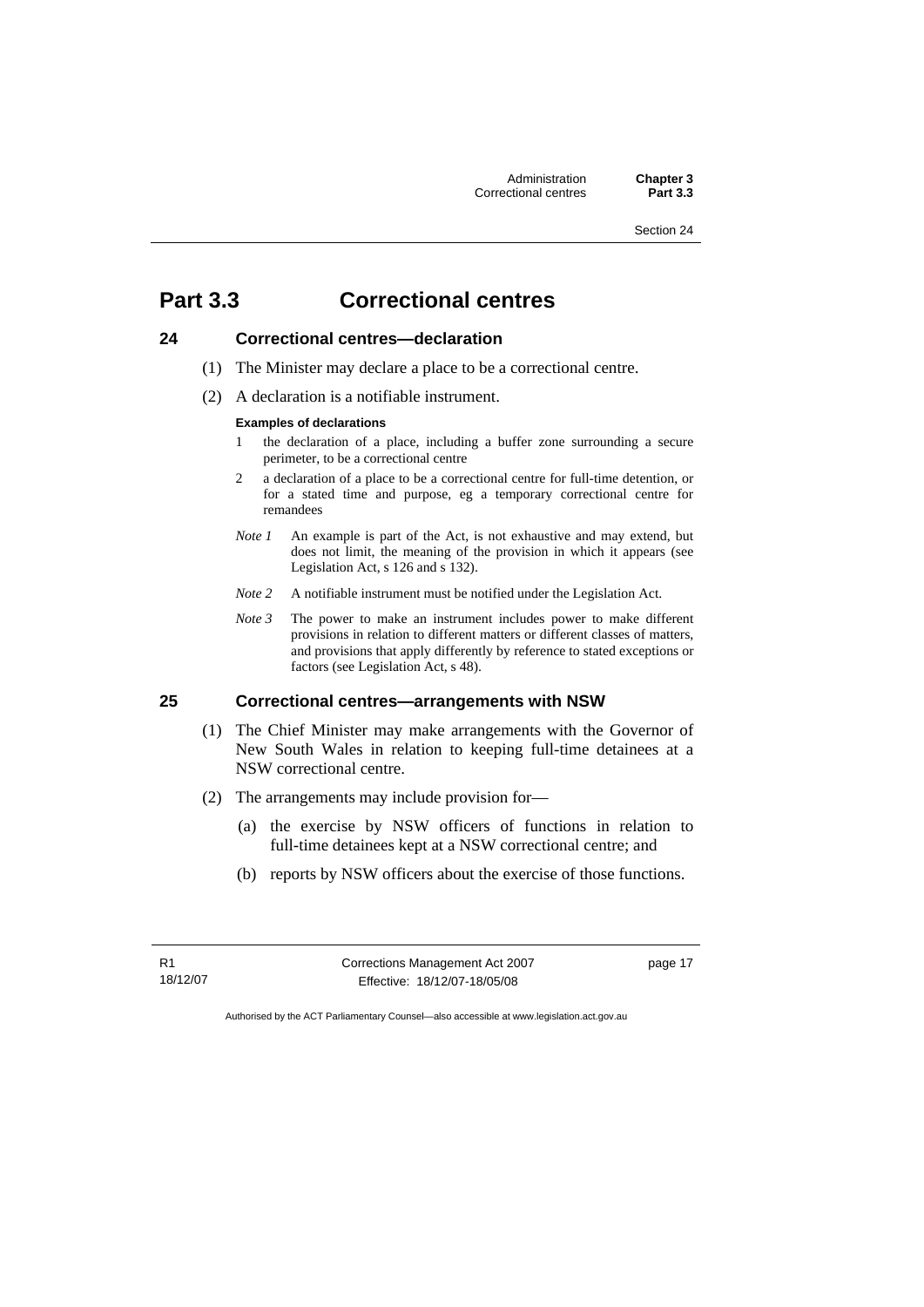(3) In this section:

*NSW officer* means an officer or other person having authority under the *Crimes (Administration of Sentences) Act 1999* (NSW) to exercise a function in relation to a full-time detainee.

*Note* The *Crimes (Sentence Administration) Act 2005*, pt 4.3 (Full-time detention in NSW) provides for the removal of full-time detainees to NSW correctional centres.

page 18 Corrections Management Act 2007 Effective: 18/12/07-18/05/08

R1 18/12/07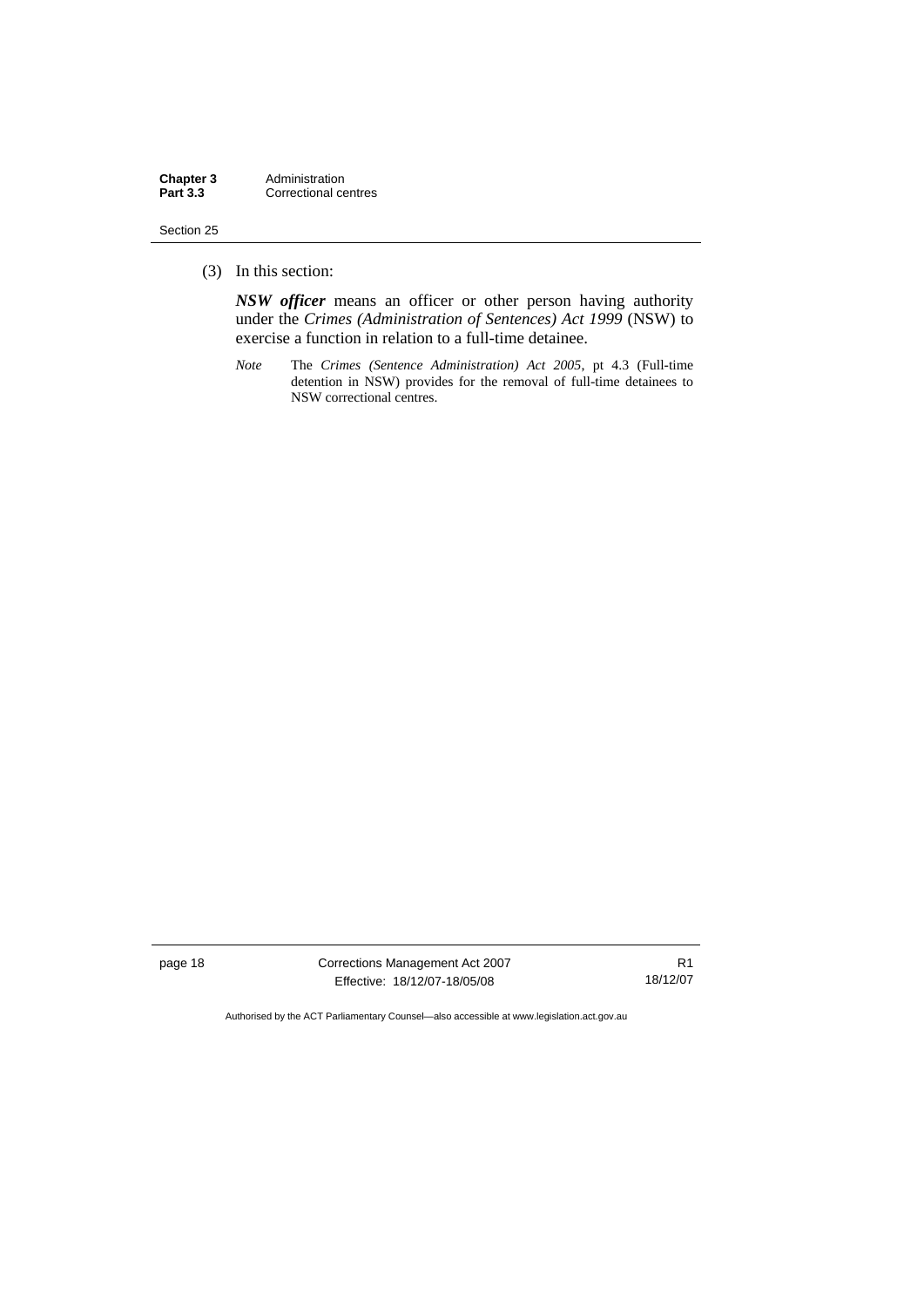# <span id="page-32-0"></span>**Part 3.4 Administration—special provisions**

#### **26 Declaration of emergency**

- (1) This section applies if the chief executive believes, on reasonable grounds, that an emergency (including an imminent emergency) exists in relation to a correctional centre that threatens or is likely to threaten—
	- (a) security or good order at the centre; or
	- (b) the safety of anyone at the centre or elsewhere.
- (2) The chief executive may declare that an emergency exists in relation to the correctional centre for a stated period of not more than—
	- (a) 3 days; or
	- (b) if another period is prescribed by regulation—the period prescribed.
- (3) To remove any doubt, the chief executive may make declarations for 2 or more consecutive periods in relation to the same emergency.
- (4) A declaration commences when it is made, unless it provides for a later commencement.
- (5) A declaration—
	- (a) is a notifiable instrument; and
	- (b) must be notified under the Legislation Act no later than the day after the day it is made.

R1 18/12/07 Corrections Management Act 2007 Effective: 18/12/07-18/05/08

page 19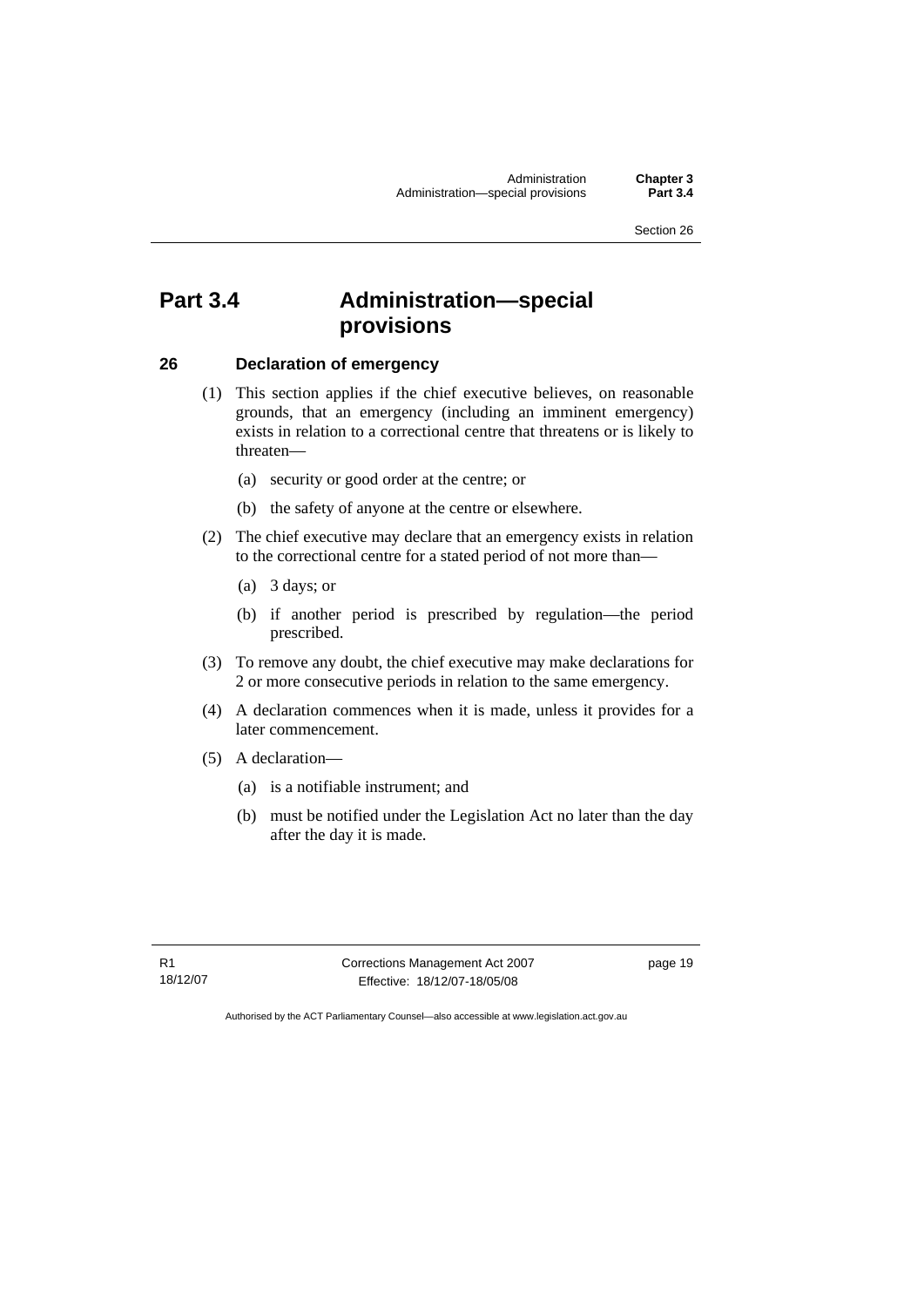#### <span id="page-33-0"></span>**27 Emergency powers**

- (1) While an emergency is declared under section 26 in relation to a correctional centre, the chief executive may do 1 or more of the following:
	- (a) restrict any work or activity at the centre;
	- (b) restrict access in, or to or from, the centre or any part of the centre;
	- (c) restrict communications between a detainee and anyone else;
	- (d) authorise a police officer or public servant to exercise any function exercisable by a corrections officer under this Act in accordance with any direction by the chief executive.
- (2) The chief executive must ensure that action taken under this section is necessary and reasonable in the circumstances.

#### **28 Arrangements with police**

- (1) The chief executive may make arrangements with the chief police officer for police assistance in relation to the administration of the following Acts:
	- (a) the *Crimes (Sentencing) Act 2005*;
	- (b) the *Crimes (Sentence Administration) Act 2005*;
	- (c) this Act.
- (2) Subject to any arrangement under this section, the chief police officer must comply, as far as practicable, with any request by the chief executive for police assistance mentioned in subsection (1).
- (3) A police officer providing assistance under this section may exercise any function exercisable by a corrections officer under an Act mentioned in subsection (1) in accordance with any direction by the chief executive.

| page 20 | Corrections Management Act 2007 |          |
|---------|---------------------------------|----------|
|         | Effective: 18/12/07-18/05/08    | 18/12/07 |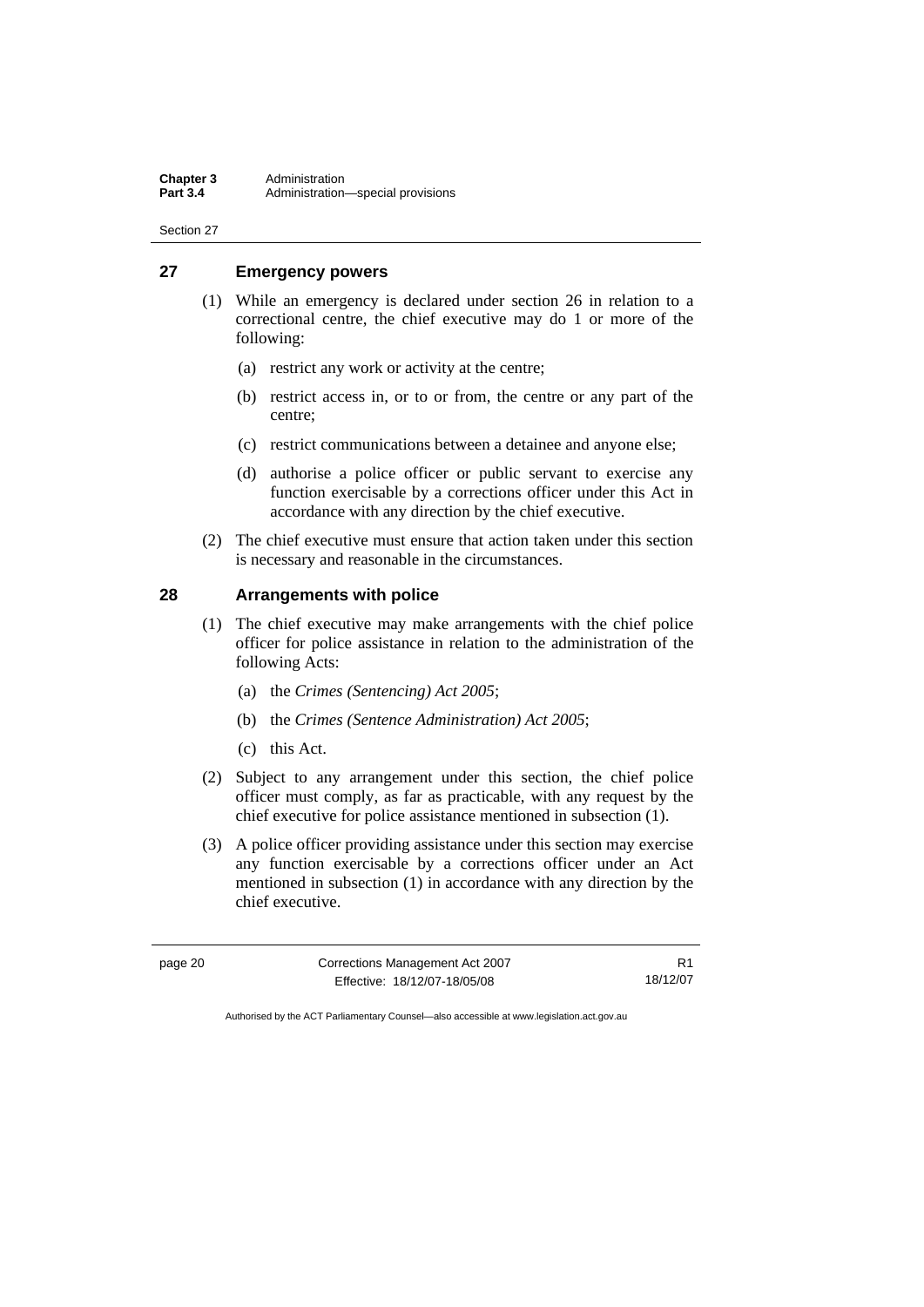# <span id="page-34-0"></span>**Chapter 4 Detention in police and court cells etc**

#### **29 Definitions—ch 4**

In this chapter:

*court cell* means a cell (however described) for the detention of a person at a court.

*police cell* means a cell (however described) for the detention of a person at a police station.

#### **30 Detention in police cells**

- (1) A person lawfully required to be in police custody may, for the purposes of the custody, be detained at a police cell.
- (2) However, a person lawfully required to be in police custody may not be detained continuously at a police cell for a period longer than 36 hours.
- (3) If a person is lawfully required to remain in police custody for a period longer than 36 hours, the chief police officer may direct that the person be transferred to the custody of the chief executive for the purposes of the police custody.
- (4) The direction by the chief police officer—
	- (a) authorises the chief executive to have custody of the person under the direction; and
	- (b) requires the chief executive to do the following:
		- (i) take the person into custody;
		- (ii) arrange for the person's admission to a correctional centre;

R1 18/12/07 Corrections Management Act 2007 Effective: 18/12/07-18/05/08

page 21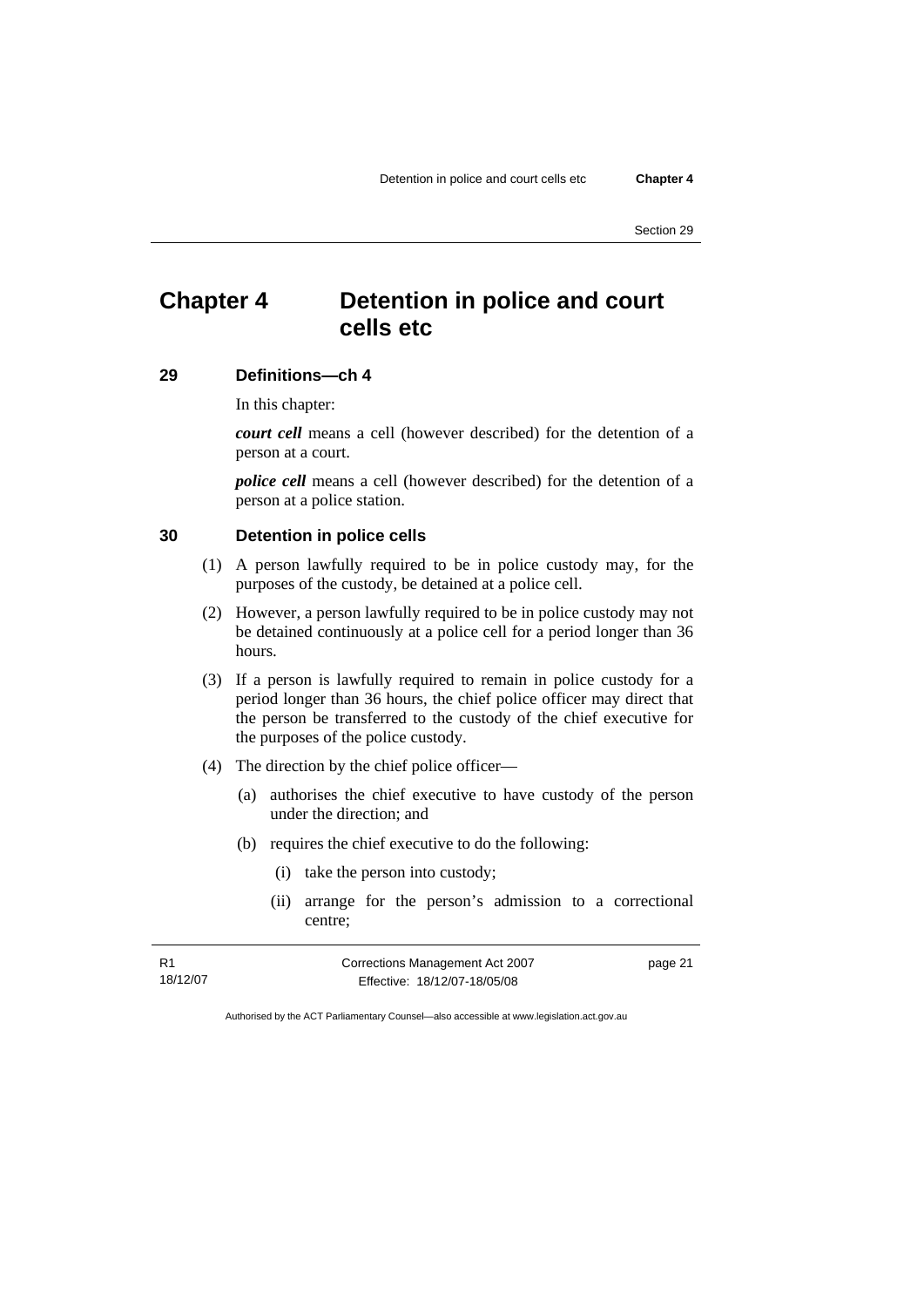- <span id="page-35-0"></span> (iii) keep the person in custody under full-time detention under the direction;
- (iv) provide for police access to the person;
- (v) return the person to the custody of the chief police officer as required by the direction.
- (5) To remove any doubt, the person is also taken to remain in police custody while in custody under subsection (4).

#### **31 Detention in police cells—search powers etc**

- (1) The chief police officer may direct a police officer to conduct a scanning search, frisk search, ordinary search or strip search of a person detained at a police cell.
- (2) For this section, part 9.4 (Searches) and part 9.5 (Seizing property) apply as if the direction, search or seizure occurred under the relevant part in relation to a detainee at a correctional centre.

#### **32 Other police powers not limited**

To remove any doubt, section 30 and section 31 are additional to, and do not limit, any other provision relating to a police function under a territory law or a law of the Commonwealth, a State or another Territory.

#### **33 Detention in court cells**

- (1) This section applies to a person who is—
	- (a) in the chief executive's custody but not admitted as a detainee at a correctional centre; and
	- (b) required to attend a court.
- (2) The chief executive may direct that the person be detained at a court cell in the custody of a corrections officer for the purposes of the person's attendance at the court.

| page 22 | Corrections Management Act 2007 |          |
|---------|---------------------------------|----------|
|         | Effective: 18/12/07-18/05/08    | 18/12/07 |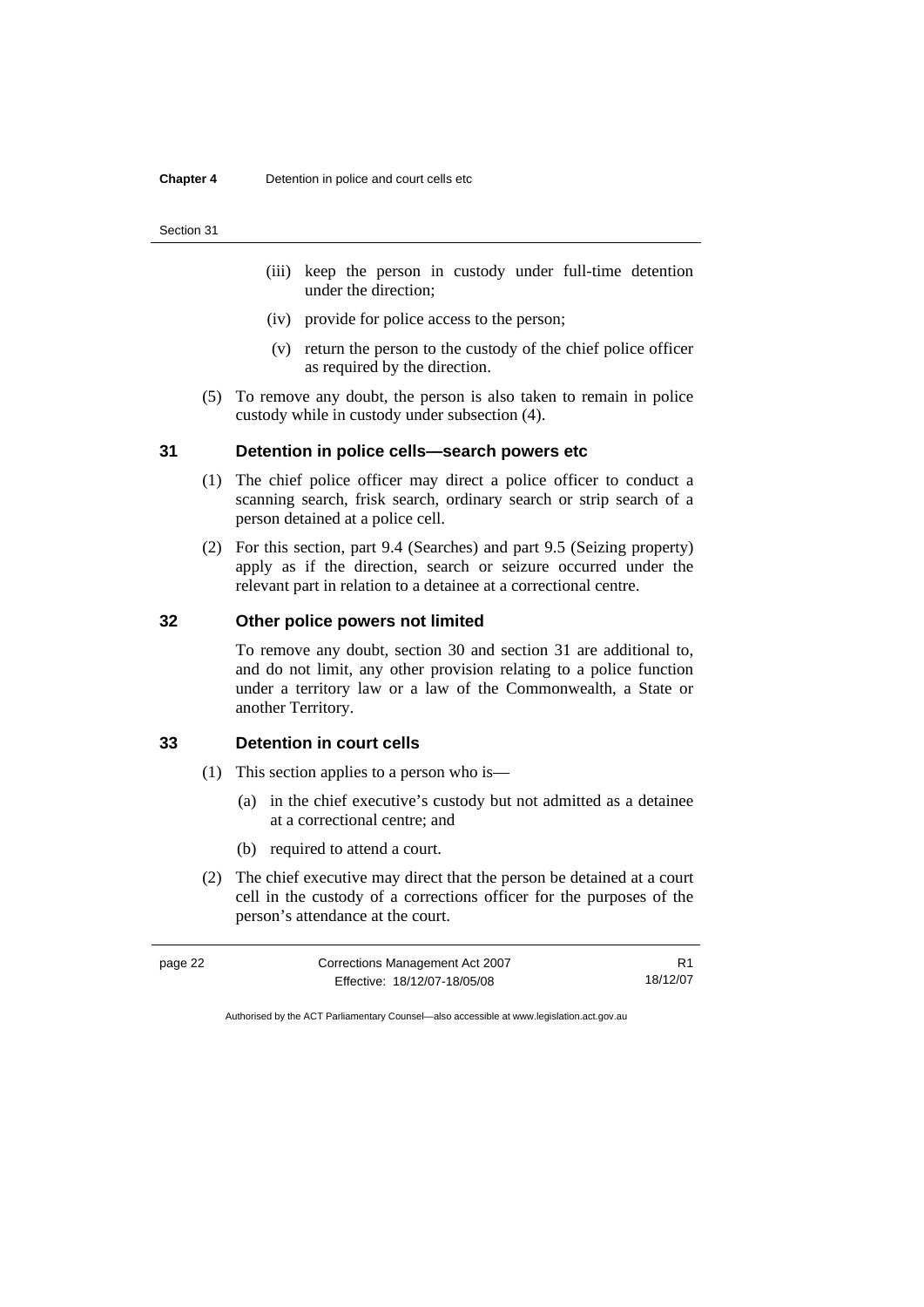- (3) However, the person may not be detained continuously at a court cell for a period longer than 36 hours.
- (4) If the person is required to remain in detention for a period longer than 36 hours for the court attendance, the chief executive must—
	- (a) arrange for the person's admission to a correctional centre; and
	- (b) keep the person in custody under full-time detention for the attendance; and
	- (c) take the person to the court as required by the court.
- (5) The person is taken to be a detainee for all purposes under this Act while detained at the court cell.

# **34 Detainees accommodated away from correctional centre**

 (1) This section applies if the chief executive believes, on reasonable grounds, that circumstances exist in relation to a correctional centre that make it necessary or prudent for a detainee admitted at the centre to be accommodated temporarily away from the centre.

#### **Examples**

- 1 where a correctional centre cannot properly accommodate any more detainees
- 2 where there is an outbreak of disease or violent behaviour at a correctional centre
- 3 where a detainee is being transferred to or from a correctional centre or other place and needs accommodation in transit
- *Note* An example is part of the Act, is not exhaustive and may extend, but does not limit, the meaning of the provision in which it appears (see Legislation Act, s 126 and s 132).
- (2) The chief executive may declare that this section applies in relation to the correctional centre for a stated period.
- (3) A declaration is a notifiable instrument.

*Note* A notifiable instrument must be notified under the Legislation Act.

R1 18/12/07 Corrections Management Act 2007 Effective: 18/12/07-18/05/08

page 23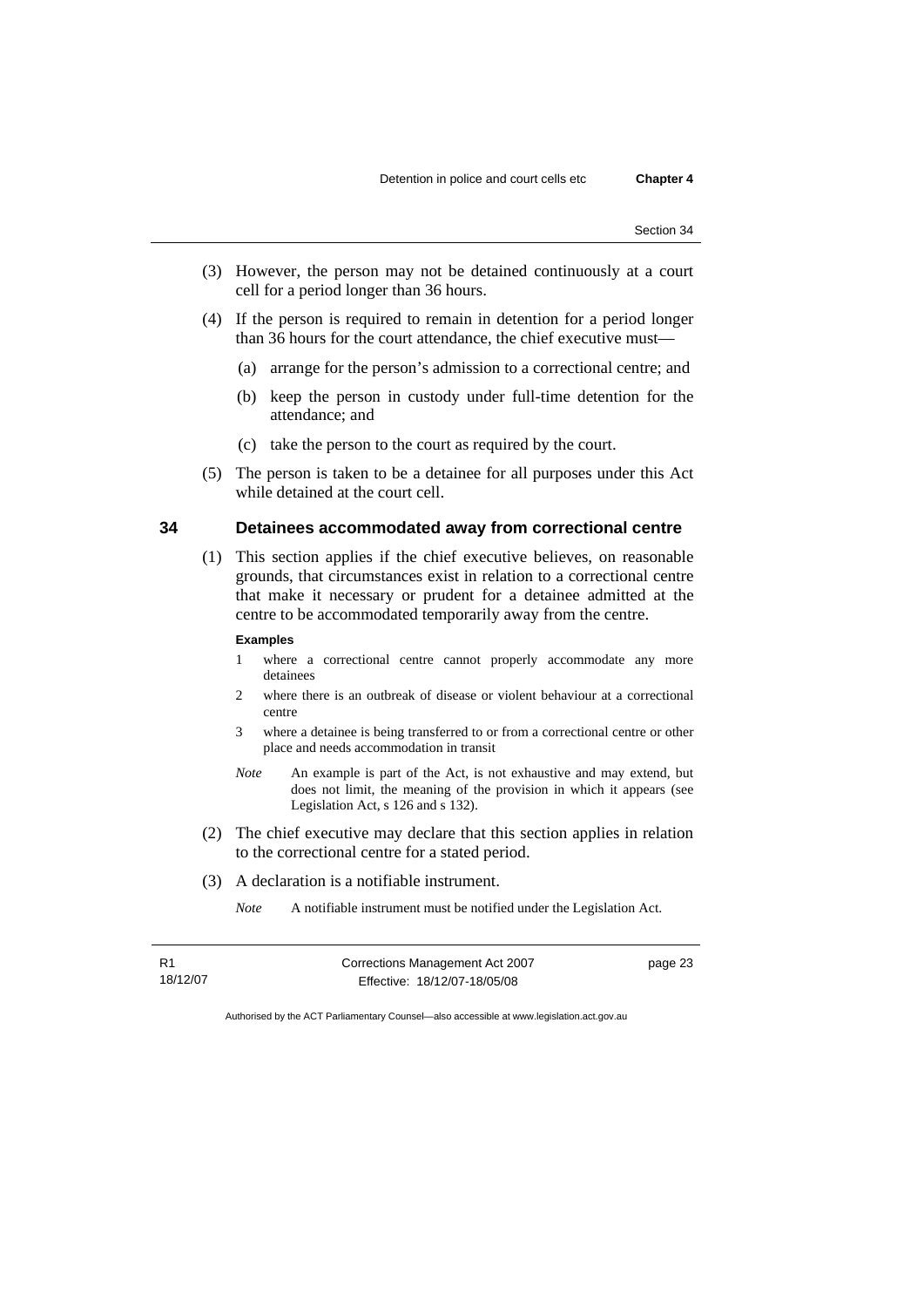| Section 34 |  |
|------------|--|
|------------|--|

- (4) The chief executive may direct that, while a declaration is in force in relation to a correctional centre, a detainee at the centre be detained—
	- (a) at a police cell in the custody of a police officer; or
	- (b) at a court cell in the custody of a corrections officer.
- (5) The period of detention at a police cell or court cell is not limited by section 30 or section 33.
- (6) To remove any doubt, the detainee remains a detainee for all purposes under this Act while detained under this section.

page 24 Corrections Management Act 2007 Effective: 18/12/07-18/05/08

R1 18/12/07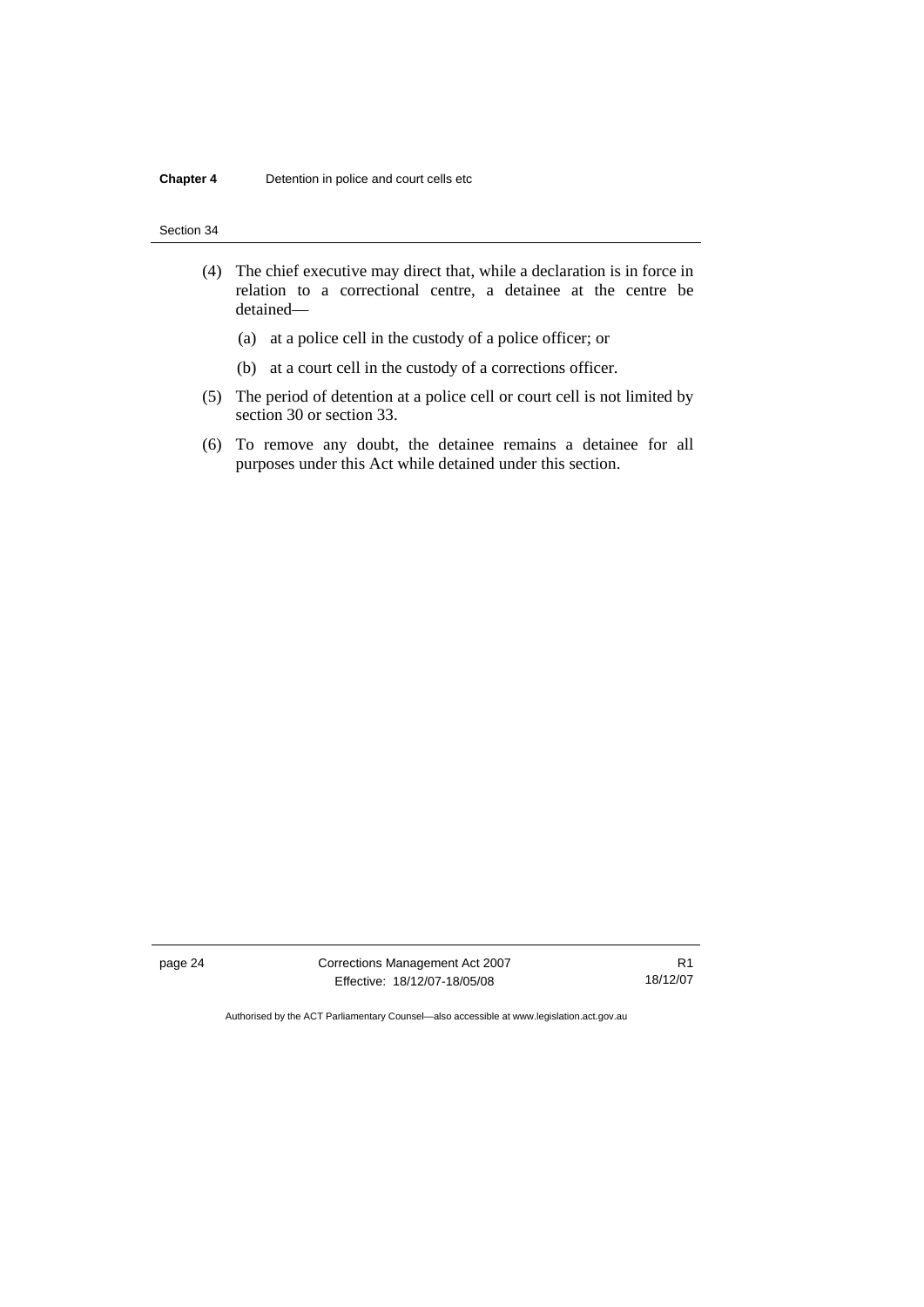# **Chapter 5 Escorting detainees**

# **35 Escort officer functions etc**

- (1) This section applies if, under a law in force in the ACT, a person required to be held in the chief executive's custody is to be escorted anywhere by an escort officer.
- (2) To remove any doubt—
	- (a) the escort officer is authorised to have custody of the person for the purpose of escorting the person; and
	- (b) the person is also taken to be in the chief executive's custody; and
	- (c) a corrections officer acting as the escort officer may, for the purpose of escorting the person, exercise any function under this Act that the officer may exercise in relation to a detainee admitted at a correctional centre.

### **Examples of functions—par (c)**

- 1 functions given to the officer under section 20 (Corrections officers functions) or delegated to the officer by the chief executive (for example, giving directions to detainees)
- 2 the officer's functions under part 9.4 (Searches) or part 9.7 (Use of force)
- *Note* An example is part of the Act, is not exhaustive and may extend, but does not limit, the meaning of the provision in which it appears (see Legislation Act, s 126 and s 132).

## **36 Escorting arrested person to court etc**

- (1) This section applies if a person arrested by a police officer—
	- (a) has not been released on bail; and
	- (b) is in police custody; and

| R1       | Corrections Management Act 2007 |  |
|----------|---------------------------------|--|
| 18/12/07 | Effective: 18/12/07-18/05/08    |  |

page 25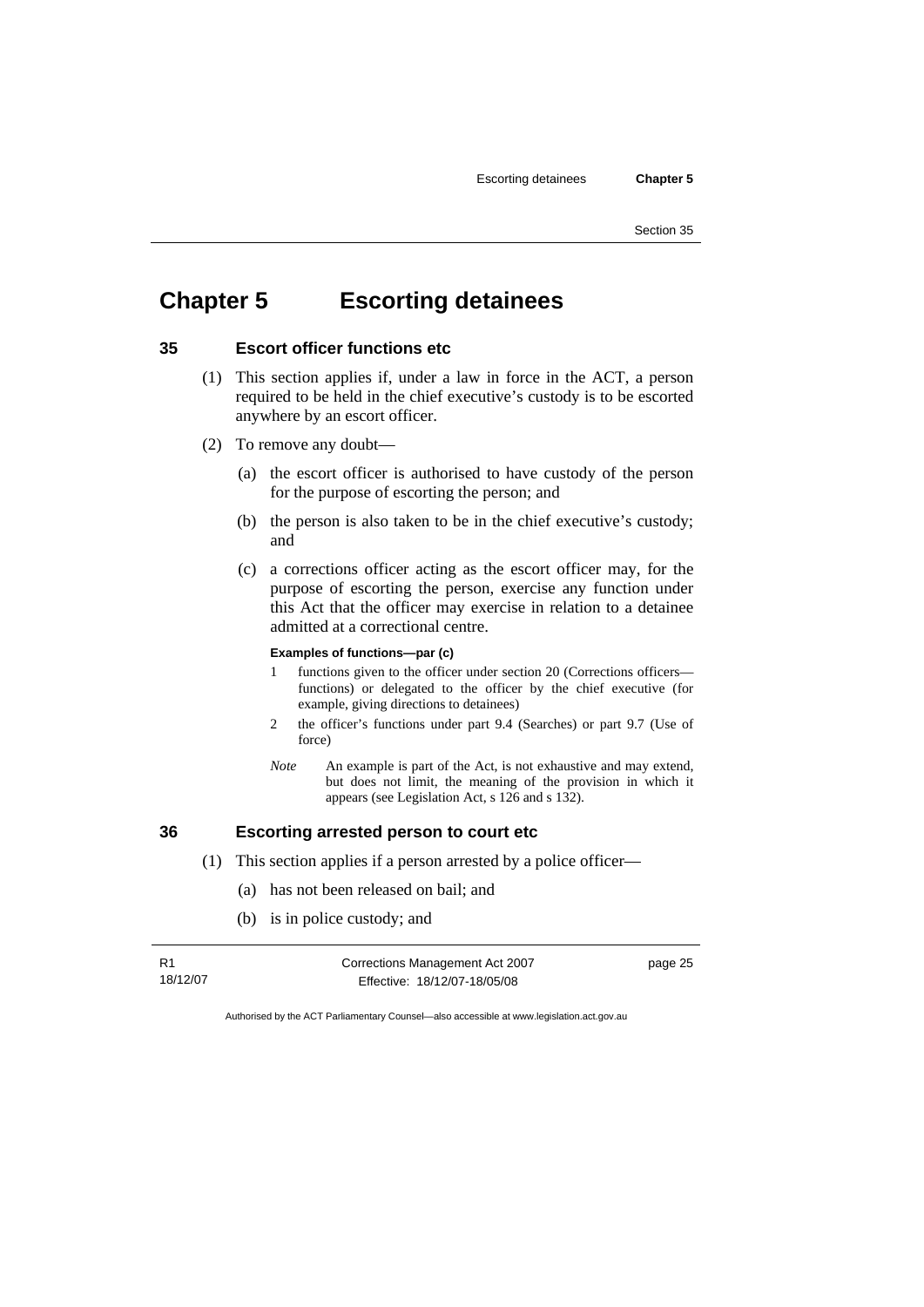## **Chapter 5** Escorting detainees

#### Section 37

- (c) is required by law to be brought before a court or tribunal.
- (2) A police officer may request an escort officer to bring the person before the court or tribunal.
- (3) The escort officer must bring the person before the court or tribunal and, for that purpose, may—
	- (a) take the person into custody; and
	- (b) arrange for the person to be detained under this Act until the person is brought before the court or tribunal.

## **37 Custody etc during proceedings**

Subject to any order or direction of a court, an escort officer who is required to bring a person before a court must, as far as practicable—

- (a) ensure the safe custody and welfare of the person for the purposes of the proceeding; and
- (b) ensure that the person does not obstruct or hinder the proceeding.

# **38 Executing warrants of imprisonment or remand etc**

- (1) The chief executive may make escort officers available to attend on a court or tribunal—
	- (a) to take a person into custody; or
	- (b) to arrange for a person to be kept in custody; or
	- (c) to transfer or otherwise deal with a person.
- (2) An order or direction of the court addressed to all escort officers—
	- (a) is taken to be addressed to each escort officers; and
	- (b) may be executed by any escort officers.

| page 26 | Corrections Management Act 2007 |          |
|---------|---------------------------------|----------|
|         | Effective: 18/12/07-18/05/08    | 18/12/07 |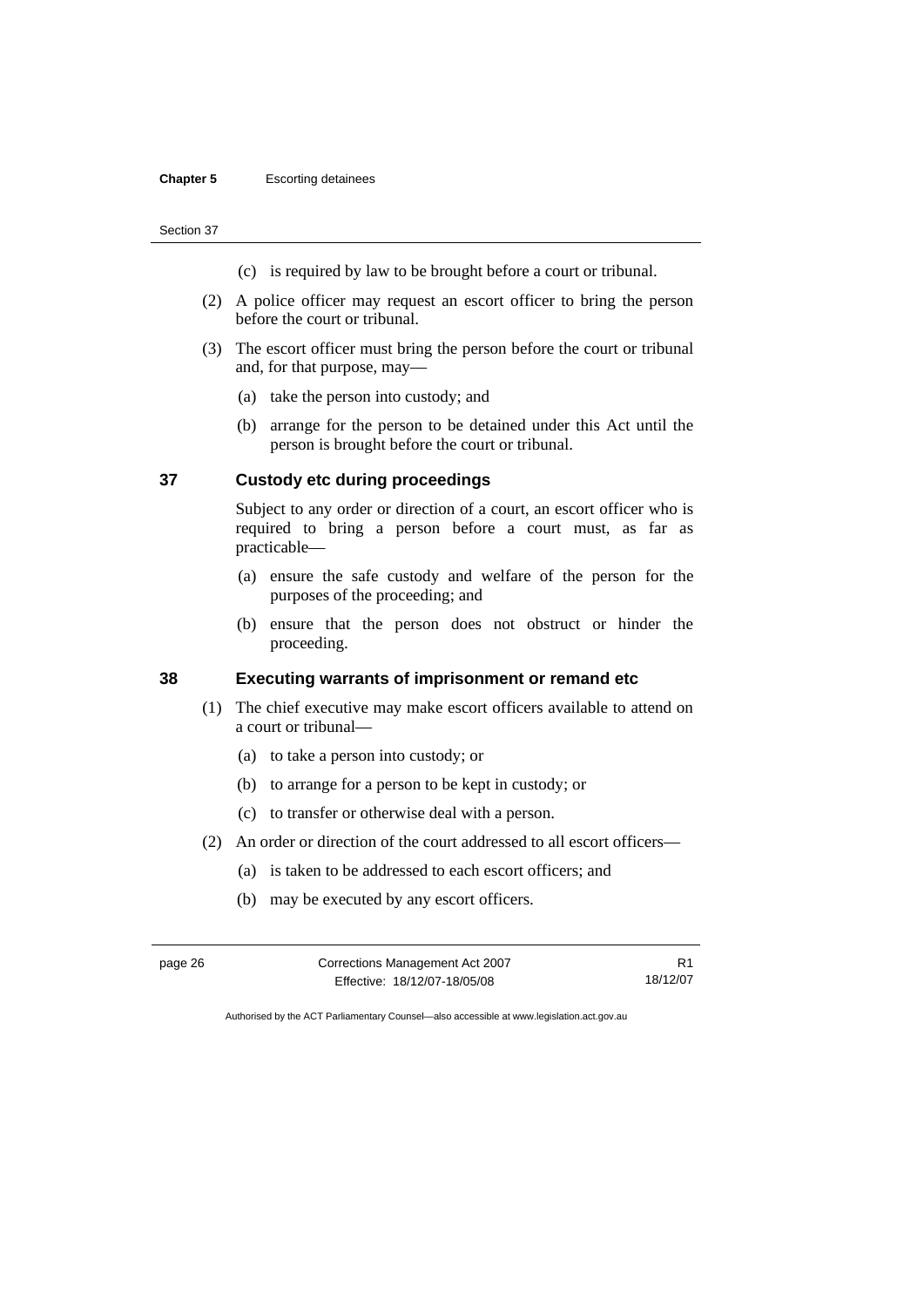# **39 Other powers not limited**

To remove any doubt, this chapter is additional to, and does not limit, any other provision relating to the escorting of detainees under a territory law or a law of the Commonwealth, a State or another territory.

## **Examples of other provisions**

- 1 The *Crimes Sentence (Administration) Act 2005*, part 3.3 (Committal miscellaneous)—
	- section 20 (Directions to escort officers)
	- section 21 (Orders to bring offender or remandee before court etc).
- 2 A law of a State relating to the escort of prisoners through the ACT.
- *Note* An example is part of the Act, is not exhaustive and may extend, but does not limit, the meaning of the provision in which it appears (see Legislation Act, s 126 and s 132).

R1 18/12/07 Corrections Management Act 2007 Effective: 18/12/07-18/05/08

page 27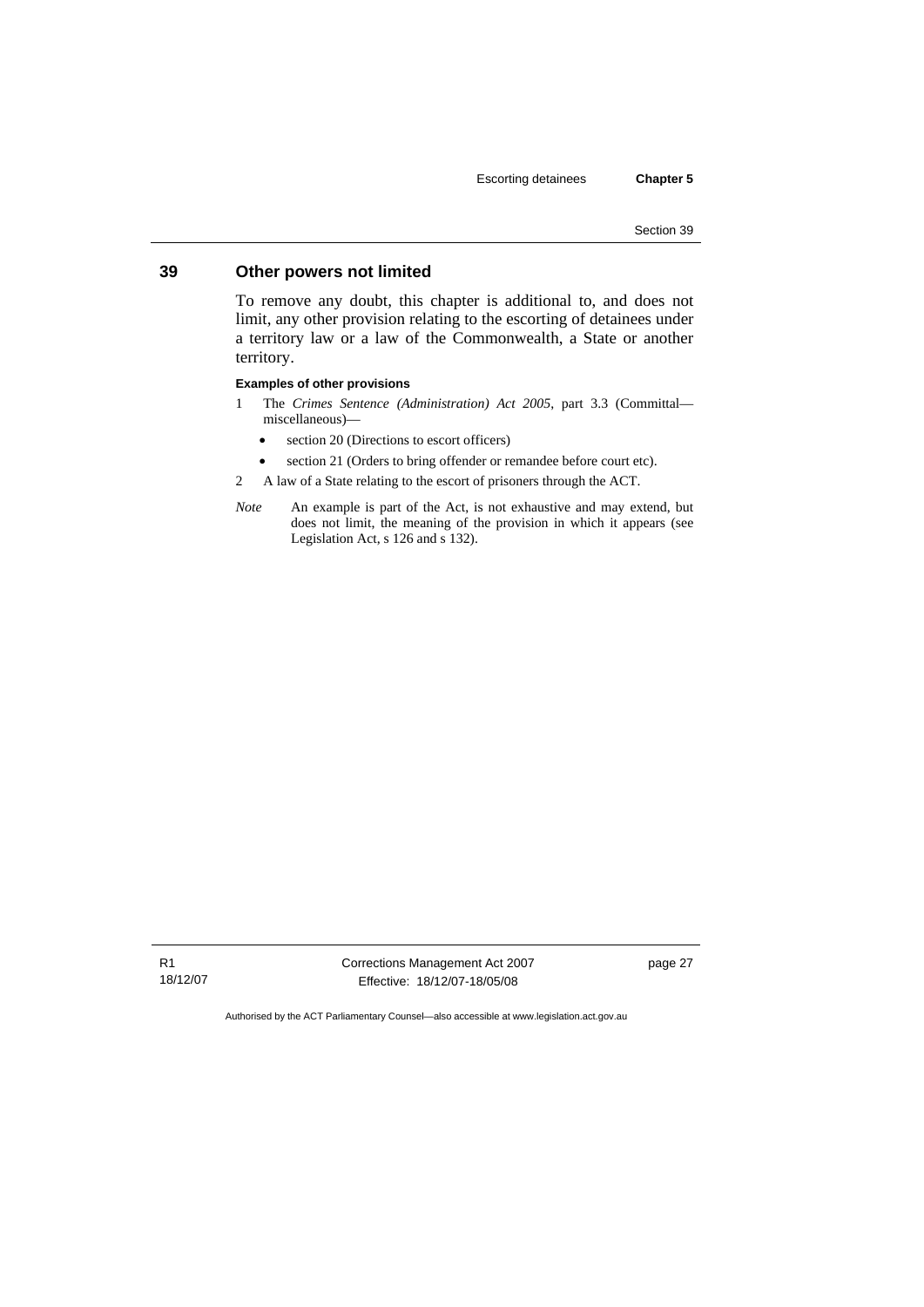# **Chapter 6 Living conditions at correctional centres**

#### *Note to ch 6*

Anything expressed in this chapter to be an entitlement for ch 10 (Discipline) is not affected by anything that happens under that chapter. See s 154 (Meaning of *privilege*) and s 188 (Privileges and entitlements—impact of discipline).

# **40 Food and drink**

(1) The chief executive must ensure that—

- (a) sufficient nutritional food and drink are provided for detainees to avoid hunger and poor nourishment; and
- (b) meals are provided for detainees at times consistent with the cultural norms of Australia; and
- (c) clean drinking water is provided to meet the needs of detainees.
- (2) The chief executive must also ensure, as far as practicable, that allowance is made for the religious, spiritual and cultural needs of detainees in relation to the provision of food and drink.
- (3) If a doctor, other than a doctor appointed under section 22 (Health professionals—non-therapeutic functions), prescribes a particular diet for a detainee, the chief executive must ensure that reasonable steps are taken to provide the detainee with the diet.
- (4) For chapter 10 (Discipline), subsections (1), (2) and (3) are taken to provide an entitlement for each detainee in relation to food and drink.

page 28 Corrections Management Act 2007 Effective: 18/12/07-18/05/08

R1 18/12/07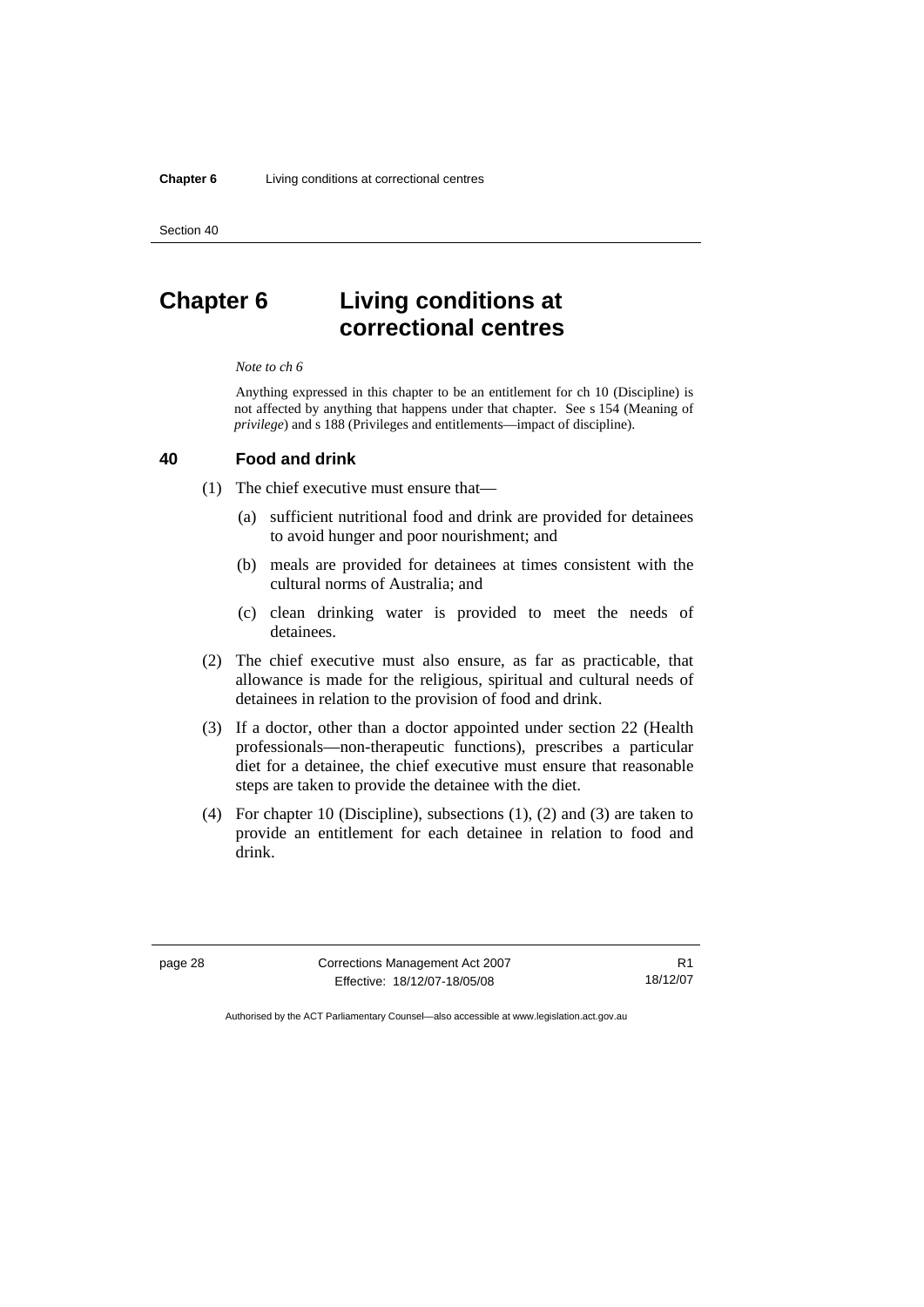- (5) Without limiting section 14 (Corrections policies and operating procedures), a corrections policy or operating procedure may include provision for any of the following:
	- (a) the nutritional standards to be met by food and drink for detainees;
	- (b) the provision of nutritional advice about food and drink provided to detainees;
	- (c) the appointment of a nutritionist.
- (6) For chapter 10 (Discipline), a detainee's entitlement in relation to food and drink includes anything expressed to be an entitlement in a corrections policy or operating procedure made for subsection (5).

# **41 Clothing**

- (1) The chief executive must ensure that—
	- (a) sufficient, suitable clothing is provided for detainees; and
	- (b) any particular clothing, including a uniform, issued to detainees is not likely to degrade or humiliate detainees.
- (2) The chief executive must also ensure, as far as practicable, that clothing provided for detainees is clean and hygienic.
- (3) For chapter 10 (Discipline), this section is taken to provide an entitlement for each detainee in relation to clothing.

# **42 Personal hygiene**

- (1) The chief executive must ensure that—
	- (a) toilet facilities and washing or showering facilities are available to detainees; and
	- (b) the facilities are clean, hygienic and private enough to ensure the dignity and self-respect of detainees.

R1 18/12/07 Corrections Management Act 2007 Effective: 18/12/07-18/05/08

page 29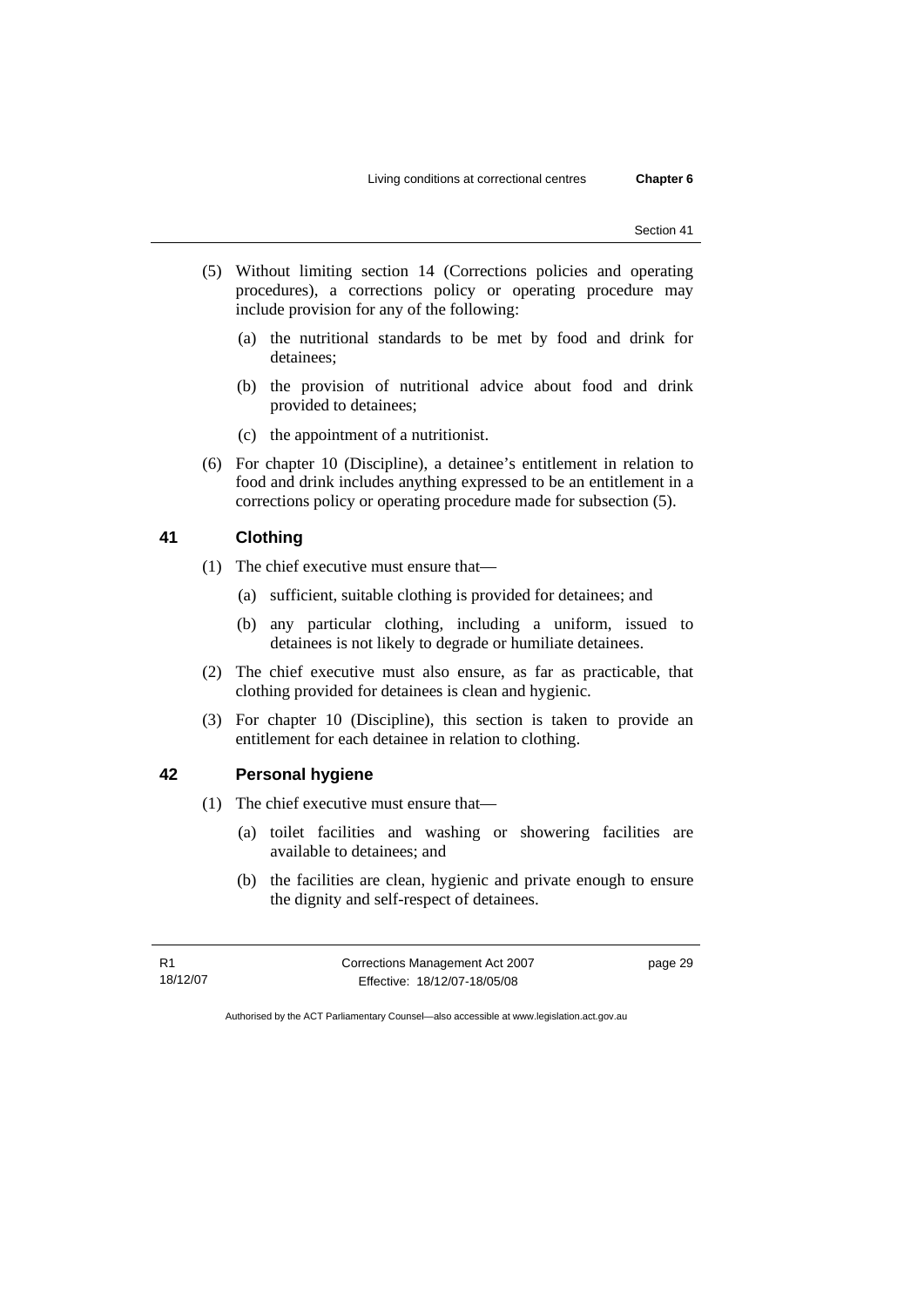(2) For chapter 10 (Discipline), this section is taken to provide an entitlement for each detainee in relation to personal hygiene.

### **43 Sleeping areas**

- (1) The chief executive must ensure that—
	- (a) detainees have sleeping places, with bed and bedding, suitable for reasonable privacy and comfort; and
	- (b) sleeping places, including beds and bedding, are clean and hygienic.
- (2) For chapter 10 (Discipline), this section is taken to provide an entitlement for each detainee in relation to sleeping areas.

## **44 Treatment of convicted and non-convicted detainees**

 (1) Without limiting section 14 (Corrections policies and operating procedures), the chief executive must make a corrections policy or operating procedure providing for different treatment of convicted detainees and non-convicted detainees.

#### **Example**

a corrections policy or operating procedure, in accordance with the following rules of the United Nations *Standard Minimum Rules for the Treatment of Prisoners*, for non-convicted detainees to be able to—

- procure food at own expense (r 87)
- be offered work but not be obliged to work (r 89)
- procure reading and writing material at own expense (r 90)
- visit and be treated by own doctor at own expense (r 91)
- *Note* An example is part of the Act, is not exhaustive and may extend, but does not limit, the meaning of the provision in which it appears (see Legislation Act, s 126 and s 132).
- (2) The chief executive must also ensure that convicted detainees are accommodated separately from non-convicted detainees.

| page 30 | Corrections Management Act 2007 |          |
|---------|---------------------------------|----------|
|         | Effective: 18/12/07-18/05/08    | 18/12/07 |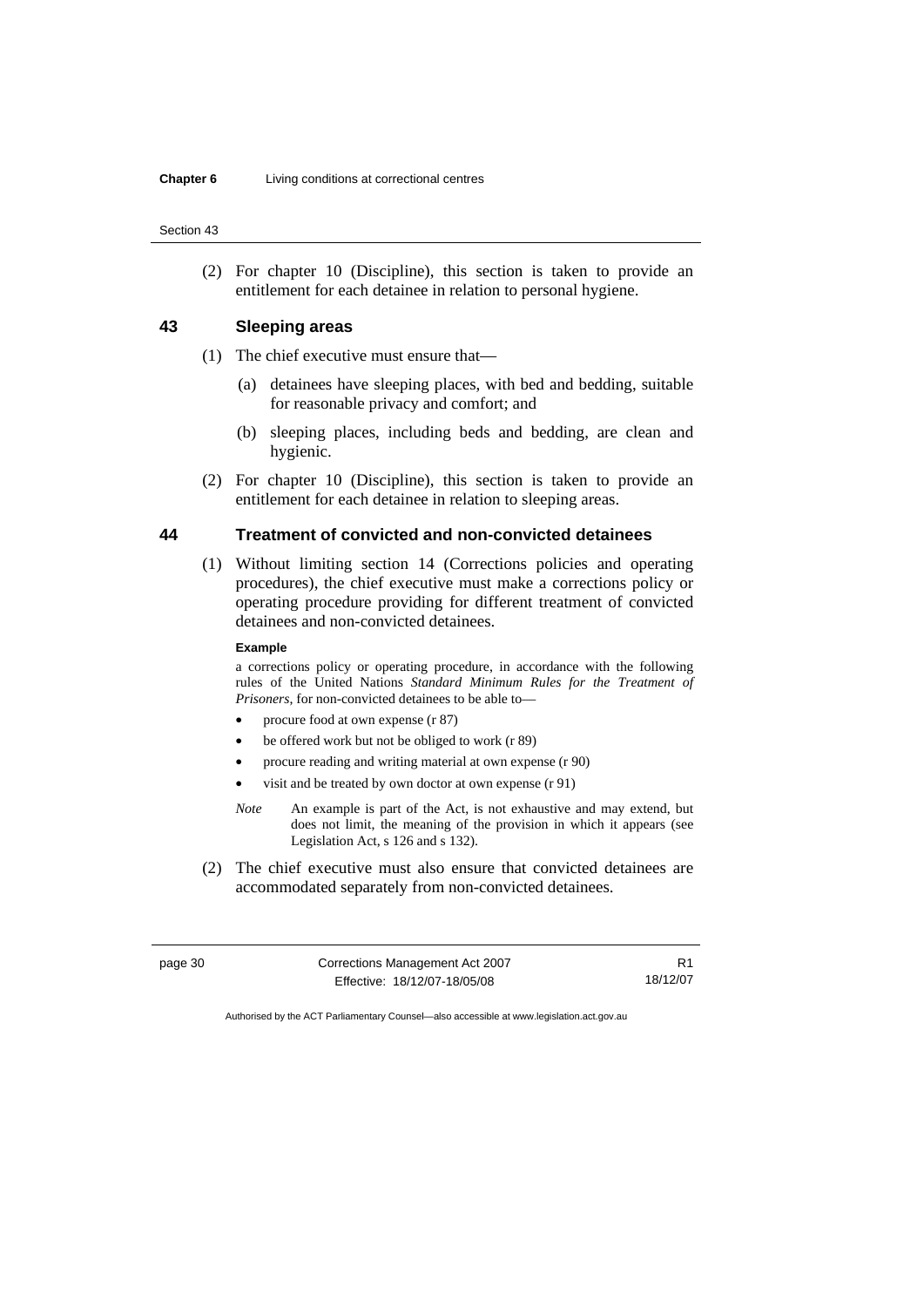- (3) For chapter 10 (Discipline)—
	- (a) a detainee's entitlement in relation to treatment in detention includes anything expressed to be an entitlement in a corrections policy or operating procedure made for subsection (1); and
	- (b) subsection (2) is taken to provide an entitlement for each detainee in relation to accommodation.
- (4) However, the chief executive may give directions for different accommodation of a non-convicted detainee if the chief executive suspects, on reasonable grounds, that is necessary to ensure the safety of the detainee or anyone else.

### **Example**

Remandee J has served various sentences for violence offences, has an aggressive personality and enjoys bullying other people. The chief executive suspects that other remandees detained with J are highly vulnerable in comparison with J. The chief executive decides that J should be accommodated with convicted offenders.

- *Note* An example is part of the Act, is not exhaustive and may extend, but does not limit, the meaning of the provision in which it appears (see Legislation Act, s 126 and s 132).
- (5) In this section:

*convicted detainee* means a detainee whose detention is because of the detainee's conviction of an offence.

## **45 Access to open air and exercise**

- (1) The chief executive must ensure, as far as practicable, that detainees—
	- (a) have access to the open air for at least 1 hour each day; and
	- (b) can exercise for at least 1 hour each day.
- (2) The standards under subsection (1) may both be satisfied during the same hour on any day.

R1 18/12/07 Corrections Management Act 2007 Effective: 18/12/07-18/05/08

page 31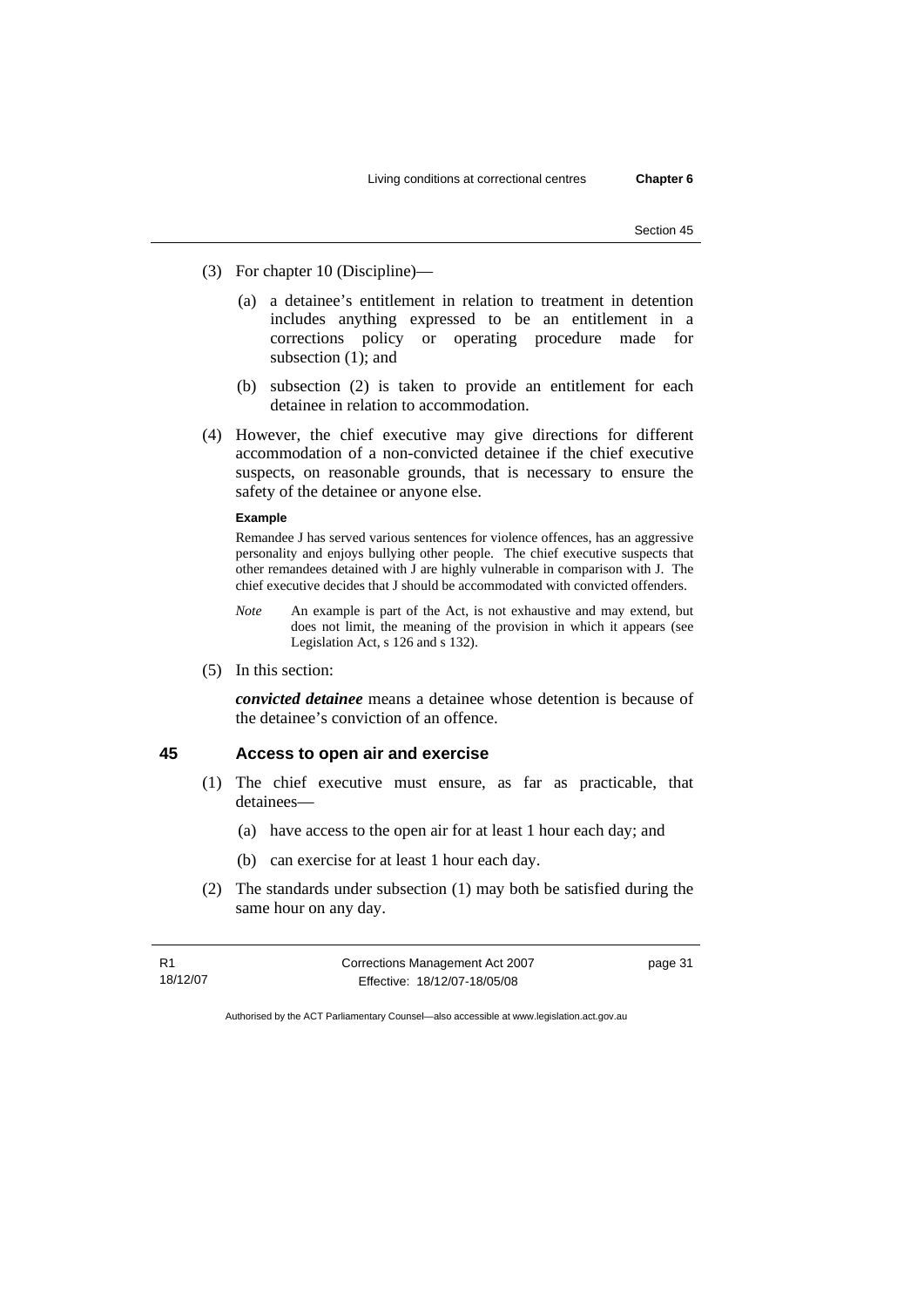(3) For chapter 10 (Discipline), this section is taken to provide an entitlement for each detainee in relation to access to the open air and exercise.

# **46 Communication with family and others**

- (1) The chief executive must ensure, as far as practicable, that adequate opportunities are provided for detainees to be able to remain in contact with family members, friends, associates and others by telephone calls, mail and visits.
- (2) For subsection (1), the chief executive must have regard, in addition to any other relevant matter, to whether the detainee's detention is for a reason other than the conviction of an offence.
- (3) The chief executive must also ensure that the overall treatment of a detainee, including any segregation or disciplinary action, does not unreasonably deprive the detainee generally of all communication with other people.
- (4) In particular, the chief executive must ensure that the overall treatment of a detainee does not deprive the detainee generally of all communication with any of the following:
	- (a) the courts;
	- (b) accredited people;
	- (c) a doctor of the detainee's choice for health services;
	- (d) family members;
	- (e) other people with whom the detainee may communicate under this Act.
- (5) For chapter 10 (Discipline), subsections (1) to (4) are taken to provide an entitlement for each detainee in relation to communication generally with other people.

| page 32 | Corrections Management Act 2007 |          |
|---------|---------------------------------|----------|
|         | Effective: 18/12/07-18/05/08    | 18/12/07 |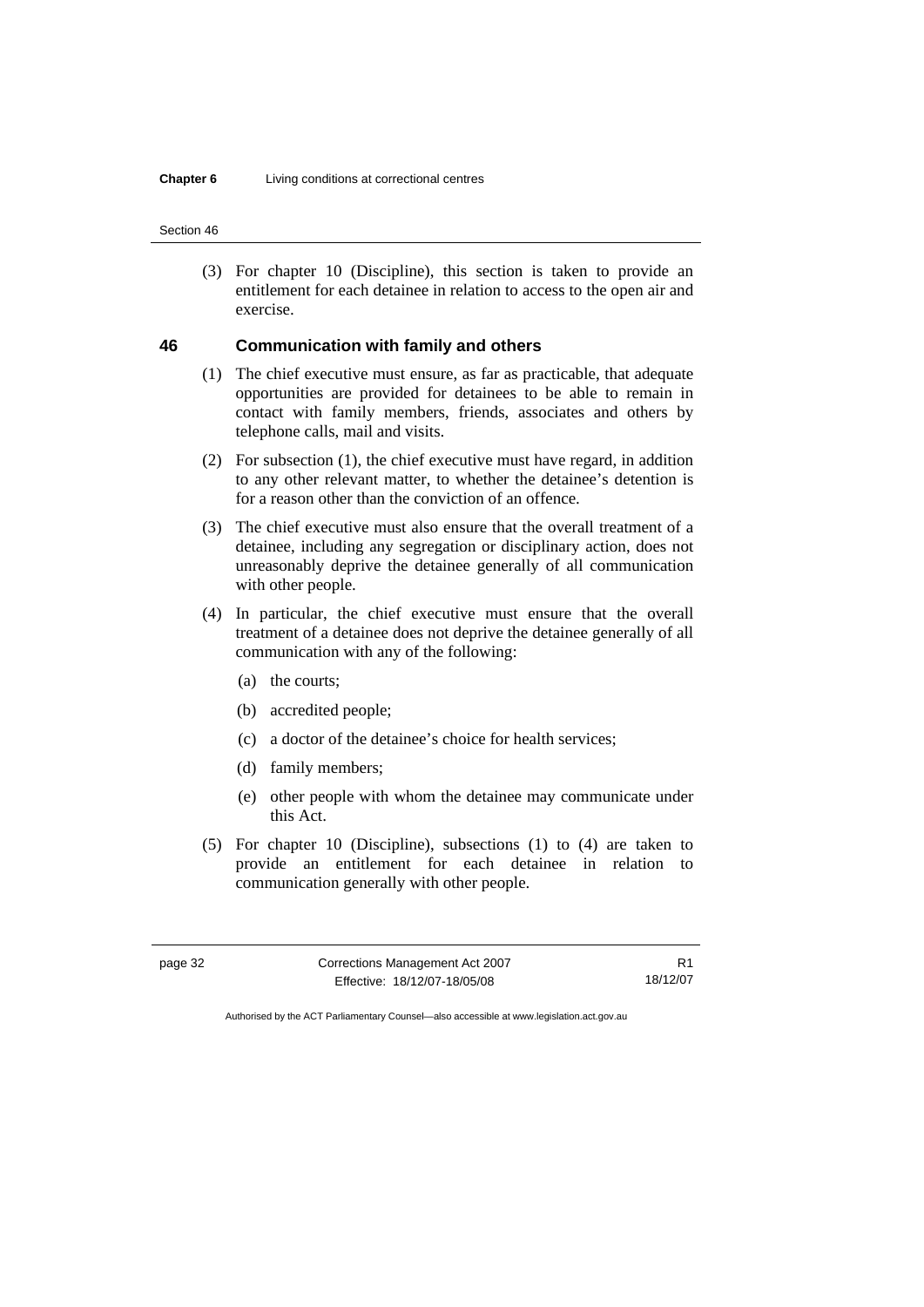- (6) However, this section is subject to the following:
	- (a) section 47 (Telephone calls);
	- (b) section 48 (Mail);
	- (c) section 49 (Visits by family members etc);
	- (d) section 50 (Contact with accredited people).

# **47 Telephone calls**

- (1) The chief executive must ensure that each correctional centre has telephone facilities for detainees to make and receive telephone calls.
- (2) A detainee may make at least—
	- (a) 1 telephone call on admission to a correctional centre; and
	- (b) 1 telephone call each week to a family member.

*Note Family member* is defined in the dictionary.

- (3) A detainee may also make and receive further telephone calls for necessary contact with a family member, friend or someone else.
- (4) A detainee who makes a telephone call mentioned in subsection (2) or (3) must pay for the call if the chief executive believes, on reasonable grounds, that is appropriate.

# **Example**

if the detainee can afford to pay for the call

- *Note* An example is part of the Act, is not exhaustive and may extend, but does not limit, the meaning of the provision in which it appears (see Legislation Act, s 126 and s 132).
- (5) For chapter 10 (Discipline), subsections (2) and (3) are taken to provide entitlements for each detainee in relation to telephone calls.

R1 18/12/07 Corrections Management Act 2007 Effective: 18/12/07-18/05/08

page 33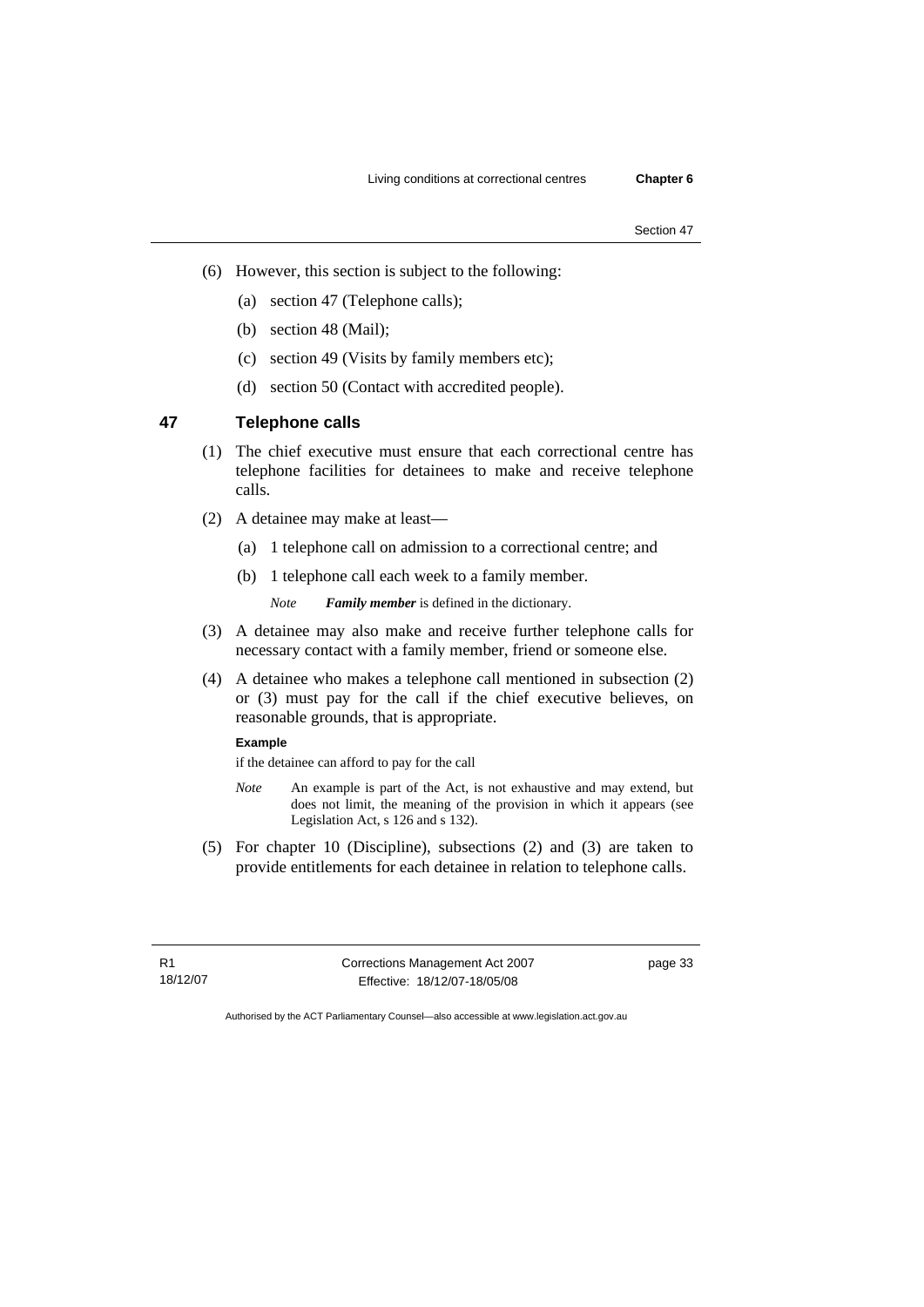#### **Chapter 6** Living conditions at correctional centres

#### Section 47

- (6) However, the chief executive may give directions denying or limiting the use of a telephone by a detainee for a call mentioned in subsection (2) or (3) if the chief executive suspects, on reasonable grounds, that the call may—
	- (a) undermine security or good order at a correctional centre; or
	- (b) revictimise a victim; or
	- (c) circumvent any process for investigating complaints or reviewing decisions under this Act; or
	- (d) have the purpose of causing community distress.

#### **Example—par (d)**

Mr F was imprisoned for intentionally inflicting grievous bodily harm against his former wife. He had been convicted previously of domestic violence offences. He believes he has a right to assault his former wife and advocates the matter is private. Mr F believes that organisations that support victims of domestic violence are a social evil. He begins to use telephone calls to his brother to organise him into inciting violence against organisations advocating women's rights. Following complaints from the organisations, the chief executive denies phone calls between Mr F and his brother.

- (7) Also, subsections (2) and (3) are subject to—
	- (a) section 103 (Monitoring telephone calls etc); and
	- (b) any operating procedure mentioned in subsection (8).
- (8) An operating procedure may include provision regulating the following in relation to detainees' telephone calls:
	- (a) the times for making or receiving calls;
	- (b) the frequency and length of calls;
	- (c) arrangements for payment for the cost of calls made.

page 34 Corrections Management Act 2007 Effective: 18/12/07-18/05/08

R1 18/12/07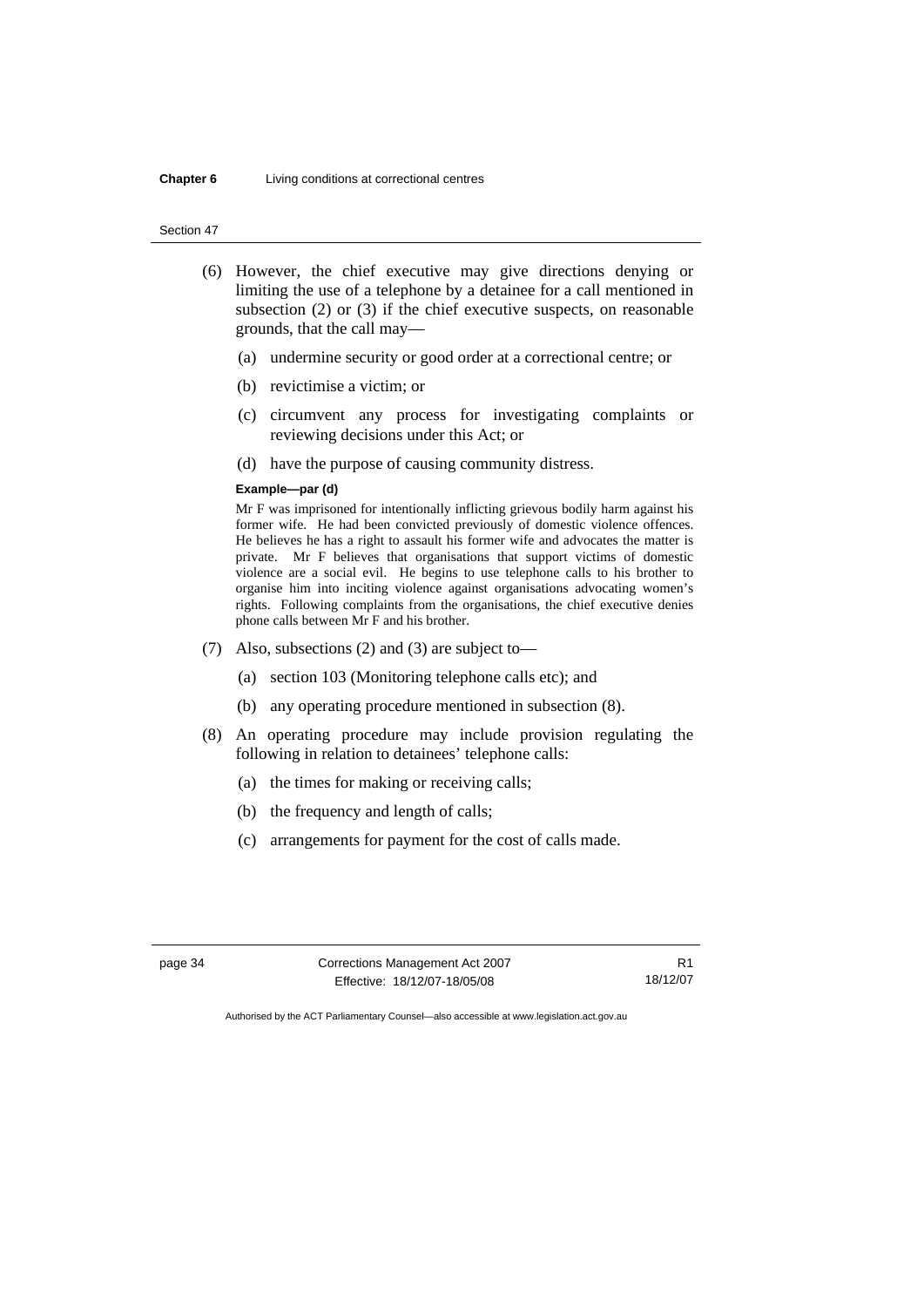# **48 Mail**

- (1) The chief executive must ensure, as far as practicable, that detainees can send and receive as much mail as they wish.
- (2) However, a detainee may send mail to, and receive mail from, a person only if the person is nominated by the detainee by written notice given to the chief executive.
- (3) A detainee who sends mail must pay for the cost of any writing and other material, and postage, for the mail if the chief executive believes, on reasonable grounds, that is appropriate.

#### **Example**

if the detainee can afford to pay for the material and postage

- *Note* An example is part of the Act, is not exhaustive and may extend, but does not limit, the meaning of the provision in which it appears (see Legislation Act, s 126 and s 132).
- (4) For chapter 10 (Discipline), subsection (2) is taken to provide an entitlement for each detainee in relation to mail.
- (5) However, the chief executive may give directions denying or limiting the sending or receiving of an item of mail by a detainee if the chief executive suspects, on reasonable grounds, that it may—
	- (a) undermine security or good order at a correctional centre; or
	- (b) revictimise a victim; or
	- (c) circumvent any process for investigating complaints or reviewing decisions under this Act; or

Corrections Management Act 2007 Effective: 18/12/07-18/05/08

page 35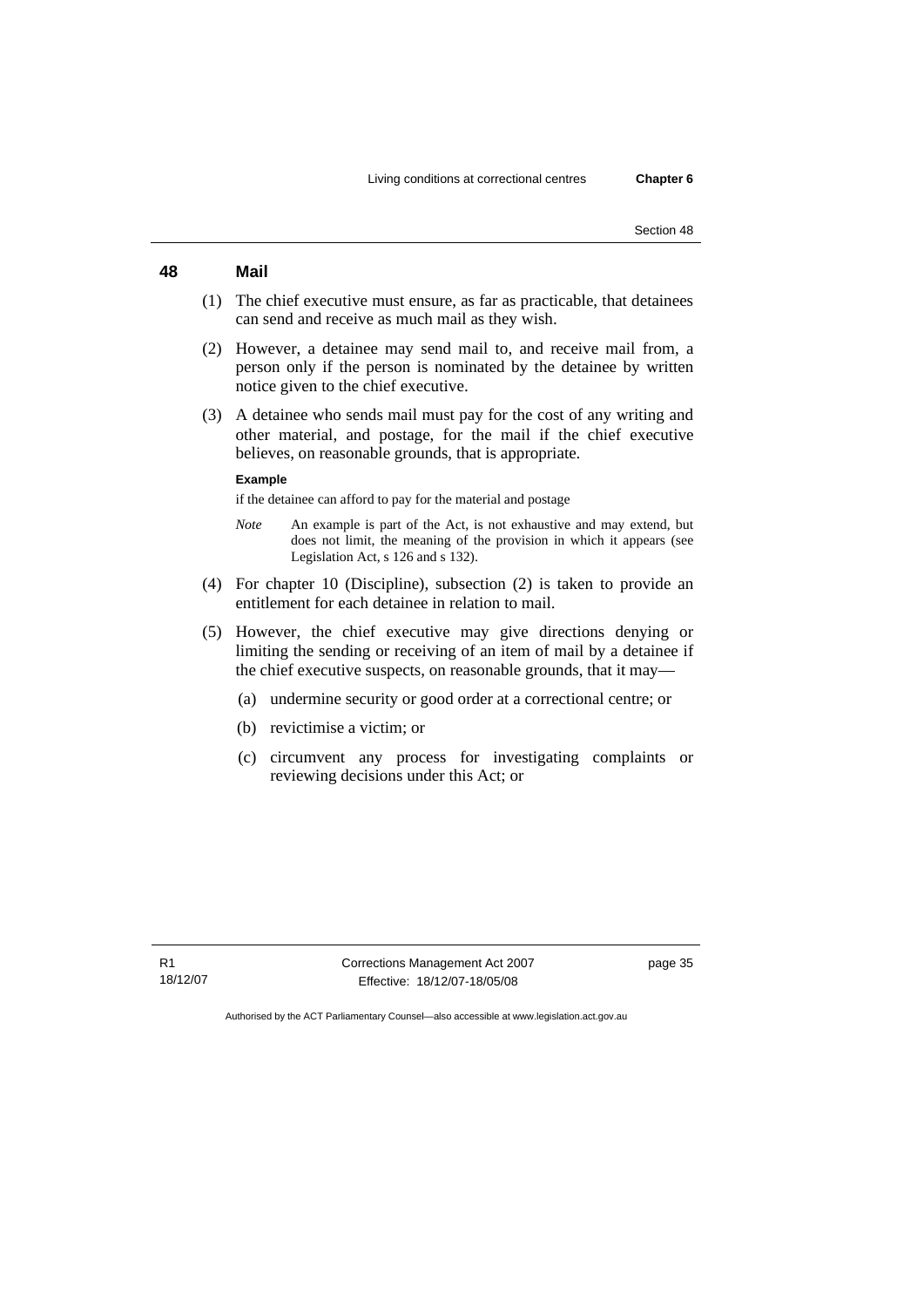#### **Chapter 6** Living conditions at correctional centres

#### Section 49

(d) have the purpose of causing community distress.

#### **Example—par (d)**

AW was convicted of murdering her parents with a view to obtaining an inheritance. The W family are well known in the community and family members had actively campaigned for a higher sentence for AW. AW began writing inflammatory letters to her relatives and friends of her parents. Having received complaints about the letters from family members, the chief executive denies AW from sending further letters to family members who had complained about the letters.

- (6) Also, subsections (1) and (2) are subject to—
	- (a) section 104 (Monitoring ordinary mail); and
	- (b) section 105 (Monitoring protected mail); and
	- (c) any operating procedure mentioned in subsection (7).
- (7) An operating procedure may include provision regulating the following in relation to detainees' mail:
	- (a) the way mail is sent or received;
	- (b) the provision of writing and other material for sending mail;
	- (c) arrangements for payment for the cost of the material and postage.

# **49 Visits by family members etc**

 (1) The chief executive must ensure that each correctional centre has suitable facilities for detainees to receive visits from family members and other people.

#### **Example of non-family member visitor**

a person who is a long-term friend or a friend who normally lives with the detainee

*Note* An example is part of the Act, is not exhaustive and may extend, but does not limit, the meaning of the provision in which it appears (see Legislation Act, s 126 and s 132).

| page 36 | Corrections Management Act 2007 |          |
|---------|---------------------------------|----------|
|         | Effective: 18/12/07-18/05/08    | 18/12/07 |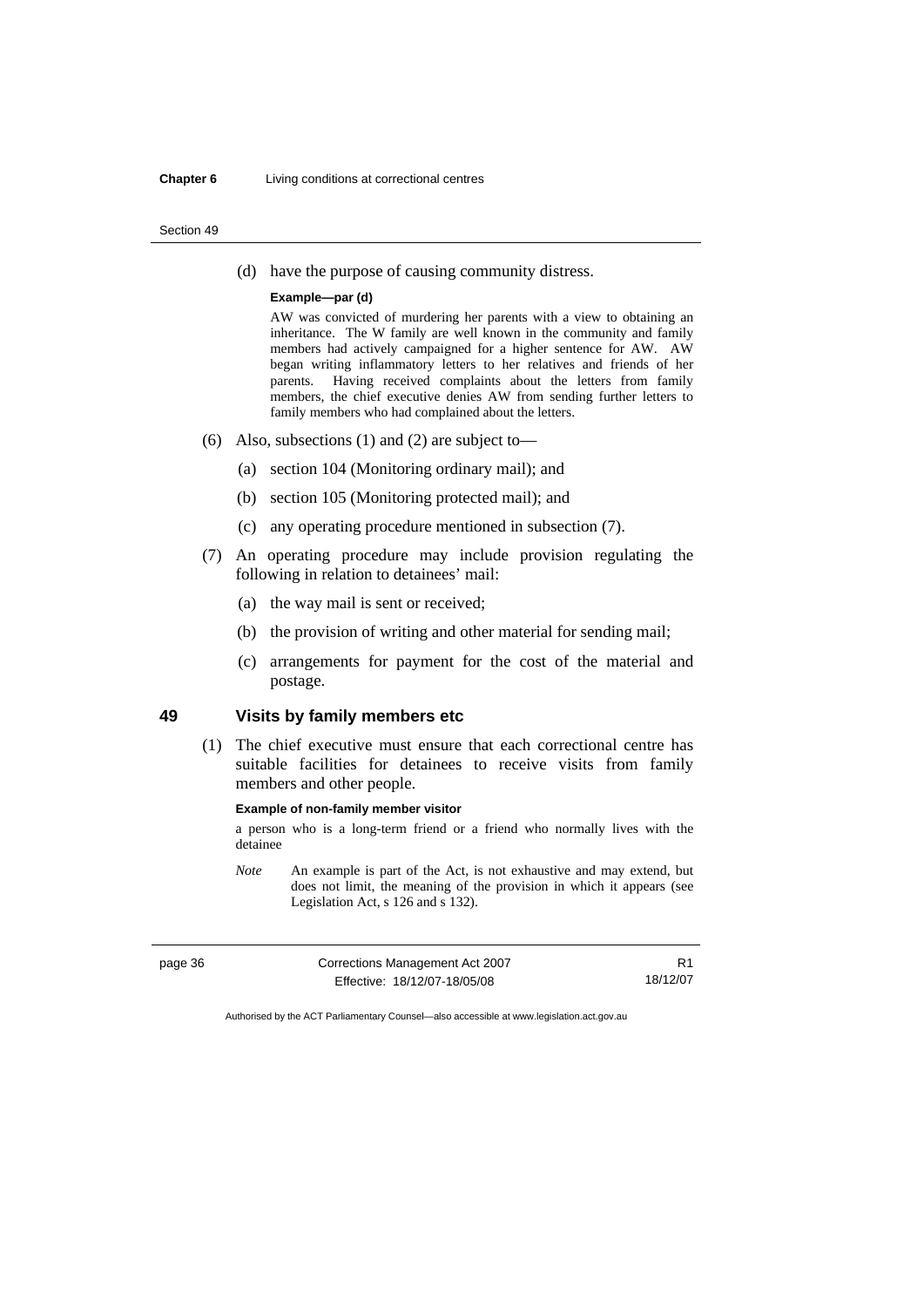(2) A detainee may have at least 1 visit, of at least 30 minutes, each week by a family member.

*Note Family member* is defined in the dictionary.

- (3) For chapter 10 (Discipline), subsection (2) is taken to provide an entitlement for each detainee in relation to visits by family members.
- (4) However, the chief executive may give directions denying or limiting a visit mentioned in subsection (1) if the chief executive suspects, on reasonable grounds, that the visit may—
	- (a) undermine security or good order at a correctional centre; or
	- (b) revictimise a victim; or
	- (c) circumvent any process for investigating complaints or reviewing decisions under this Act; or
	- (d) have the purpose of causing community distress.

## **Example—par (d)**

Mr J is convicted of numerous serious sexual offences against young girls. He begins to write letters to various public figures, including journalists, stating that his crimes were motivated by a love for the children and that he intends to change his name to that of one of his victims. He makes arrangements for a visit by a journalist for a story about why he wants to change his name. The chief executive may deny the visit on the ground that it may cause community distress.

(5) Also, this section is subject to section 143 (Visiting conditions).

# **50 Contact with accredited people**

- (1) The chief executive must ensure that a detainee has adequate opportunities for contact with an accredited person, whether by telephone or mail or by a visit by an accredited person.
	- *Note Accredited person* is defined in the dictionary.

R1 18/12/07 Corrections Management Act 2007 Effective: 18/12/07-18/05/08

page 37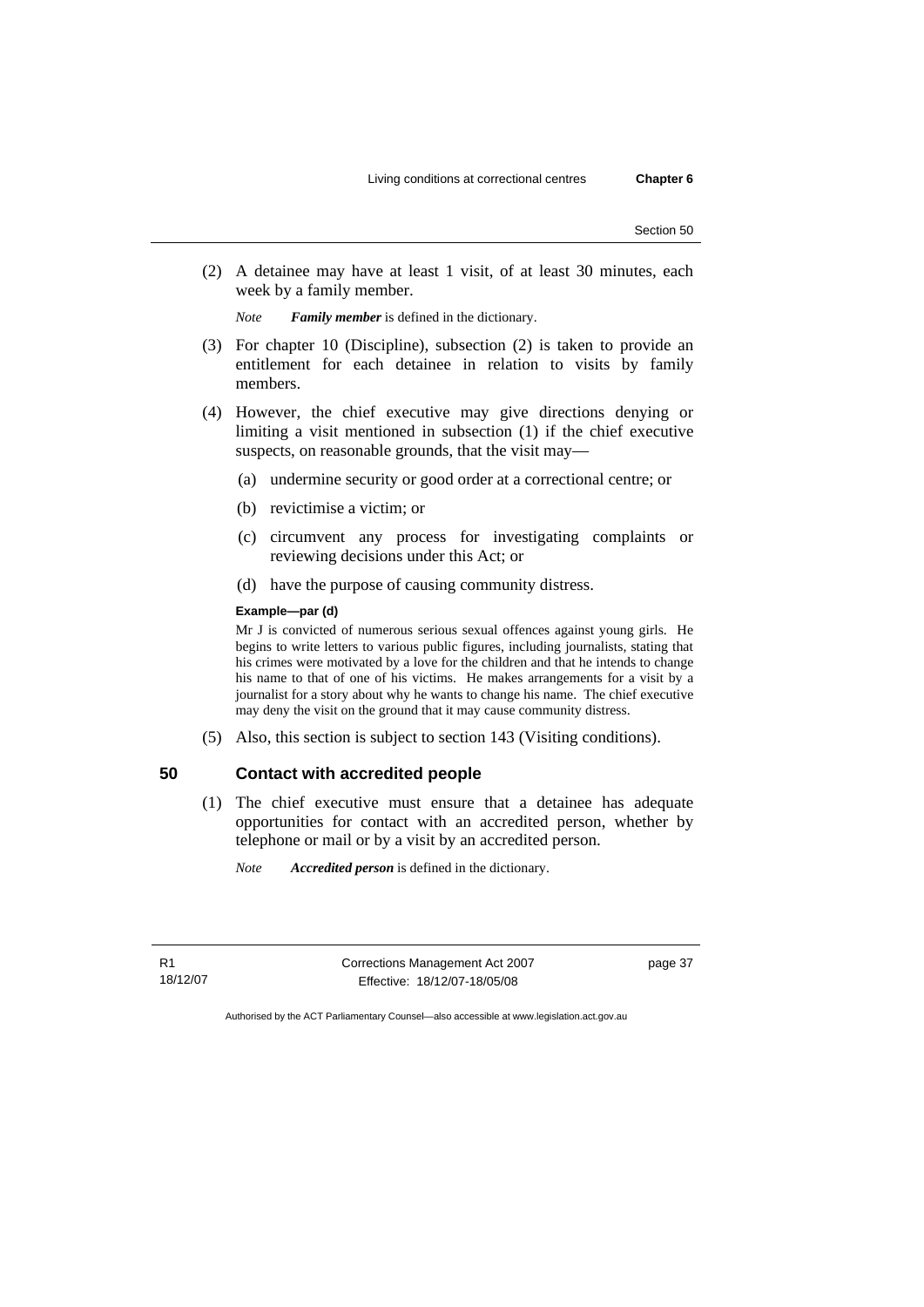- (2) For chapter 10 (Discipline), subsection (1) is taken to provide an entitlement for each detainee in relation to contact with an accredited person.
- (3) However, the chief executive may give directions denying or limiting a detainee's contact with an accredited person if the chief executive suspects, on reasonable grounds, that the contact may—
	- (a) undermine security or good order at a correctional centre; or
	- (b) circumvent any process for investigating complaints or reviewing decisions under this Act.
- (4) Also, this section is subject to section 143 (Visiting conditions).

# **51 Visits—protected communications**

The chief executive must not listen to, or record, a communication at a visit between a detainee and any of the following people:

- (a) a lawyer representing the detainee;
- (b) an official visitor;
- (c) the human rights commissioner;
- (d) the public advocate;
- (e) the ombudsman;
- (f) a person prescribed by regulation.
- *Note 1* Electronic communications between a detainee and a person mentioned in this section must not be monitored, see s 103.
- *Note 2* For restrictions on monitoring mail between a detainee and a person mentioned in this section, see s 105.

# **52 News and educational services**

 (1) The chief executive must ensure, as far as practicable, that detainees have reasonable access to—

| page 38 | Corrections Management Act 2007 |          |
|---------|---------------------------------|----------|
|         | Effective: 18/12/07-18/05/08    | 18/12/07 |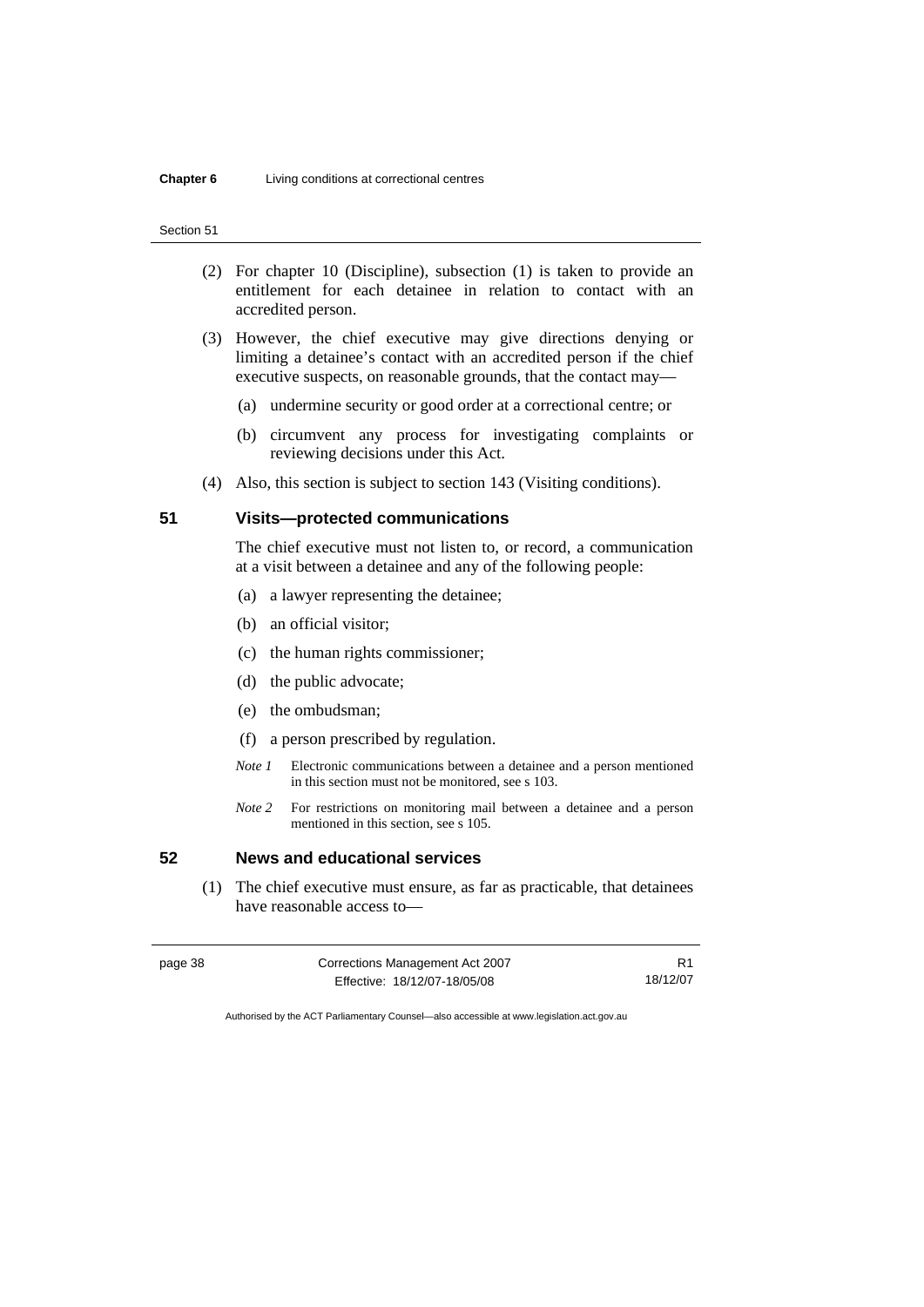- (a) newspapers, radio and television broadcasts and other mass media (including the internet) for news and information; and
- (b) a library or library service.
- (2) The chief executive may, as part of a detainee's case management plan, approve a detainee participating in academic, vocational or cultural education or training if satisfied it would benefit the detainee in any of the following ways:
	- (a) by providing the detainee with suitable vocational skills;
	- (b) by promoting the detainee's rehabilitation or reintegration into society;
	- (c) by contributing satisfactorily to the detainee's personal development.
- (3) For chapter 10 (Discipline), participation in education or training approved under subsection (2) is taken to be an entitlement for the detainee.

# **53 Health care**

- (1) The chief executive must ensure that—
	- (a) detainees have a standard of health care equivalent to that available to other people in the ACT; and
	- (b) arrangements are made to ensure the provision of appropriate health services for detainees; and
	- (c) conditions in detention promote the health and wellbeing of detainees; and
	- (d) as far as practicable, detainees are not exposed to risks of infection.
- (2) In particular, the chief executive must ensure that detainees have access to—

R1 18/12/07 Corrections Management Act 2007 Effective: 18/12/07-18/05/08

page 39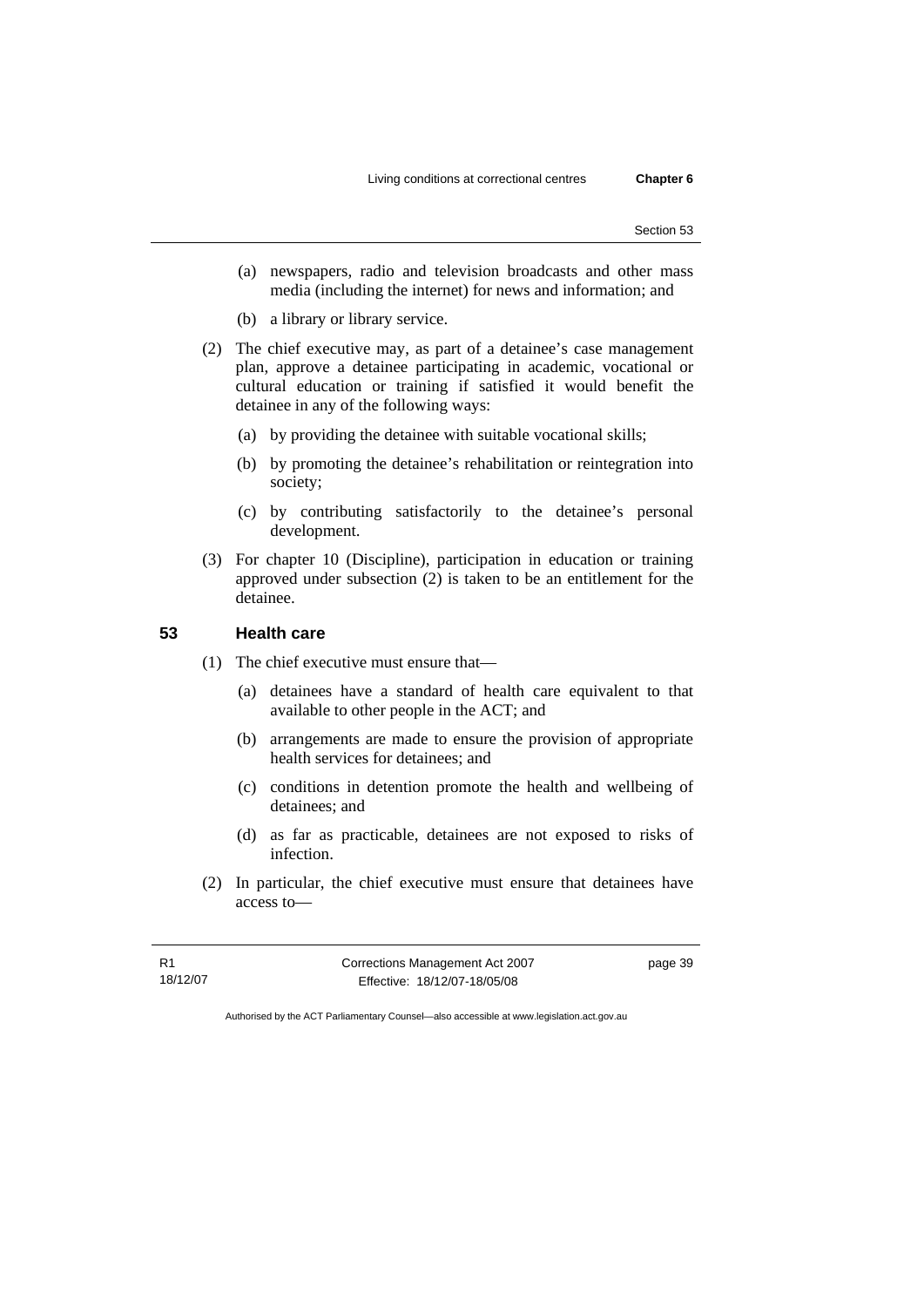- (a) regular health checks; and
- (b) timely treatment where necessary, particularly in urgent circumstances; and
- (c) hospital care where necessary; and
- (d) as far as practicable—
	- (i) specialist health services from health professionals; and
	- (ii) necessary health care programs, including rehabilitation programs.
- (3) For chapter 10 (Discipline), subsections (1) and (2) are taken to provide an entitlement for each detainee in relation to health care.
- (4) A regulation may make provision in relation to health services for detainees, including provision about the following:
	- (a) the appointment of health professionals for this Act;
	- (b) the provision of health service clinics for detainees;
	- (c) appointments for detainees with health professionals;
	- (d) rehabilitation for detainees who suffer personal injury arising out of or in the course of their detention;
	- (e) security arrangements for detainees visiting health professionals or health facilities, particularly outside correctional centres.
- (5) For chapter 10 (Discipline), a detainee's entitlement in relation to health care includes anything expressed to be an entitlement in a regulation made for subsection (4).

page 40 Corrections Management Act 2007 Effective: 18/12/07-18/05/08

R1 18/12/07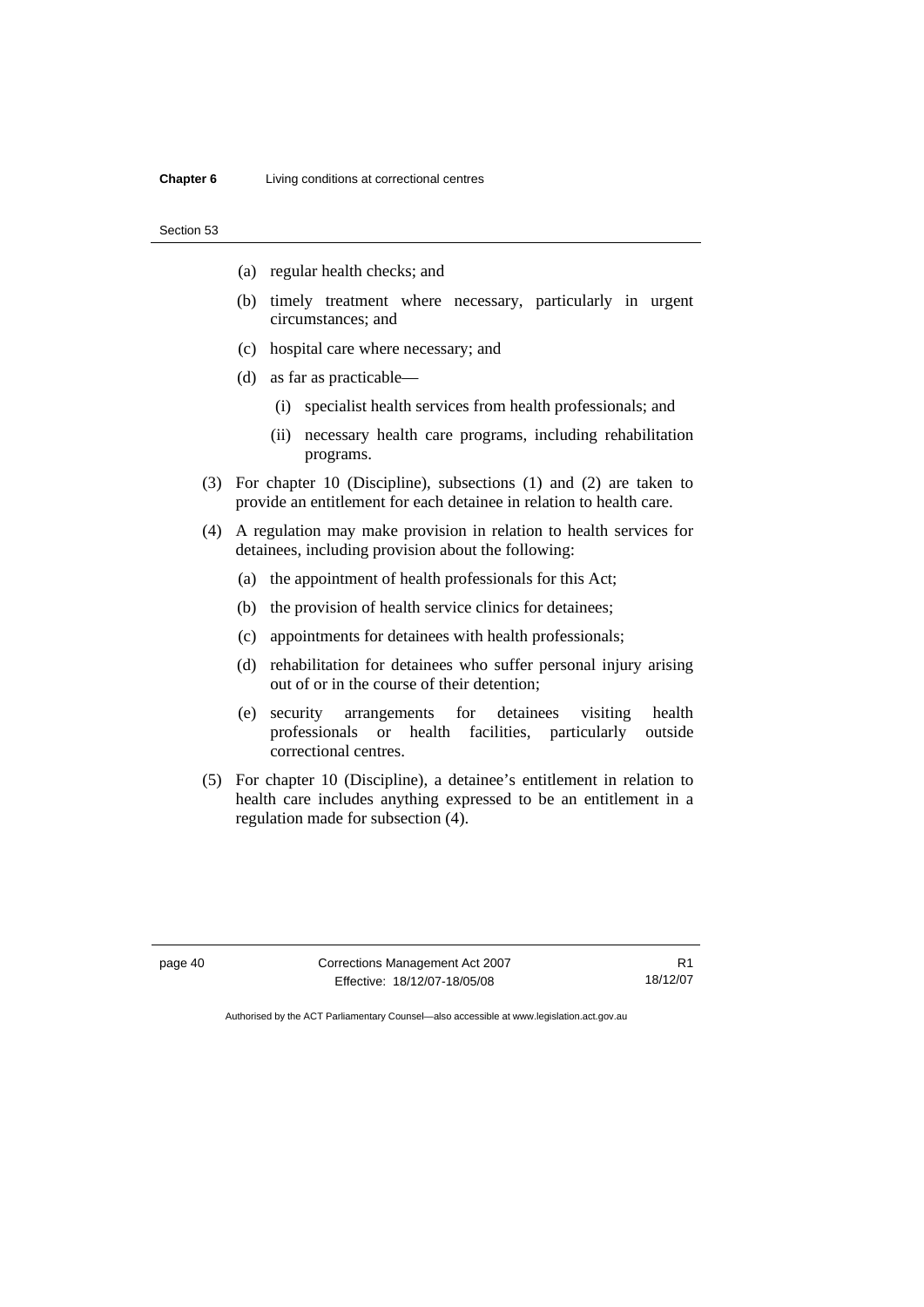# **54 Transfers to health facilities**

 (1) The chief executive may direct that a detainee be transferred to a health facility at a correctional centre, or outside a correctional centre, if the chief executive believes, on reasonable grounds, that is necessary or desirable for the detainee to receive health services at the facility.

*Note Health facility* is defined in the dictionary.

- (2) The chief executive must have regard to the advice of a doctor appointed under section 21 (Doctors—health service appointments) when considering whether to make a direction under subsection (1).
- (3) The chief executive may direct an escort officer to escort the detainee to or from the health facility, or while at the facility.
- (4) The detainee may be discharged from the health facility only if—
	- (a) the health professional in charge of the detainee's care approves the discharge; or
	- (b) the chief executive directs that the detainee be removed from the facility.

**Example of direction for removal of detainee from health facility**  where the detainee is a danger to the safety of people at the facility

- *Note* An example is part of the Act, is not exhaustive and may extend, but does not limit, the meaning of the provision in which it appears (see Legislation Act, s 126 and s 132).
- (5) The chief executive may give a direction for ensuring that a detainee discharged from a health facility under this section is returned to a correctional centre stated in the direction.
- (6) For chapter 10 (Discipline), this section is taken to provide an entitlement for each detainee in relation to health care.

R1 18/12/07 Corrections Management Act 2007 Effective: 18/12/07-18/05/08

page 41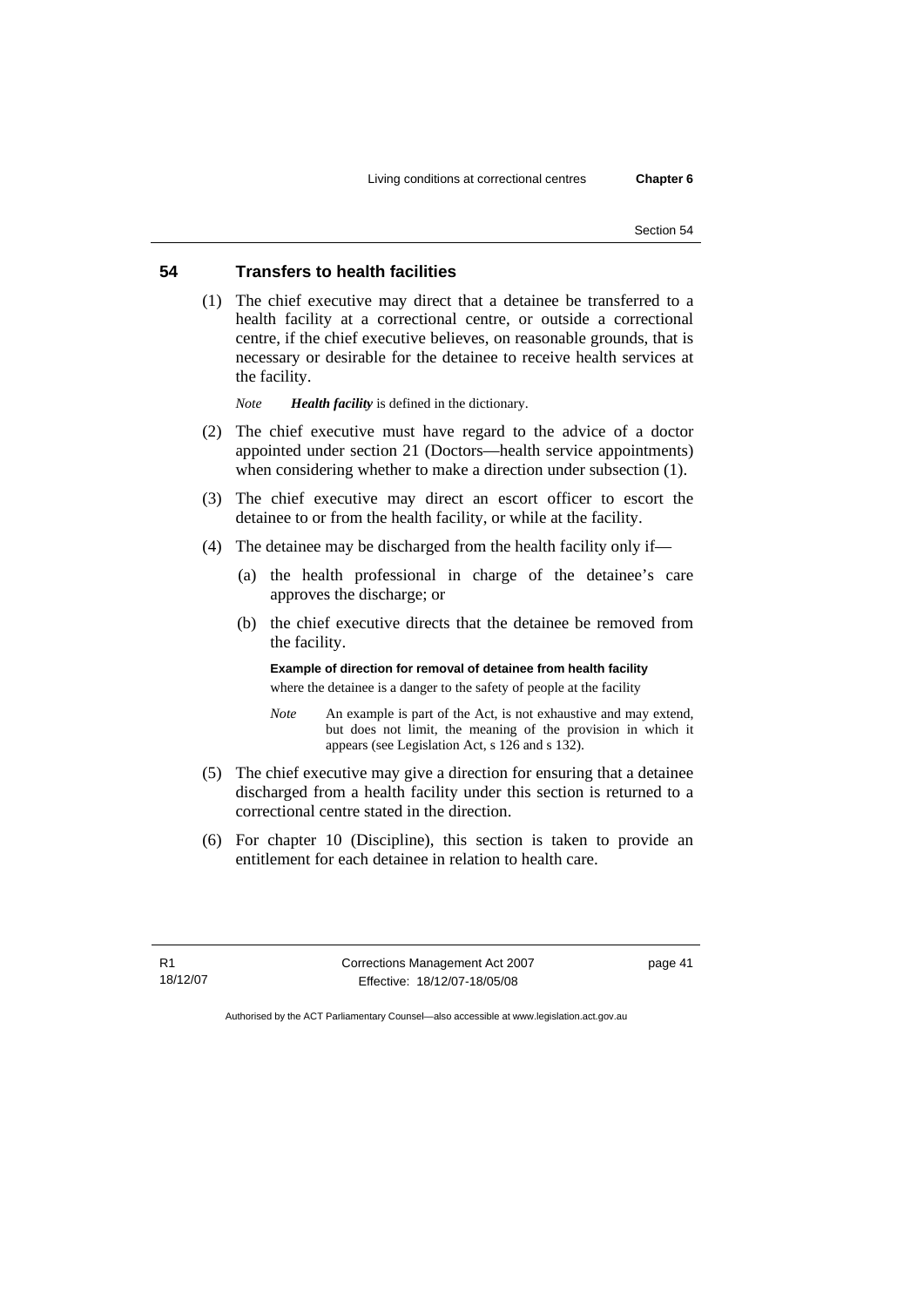## **55 Religious, spiritual and cultural needs**

 (1) The chief executive must ensure, as far as practicable, that provision is made at correctional centres for the religious, spiritual and cultural needs of detainees.

### **Examples of religious, spiritual or cultural needs**

- 1 observances and practices relating to religious or spiritual beliefs, including indigenous spiritual beliefs
- 2 observances or practices arising because a person belongs to a particular culture
- *Note* An example is part of the Act, is not exhaustive and may extend, but does not limit, the meaning of the provision in which it appears (see Legislation Act, s 126 and s 132).
- (2) In particular, the chief executive must ensure, as far as practicable, that detainees have reasonable access to—
	- (a) ministers of religion and other people with standing in a particular culture whom detainees wish to see for religious, spiritual or cultural purposes; and
	- (b) religious services at the correctional centre; and
	- (c) books and other articles associated with their religious, spiritual or cultural practices.
- (3) However, the chief executive may give directions denying or limiting a detainee's access under subsection (1) or (2) if the chief executive suspects, on reasonable grounds, that it may—
	- (a) undermine security or good order at a correctional centre; or
	- (b) revictimise a victim; or
	- (c) circumvent any process for investigating complaints or reviewing decisions under this Act; or
	- (d) cause community distress.

| page 42 | Corrections Management Act 2007 |          |
|---------|---------------------------------|----------|
|         | Effective: 18/12/07-18/05/08    | 18/12/07 |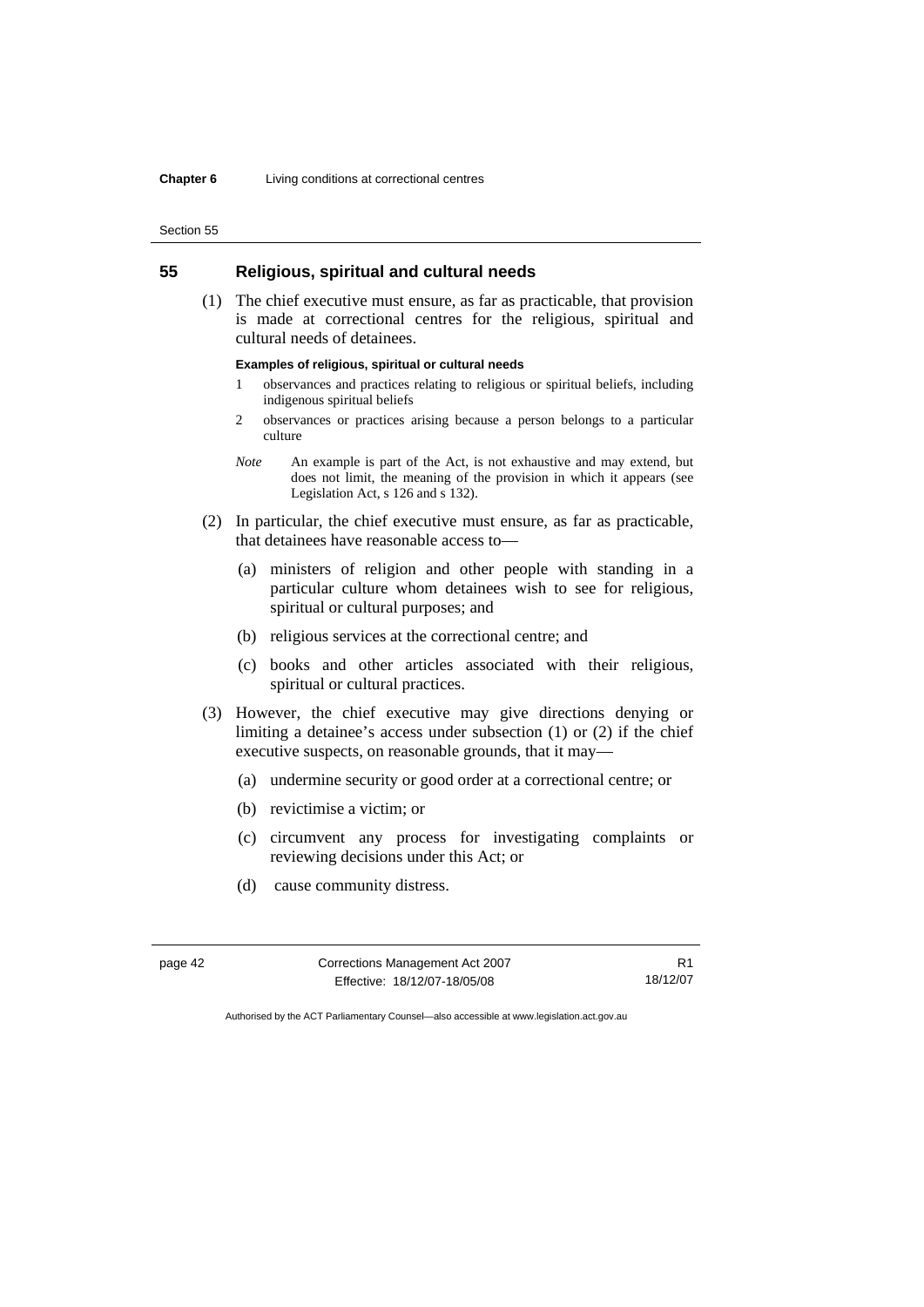- (4) A detainee must not be required to receive a visit from anyone representing a particular religion, spiritual belief or culture, or attend any related service or practice, if the detainee does not wish to do so.
- (5) For chapter 10 (Discipline), subsections (1) and (2) are taken to provide an entitlement for each detainee in relation to religious observance.
- (6) In this section:

*minister of religion* means—

- (a) a person registered under the *Marriage Act 1961* (Cwlth), part 4.1 (Authorised celebrants); or
- (b) a person prescribed by regulation.

Corrections Management Act 2007 Effective: 18/12/07-18/05/08

page 43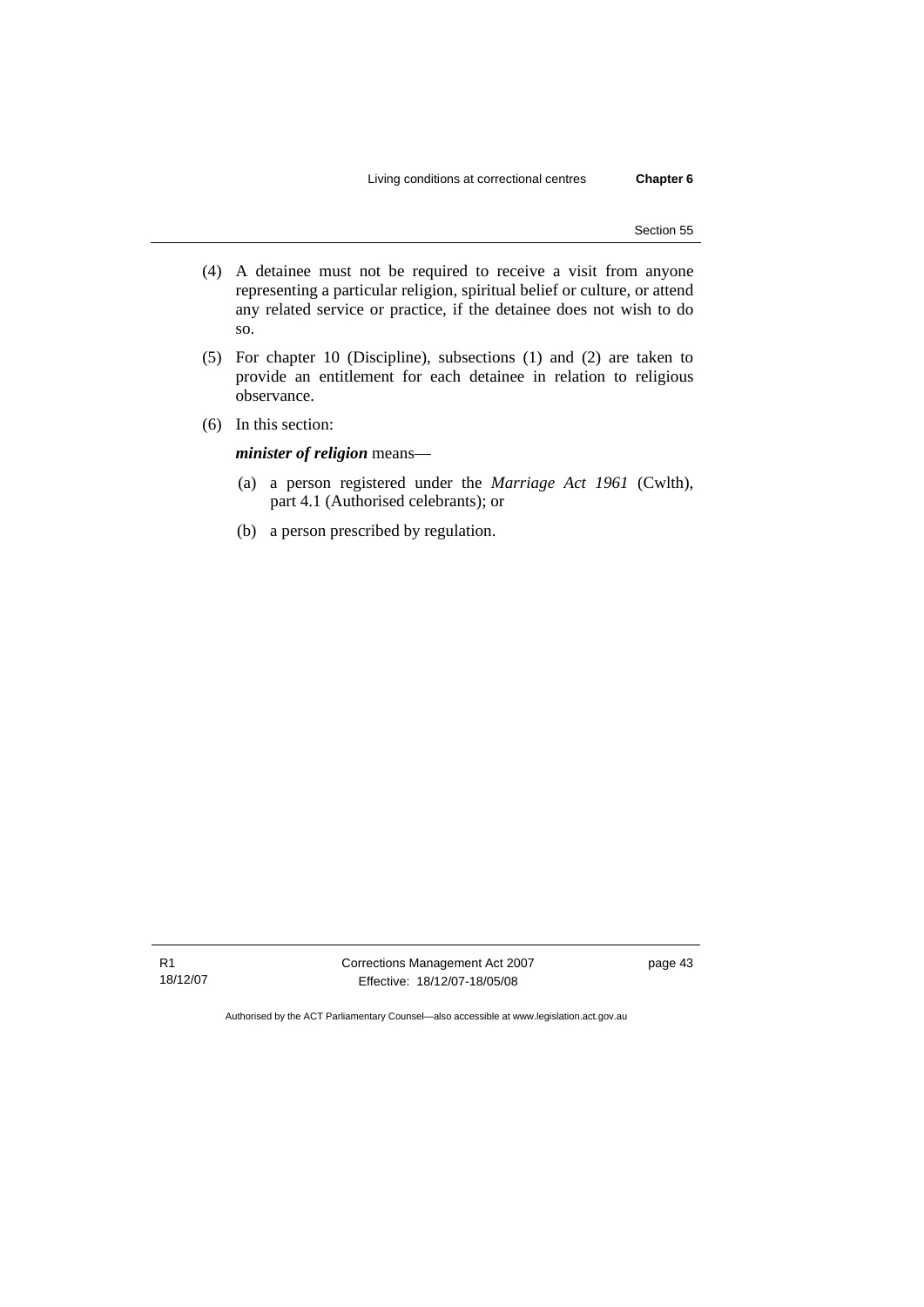# **Chapter 7 Inspection of correctional centres**

## **56 Independent inspections**

- (1) This section applies to each of the following:
	- (a) a judge;
	- (b) a magistrate;
	- (c) a member of the Legislative Assembly;
	- (d) the human rights commissioner;
	- (e) the ombudsman.
- (2) A person mentioned in subsection (1) may, at any reasonable time, enter and inspect—
	- (a) a correctional centre; or
	- (b) a place outside a correctional centre where a detainee is, or has been, directed to work or participate in an activity.

#### **Example of time that would not be reasonable**

a time that would hinder a search at a correctional centre

*Note* An example is part of the Act, is not exhaustive and may extend, but does not limit, the meaning of the provision in which it appears (see Legislation Act, s 126 and s 132).

# **57 Official visitors—appointment**

- (1) The Minister must appoint at least 1 official visitor.
- (2) The Minister may appoint a person as an official visitor only if satisfied the person has suitable qualifications or experience to exercise the functions of an official visitor.

| page 44 | Corrections Management Act 2007 |          |
|---------|---------------------------------|----------|
|         | Effective: 18/12/07-18/05/08    | 18/12/07 |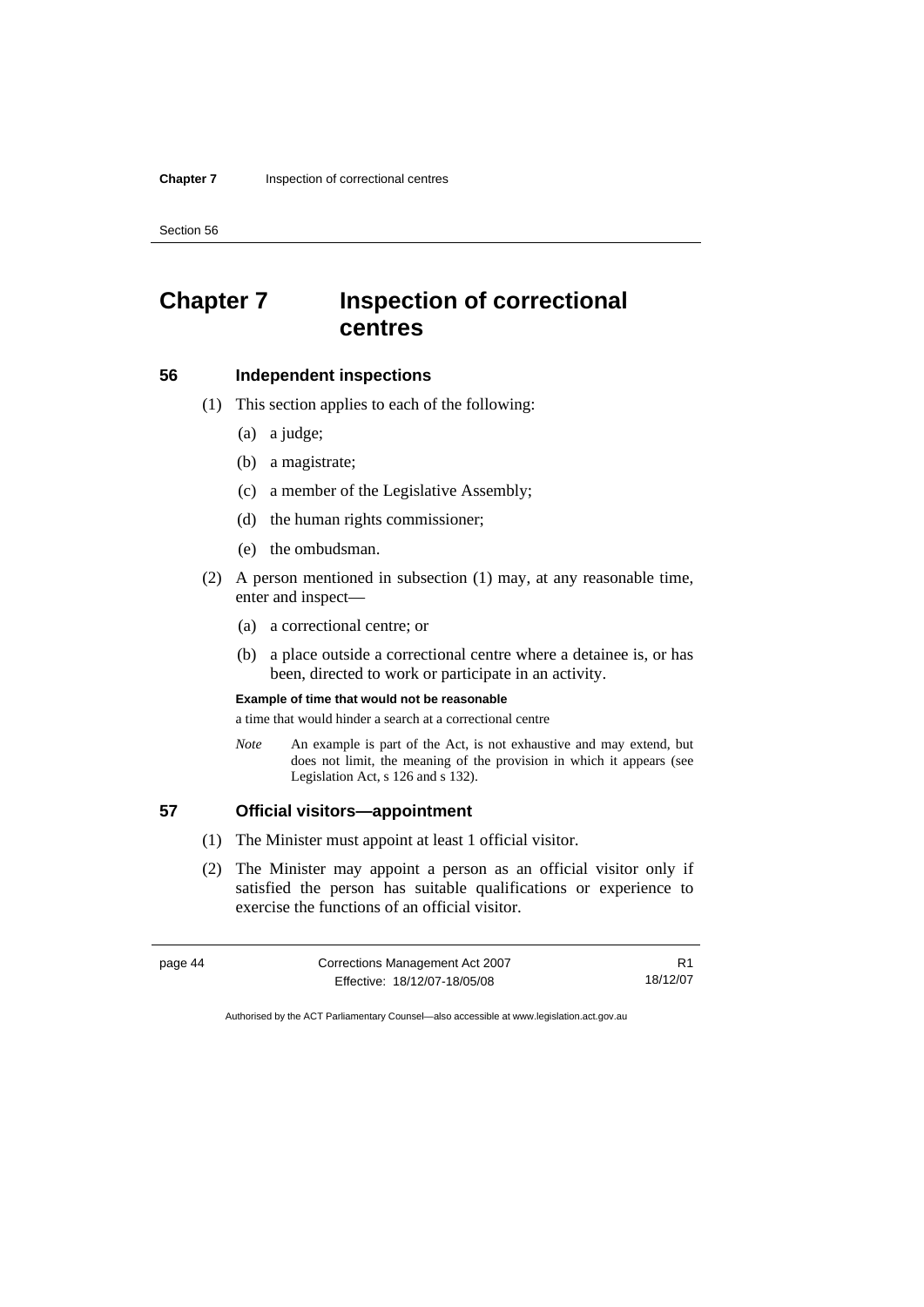- (3) The Minister must not appoint a public employee as an official visitor.
- (4) An appointment of an official visitor must be for not longer than 3 years.
- (5) The conditions of appointment of an official visitor are the conditions agreed between the Minister and the member, subject to any determination under the *Remuneration Tribunal Act 1995*.
	- *Note 1* For the making of appointments (including acting appointments), see the Legislation Act, pt 19.3.
	- *Note 2* Certain Ministerial appointments require consultation with an Assembly committee and are disallowable (see Legislation Act, div 19.3.3).
	- *Note 3* A person may be reappointed to a position if the person is eligible to be appointed to the position (see Legislation Act, s 208 and dict, pt 1, def *appoint*).

# **58 Official visitors—functions**

- (1) An official visitor's functions are—
	- (a) to inspect correctional centres and places outside correctional centres where detainees are, or have been, directed to work or participate in an activity; and
	- (b) to exercise any other function given to an official visitor under this Act or another territory law.
- (2) For subsection (1), an official visitor—
	- (a) must visit each correctional centre in accordance with the conditions of the official visitor's appointment; and
	- (b) may visit a place outside a correctional centre where a detainee is, or has been, directed to work or participate in an activity; and

R1 18/12/07 Corrections Management Act 2007 Effective: 18/12/07-18/05/08

page 45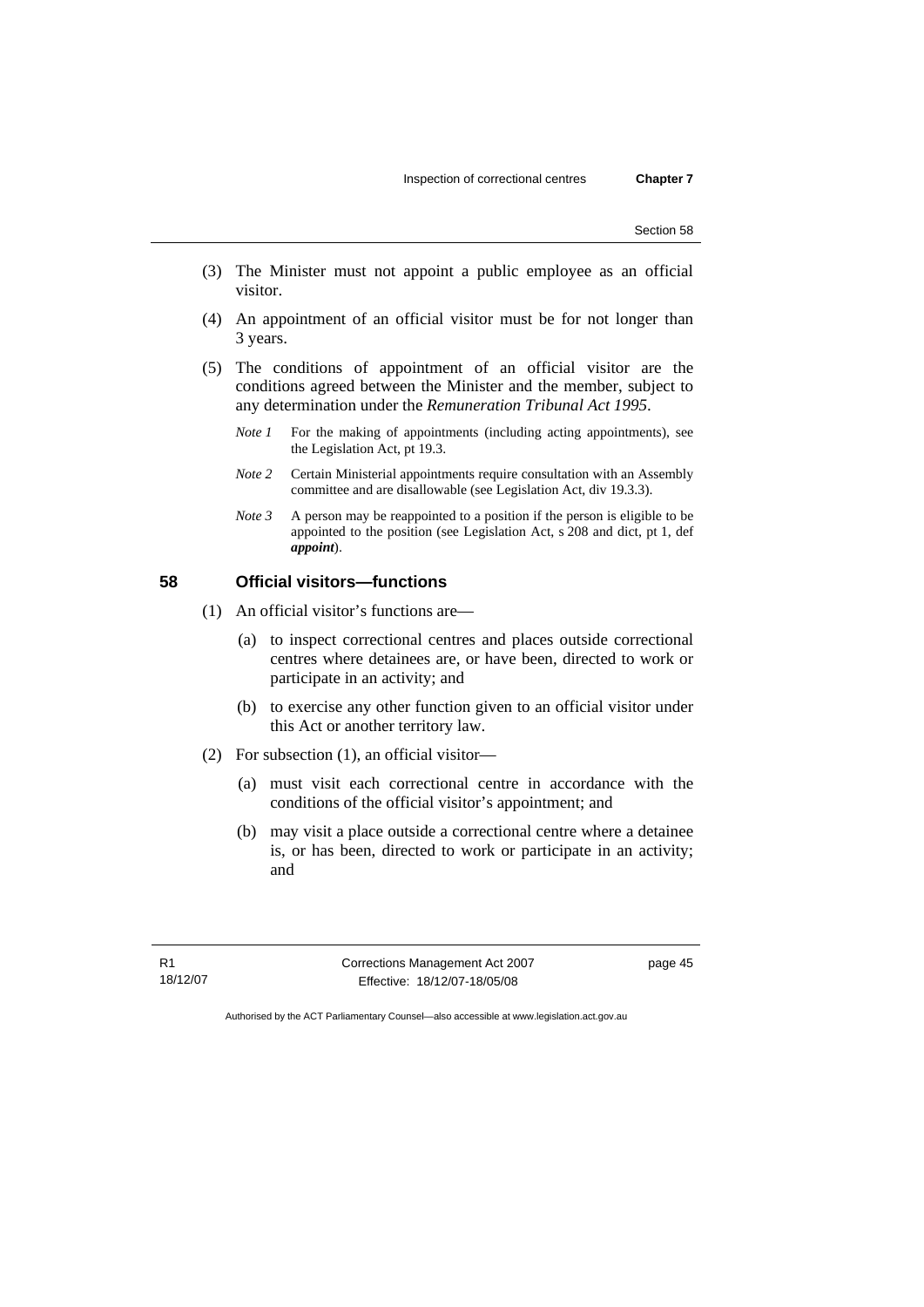(c) may, at any reasonable time, enter a correctional centre or a place mentioned in paragraph (b).

#### **Example of time that would not be reasonable**

a time that would hinder a search at a correctional centre

- *Note* An example is part of the Act, is not exhaustive and may extend, but does not limit, the meaning of the provision in which it appears (see Legislation Act, s 126 and s 132).
- (3) If an official visitor believes, on reasonable grounds, that the detention of a detainee (including any aspect of the treatment, living conditions, work or activities of the detainee) is not in accordance with this Act, the official visitor must report that belief to the Minister in writing.
- (4) A corrections officer must give an official visitor any reasonable help the official visitor asks for to exercise the official visitor's functions.

### **59 Complaints to official visitors**

- (1) A detainee may complain to an official visitor about any aspect of the detainee's detention or treatment in detention, including—
	- (a) the operation of a correctional centre where the detainee is detained; or
	- (b) conditions, or work or activities provided, at a place where the detainee is, or has been, directed to work or participate in an activity.
- (2) The chief executive must ensure that an official visitor is told as soon as practicable about any detainee who has told a corrections officer that the detainee wants to see an official visitor.
- (3) A detainee is not required to explain to the chief executive or a corrections officer why the detainee may want to see an official visitor.

| page 46 | Corrections Management Act 2007 |          |
|---------|---------------------------------|----------|
|         | Effective: 18/12/07-18/05/08    | 18/12/07 |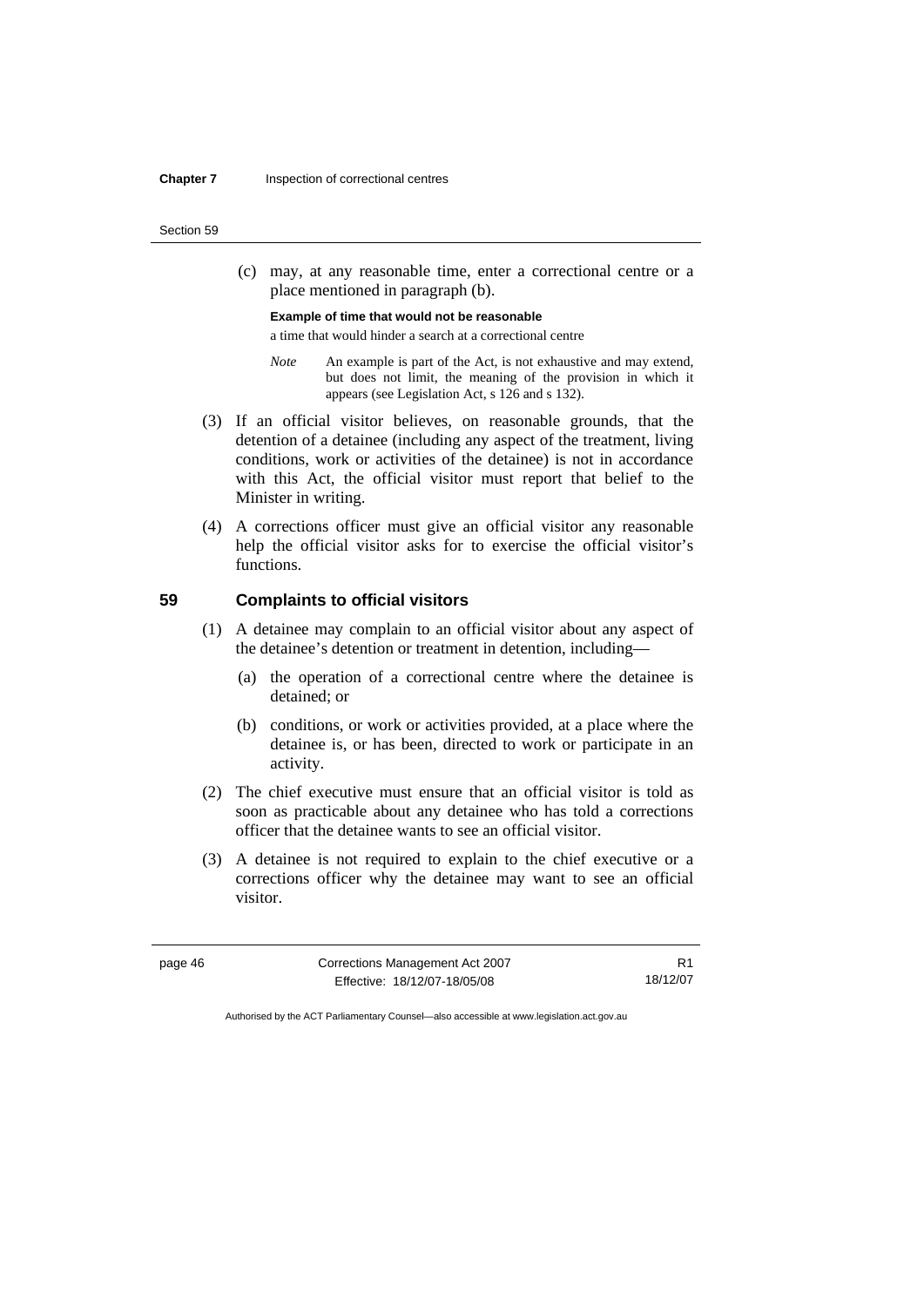# **60 Investigation etc by official visitors**

- (1) An official visitor must investigate each complaint made under section 59 unless the official visitor believes, on reasonable grounds, that the complaint is frivolous or vexatious.
- (2) An official visitor may—
	- (a) make a recommendation about the complaint to the chief executive; or
	- (b) if the official visitor considers it is appropriate, give the Minister a report about any complaint or investigation.
- (3) As soon as practicable after the end of each quarter, an official visitor must give the Minister a written report for the quarter summarising—
	- (a) the number and kinds of complaints received by the official visitor; and
	- (b) the number and kinds of complaints investigated by the official visitor; and
	- (c) the outcomes of investigations of complaints.
	- *Note* For the meaning of *quarter*, see the Legislation Act, dict, pt 1.
- (4) The quarterly report may include comments by the official visitor about anything in relation to a complaint or investigation to which the report applies.

### **61 Official visitors—ending appointments**

- (1) The Minister may end the appointment of an official visitor—
	- (a) if the official visitor contravenes a territory law; or
	- (b) for misbehaviour; or
	- (c) if the official visitor becomes bankrupt or executes a personal insolvency agreement; or

| R1       | Corrections Management Act 2007 |  |
|----------|---------------------------------|--|
| 18/12/07 | Effective: 18/12/07-18/05/08    |  |

page 47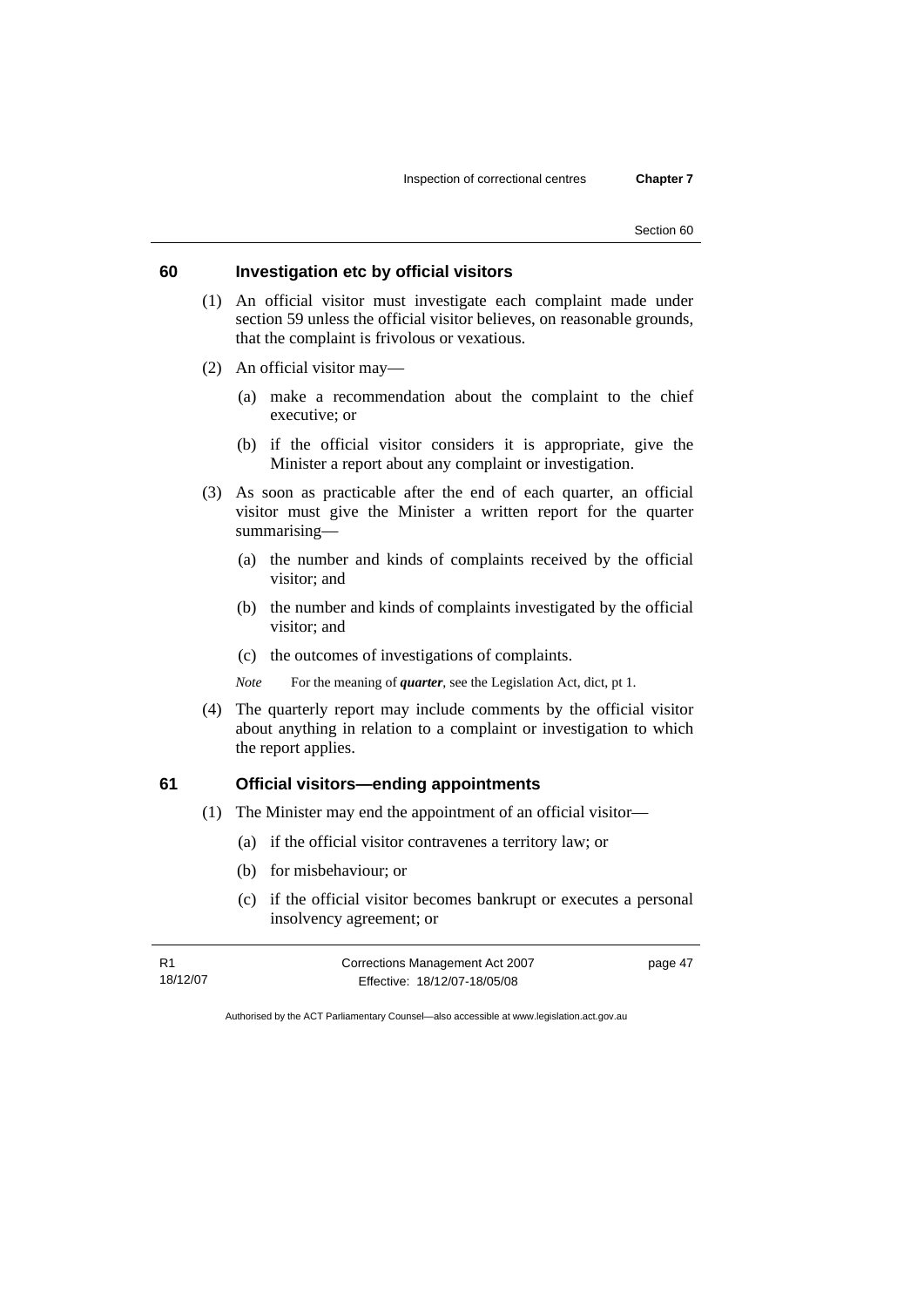- (d) if the official visitor is convicted or found guilty, in the ACT, of an offence punishable by imprisonment for at least 1 year; or
- (e) if the official visitor is convicted or found guilty, outside the ACT, in Australia or elsewhere, of an offence that, if it had been committed in the ACT, would be punishable by imprisonment for at least 1 year; or
- (f) if the official visitor fails to visit a correctional centre in accordance with the conditions of the official visitor's appointment without the Minister's approval; or
- (g) for physical or mental incapacity, if the incapacity substantially affects the exercise of the official visitor's functions.
- (2) An official visitor's appointment ends if the person becomes a public employee.
	- *Note 1* A public employee must not be appointed as an official visitor (see s 57 (3)).
	- *Note 2* A person's appointment also ends if the person resigns (see Legislation Act, s 210).

**62 Relationship with other inspection laws** 

- (1) This Act must be construed and administered in a way that is consistent with an inspection law unless the contrary intention appears from this Act or that law.
- (2) This Act is taken to be consistent with an inspection law to the extent that it is capable of operating concurrently with that law.
- (3) The chief executive may make arrangements with a person responsible for the exercise of functions under an inspection law to ensure, as far as practicable, the safety of an inspector (however described) or anyone else affected by the exercise of the function in relation to a detainee or correctional centre.

| page 48 | Corrections Management Act 2007 |          |
|---------|---------------------------------|----------|
|         | Effective: 18/12/07-18/05/08    | 18/12/07 |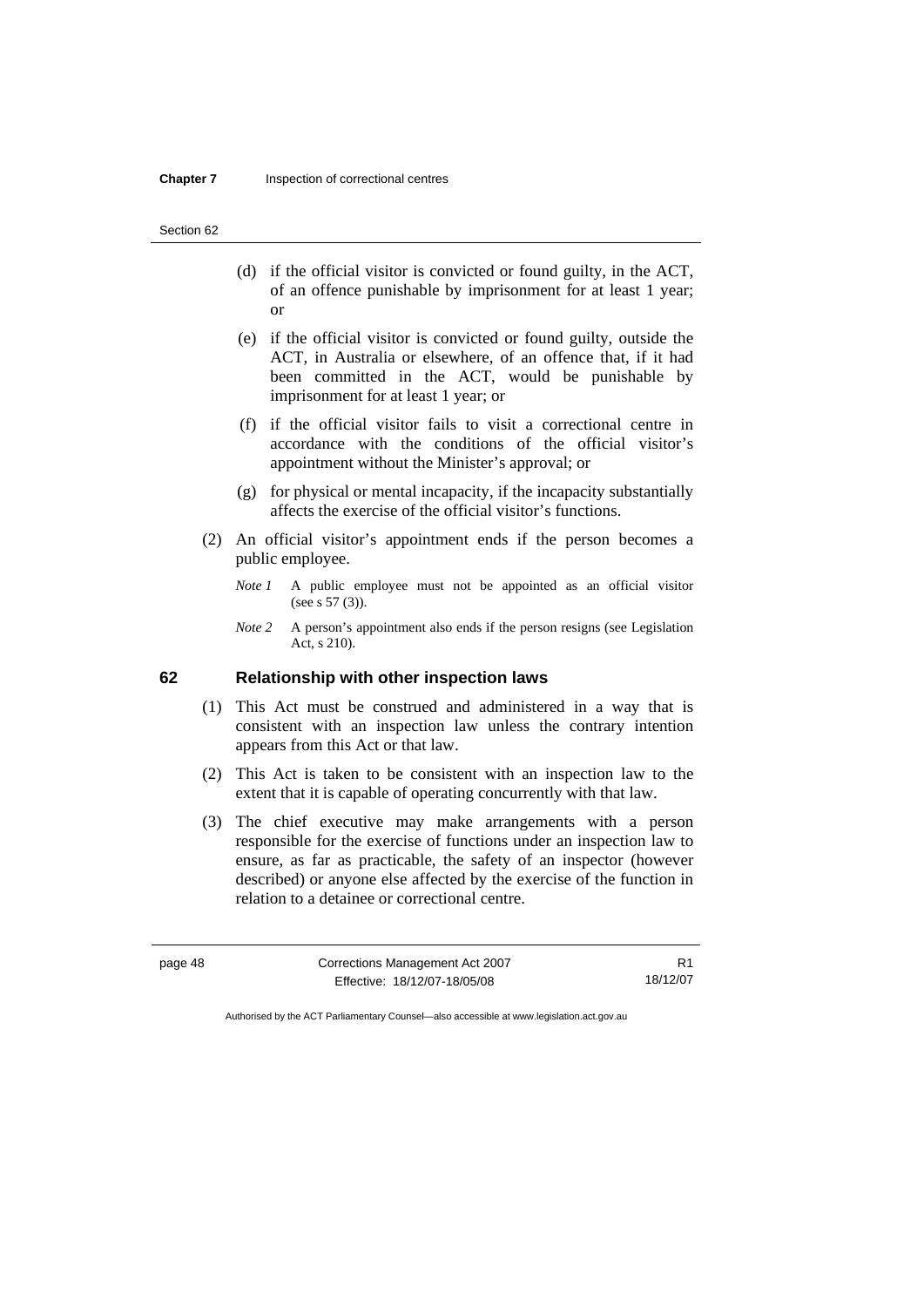- (4) A person exercising a function under an inspection law in relation to a detainee or correctional centre must exercise the function in accordance with any direction by the chief executive in relation to—
	- (a) the safety of anyone at the correctional centre; or
	- (b) security or good order at a correctional centre.
- (5) In this section:

*inspection law* means an Act that provides for the entry and inspection of premises, or the search of people or premises.

#### **Examples of inspection laws**

- *Crimes Act 1900*
- *Emergencies Act 2004*
- *Food Act 2001*
- *Public Health Act 1997*
- *Note* An example is part of the Act, is not exhaustive and may extend, but does not limit, the meaning of the provision in which it appears (see Legislation Act, s 126 and s 132).

**Deleted:** Page Break

# **Chapter 8 Admission to correctional centres**

# **63 Meaning of** *admission* **to correctional centre**

In this Act:

*admission,* of a detainee to a correctional centre, means—

- (a) admission of the detainee to the centre for detention; and
- (b) for a detainee reporting to the centre to perform periodic detention—includes the first, but not the second or subsequent, time the detainee reports to the centre to perform periodic detention.

R1 18/12/07 Corrections Management Act 2007 Effective: 18/12/07-18/05/08

page 49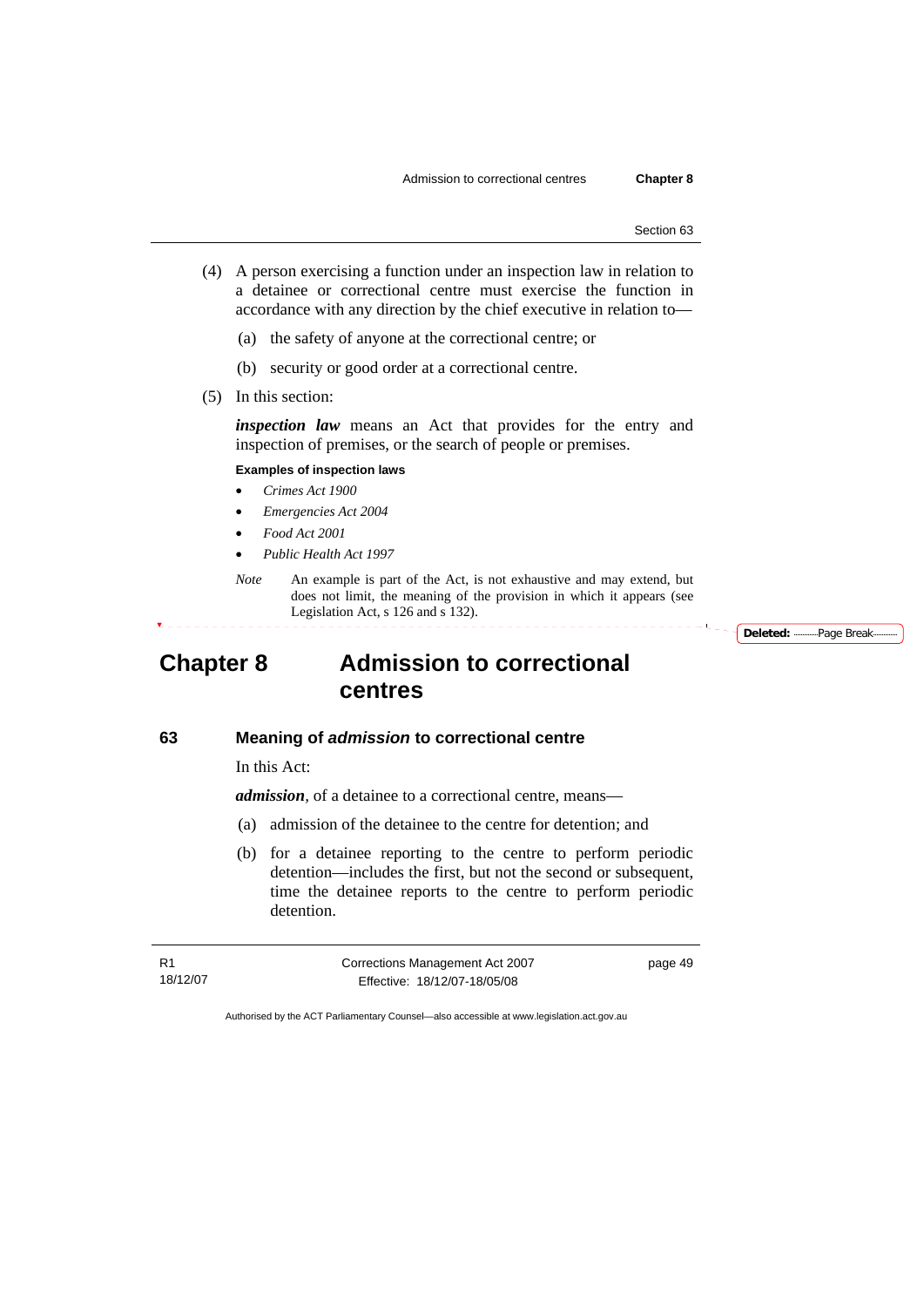## **64 Authority for detention**

- (1) A person must not be admitted to, or detained at, a correctional centre unless the detention is—
	- (a) authorised by a warrant under the *Crimes (Sentence Administration) Act 2005*, section 12 (Warrant for imprisonment); or
	- (b) authorised by a warrant under the *Crimes (Sentence Administration) Act 2005*, section 17 (Warrant for remand); or
	- (c) otherwise authorised, whether by a warrant or other authority (however named), under a territory law or a law of the Commonwealth, a State or another Territory.

#### **Examples—par (c)**

- 1 an accused person who is refused bail by an authorised person under the *Bail Act 1992*
- 2 a person held on a warrant issued under the *Royal Commissions Act 1991*, section 35 (Apprehension of witnesses failing to appear)
- 3 a person in immigration detention under the Migration Act 1958 (Cwlth)
- 4 an interstate detainee on leave in the ACT held in custody overnight
- *Note* An example is part of the Act, is not exhaustive and may extend, but does not limit, the meaning of the provision in which it appears (see Legislation Act, s 126 and s 132).
- (2) Before the person is admitted to the correctional centre, the chief executive must be given the warrant or evidence of other authority for the detention.
- (3) The validity of a person's detention at a correctional centre is not affected by a defect or irregularity in or in relation to the warrant or the evidence of other authority for the detention.

page 50 Corrections Management Act 2007 Effective: 18/12/07-18/05/08

R1 18/12/07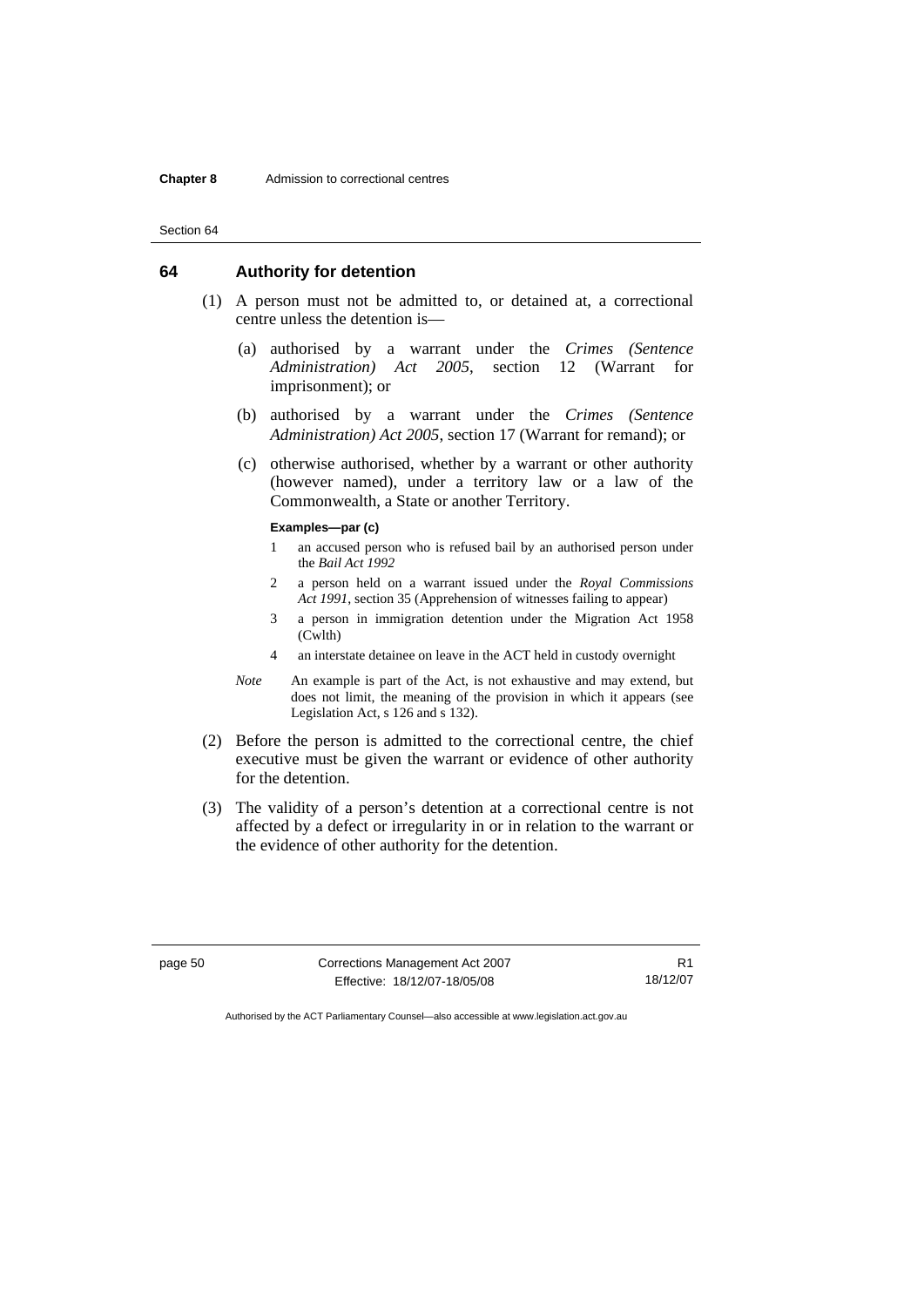# **65 Identification of detainees**

- (1) For the identification of a detainee admitted to a correctional centre, the chief executive may direct that all or any of the following be taken of, or from, the detainee:
	- (a) prints of the detainee's hands, fingers, feet or toes;
	- (b) a photograph or video recording;
	- (c) a measurement;
	- (d) a cast or impression;
	- (e) a buccal swab or saliva sample;
	- (f) a blood sample;
	- (g) anything else prescribed by regulation.
- (2) Anything taken of, or from, a detainee under subsection (1) must be destroyed if—
	- (a) the detainee is found not guilty of any offence to which the detention relates, other than on the ground of unsoundness of mind; or
	- (b) proceedings for any offence to which the detention relates are discontinued or dismissed.
- (3) However, subsection (2) does not apply if, for any part of the period of detention in relation to an offence, the detainee was also being detained for another offence—
	- (a) of which the detainee has been convicted; or
	- (b) for which a proceeding (including any appeal proceeding) is still pending.

R1 18/12/07 Corrections Management Act 2007 Effective: 18/12/07-18/05/08

page 51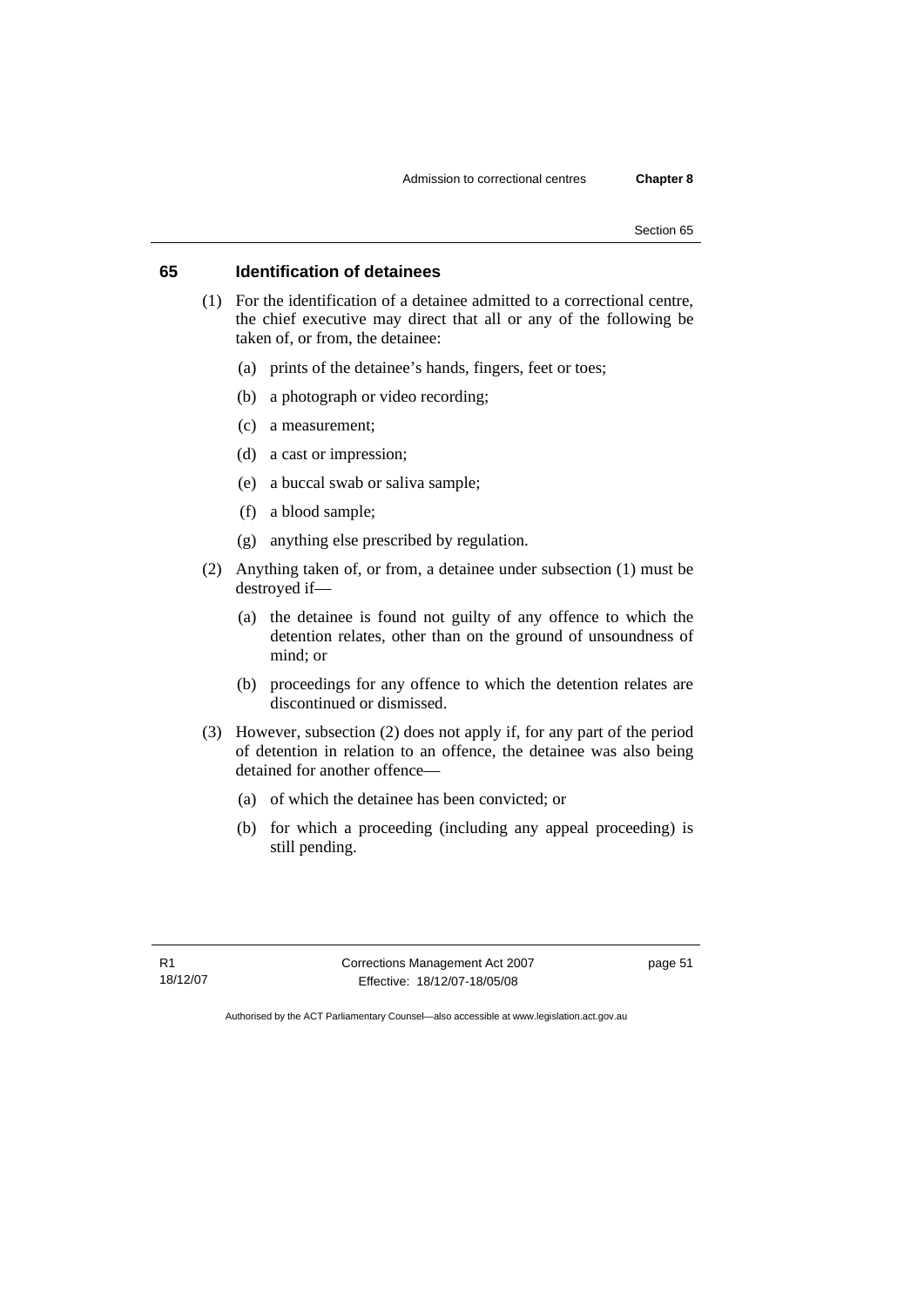- (4) A blood sample under this section may only be taken by a health professional appointed under section 22 (Health professionals non-therapeutic functions).
	- *Note* The *Crimes (Forensic Procedures) Act 2000* includes provision for carrying out forensic procedures on people in custody. See particularly pt 2.7 (Carrying out of certain forensic procedures after conviction of serious offenders).

# **66 Information about entitlements and obligations**

- (1) As soon as practicable after a detainee is admitted to a correctional centre, the chief executive must ensure that reasonable steps are taken to explain the following to the detainee:
	- (a) the detainee's entitlements and obligations under this Act;
	- (b) the case management plan arrangements;
	- (c) the role of official visitors;
	- (d) the procedures for seeking information and making complaints;
	- (e) if the detainee is a national of a foreign country—the right to have a diplomatic or consular representative of the country told about the detention;
	- (f) anything else prescribed by regulation;
	- (g) anything else the chief executive considers necessary or desirable.

### **Examples—par (g)**

- 1 corrections policies and operating procedures relevant to the detainee
- 2 the scope and effect of the chief executive's directions
- 3 for a transgender or intersex detainee—the effect of section 79 in relation to choice of sexual identity
- 4 the health services, work and activities available to detainees
- 5 for an offender—the role of the sentence administration board

| page 52 | Corrections Management Act 2007 |          |
|---------|---------------------------------|----------|
|         | Effective: 18/12/07-18/05/08    | 18/12/07 |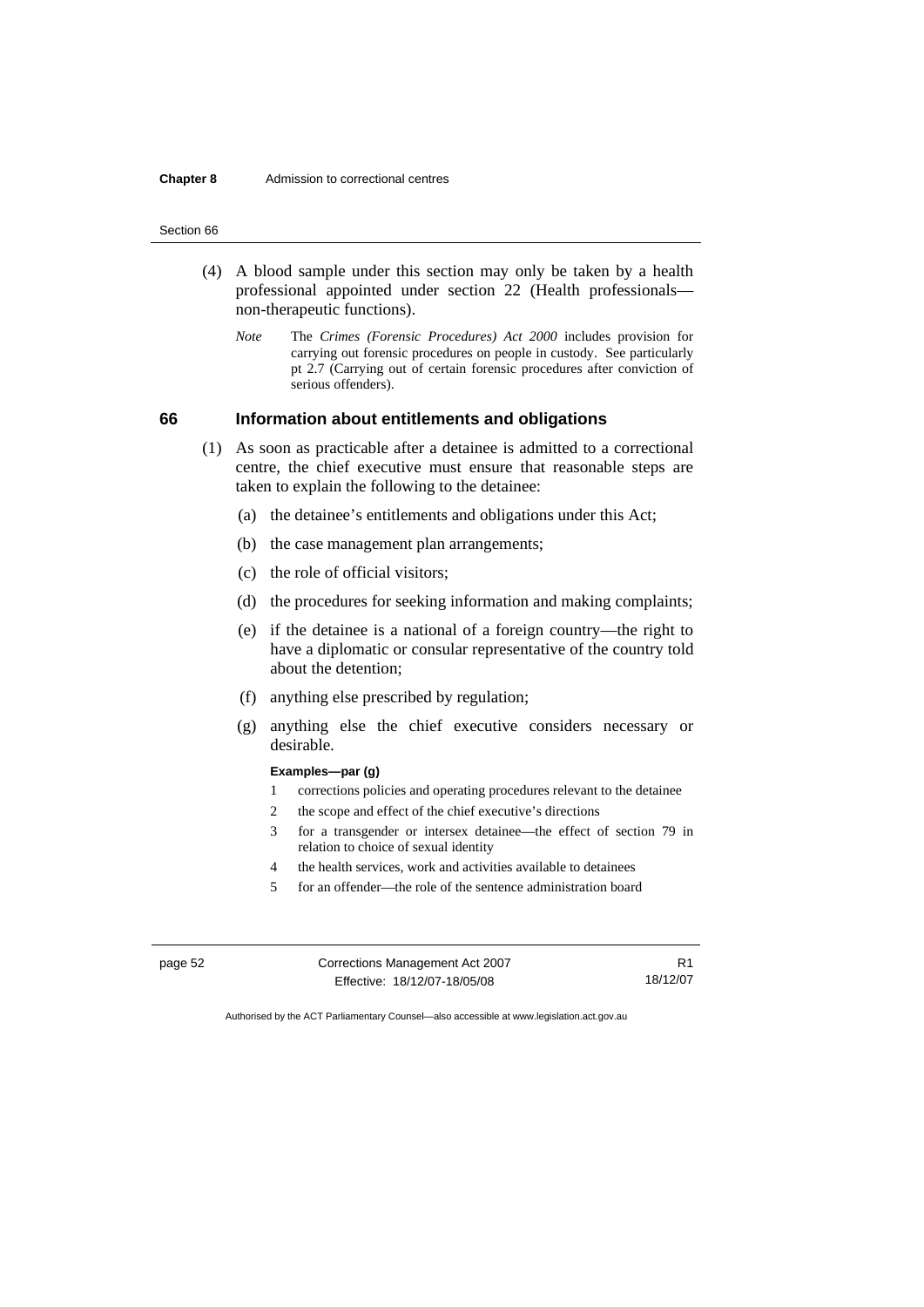- *Note* An example is part of the Act, is not exhaustive and may extend, but does not limit, the meaning of the provision in which it appears (see Legislation Act, s 126 and s 132).
- (2) The explanation under subsection (1)—
	- (a) may be in general terms; and
	- (b) as far as practicable, must be in language the detainee can readily understand.

#### **Example—par (a)**

a written statement or checklist used by corrections officers to give detainees a general summary of the things mentioned in subsection (1)

*Note* An example is part of the Act, is not exhaustive and may extend, but does not limit, the meaning of the provision in which it appears (see Legislation Act, s 126 and s 132).

- (3) The chief executive must arrange for the assistance of an interpreter in complying with subsection (1) or (2) if the chief executive believes, on reasonable grounds, that the detainee is unable, because of inadequate knowledge of the English language or a disability, to communicate with reasonable fluency in English.
- (4) Without limiting subsection (3), the assistance of the interpreter may be provided by telephone.
- (5) The chief executive must also ensure that copies of the following are available for inspection by detainees at each correctional centre:
	- (a) this Act;
	- (b) corrections policies and operating procedures available under section 14.
- (6) The chief executive must tell a diplomatic or consular representative of a foreign country about the detention of a national of that country, if asked by the detainee.

R1 18/12/07 Corrections Management Act 2007 Effective: 18/12/07-18/05/08

page 53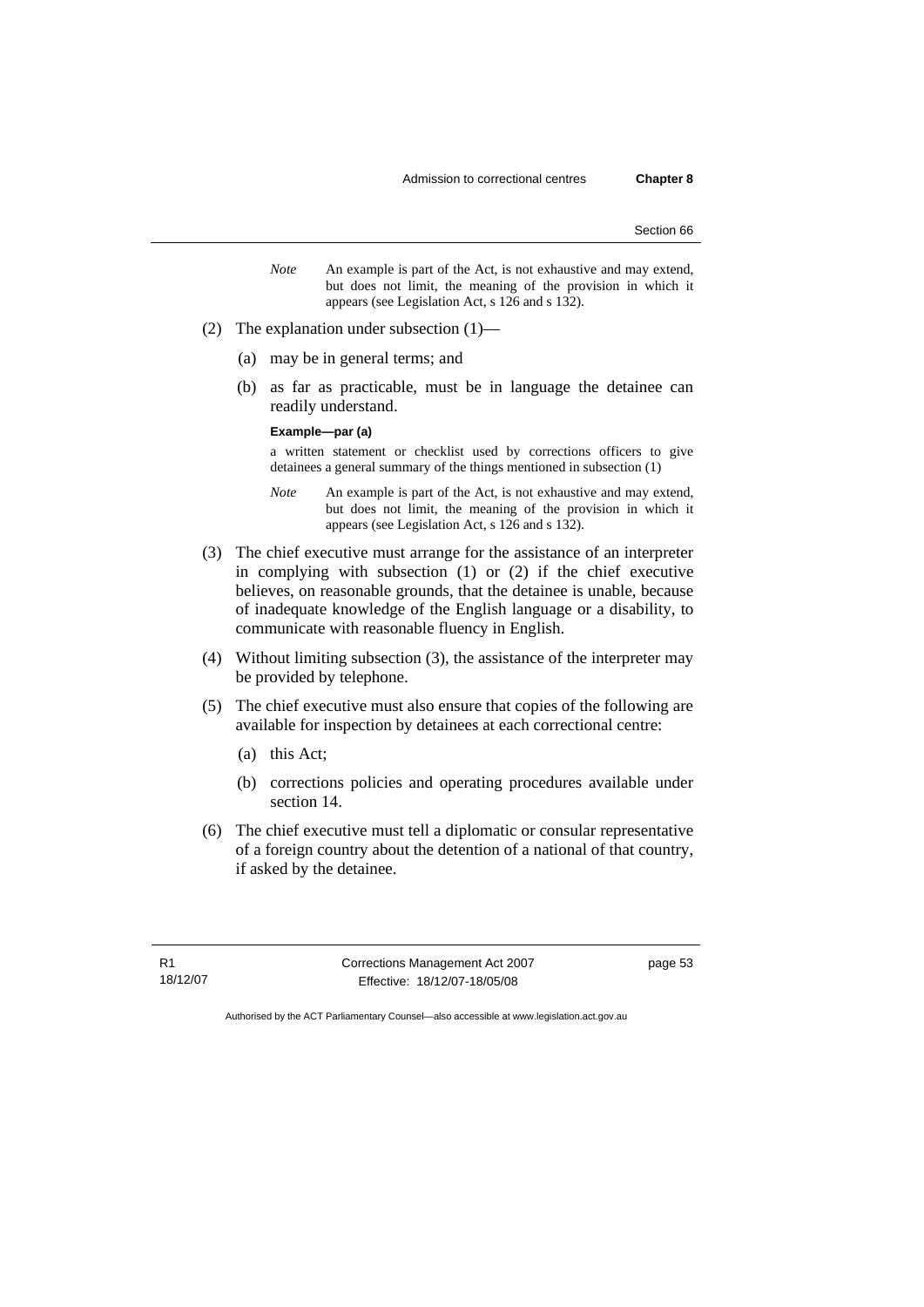# **67 Initial assessment**

- (1) The chief executive must ensure that—
	- (a) each detainee admitted to a correctional centre is assessed as soon as practicable to identify any immediate physical or mental health, or safety or security, risks and needs; and
	- (b) any risks and needs identified by the assessment are addressed.
- (2) In particular, the chief executive must ensure that any ongoing risks and needs are addressed in the detainee's case management plan.

### **68 Health assessment**

- (1) The assessment under section 67 of a detainee's physical and mental health needs and risks must be made within 24 hours after the detainee's admission.
- (2) The health assessment must involve—
	- (a) an initial assessment by a nurse and a review of the nurse's assessment by a doctor appointed under section 21 (Doctors health service appointments); or
	- (b) an assessment by a doctor appointed under section 21 (Doctors—health service appointments).
- (3) The health assessment must include an assessment of the detainee's risk of self-harm.
	- *Note 1* The detainee's case management plan must also address the detainee's health condition, any risk of self-harm and any treatment regime (see s 78).
	- *Note 2* The *Mental Health (Treatment and Care) Act 1994* also includes provision for assessment orders, and emergency detention and care, under that Act.

page 54 Corrections Management Act 2007 Effective: 18/12/07-18/05/08

R1 18/12/07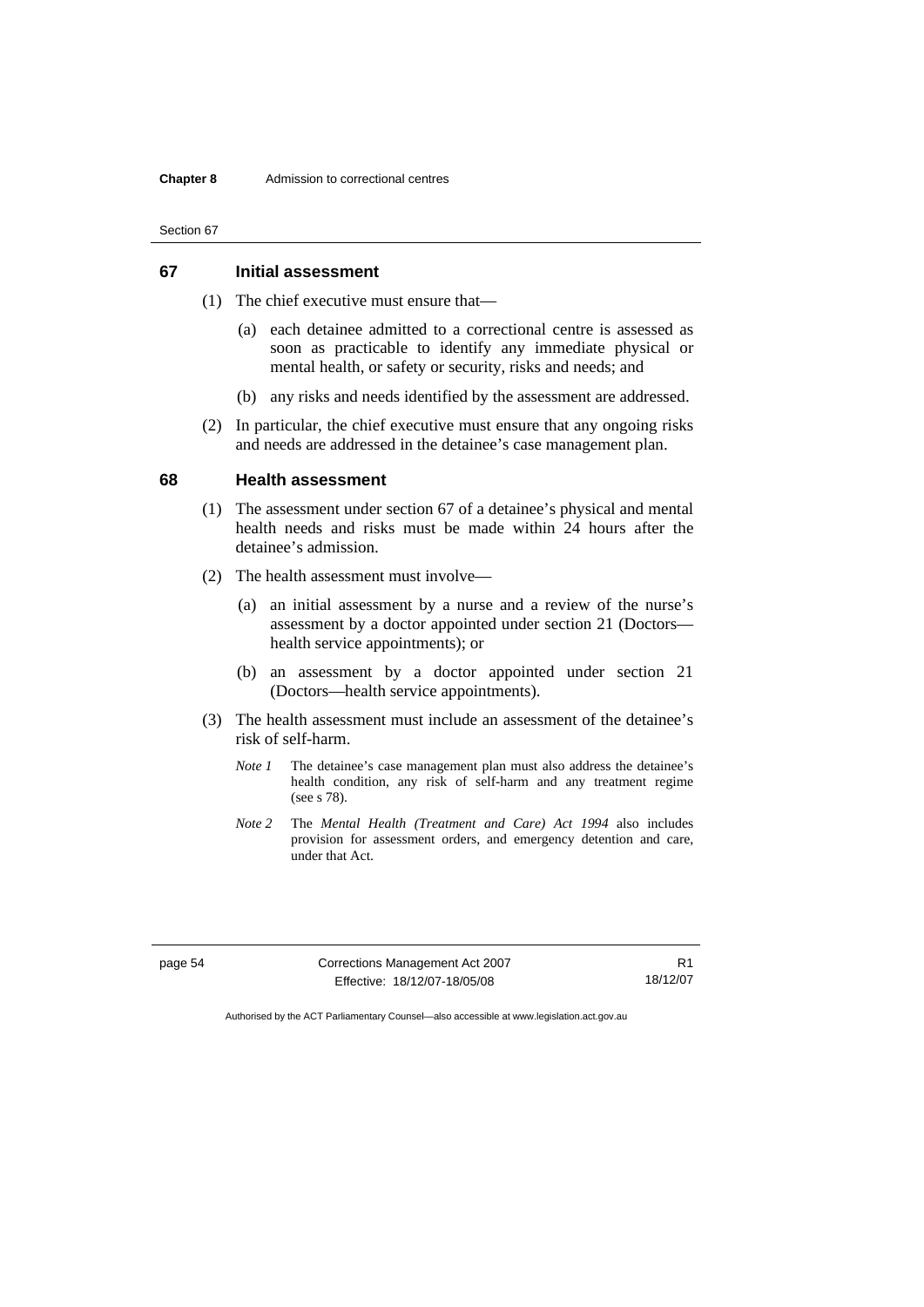# **69 Alcohol and drug tests on admission**

- (1) For an assessment under section 67, the chief executive may direct the detainee, orally or in writing, to provide a test sample.
- (2) Division 9.6.2 (Alcohol and drug testing—detainees) applies in relation to the direction and any sample given under the direction.

## **70 Strip search on admission**

- (1) For an assessment under section 67, the chief executive may direct the detainee, orally or in writing, to submit to a strip search.
- (2) Part 9.4 (Searches) and part 9.5 (Seizing property) apply in relation to the direction and any strip search conducted under the direction.

# **71 Property of detainees**

- (1) The chief executive may allow a detainee's property to be brought into a correctional centre.
- (2) However, the chief executive may give directions imposing conditions in relation to the detainee's property brought into a correctional centre, including conditions in relation to—
	- (a) the nature, amount and location of property that may be held by a detainee at the centre; and
	- (b) the use of the property.
- (3) The chief executive must ensure that the register of detainees includes details of the property each detainee has at a correctional centre.
- (4) Without limiting section 14 (Corrections policies and operating procedures), a corrections policy or operating procedure may make provision in relation to detainee's property, including provision in relation to the following:
	- (a) the taking and storage of the property;

R1 18/12/07 Corrections Management Act 2007 Effective: 18/12/07-18/05/08

page 55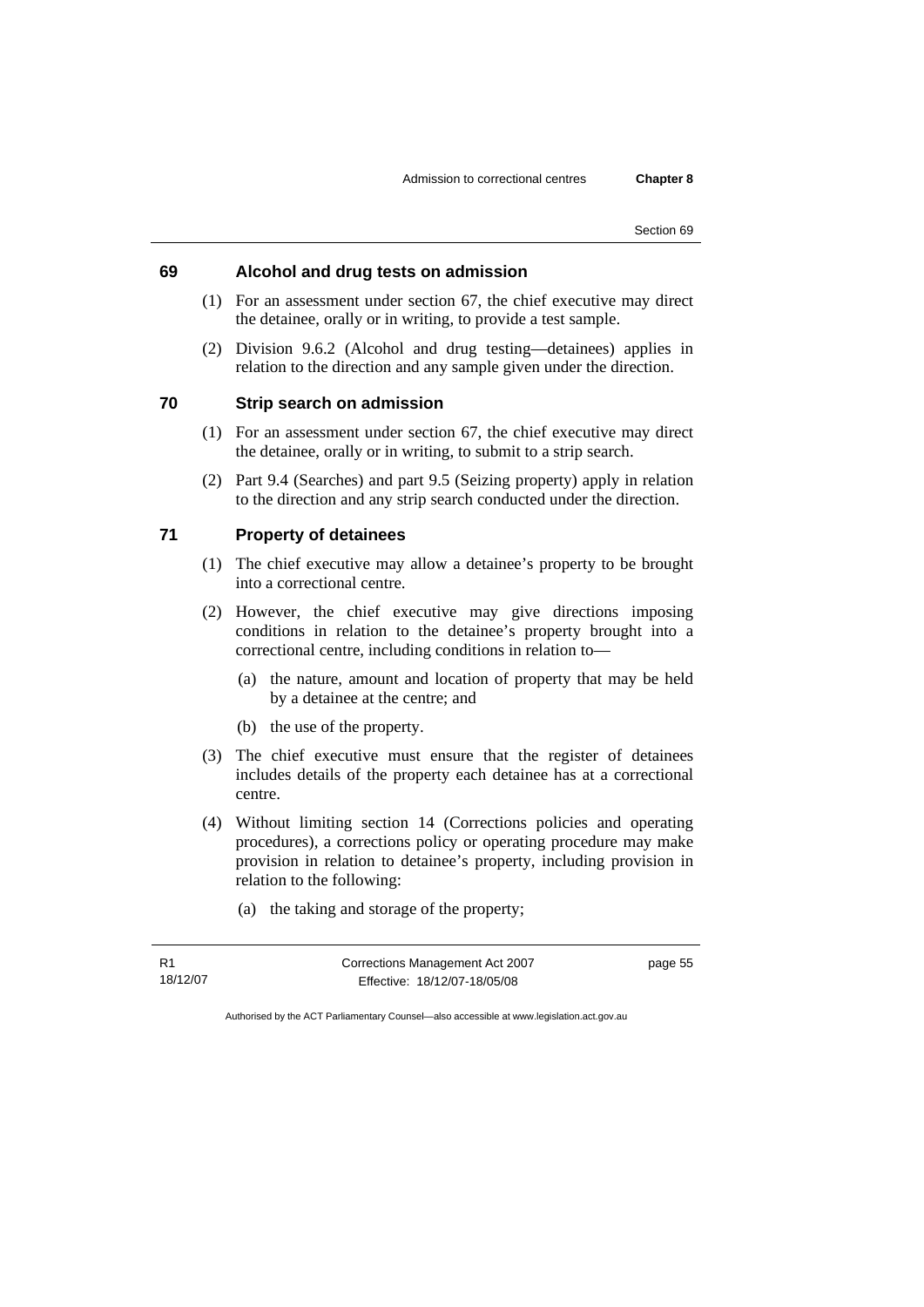- (b) access to, and use of, the property;
- (c) transfer of the property;
- (d) compensation for loss or damage;
- (e) return of the property to the detainee.
- (5) In this section:

*detainee's property* does not include a prohibited thing.

*Note* Pt 9.5 (Seizing property) provides generally for the seizure, forfeiture and return of property.

# **72 Security classification**

The chief executive must arrange a security classification for a detainee as soon as practicable after the detainee's admission to a correctional centre.

# **73 Case management plan**

The chief executive must arrange for a case management plan to be prepared for a detainee as soon as practicable after the detainee's admission to a correctional centre.

# **74 Entries in register of detainees**

The chief executive must ensure that details of each detainee admitted to a correctional centre are entered in the register of detainees on the detainee's admission to the centre.

*Note* The chief executive must keep a register of detainees at a correctional centre (see s 76).

page 56 Corrections Management Act 2007 Effective: 18/12/07-18/05/08

R1 18/12/07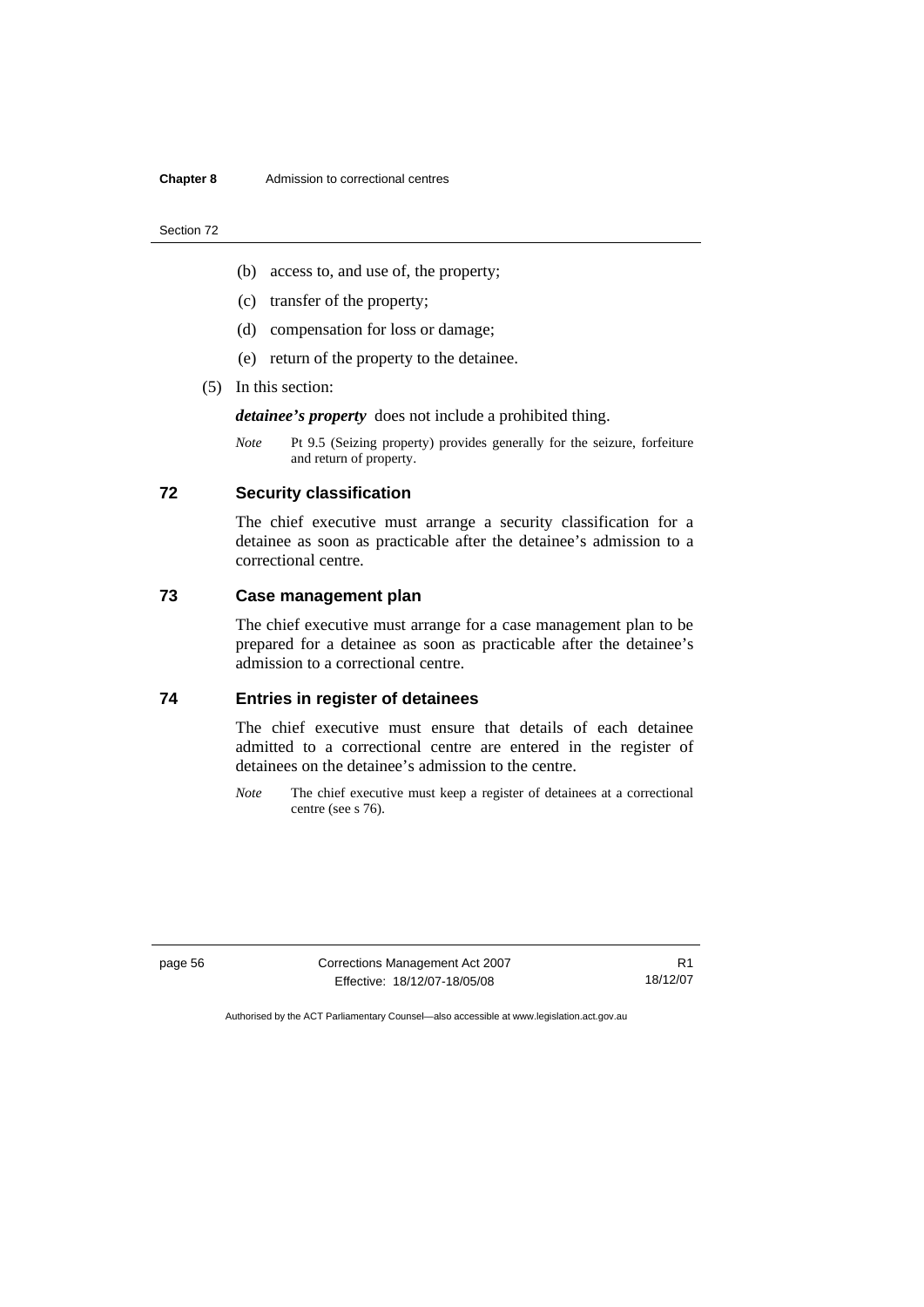# **Chapter 9 Management and security**

# **Part 9.1 Management and security general**

# **75 Compliance with chief executive's directions**

A detainee must comply with any direction given under this Act to the detainee by the chief executive.

*Note* **Under** s 17, the chief executive may delegate any of the chief executive's functions, including the giving of directions, to a corrections officer.

# **76 Register of detainees**

- (1) The chief executive must keep a register containing details of each detainee at a correctional centre.
- (2) The register must include details of the following for each detainee:
	- (a) full name;
	- (b) authority for detention;
	- (c) period of authorised detention;
	- (d) for a detainee under a sentence of imprisonment—
		- (i) the sentence, including any periodic detention period or other element of a combination sentence; and
		- (ii) any nonparole period;
	- (e) current place of detention;
	- (f) security classification;
	- (g) case management plan;

R1 18/12/07 Corrections Management Act 2007 Effective: 18/12/07-18/05/08

page 57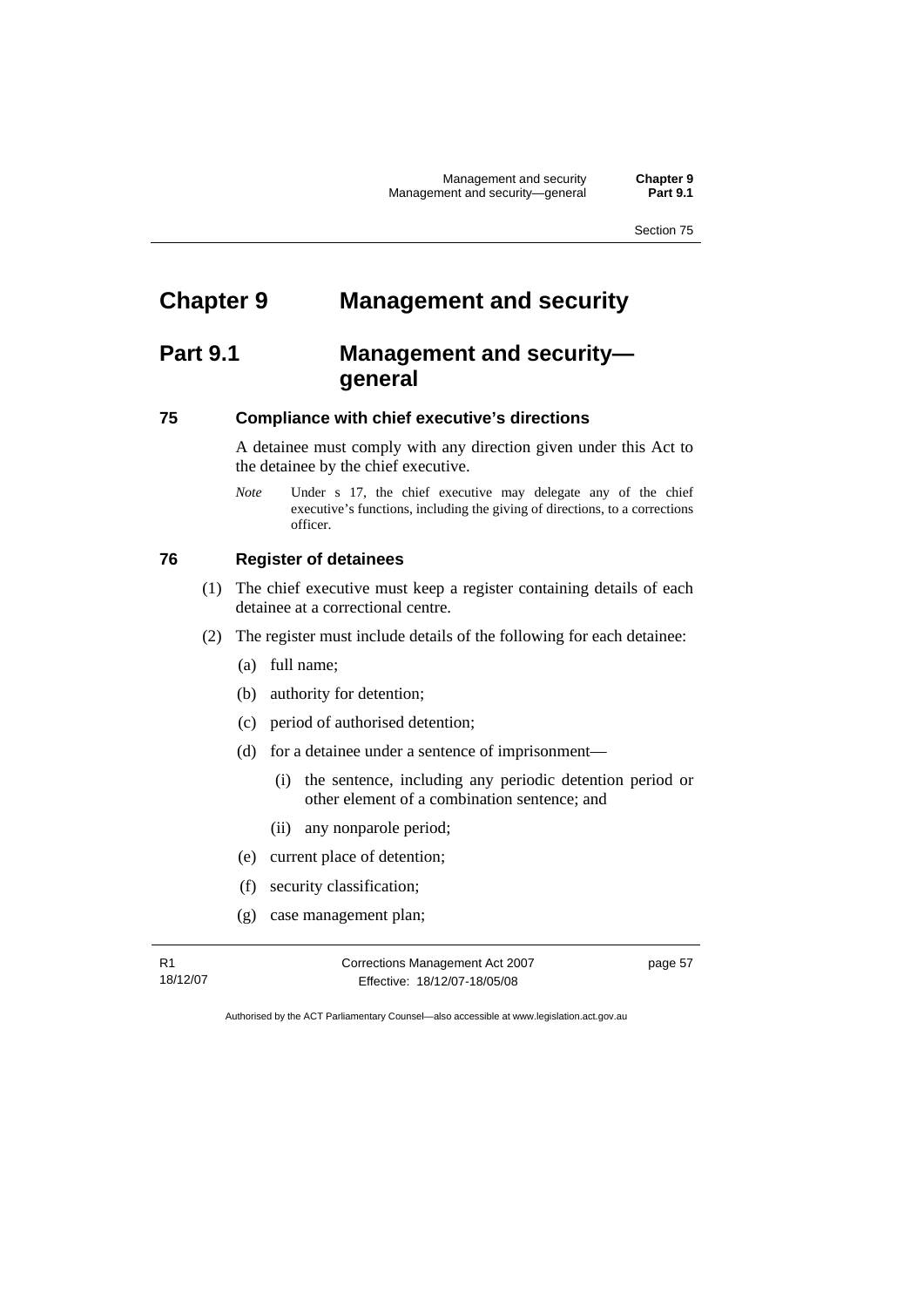- (h) sex, including that chosen under section 79 (Transgender and intersex detainees—sexual identity);
- (i) any known condition of the detainee that requires, or is likely to require, a health service;
- (j) anything taken under section 65 (Identification of detainees);
- (k) anything else the chief executive considers necessary or appropriate for the proper management of the detainee.

### **Examples—par (i)**

- 1 nutritional or health needs
- 2 need for spectacles, contact lens, crutches, prosthesis or other artificial aids
- 3 language or literacy difficulties
- *Note* An example is part of the Act, is not exhaustive and may extend, but does not limit, the meaning of the provision in which it appears (see Legislation Act, s 126 and s 132).
- (3) The register must be available for inspection under chapter 7 (Inspection of correctional centres).
- (4) In this section:

*combination sentence*—see the *Crimes (Sentencing) Act 2005*, dictionary.

## **77 Health reports**

- (1) For this Act, the chief executive may ask a relevant chief executive for a written report about a detainee's health.
- (2) The relevant chief executive must comply with the request as soon as practicable.
- (3) The relevant chief executive's report must include personal health information about the detainee that is in a health record—
	- (a) in the relevant chief executive's custody; or

| page 58 | Corrections Management Act 2007 | R <sub>1</sub> |
|---------|---------------------------------|----------------|
|         | Effective: 18/12/07-18/05/08    | 18/12/07       |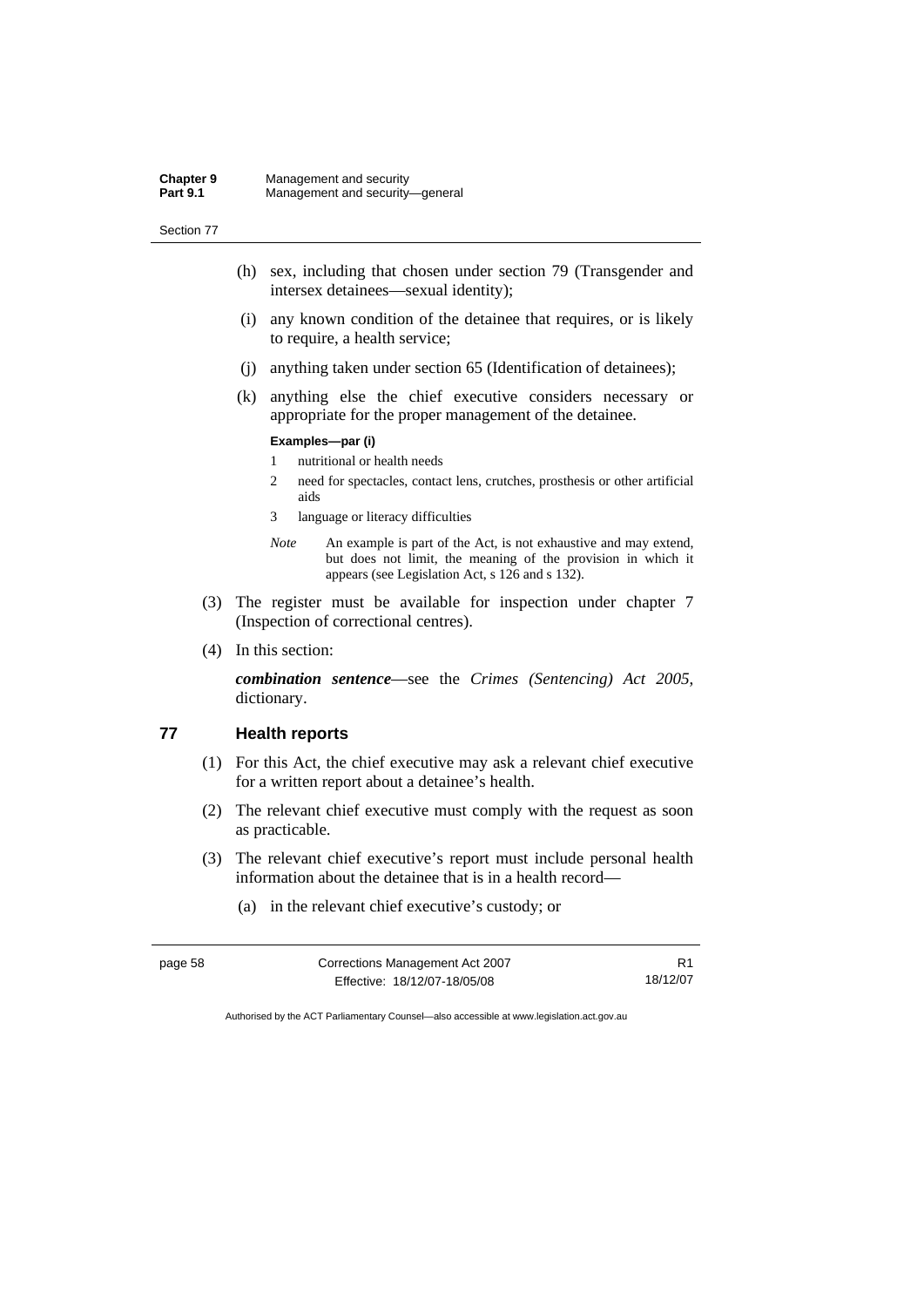- (b) to which the relevant chief executive has access through any arrangement with another chief executive.
- (4) The chief executive must ensure that a doctor appointed under section 21 (Doctors—health service appointments) assesses the report from a relevant chief executive and includes a statement of the detainee's condition (the *health schedule*) in the detainee's case management plan.
- (5) The health schedule must include a summary of—
	- (a) the detainee's condition and health risks, including any likelihood of the condition resulting in a medical emergency or the onset of significant health problems and any associated symptoms; and
	- (b) a treatment regime for the detainee
	- **Examples—s (5)**
	- 1 Detainee D has diabetes. The health schedule for D explains the type of diabetes, the treatment required, any likely medical emergency or significant health problem and the associated symptoms, such as hypoglycaemia.
	- 2 Detainee P has epilepsy. The health schedule for P explains the type of epilepsy, the treatment required, the symptoms and consequences of any failure to maintain the treatment regime.
	- *Note* An example is part of the Act, is not exhaustive and may extend, but does not limit, the meaning of the provision in which it appears (see Legislation Act, s 126 and s 132).
- (6) Without limiting section 14 (Corrections policies and operating procedures), a corrections policy or operating procedure may include provision in relation to the health schedule, including provision in relation to any of the following:
	- (a) the content of the schedule and, in particular, any statement about the detainee's health risks and treatment regime;
	- (b) the people who may access the health schedule and the circumstances for access.

R1 18/12/07 Corrections Management Act 2007 Effective: 18/12/07-18/05/08

page 59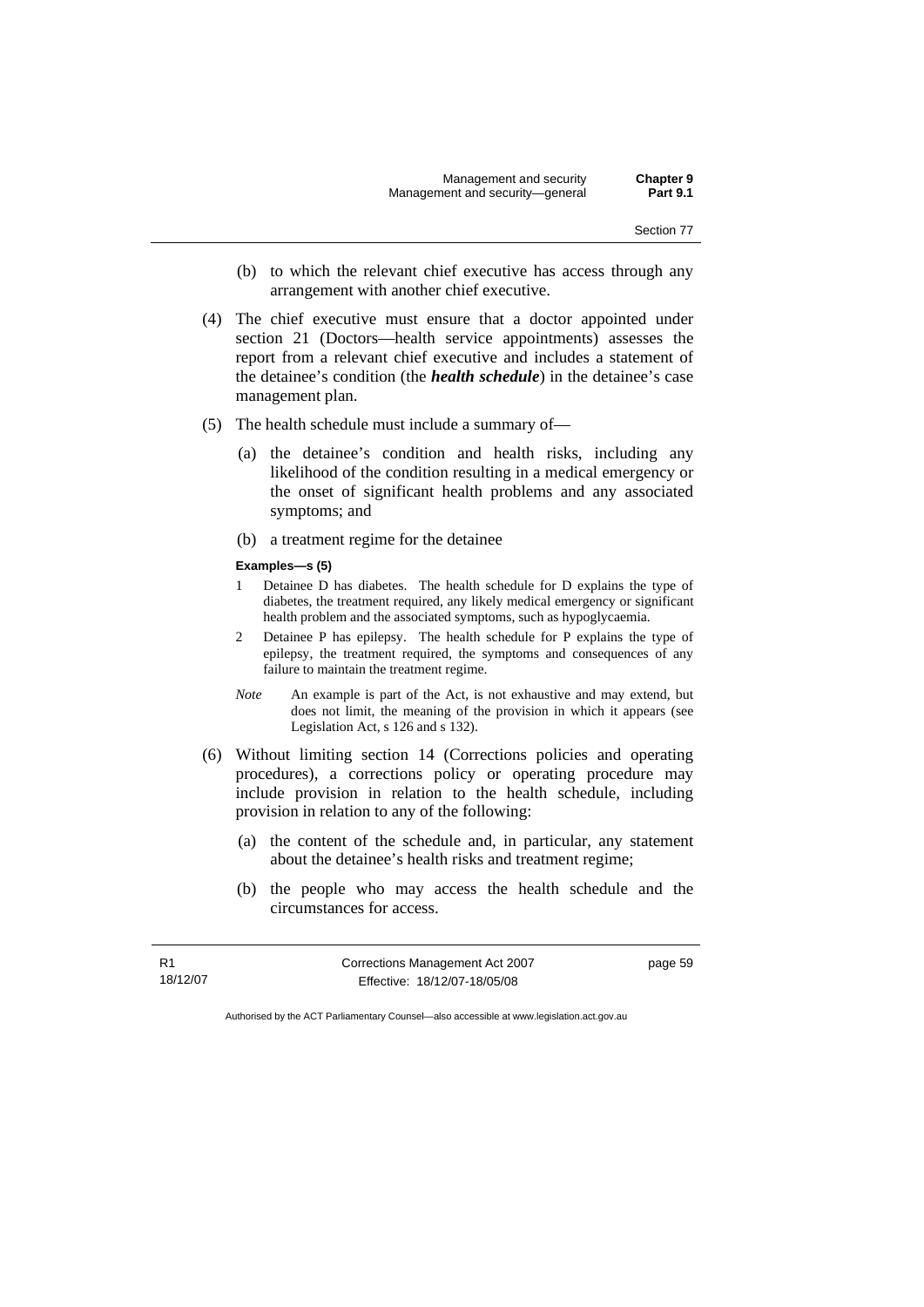- (7) The chief executive must ensure that the relevant chief executive's report and the health schedule is available only to people authorised by the chief executive.
- (8) In this section:

*health record*—see the *Health Records (Privacy and Access) Act 1997*, dictionary.

*personal health information*—see the *Health Records (Privacy and Access) Act 1997*, dictionary.

*relevant chief executive* means a chief executive whose administrative unit is responsible for any provision of the following Acts:

- (a) the *Children and Young People Act 1999*;
- (b) the *Disability Services Act 1991*;
- (c) the *Health Act 1993*;
- (d) the *Mental Health (Treatment and Care) Act 1994*.
- *Note* Compliance with a request under this section does not involve a contravention of a privacy principle under the *Health Records (Privacy and Access) Act 1997* (see that Act, s 5 (The privacy principles))*.*

#### **78 Case management plans—scope etc**

- (1) The chief executive—
	- (a) must maintain an individual management plan for each detainee, other than a remandee; and
	- (b) may maintain an individual management plan for a detainee who is a remandee.
- (2) A case management plan for a detainee must—
	- (a) outline work and activities for the detainee; and

| page 60 | Corrections Management Act 2007 | R <sub>1</sub> |
|---------|---------------------------------|----------------|
|         | Effective: 18/12/07-18/05/08    | 18/12/07       |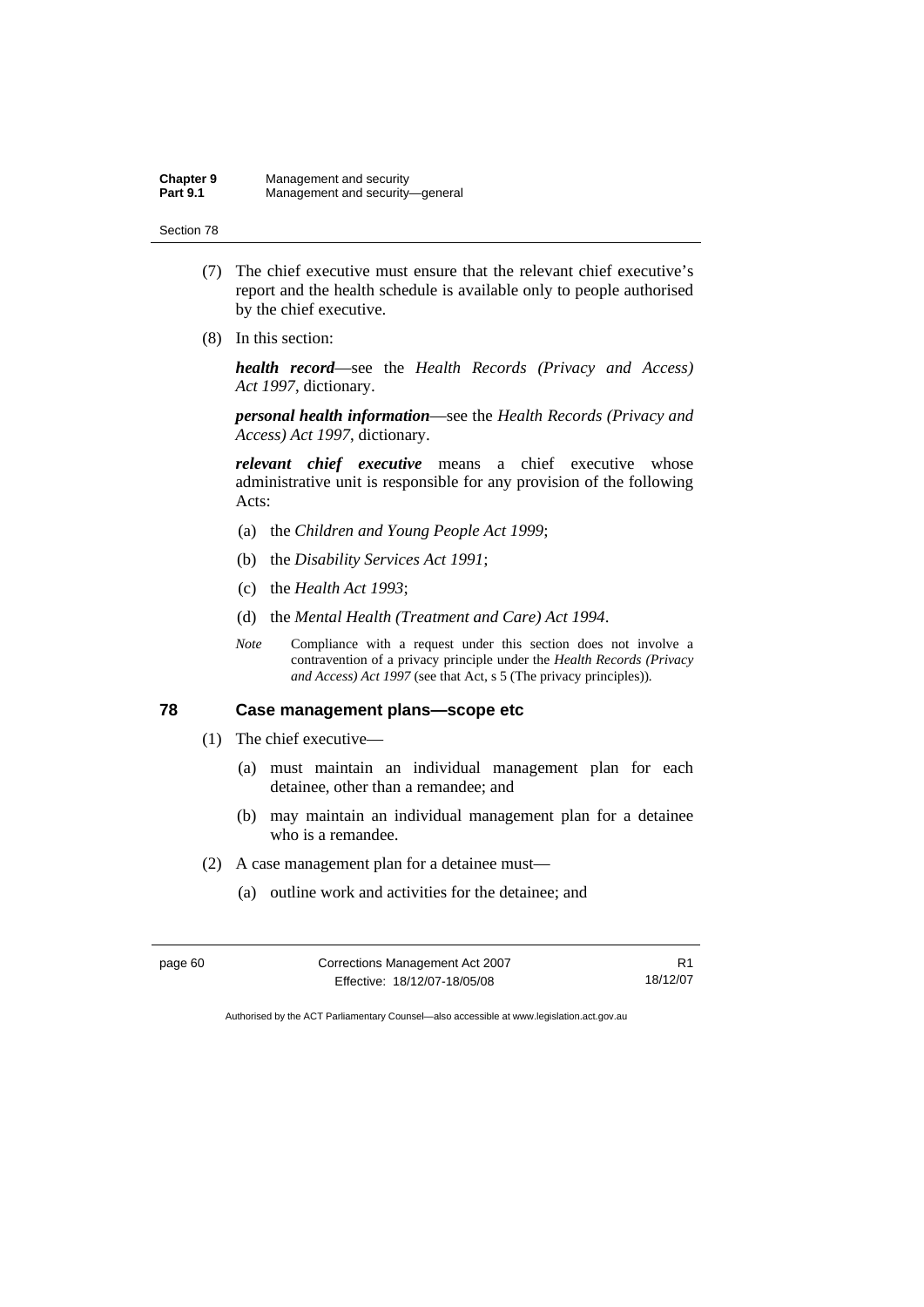- (b) be based on an assessment of the needs, capacities and disposition of the detainee; and
- (c) be consistent with the resources available to the chief executive to manage the detainee; and
- (d) if the detainee is an offender—outline how the detainee is to be prepared for lawful release and reintegration into society at the earliest possible time.
- (3) A case management plan may deal with any matter relating to a detainee, including the following:
	- (a) provision for the safe, secure and humane treatment of the detainee;
	- (b) for a detainee at risk of self-harm—an outline of the risk and strategies for managing the risk;
	- (c) the welfare of the detainee, including the detainee's participation in work or activities, and other constructive use of time in detention;
	- (d) details of any academic, vocational or cultural education or training for the detainee approved under section 52 (News and educational services);
	- (e) the detainee's health condition and risks, and any associated treatment regime;
	- (f) for a detainee with a physical, mental or educational disability—strategies for extra assistance to minimise any disadvantage suffered by the detainee because of the disability, particularly in relation to suitability for work and release from detention;
	- (g) for a detainee serving a sentence of imprisonment by full-time detention—requirements for the detainee to be—
		- (i) told the detainee's release date under the sentence; and

R1 18/12/07 Corrections Management Act 2007 Effective: 18/12/07-18/05/08

page 61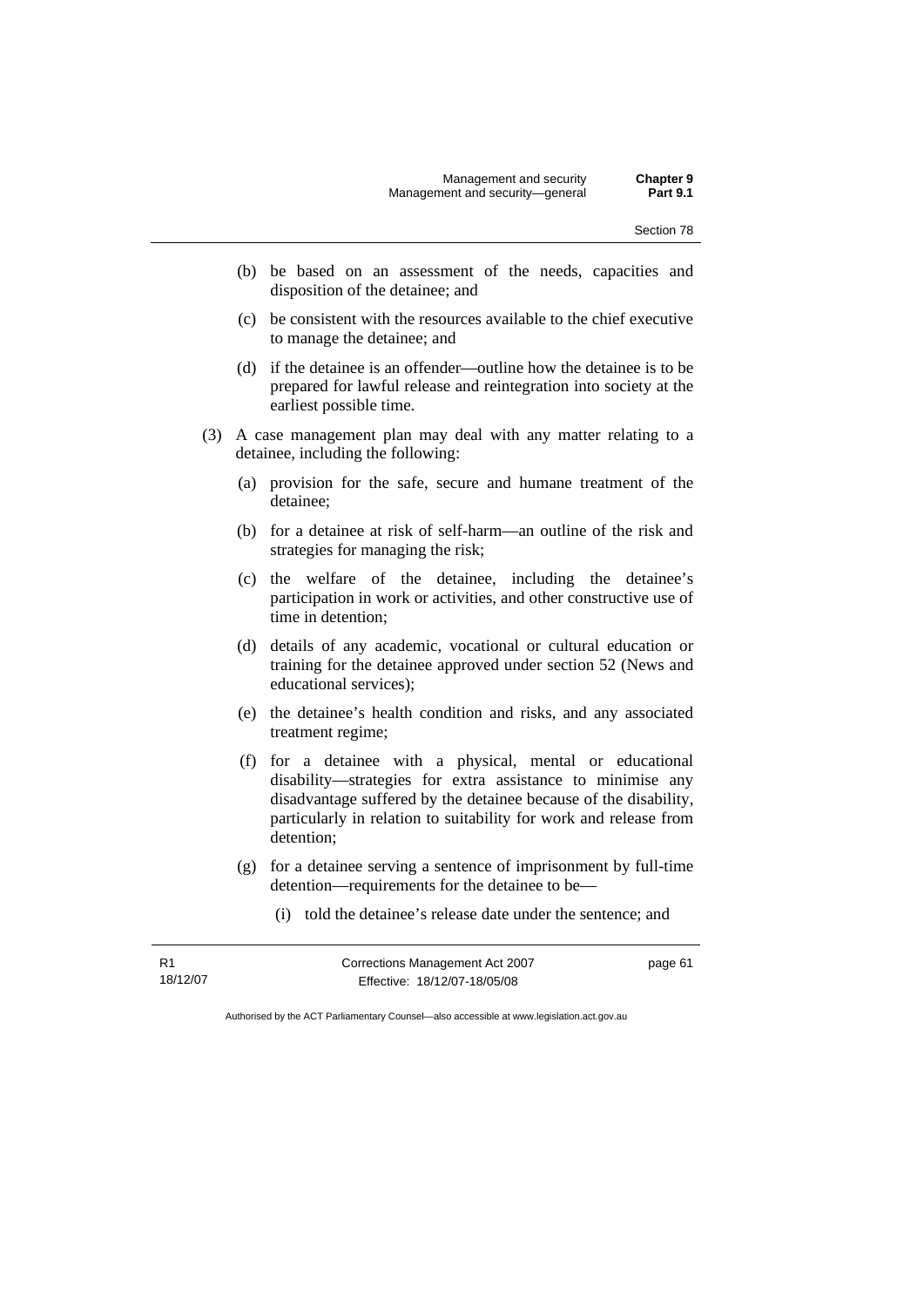- (ii) given necessary assistance in applying for parole;
- (h) anything else prescribed by regulation or directed by the chief executive.

#### **79 Transgender and intersex detainees—sexual identity**

- (1) This section applies to a transgender or intersex detainee.
- (2) For this Act, the sex of the detainee is taken to be—
	- (a) the sex chosen under subsection (3); or
	- (b) if subsection (4) applies—the sex chosen with approval under subsection  $(4)$ .
- (3) On admission to a correctional centre—
	- (a) the detainee may tell the chief executive the sex the detainee chooses to be identified with; or
	- (b) if the detainee fails to make a choice under paragraph (a)—the chief executive may choose the sex the detainee is to be identified with having regard to the report obtained under subsection (5).
		- *Note Fail* includes refuse, see the Legislation Act, dict, pt 1.
- (4) The chief executive may, on application by the detainee, approve a change in the sex the detainee chooses to be identified with, having regard to the report obtained under subsection (5).
- (5) Before making a decision under subsection (3) or (4), the chief executive must obtain a report by a doctor appointed under section 22 (Health professionals—non-therapeutic functions) about the detainee's sexual identity.
- (6) The chief executive must—
	- (a) give the detainee written notice of a decision by the chief executive under subsection (3) or (4); and

| page 62 | Corrections Management Act 2007 |          |
|---------|---------------------------------|----------|
|         | Effective: 18/12/07-18/05/08    | 18/12/07 |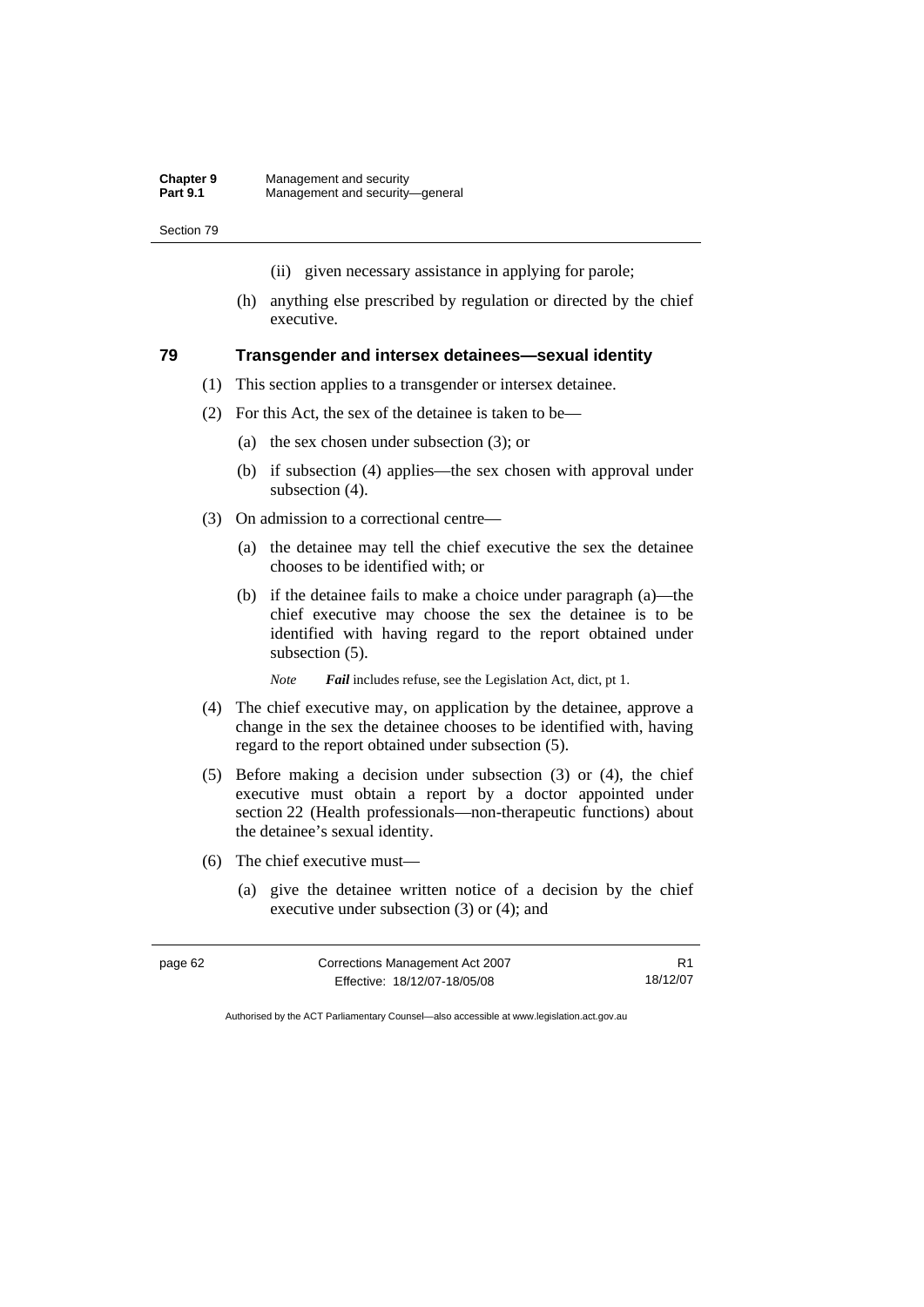(b) must ensure that the detainee's sex chosen under this section is entered in the register of detainees.

#### **Examples of effect of this section**

The conduct of searches of the detainee, and the allocation of accommodation and sanitary facilities for the detainee, would be on the basis that the detainee was a person of the chosen sex.

*Note* An example is part of the Act, is not exhaustive and may extend, but does not limit, the meaning of the provision in which it appears (see Legislation Act, s 126 and s 132).

#### **80 Security classification—basis etc**

- (1) The chief executive must—
	- (a) give each detainee a security classification; and
	- (b) review the classification at least annually or otherwise as prescribed by regulation.
- (2) When deciding a detainee's security classification, the chief executive must consider the following:
	- (a) the reason for the detention, including the nature of any offence for which the detainee is detained;
	- (b) the risks posed by the detainee if the detainee were to escape;
	- (c) the risk of the detainee escaping;
	- (d) the risks posed by the detainee while at a correctional centre;
	- (e) the risks to the detainee of being accommodated with particular detainees or in particular areas at a correctional centre;
	- (f) any matter prescribed by regulation.
- (3) The chief executive may consider anything else the chief executive considers relevant.

R1 18/12/07 Corrections Management Act 2007 Effective: 18/12/07-18/05/08

page 63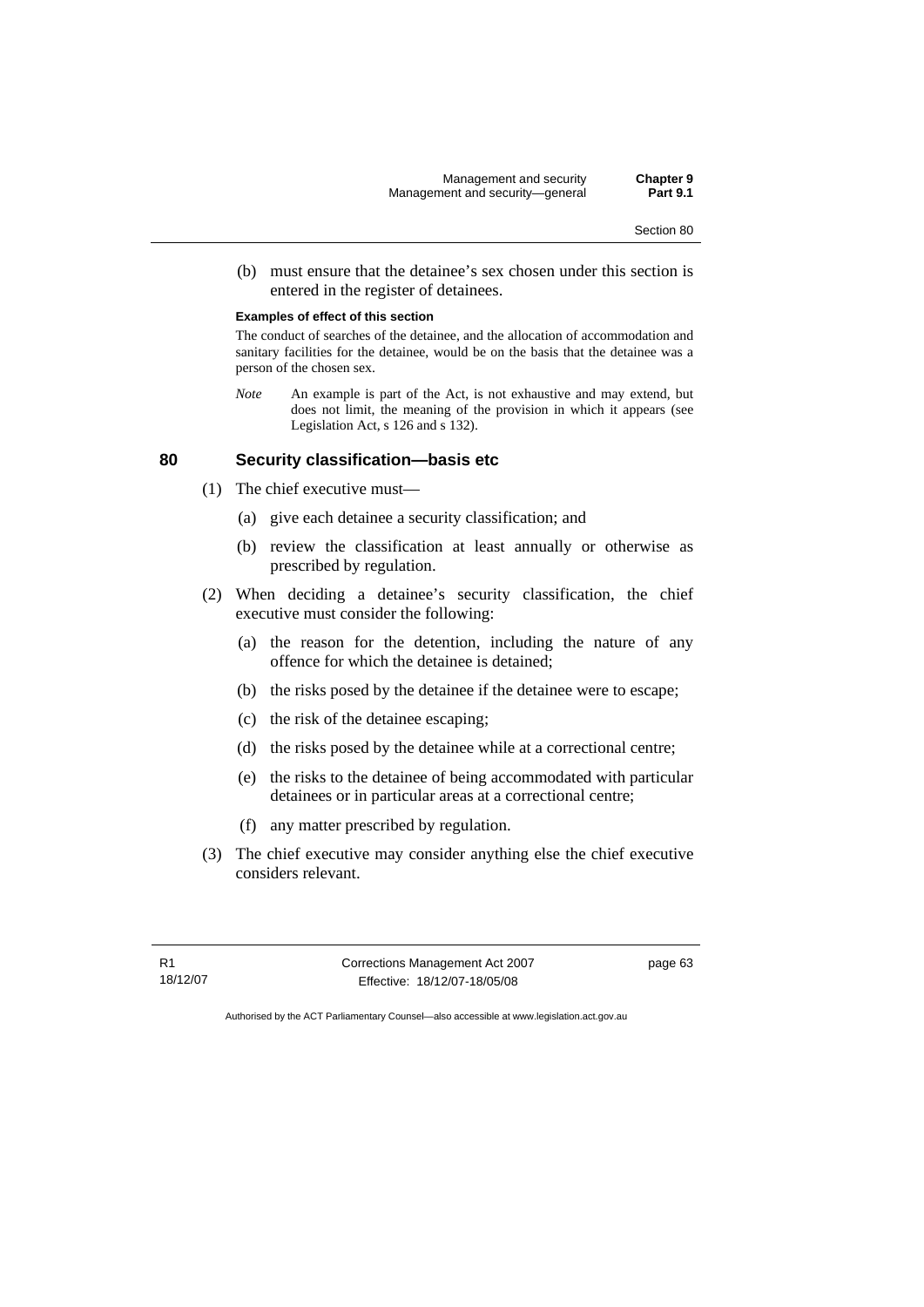(4) The security measures to which a detainee is subject under a security classification must be the minimum necessary to ensure secure detention of the detainee.

## **81 Prohibited things**

- (1) The chief executive may declare a thing to be a prohibited thing.
- (2) A declaration is a notifiable instrument.

#### **Examples of prohibited things**

- 1 a weapon or something crafted as a weapon
- 2 an explosive
- 3 alcohol
- 4 a controlled drug under the Criminal Code
- 5 a mobile phone
- *Note 1* The power to make an instrument includes power to make different provisions in relation to different matters or different classes of matters, and provisions that apply differently by reference to stated exceptions or factors (see Legislation Act, s 48.)
- *Note 2* A notifiable instrument must be notified under the Legislation Act.
- *Note 3* An example is part of the Act, is not exhaustive and may extend, but does not limit, the meaning of the provision in which it appears (see Legislation Act, s 126 and s 132).

## **82 Possession of prohibited things**

 (1) A detainee commits an offence if the detainee possesses a prohibited thing.

Maximum penalty: 50 penalty units, imprisonment for 6 months or both.

 (2) Subsection (1) does not apply if the chief executive approves the detainee's possession of the thing.

| page 64 |  |
|---------|--|
|---------|--|

**Corrections Management Act 2007** Effective: 18/12/07-18/05/08

R1 18/12/07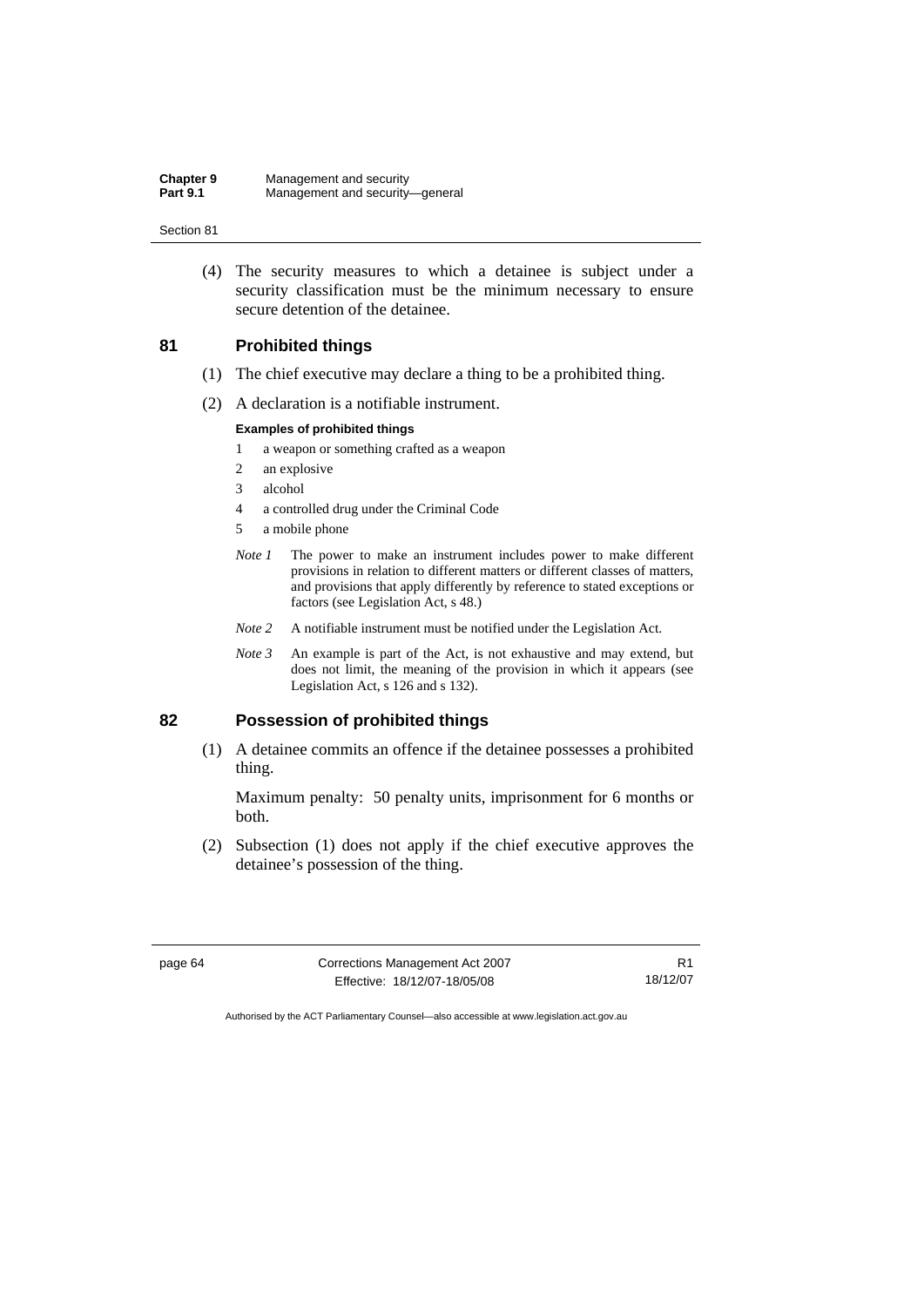## **83 Work by detainees**

A regulation may make provision in relation to work by detainees, including provision in relation to any of the following:

- (a) the kind of work that may be done by detainees;
- (b) the places where detainees may work, including places outside a correctional centre;
- (c) any payment or other return to which detainees are entitled for work done;
- (d) accounting for any payment or other return credited to detainees for work done.

## **84 Trust accounts for detainees**

- (1) The chief executive must ensure that money belonging to a detainee is held for the detainee in a trust account.
- (2) The chief executive may deduct amounts from the amount held in trust for a detainee the amount for payment of any financial penalty or reparation that must be paid as disciplinary action against the detainee.
- (3) A regulation may make provision in relation to the operation or maintenance of trust accounts.

## **85 Prohibited areas**

- (1) The chief executive may define an area at a correctional centre where detainees are prohibited (a *prohibited area*).
- (2) The chief executive must take reasonable steps to bring each prohibited area to the attention of detainees, corrections officers and other people who work at or visit the centre.

R1 18/12/07 Corrections Management Act 2007 Effective: 18/12/07-18/05/08

page 65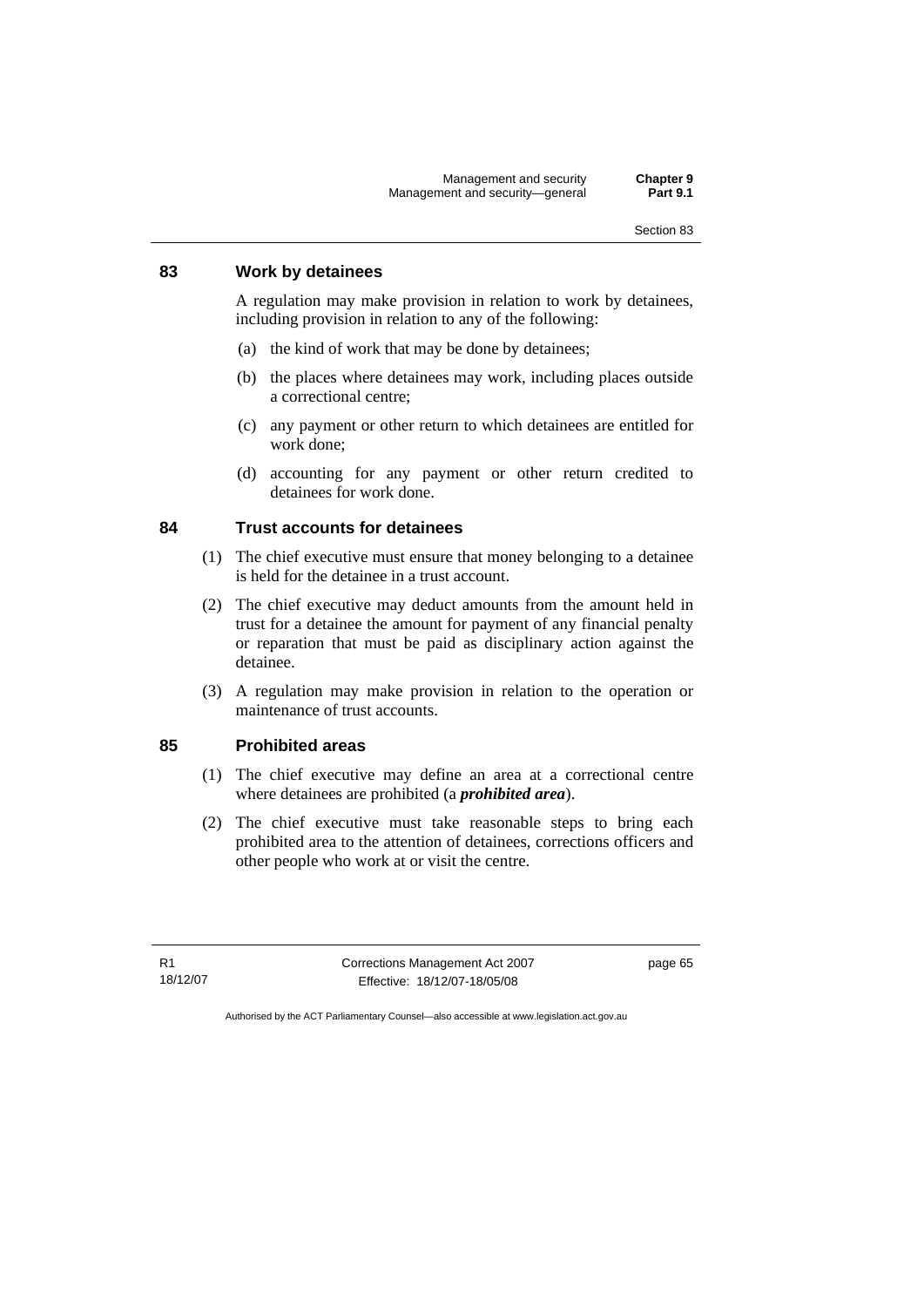(3) Without limiting subsection (1), the chief executive must ensure that notices or signs are prominently displayed at or near each prohibited area indicating that it is an area where detainees are prohibited.

#### **86 Nonsmoking areas**

- (1) The chief executive may define an area at a correctional centre as an area in which smoking is prohibited (a *nonsmoking area*).
- (2) The chief executive must take reasonable steps to bring each non-smoking area to the attention of detainees, corrections officers and other people who work at or visit the centre.
- (3) Without limiting subsection (1), the chief executive must ensure that notices or signs are prominently displayed at or near each nonsmoking area indicating that smoking is prohibited in the area.
- (4) The *Smoking (Prohibition in Enclosed Public Places) Act 2003* does not apply to a correctional centre.

## **87 Management and security—corrections policies and operating procedures**

- (1) Without limiting section 14 (Corrections policies and operating procedures), a corrections policy or operating procedure may include provision for any other matter in relation to the management or security of detainees.
- (2) The chief executive must ensure that a corrections policy or operating procedure makes provision in relation to each the following:
	- (a) a detainee giving birth;
	- (b) a marriage of a detainee;
	- (c) the death of a detainee.

page 66 Corrections Management Act 2007 Effective: 18/12/07-18/05/08

R1 18/12/07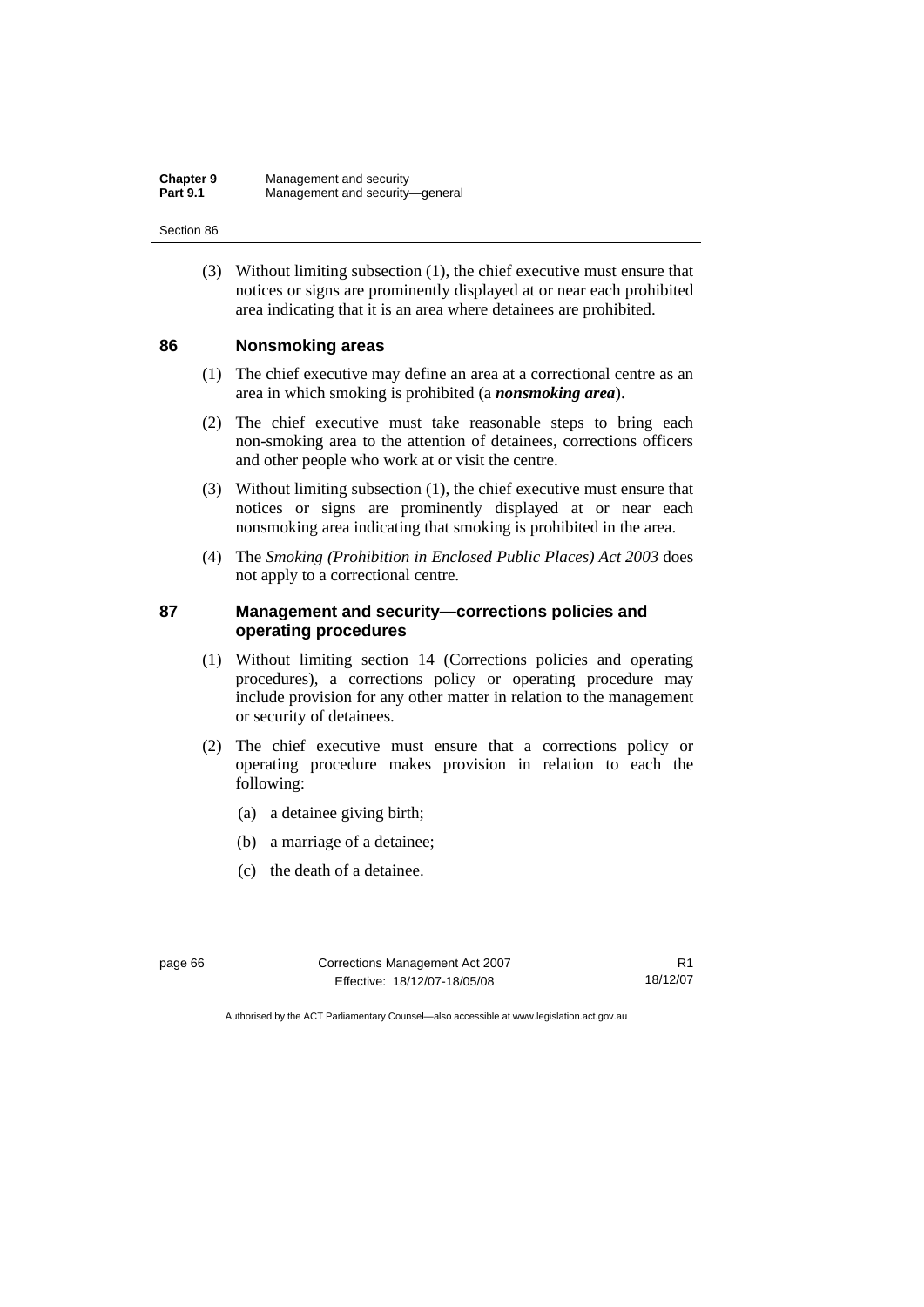Management and security **Chapter 9**  Segregation

Section 88

# **Part 9.2 Segregation**

# **88 Meaning of** *segregation*

In this Act:

*segregation*, of a detainee—

- (a) means the restriction or denial of the detainee's opportunity—
	- (i) to go into, or be in, a particular part of a correctional centre; or
	- (ii) to associate with other detainees; and
- (b) includes separate confinement.

# **89 Segregation under pt 9.2—purpose**

To remove any doubt, segregation under this part must not be used for punishment or disciplinary purposes.

# **90 Segregation—safety and security**

- (1) The chief executive may direct that a detainee be segregated from other detainees if the chief executive believes, on reasonable grounds, that the segregation is necessary or prudent to protect—
	- (a) the safety of anyone else at a correctional centre; or
	- (b) security or good order at a correctional centre.
- (2) When making a direction under this section, the chief executive must also have regard to any relevant, known cultural consideration and the likely impact of segregation on the health and wellbeing of the detainee.

R1 18/12/07 Corrections Management Act 2007 Effective: 18/12/07-18/05/08

page 67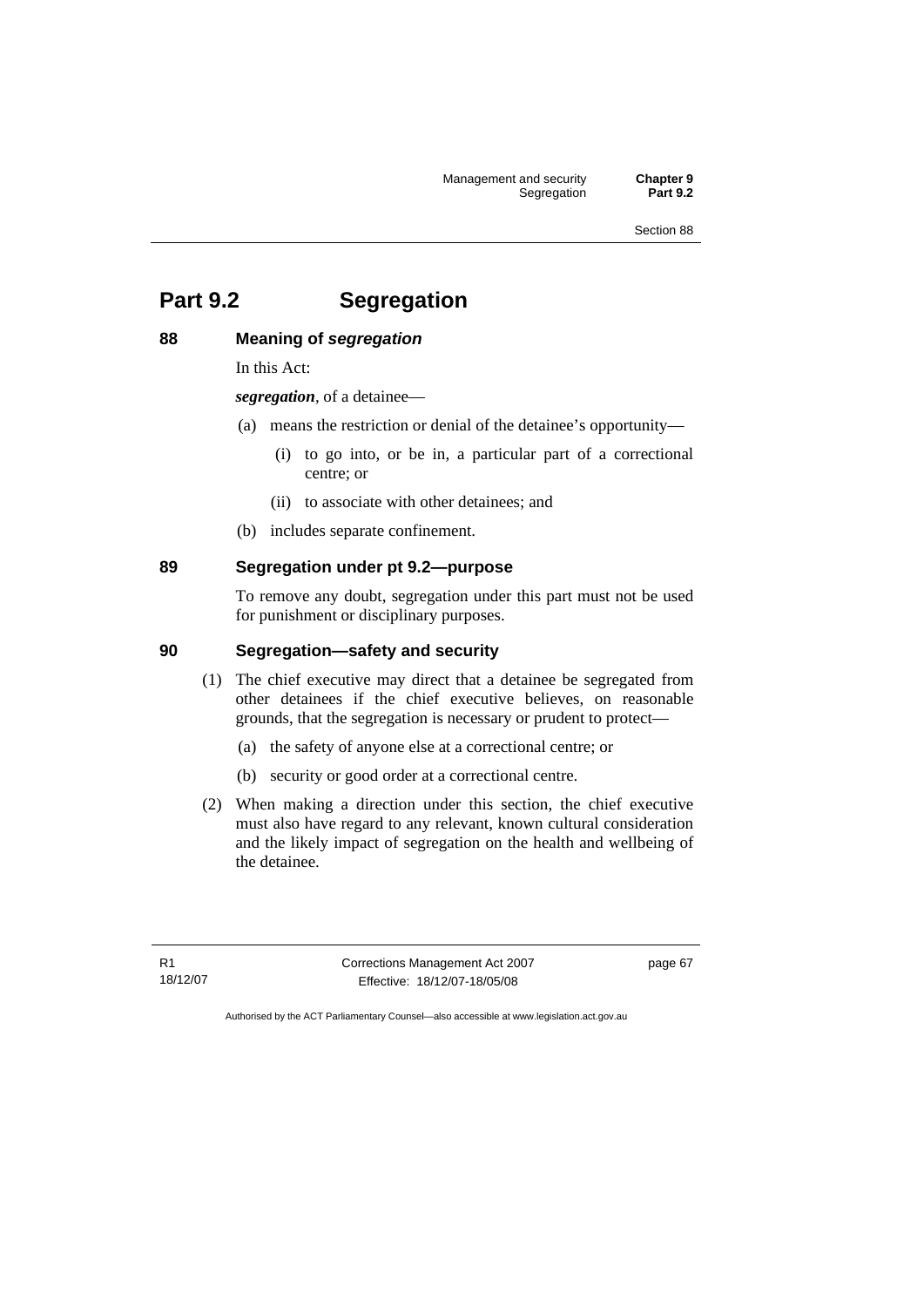# (3) The chief executive must give the detainee prompt notice of the direction, why it was given, when it takes effect and the provisions for its duration and review under this part. (4) The chief executive must revoke the direction if the chief executive believes, on reasonable grounds, that the protection mentioned in subsection (1) is no longer necessary or prudent. (5) The chief executive— (a) may review the direction at any time, on the chief executive's own initiative or on request by the detainee; and (b) must review the direction before any transfer of the detainee to another correctional centre; and (c) must review the direction at least once every 21 days while it remains in force. (6) After reviewing the direction, the chief executive may— (a) confirm the direction; or (b) make a further direction under subsection (1); or (c) revoke the direction under subsection (4). (7) To remove any doubt, the chief executive may make more than 1 further direction under this section.

- (8) Subject to this section and section 94 (Segregated detainees removed to NSW), a direction ends at the end of—
	- (a) 28 days after the day it is given; or
	- (b) if subsection (6) (b) applies—90 days after the day the further direction, or latest further direction, is given.

page 68 Corrections Management Act 2007 Effective: 18/12/07-18/05/08

R1 18/12/07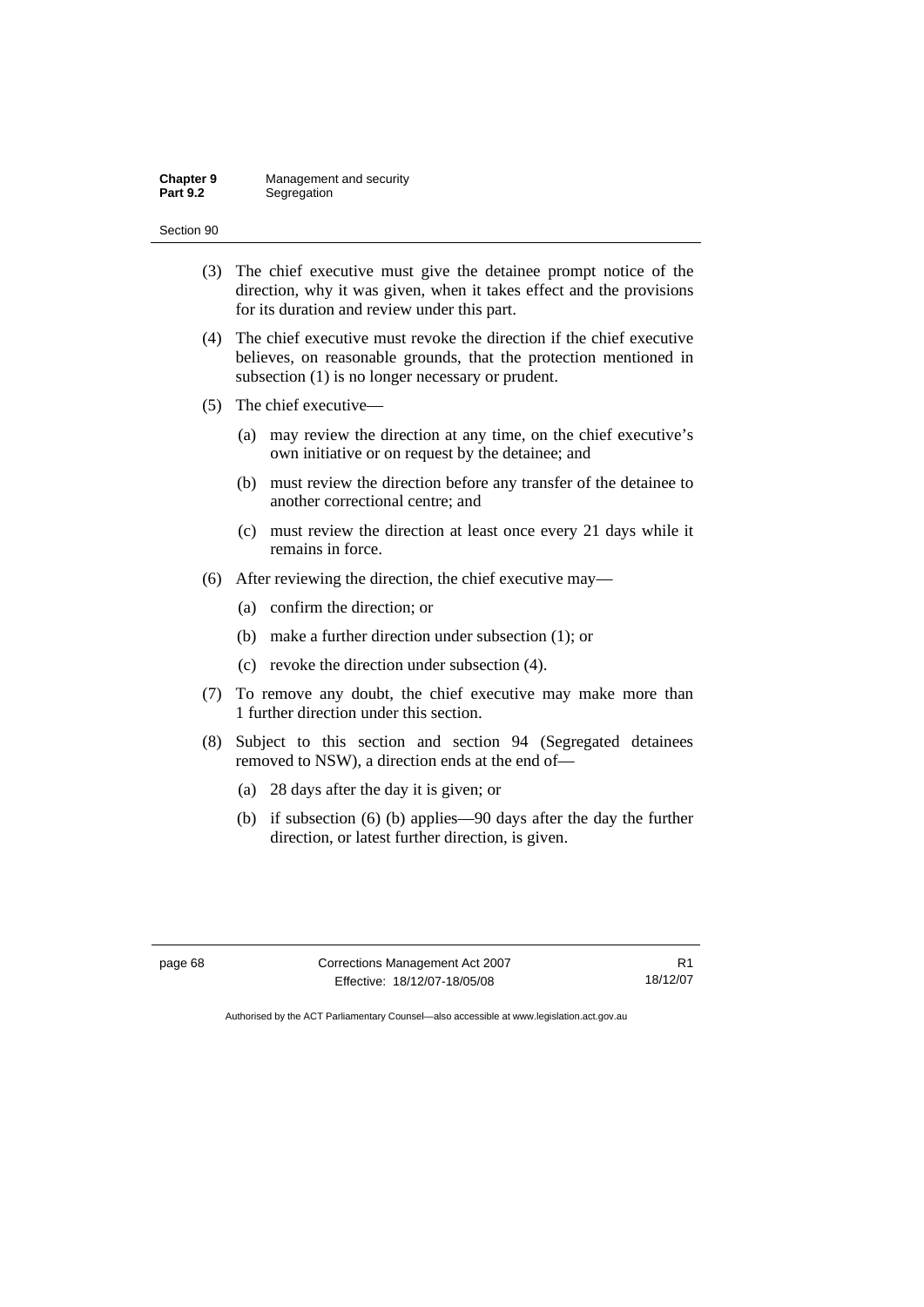Management and security **Chapter 9 Segregation** 

#### **91 Segregation—protective custody**

- (1) The chief executive may direct that a detainee be segregated from other detainees if the chief executive believes, on reasonable grounds, that the segregation is necessary or prudent to protect the safety of the detainee.
- (2) The chief executive may give the direction at any time, on the chief executive's own initiative or on request by the detainee.
- (3) The chief executive must give the detainee prompt notice of the direction, why it was given, when it takes effect and the provisions for its duration and review under this part.
- (4) The chief executive must revoke the direction if the chief executive believes, on reasonable grounds, that the protection mentioned in subsection (1) is no longer necessary or prudent.
- (5) The chief executive—
	- (a) may review the direction at any time, on the chief executive's own initiative or on request by the detainee; and
	- (b) must review the direction before any transfer of the detainee to another correctional centre; and
	- (c) must review the direction at least once every 21 days while it remains in force.
- (6) After reviewing the direction, the chief executive may—
	- (a) confirm the direction; or
	- (b) make a further direction under subsection (1); or
	- (c) revoke the direction under subsection (4).
- (7) To remove any doubt, the chief executive may make more than 1 further direction under this section.

R1 18/12/07 Corrections Management Act 2007 Effective: 18/12/07-18/05/08

page 69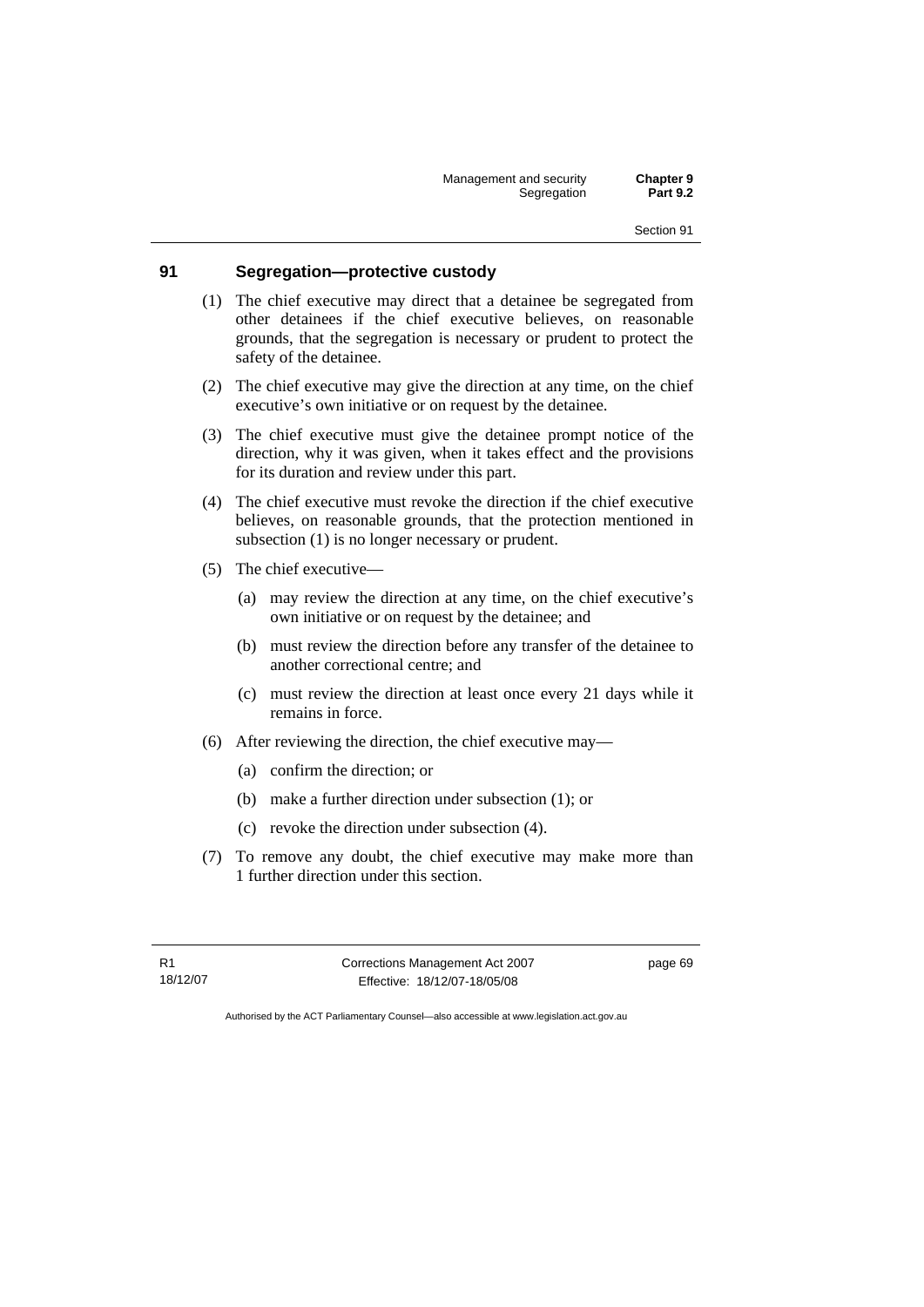- (8) Subject to this section and section 94 (Segregated detainees removed to NSW), a direction ends—
	- (a) 28 days after the day it is given; or
	- (b) if subsection (6) (b) applies—90 days after the day the further direction, or latest further direction, is given.

#### **92 Segregation—health**

- (1) The chief executive may direct that a detainee be segregated from other detainees if the chief executive believes, on reasonable grounds, that the segregation is necessary or prudent—
	- (a) to assess the detainee's physical or mental health; or
	- (b) to protect anyone (including the detainee) from harm because of the detainee's physical or mental health; or
	- (c) to prevent the spread of disease.
- (2) The chief executive must give the detainee prompt notice of the direction, why it was given, when it takes effect and the provisions for its duration and review under this part.
- (3) The chief executive must revoke the direction if the chief executive believes, on reasonable grounds, that the direction is no longer necessary or prudent.
- (4) The chief executive—
	- (a) may review the direction at any time, on the chief executive's own initiative or on request by the detainee; and
	- (b) must review the direction on request by a doctor appointed under section 21 (Doctors—health service appointments); and
	- (c) must review the direction before any transfer of the detainee to another correctional centre; and

| page 70 | Corrections Management Act 2007 |          |
|---------|---------------------------------|----------|
|         | Effective: 18/12/07-18/05/08    | 18/12/07 |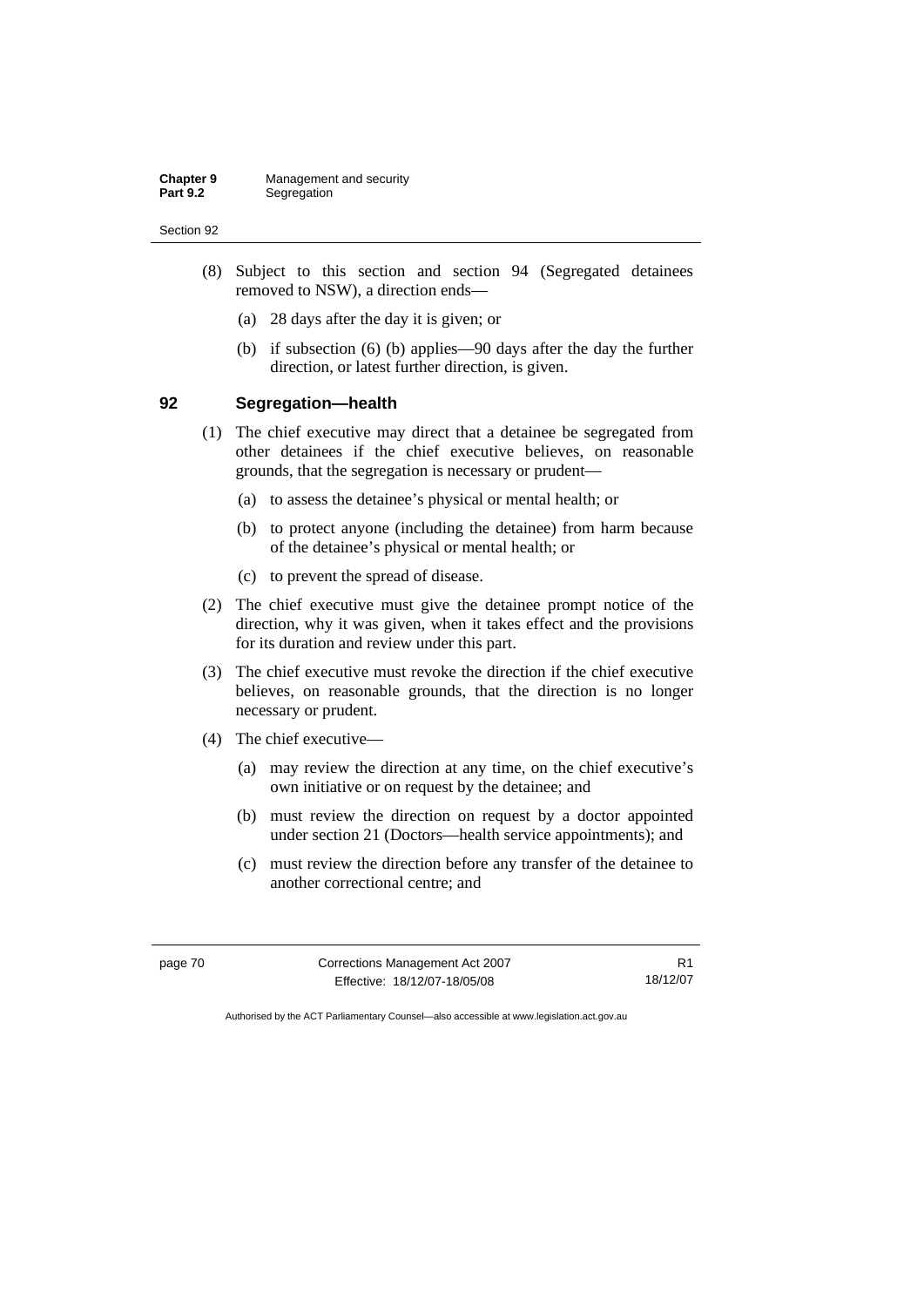- (d) must review the direction at least once every 21 days while it remains in force.
- (5) After reviewing the direction, the chief executive may—
	- (a) confirm the direction; or
	- (b) make a further direction under subsection (1); or
	- (c) revoke the direction under subsection (3).
- (6) To remove any doubt, the chief executive may make more than 1 further direction under this section.
- (7) When acting under subsection (1), (3) or (4), the chief executive must have regard to any advice given by a doctor appointed under section 21 (Doctors—health service appointments) in relation to the segregation of the detainee.

#### **93 Interstate segregated detainees transferred to ACT**

- (1) This part applies if—
	- (a) an interstate segregation direction applies to a detainee; and
	- (b) the detainee is transferred (however described) into custody at a correctional centre in the ACT.
- (2) Despite the transfer, the interstate direction—
	- (a) continues to apply in relation to the detainee—
		- (i) as if it were a direction under this part; and
		- (ii) with any necessary changes, and any change prescribed by regulation; and
	- (b) subject to this part, ends 3 days after the day the detainee is taken into custody at the correctional centre in the ACT.

R1 18/12/07 Corrections Management Act 2007 Effective: 18/12/07-18/05/08

page 71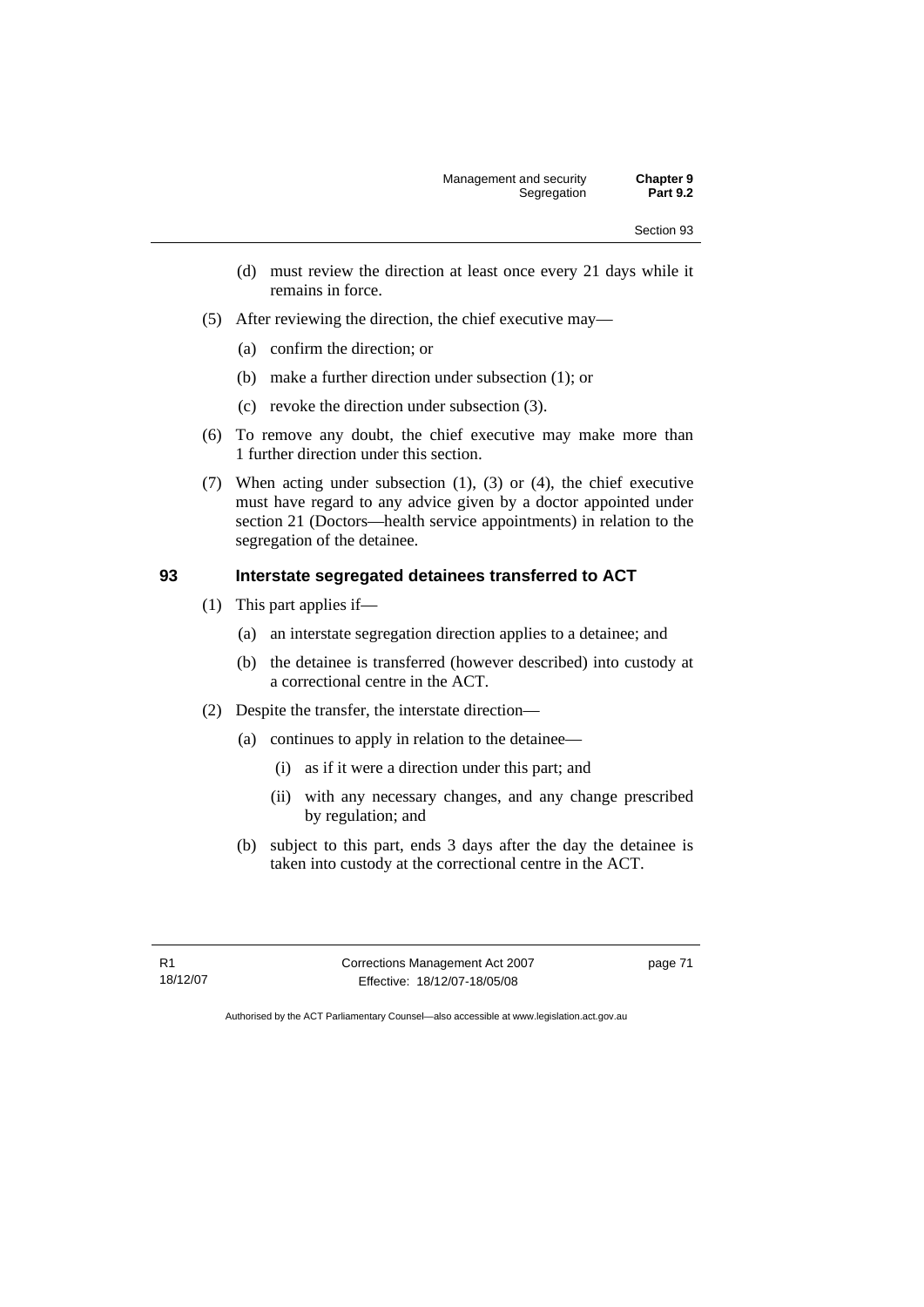(3) In this section:

*interstate segregation direction* means a direction or order (however described) that—

- (a) corresponds substantially to a direction under this part; and
- (b) is in force under a law of the Commonwealth, a State or another Territory that is declared by regulation to be a corresponding law for this section.

### **94 Segregated detainees removed to NSW**

- (1) This section applies if both of the following apply to a detainee:
	- (a) a direction under the *Crimes (Sentence Administration) Act 2005*, section 26 (Full-time detention in ACT or NSW) that the detainee be removed to a NSW correctional centre;
	- (b) a direction (the *ACT direction*)—
		- (i) under this part; or
		- (ii) under chapter 10 (Discipline) for investigative segregation.
- (2) Despite the detainee's removal to a NSW correctional centre, the ACT direction—
	- (a) continues to apply in relation to the detainee, with any necessary changes, and any change prescribed by regulation; and
	- (b) subject to this part, ends 3 days after the day the detainee is taken into custody at the NSW correctional centre.

## **95 Segregation not to affect minimum living conditions**

 (1) The segregation of a detainee under this part does not affect the standards applying to the detainee under section 12 (Correctional centres—minimum living conditions).

| page 72 | Corrections Management Act 2007 |          |
|---------|---------------------------------|----------|
|         | Effective: 18/12/07-18/05/08    | 18/12/07 |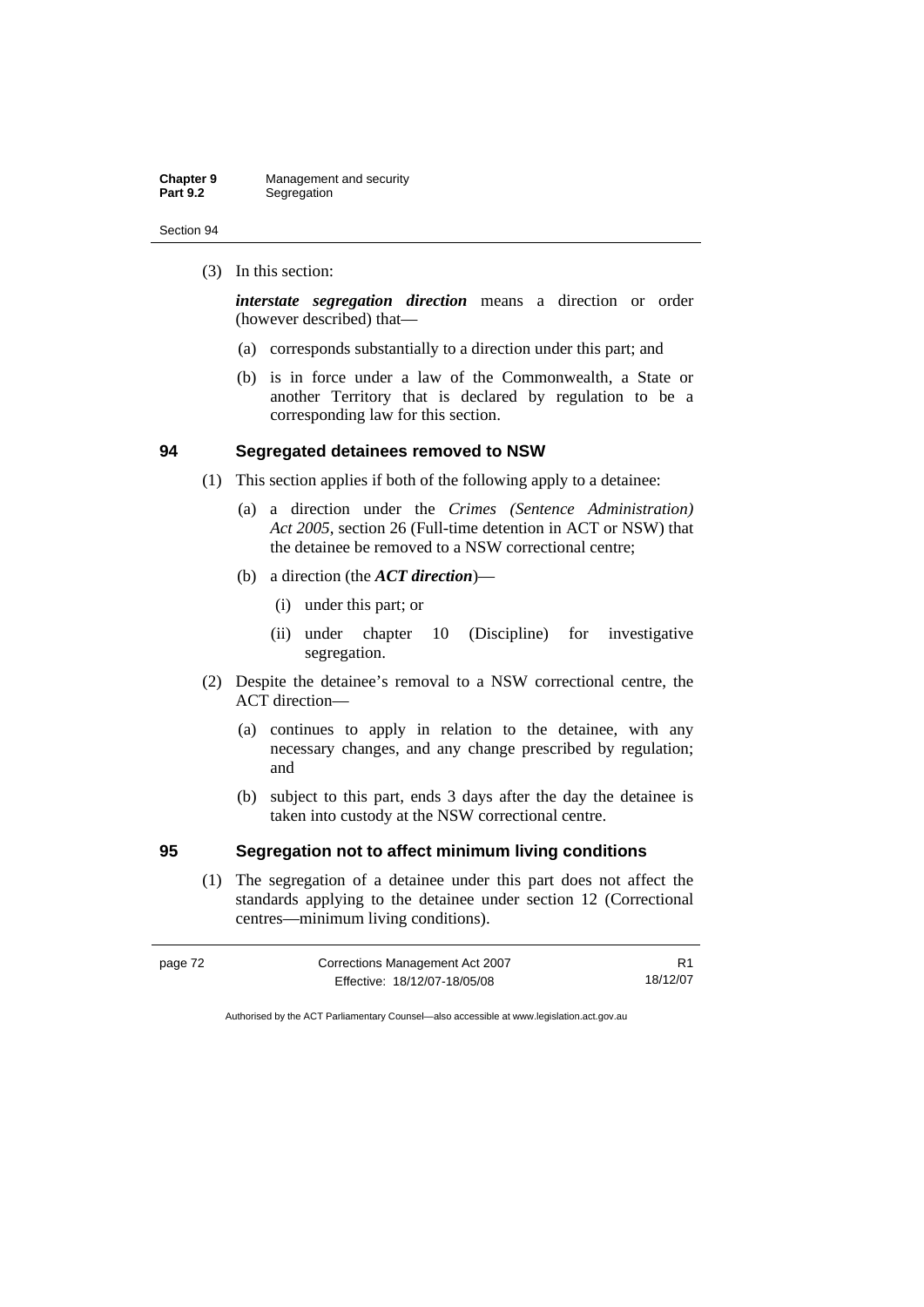(2) However, subsection (1) does not prevent the application of the standards in a way that is necessary and reasonable for the purpose of the segregation.

#### **96 Application for review of segregation directions**

- (1) A detainee may apply to an adjudicator for a review of the chief executive's directions under any of the following sections:
	- (a) section 90 (Segregation—safety and security);
	- (b) section 91 (Segregation—protective custody);
	- (c) section 92 (Segregation—health).
- (2) The application must be made no later than 7 days after the day the chief executive gives the detainee notice of the direction.
	- *Note* If a form is approved under s 228 for an application under this section, the form must be used.
- (3) Subject to any decision by the adjudicator under section 97, the application does not affect the segregation of the detainee under the direction under review.

#### **97 Review of segregation directions**

- (1) On application under section 96, an adjudicator may—
	- (a) conduct an inquiry to review the chief executive's direction; or
	- (b) refuse to review the chief executive's direction.
- (2) Chapter 11 (Disciplinary inquiries) applies, with any changes prescribed by regulation, in relation to the inquiry as if it were an inquiry under that chapter.
- (3) After completing an inquiry under this section, the adjudicator may—
	- (a) confirm the direction under review; or

R1 18/12/07 Corrections Management Act 2007 Effective: 18/12/07-18/05/08

page 73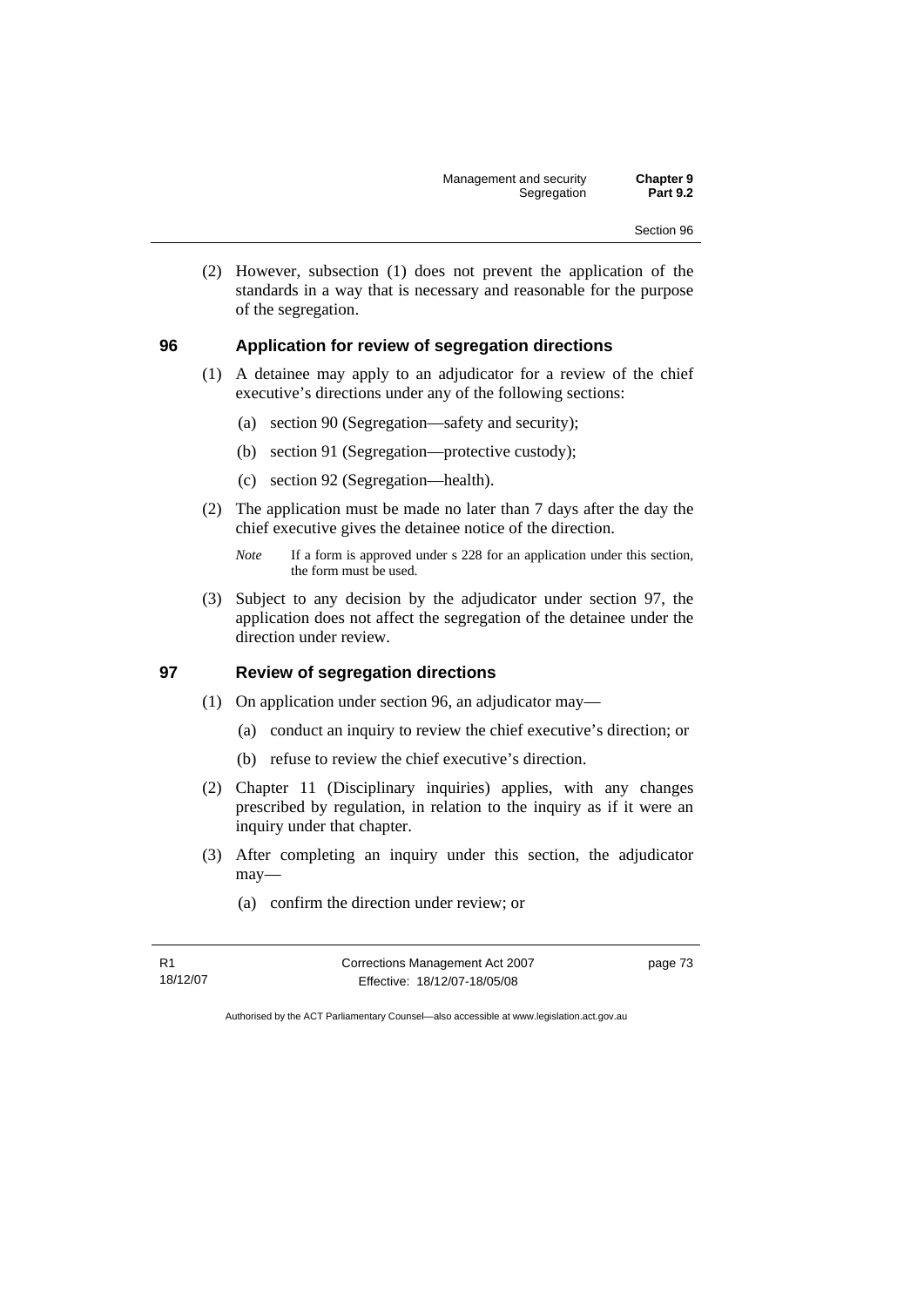- (b) give any direction the chief executive may make under the section authorising the direction under review, either by—
	- (i) amending the direction under review; or
	- (ii) setting aside the direction under review and making a direction in substitution for the direction set aside.
- (4) The adjudicator must give the detainee prompt written notice of the adjudicator's decision under this section.
- (5) If the adjudicator refuses to review the chief executive's direction, the notice must include the reasons for the refusal.
	- *Note* Under the *Administrative Decisions (Judicial Review) Act 1989*, a person aggrieved by an administrative decision made under an enactment may apply to the Supreme Court for a review of the decision. Subject to any order of the court, the making of the application does not affect the operation of the decision or prevent its implementation (see that Act, s 16).

## **98 Other separation of detainees**

- (1) The chief executive must provide separate accommodation for males and females.
- (2) Without limiting section 14 (Corrections policies and operating procedures), the chief executive may make a corrections policy or operating procedure in relation to the management of detainees, including provision in relation to the separation of detainees in relation to any of the following:
	- (a) the cultural background or vulnerability of detainees;
	- (b) accommodation or use of facilities;
	- (c) participation in work or other activities.

page 74 Corrections Management Act 2007 Effective: 18/12/07-18/05/08

R1 18/12/07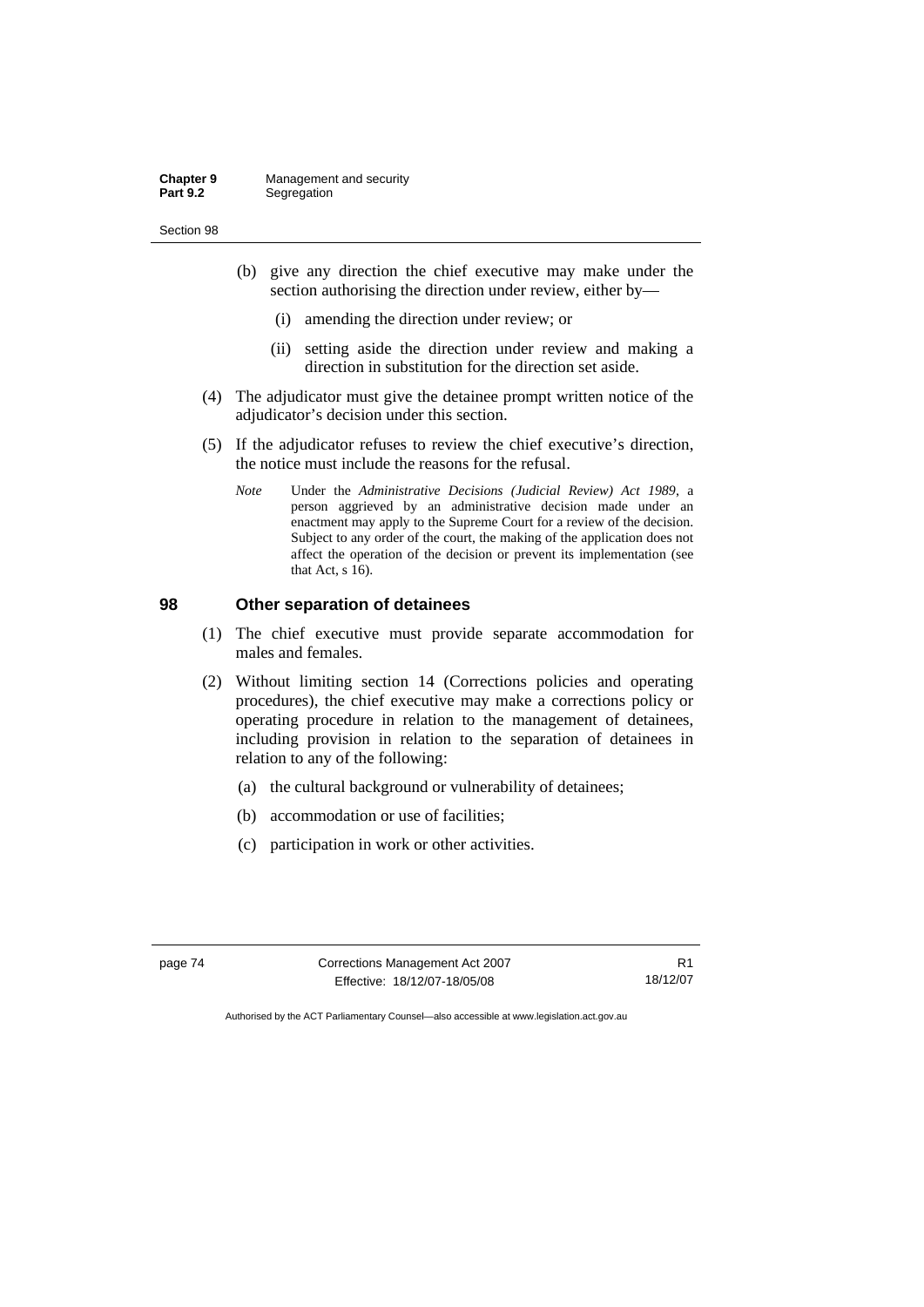# **Part 9.3 Monitoring**

# **99 Monitoring—general considerations**

In exercising a function under this part, the chief executive must ensure that the following are balanced appropriately:

- (a) the need to protect the safety of detainees, corrections officers, other people who work at or visit correctional centres, and the community;
- (b) the need for security and good order at correctional centres;
- (c) the benefits of detainees maintaining contact with the community outside correctional centres;
- (d) the need to protect the privacy of detainees;
- (e) the need to prevent intimidation and corruption at correctional centres, and the commission of offences;
- (f) the need to detect prohibited things entering, at, or leaving correctional centres;
- (g) anything else the chief executive considers, on reasonable grounds, to be relevant.

R1 18/12/07 Corrections Management Act 2007 Effective: 18/12/07-18/05/08

page 75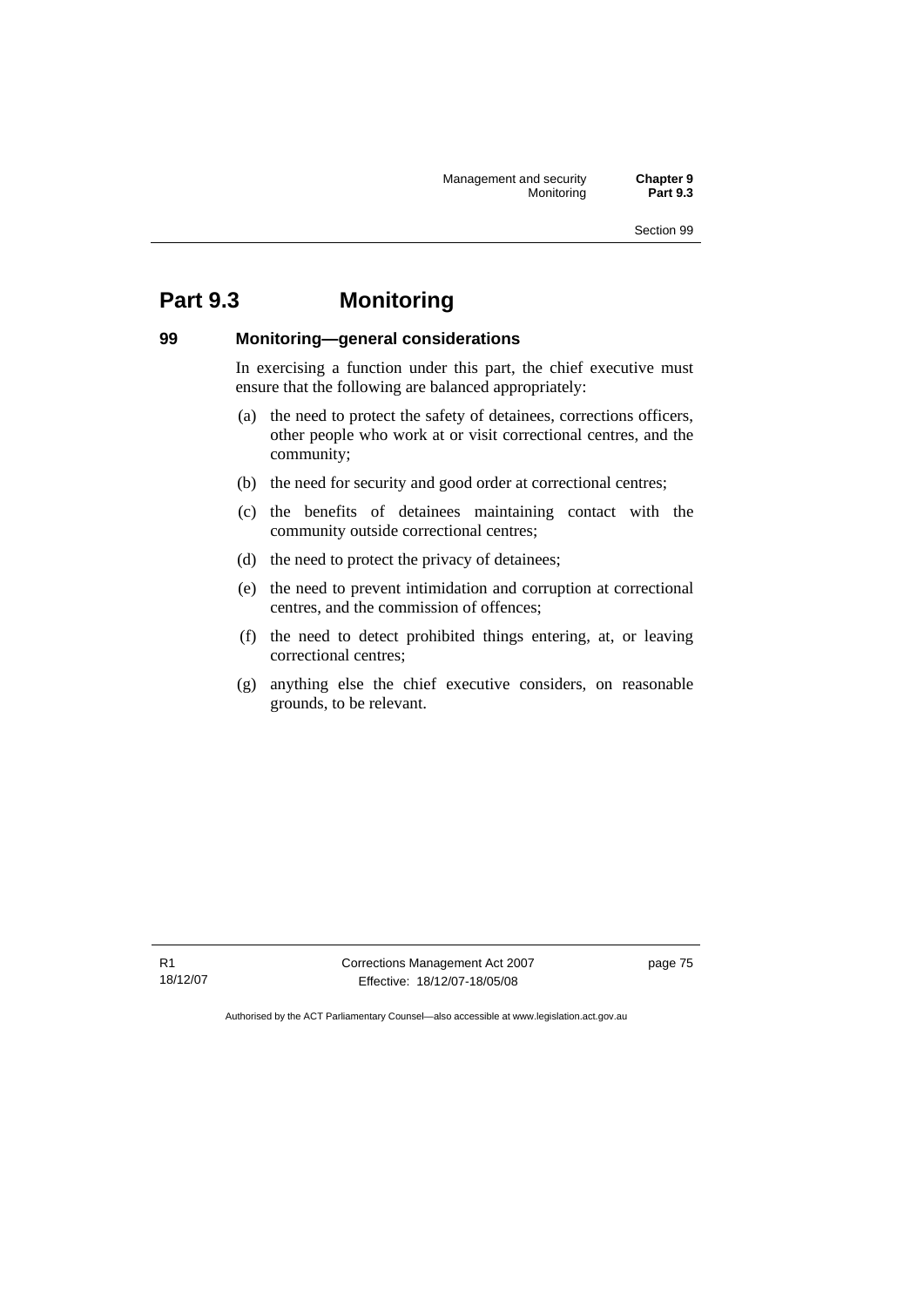#### **100 Monitoring at correctional centres**

The chief executive may arrange for any part of a correctional centre to be monitored for any activity, including the movement of anyone at the centre.

#### **Examples of monitoring**

direct viewing, closed-circuit television coverage and the use of other devices for detecting movement

*Note* An example is part of the Act, is not exhaustive and may extend, but does not limit, the meaning of the provision in which it appears (see Legislation Act, s 126 and s 132).

#### **101 Personal monitoring devices**

- (1) The chief executive may, orally or in writing, direct a person at a correctional centre to wear a device (a *personal monitoring device*) that allows the person's location at the centre to be monitored.
- (2) To remove any doubt, a direction under this section may be given to any of the following:
	- (a) a detainee;
	- (b) a corrections officer;
	- (c) anyone working at or visiting a correctional centre.

## **102 Interfering with personal monitoring devices**

 (1) A person commits an offence if the person interferes with a personal monitoring device.

Maximum penalty: 50 penalty units, imprisonment for 6 months or both.

- (2) It does not matter whether the interference is by the person directed to wear the device or someone else.
- (3) Subsection (1) does not apply if the interference is authorised by the chief executive.

| page 76 | Corrections Management Act 2007 |          |
|---------|---------------------------------|----------|
|         | Effective: 18/12/07-18/05/08    | 18/12/07 |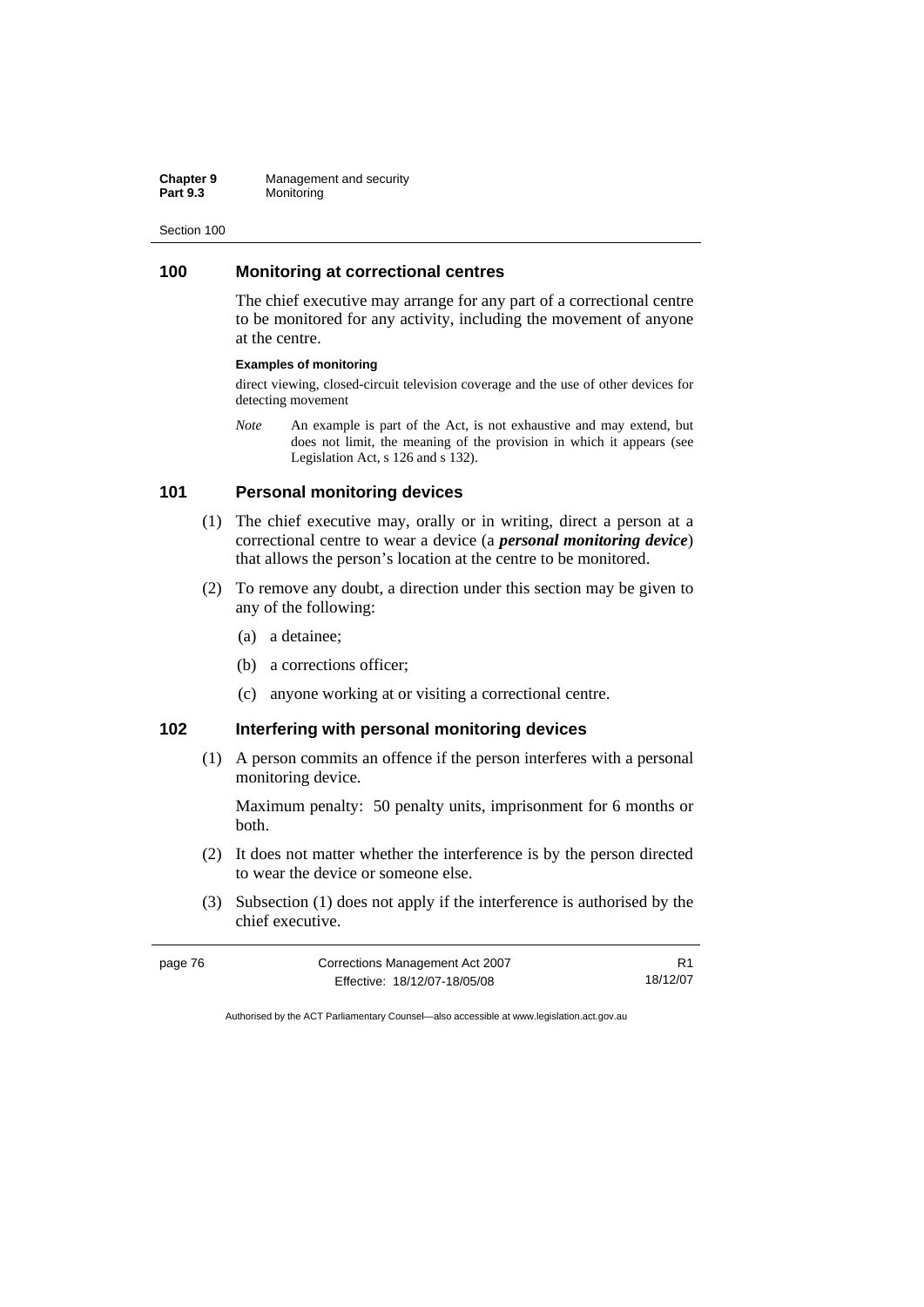(4) In this section:

*interfere*, with a personal monitoring device, includes damage, cause to malfunction, disable and remove but does not include the effect of normal wear and tear associated with wearing the device.

#### **103 Monitoring telephone calls etc**

- (1) This section applies in relation to an electronic communication with a detainee, other than a protected electronic communication.
- (2) The chief executive may do either or both of the following in relation to the communication:
	- (a) monitor the communication;
	- (b) record the communication.
- (3) The chief executive must tell the parties to the communication that the communication might be monitored and recorded.
- (4) If the communication reveals information about the commission of an offence, the chief executive must give the information to the chief police officer.
- (5) In this section:

*electronic communication* means communication by—

- (a) telephone, email or fax; or
- (b) any other electronic means.

*protected electronic communication* means an electronic communication between a detainee and any of the following:

- (a) a lawyer representing the detainee;
- (b) an official visitor;
- (c) the human rights commissioner;
- (d) the public advocate;

R1 18/12/07 Corrections Management Act 2007 Effective: 18/12/07-18/05/08

page 77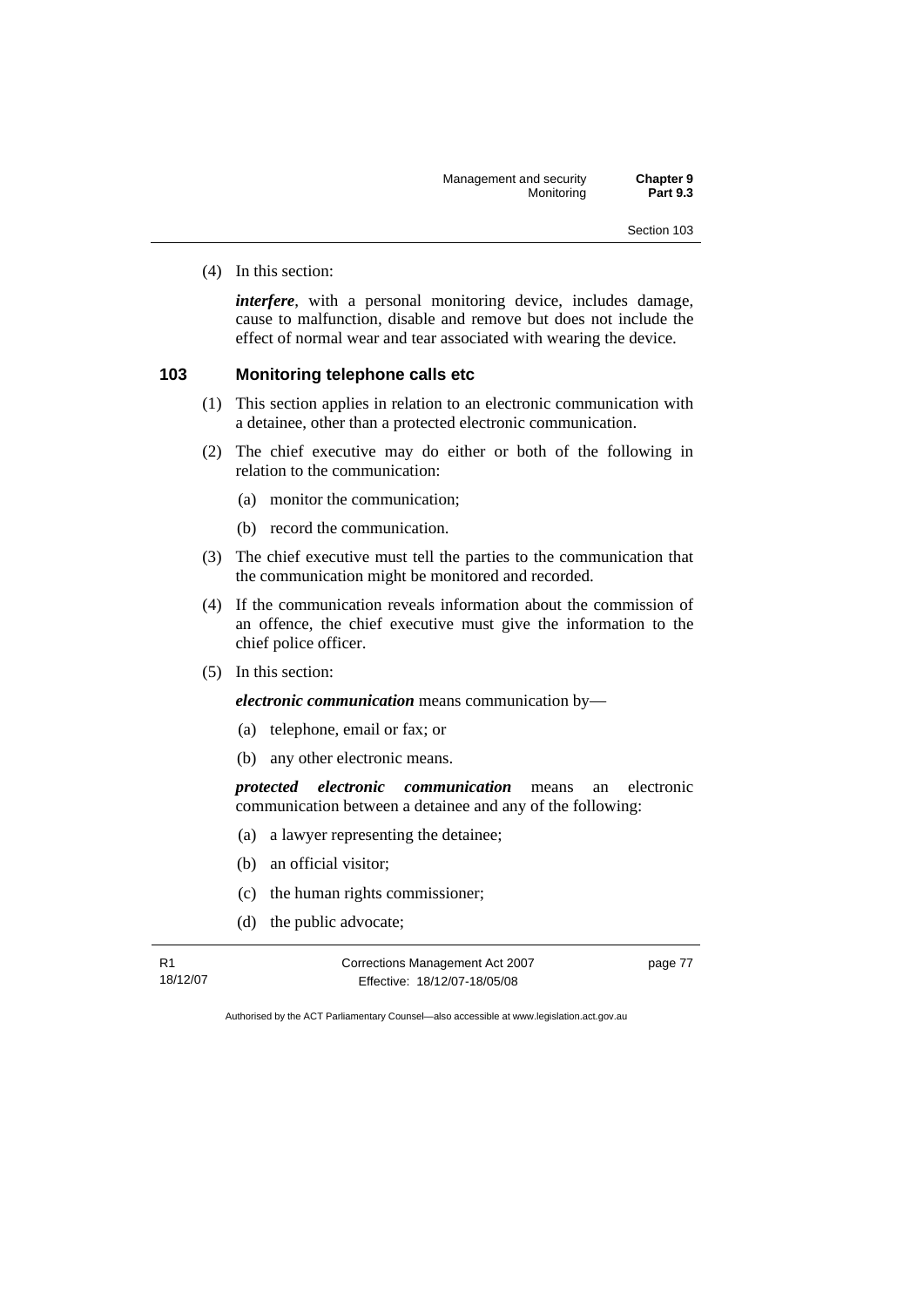- (e) the ombudsman;
- (f) a person prescribed by regulation.

#### **104 Monitoring ordinary mail**

- (1) The chief executive may open and search a detainee's ordinary mail.
- (2) The chief executive may read a detainee's ordinary mail only if the chief executive suspects, on reasonable grounds, that the mail may—
	- (a) undermine security or good order at a correctional centre; or
	- (b) revictimise a victim; or
	- (c) circumvent any process for investigating complaints or reviewing decisions under this Act.
- (3) However, and without limiting section 14 (Corrections policies and operating procedures), the chief executive may make a corrections policy or operating procedure in relation to reading a random selection of detainees' ordinary mail.
- (4) In this section:

*ordinary mail* means mail other than protected mail.

*protected mail* means mail between a detainee and any of the following:

- (a) a lawyer representing the detainee;
- (b) an official visitor;
- (c) the human rights commissioner;
- (d) the public advocate;
- (e) the ombudsman;
- (f) a person prescribed by regulation.

| page 78 | Corrections Management Act 2007 |          |
|---------|---------------------------------|----------|
|         | Effective: 18/12/07-18/05/08    | 18/12/07 |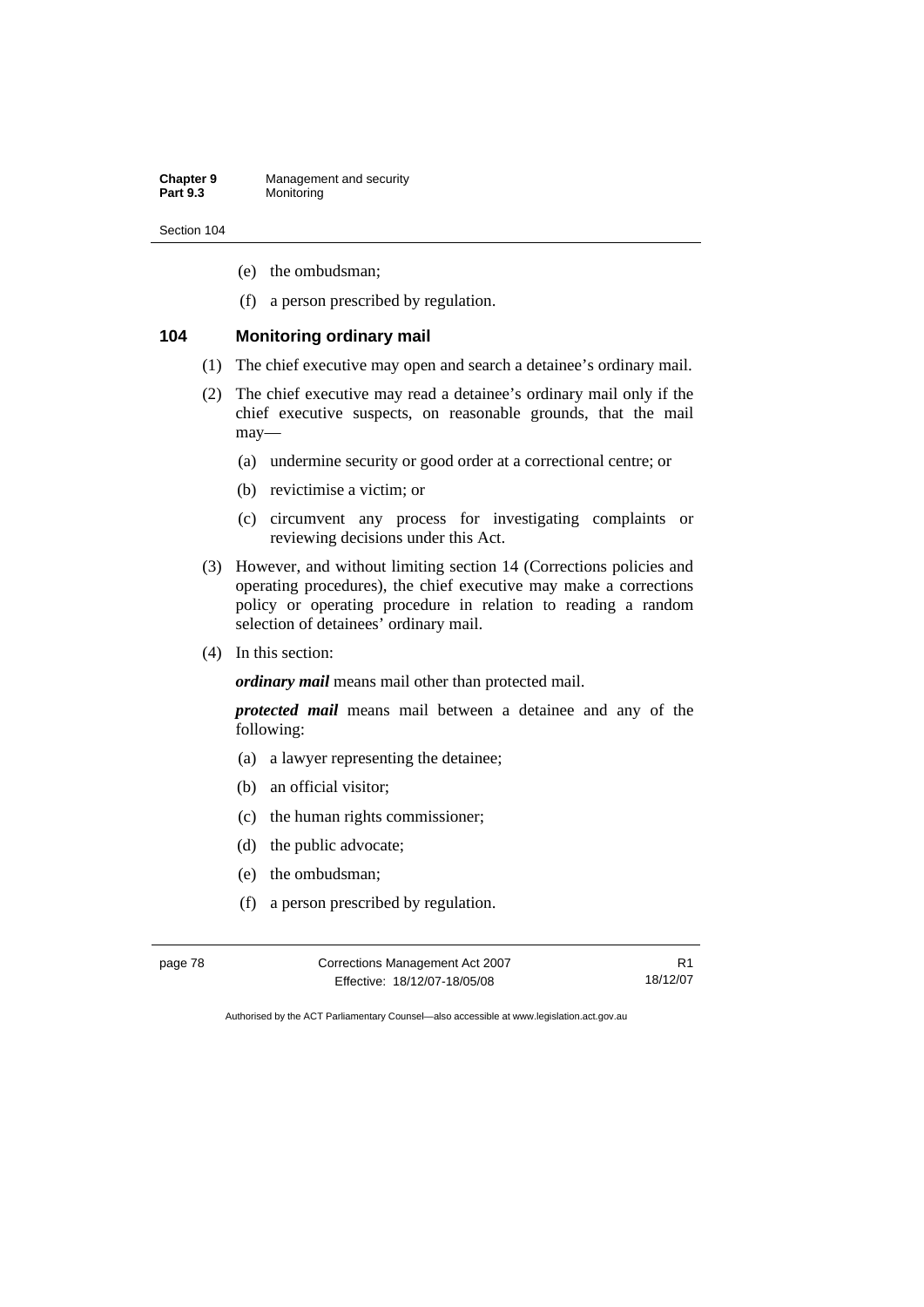*search* includes search—

- (a) with any device using electronic or other technology; and
- (b) by physical means; and
- (c) with the assistance of a corrections dog.

## **105 Monitoring protected mail**

- (1) The chief executive may open and search a detainee's protected mail in the detainee's presence if the chief executive suspects, on reasonable grounds, that the mail contains—
	- (a) something that may physically harm the addressee; or
	- (b) a prohibited thing.
- (2) However, the chief executive must not read a detainee's protected mail without the detainee's written consent.
- (3) In this section:

*search*—see section 104 (4).

# **106 Mail searches—consequences**

- (1) Subject to section 127 (Seizing mail etc), a detainee's mail, once searched, must be delivered to the addressee as soon as practicable.
- (2) If a search of a detainee's mail reveals information about the commission of an offence, the chief executive must give the information to the chief police officer.

R1 18/12/07 Corrections Management Act 2007 Effective: 18/12/07-18/05/08

page 79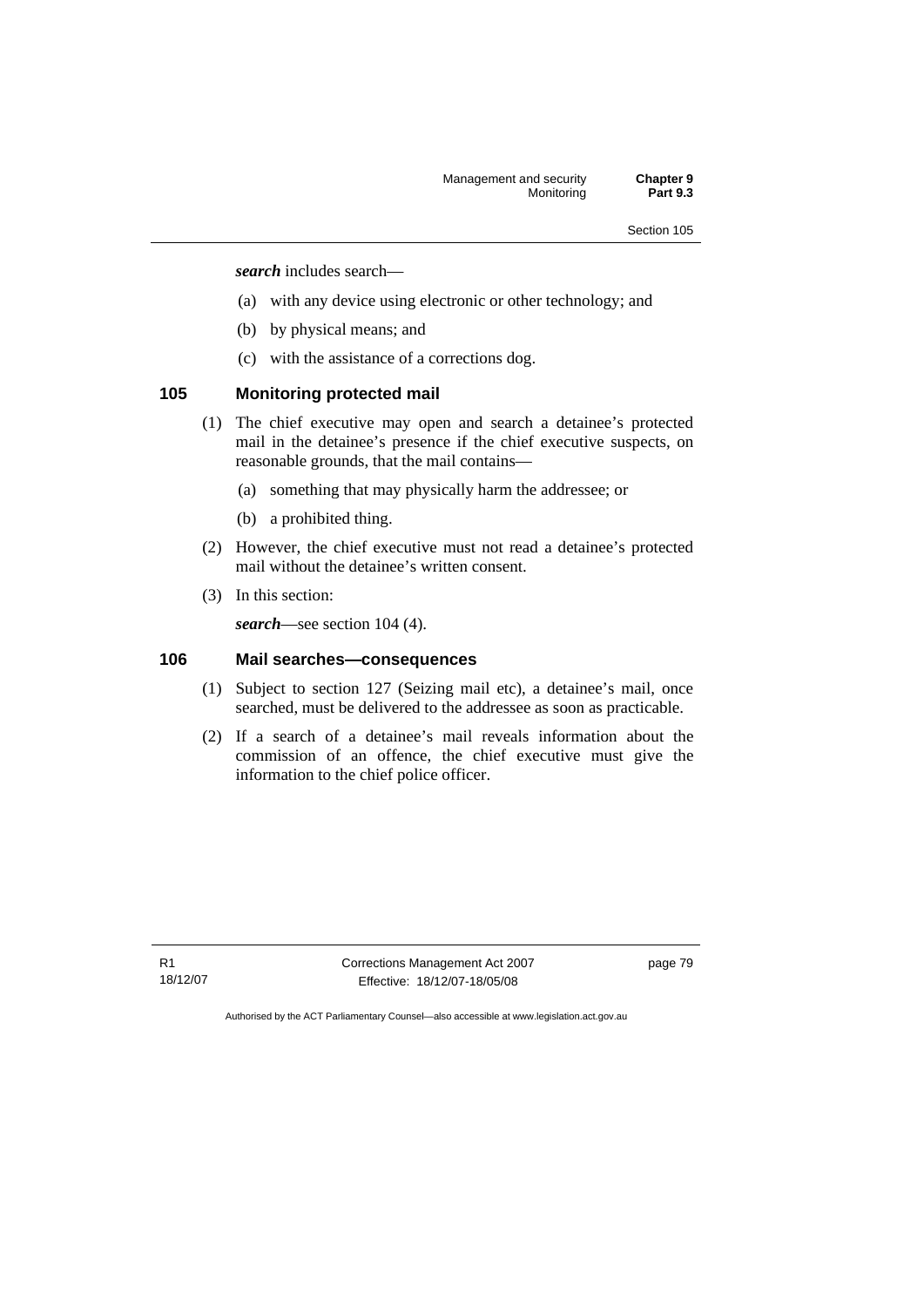**Chapter 9 Management and security**<br>**Part 9.4 Searches Part 9.4** Searches **Division 9.4.1** Searches—general Section 107

# **Part 9.4 Searches**

## **Division 9.4.1 Searches—general**

#### **107 Definitions—searches**

In this Act:

*body search*, of a detainee, means a search of the detainee's body, including an examination of any orifice or cavity of the detainee's body.

*frisk search* means—

- (a) a search of a person conducted by quickly running the hands over the person's outer garments; and
- (b) an examination of anything worn or carried by the person that is conveniently and voluntarily removed by the person.

*ordinary search* means a search of a person, or of articles in a person's possession, that may include—

- (a) requiring the person to remove the person's overcoat, coat or jacket and any gloves, shoes or hat; and
- (b) an examination of those items.

*scanning search* means a search of a person by electronic or other means that does not require the person to remove the person's clothing or to be touched by someone else.

#### **Examples of scanning searches**

- 1 passing a portable electronic or other device over a person
- 2 requiring a person to pass by or through an electronic or other device
- *Note* An example is part of the Act, is not exhaustive and may extend, but does not limit, the meaning of the provision in which it appears (see Legislation Act, s 126 and s 132).

| page 80 | Corrections Management Act 2007 |          |
|---------|---------------------------------|----------|
|         | Effective: 18/12/07-18/05/08    | 18/12/07 |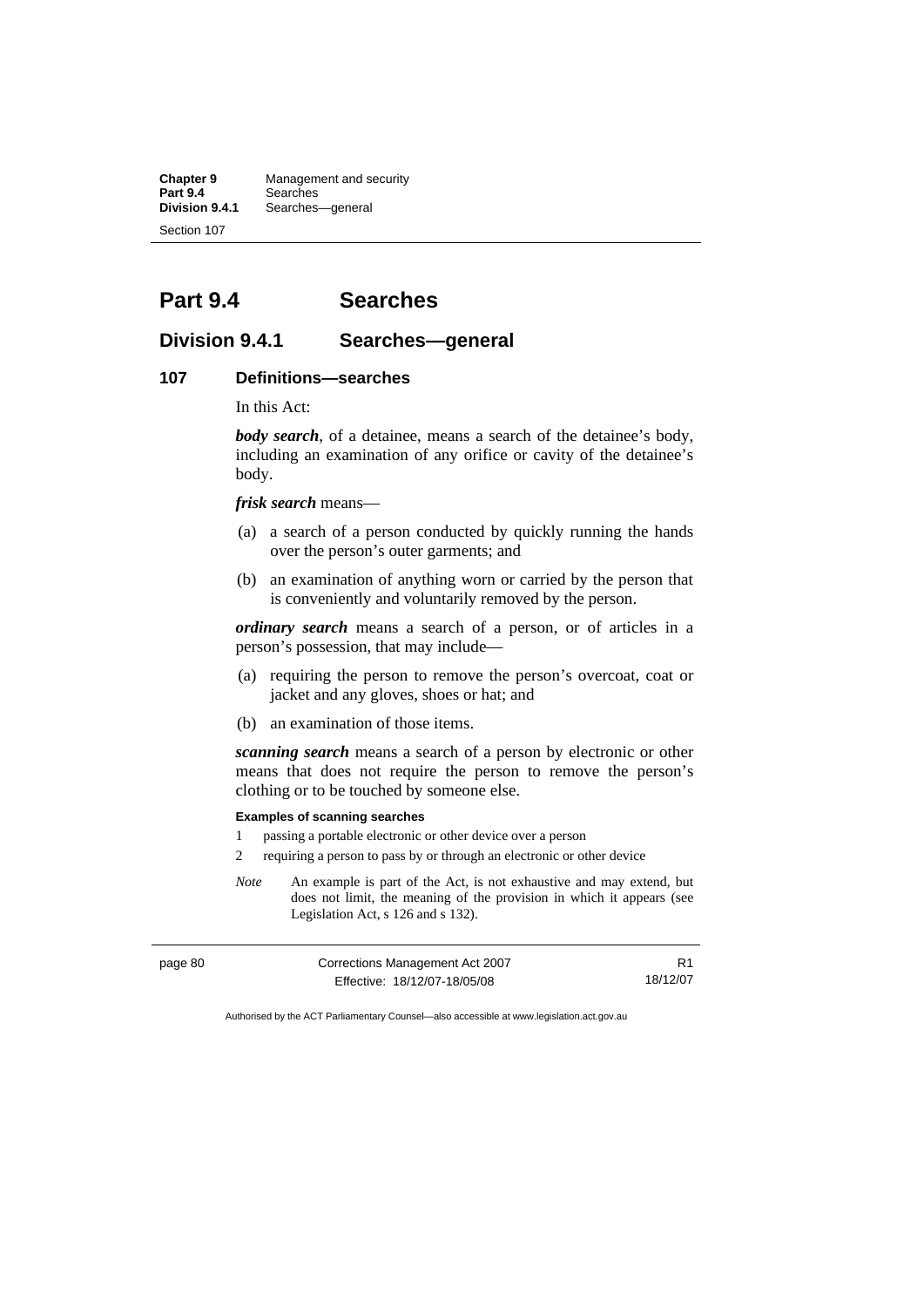| <b>Chapter 9</b> | Management and security |
|------------------|-------------------------|
| <b>Part 9.4</b>  | Searches                |
| Division 9.4.1   | Searches-qeneral        |
| Section 108      |                         |

*strip search*, of a detainee, means a search of the detainee, or of articles in the detainee's possession, that may include—

- (a) requiring the detainee to remove all of the detainee's clothing; and
- (b) an examination of the detainee's body (but not the detainee's body orifices or cavities) and of that clothing.

#### **108 Intrusiveness of searches**

The person conducting a search of a person under this part must ensure, as far as practicable, that—

- (a) the search is the least intrusive kind of search that is reasonable and necessary in the circumstances; and
- (b) the search is conducted in the least intrusive way that is reasonable and necessary in the circumstances.

#### **Example**

searching for a prohibited thing by a frisk search (rather than an ordinary search) with the assistance of a corrections dog

*Note* An example is part of the Act, is not exhaustive and may extend, but does not limit, the meaning of the provision in which it appears (see Legislation Act, s 126 and s 132).

#### **109 Searches of transgender and intersex detainees**

- (1) This section applies if a transgender or intersex detainee is to be subjected to a search under this part.
- (2) To remove any doubt, the detainee's sex is taken to be that entered for the detainee in the register of detainees.
	- *Note* For the meaning of *transgender person* and *intersex person*, see the Legislation Act, s 169A and s 169B.

R1 18/12/07 Corrections Management Act 2007 Effective: 18/12/07-18/05/08

page 81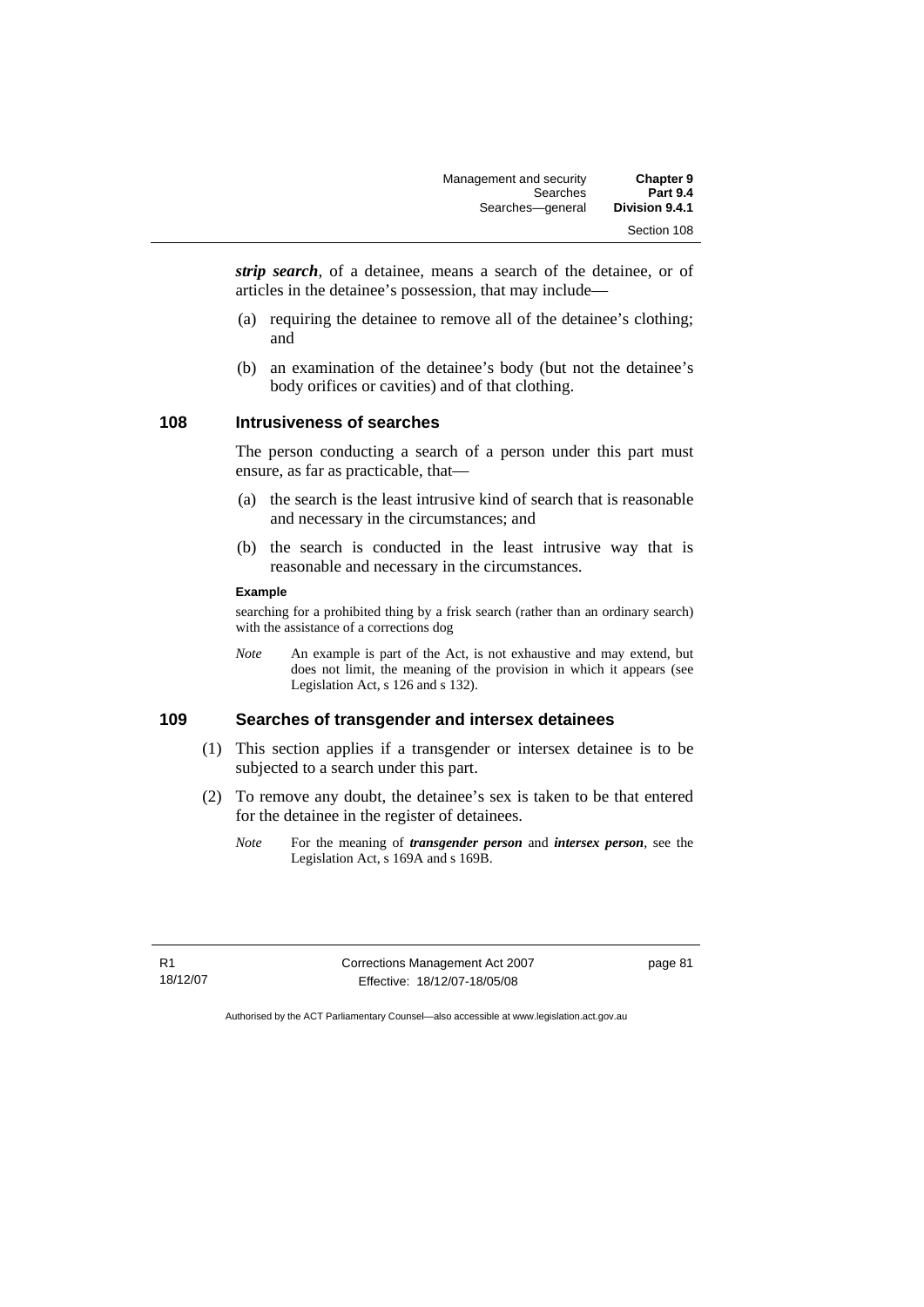## **110 Register of strip and body searches**

- (1) This section applies in relation to—
	- (a) a strip search of a detainee; and
	- (b) a body search of a detainee.
- (2) The chief executive must keep a register containing the following details in relation to each search:
	- (a) the name of the detainee searched;
	- (b) the reason for the search;
	- (c) when the search was conducted;
	- (d) the name of each person present at any time during the search;
	- (e) details of anything seized during the search;
	- (f) anything else prescribed by regulation.
- (3) The register may contain anything else the chief executive considers relevant.
- (4) The register must be available for inspection under chapter 7 (Inspection of correctional centres).

# **Division 9.4.2 Scanning, frisk and ordinary searches**

#### **111 Scanning, frisk and ordinary searches—directions**

- (1) The chief executive may, at any time, direct a corrections officer to conduct a scanning search, frisk search or ordinary search of a detainee, another corrections officer or anyone else working at or visiting a correctional centre if the chief executive believes, on reasonable grounds, that it is prudent to conduct the search to protect—
	- (a) the safety of anyone at a correctional centre; or

| page 82 | Corrections Management Act 2007 |          |
|---------|---------------------------------|----------|
|         | Effective: 18/12/07-18/05/08    | 18/12/07 |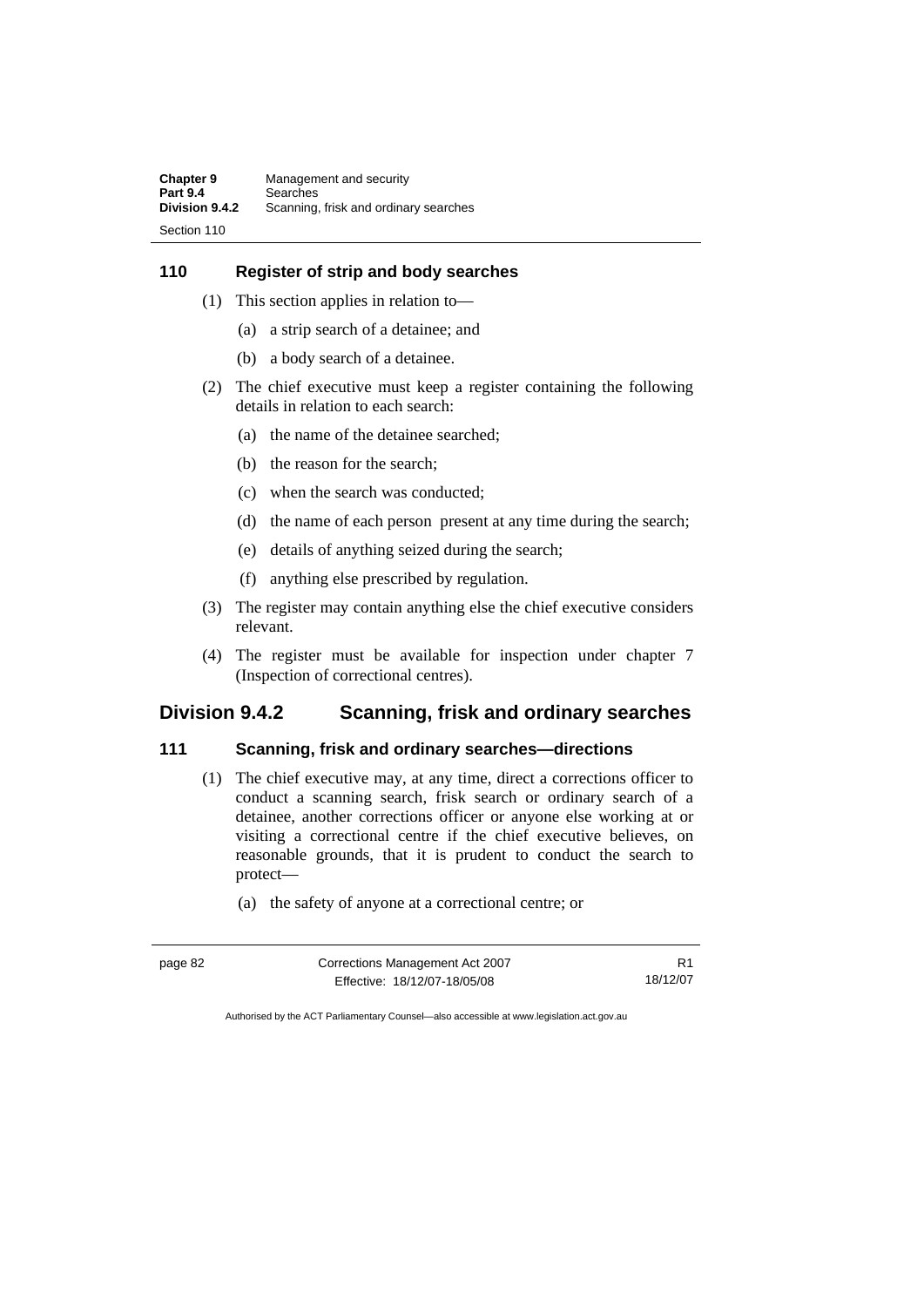(b) security or good order at a correctional centre.

**Examples of other people working at correctional centre**  counsellors, psychologists, maintenance workers and volunteers

## **Examples of searches**

- 1 searching a detainee returning to a correctional centre after performing community service
- 2 searching a corrections officer reporting for work
- 3 searching a person engaged to provide an educational program at a correctional centre when the person arrives at, or returns to, the centre
- 4 searching a detainee returning to the detainee's accommodation at a correctional centre after working in another part of the centre
- *Note* An example is part of the Act, is not exhaustive and may extend, but does not limit, the meaning of the provision in which it appears (see Legislation Act, s 126 and s 132).
- (2) Also, a corrections officer may conduct a scanning search, frisk search or ordinary search of a detainee if the officer suspects, on reasonable grounds, that the detainee is carrying—
	- (a) a prohibited thing; or
	- (b) anything else that creates, or is likely to create, a risk to—
		- (i) the personal safety of the detainee or anyone else; or
		- (ii) security or good order at a correctional centre.
	- *Note* Section 126 provides for the use of force to carry out searches under this part.

#### **112 Scanning, frisk and ordinary searches—requirements**

- (1) A corrections officer may conduct a scanning search, frisk search or ordinary search of a person under section 111 only if—
	- (a) the person is of the same sex as the officer; or
	- (b) if that is not the case—another person of the same sex as the person to be searched is present while the search is conducted.

R1 18/12/07 Corrections Management Act 2007 Effective: 18/12/07-18/05/08

page 83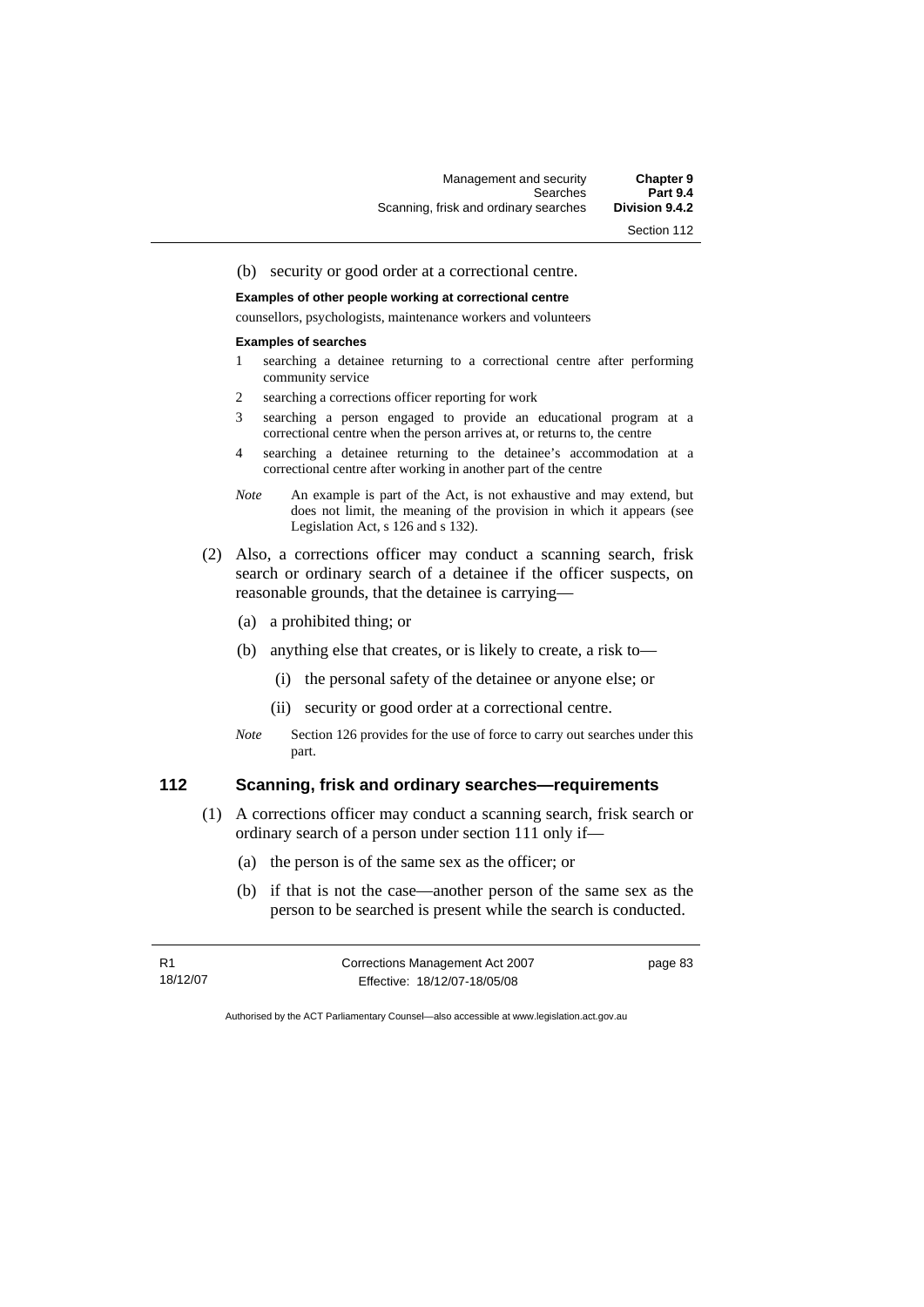(2) The other person mentioned in subsection (1) must not be a detainee.

# **Division 9.4.3 Strip searches**

## **113 Strip searches—directions**

- (1) The chief executive may direct a corrections officer to strip search a detainee only if the chief executive suspects, on reasonable grounds, that the detainee has something concealed on the detainee that—
	- (a) is a prohibited thing; or
	- (b) may be used by the detainee in a way that may involve—
		- (i) intimidating anyone else; or
		- (ii) an offence or disciplinary breach; or
		- (iii) a risk to the personal safety of anyone else; or
		- (iv) a risk to security or good order at a correctional centre.
	- *Note* Section 126 provides for the use of force to carry out searches under this part.
- (2) To remove any doubt, a strip search of a detainee may be conducted immediately after any scanning search, frisk search or ordinary search of the detainee.

#### **114 Strip searches—presence of corrections officers**

- (1) A strip search of a detainee must be done—
	- (a) by a corrections officer of the same sex as the detainee; and
	- (b) in the presence of 1 or more other corrections officers each of whom must be of the same sex as the detainee.

page 84 Corrections Management Act 2007 Effective: 18/12/07-18/05/08

R1 18/12/07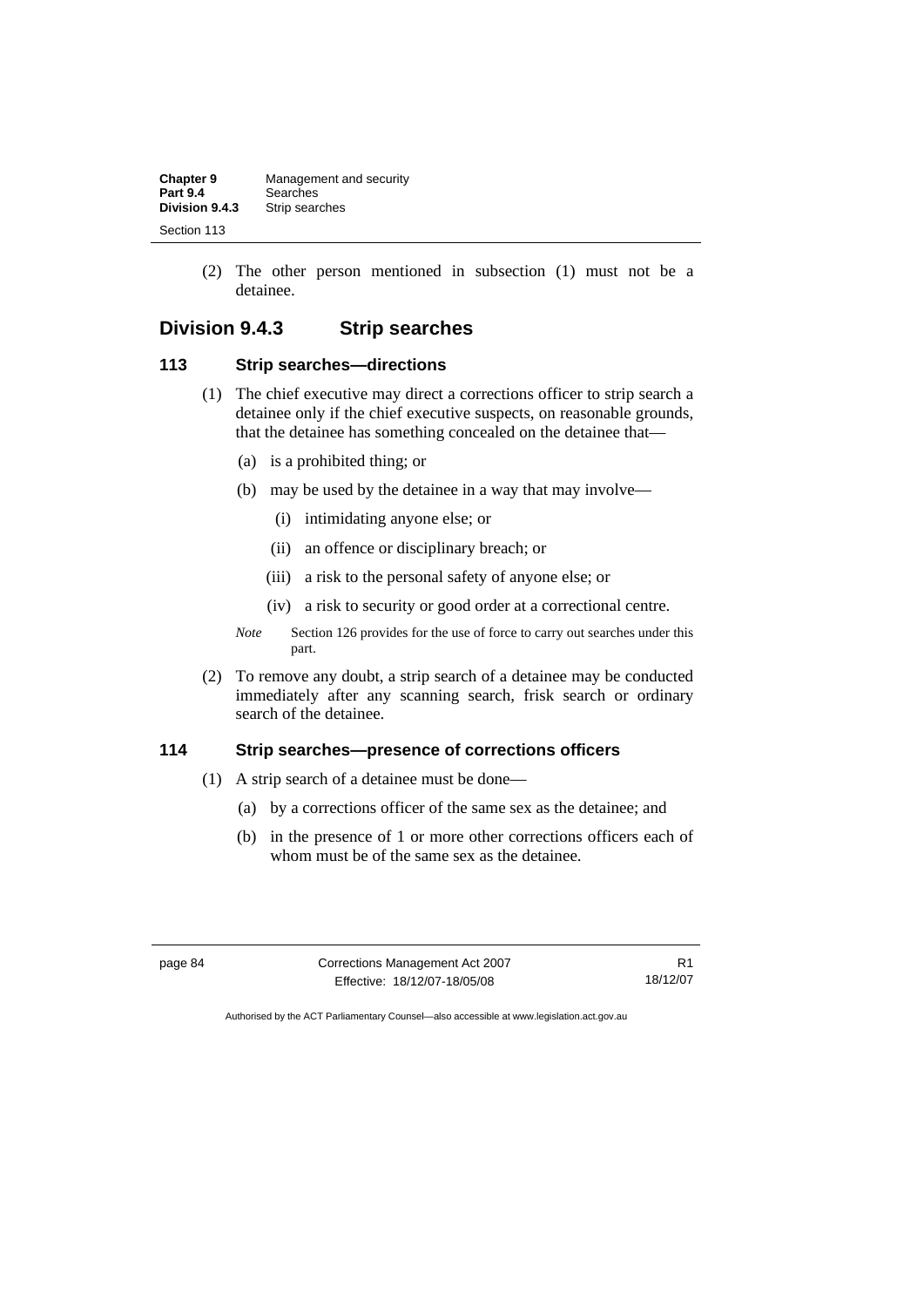| <b>Chapter 9</b> | Management and security |
|------------------|-------------------------|
| <b>Part 9.4</b>  | Searches                |
| Division 9.4.3   | Strip searches          |
| Section 115      |                         |

- (2) However, the number of corrections officers present during the search must be no more than necessary and reasonable to ensure the search is carried out as safely and effectively as possible.
- (3) The corrections officer conducting the search may direct another corrections officer present to provide assistance that the conducting officer believes, on reasonable grounds, is necessary and reasonable for the search.
- (4) A corrections officer may give directions to the detainee for the conduct of the search in accordance with this section.

#### **Examples**

directions that the detainee raise 1 or both arms, raise any long hair or turn in a particular direction

*Note* An example is part of the Act, is not exhaustive and may extend, but does not limit, the meaning of the provision in which it appears (see Legislation Act, s 126 and s 132).

## **115 Strip searches—general rules**

- (1) A strip search must be conducted in a private area or an area that provides reasonable privacy for the detainee being searched.
- (2) The search must not be conducted—
	- (a) in the presence of someone of the opposite sex to the detainee; or
	- (b) in the presence or sight of someone else whose presence is not necessary for the search or the safety of everyone present.
- (3) The search must not involve—
	- (a) the removal from the detainee of more clothes than is necessary and reasonable to conduct the search; or
	- (b) the removal from the detainee of more clothes at any time than is necessary and reasonable to conduct the search; or

R1 18/12/07 Corrections Management Act 2007 Effective: 18/12/07-18/05/08

page 85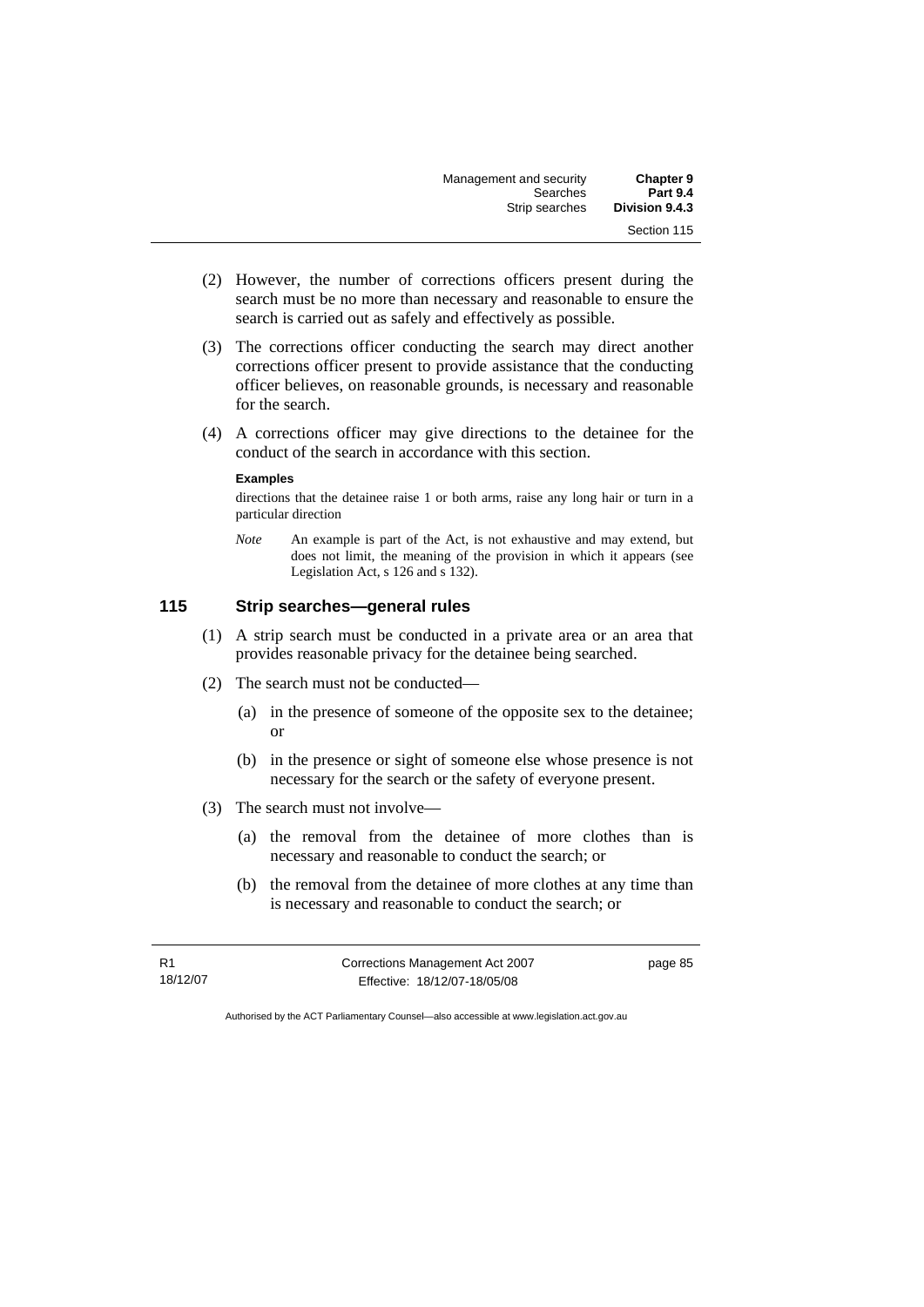- (c) without limiting paragraph (b), both the upper and lower parts of the person's body being uncovered at the same time.
- (4) Subject to section 126 (Searches—use of force), the search must not involve any touching of the detainee's body by a corrections officer.
- (5) Each corrections officer present during the search must ensure, as far as practicable, that—
	- (a) the search is done in a way that minimises embarrassment for the detainee; and
	- (b) the search is done quickly; and
	- (c) the detainee is allowed to dress in private immediately after the search is finished.
- (6) If clothing from a detainee is seized during a strip search, the chief executive must ensure that the detainee is left with, or given, appropriate clothing to wear.

# **Division 9.4.4 Body searches**

#### **116 Body searches—directions**

The chief executive may direct a doctor appointed under section 22 (Health professionals—non-therapeutic functions) to conduct a body search of a detainee if the chief executive suspects, on reasonable grounds, that the detainee—

- (a) has ingested or inserted something in the detainee's body that may jeopardise the detainee's health or wellbeing; or
- (b) has a prohibited thing concealed in or on the detainee's body that may be used in a way that may pose a risk to the security or good order at a correctional centre; or
- (c) has evidence of the commission of an offence or disciplinary breach concealed in or on the detainee.

| page 86 | Corrections Management Act 2007 |          |
|---------|---------------------------------|----------|
|         | Effective: 18/12/07-18/05/08    | 18/12/07 |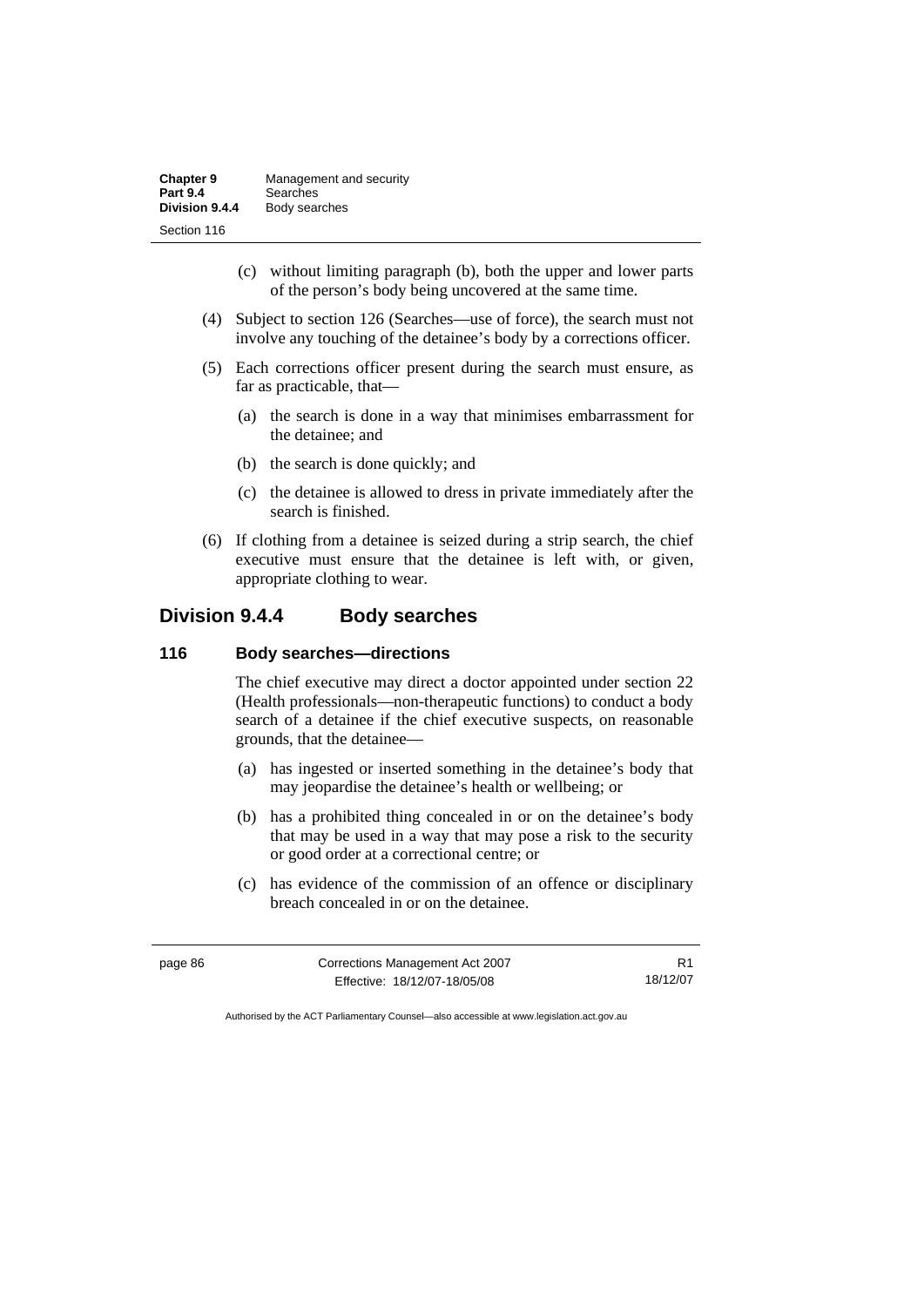#### **117 Body searches—presence of nurse and corrections officers**

- (1) A nurse appointed under section 22 (Health professionals non-therapeutic functions) must be present during the body search of a detainee.
- (2) If the doctor conducting the body search is not of the same sex as the detainee, the nurse must be of the same sex as the detainee.
- (3) The chief executive may direct 1 or more corrections officers to be present during the search, each of whom must be of the same sex as the detainee.
- (4) However, the number of corrections officers present during the search must be no more than is necessary and reasonable to ensure the search is carried out as safely and effectively as possible.
- (5) A body search must be conducted in a private area or an area that provides reasonable privacy for the detainee being searched.

## **118 Body searches—assistance from corrections officer**

- (1) This section applies if the doctor conducting a body search of a detainee asks the chief executive for assistance that the doctor believes, on reasonable grounds, is necessary and reasonable for the search.
- (2) The chief executive may direct a corrections officer (the *assistant*) to assist in the conduct of the search.
- (3) However, the assistant must be of the same sex as the detainee.
	- *Note* Section 126 provides for the use of force to assist at a body search.

R1 18/12/07 Corrections Management Act 2007 Effective: 18/12/07-18/05/08

page 87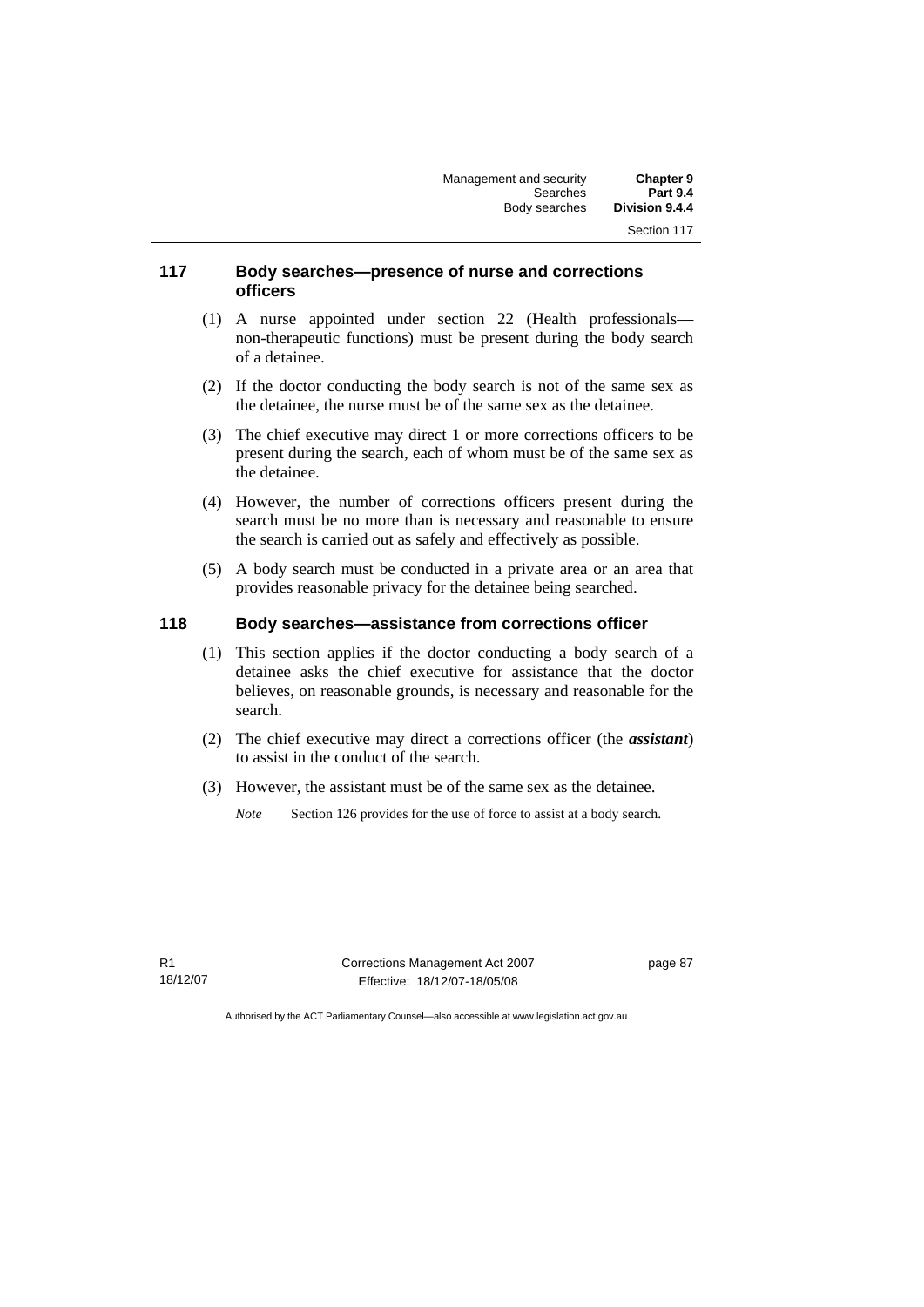#### **119 Body searches—rules about detainee's clothing**

- (1) A body search of a detainee must not involve—
	- (a) the removal of more clothes than is necessary and reasonable to conduct the search; or
	- (b) the removal of more clothes at any time than is necessary and reasonable to conduct the search; or
	- (c) without limiting paragraph (b), both the upper and lower parts of the person's body being uncovered at the same time.
- (2) A detainee who has been body searched must be allowed to dress in private immediately after the search is finished.
- (3) If clothing from a detainee is seized during a body search, the chief executive must ensure that the detainee is left with, or given, appropriate clothing to wear.

## **120 Body searches—rules about touching detainee**

The doctor conducting the body search of a detainee, and the nurse present at the search, may, for the search, touch the detainee and examine the detainee's orifices and cavities, but only if the doctor or nurse is of the same sex as the detainee.

### **121 Body searches—seizing things**

- (1) The doctor conducting a body search of a detainee may seize anything discovered during the search if—
	- (a) seizing the thing would not be likely to cause injury to the detainee; and
	- (b) the doctor believes, on reasonable grounds, that the thing may be evidence of the commission of an offence or disciplinary breach by the detainee.

| page 88 | Corrections Management Act 2007 |          |
|---------|---------------------------------|----------|
|         | Effective: 18/12/07-18/05/08    | 18/12/07 |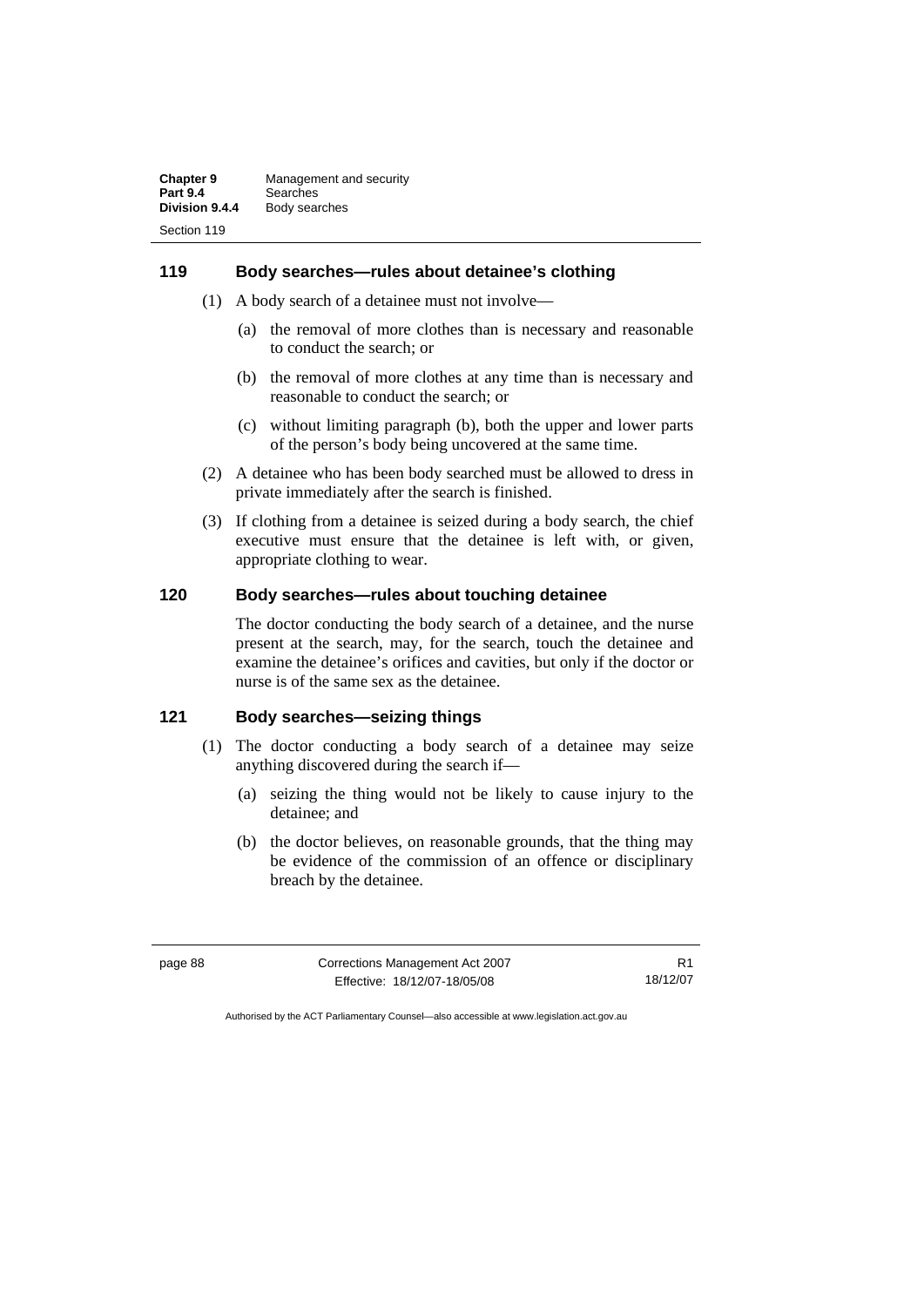(2) The doctor must give the thing seized to a corrections officer as soon as practicable.

# **Division 9.4.5 Searches of premises and property**

# **122 Searches—premises and property**

- (1) The chief executive may, at any time, direct a corrections officer to search—
	- (a) any part of a correctional centre; or
	- (b) anything at a correctional centre, including anything in the possession of anyone at a correctional centre; or
	- (c) any vehicle used for transporting a detainee.

#### **Examples of searches under this section**

a search of any of the following for a prohibited thing:

- any area or building or part of a building (including a cell) at a correctional centre
- any storage area, including an area used by detainees or corrections officers, at a correctional centre
- any vehicle, machinery or equipment at a correctional centre
- *Note* An example is part of the Act, is not exhaustive and may extend, but does not limit, the meaning of the provision in which it appears (see Legislation Act, s 126 and s 132).
- (2) However, this section does not authorise—
	- (a) a search of anyone at a correctional centre; or
	- (b) any clothing being worn by anyone at a correctional centre at the time of the search.
- (3) In this section:

*search* includes search—

(a) with any device using electronic or other technology; and

R1 18/12/07 Corrections Management Act 2007 Effective: 18/12/07-18/05/08

page 89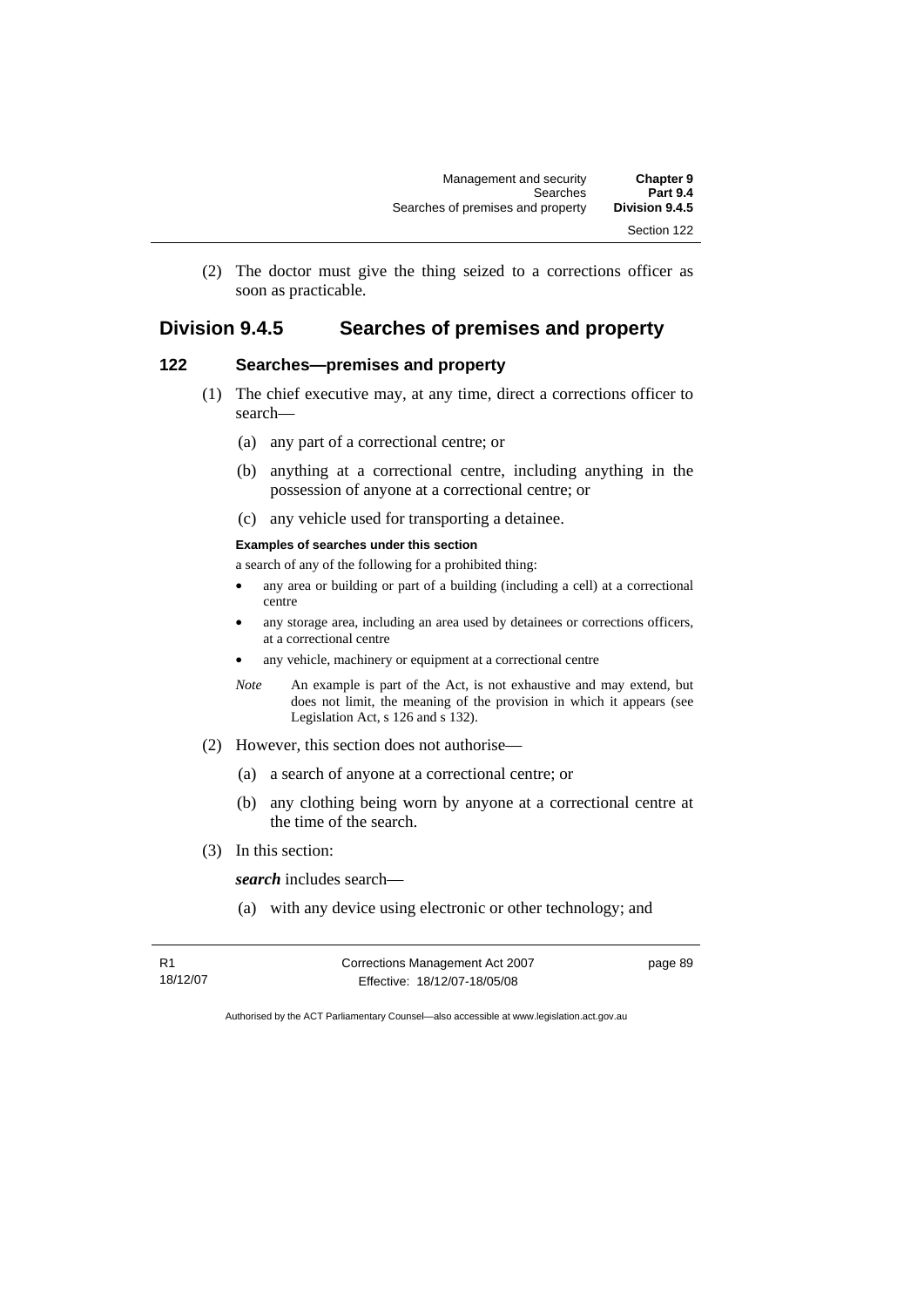- (b) by physical means; and
- (c) with the assistance of a corrections dog.

#### **123 Searches of detainee cells—legally privileged material**

- (1) This section applies if a detainee has legally privileged material at a correctional centre.
- (2) A corrections officer may search the detainee's cell under section 122 in the absence of the detainee if—
	- (a) the detainee removes the legally privileged material from the cell; or
	- (b) the legally privileged material is stored in accordance with a corrections policy or operating procedure made for subsection (3).
- (3) Without limiting section 14 (Corrections policies and operating procedures), a corrections policy or operating procedure may include provision for the secure storage at a correctional centre of legally privileged material for detainees.

#### **124 Searches of detainee cells—suspected legally privileged material**

- (1) If a corrections officer suspects, on reasonable grounds, that a detainee's cell contains legally privileged material, the officer may search the cell only if the detainee is present.
- (2) A search under subsection (1) may include an examination of any legally privileged material, and anything containing the material, found in the cell.
- (3) However, the officer may not read any legally privileged material found in the cell unless the detainee is present and—
	- (a) the detainee consents to the officer reading the material; or

| page 90 | Corrections Management Act 2007 |          |
|---------|---------------------------------|----------|
|         | Effective: 18/12/07-18/05/08    | 18/12/07 |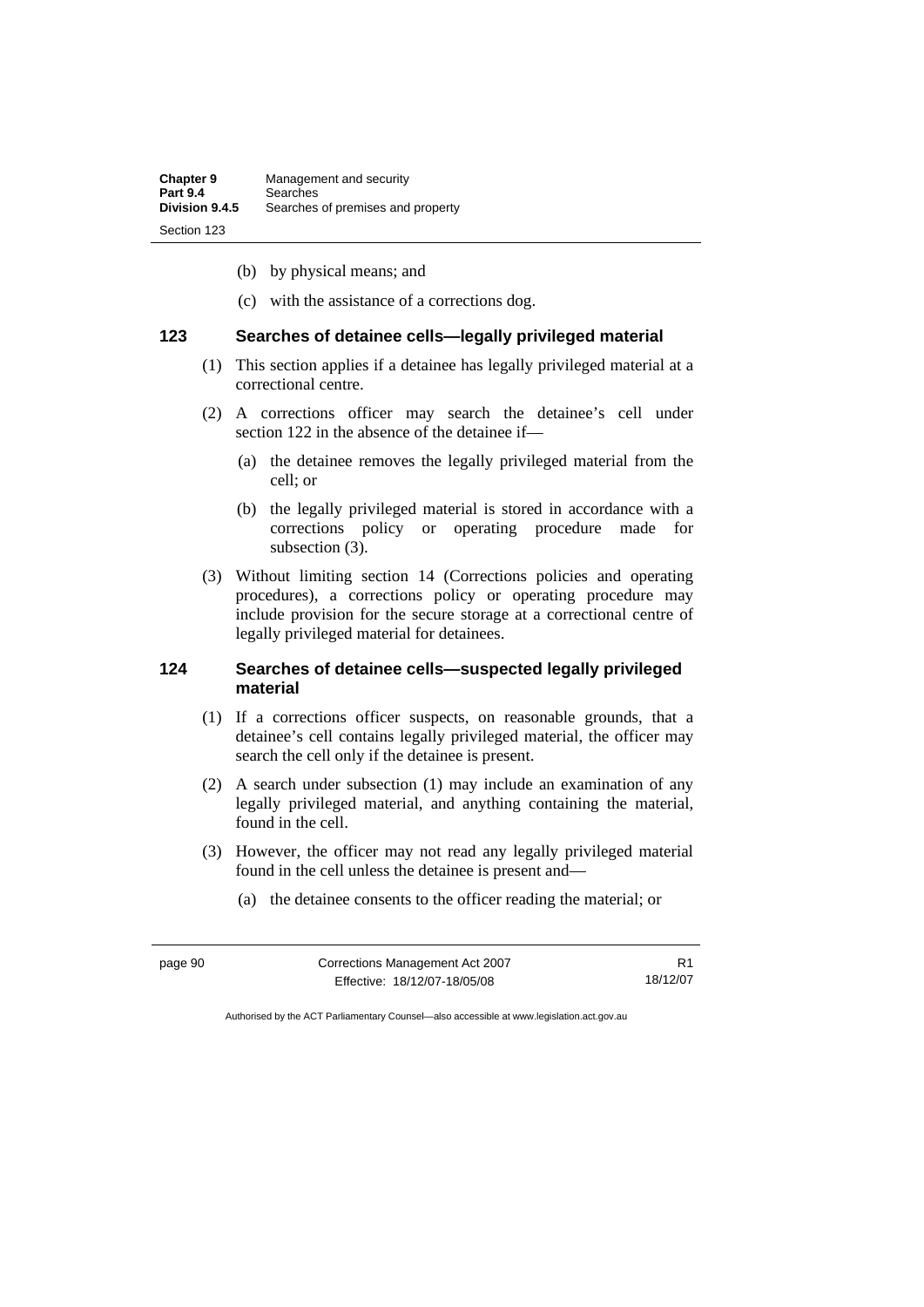| Management and security | <b>Chapter 9</b> |
|-------------------------|------------------|
| Searches                | <b>Part 9.4</b>  |
| Searches-miscellaneous  | Division 9.4.6   |
|                         | Section 125      |

- (b) the officer suspects, on reasonable grounds, that the material contains information that—
	- (i) may threaten security or good order at a correctional centre; or
	- (ii) relates to an offence or disciplinary breach.
- (4) The officer need not comply with subsection (1) or (3) if the officer believes, on reasonable grounds, that urgent circumstances exist and that complying with the subsection would create a risk of injury to the officer, the detainee or anyone else.
- (5) The chief executive must ensure that a record of action under subsection (4) is made and entered in the register of detainees.

# **Division 9.4.6 Searches—miscellaneous**

## **125 Searches—use of corrections dogs**

- (1) The chief executive may direct a corrections officer to use a corrections dog to assist the officer in conducting a search under this part.
- (2) Without limiting subsection (1), the chief executive may give the direction if the chief executive believes, on reasonable grounds, that the assistance of the dog would minimise the intrusiveness of the search of a detainee by the officer.
- (3) The corrections officer and corrections dog may enter, and remain at any place, to assist in the conduct of a search under this part.

## **126 Searches—use of force**

- (1) A corrections officer may use force—
	- (a) to carry out a search under this part; or
	- (b) to assist at a body search under section 118 (Body searches assistance from corrections officer); or

| R1       | Corrections Management Act 2007 | page 91 |
|----------|---------------------------------|---------|
| 18/12/07 | Effective: 18/12/07-18/05/08    |         |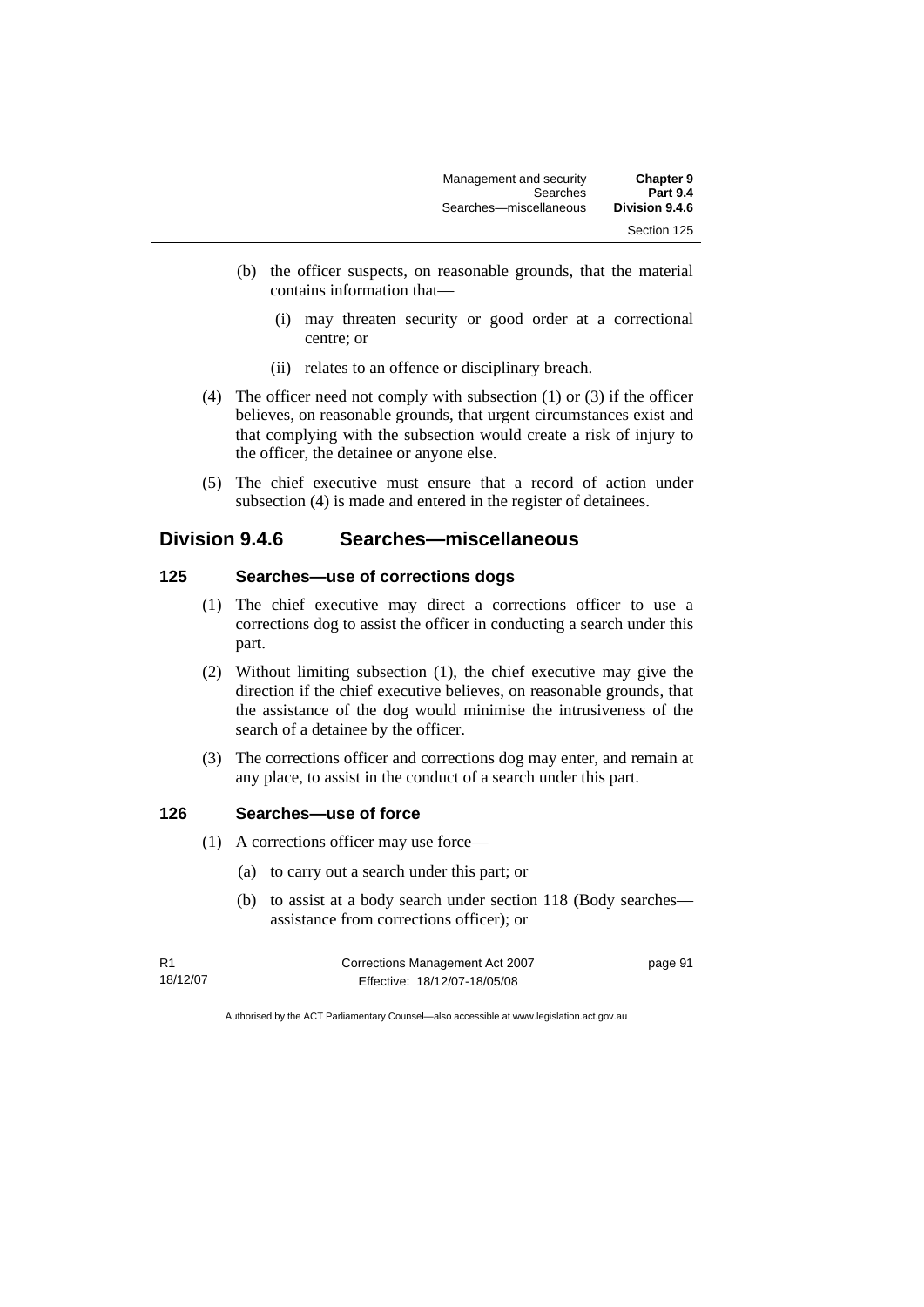| <b>Chapter 9</b> | Management and security |
|------------------|-------------------------|
| <b>Part 9.4</b>  | Searches                |
| Division 9.4.6   | Searches-miscellaneous  |
| Section 126      |                         |

- (c) to prevent the loss, destruction or contamination of anything seized, or that may be seized, during the search.
- (2) However, the corrections officer may use force only in accordance with part 9.7 (Use of force).

page 92 Corrections Management Act 2007 Effective: 18/12/07-18/05/08

R1 18/12/07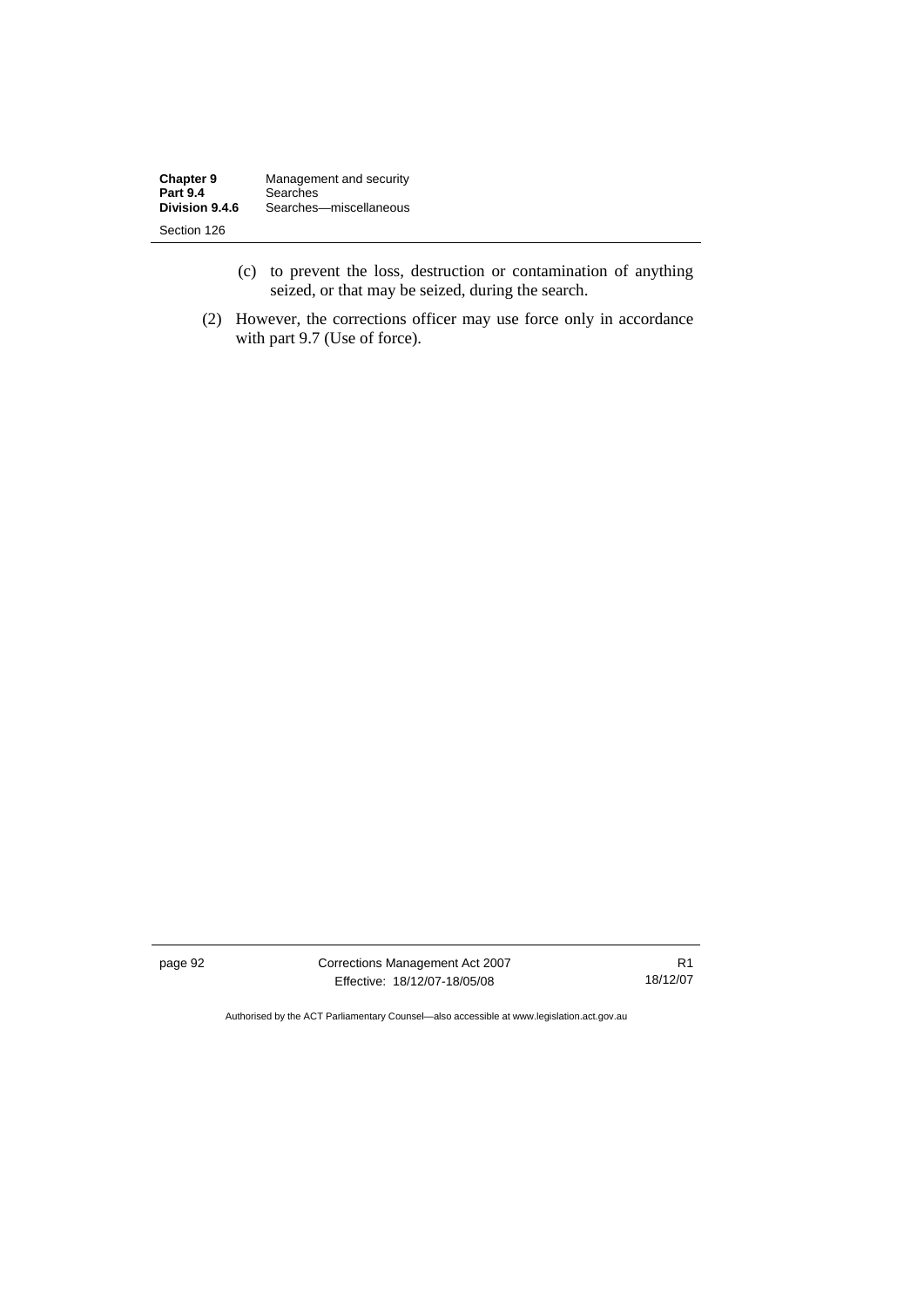Management and security **Chapter 9**<br>Seizing property **Part 9.5** Seizing property

Section 127

# **Part 9.5 Seizing property**

#### **127 Seizing mail etc**

- (1) The chief executive may seize anything in a detainee's protected mail if the chief executive believes, on reasonable grounds, that the thing—
	- (a) may physically harm the addressee or anyone else; or
	- (b) is a prohibited thing.
- (2) The chief executive may seize other mail of a detainee, or anything in the mail, if the chief executive suspects, on reasonable grounds, that the seizure is necessary to stop—
	- (a) any of the following entering or leaving a correctional centre:
		- (i) a prohibited thing;
		- (ii) anything that may pose a risk to security or good order at a correctional centre;
		- (iii) anything that appears is being used, or is intended, for the commission of an offence or disciplinary breach; or
	- (b) threatening or otherwise inappropriate correspondence leaving a correctional centre; or
	- (c) a detainee obtaining or buying goods without the chief executive's approval.

**Example of inappropriate correspondence—par (b)**  mail addressed to a person by someone convicted of a sexual offence against the person

*Note* An example is part of the Act, is not exhaustive and may extend, but does not limit, the meaning of the provision in which it appears (see Legislation Act, s 126 and s 132).

R1 18/12/07 Corrections Management Act 2007 Effective: 18/12/07-18/05/08

page 93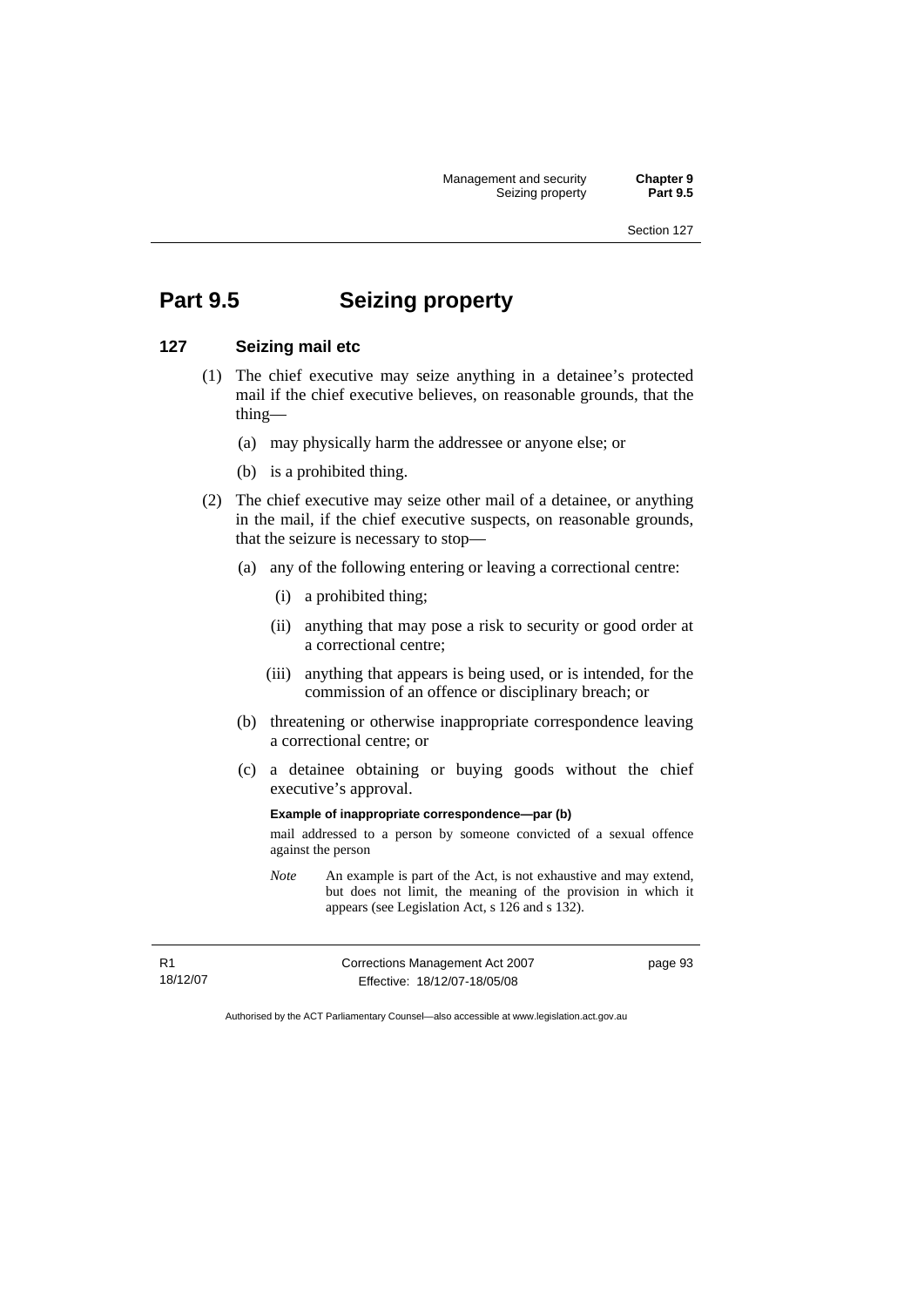(3) The chief executive may seize a document only if the chief executive believes, on reasonable grounds, that the document is not legally privileged.

#### **128 Seizing property—general**

- (1) The chief executive may seize—
	- (a) anything found at a correctional centre, whether or not in a person's custody or possession, that the chief executive suspects, on reasonable grounds, jeopardises or is likely to jeopardise—
		- (i) security or good order at a correctional centre; or
		- (ii) the safety of anyone at a correctional centre; or
	- (b) anything found at a correctional centre, whether or not in a person's possession, that the chief executive suspects, on reasonable grounds, is being used, or is intended, for the commission of an offence or a disciplinary breach; or
	- (c) a prohibited thing found on a detainee or in a detainee's custody or possession, unless the detainee has the written approval of the chief executive to possess the thing.
- (2) To remove any doubt, this section extends to anything found in a search under part 9.4 (Searches).
- (3) The chief executive may seize a document only if the chief executive believes, on reasonable grounds, that the document is not legally privileged.

#### **129 Receipt for seizure**

 (1) The chief executive must prepare a written receipt for a seizure under section 127 or section 128.

| page 94 | Corrections Management Act 2007 |          |
|---------|---------------------------------|----------|
|         | Effective: 18/12/07-18/05/08    | 18/12/07 |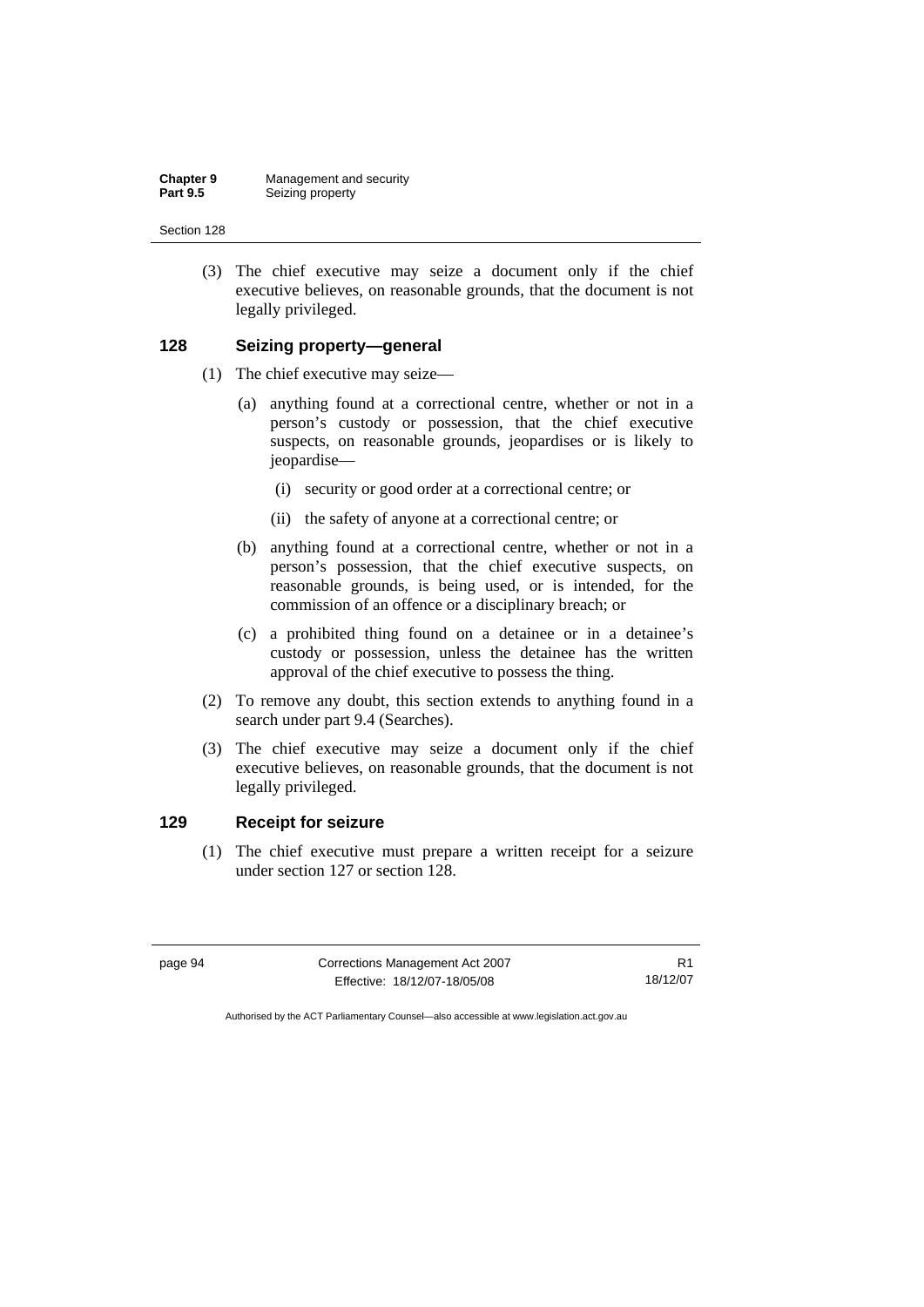- (2) As soon as practicable after the seizure (but no later than 7 days after the day of the seizure), the chief executive must give a copy of the receipt to—
	- (a) the owner of the thing seized; or
	- (b) if the owner cannot be identified after reasonable inquiries (given the thing's apparent value)—the person from whom the thing was seized.
- (3) The receipt must—
	- (a) identify the thing seized; and
	- (b) outline the grounds for the seizure; and
	- (c) include a statement about the effect of section 130; and
	- (d) include anything else prescribed by regulation.
- (4) In this section:

*owner*, of a thing, includes a person entitled to possession of the thing.

### **130 Forfeiture of things seized**

- (1) A thing seized under section 127 or section 128 is forfeited to the Territory if the chief executive decides, on reasonable grounds—
	- (a) that—
		- (i) after making reasonable inquiries (given the thing's apparent value), the owner of the thing cannot be found; or
		- (ii) after making reasonable efforts (given the thing's apparent value), the thing cannot be returned to the owner; or

R1 18/12/07 Corrections Management Act 2007 Effective: 18/12/07-18/05/08

page 95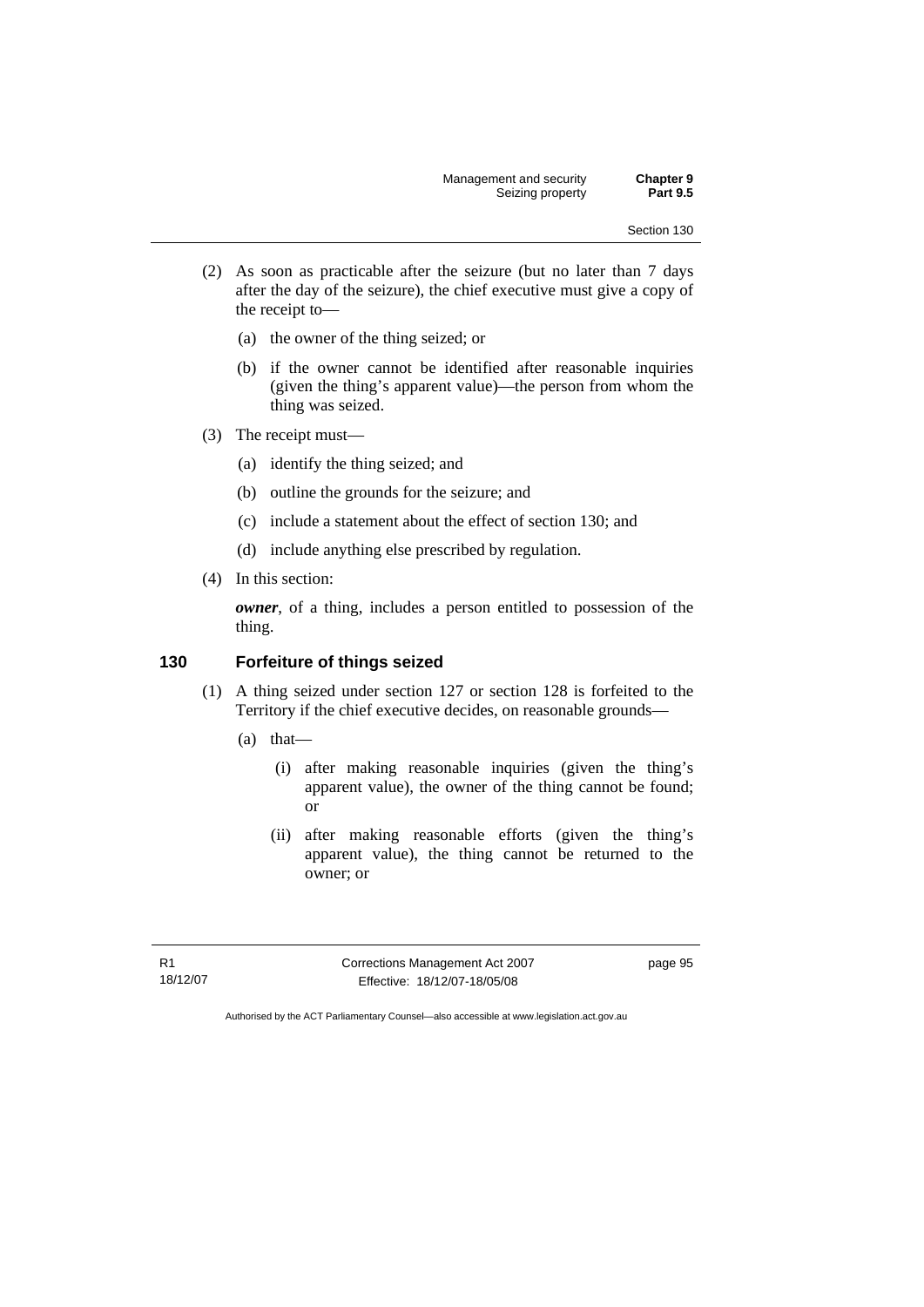- (b) that—
	- (i) possession of the thing by a detainee is an offence or disciplinary breach; or
	- (ii) it is necessary to keep the thing to stop it being used for the commission of an offence or disciplinary breach; or
	- (iii) the thing is inherently unsafe.
- (2) The chief executive may deal with a thing forfeited to the Territory under this section, or dispose of it, as the chief executive considers, on reasonable grounds, to be appropriate.
- (3) However, subsection (2) is subject to any order under the *Crimes Act 1900,* section 249 (Seizure of forfeited articles).

#### **Examples—s (2)**

- 1 giving a forfeited weapon to a police officer
- 2 keeping a forfeited electrical appliance and using it for the benefit of detainees generally
- 3 dumping a forfeited thing of little value
- *Note 1* An example is part of the Act, is not exhaustive and may extend, but does not limit, the meaning of the provision in which it appears (see Legislation Act, s 126 and s 132).
- *Note 2* The *Crimes Act 1900* also provides for articles forfeited under any law in force in the ACT to be seized by a member of the police force, taken before the Magistrates Court and for the court to order disposal of the article by the public trustee (see that Act, s 249 and s 250).
- *Note 3* The *Uncollected Goods Act 1996* provides generally for the disposal of uncollected goods, including goods abandoned on premises controlled by the Territory.

### **131 Return of things seized but not forfeited**

- (1) If a thing seized under section 127 or section 128 is not forfeited, the chief executive must return it to its owner—
	- (a) no later than the end of 6 months after the day it was seized; or

| page 96 | Corrections Management Act 2007 |          |
|---------|---------------------------------|----------|
|         | Effective: 18/12/07-18/05/08    | 18/12/07 |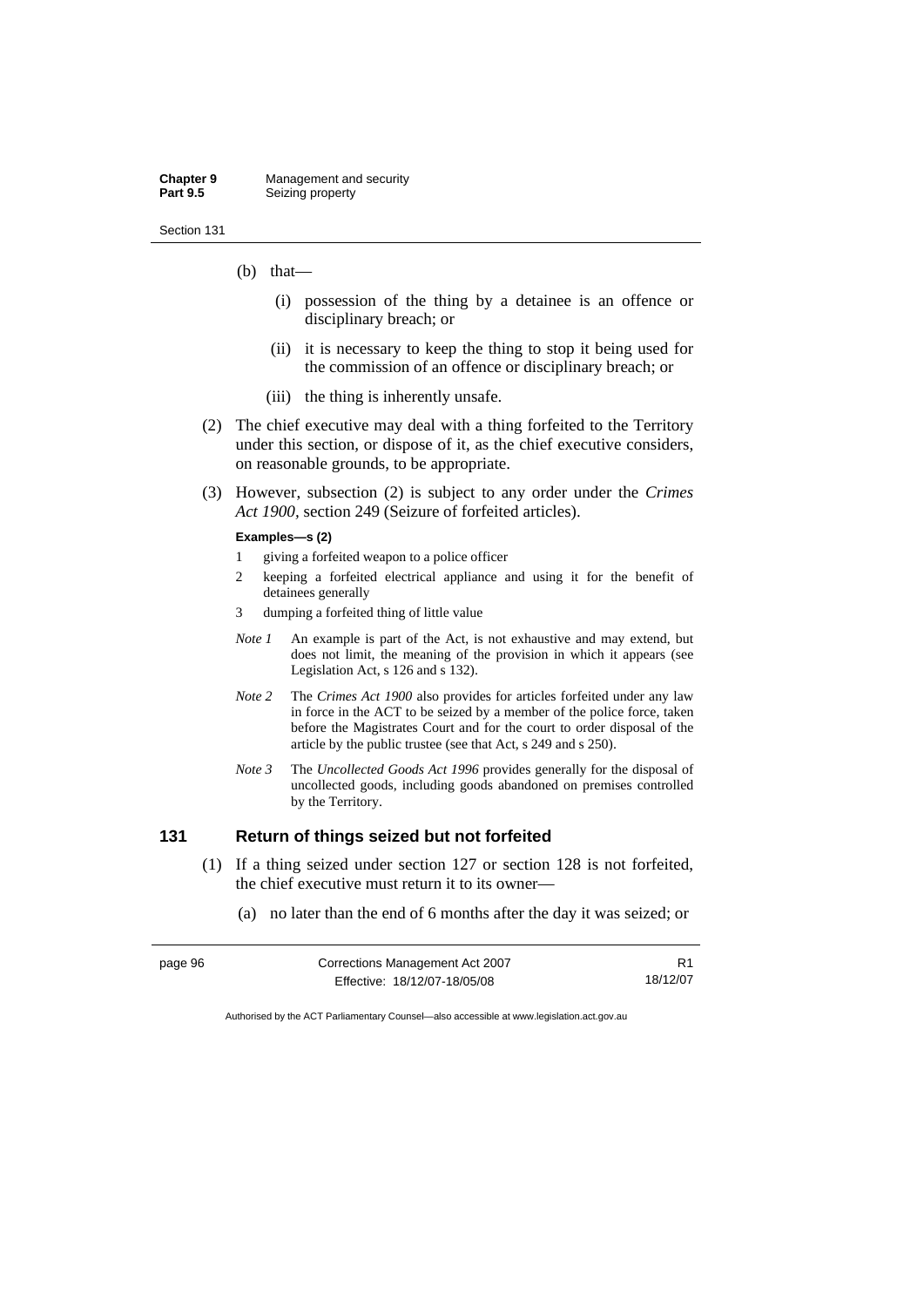Management and security **Chapter 9**<br>Seizing property **Part 9.5** Seizing property

Section 131

- (b) if a proceeding for an offence or disciplinary breach involving the thing is started within the 6-month period—at the end of the proceeding and any appeal from, or the review of, the proceeding.
- (2) However, if the thing was being retained as evidence of an offence or disciplinary breach and the chief executive believes, on reasonable grounds, that its retention as evidence is no longer necessary, the chief executive must return it immediately.
- (3) In this section:

*owner*—see section 129 (4).

R1 18/12/07 Corrections Management Act 2007 Effective: 18/12/07-18/05/08

page 97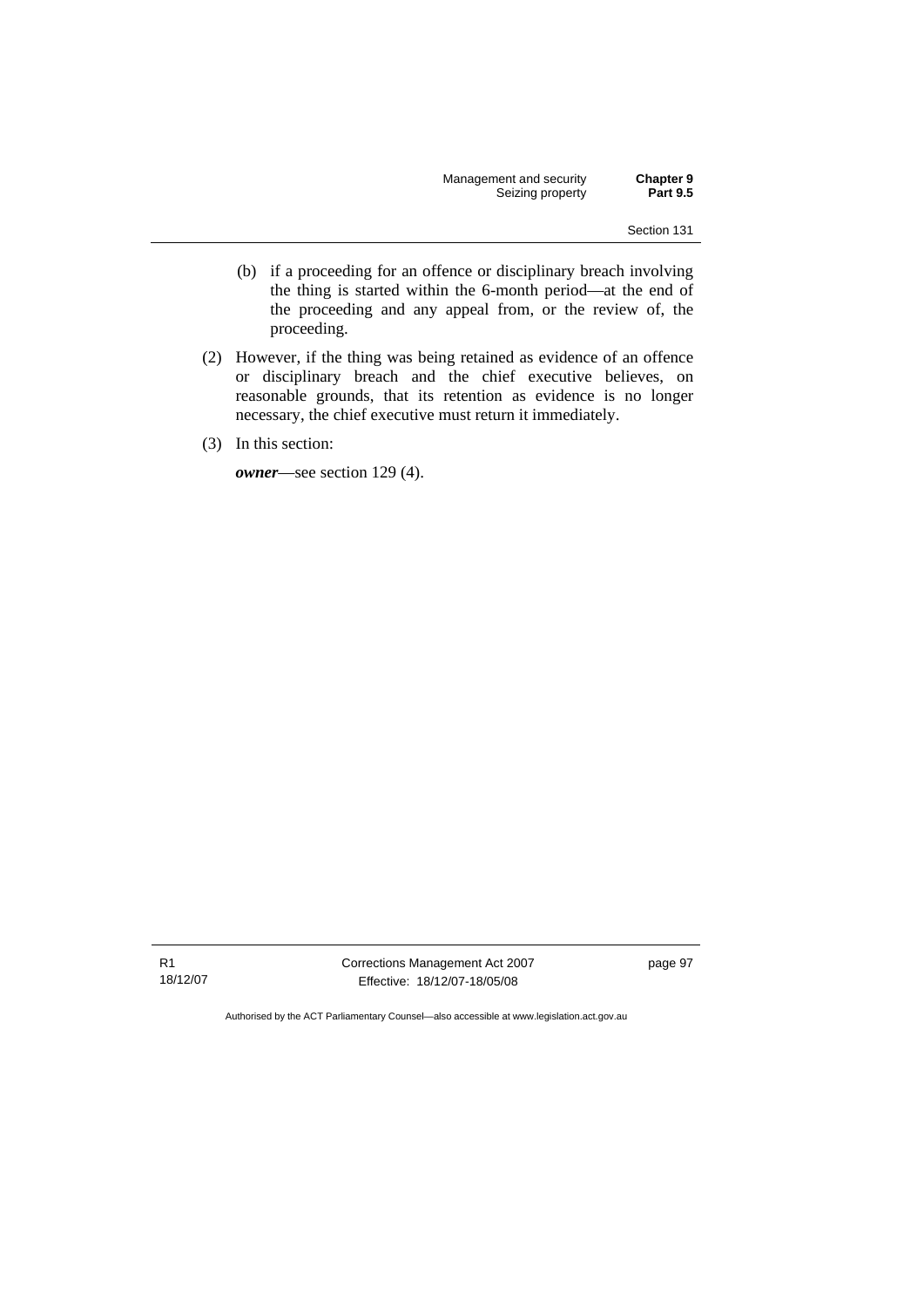**Chapter 9 Management and security**<br>**Part 9.6 Alcohol and drug testing** Alcohol and drug testing **Division 9.6.1** General Section 132

**Part 9.6 Alcohol and drug testing** 

## **Division 9.6.1 General**

### **132 Definitions—***drug* **and** *test sample*

In this Act:

*drug*—

- (a) means—
	- (i) a controlled drug under the Criminal Code, section 600; or
	- (ii) a substance prescribed by regulation for this definition; but
- (b) does not include any of the following:
	- (i) a drug lawfully supplied, and taken as prescribed or directed, by a health professional;
	- (ii) a drug lawfully supplied and self-administered;
	- (iii) a drug exempted under section 133.

*test sample* means a sample of breath, saliva, urine, hair, blood, or anything else prescribed by regulation.

### **133 When test sample** *positive*

- (1) A person is taken to provide a *positive* test sample for alcohol or a drug if, when directed under this Act or the *Crimes (Sentence Administration) Act 2005*, to provide a test sample—
	- (a) the person fails to provide a test sample in accordance with the direction; or

*Note Fail* includes refuse, see the Legislation Act, dict, pt 1.

| page 98 | Corrections Management Act 2007 |          |
|---------|---------------------------------|----------|
|         | Effective: 18/12/07-18/05/08    | 18/12/07 |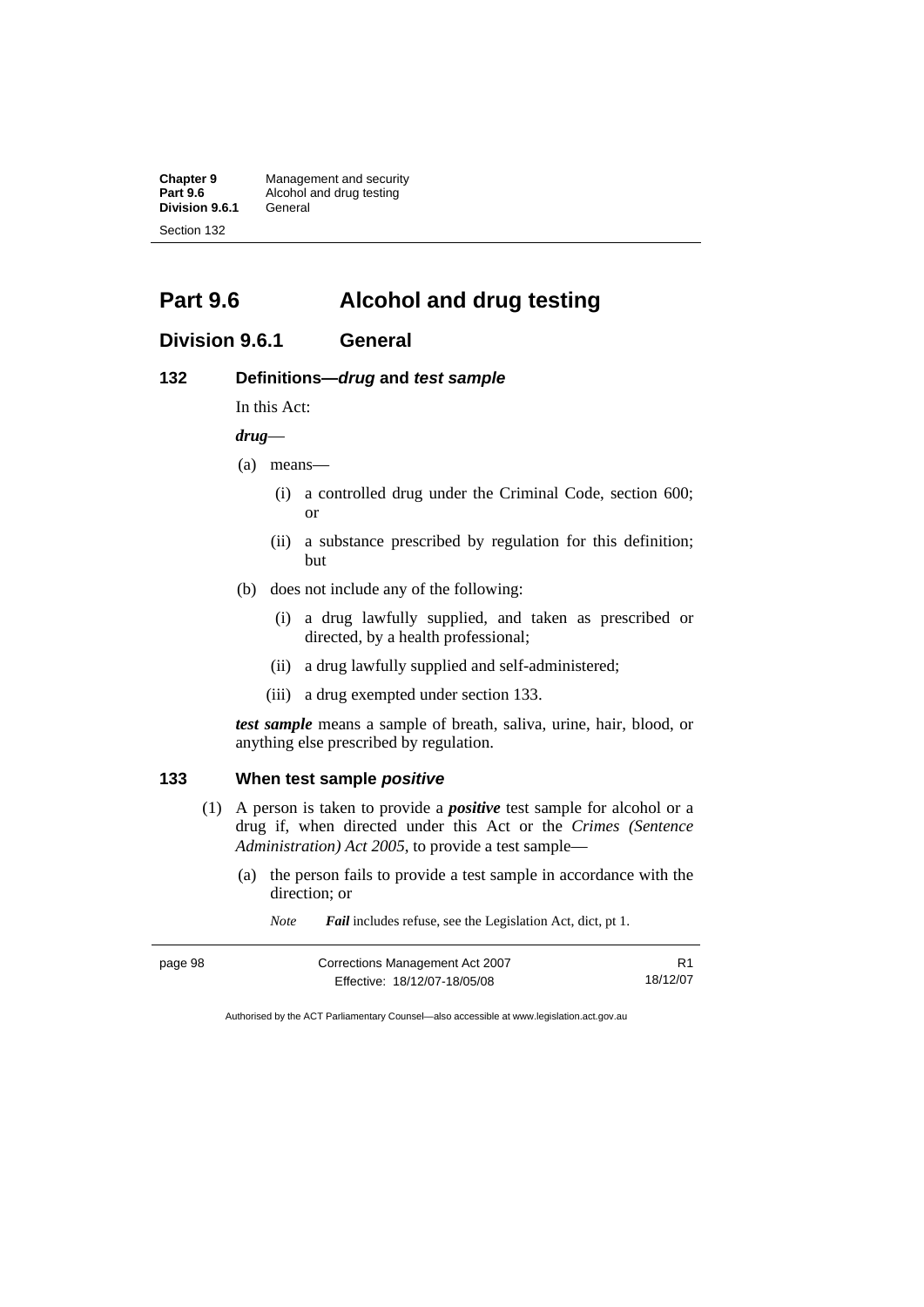- (b) the person provides an invalid test sample; or
- (c) for a full-time detainee—the detainee provides a test sample that shows the detainee has taken alcohol or a drug; or
- (d) for a detainee under periodic detention—the detainee provides a test sample that shows the detainee—
	- (i) has a blood alcohol concentration of the prescribed concentration or more; or
	- (ii) has taken a drug.
- (2) However, subsection (1) (a) does not apply if the person has a reasonable excuse for failing to provide the test sample within a reasonable time of the direction being given.

#### **Examples of reasonable excuse**

- 1 a medical condition that prevents the person from providing a test sample as directed
- 2 prescribed medication that may affect test results
- *Note* An example is part of the Act, is not exhaustive and may extend, but does not limit, the meaning of the provision in which it appears (see Legislation Act, s 126 and s 132).
- (3) The chief executive may exempt a drug from the application of this part.
- (4) An exemption is a notifiable instrument.

*Note* A notifiable instrument must be notified under the Legislation Act.

(5) In this section:

*invalid*—a test sample provided by a person is *invalid* if—

- (a) the person tampers, or attempts to tamper, with the test sample; or
- (b) the person otherwise changes, or attempts to change, the results of the test sample.

R1 18/12/07 Corrections Management Act 2007 Effective: 18/12/07-18/05/08

page 99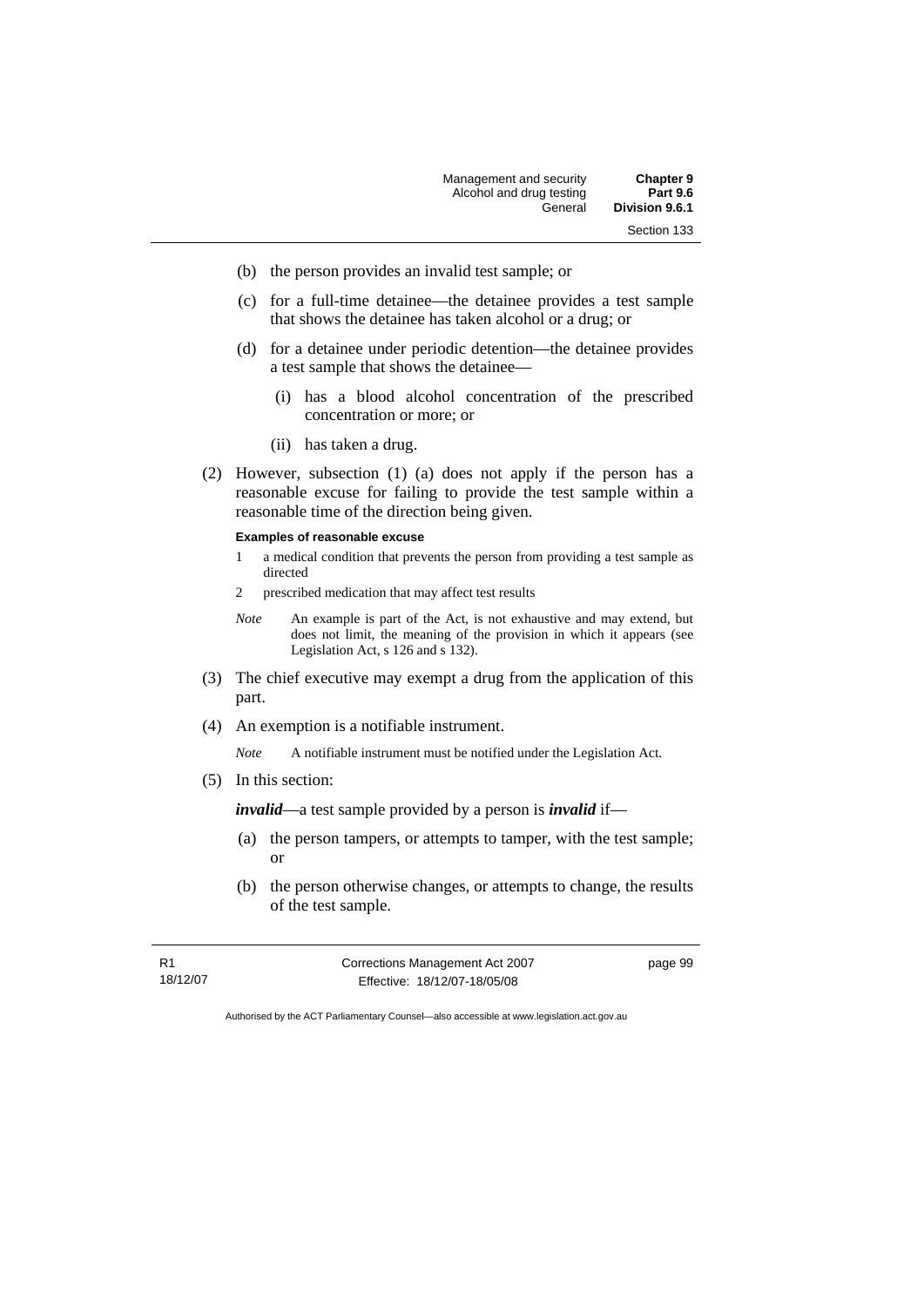| Chapter 9       | Management and security            |
|-----------------|------------------------------------|
| <b>Part 9.6</b> | Alcohol and drug testing           |
| Division 9.6.2  | Alcohol and drug testing-detainees |
| Section 134     |                                    |

*prescribed concentration*, of alcohol, means—

- (a) 0.02g of alcohol per 100mL of blood; or
- (b) if a regulation prescribes another concentration—the prescribed concentration.

# **Division 9.6.2 Alcohol and drug testing—detainees**

#### **134 Alcohol and drug testing of detainees**

- (1) The chief executive may direct a detainee to provide a stated kind of test sample.
- (2) The chief executive, or a doctor, or nurse, appointed under section 22 (Health professionals—non-therapeutic functions), may give a detainee a direction about the way a detainee must provide the test sample.
- (3) However—
	- (a) a direction under this section must be consistent with any requirement prescribed by an operating procedure for this section; and
	- (b) only a doctor, or nurse, appointed under section 22 (Health professionals—non-therapeutic functions) may take a blood sample.
- (4) A doctor or nurse who takes a test sample from a detainee must give the sample to a corrections officer.
- (5) The chief executive must give the detainee notice of the results of any test conducted on the test sample as soon as practicable after the chief executive receives them.

page 100 Corrections Management Act 2007 Effective: 18/12/07-18/05/08

R1 18/12/07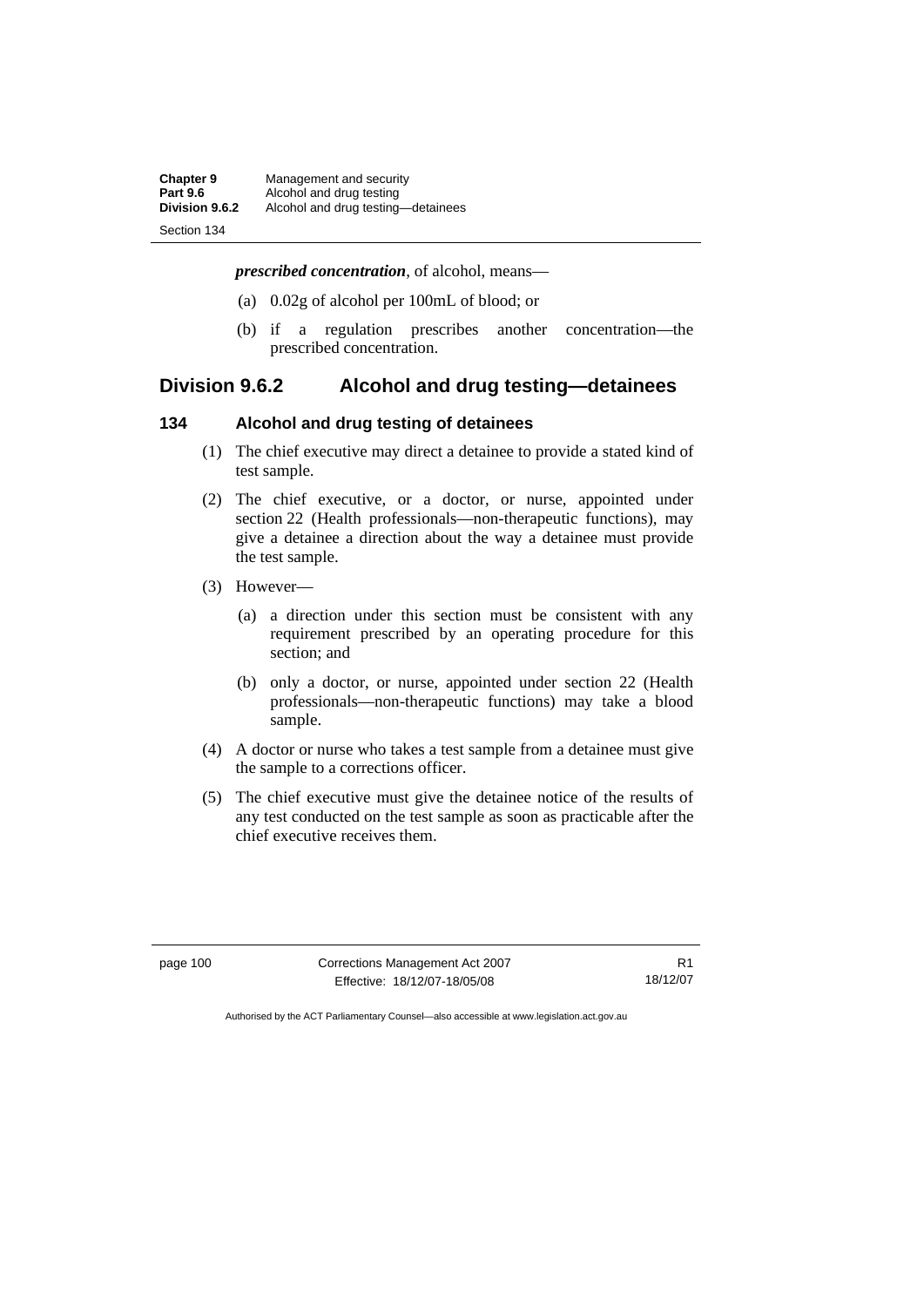### **135 Effect of positive test sample from detainee**

- (1) This section applies if—
	- (a) a detainee is directed under this Act or the *Crimes (Sentence Administration) Act 2005* to provide a test sample; and
	- (b) the test sample provided by the detainee is positive.
- (2) The chief executive may have regard to the positive test sample in making any decision in relation to the management of the detainee under this Act.

#### **Examples of decisions**

- 1 decisions under section 78 (Case management plans—scope etc) or section 80 (Security classification—basis etc)
- 2 decisions under chapter 10 (Discipline)
- *Note 1* An example is part of the Act, is not exhaustive and may extend, but does not limit, the meaning of the provision in which it appears (see Legislation Act, s 126 and s 132).
- *Note 2* The taking (in any way) of alcohol or a drug into the body is a disciplinary breach (see s 152 (Meaning of *disciplinary breach*)). The results of the analysis of a substance under this Act, signed by an analyst, is evidence of the facts stated in the certificate (see s 226 (Evidentiary certificates)).

# **Division 9.6.3 Alcohol and drug testing—corrections officers etc**

### **136 Alcohol and drug testing of corrections officers etc**

- (1) A regulation may make provision in relation to alcohol and drug testing of—
	- (a) corrections officers; and
	- (b) public servants and other people who work at or visit correctional centres, whether as employees, contractors, volunteers or otherwise.

| - R1     | Corrections Management Act 2007 | page 101 |
|----------|---------------------------------|----------|
| 18/12/07 | Effective: 18/12/07-18/05/08    |          |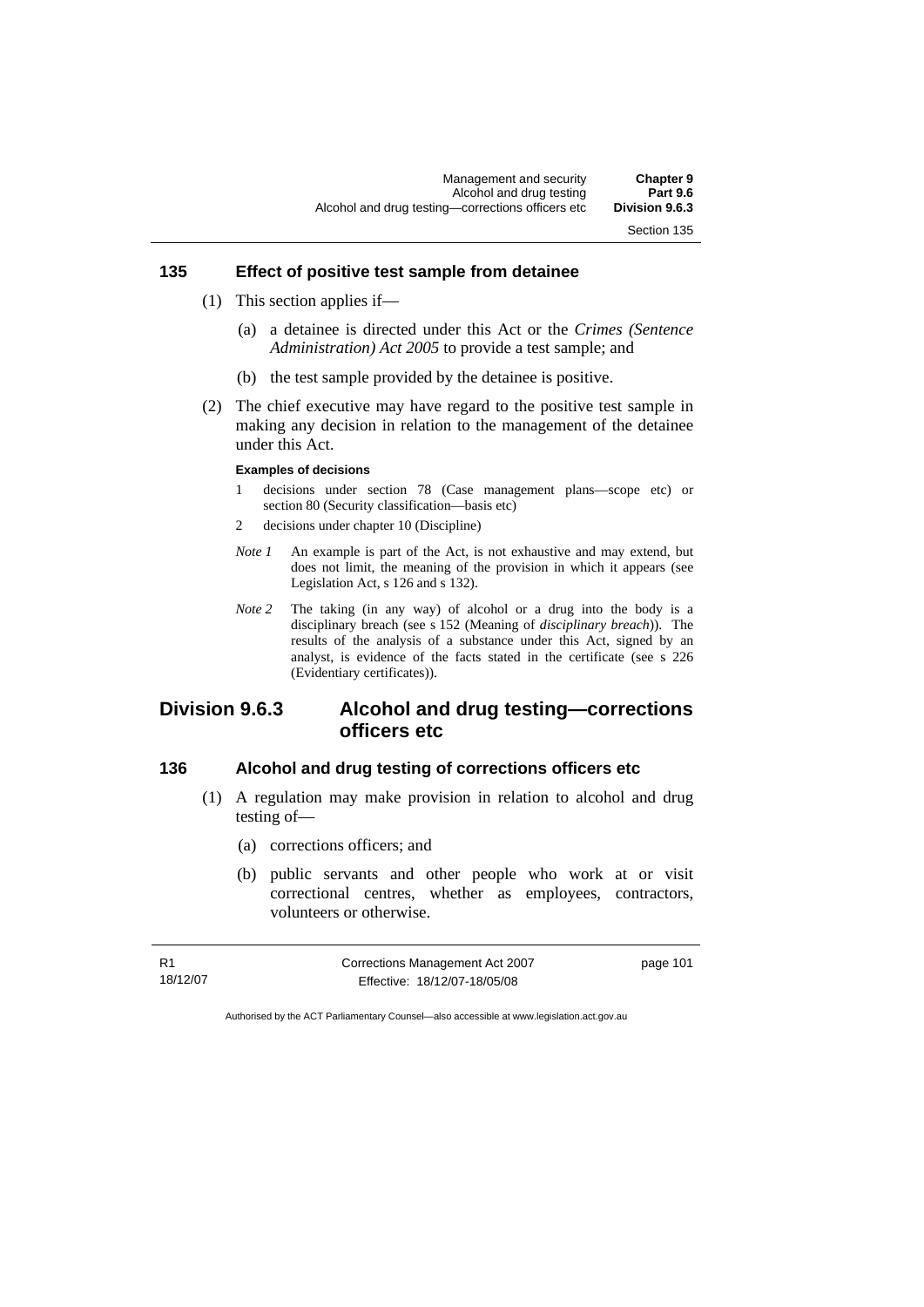| <b>Chapter 9</b>      | Management and security                           |
|-----------------------|---------------------------------------------------|
| <b>Part 9.6</b>       | Alcohol and drug testing                          |
| <b>Division 9.6.3</b> | Alcohol and drug testing-corrections officers etc |
| Section 136           |                                                   |

- (2) In particular, a regulation may make provision in relation to any of the following:
	- (a) the circumstances for testing, including when and where tests may be conducted;
	- (b) the conduct of the tests.

page 102 Corrections Management Act 2007 Effective: 18/12/07-18/05/08

R1 18/12/07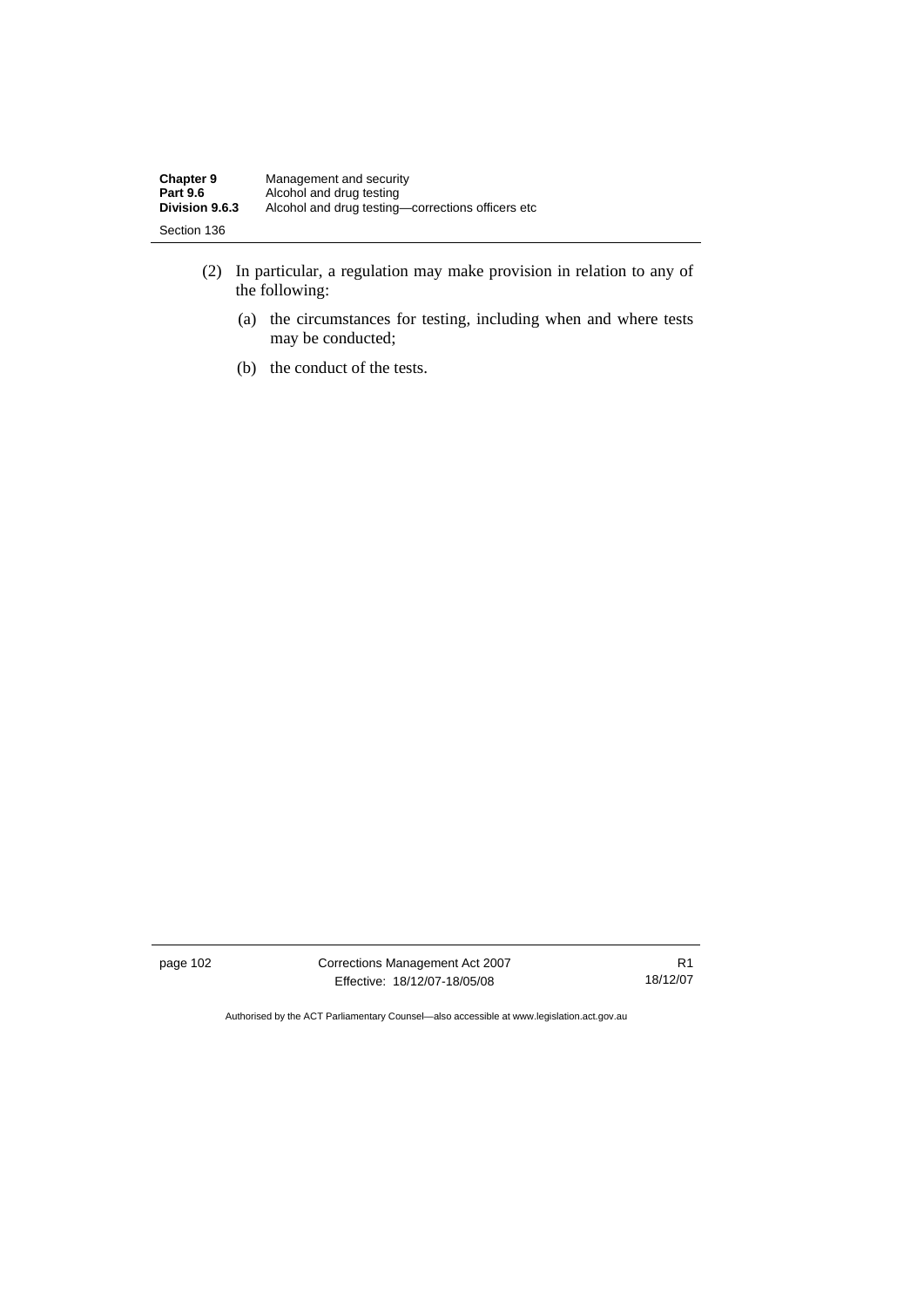Management and security **Chapter 9**  Use of force

Section 137

# **Part 9.7 Use of force**

### **137 Managing use of force**

- (1) The chief executive must ensure, as far as practicable, that the use of force in relation to the management of detainees is always—
	- (a) a last resort; and
	- (b) in accordance with this part.
- (2) Without limiting section 14 (Corrections policies and operating procedures), the chief executive must make a corrections policy or operating procedure in relation to the use of force, including provision in relation to the following:
	- (a) the circumstances, and by whom, force may be used;
	- (b) the kinds of force that may be used.
	- *Note* The power to make a corrections policy or operating procedure includes power to make different provisions in relation to different matters or different classes of matters, and provisions that apply differently by reference to stated exceptions or factors (see Legislation Act, s 48).

### **138 Authorised use of force**

- (1) A corrections officer may use force that is necessary and reasonable for this Act, including for any of the following:
	- (a) to compel compliance with a direction given in relation to a detainee by the chief executive;
	- (b) to act under section 126 (Searches—use of force);
	- (c) to prevent or stop the commission of an offence or disciplinary breach;
	- (d) to prevent the escape of a detainee;

R1 18/12/07 Corrections Management Act 2007 Effective: 18/12/07-18/05/08

page 103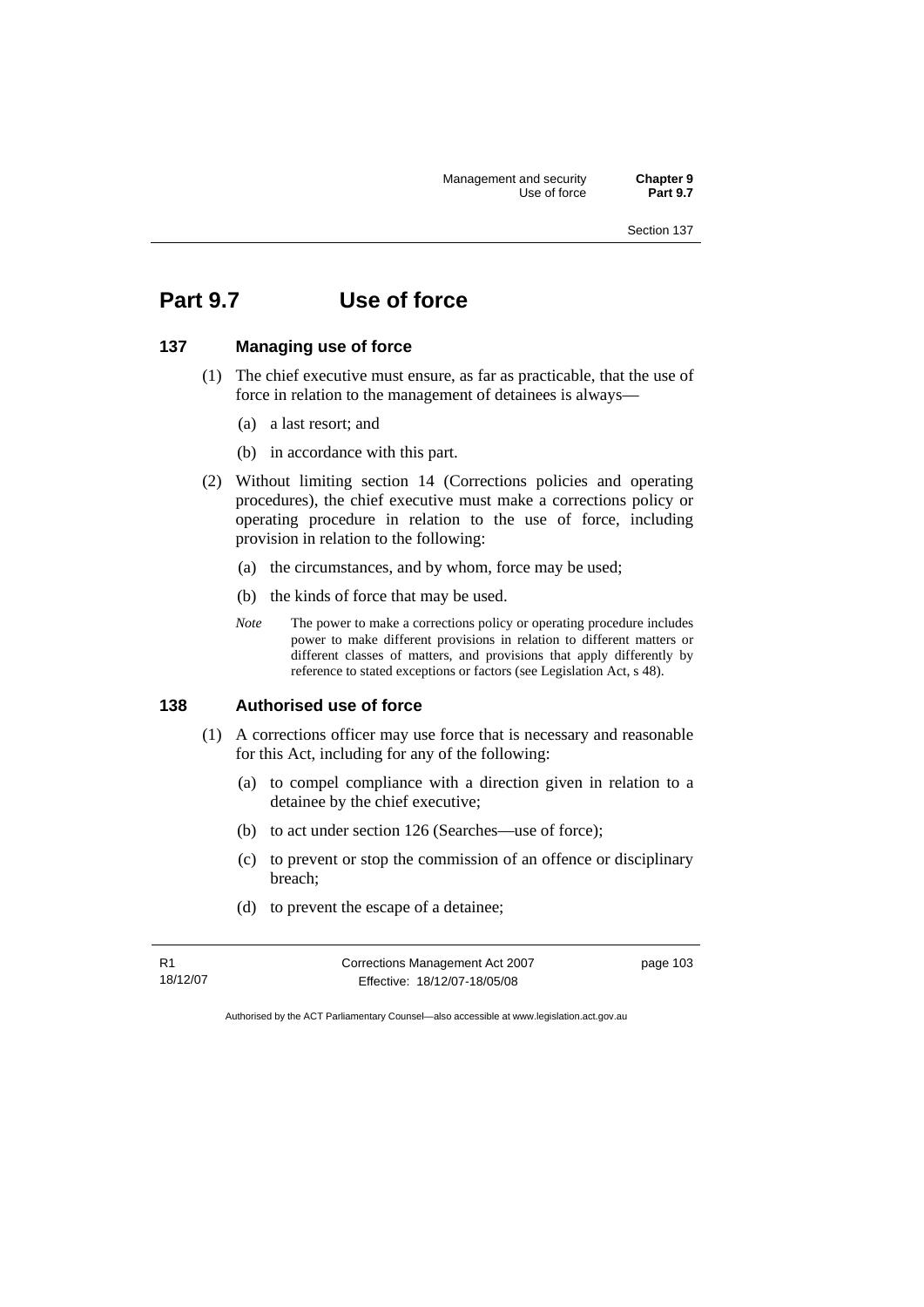- (e) to prevent unlawful damage, destruction or interference with property;
- (f) to defend the officer or someone else;
- (g) to prevent a detainee from inflicting self-harm;
- (h) anything else prescribed by regulation.
- (2) However, a corrections officer may use force only if the officer believes, on reasonable grounds, that the purpose for which force may be used cannot be achieved in another way.

#### **139 Application of force**

- (1) A corrections officer may use force under this part only if the officer—
	- (a) gives a clear warning of the intended use of force; and
	- (b) allows enough time for the warning to be observed; and
	- (c) uses no more force than is necessary and reasonable in the circumstances; and
	- (d) uses force, as far as practicable, in a way that reduces the risk of causing death or grievous bodily harm.
- (2) However, the corrections officer need not comply with subsection  $(1)$   $(a)$  or  $(b)$  if, in urgent circumstances, the officer believes, on reasonable grounds, that doing so would create a risk of injury to the officer, the detainee or anyone else.

#### **Example of urgent circumstances**

the detainee is assaulting someone or engaging in self-harm

*Note* An example is part of the Act, is not exhaustive and may extend, but does not limit, the meaning of the provision in which it appears (see Legislation Act, s 126 and s 132).

R1

page 104 Corrections Management Act 2007 Effective: 18/12/07-18/05/08 18/12/07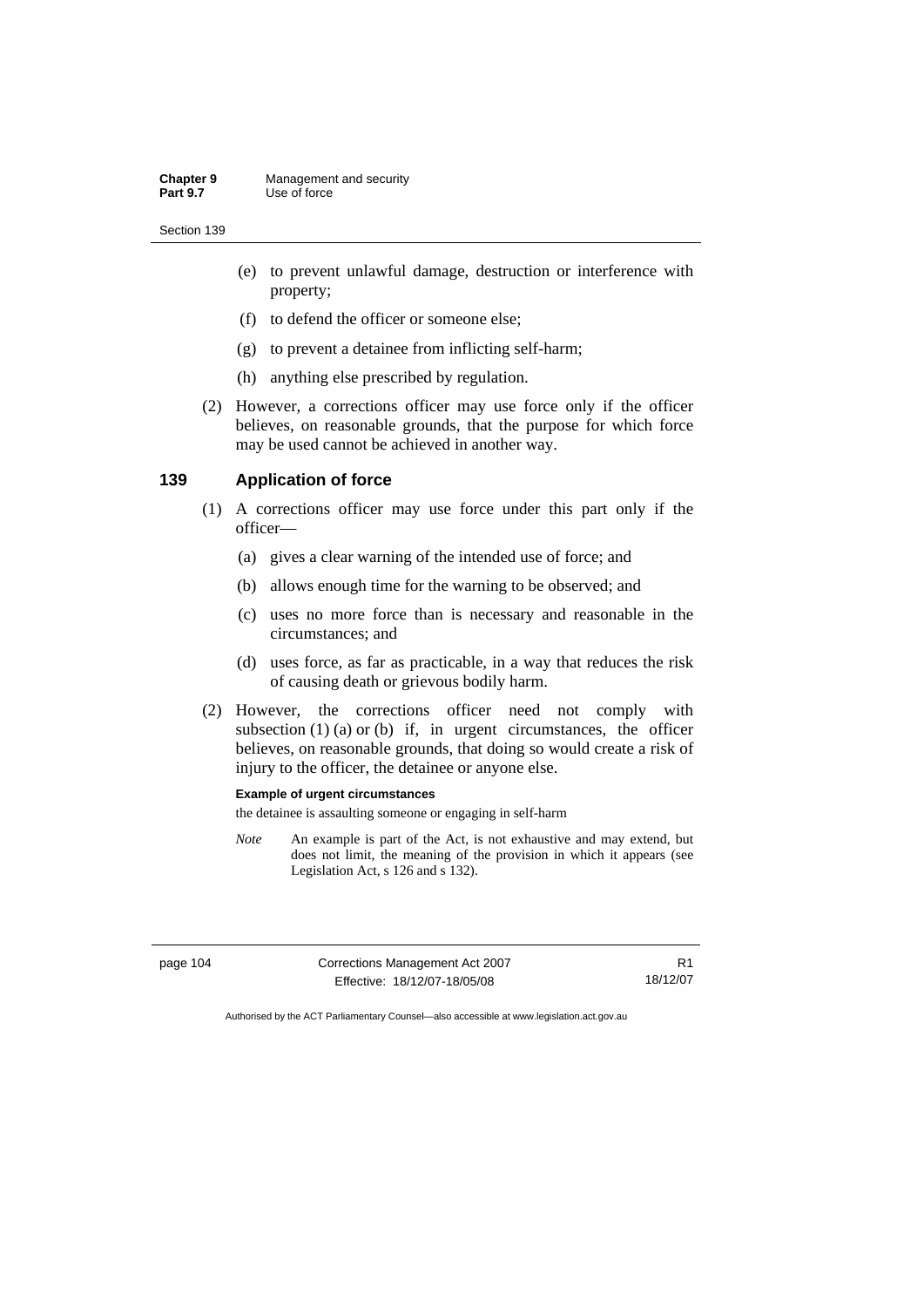### **140 Use of restraints or weapons**

- (1) The use of force under this part includes the use of restraints and weapons.
- (2) The chief executive must ensure, as far as practicable, that the use of force involving a restraint or weapon is proportionate to the circumstances, and in particular that—
	- (a) the circumstances are sufficiently serious to justify the use; and
	- (b) the kind of restraint or weapon is appropriate in the circumstances; and
	- (c) the restraint or weapon is used appropriately in the circumstances.
- (3) The chief executive must also ensure that restraints and weapons are only used under this part—
	- (a) by corrections officers trained to use them; and
	- (b) in accordance with a corrections policy or operating procedure that applies to their use.
- (4) A health professional appointed under section 22 (Health professionals—non-therapeutic services) may administer a drug as a restraint, or direct the use of another form of restraint, if the health professional believes, on reasonable grounds, that is necessary and reasonable—
	- (a) to treat a detainee, particularly where the detainee's behaviour cannot be controlled otherwise; or
	- (b) to prevent a detainee inflicting self-harm, or harming someone else, particularly where other forms of restraint are unlikely to be effective; or
	- (c) to prevent the escape of a detainee, particularly while being transferred to or from a correctional centre or other place.

R1 18/12/07 Corrections Management Act 2007 Effective: 18/12/07-18/05/08

page 105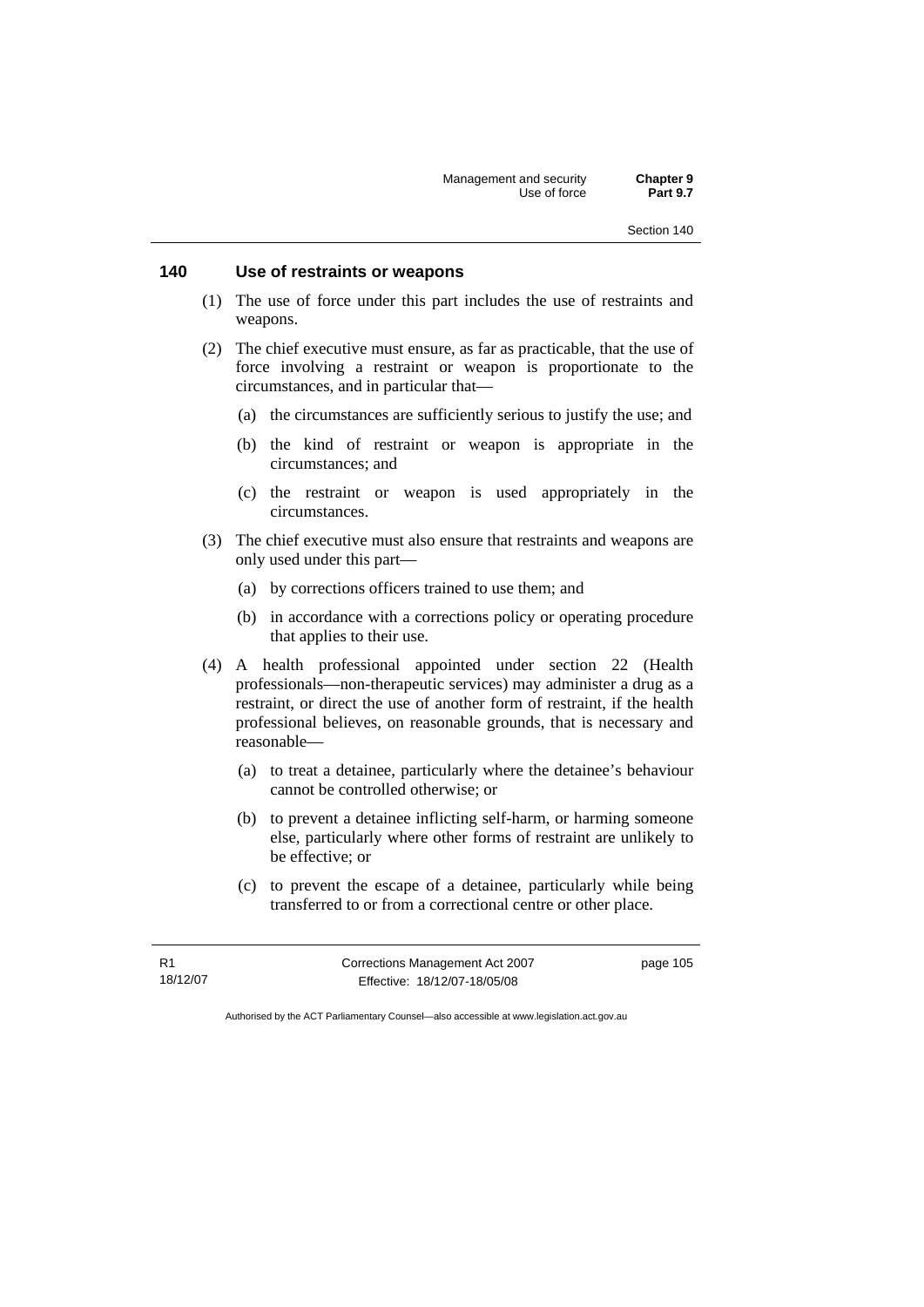- (5) The chief executive must ensure that firearms are not used under this part unless someone's life is under threat or a detainee or other person offers armed resistance to a corrections officer or police officer exercising a function under this Act or another Act.
- (6) In applying force under this part, a corrections officer may use a restraint or weapon, including any of the following:
	- (a) body contact;
	- (b) handcuffs, restraint jackets and other restraining devices;
	- (c) riot control equipment;
	- (d) a chemical agent;
	- (e) a gas gun;
	- (f) a firearm;
	- (g) anything else prescribed by regulation.

### **141 Medical examination after use of force**

The chief executive must ensure that a doctor appointed under section 21 (Doctors—health service appointments) examines a detainee injured by the use of force under this part as soon as practicable and that appropriate health care is available to the detainee.

## **142 Reporting use of force**

- (1) The chief executive must keep a record of any incident involving the use of force under this part that causes injury or death to anyone.
- (2) The record must—
	- (a) include details of the incident, including the circumstances, the decision to use force and the force used; and

| page 106 | Corrections Management Act 2007 |          |
|----------|---------------------------------|----------|
|          | Effective: 18/12/07-18/05/08    | 18/12/07 |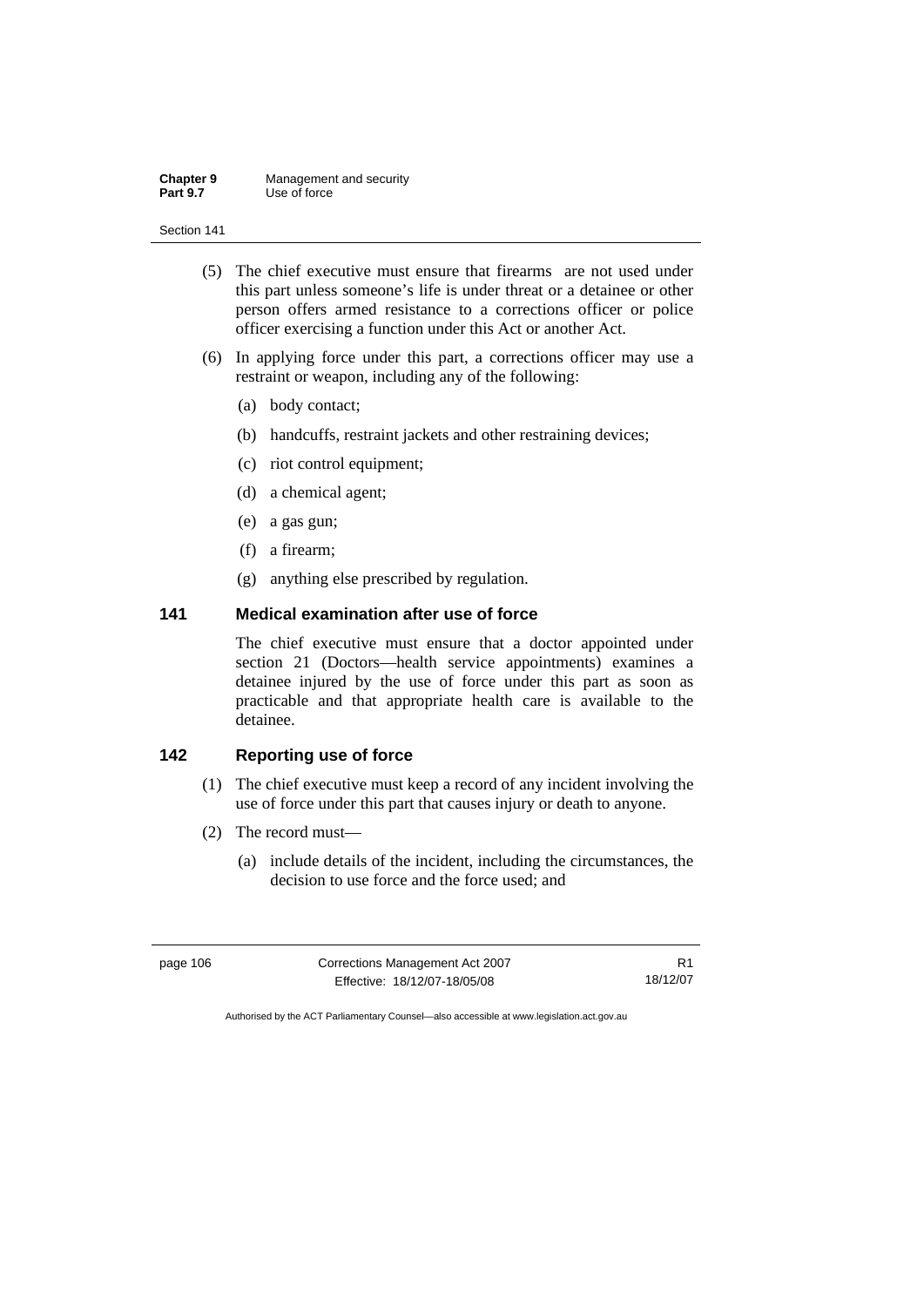| Management and security | <b>Chapter 9</b> |
|-------------------------|------------------|
| Use of force            | <b>Part 9.7</b>  |

- (b) be available for inspection under chapter 7 (Inspection of correctional centres).
- (3) The chief executive must give a copy of the record to an official visitor.

R1 18/12/07 Corrections Management Act 2007 Effective: 18/12/07-18/05/08

page 107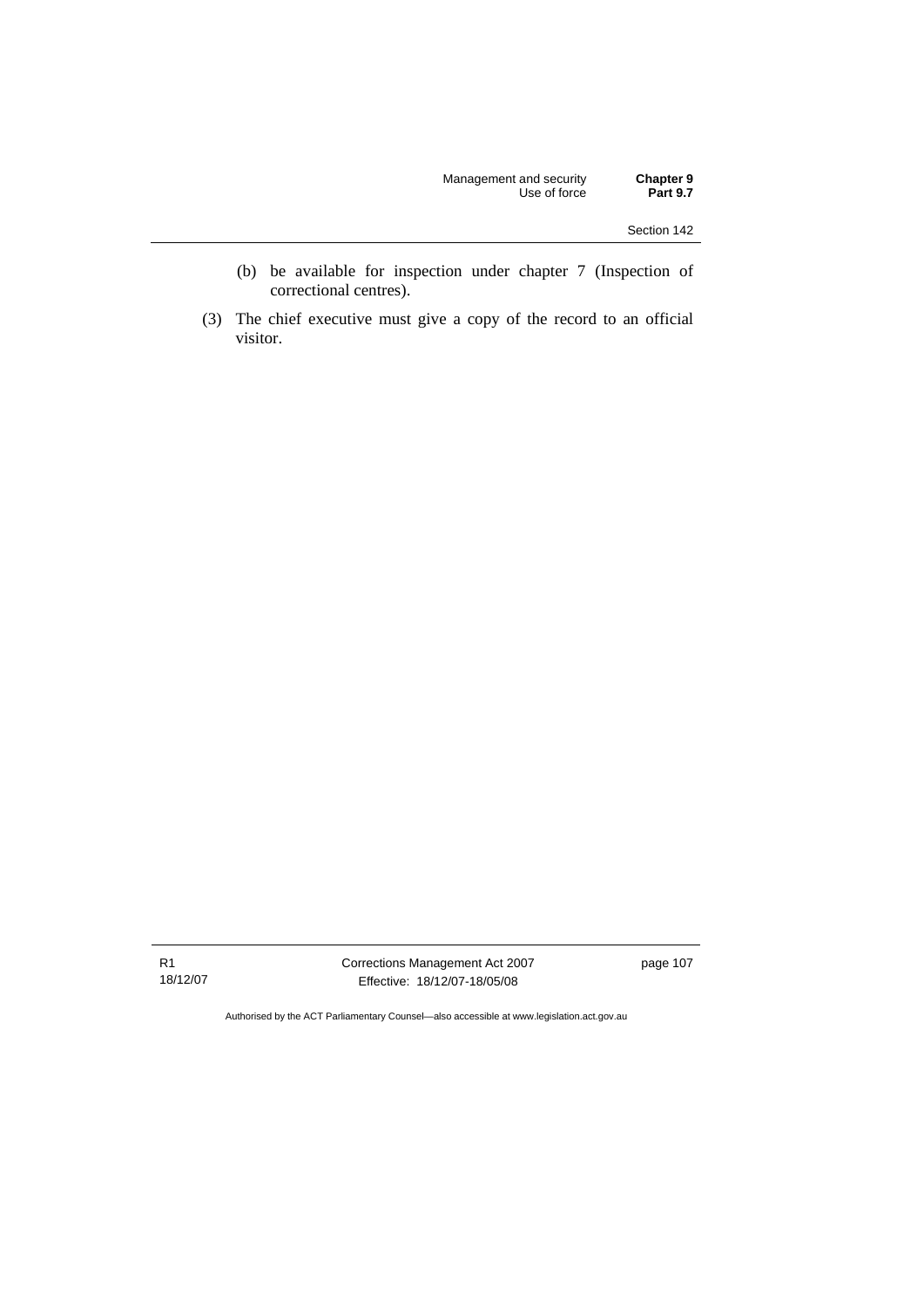# **Part 9.8 Access to correctional centres**

## **143 Visiting conditions**

 (1) The chief executive may declare conditions that apply in relation to visits to a correctional centre.

#### **Examples of conditions declared**

- 1 the times and duration of visits
- 2 the number of visitors allowed
- 3 the conditions for conjugal, contact and non-contact visits
- 4 the circumstances in which visitors may be monitored
- 5 a prohibition on smoking in nonsmoking areas
- *Note* An example is part of the Act, is not exhaustive and may extend, but does not limit, the meaning of the provision in which it appears (see Legislation Act, s 126 and s 132).
- (2) A declaration is a disallowable instrument.
	- *Note 1* The power to make an instrument includes power to make different provisions in relation to different matters or different classes of matters, and provisions that apply differently by reference to stated exceptions or factors (see Legislation Act, s 48).
	- *Note 2* A disallowable instrument must be notified, and presented to the Legislative Assembly, under the Legislation Act.

### **144 Notice of visiting conditions**

- (1) The chief executive must take reasonable steps to bring the visiting conditions to the attention of visitors at a correctional centre.
- (2) Without limiting subsection (1), the chief executive must ensure that—
	- (a) a notice is prominently displayed at each entrance to the centre open to visitors to the effect that visiting conditions apply at the centre; and

| page 108 | Corrections Management Act 2007 |          |
|----------|---------------------------------|----------|
|          | Effective: 18/12/07-18/05/08    | 18/12/07 |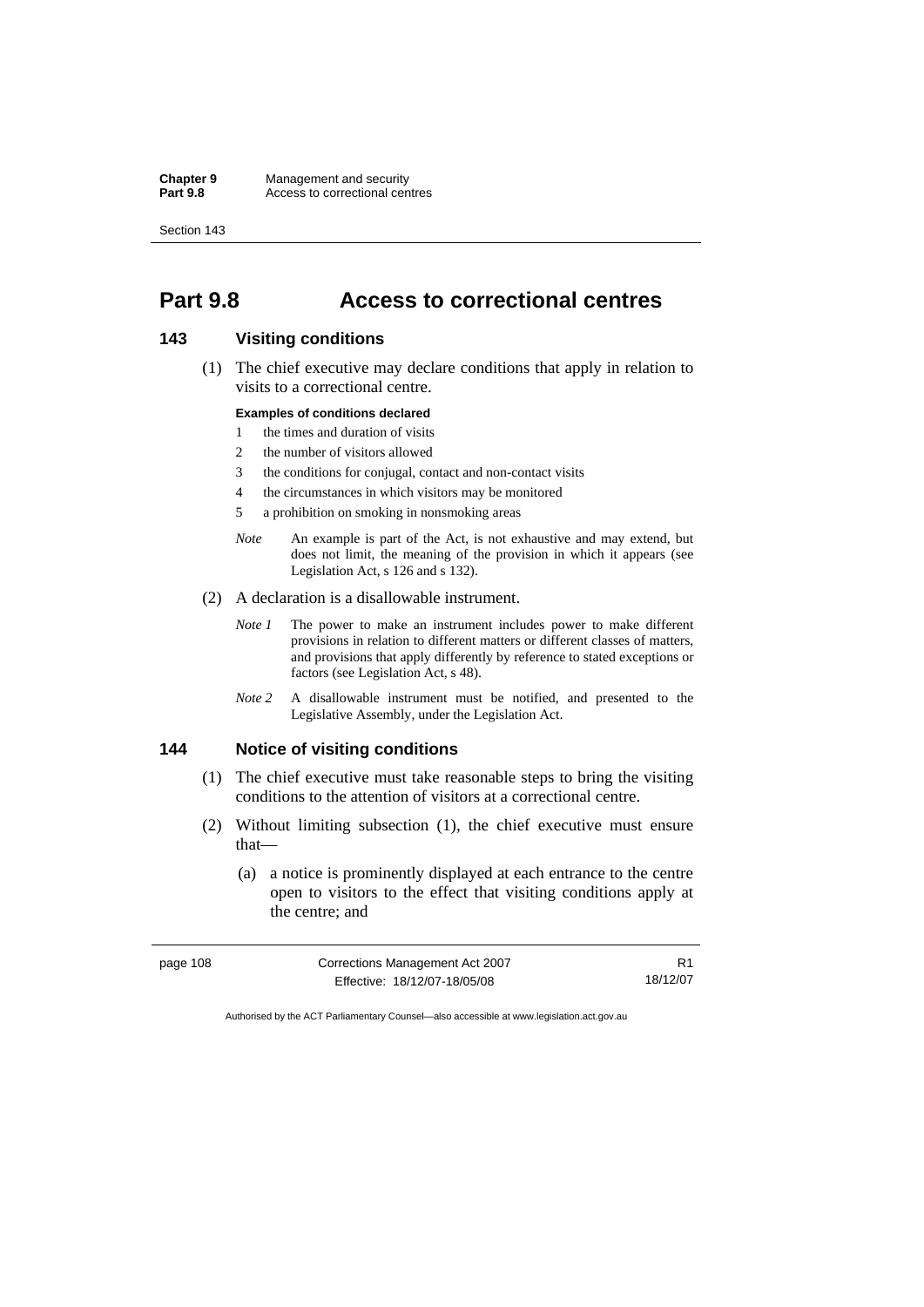(b) a copy of the visiting conditions is available for inspection on request by visitors at the centre.

### **145 Taking prohibited things etc into correctional centre**

- (1) A person commits an offence if the person—
	- (a) takes a prohibited thing into a correctional centre; or
	- (b) gives a prohibited thing to a detainee; or
	- (c) removes a prohibited thing from a correctional centre.

Maximum penalty: 100 penalty units, imprisonment for 1 year or both.

- (2) Subsection (1) does not apply to any action approved by the chief executive.
- (3) In this section:

*give* includes send.

*prohibited thing* includes something the person intends a detainee to use for making a prohibited thing or use otherwise in relation to a prohibited thing.

### **146 Directions to visitors**

- (1) The chief executive may, orally or in writing, give a direction to a visitor at a correctional centre to do, or not do, something if the chief executive believes, on reasonable grounds, that the direction is necessary and reasonable—
	- (a) to ensure compliance with the visiting conditions; or
	- (b) for security or good order at a correctional centre.

R1 18/12/07 Corrections Management Act 2007 Effective: 18/12/07-18/05/08

page 109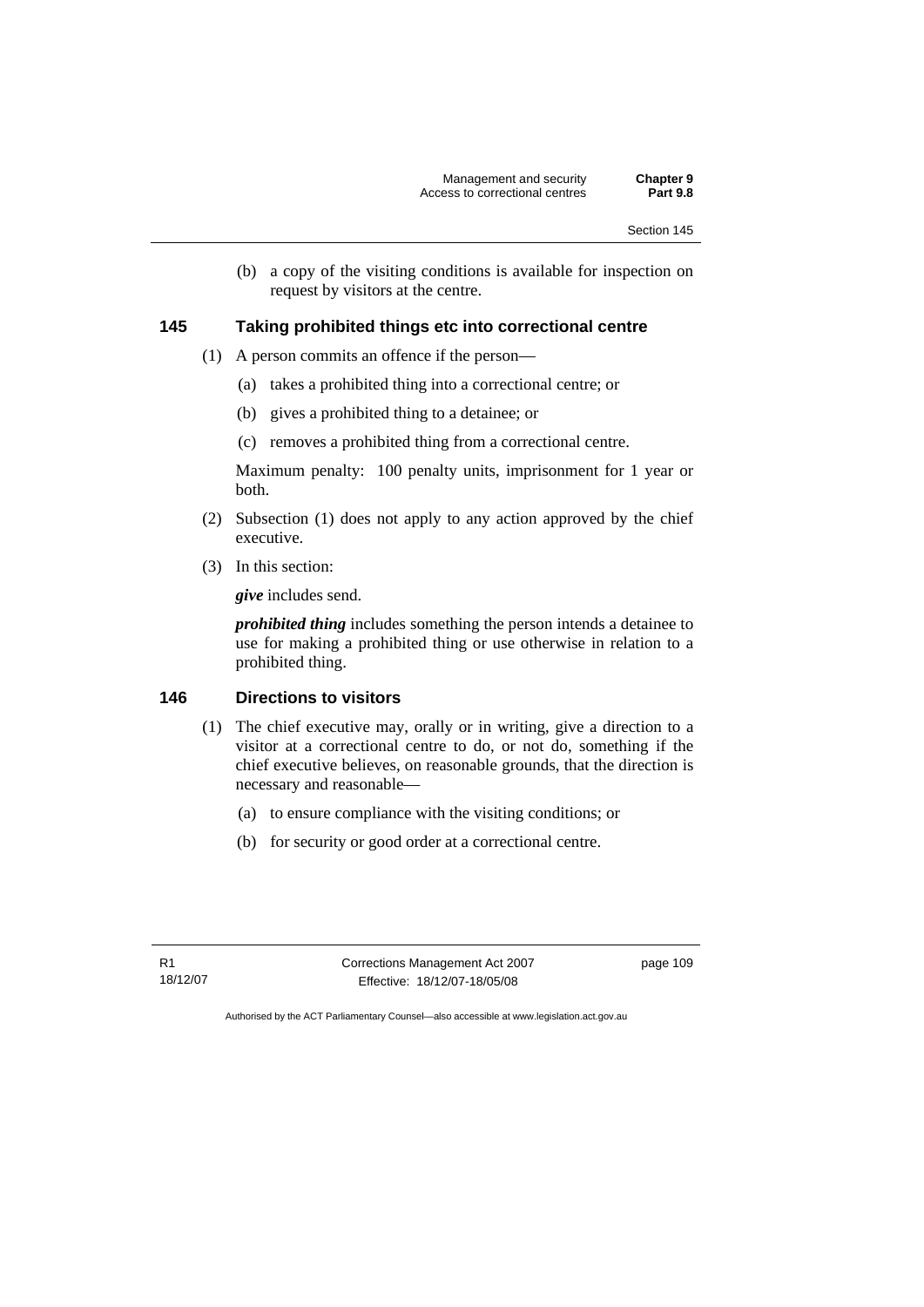(2) A person commits an offence if the person fails to comply with a direction given to the person under this section.

Maximum penalty: 50 penalty units, imprisonment for 6 months or both.

- (3) An offence against this section is a strict liability offence.
- (4) Subsection (2) does not apply if the person takes reasonable steps to comply with the direction.

### **147 Searches of visitors**

- (1) The chief executive may direct a corrections officer to conduct a scanning search, frisk search or ordinary search of a visitor at a correctional centre if the chief executive suspects, on reasonable grounds, that the visitor is carrying—
	- (a) a prohibited thing; or
	- (b) anything else that creates, or is likely to create, a risk to—
		- (i) the personal safety of anyone else; or
		- (ii) security or good order at a correctional centre.
- (2) Part 9.4 (Searches) and part 9.5 (Seizing property) apply as if a direction under this section, any scanning search, frisk search or ordinary search conducted under the direction, and anything found in the search, occurred under the relevant part in relation to a detainee at a correctional centre.
- (3) However, section 126 (Searches—use of force) does not apply in relation to a search of a visitor at a correctional centre.

### **148 Directions to leave correctional centre etc**

- (1) The chief executive may direct a person at a correctional centre—
	- (a) not to enter the centre; or

| page 110 | Corrections Management Act 2007 |          |
|----------|---------------------------------|----------|
|          | Effective: 18/12/07-18/05/08    | 18/12/07 |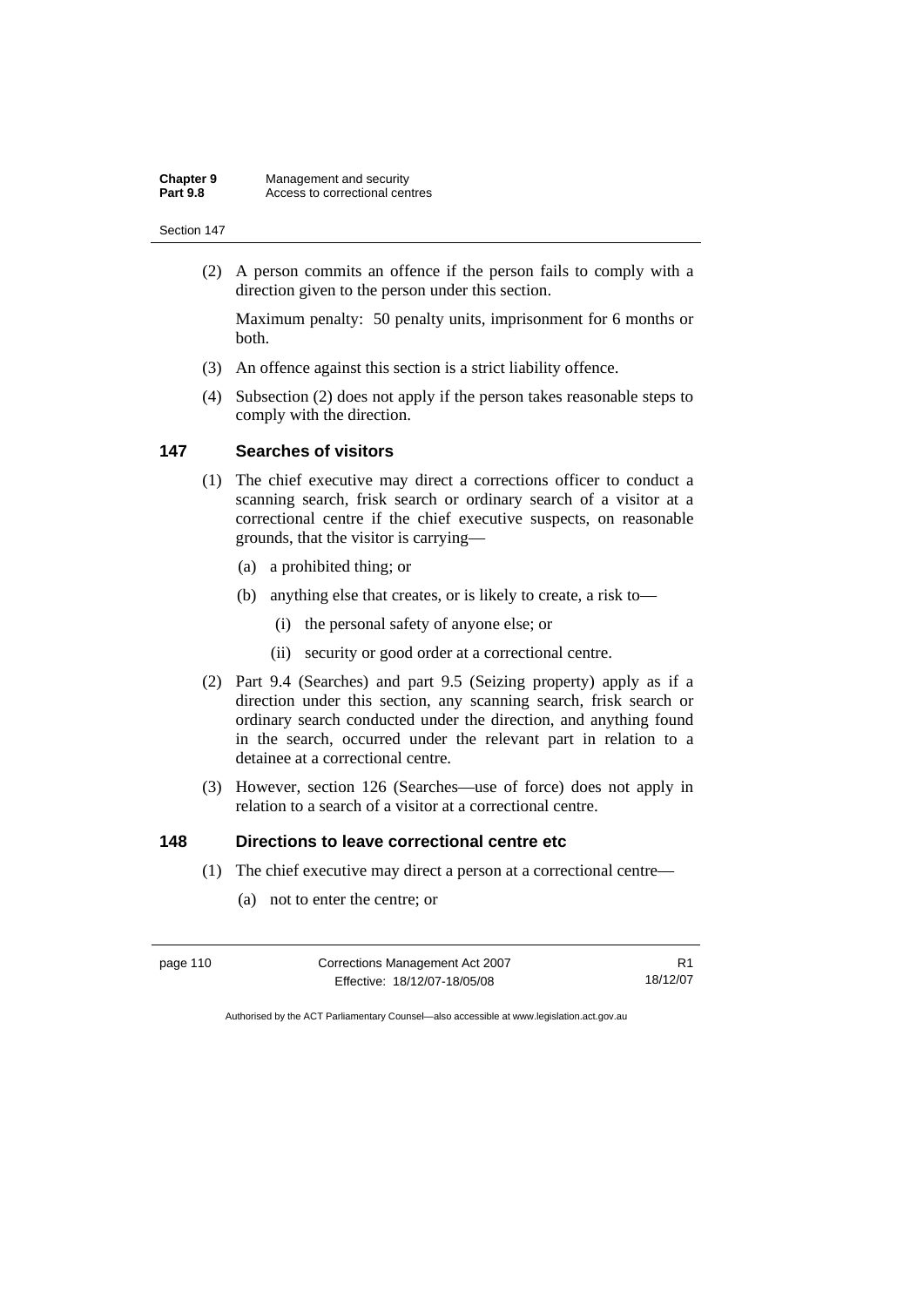- (b) if the person is already in the centre—to leave the centre.
- (2) The chief executive may give the direction only if—
	- (a) the chief executive suspects, on reasonable grounds, that—
		- (i) the person is intoxicated; or
		- (ii) the person has possession of a prohibited thing; or
		- (iii) the direction is necessary and reasonable for security or good order at a correctional centre; or
	- (b) the person contravenes a direction given to the person under section 146.
- (3) A person commits an offence if the person fails to comply with a direction given to the person under this section.

Maximum penalty: 50 penalty units, imprisonment for 6 months or both.

- (4) An offence against this section is a strict liability offence.
- (5) Subsection (3) does not apply if the person takes reasonable steps to comply with the direction.
- (6) In this section:

*intoxicated* means under the influence of alcohol, a drug or another substance, or a combination of alcohol, drugs or substances.

### **Examples of substances**

- 1 glue
- 2 petrol
- 3 another solvent
- *Note* An example is part of the Act, is not exhaustive and may extend, but does not limit, the meaning of the provision in which it appears (see Legislation Act, s 126 and s 132).

*prohibited thing*—see section 145 (3).

R1 18/12/07 Corrections Management Act 2007 Effective: 18/12/07-18/05/08

page 111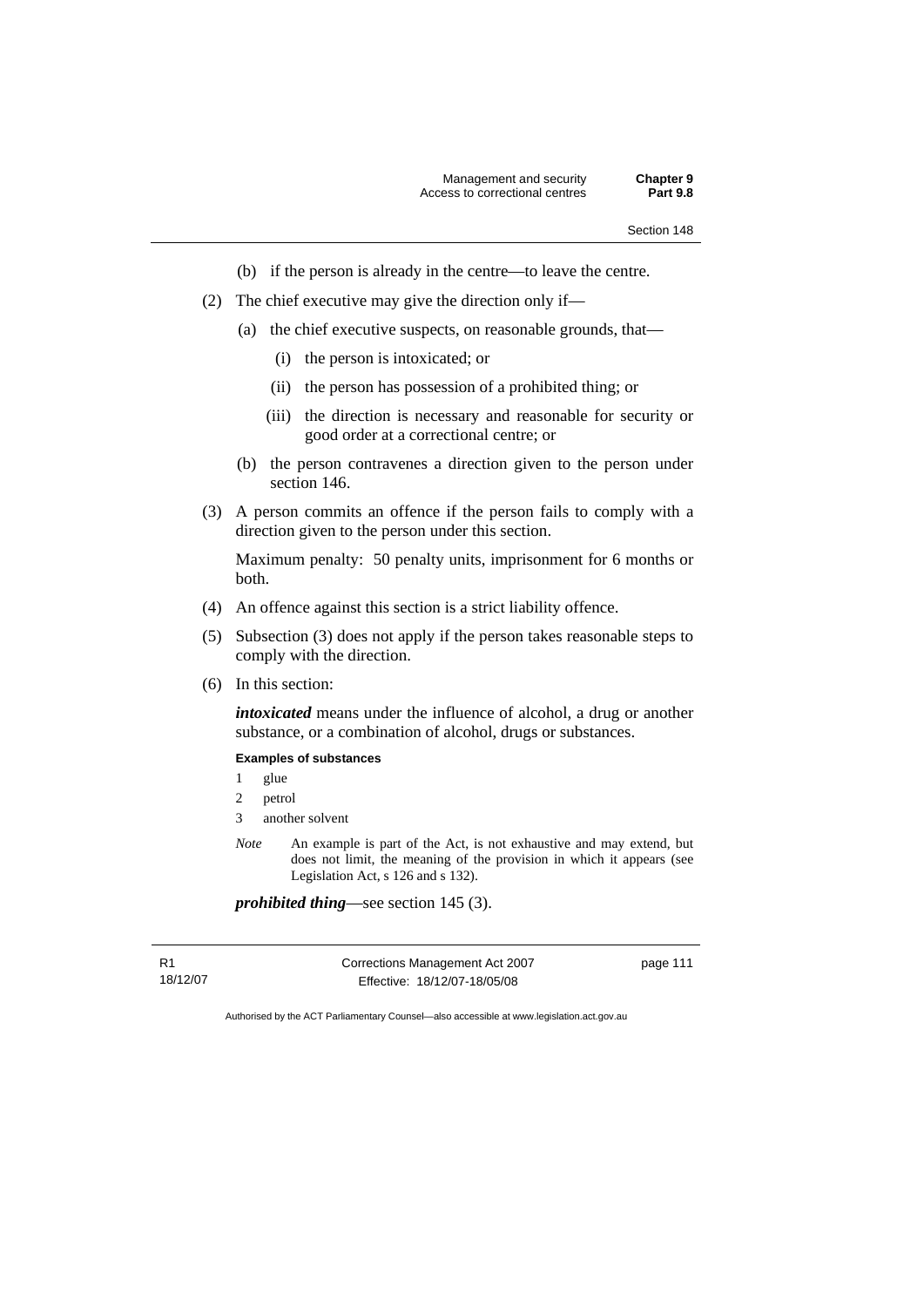## **149 Removing people from correctional centre**

- (1) The chief executive may direct a corrections officer to enforce a direction under section 148 if the person given the direction contravenes the direction.
- (2) The corrections officer may use force that is necessary and reasonable to enforce the direction.

page 112 Corrections Management Act 2007 Effective: 18/12/07-18/05/08

R1 18/12/07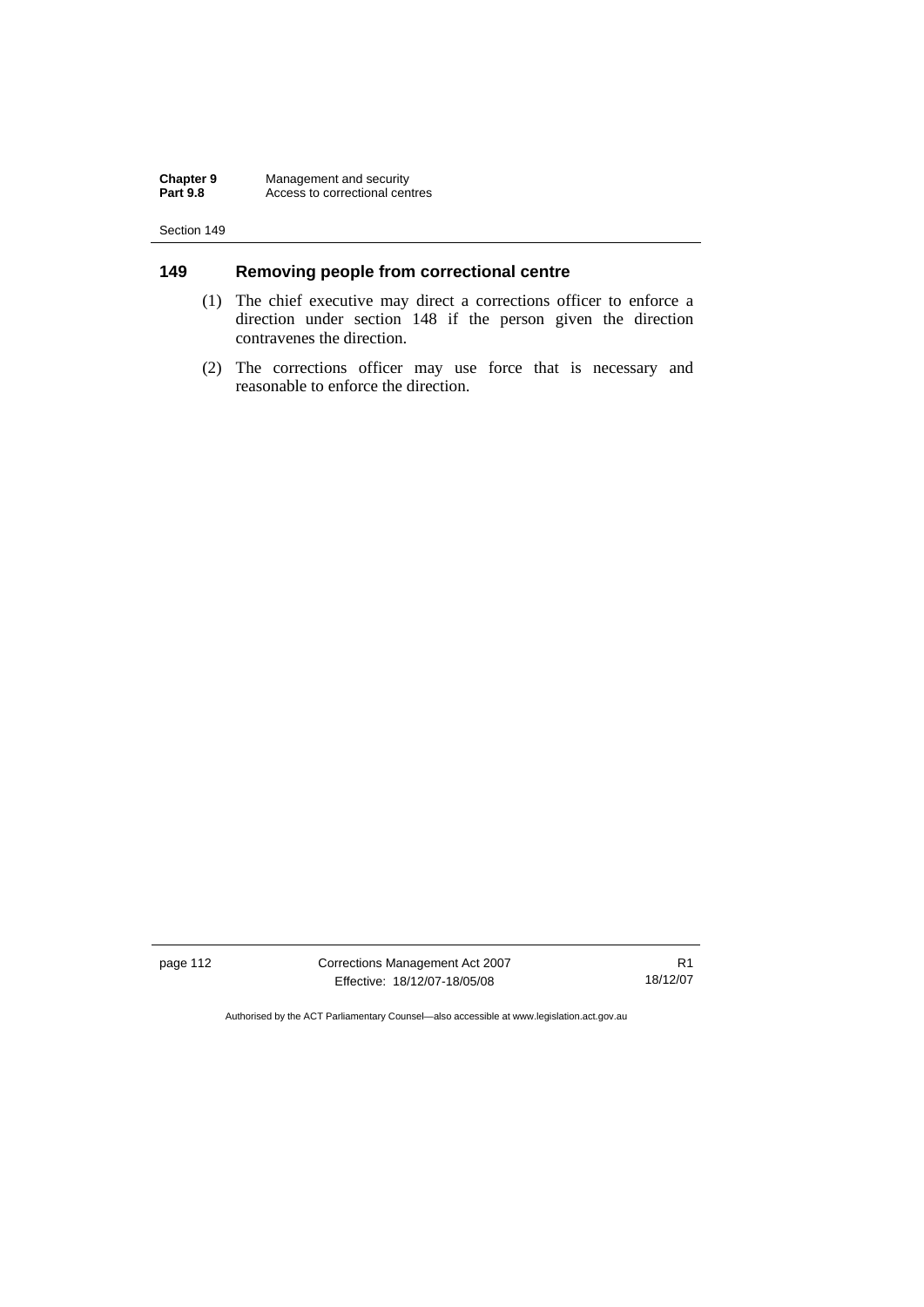**Part 10.1** 

# **Chapter 10 Discipline**

# **Part 10.1 General**

### **150 Application—ch 10**

This chapter applies in relation to a disciplinary breach committed, or allegedly committed, by a detainee.

### **151 Definitions—discipline**

In this Act:

*accused* means a detainee charged with a disciplinary breach.

*administrative penalty*—see section 184.

*administrator* means a corrections officer to whom the chief executive has given functions of an administrator under this chapter.

*charge* means a disciplinary charge.

*charge notice*—see section 159.

*disciplinary action*—see section 183.

*disciplinary breach*—see section 152.

*disciplinary charge* means a charge under section 159.

*hearing*, for an inquiry, means a hearing under part 11.3 (Disciplinary hearing procedures).

*inquiry* means an inquiry to which chapter 11 (Disciplinary inquiries) applies.

R1 18/12/07 Corrections Management Act 2007 Effective: 18/12/07-18/05/08

page 113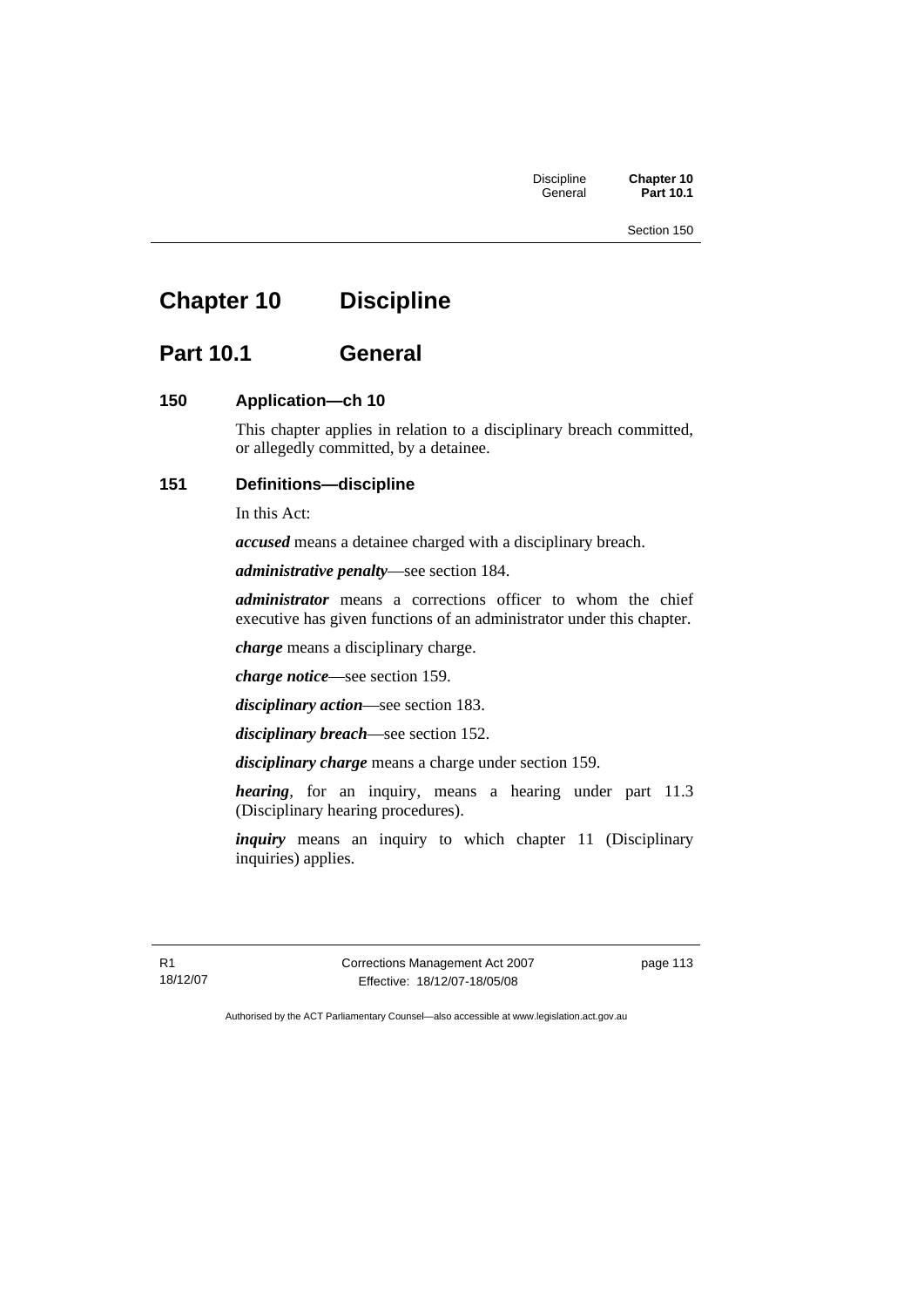*investigative segregation* means segregation directed under any of the following:

- (a) section 156 (Report etc by corrections officer);
- (b) section 157 (Report etc by investigator);
- (c) section 158 (Action by administrator);
- (d) section 160 (Chief executive directions—investigative segregation).

*investigator*—see section 153.

*investigator's report*—see section 157.

*privilege*, in relation to a detainee—see section 154.

*separate confinement*, of a detainee, means confinement of the detainee in a cell, away from other detainees.

### **152 Meaning of** *disciplinary breach*

For a detainee, each of the following is a *disciplinary breach*:

- (a) contravening a direction given to the detainee by the chief executive or a corrections officer under this Act or the *Crimes (Sentence Administration) Act 2005*;
	- *Note* A reference to an Act includes a reference to the statutory instruments made or in force under the Act, including any regulation (see Legislation Act, s 104).
- (b) being in a prohibited area, without the chief executive's approval;
- (c) smoking in a nonsmoking area at a correctional centre;
- (d) taking (in any way) alcohol or a drug into the detainee's body;
- (e) providing a positive test sample for alcohol or a drug when directed, under this Act or the *Crimes (Sentence Administration) Act 2005*, to provide a test sample;

| page 114 | Corrections Management Act 2007 | R <sub>1</sub> |
|----------|---------------------------------|----------------|
|          | Effective: 18/12/07-18/05/08    | 18/12/07       |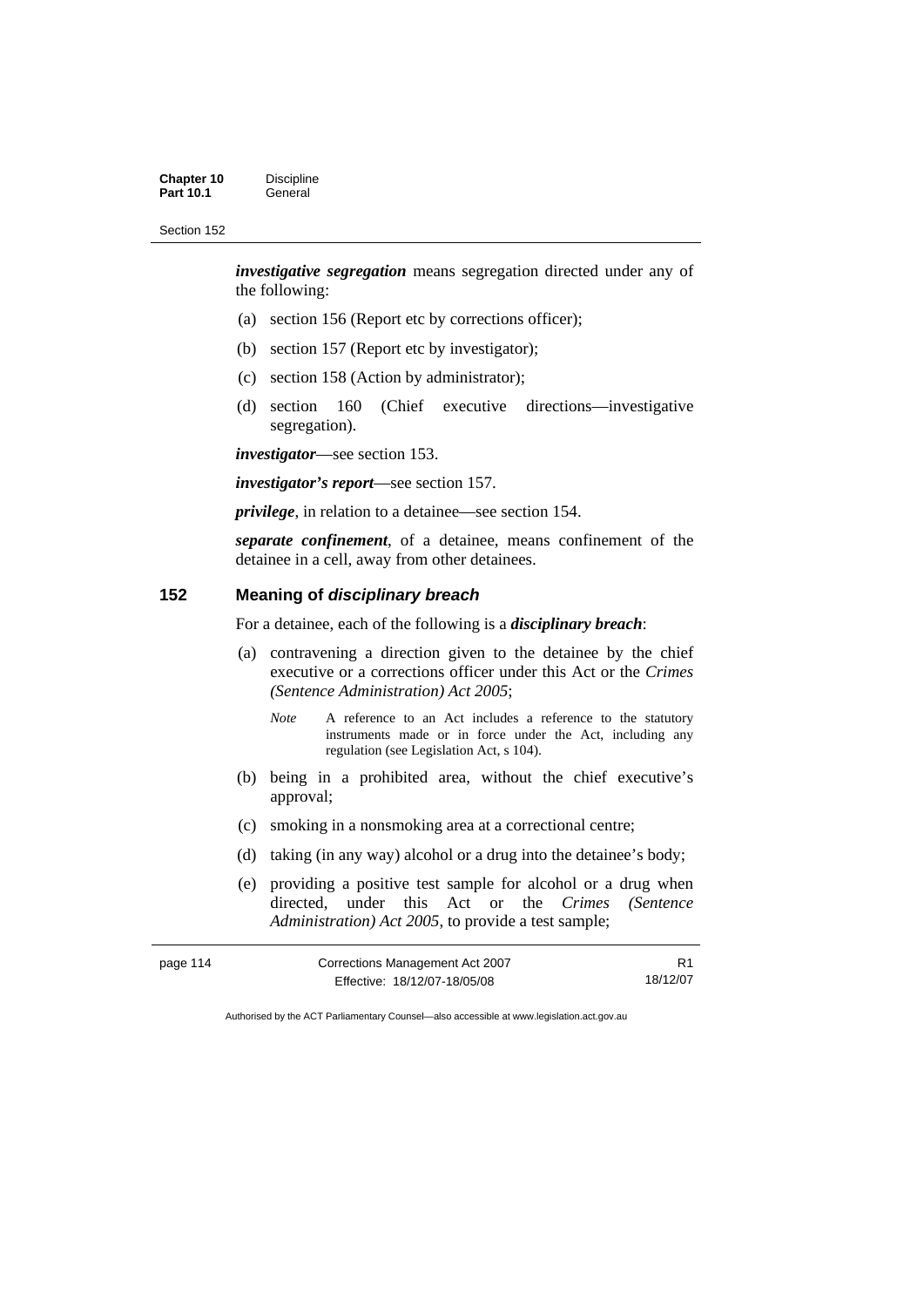- (f) making, possessing, concealing, knowingly consuming or dealing with a prohibited thing, without the chief executive's approval;
- (g) gambling;
- (h) being disrespectful or abusive towards a corrections officer in a way that undermines the officer's authority;
- (i) being disrespectful or abusive towards someone in a way that is likely to provoke a person to be violent;
- (j) intentionally or recklessly engaging in conduct that endangers, or may endanger, the health or safety of the detainee or anyone else;
- (k) fighting;
- (l) assaulting someone else;
- (m) theft;
- (n) possessing stolen property;
- (o) possessing or dealing in things without the chief executive's approval;
- (p) intentionally or recklessly damaging or destroying property belonging to someone else;
- (q) interfering with property belonging to someone else, without approval by the owner of the property;
- (r) interfering with anyone's personal monitoring device without the chief executive's approval;
- (s) creating or participating in a disturbance, or other activity, likely to endanger security or good order at a correctional centre;

R1 18/12/07 Corrections Management Act 2007 Effective: 18/12/07-18/05/08

page 115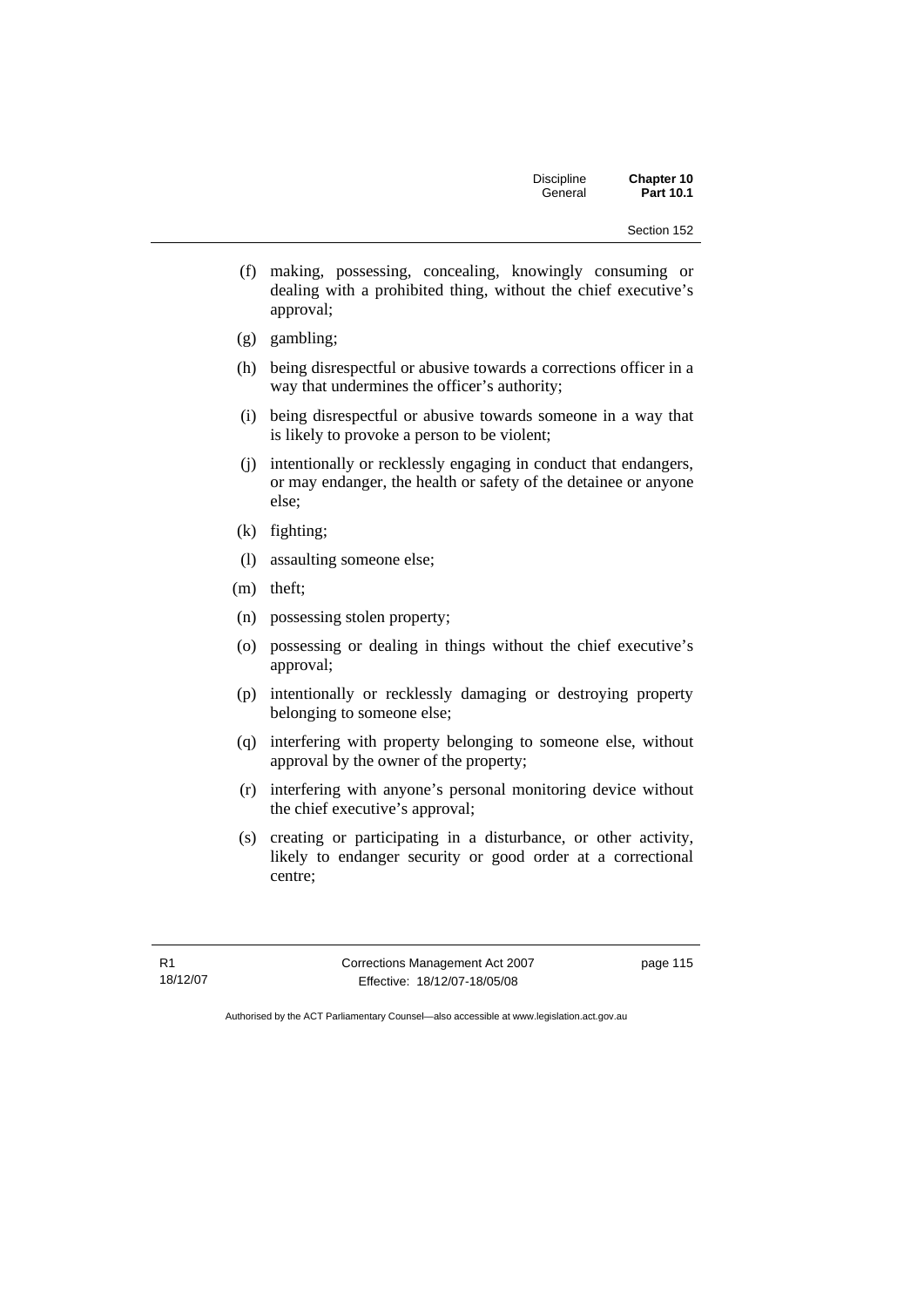- (t) contravening a condition of any of the following:
	- (i) a direction under section 204 (Local leave directions);
	- (ii) a local leave permit;
	- (iii) an interstate leave permit;
- (u) doing anything for the purpose of escaping, or assisting a detainee to escape, from detention;
- (v) offering, giving or taking a bribe;
- (w) attempting, or assisting anyone else attempting, to commit another disciplinary breach;
- $(x)$  threatening to do anything mentioned in paragraphs  $(i)$ ,  $(k)$ ,  $(l)$ , (p) or (s);
- (y) anything else prescribed by regulation.

#### **Examples of contravening chief executive directions—par (a)**

failing to comply with a direction by the chief executive to provide a test sample or submit to a search under this Act

*Note* An example is part of the Act, is not exhaustive and may extend, but does not limit, the meaning of the provision in which it appears (see Legislation Act, s 126 and s 132).

### **153 Meaning of** *investigator*

### (1) An *investigator* is—

- (a) a corrections officer to whom the chief executive has given functions of an investigator; or
- (b) a person engaged under subsection (2).
- (2) The chief executive may, on behalf of the Territory, engage a person (other than a corrections officer) to exercise the functions of an investigator.

| page 116 | Corrections Management Act 2007 |          |
|----------|---------------------------------|----------|
|          | Effective: 18/12/07-18/05/08    | 18/12/07 |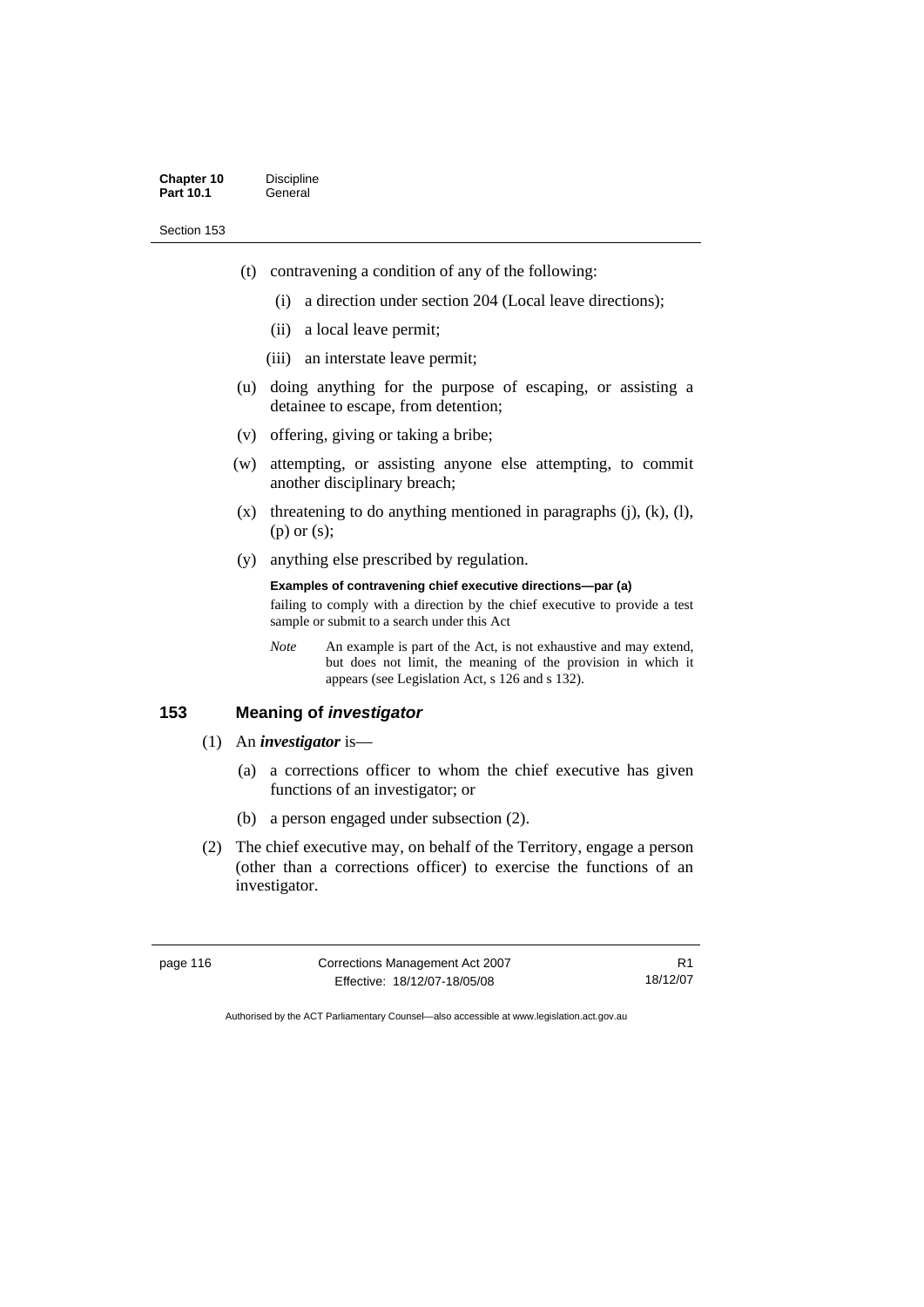(3) The chief executive may engage a person under subsection (2) only if satisfied the person has appropriate qualifications or experience to exercise the functions of an investigator.

### **154 Meaning of** *privilege*

A *privilege*, in relation to a detainee*—*

- (a) is any amenity, facility or opportunity the detainee may have the benefit of in detention; but
- (b) does not include anything that is, for this chapter, an entitlement for the detainee.

#### **Examples of privileges**

- 1 using common areas at a correctional centre for mixing with other detainees
- 2 participating in activities other than those forming part of a detainee's case management plan
- 3 using phones, email or the internet other than for entitled usage
- 4 buying non-essential goods from money held in trust for a detainee
- 5 using a radio, television, CD or DVD player or other electronic equipment for recreational purposes
- 6 pursuing hobbies and crafts
- 7 keeping personal property in a cell

#### **Examples of entitlements**

things expressed in chapter 6 (Living conditions at correctional centres) to be entitlements for detainees

*Note* An example is part of the Act, is not exhaustive and may extend, but does not limit, the meaning of the provision in which it appears (see Legislation Act, s 126 and s 132).

### **155 Overlapping disciplinary breaches and criminal offences**

- (1) This section applies if a detainee engages, or is alleged to have engaged, in conduct that is both—
	- (a) a disciplinary breach; and

R1 18/12/07 Corrections Management Act 2007 Effective: 18/12/07-18/05/08

page 117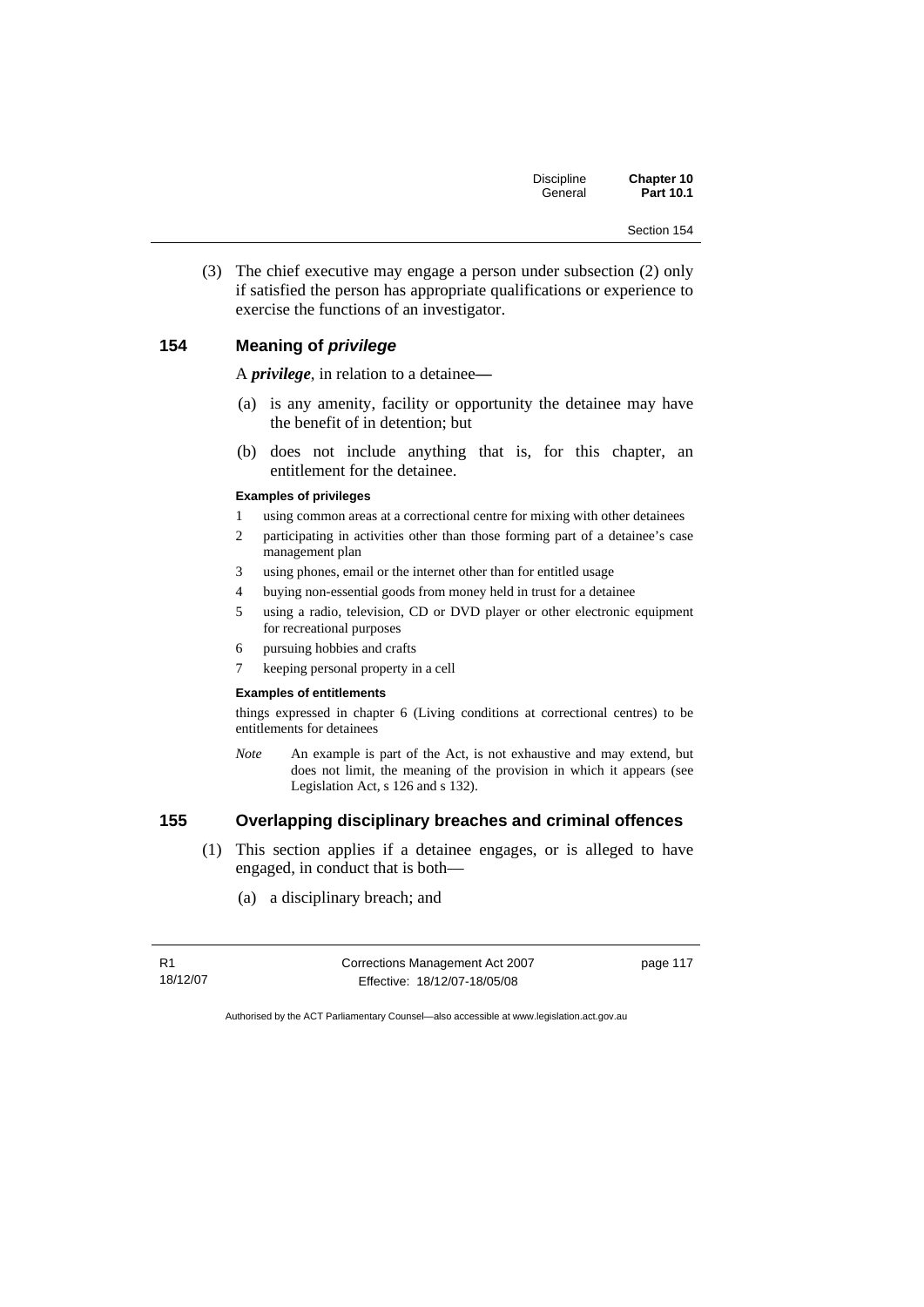- (b) an offence (a *criminal offence*) against a territory law, including this Act.
- (2) The detainee must not be prosecuted for the criminal offence if an administrative penalty has been imposed on the detainee because of the disciplinary breach.
- (3) A disciplinary charge for the disciplinary breach must not be started, or further dealt with, under this chapter if a prosecution for the criminal offence has been started in a court.
- (4) Disciplinary action for the disciplinary breach must not be taken against the detainee if the detainee has been convicted or found guilty of the criminal offence by a court.
	- *Note* For the kinds of disciplinary action that may be taken, see s 183.

page 118 Corrections Management Act 2007 Effective: 18/12/07-18/05/08

R1 18/12/07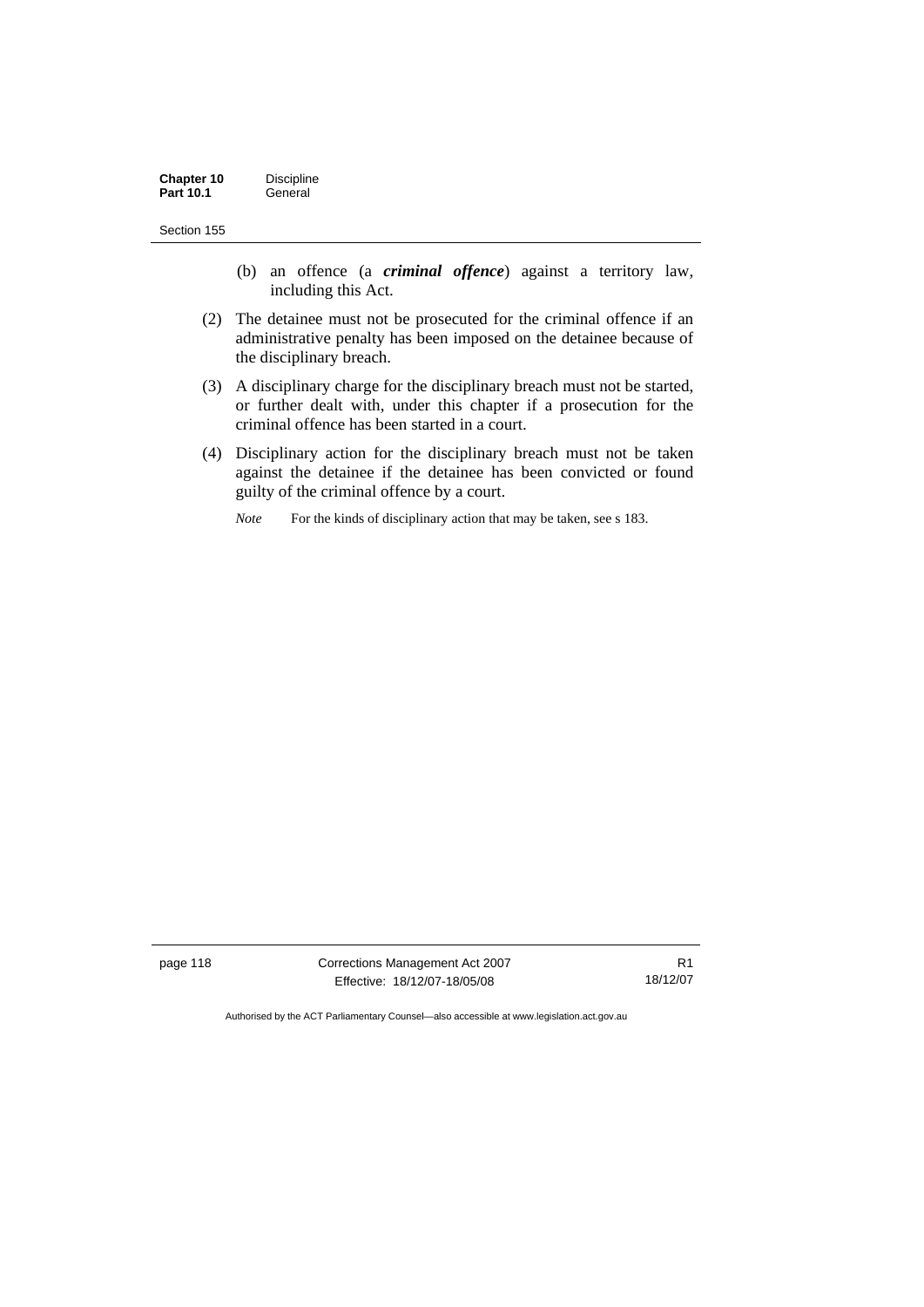# **Part 10.2 Disciplinary investigations**

# **Division 10.2.1 Investigation of disciplinary breaches**

### **156 Report etc by corrections officer**

- (1) This section applies if a corrections officer believes, on reasonable grounds, that a detainee has committed a disciplinary breach.
- (2) The corrections officer may do 1 or more of the following if the officer believes, on reasonable grounds, that it is appropriate in the circumstances:
	- (a) counsel the detainee;
	- (b) warn the detainee about committing a disciplinary breach;
	- (c) reprimand the detainee;
	- (d) subject to section 161 (Grounds for investigative segregation), direct that the detainee be segregated from other detainees for the purposes of this part;
	- (e) give an investigator a report about the alleged disciplinary breach.
- (3) A report under subsection (2) (e) must be given to an investigator as soon as possible, and must set out the following:
	- (a) details of the alleged disciplinary breach;
	- (b) the officer's reasons for believing the detainee has committed the disciplinary breach;
	- (c) if subsection  $(2)$  (d) applies—
		- (i) details of the segregation directed; and
		- (ii) the officer's reasons for the direction; and

R1 18/12/07 Corrections Management Act 2007 Effective: 18/12/07-18/05/08

page 119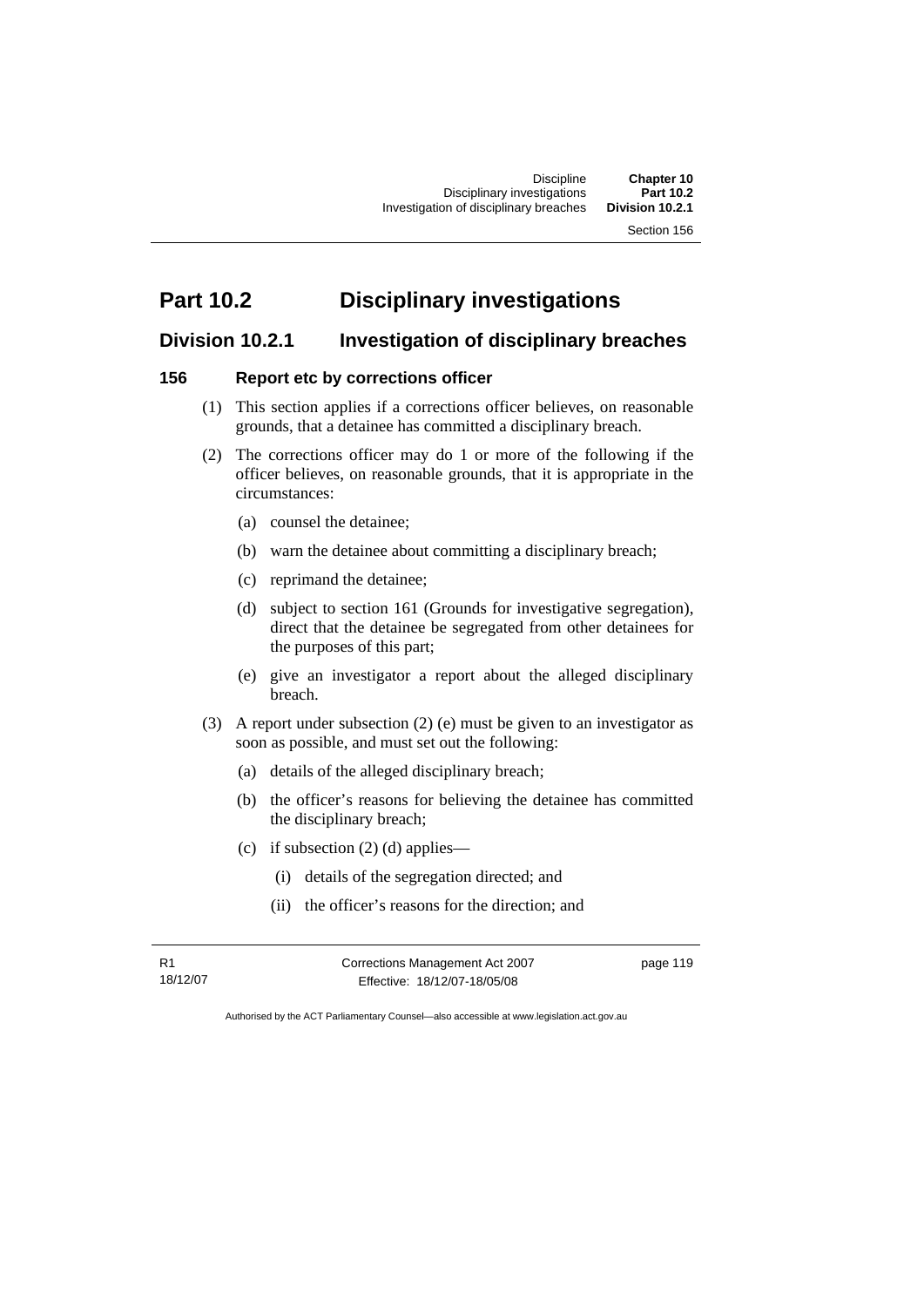- (iii) a recommendation about the detainee's segregation;
- (d) anything else prescribed by regulation.

### **157 Report etc by investigator**

- (1) This section applies if an investigator is given a report by a corrections officer under section 156 about an alleged disciplinary breach by a detainee.
- (2) After considering the report and making any investigation the investigator considers appropriate, the investigator may do 1 or more of the following if the investigator believes, on reasonable grounds, that it is appropriate in the circumstances:
	- (a) take no further action in relation to the report;
	- (b) counsel the detainee;
	- (c) warn the detainee about committing a disciplinary breach;
	- (d) reprimand the detainee;
	- (e) refer the allegation to the chief police officer;
	- (f) subject to section 161 (Grounds for investigative segregation), direct that the detainee be segregated from other detainees for the purposes of this part;
	- (g) give an administrator a report (an *investigator's report*) about the alleged disciplinary breach.
- (3) An investigator's report must be given to an administrator as soon as possible, and must set out the following:
	- (a) details (or a copy) of the corrections officer's report;
	- (b) details of any referral of the allegation to the chief police officer;

| page 120 |  |  |
|----------|--|--|
|----------|--|--|

**Corrections Management Act 2007** Effective: 18/12/07-18/05/08

R1 18/12/07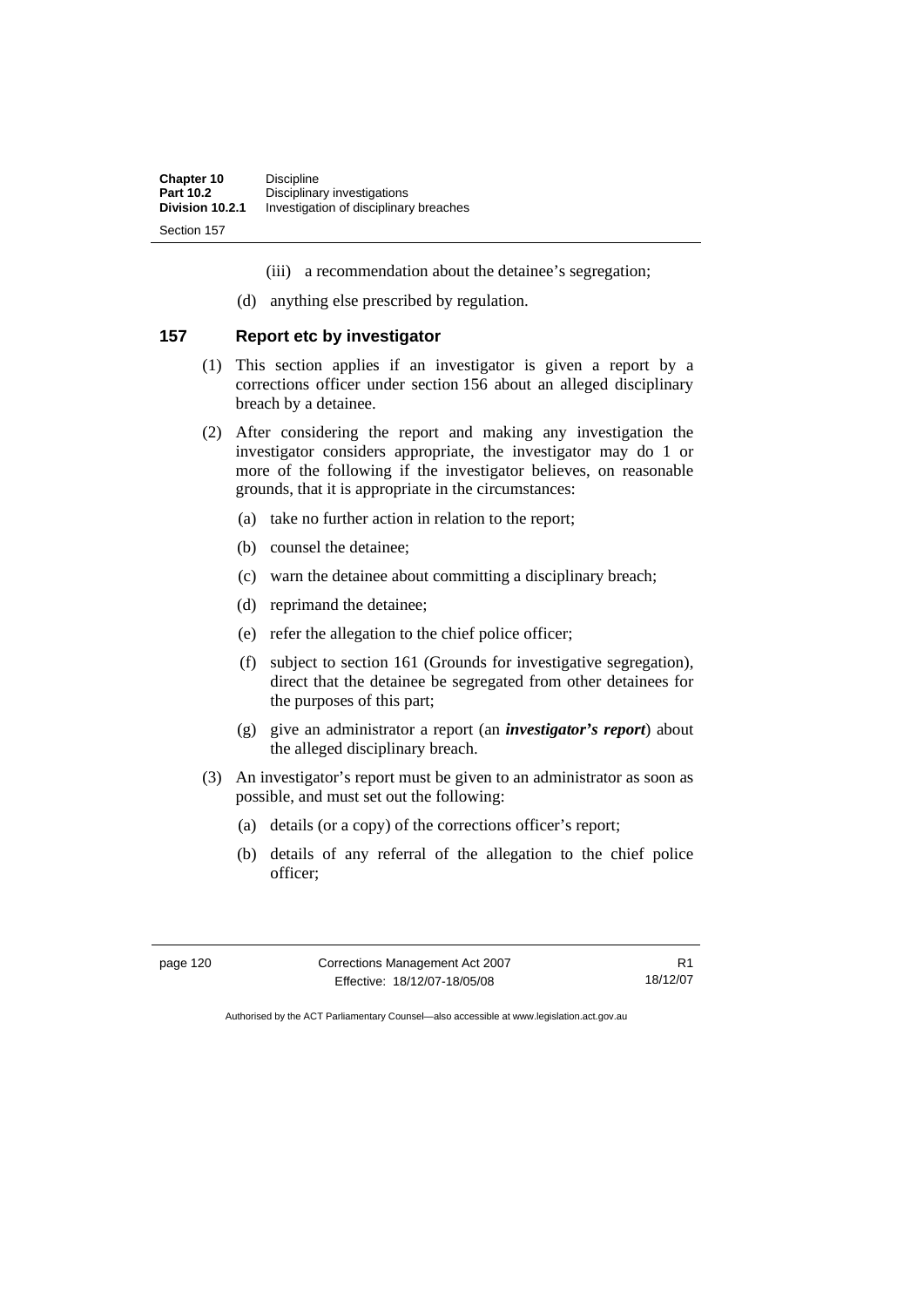(c) if subsection  $(2)$  (f) applies—

- (i) details of the segregation directed; and
- (ii) the investigator's reasons for the direction; and
- (iii) a recommendation about the detainee's segregation;
- (d) a recommendation for any action by the administrator under section 158;
- (e) anything else prescribed by regulation.
- (4) A referral under subsection (2) (e) must be in writing and be accompanied by the investigator's report.
- (5) A corrections officer who is also an investigator must not exercise any function as an investigator in relation to any report made by the officer under section 156.

## **158 Action by administrator**

- (1) This section applies if an administrator is given a report under section 157 about an alleged disciplinary breach by a detainee.
- (2) After considering the report and making any further investigation the administrator considers appropriate, the administrator may do 1 or more of the following if the administrator believes, on reasonable grounds, that it is appropriate in the circumstances:
	- (a) take no further action in relation to the report;
	- (b) counsel the detainee;
	- (c) warn the detainee about committing a disciplinary breach;
	- (d) reprimand the detainee;
	- (e) refer the allegation to—
		- (i) the chief police officer; or
		- (ii) the director of public prosecutions;

| R1       | Corrections Management Act 2007 | page 121 |
|----------|---------------------------------|----------|
| 18/12/07 | Effective: 18/12/07-18/05/08    |          |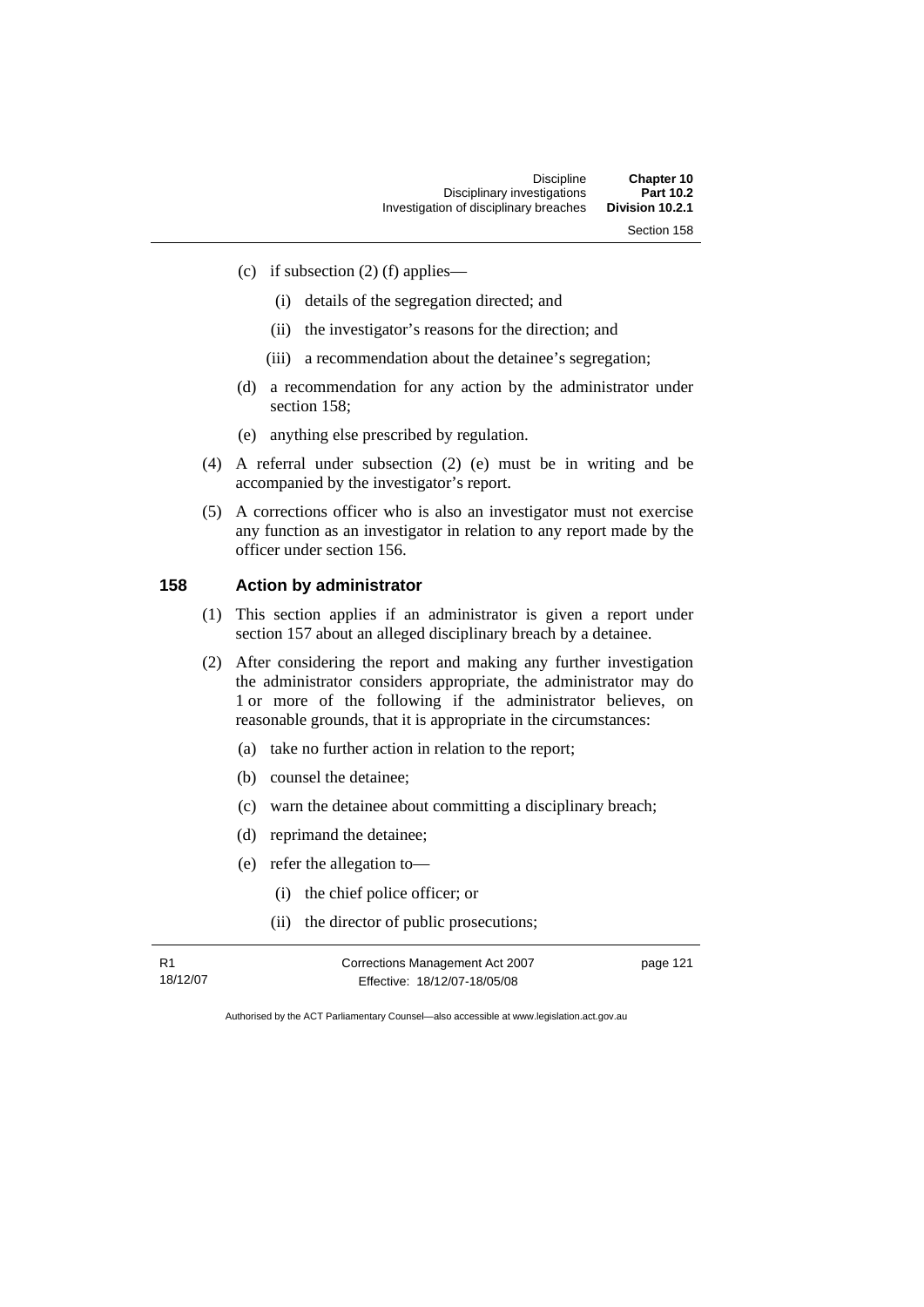- (f) charge the detainee under section 159 (Disciplinary charge);
- (g) subject to section 161 (Grounds for investigative segregation), direct that the detainee be segregated from other detainees for the purposes of this part;
- (h) anything else prescribed by regulation.
- (3) A referral under subsection (2) (e) must be in writing and be accompanied by the investigator's report.
- (4) A corrections officer who is also an administrator, or who is or has been an investigator, must not exercise any function as an administrator under this section in relation to any report made by the officer under section 156 or section 157.

### **159 Disciplinary charge**

To charge a detainee with a disciplinary breach, the administrator must give the detainee written notice of the charge (a *charge notice*), including details of the following:

- (a) the disciplinary breach charged;
- (b) a brief statement of the conduct to which the charge applies and when, or the period during which, it happened or is alleged to have happened;
- (c) the option of having the charge dealt with by consent under division 10.3.1 (Disciplinary action—with accused's consent);
- (d) the election available under section 167 (Disciplinary breach admitted by accused) to accept the disciplinary action proposed by the administrator;

page 122 Corrections Management Act 2007 Effective: 18/12/07-18/05/08

R1 18/12/07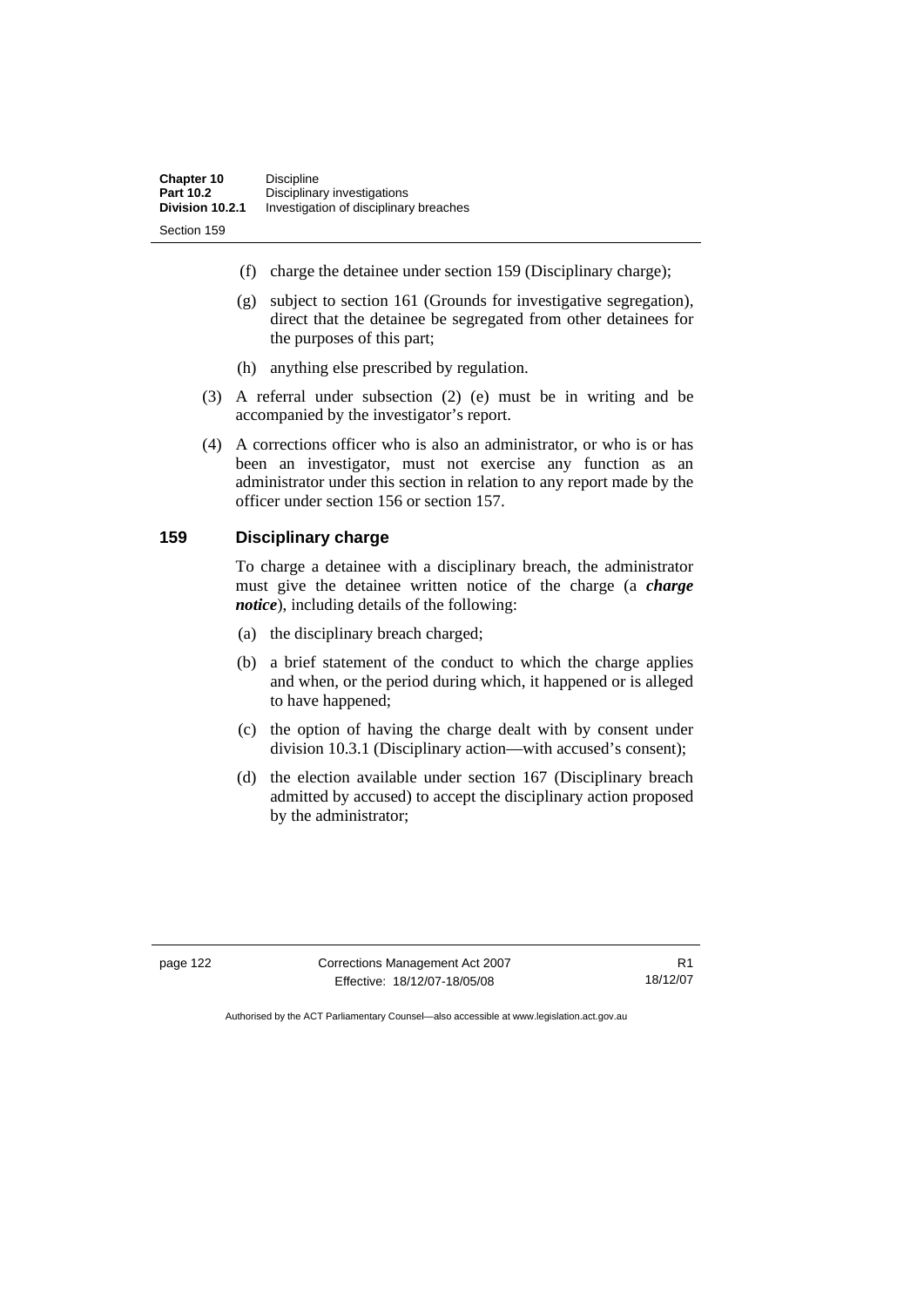| Chapter 10      | <b>Discipline</b>           |  |
|-----------------|-----------------------------|--|
| Part 10.2       | Disciplinary investigations |  |
| Division 10.2.2 | Investigative segregation   |  |
| Section 160     |                             |  |

- (e) the disciplinary action the administrator believes, on reasonable grounds, would be appropriate if the charge were dealt with under section 168 (Presiding officer's powers breach admitted by accused).
- *Note* If a form is approved under s 228 for a disciplinary charge, the form must be used.

# **Division 10.2.2 Investigative segregation**

### **160 Chief executive directions—investigative segregation**

- (1) Subject to section 161, the chief executive may direct that a detainee be segregated from other detainees for the purposes of this part.
- (2) To remove any doubt, this section is additional to, and does not limit, the power to direct that a detainee be segregated from other detainees under any of the following:
	- (a) section 156 (Report etc by corrections officer);
	- (b) section 157 (Report etc by investigator);
	- (c) section 158 (Action by administrator).

### **161 Grounds for investigative segregation**

- (1) This section applies to a direction for investigative segregation.
- (2) The direction may be given only if the person giving the direction believes, on reasonable grounds, that segregation of the detainee is necessary or prudent for the purposes of this part.
- (3) Without limiting subsection (2), the direction may be given if the person giving the direction believes, on reasonable grounds, that the opportunity for the detainee to associate with anyone else creates, or is likely to create, a risk of—
	- (a) harm, or threatened harm, to the detainee or anyone else; or

R1 18/12/07 Corrections Management Act 2007 Effective: 18/12/07-18/05/08

page 123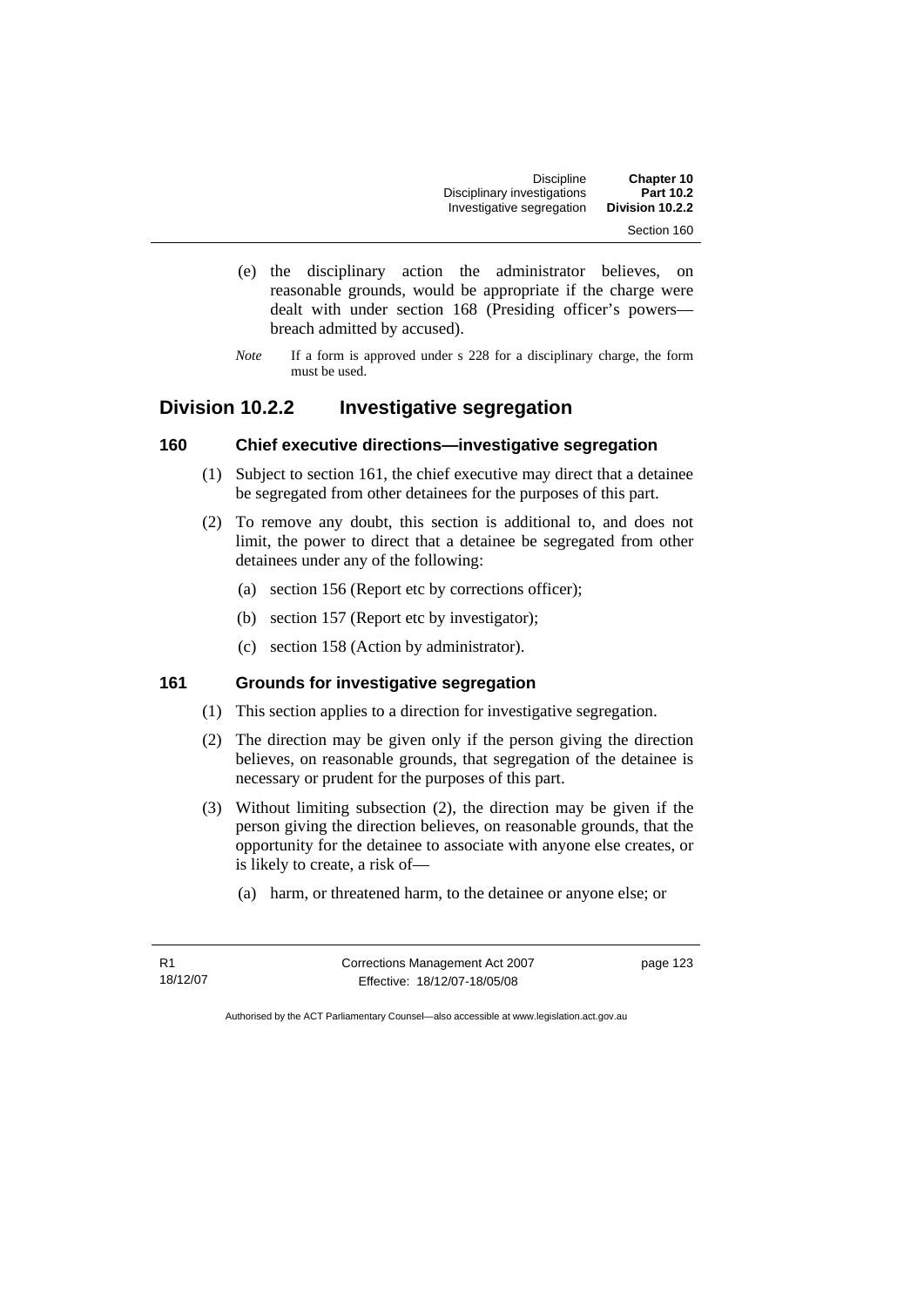| Chapter 10       | <b>Discipline</b>           |
|------------------|-----------------------------|
| <b>Part 10.2</b> | Disciplinary investigations |
| Division 10.2.2  | Investigative segregation   |
| Section 162      |                             |

- (b) the perverting, or attempted perverting, of an investigation, under this part; or
- (c) undermining security or good order at a correctional centre.

### **162 Notice of investigative segregation**

The person giving a direction for investigative segregation of a detainee must give the detainee prompt notice of the direction, why it was given, when it takes effect and the provisions for its duration and review under this part.

### **163 Duration of investigative segregation**

- (1) The chief executive must revoke a direction for investigative segregation if the chief executive believes, on reasonable grounds, that the direction is no longer necessary or prudent.
- (2) The chief executive—
	- (a) may review a direction for investigative segregation of a detainee at any time on the chief executive's own initiative or on request by the detainee; and
	- (b) must review the direction before any transfer of the detainee to another correctional centre; and
	- (c) must review the direction at least once every 7 days while it remains in force.
- (3) After reviewing a direction for investigative segregation, the chief executive may—
	- (a) confirm the direction; or
	- (b) make a direction or further direction under section 160 (1); or
	- (c) revoke the direction under subsection (1).

| page | 124 |
|------|-----|
|------|-----|

**Corrections Management Act 2007** Effective: 18/12/07-18/05/08

R1 18/12/07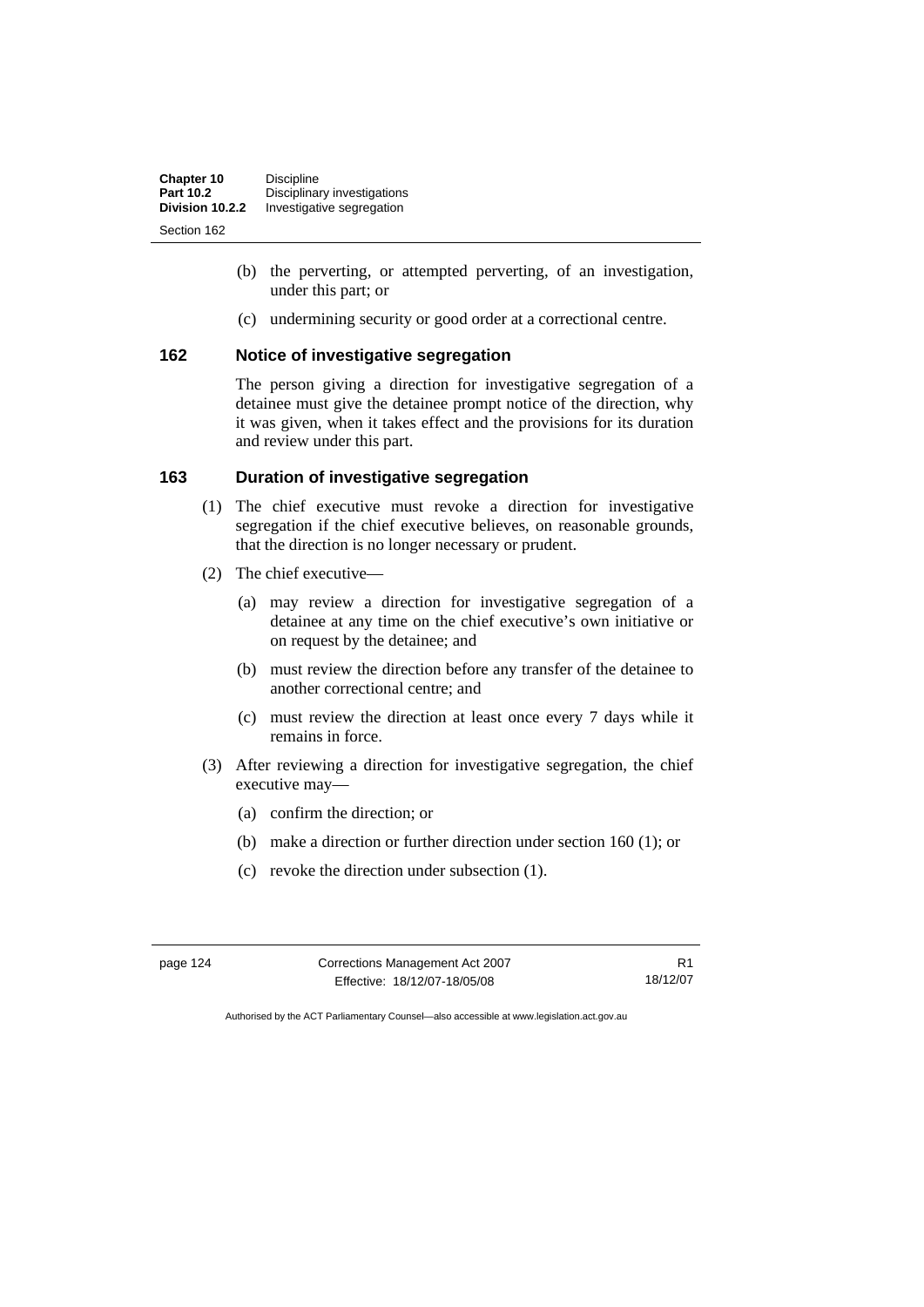| Chapter 10      | <b>Discipline</b>           |  |
|-----------------|-----------------------------|--|
| Part 10.2       | Disciplinary investigations |  |
| Division 10.2.2 | Investigative segregation   |  |
| Section 164     |                             |  |

- (4) To remove any doubt, the chief executive may make more than 1 direction under section 160 (1) in relation to a detainee for the same investigation.
- (5) Subject to this section and section 94 (Segregated detainees removed to NSW), a direction, or further direction, for investigative segregation ends at the end of the earlier of the following days:
	- (a) the 7th day after the day the direction is given;
	- (b) the day the administrator makes a decision under section 158 (Action by administrator) in relation to the alleged disciplinary breach to which the direction applies (other than a decision to direct investigative segregation of the detainee).

### **164 Application for review of investigative segregation directions**

- (1) A detainee may apply to an adjudicator for a review of a direction for investigative segregation of the detainee.
- (2) The application must be made no later than 7 days after the day the person making the direction gives the detainee notice under section 162 of the direction.
	- *Note* If a form is approved under s 228 for an application under this section, the form must be used.
- (3) Subject to any decision by the adjudicator under section 165, the making of the application does not affect the segregation of the detainee under the direction.

### **165 Review of investigative segregation directions**

- (1) On application under section 164, an adjudicator may—
	- (a) conduct an inquiry to review the direction for investigative segregation of the detainee; or
	- (b) refuse to review the direction.

R1 18/12/07 Corrections Management Act 2007 Effective: 18/12/07-18/05/08

page 125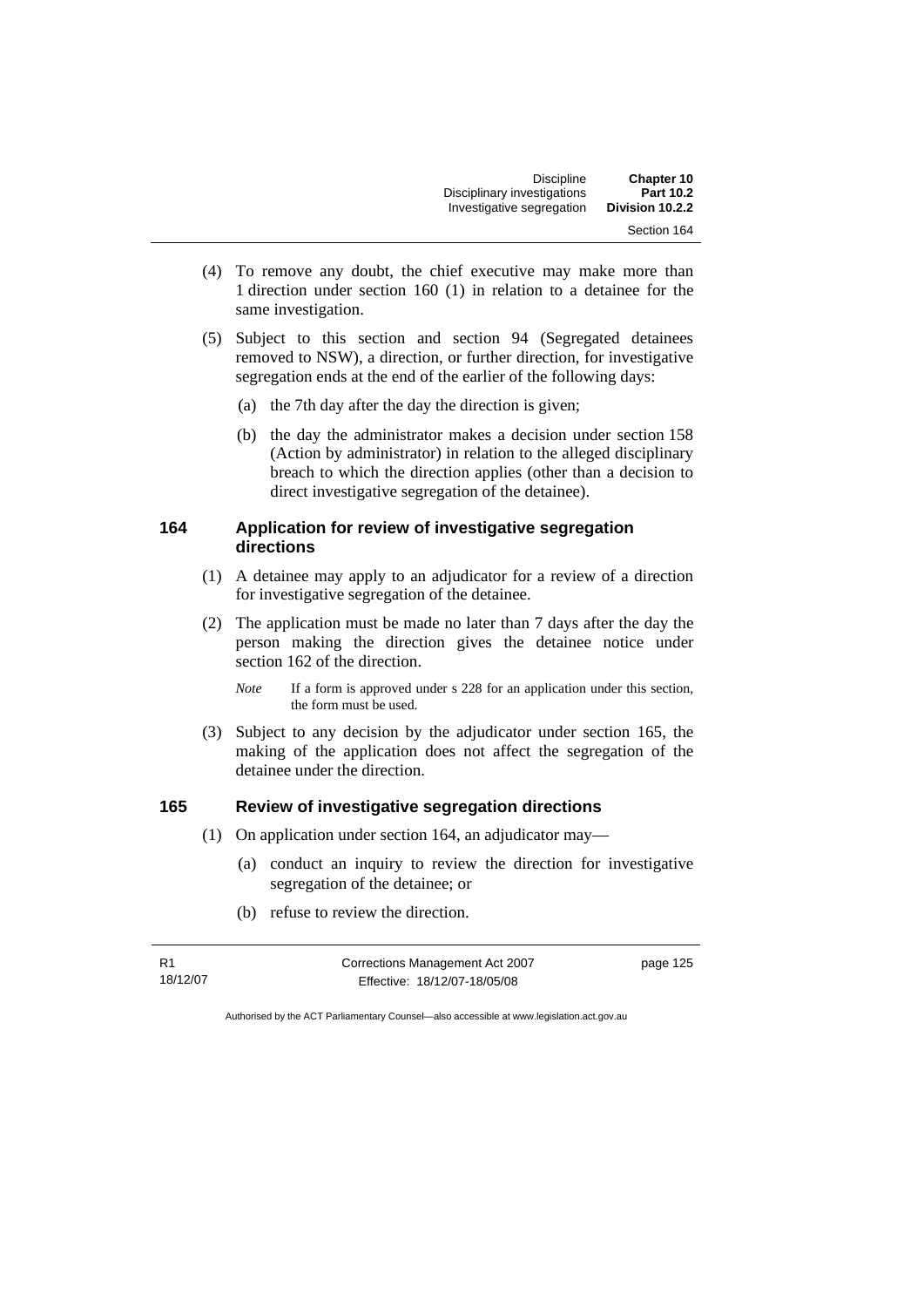| Chapter 10       | <b>Discipline</b>           |
|------------------|-----------------------------|
| <b>Part 10.2</b> | Disciplinary investigations |
| Division 10.2.2  | Investigative segregation   |
| Section 165      |                             |

- (2) Chapter 11 (Disciplinary inquiries) applies to the inquiry, with any changes prescribed by regulation, as if it were an inquiry under that chapter.
- (3) After completing an inquiry under this section, the adjudicator may—
	- (a) confirm the direction under review; or
	- (b) amend the direction under review; or
	- (c) set aside the direction under review; or
	- (d) set aside the direction under review and make a substitute direction that the detainee be segregated from other detainees for the purposes of this part.
- (4) The adjudicator must give the detainee prompt written notice of the adjudicator's decision under this section.
- (5) If the adjudicator refuses to review the direction, the notice must include the reasons for the refusal.
	- *Note* Under the *Administrative Decisions (Judicial Review) Act 1989*, a person aggrieved by an administrative decision made under an enactment may apply to the Supreme Court for a review of the decision. Subject to any order of the court, the making of the application does not affect the operation of the decision or prevent its implementation (see that Act, s 16).

page 126 Corrections Management Act 2007 Effective: 18/12/07-18/05/08

R1 18/12/07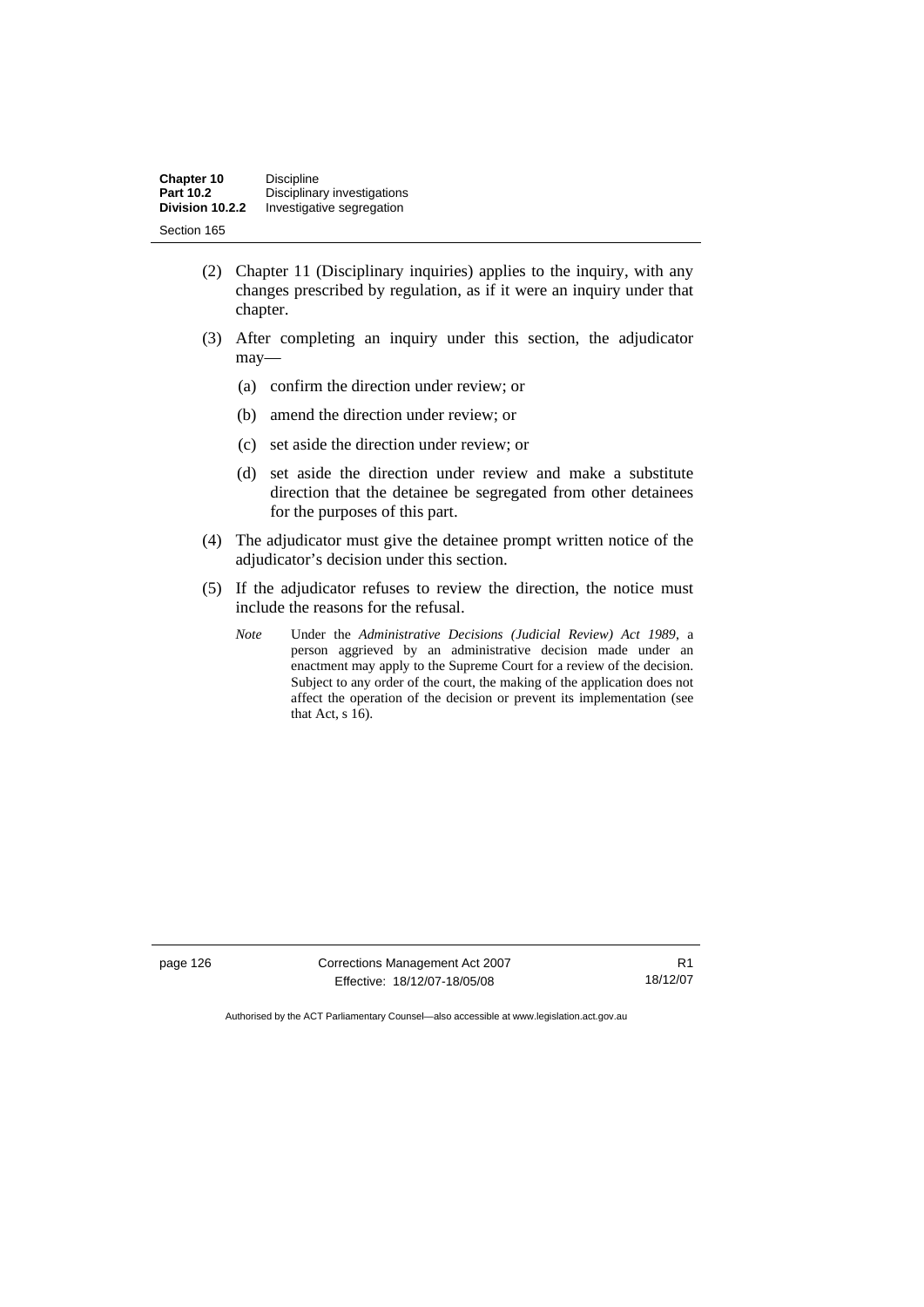# **Part 10.3 Disciplinary action and review**

# **Division 10.3.1 Disciplinary action—with accused's consent**

### **166 Meaning of** *presiding officer***—div 10.3.1**

In this division:

*presiding officer* means a corrections officer to whom the chief executive has given functions of a presiding officer under this division.

### **167 Disciplinary breach admitted by accused**

- (1) An accused may elect to have a disciplinary charge against the detainee dealt with under this division by giving the administrator a written notice in which the accused—
	- (a) admits the disciplinary breach charged; and
	- (b) accepts the proposed disciplinary action stated in the charge notice.

#### **Example of election**

a signed admission and acceptance on the charge notice

- *Note 1* An example is part of the Act, is not exhaustive and may extend, but does not limit, the meaning of the provision in which it appears (see Legislation Act, s 126 and s 132).
- *Note 2* If a form is approved under s 228 for an election under this section, the form must be used.
- (2) The election must be given to the administrator—
	- (a) no later than the day after the day the administrator gives the accused the charge notice; or

R1 18/12/07 Corrections Management Act 2007 Effective: 18/12/07-18/05/08

page 127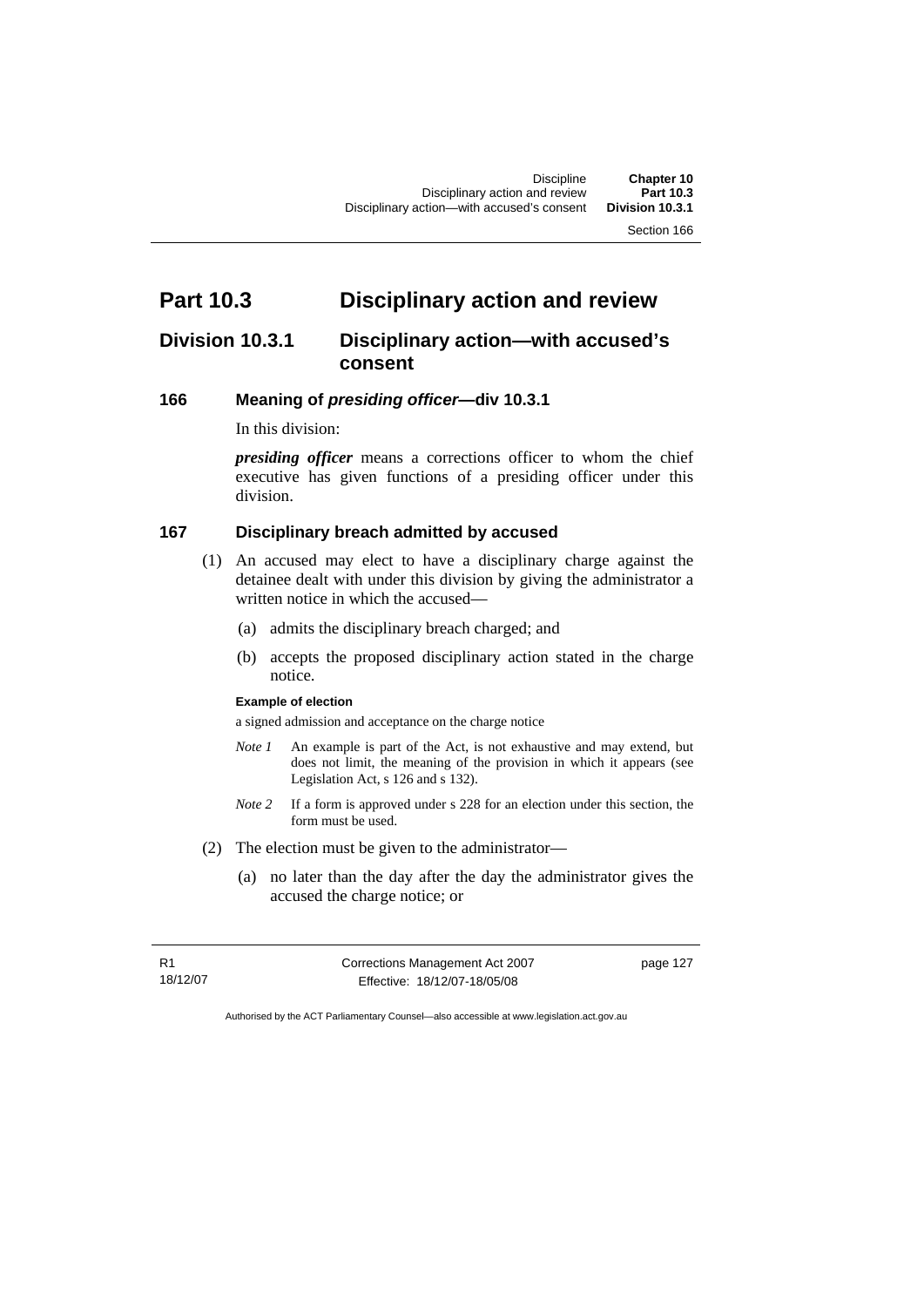- (b) within any extended period allowed under subsection (3).
- (3) For subsection (2) (b), the administrator may extend the period within which the election must be made if the administrator believes, on reasonable grounds, that is appropriate.
	- *Note* An extension of the time for making an election may be given even though the relevant time has ended (see Legislation Act, s 151C (Power to extend time)).
- (4) The administrator must give the accused written notice of a decision under subsection (3).

#### **168 Presiding officer's powers—breach admitted by accused**

- (1) This section applies if the accused elects under section 167 to have a disciplinary charge dealt with under this division.
- (2) A presiding officer may, without further investigation or inquiry, counsel the accused and take disciplinary action against the accused in accordance with division 10.3.5 (Disciplinary action).
- (3) However, the only disciplinary action the presiding officer may take under this section is the disciplinary action stated as the appropriate action in the charge notice.
- (4) The presiding officer must give the accused written notice of a decision made under this section.

# **Division 10.3.2 Internal disciplinary inquiry**

### **169 Meaning of** *presiding officer***—div 10.3.2**

In this division:

*presiding officer* means a corrections officer to whom the chief executive has given functions of a presiding officer under this division.

page 128 Corrections Management Act 2007 Effective: 18/12/07-18/05/08

R1 18/12/07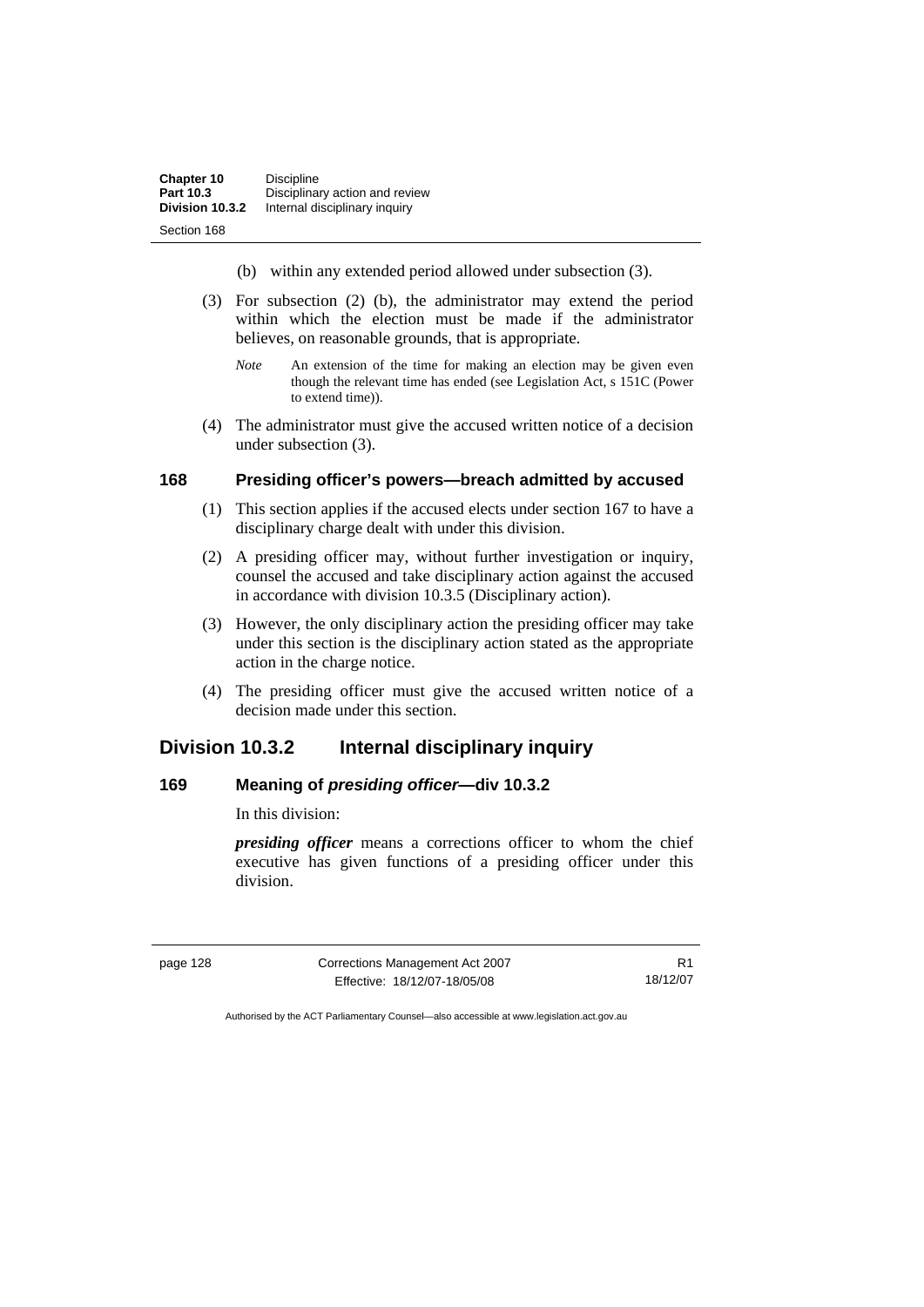Discipline **Chapter 10**  Disciplinary action and review **Part 10.3 Internal disciplinary inquiry** Section 170

### **170 Disciplinary inquiry into charge**

- (1) This section applies if an accused—
	- (a) is given a charge notice; and
	- (b) does not elect under section 167 to have the charge dealt with under division 10.3.1 (Disciplinary action—with accused's consent).
- (2) A presiding officer must conduct an inquiry into the disciplinary breach charged.
- (3) A corrections officer must not exercise any function of a presiding officer under this division in relation to the disciplinary charge if the officer—
	- (a) made a report under either of the following sections in relation to the alleged disciplinary breach to which the charge relates:
		- (i) section 156 (Report etc by corrections officer);
		- (ii) section 157 (Report etc by investigator); or
	- (b) made the charge under section 158 (Action by administrator).
	- *Note* Ch 11 (Disciplinary inquiries) applies in relation to an inquiry under this division (see s 190).

### **171 Presiding officer's powers after internal inquiry**

- (1) This section applies if a presiding officer has completed an inquiry under section 170.
- (2) If the presiding officer is satisfied, on the balance of probabilities, that a disciplinary breach charged has been proven, the presiding officer may take disciplinary action against the accused in accordance with division 10.3.5 (Disciplinary action).

R1 18/12/07 Corrections Management Act 2007 Effective: 18/12/07-18/05/08

page 129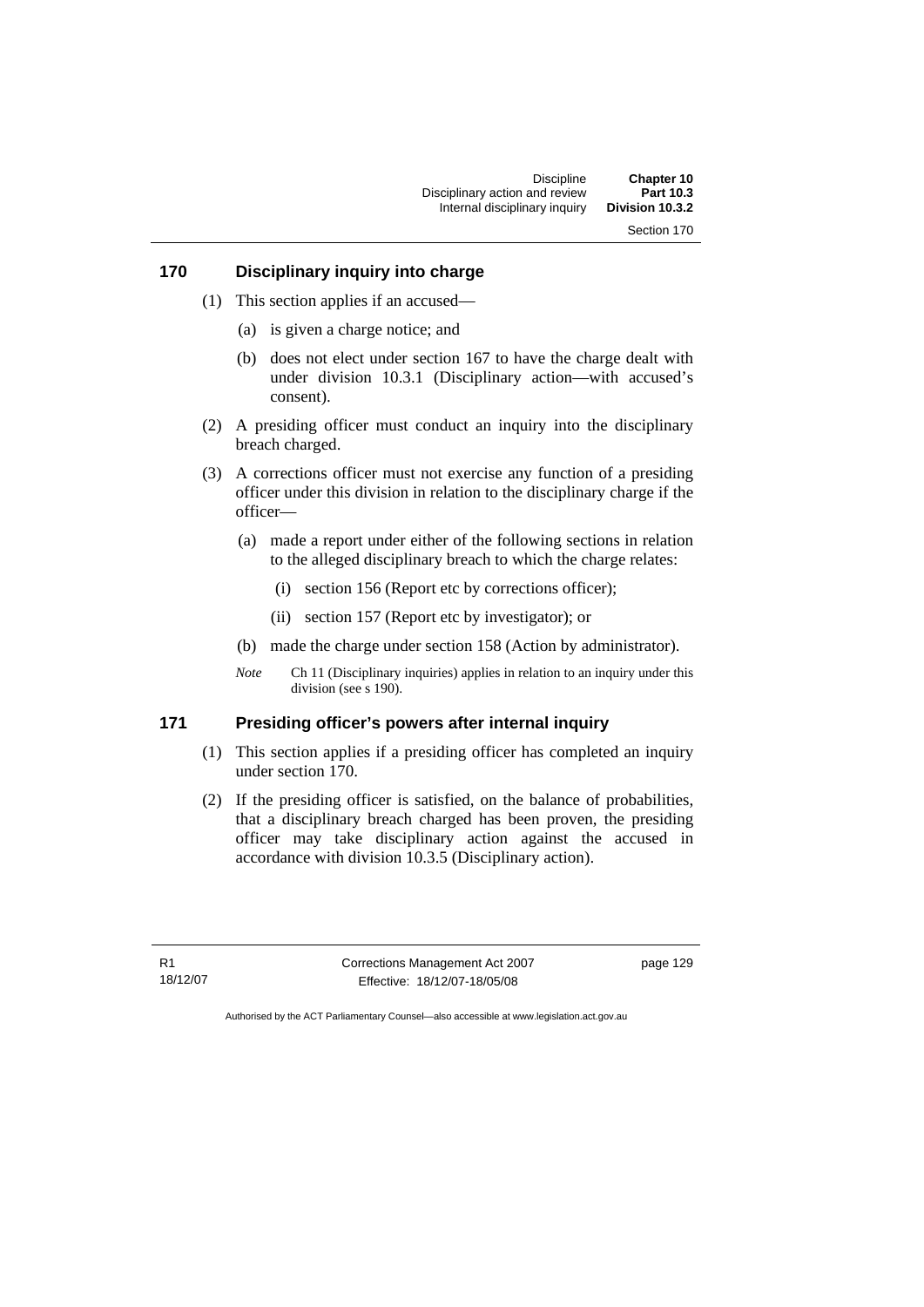- (3) The presiding officer must dismiss the charge—
	- (a) if not satisfied, on the balance of probabilities, that the disciplinary breach charged has been proven; or
	- (b) if satisfied, on reasonable grounds, that it would otherwise be appropriate to do so.
- (4) If the presiding officer believes, on reasonable grounds, that it is necessary or desirable to do so, the presiding officer may refer the charge to—
	- (a) the chief police officer; or
	- (b) the director of public prosecutions.
- (5) The presiding officer must give the accused prompt written notice of the presiding officer's decision under this section, including—
	- (a) a statement of the reasons for the decision; and
	- (b) a statement about the effect of division 10.3.3.
	- *Note 1* If a form is approved under s 228 for the notice, the form must be used.
	- *Note 2* For the meaning of a statement of reasons, see the Legislation Act, s 179.
- (6) A referral under subsection (4) must be in writing and be accompanied by a report by the presiding officer.

# **Division 10.3.3 Internal review of inquiry decision**

### **172 Meaning of** *review officer*—**div 10.3.3**

In this division:

*review officer* means a corrections officer to whom the chief executive has given functions of a review officer under this division.

page 130 Corrections Management Act 2007 Effective: 18/12/07-18/05/08

R1 18/12/07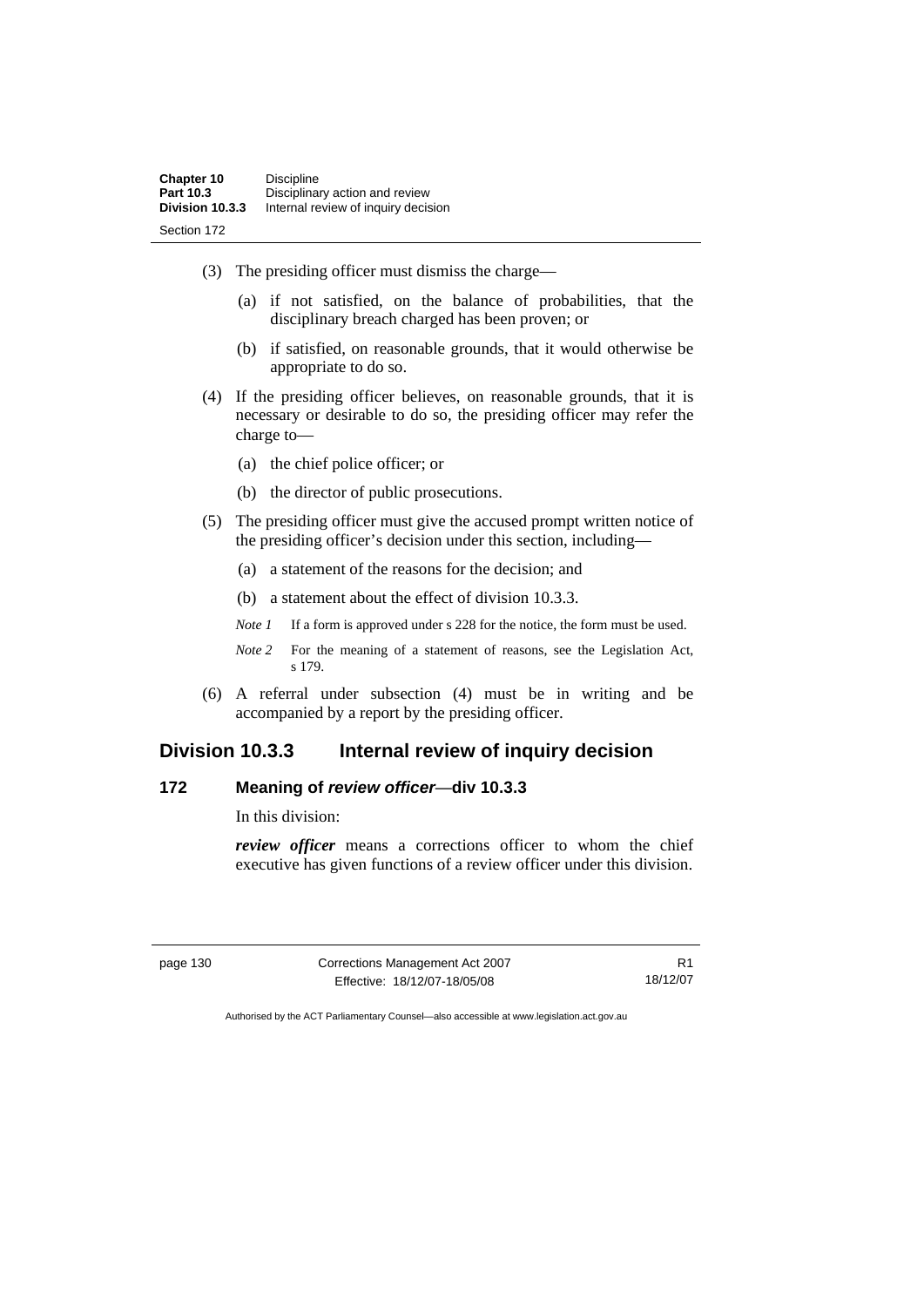Discipline **Chapter 10**  Disciplinary action and review **Part 10.3**  Internal review of inquiry decision

Section 173

## **173 Application for review of inquiry decision**

 (1) An accused may apply to the chief executive for a review of a decision by a presiding officer under section 171 in relation to the accused.

#### **Example of application for review**

a signed application on the presiding officer's notice under section 171

- *Note 1* An example is part of the Act, is not exhaustive and may extend, but does not limit, the meaning of the provision in which it appears (see Legislation Act, s 126 and s 132).
- *Note 2* If a form is approved under s 228 for an application under this section, the form must be used.
- (2) The application must be made no later than 7 days after the day the accused is given notice of the decision under section 171.
- (3) Subject to any decision by a review officer under section 176, the making of the application does not affect the taking of disciplinary action under the decision under review.

## **174 Chief executive to assign review officer**

- (1) On application under section 173, the chief executive must assign a review officer, or review officers, to review the decision to which the application relates.
- (2) A corrections officer must not exercise any function of a review officer under this division in relation to a disciplinary charge if the officer—
	- (a) made a report under either of the following sections in relation to the alleged disciplinary breach to which the charge relates:
		- (i) section 156 (Report etc by corrections officer);
		- (ii) section 157 (Report etc by investigator); or
	- (b) made the charge under section 158 (Action by administrator); or

R1 18/12/07 Corrections Management Act 2007 Effective: 18/12/07-18/05/08

page 131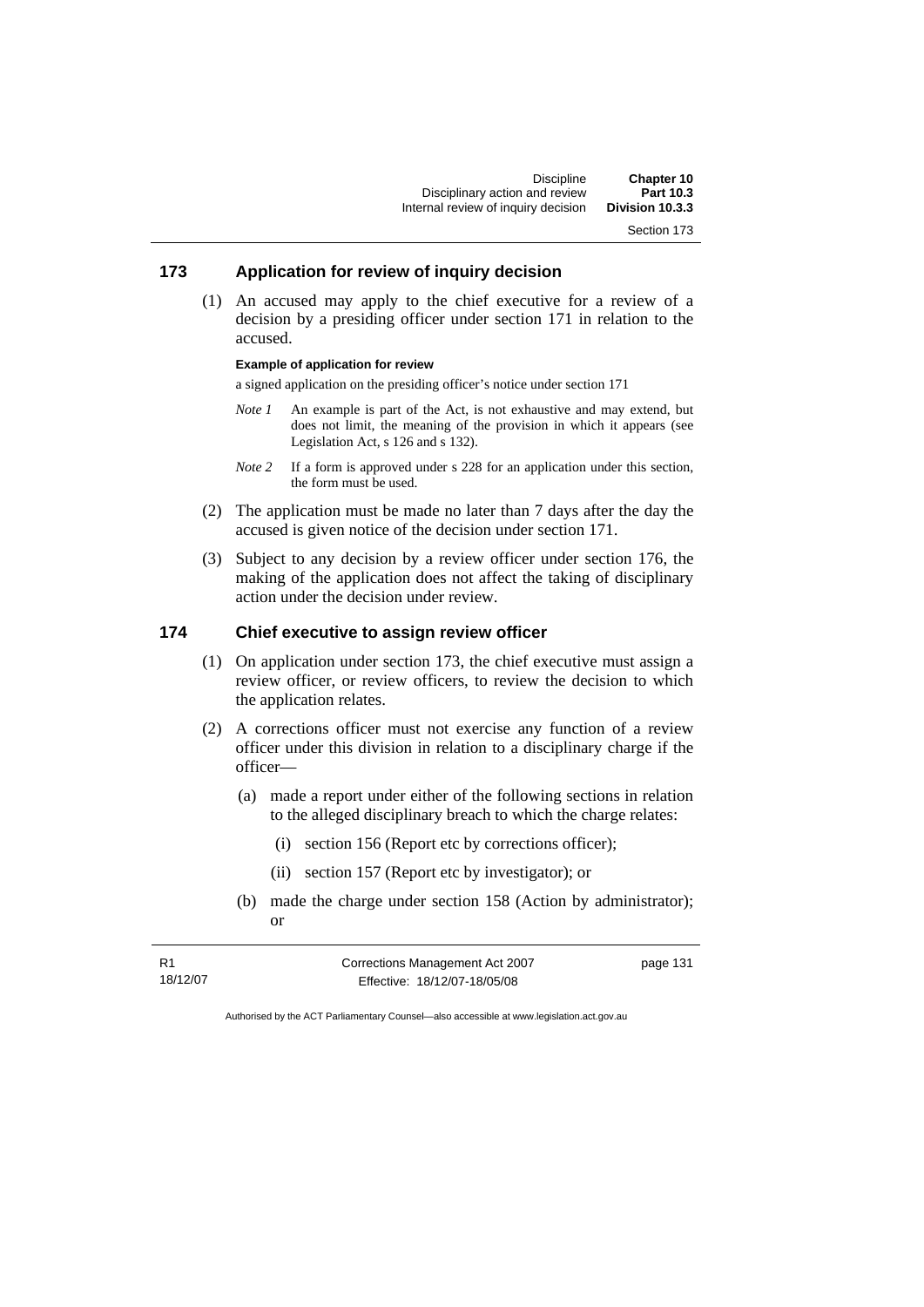| Chapter 10      | <b>Discipline</b>                   |
|-----------------|-------------------------------------|
| Part 10.3       | Disciplinary action and review      |
| Division 10.3.3 | Internal review of inquiry decision |
| Section 175     |                                     |

 (c) conducted an inquiry as presiding officer under section 170 (Disciplinary inquiry into charge) in relation to the charge.

## **175 Review of inquiry decision**

A review officer assigned under section 174 to review a decision under section 171 (Presiding officer's powers after internal inquiry) must conduct a further inquiry to review the decision.

*Note* Ch 11 (Disciplinary inquiries) applies in relation to an inquiry under this division (see s 190).

## **176 Review officer's powers after further inquiry**

- (1) After completing a review under section 175, the review officer may—
	- (a) confirm the decision under review; or
	- (b) exercise any function of a presiding officer under section 171 in relation to the accused, either by—
		- (i) amending the decision under review; or
		- (ii) setting aside the decision under review and making a decision in substitution for the decision set aside.
- (2) The review officer must give the accused prompt written notice of the review officer's decision under this section, including—
	- (a) a statement of the reasons for the decision; and
	- (b) a statement about the effect of division 10.3.4.
	- *Note 1* If a form is approved under s 228 for the notice, the form must be used.
	- *Note 2* For the meaning of a statement of reasons, see the Legislation Act, s 179.

page 132 Corrections Management Act 2007 Effective: 18/12/07-18/05/08

R1 18/12/07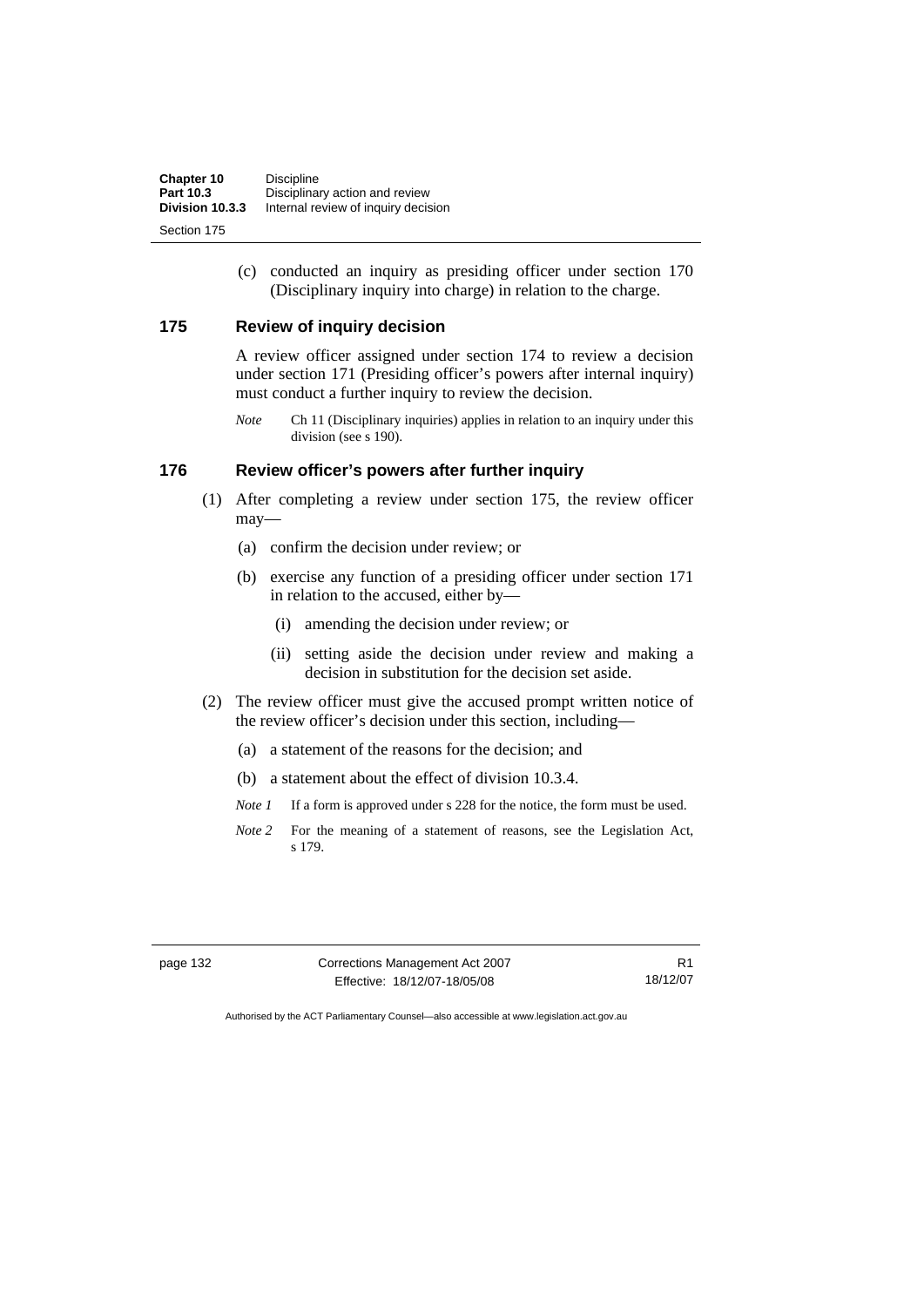# **Division 10.3.4 External review of inquiry decisions**

### **177 Appointment of adjudicator**

- (1) The Minister may appoint at least 1 adjudicator.
	- *Note* For the making of appointments (including acting appointments), see the Legislation Act, pt 19.3.
- (2) A person may be appointed as an adjudicator only if the person is a magistrate and consents, in writing, to be appointed as an adjudicator.
	- *Note* The appointment of a magistrate to another position under a law of the Territory requires consultation between the Attorney-General and the Chief Magistrate (see the *Magistrates Court Act 1930*, s 7G (Magistrates not to do other work)).
- (3) The Legislation Act, division 19.3.3 (Appointments—Assembly consultation) does not apply to an appointment of an adjudicator under subsection (1).

## **178 Application for review by adjudicator**

 (1) An accused may apply to an adjudicator for a review of a decision under section 176 (Review officer's powers after further inquiry) in relation to the accused.

#### **Example of application for review**

a signed application on the review officer's notice under section 176

- *Note* An example is part of the Act, is not exhaustive and may extend, but does not limit, the meaning of the provision in which it appears (see Legislation Act, s 126 and s 132).
- (2) The application must be made no later than 7 days after the day the accused is given notice of the review officer's decision under section 176.

R1 18/12/07 Corrections Management Act 2007 Effective: 18/12/07-18/05/08

page 133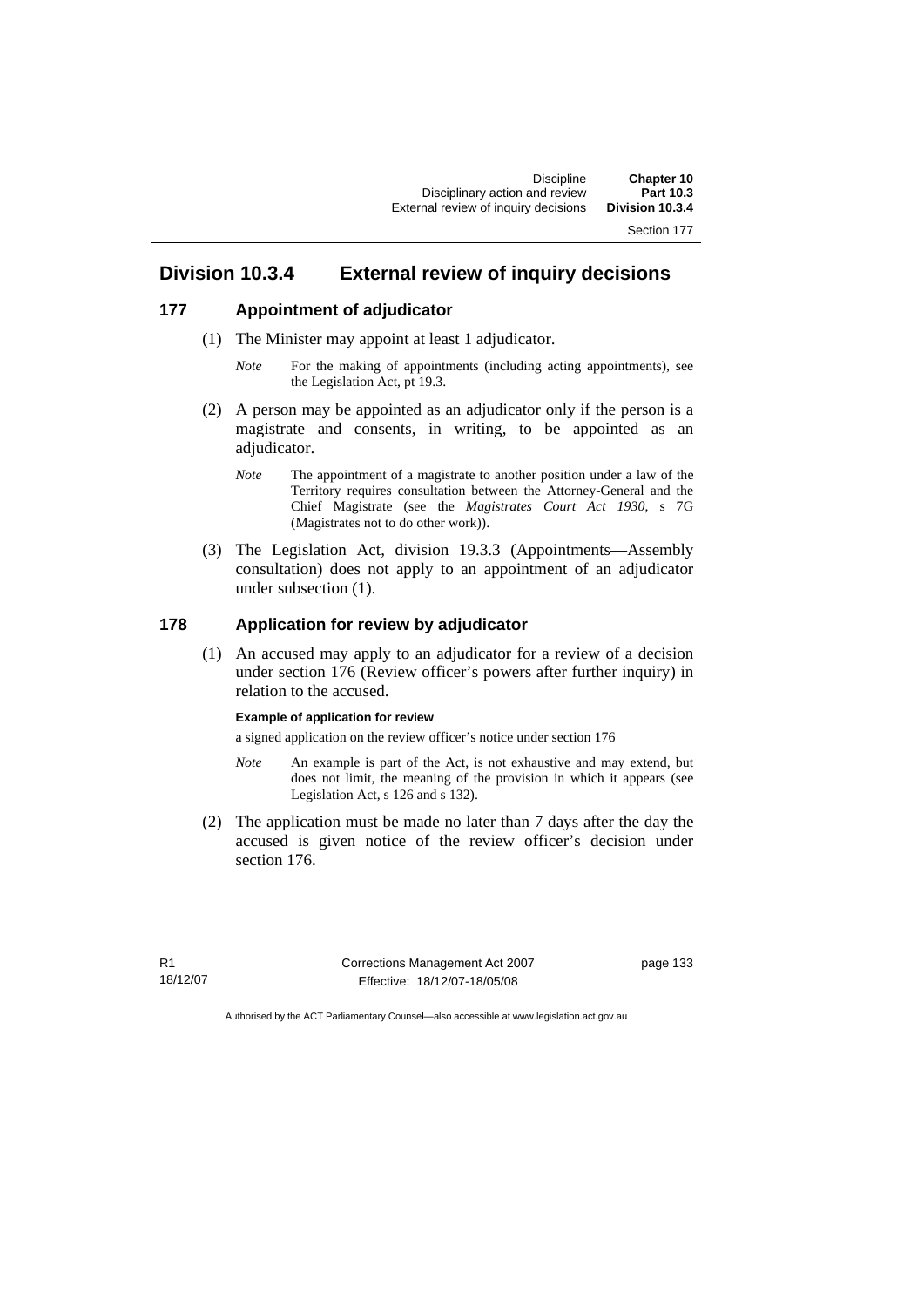| Chapter 10      | <b>Discipline</b>                    |
|-----------------|--------------------------------------|
| Part 10.3       | Disciplinary action and review       |
| Division 10.3.4 | External review of inquiry decisions |
| Section 179     |                                      |

 (3) Subject to any decision by the adjudicator under section 180, the making of the application does not affect the taking of disciplinary action under the decision under review.

## **179 Review by adjudicator**

- (1) On application under section 178, an adjudicator may—
	- (a) conduct an inquiry to review the review officer's decision; or
	- (b) refuse to review the review officer's decision.
	- *Note* Ch 11 (Disciplinary inquiries) applies in relation to an inquiry under this division (see s 190).
- (2) If the adjudicator refuses to review the review officer's decision, the adjudicator must give the accused prompt written notice of the refusal, including—
	- (a) a statement of the reasons for the refusal; and
	- (b) notice that a person aggrieved by the decision may apply for a review of the decision under the *Administrative Decisions (Judicial Review) Act 1989*.
	- *Note 1* If a form is approved under s 228 for the notice, the form must be used.
	- *Note 2* For the meaning of a statement of reasons, see the Legislation Act, s 179.
	- *Note 3* Under the *Administrative Decisions (Judicial Review) Act 1989*, a person aggrieved by an administrative decision made under an enactment may apply to the Supreme Court for a review of the decision. Subject to any order of the Court, the making of the application does not affect the operation of the decision or prevent its implementation (see that Act, s 16).

## **180 Adjudicator's powers after review**

- (1) After completing a review under section 179, the adjudicator may—
	- (a) confirm the decision under review; or

| page 134 | Corrections Management Act 2007 | R <sub>1</sub> |
|----------|---------------------------------|----------------|
|          | Effective: 18/12/07-18/05/08    | 18/12/07       |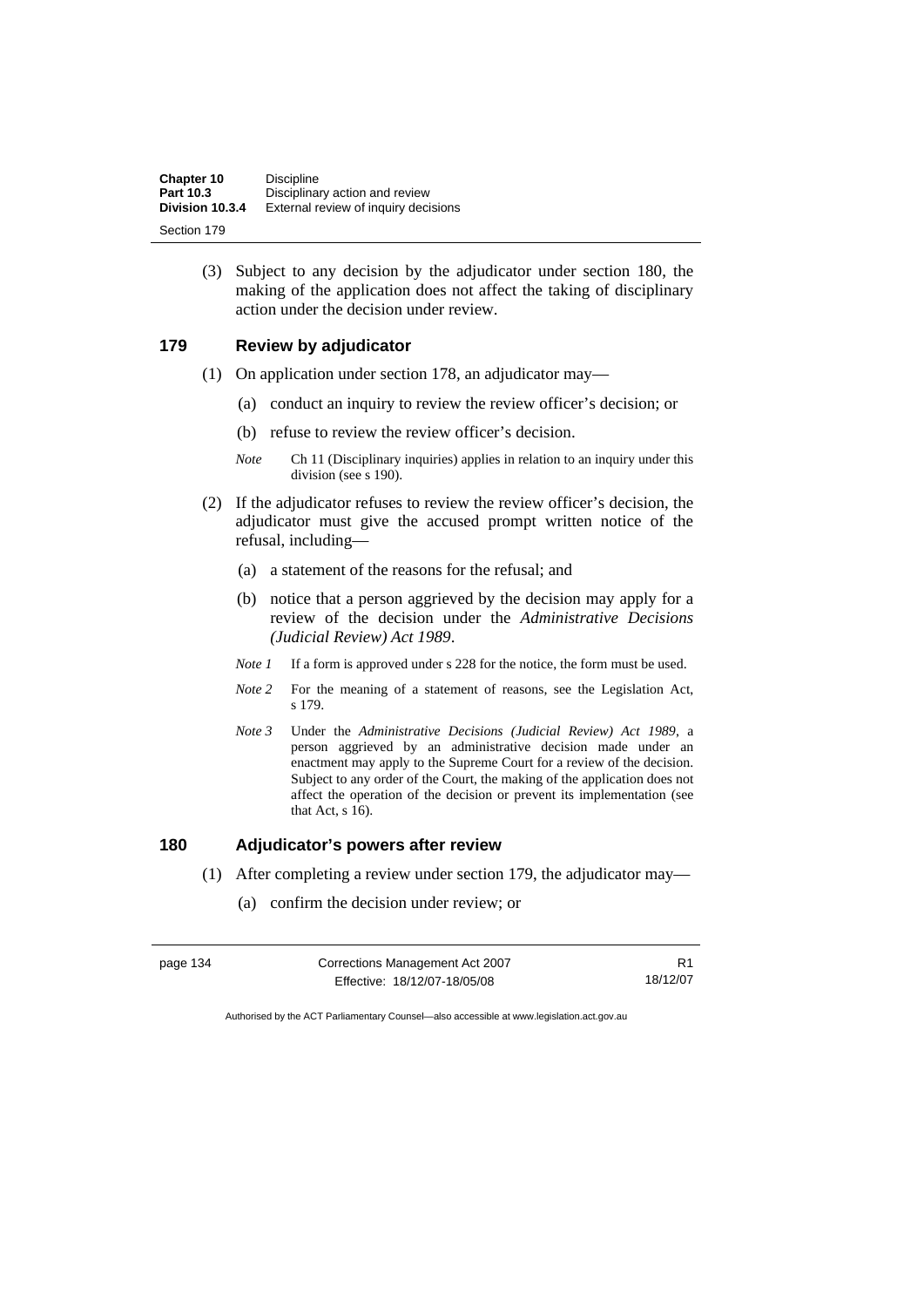| Chapter 10      | <b>Discipline</b>              |
|-----------------|--------------------------------|
| Part 10.3       | Disciplinary action and review |
| Division 10.3.5 | Disciplinary action            |
| Section 181     |                                |

- (b) exercise any function of a review officer under section 176 in relation to the accused, either by—
	- (i) amending the decision under review; or
	- (ii) setting aside the decision under review and making a decision in substitution for the decision set aside.
- (2) The adjudicator must give the accused prompt written notice of the adjudicator's decision under this section, including—
	- (a) a statement of the reasons for the decision; and
	- (b) notice that a person aggrieved by the decision may apply for a review of the decision under the *Administrative Decisions (Judicial Review) Act 1989*.
	- *Note 1* If a form is approved under s 228 for the notice, the form must be used.
	- *Note 2* For the meaning of a statement of reasons, see the Legislation Act, s 179.
	- *Note 3* Under the *Administrative Decisions (Judicial Review) Act 1989*, a person aggrieved by an administrative decision made under an enactment may apply to the Supreme Court for a review of the decision. Subject to any order of the Court, the making of the application does not affect the operation of the decision or prevent its implementation (see that Act,  $s$  16).

# **Division 10.3.5 Disciplinary action**

## **181 Application—div 10.3.5**

This division applies to a detainee against whom disciplinary action may be taken under this chapter.

R1 18/12/07 Corrections Management Act 2007 Effective: 18/12/07-18/05/08

page 135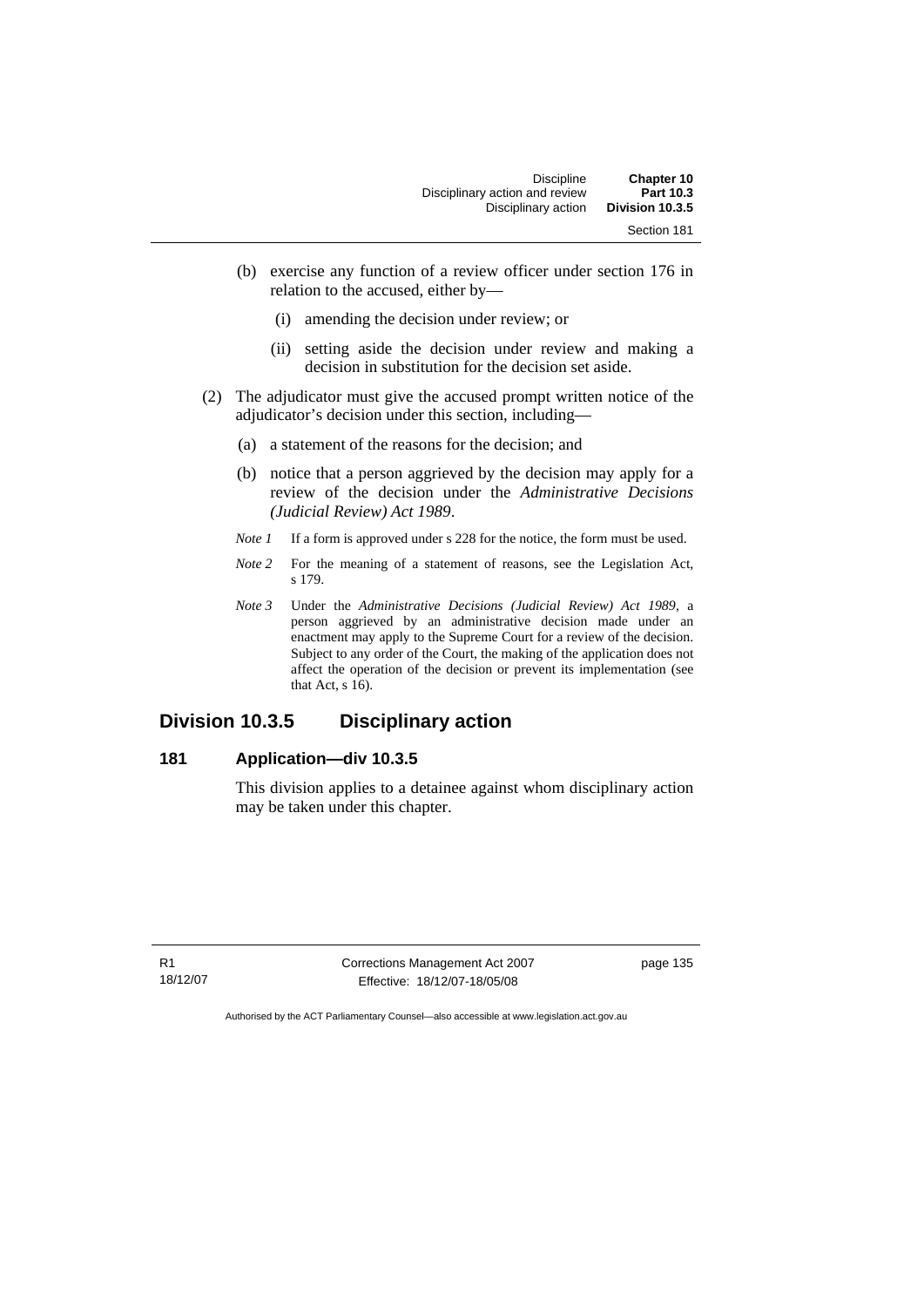## **182 Meaning of** *relevant presiding officer***—div 10.3.5**

In this division:

*relevant presiding officer* means any of the following:

- (a) a presiding officer under division 10.3.1 (Disciplinary action with accused's consent);
- (b) a presiding officer under division 10.3.2 (Internal disciplinary inquiry);
- (c) a review officer under division 10.3.3 (Internal review of inquiry decision);
- (d) an adjudicator under division 10.3.4 (External review of inquiry decisions).

## **183 Disciplinary action by relevant presiding officer**

- (1) As disciplinary action against a detainee, a relevant presiding officer may do 1 or more of the following (each of which is *disciplinary action*):
	- (a) warn the detainee about committing a disciplinary breach;
	- (b) reprimand the detainee;
	- (c) impose an administrative penalty, or a combination of administrative penalties, on the detainee;
	- (d) give the detainee a direction under section 185 (Reparation).
- (2) The relevant presiding officer must ensure that the disciplinary action against a detainee for a disciplinary breach is proportionate to the breach.

page 136 Corrections Management Act 2007 Effective: 18/12/07-18/05/08

R1 18/12/07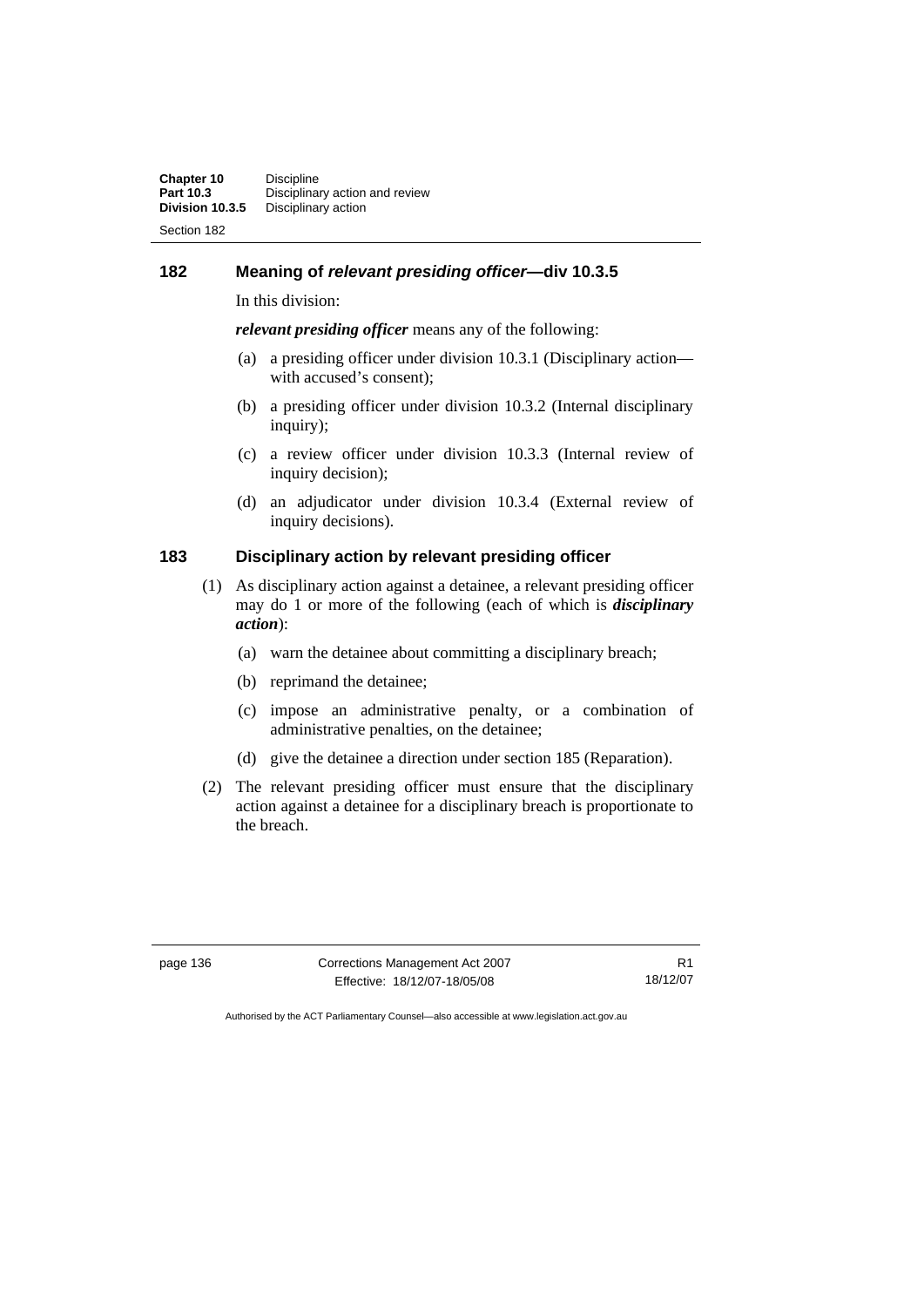| Chapter 10      | <b>Discipline</b>              |
|-----------------|--------------------------------|
| Part 10.3       | Disciplinary action and review |
| Division 10.3.5 | Disciplinary action            |
| Section 184     |                                |

 (3) Without limiting section 14 (Corrections policies and operating procedures), the chief executive must make a corrections policy and operating procedure providing for matters to be considered when deciding whether disciplinary action is proportionate to a disciplinary breach.

## **184 Administrative penalties**

Each of the following is an *administrative penalty*:

- (a) a financial penalty not exceeding \$500;
- (b) a withdrawal of privileges for not longer than 180 days;
- (c) a requirement to perform extra work;
- (d) separate confinement for 1 of the following:
	- (i) 3 days;
	- (ii) 7 days;
	- (iii) 28 days;
- (e) anything declared by regulation to be an administrative penalty.

## **185 Reparation**

- (1) This section applies if a relevant presiding officer finds that—
	- (a) a charge for a disciplinary breach by a detainee is proven; and
	- (b) a person (the *injured person*) suffered loss as a direct result of the breach.
- (2) The relevant presiding officer may direct the detainee to make reparation for the injured person's loss by payment of an amount or otherwise.

R1 18/12/07 Corrections Management Act 2007 Effective: 18/12/07-18/05/08

page 137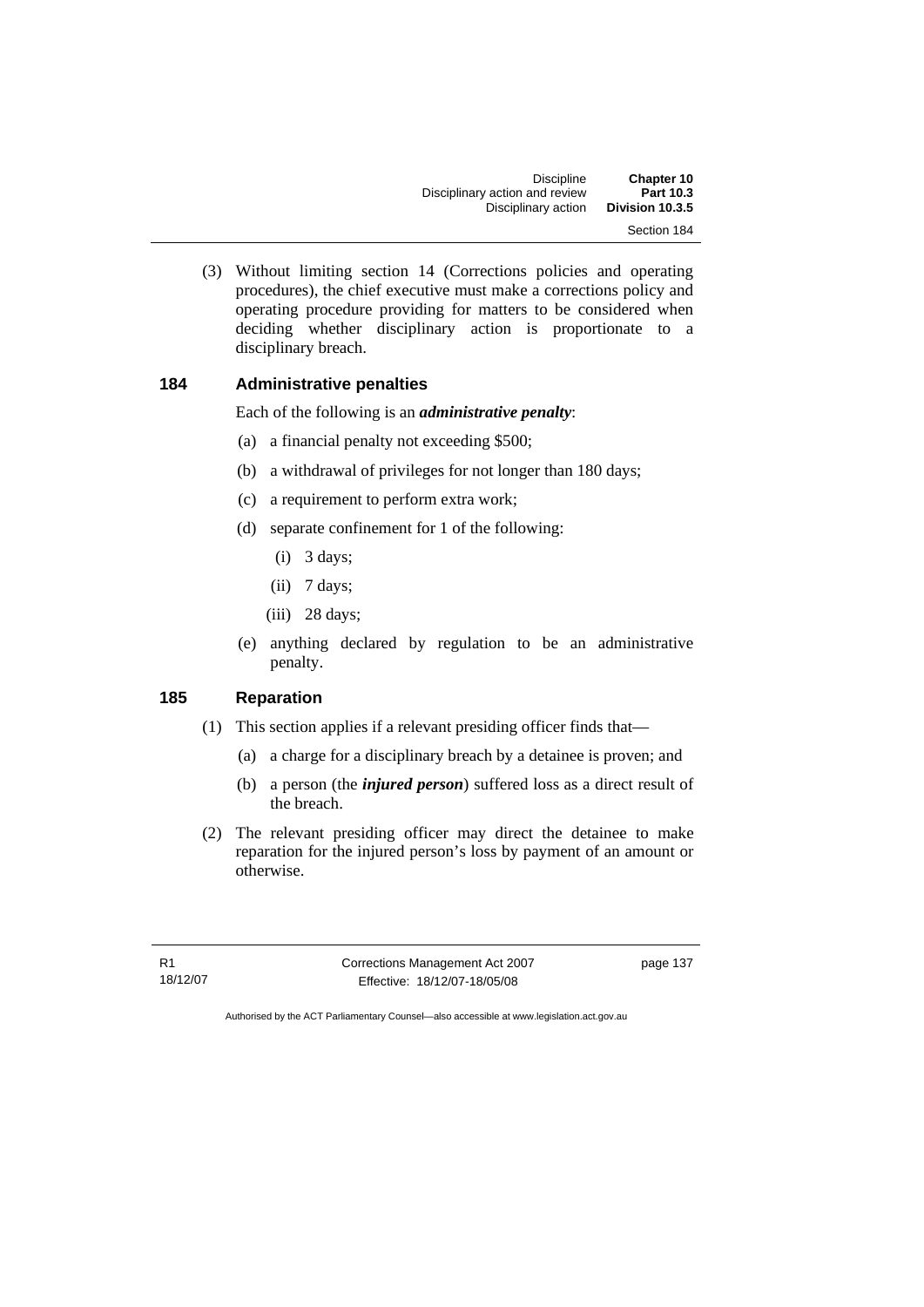- (3) An amount directed to be paid must not exceed—
	- (a) \$100; or
	- (b) if a higher amount is prescribed by regulation—the prescribed amount.
- (4) An amount payable under a direction is payable out of any money held by the chief executive for the detainee.
- (5) In this section:

*loss*—

- (a) see the Criminal Code, section 300; and
- (b) includes out-of-pocket or other expense incurred.

## **186 Maximum administrative penalties**

- (1) This section applies if—
	- (a) a detainee is charged with 2 or more disciplinary breaches; and
	- (b) the charges arise out of the same conduct.
- (2) The total of the administrative penalties imposed for the breaches must not, for any particular kind of penalty, be more than the maximum penalty that may be imposed for any 1 of those breaches.

#### **187 Separate confinement conditions**

- (1) This section applies if separate confinement is imposed on a detainee as an administrative penalty for a disciplinary breach.
- (2) The chief executive must ensure that—
	- (a) a doctor appointed under section 21 (Doctors—health service appointments) examines the detainee as soon as practicable after the separate confinement starts and ends; and

| page 138 | Corrections Management Act 2007 |          |
|----------|---------------------------------|----------|
|          | Effective: 18/12/07-18/05/08    | 18/12/07 |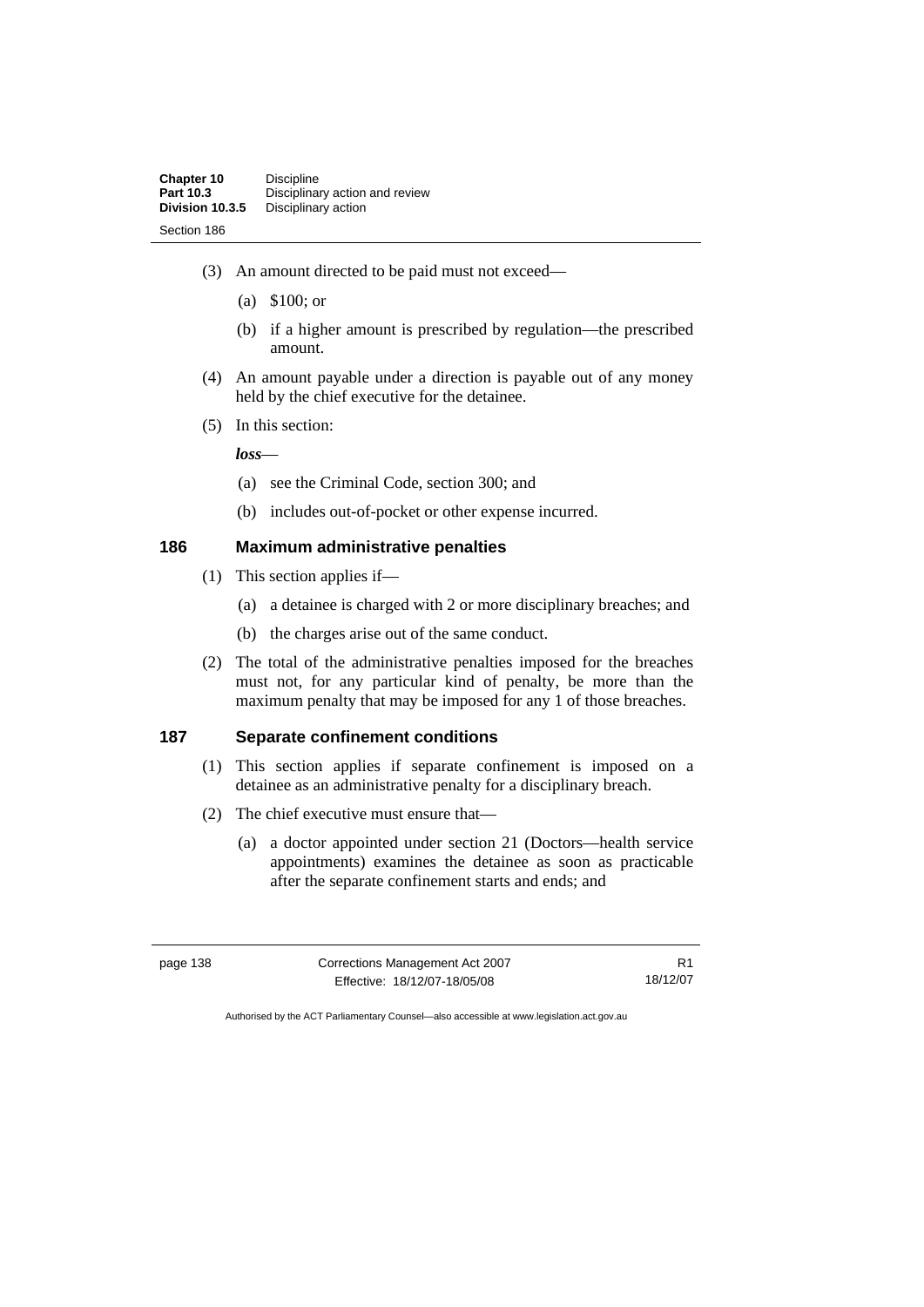(b) a corrections officer monitors the detainee's condition in separate confinement at least daily.

## **188 Privileges and entitlements—impact of discipline**

To remove any doubt—

- (a) anything expressed in chapter 6 (Living conditions at correctional centres) to be an entitlement for this chapter is not affected by anything that happens under this chapter, including—
	- (i) investigative segregation; and
	- (ii) disciplinary action; and
- (b) anything else mentioned in chapter 6 is, for this chapter, a privilege.

## **189 Record of disciplinary action**

- (1) The chief executive must keep a record of any disciplinary action taken against a detainee.
- (2) The record must include details of the following:
	- (a) the detainee's name;
	- (b) the disciplinary breach;
	- (c) a brief statement of the conduct to which the disciplinary breach applies and when, or the period during which, it happened;
	- (d) the disciplinary action taken against the detainee;
	- (e) anything else prescribed by regulation.

R1 18/12/07 Corrections Management Act 2007 Effective: 18/12/07-18/05/08

page 139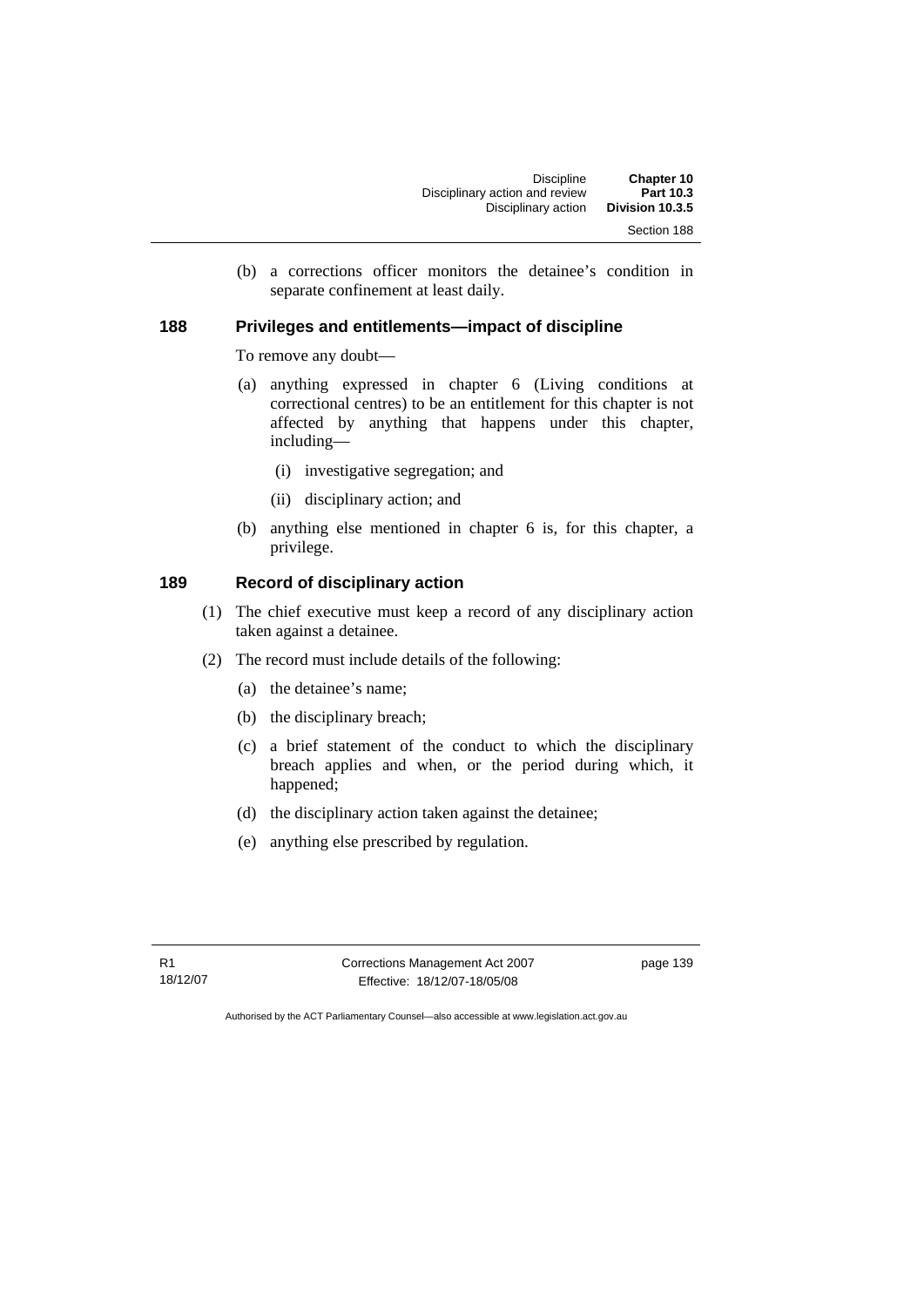| Chapter 10      | <b>Discipline</b>              |
|-----------------|--------------------------------|
| Part 10.3       | Disciplinary action and review |
| Division 10.3.5 | Disciplinary action            |
| Section 189     |                                |

- (3) The record must also include details of any finding by a relevant presiding officer that a disciplinary breach is proven against the detainee if the relevant presiding officer decides not to take disciplinary action against the detainee.
- (4) The record must be available for inspection under chapter 7 (Inspection of correctional centres).

page 140 Corrections Management Act 2007 Effective: 18/12/07-18/05/08

R1 18/12/07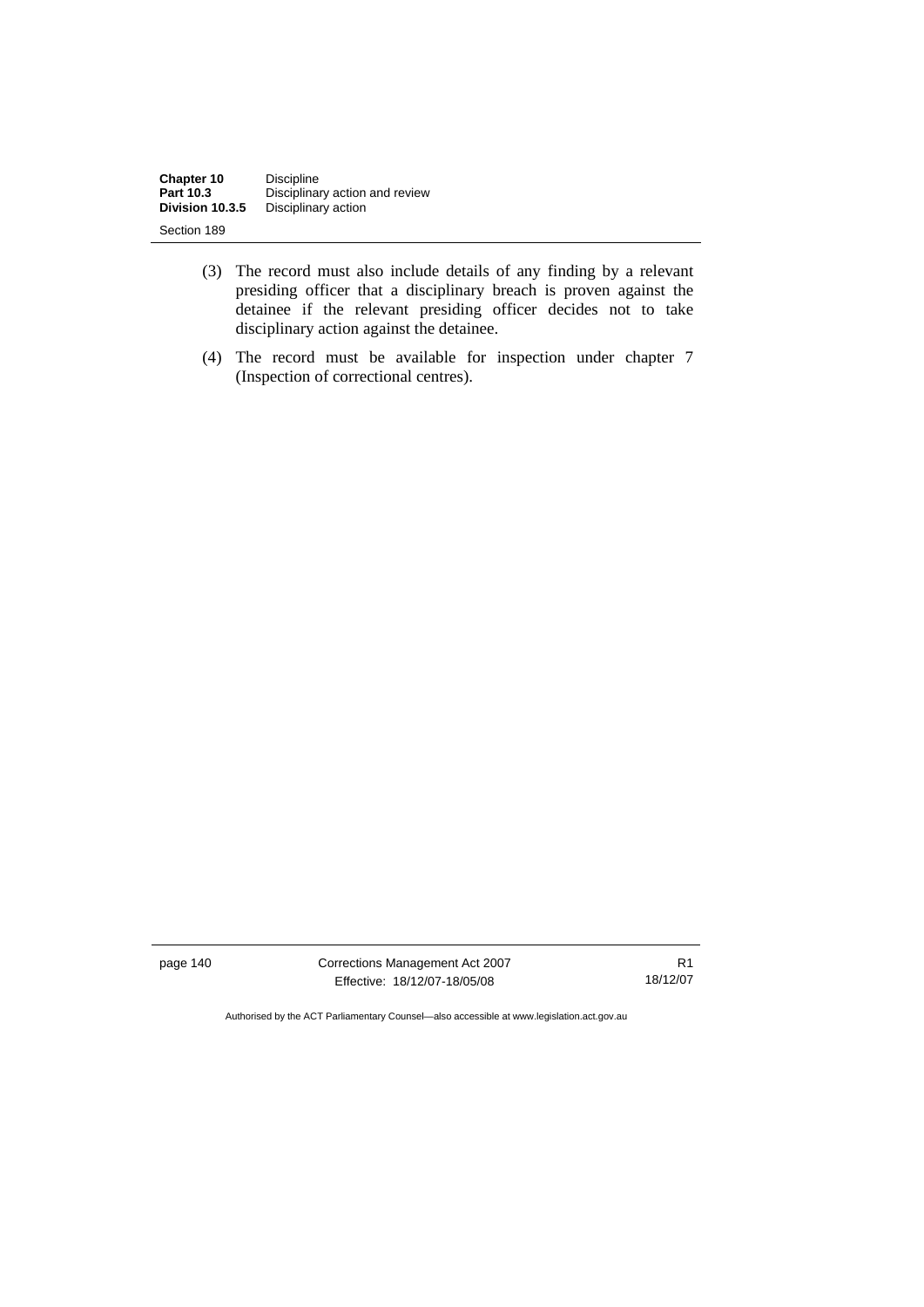# **Chapter 11 Disciplinary inquiries**

# **Part 11.1 Conduct of disciplinary inquiries—general**

# **190 Application—ch 11**

This chapter applies to an inquiry under any of the following:

- (a) division 10.3.2 (Internal disciplinary inquiry);
- (b) division 10.3.3 (Internal review of inquiry decision);
- (c) division 10.3.4 (External review of inquiry decisions).

# **191 Meaning of** *presiding officer—***ch 11**

In this chapter:

*presiding officer*, for an inquiry, means the relevant presiding officer under division 10.3.5 (Disciplinary action) for the inquiry.

R1 18/12/07 Corrections Management Act 2007 Effective: 18/12/07-18/05/08

page 141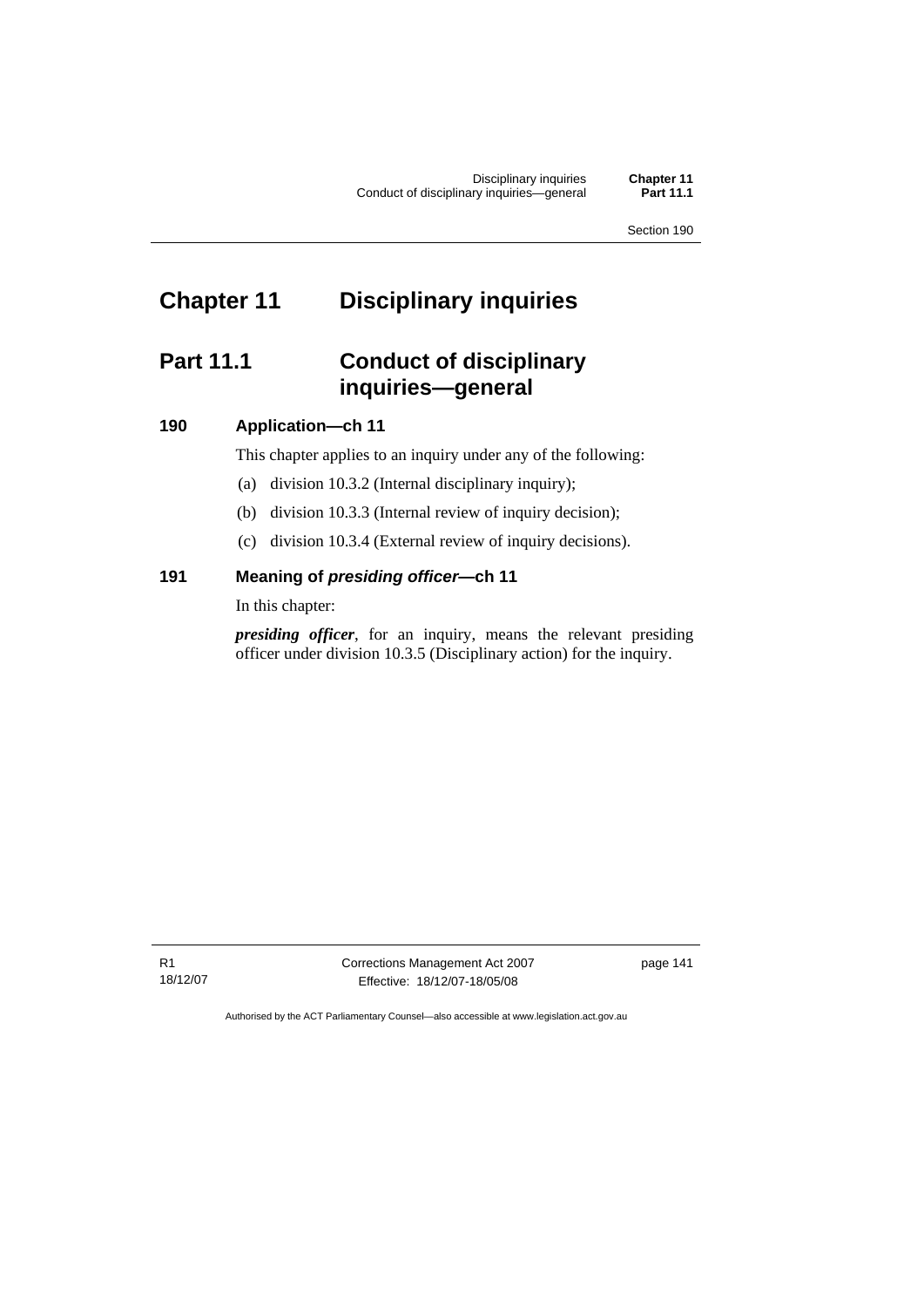# **Part 11.2 Disciplinary inquiry procedures**

## **192 Nature of disciplinary inquiries**

- (1) To remove any doubt, an inquiry is an administrative process.
- (2) At an inquiry—
	- (a) the rules of natural justice apply; and
	- (b) the laws of evidence do not apply; and
	- (c) evidence must not be given on oath or by affidavit; and
	- (d) the question whether a detainee has committed a disciplinary breach must be decided on the balance of probabilities.

## **193 Application of Criminal Code, ch 7**

To remove any doubt, an inquiry is not a legal proceeding for the Criminal Code, chapter 7 (Administration of justice offences).

*Note* That chapter includes offences (eg perjury, falsifying evidence, failing to attend and refusing to be sworn) applying in relation to an inquiry.

## **194 Notice of disciplinary inquiry etc**

- (1) The presiding officer for an inquiry in relation to an accused must give the accused written notice of the inquiry.
- (2) The notice must include the following:
	- (a) a statement about where and when the inquiry is to start;
	- (b) details of the disciplinary charge or disciplinary action to which the inquiry relates;
	- (c) the closing date for the accused to give the presiding officer submissions to the inquiry;

| page 142 | Corrections Management Act 2007 |          |
|----------|---------------------------------|----------|
|          | Effective: 18/12/07-18/05/08    | 18/12/07 |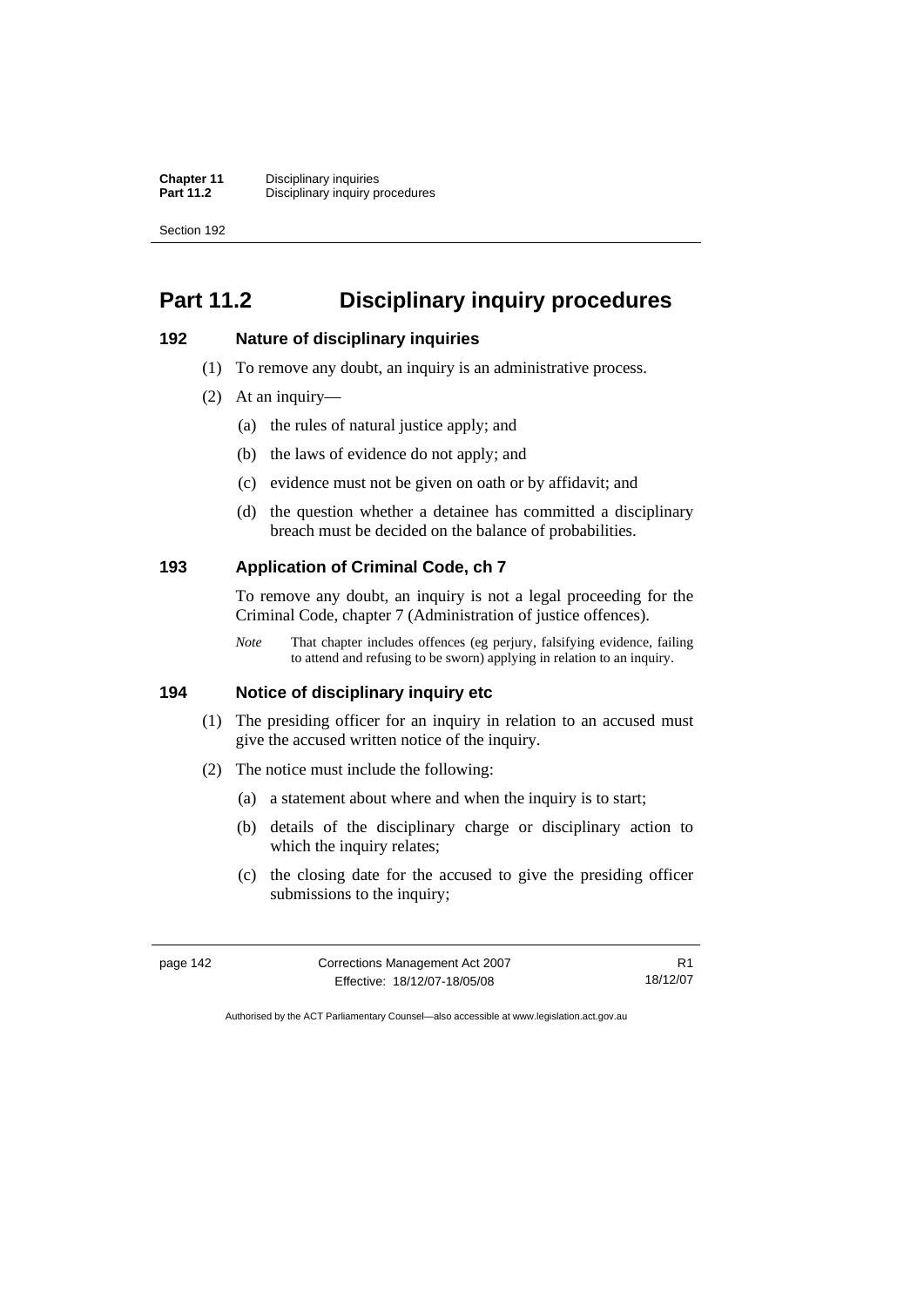- (d) a statement about the effect of section 192 (Nature of disciplinary inquiries);
- (e) a statement about the effect of subsections (3) and (4);
- (f) a statement to the effect that the presiding officer may hold a hearing for the inquiry in accordance with part 11.3 (Disciplinary hearing procedures).
- (3) The accused may make submissions to the presiding officer for the inquiry in any form acceptable to the presiding officer.

#### **Example of acceptable form**

an audio recording or a document written for a detainee

- *Note* An example is part of the Act, is not exhaustive and may extend, but does not limit, the meaning of the provision in which it appears (see Legislation Act, s 126 and s 132).
- (4) The presiding officer must consider any submission given to the presiding officer by the accused before the closing date for submissions stated in the notice of the inquiry given to the accused.

# **195 Conduct of disciplinary inquiries**

- (1) An inquiry must be conducted with as little formality and technicality, and as quickly as the requirements of this Act and a proper consideration of the charge allow.
- (2) The presiding officer at an inquiry may hold a hearing for the inquiry.
- (3) A hearing for an inquiry must be held in accordance with part 11.3.
- (4) Proceedings at an inquiry are not open to the public, unless the presiding officer decides otherwise in a particular case.
- (5) A decision of the presiding officer at an inquiry is not invalid only because of any informality or lack of form.

R1 18/12/07 Corrections Management Act 2007 Effective: 18/12/07-18/05/08

page 143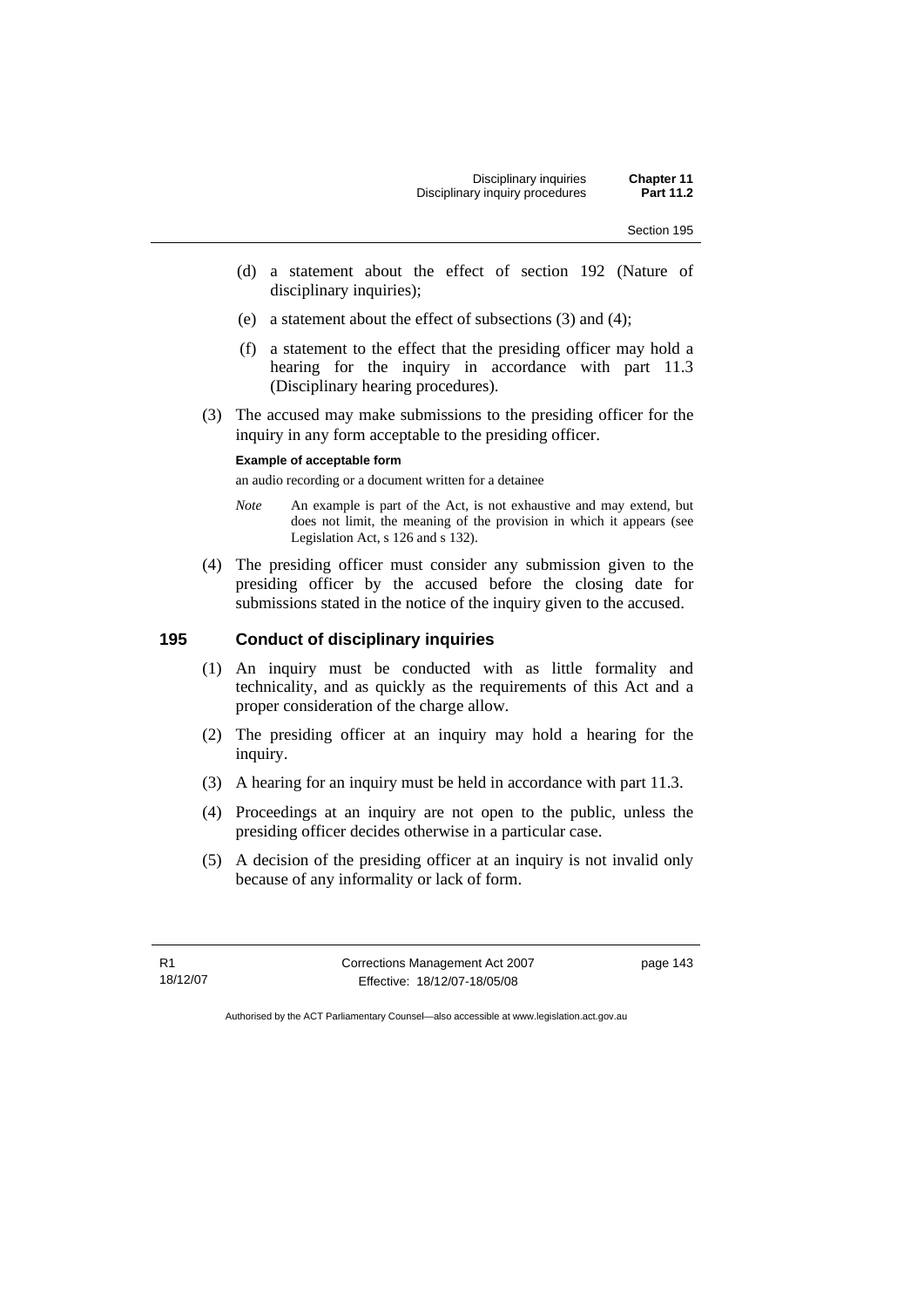## **196 Presiding officer may require official reports**

- (1) For an inquiry, the presiding officer may, by written notice given to any of the following, require the person to give the presiding officer a written report about the accused:
	- (a) the chief executive;
	- (b) if the accused has been detained at a NSW correctional centre—the commissioner of corrective services under the *Crimes (Administration of Sentences) Act 1999* (NSW);
	- (c) the director of public prosecutions;
	- (d) a corrections officer;
	- (e) a public servant.
- (2) The person given the notice must comply with it.

# **197 Presiding officer may require information and documents**

- (1) For an inquiry, the presiding officer may, by written notice given to a person, require the person—
	- (a) to provide stated information to the presiding officer relevant to the inquiry; or
	- (b) to produce to the presiding officer a stated document or thing relevant to the inquiry.
- (2) This section does not require a person to give information, or produce a document or other thing, to the presiding officer if the Minister certifies in writing that giving the information, or producing the document or other thing—
	- (a) may endanger a detainee or anyone else; or
	- (b) is contrary to the public interest.
	- *Note* The Legislation Act, s 170 and s 171 deal with the application of the privilege against selfincrimination and client legal privilege.

| page 144 | Corrections Management Act 2007 |          |
|----------|---------------------------------|----------|
|          | Effective: 18/12/07-18/05/08    | 18/12/07 |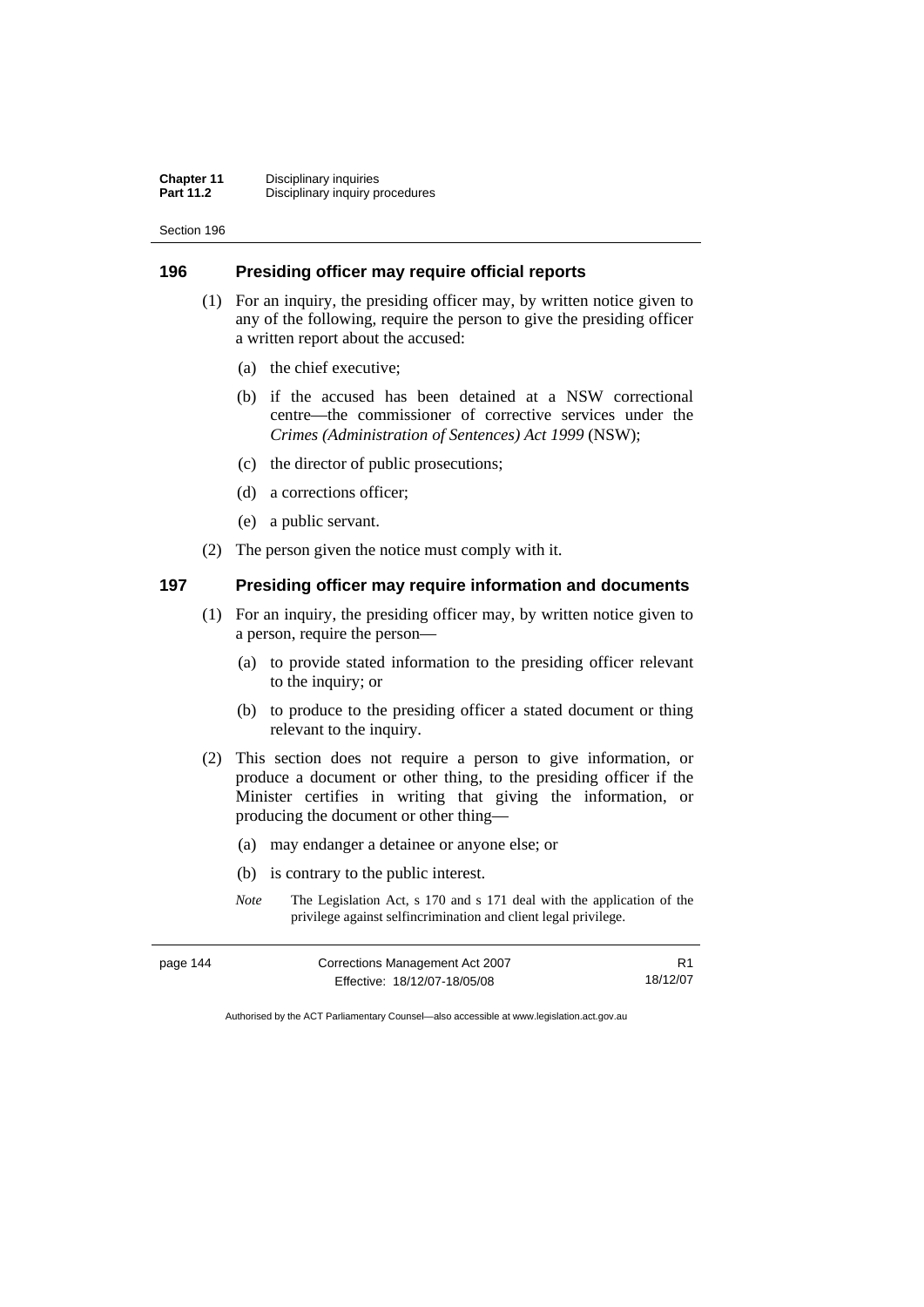Disciplinary inquiries **Chapter 11**  Disciplinary inquiry procedures **Part 11.2** 

Section 198

## **198 Possession of inquiry documents etc**

The presiding officer may have possession of a document or other thing produced to the presiding officer for an inquiry for as long as the presiding officer considers necessary for the inquiry.

# **199 Record of inquiry**

The presiding officer for an inquiry must keep a written record of proceedings at the inquiry.

R1 18/12/07 Corrections Management Act 2007 Effective: 18/12/07-18/05/08

page 145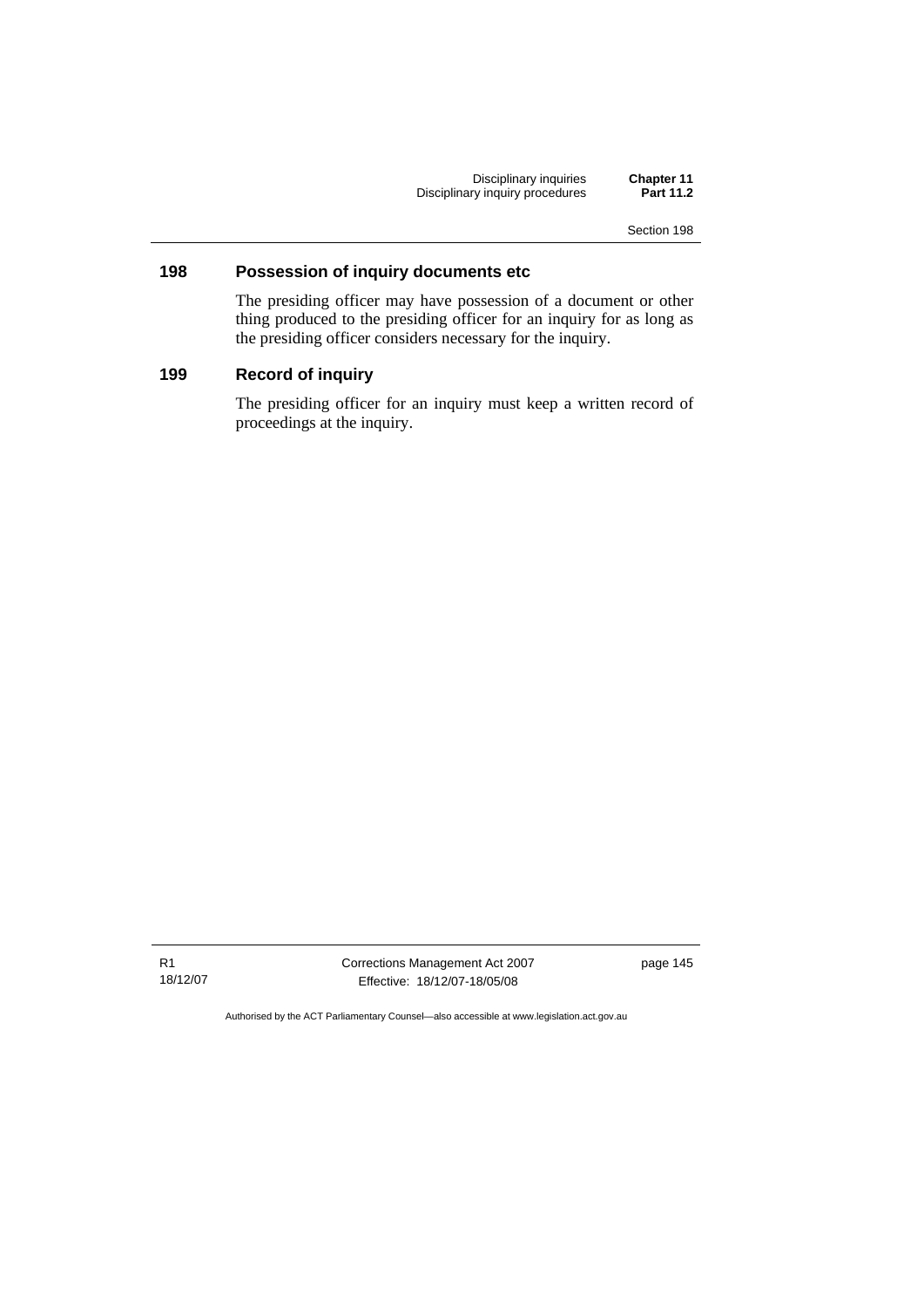# **Part 11.3 Disciplinary hearing procedures**

## **200 Notice of disciplinary hearing**

- (1) The presiding officer for an inquiry must give written notice of a hearing for the inquiry to each of the following:
	- (a) the accused to whom the inquiry relates;
	- (b) the chief executive.
- (2) The notice must include the following:
	- (a) a statement about where and when the hearing is to be held;
	- (b) a statement about the accused's entitlements under section 201 and section 202.
- (3) To remove any doubt, the hearing may be held at the correctional centre where the accused is detained.

## **201 Appearance at disciplinary hearing**

- (1) The accused is entitled to be present at a hearing for an inquiry in relation to the accused.
- (2) For the hearing, the presiding officer may, by written notice given to the accused or anyone else, require the person to appear before the presiding officer, at a stated time and place, to do either or both of the following:
	- (a) answer questions;
	- (b) produce a stated document or other thing relevant to the inquiry.

page 146 Corrections Management Act 2007 Effective: 18/12/07-18/05/08

R1 18/12/07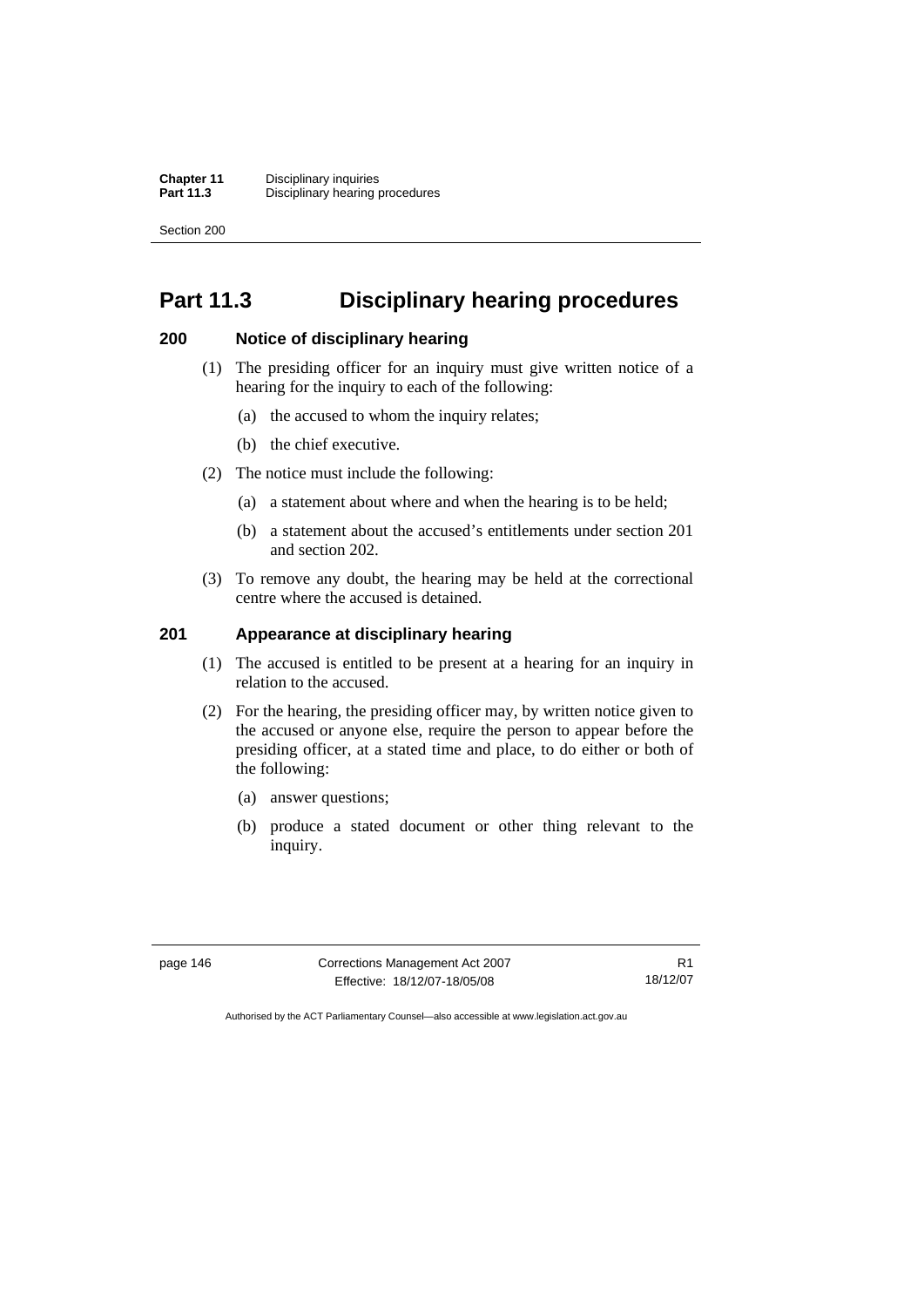- (3) A person is taken to have complied with a notice under subsection (2) (b) if the person gives the document or thing to the presiding officer before the time stated in the notice for its production.
- (4) The presiding officer at a hearing for an inquiry may require the accused, or a witness, appearing before the presiding officer to do 1 or more of the following:
	- (a) answer a question relevant to the inquiry;
	- (b) produce a document or other thing relevant to the inquiry.
- (5) The presiding officer at the hearing may disallow a question put to a person if the presiding member considers the question—
	- (a) is unfair, unduly prejudicial or vexatious; or
	- (b) involves an abuse of the inquiry process.
	- *Note* The Legislation Act, s 170 and s 171 deal with the application of the privilege against selfincrimination and client legal privilege.
- (6) The presiding officer may allow a corrections officer or anyone else to be present, and to be heard, at a disciplinary hearing.

## **202 Rights of accused at disciplinary hearing**

- (1) An accused who appears at a hearing for an inquiry in relation to the accused—
	- (a) is entitled to be heard, to examine and cross-examine witnesses, and to make submissions for the inquiry; and
	- (b) is not entitled to be represented by a lawyer or anyone else, without the presiding officer's consent.
- (2) In deciding whether to grant leave for legal representation, the presiding officer must have regard to the following:
	- (a) the seriousness of the disciplinary breach charged;

| R <sub>1</sub> | Corrections Management Act 2007 |  |
|----------------|---------------------------------|--|
| 18/12/07       | Effective: 18/12/07-18/05/08    |  |

page 147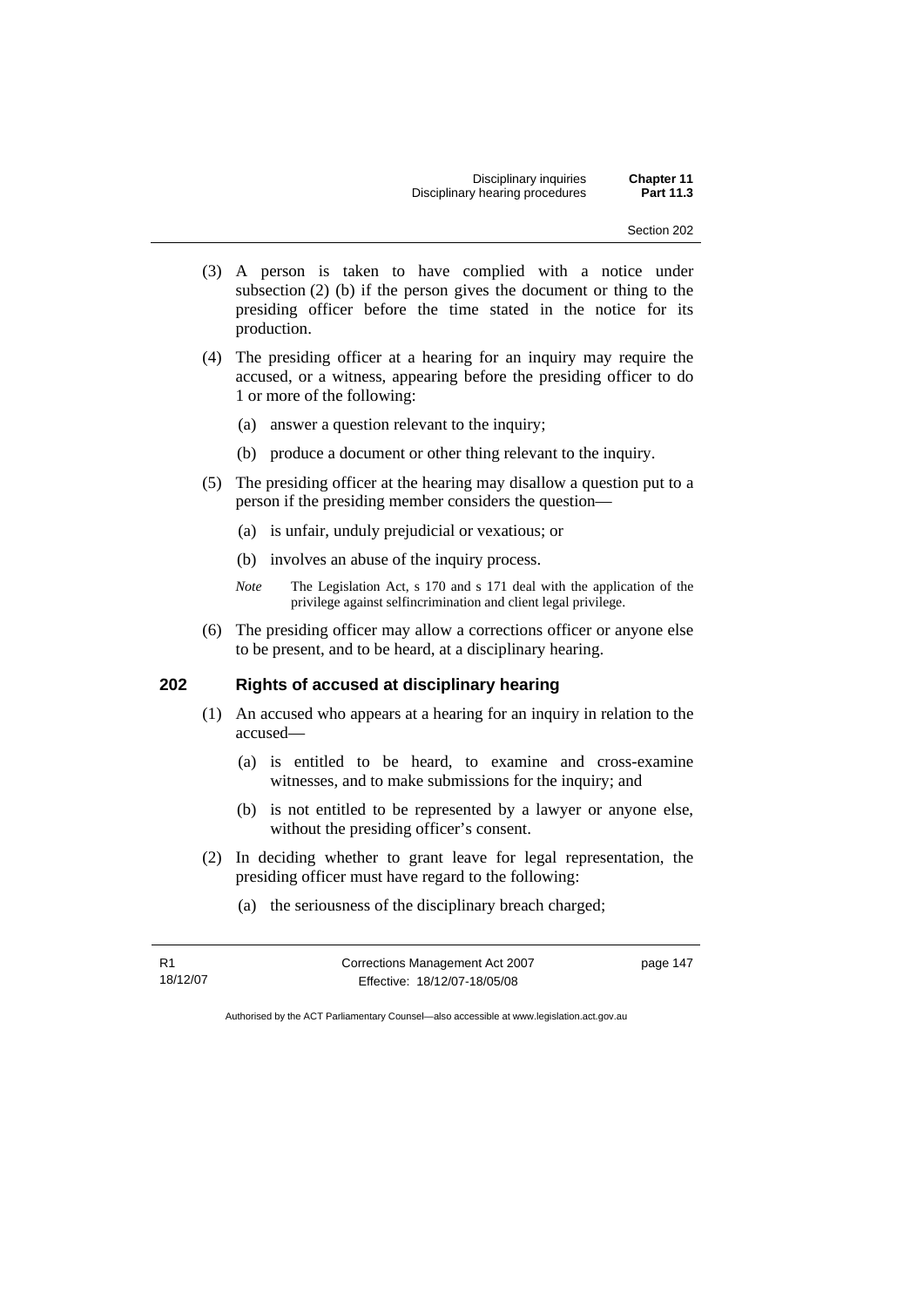- (b) the administrative penalty likely to be imposed for the disciplinary breach charged;
- (c) the likely procedural complexities;
- (d) the accused's capacity for selfrepresentation;
- (e) the need for a fair and prompt resolution of the charge.

#### **Example—par (c)**

the extent of cross-examination that might be required

- *Note* An example is part of the Act, is not exhaustive and may extend, but does not limit, the meaning of the provision in which it appears (see Legislation Act, s 126 and s 132).
- (3) However, the presiding officer may, by written order, exclude the accused from a hearing for the inquiry if the accused—
	- (a) unreasonably interrupts, interferes with or obstructs the hearing; or
	- (b) contravenes a reasonable direction by the presiding officer about the conduct of the hearing.
- (4) If the accused fails to attend a hearing for the inquiry, the presiding officer may conduct the hearing, and make a decision on the charge, in the accused's absence.

# **203 Appearance at disciplinary hearing—audiovisual or audio link**

- (1) This section applies if, in relation to a hearing for an inquiry, or part of the hearing, the presiding officer has given a direction under either of the following sections of the *Evidence (Miscellaneous Provisions) Act 1991*:
	- (a) section 20 (Territory courts may take evidence and submissions from outside ACT);
	- (b) section 32 (Use of link in proceedings).

| page 148 | Corrections Management Act 2007 |          |
|----------|---------------------------------|----------|
|          | Effective: 18/12/07-18/05/08    | 18/12/07 |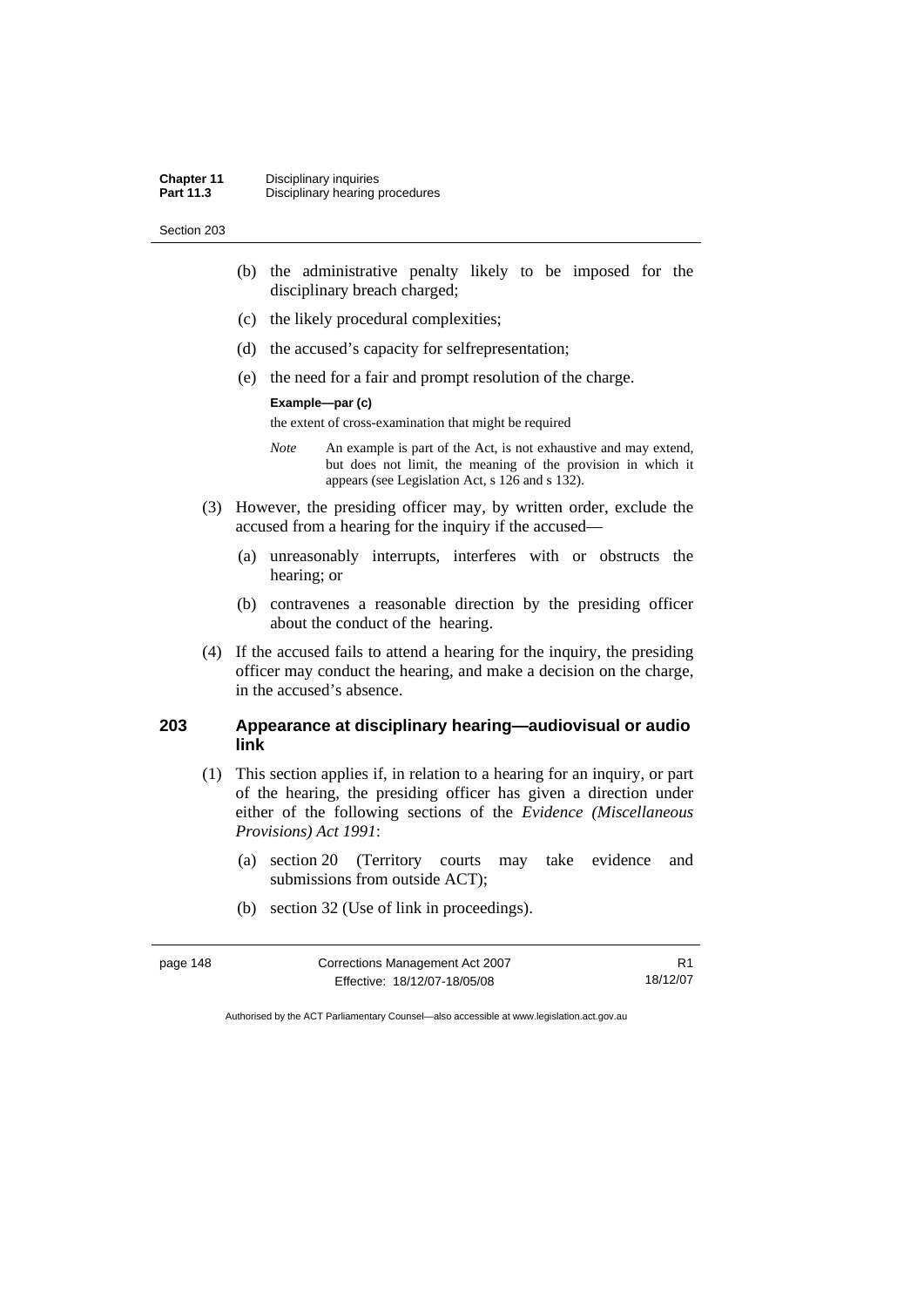- (2) A person may appear and take part in the hearing in accordance with the direction, if the person—
	- (a) is required or entitled to appear personally, whether as the accused or as a witness; or
	- (b) is entitled to appear for someone else.
- (3) A person who appears at the hearing under this section is taken to be before the presiding officer.

R1 18/12/07 Corrections Management Act 2007 Effective: 18/12/07-18/05/08

page 149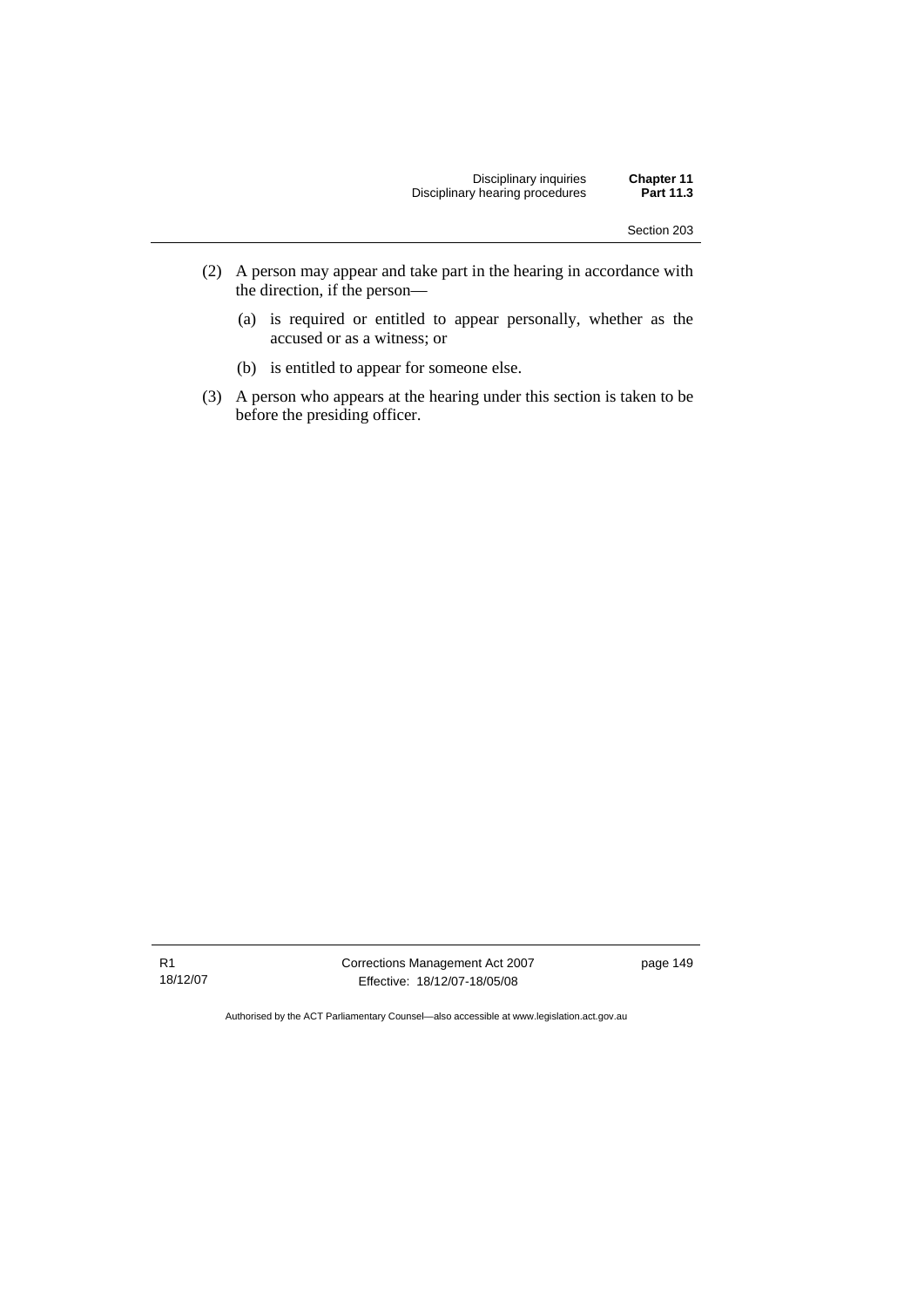**Chapter 12** Full-time detainees—leave<br>**Part 12.1** Local leave **Part 12.1** Local leave

Section 204

# **Chapter 12 Full-time detainees—leave**

# **Part 12.1 Local leave**

## **204 Local leave directions**

 (1) The chief executive may direct that a full-time detainee be taken from a correctional centre to any place in the ACT for any purpose the chief executive considers appropriate.

#### **Example**

a direction that a detainee be taken to a place to assist police or a criminal justice entity in relation to the administration of justice

- *Note 1* An example is part of the Act, is not exhaustive and may extend, but does not limit, the meaning of the provision in which it appears (see Legislation Act, s 126 and s 132).
- *Note 2* Power given under an Act to make a statutory instrument (including a direction) includes power to amend or revoke the instrument (see Legislation Act, s 46 (1)).
- (2) The direction is subject to the following conditions:
	- (a) any condition prescribed by regulation;
	- (b) any other condition, consistent with the conditions (if any) prescribed by regulation, that—
		- (i) the chief executive believes, on reasonable grounds, is necessary and reasonable; and
		- (ii) is stated in the permit.

#### **Example of condition stated in direction**

a condition that an escort officer escorts the detainee

page 150 Corrections Management Act 2007 Effective: 18/12/07-18/05/08

R1 18/12/07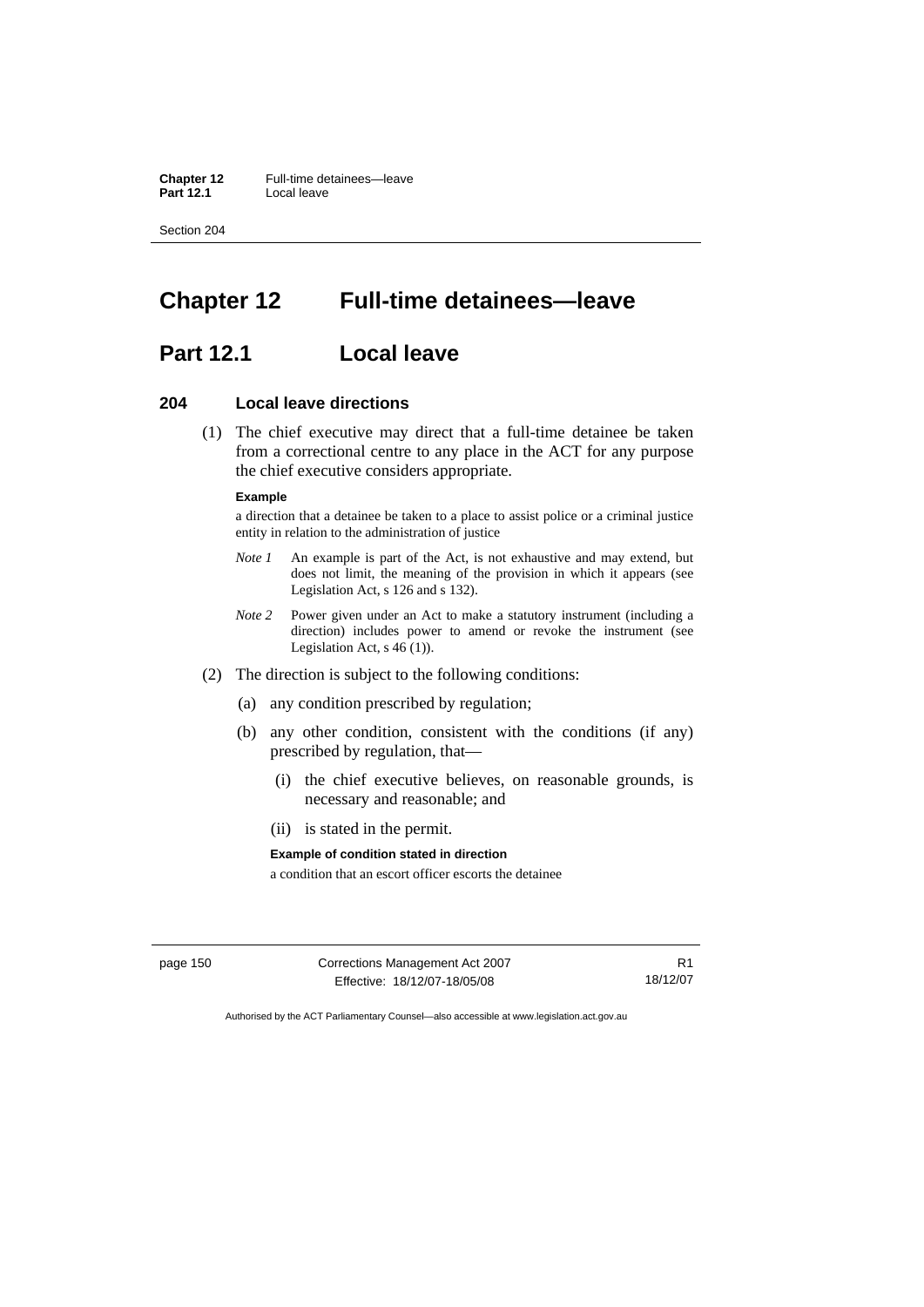Full-time detainees—leave **Chapter 12**  Part 12.1

Section 205

## **205 Local leave permits**

 (1) The chief executive may give a full-time detainee a written permit (a *local leave permit*) to be absent from a correctional centre for any purpose the chief executive considers appropriate.

## **Examples of purposes**

- 1 to attend a health or rehabilitation service
- 2 to take part in work or work-related activities
- 3 for compassionate reasons
- *Note 1* An example is part of the Act, is not exhaustive and may extend, but does not limit, the meaning of the provision in which it appears (see Legislation Act, s 126 and s 132).
- *Note 2* If a form is approved under s 228 for this provision, the form must be used.
- *Note 3* Power given under an Act to make a statutory instrument (including a direction) includes power to amend or revoke the instrument (see Legislation Act, s  $46(1)$ ).
- (2) The permit must include the following:
	- (a) the purpose for which the leave is granted;
	- (b) the period, not longer than 7 days, for which leave is granted.
- (3) The permit is subject to the following conditions:
	- (a) any condition prescribed by regulation;
	- (b) any other condition, consistent with the conditions (if any) prescribed by regulation, that—
		- (i) the chief executive believes, on reasonable grounds, is necessary and reasonable; and
		- (ii) is stated in the permit.

#### **Example of condition stated in permit**

a condition prohibiting association with a particular person or being near a particular place

R1 18/12/07 Corrections Management Act 2007 Effective: 18/12/07-18/05/08

page 151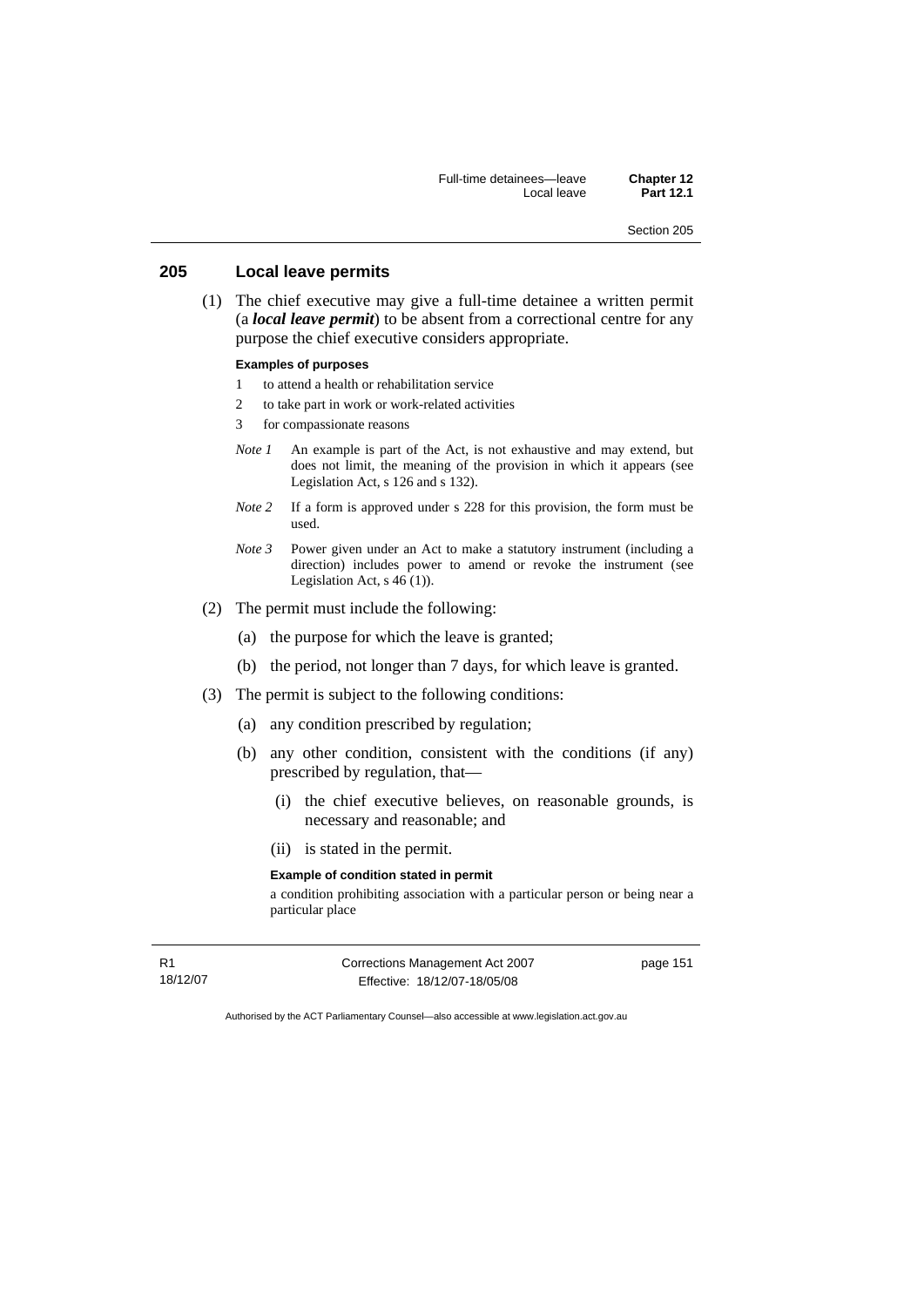**Chapter 12** Full-time detainees—leave<br>**Part 12.2** Interstate leave **Interstate leave Division 12.2.1** General Section 206

# **Part 12.2 Interstate leave**

## **Division 12.2.1 General**

### **206 Definitions—pt 12.2**

In this part:

*corresponding chief executive*, of a participating State, means the person responsible for the administration of correctional centres (however described) for full-time detention in the participating State.

*corresponding leave law* means a law of a State or another Territory declared to be a corresponding leave law under section 207.

*escape*, in relation to an interstate detainee, includes fail to return to lawful custody at the end of the period to which the detainee's interstate leave permit applies.

*interstate detainee* means a person to whom an interstate leave permit under a corresponding leave law applies.

*participating State* means a State or another Territory where a corresponding leave law is in force.

## **207 Declaration of corresponding leave laws**

- (1) The Minister may declare that a law of a State or another Territory is a corresponding leave law.
- (2) The Minister may make the declaration only if satisfied that the law substantially corresponds to this part.
- (3) A declaration under this section is a notifiable instrument.
	- *Note* A notifiable instrument must be notified under the Legislation Act.

| nage |  |
|------|--|
|------|--|

**Corrections Management Act 2007** Effective: 18/12/07-18/05/08

R1 18/12/07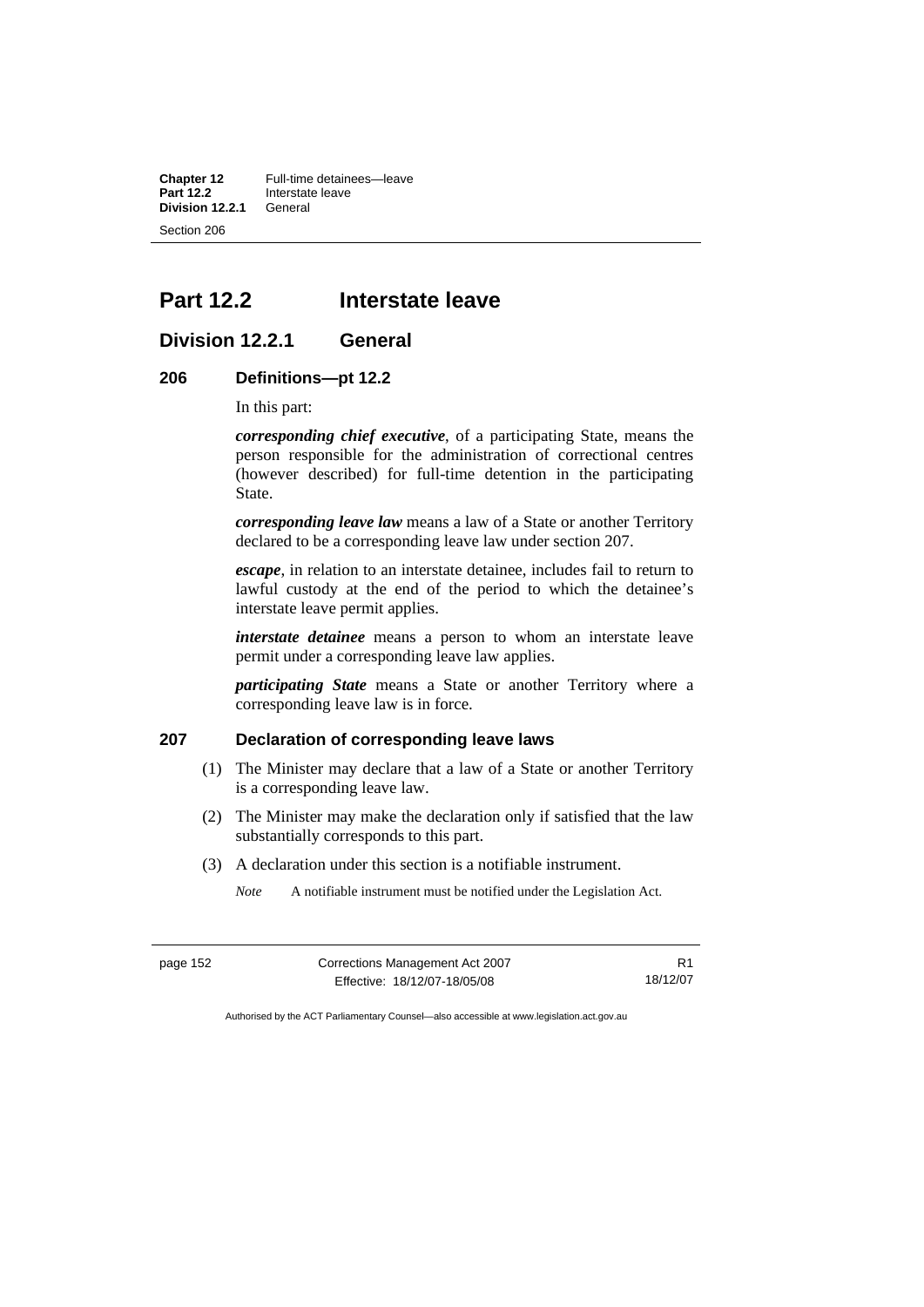# **Division 12.2.2 ACT permits for interstate leave**

## **208 Interstate leave permits**

- (1) The chief executive may, by written notice (an *interstate leave permit*) given to a full-time detainee, give the detainee leave to travel to and from, and remain in, a participating State.
- (2) An interstate leave permit must include the following details:
	- (a) the State or Territory to which the permit applies;
	- (b) the purpose for which the leave is granted;
	- (c) the period, not longer than 7 days, for which leave is granted.
	- *Note 1* If a form is approved under s 228 for this provision, the form must be used.
	- *Note 2* Power given under an Act to make a statutory instrument (including an interstate leave permit) includes power to amend or revoke the instrument (see Legislation Act, s 46 (1)).
- (3) An interstate leave permit may be issued—
	- (a) for a full-time detainee with a high security classification only if the leave is to enable the detainee to receive a health service or for a compassionate reason; or
	- (b) in any other case—for any purpose the chief executive believes, on reasonable grounds, is appropriate.
- (4) An interstate leave permit is subject to the following conditions:
	- (a) any condition prescribed by regulation;

R1 18/12/07 Corrections Management Act 2007 Effective: 18/12/07-18/05/08

page 153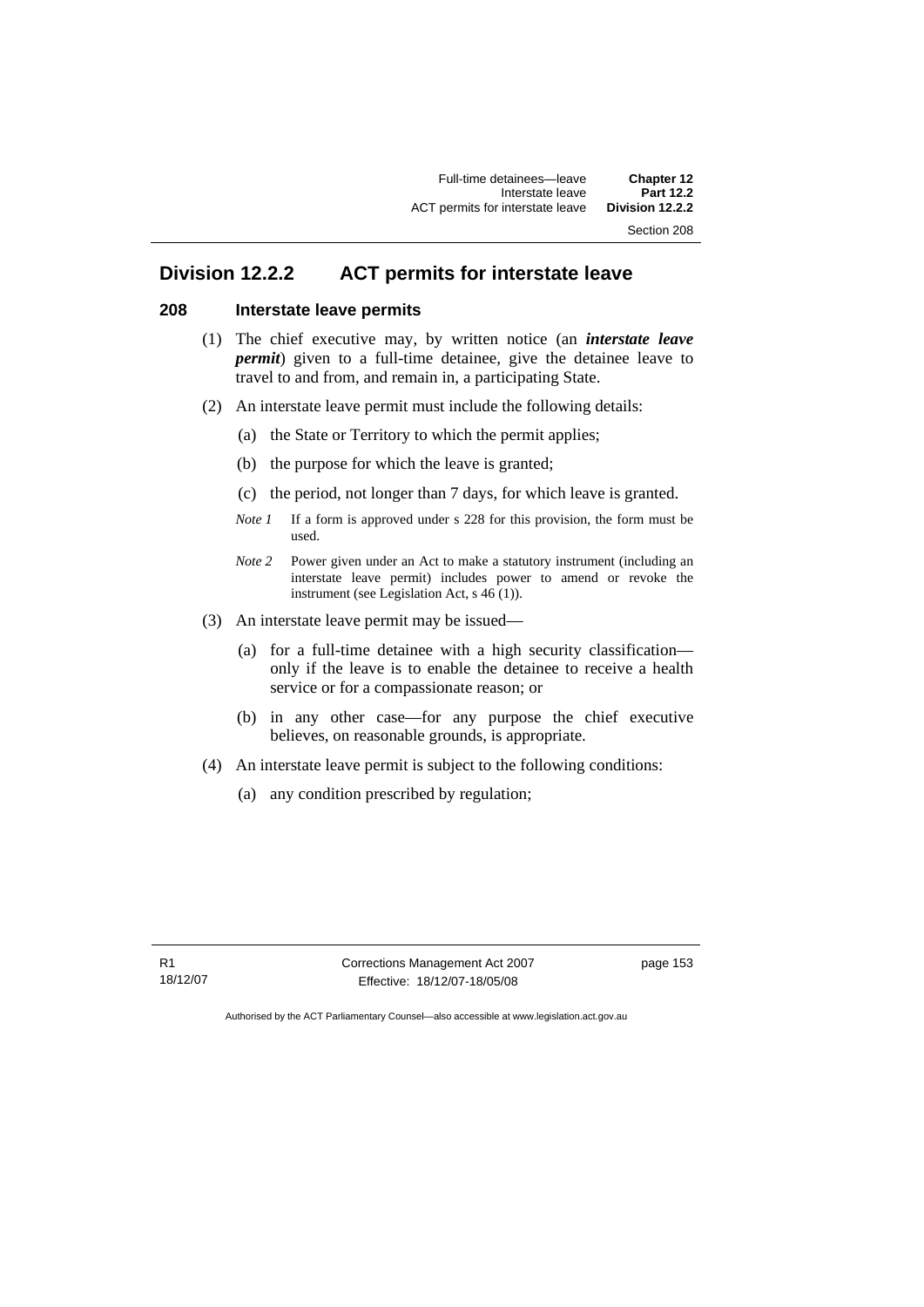- (b) any other condition, consistent with the conditions (if any) prescribed by regulation, that—
	- (i) the chief executive believes, on reasonable grounds, is necessary and reasonable; and
	- (ii) is stated in the permit.

#### **Examples of conditions stated in interstate leave permits**

- 1 a condition that an escort officer stated in the permit escort the detainee
- 2 a condition prohibiting association with a particular person or being near a particular place
- 3 a condition that an indigenous detainee travelling interstate to mark the birth or death of a relative be escorted by an indigenous elder or relative
- *Note* An example is part of the Act, is not exhaustive and may extend, but does not limit, the meaning of the provision in which it appears (see Legislation Act, s 126 and s 132).

# **209 Effect of ACT permit for interstate leave**

- (1) An interstate leave permit for a full-time detainee authorises the detainee to be absent from a correctional centre in accordance with the permit—
	- (a) unescorted; or
	- (b) if the permit is subject to a condition that an escort officer must escort the detainee—while under escort by the escort officer.
- (2) If an interstate leave permit is subject to a condition that the full-time detainee be escorted by an escort officer, the permit authorises the escort officer to escort the detainee in accordance with the permit—
	- (a) to and within the participating State stated in the permit (whether or not through any other jurisdiction); and
	- (b) back to the correctional centre.

| page 154 | Corrections Management Act 2007 | R <sub>1</sub> |
|----------|---------------------------------|----------------|
|          | Effective: 18/12/07-18/05/08    | 18/12/07       |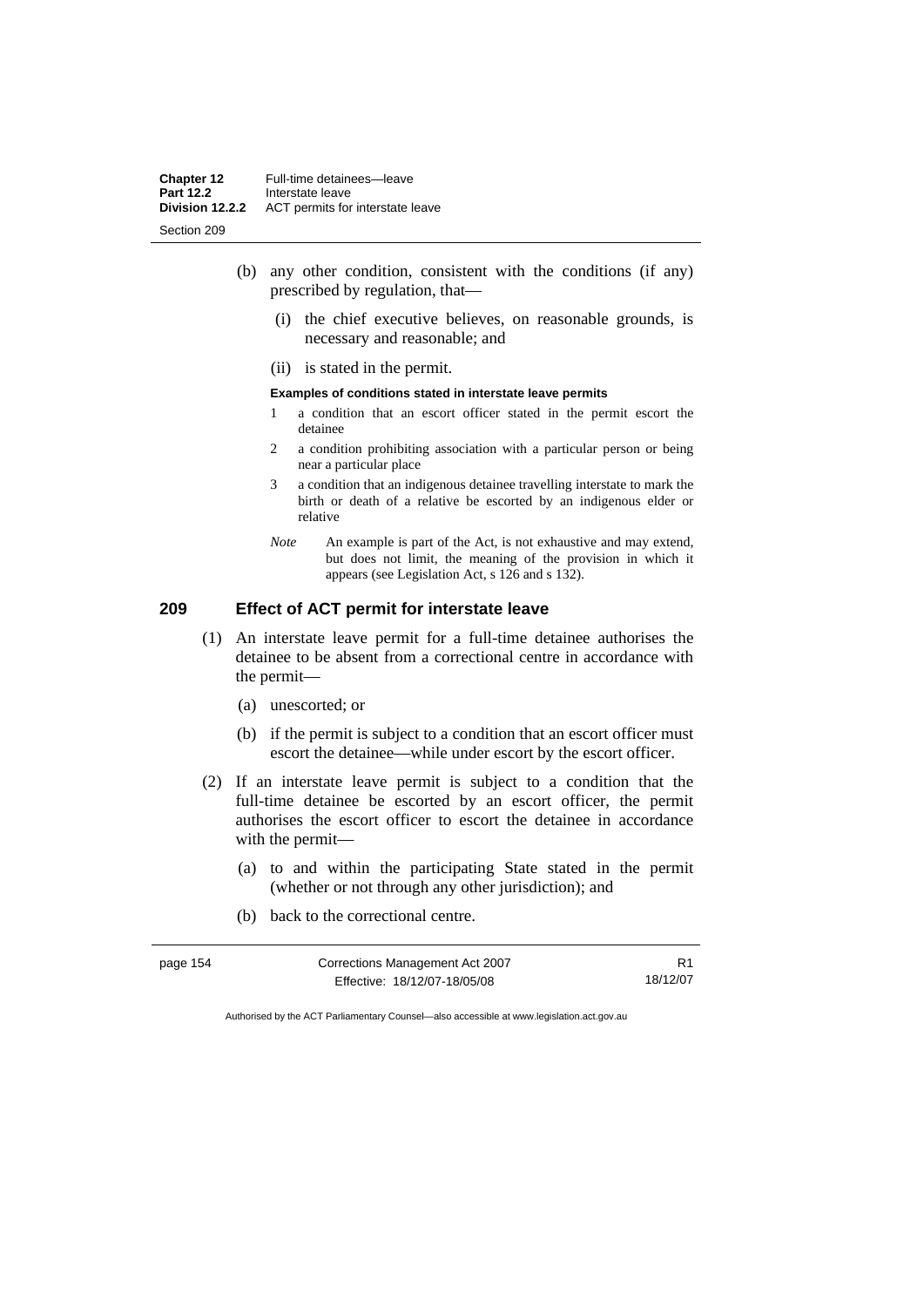## **210 Notice to participating States**

The chief executive must give written notice of an interstate leave permit given to a full-time detainee, and the period of the permit, to each of the following:

- (a) the corresponding chief executive of the participating State to which the permit applies;
- (b) the chief of police (however described) of the participating State to which the permit applies;
- (c) the chief of police (however described) of any other State or Territory through which the detainee may travel under the permit.

# **211 Powers of escort officers**

- (1) An escort officer escorting a full-time detainee under an interstate leave permit may, to keep custody of the detainee under the permit or to arrest the detainee if the detainee has escaped—
	- (a) give the detainee any direction that the officer believes, on reasonable grounds, is necessary and reasonable; and
	- (b) use force in accordance with part 9.7 (Use of force).
- (2) An escort officer escorting a full-time detainee under an interstate leave permit may conduct a scanning search, frisk search or ordinary search of the detainee if the officer suspects, on reasonable grounds, the detainee may be carrying a prohibited thing.
- (3) Part 9.4 (Searches) and part 9.5 (Seizing property) apply, with any necessary changes and any changes prescribed by regulation, in relation to a search under this section.

R1 18/12/07 Corrections Management Act 2007 Effective: 18/12/07-18/05/08

page 155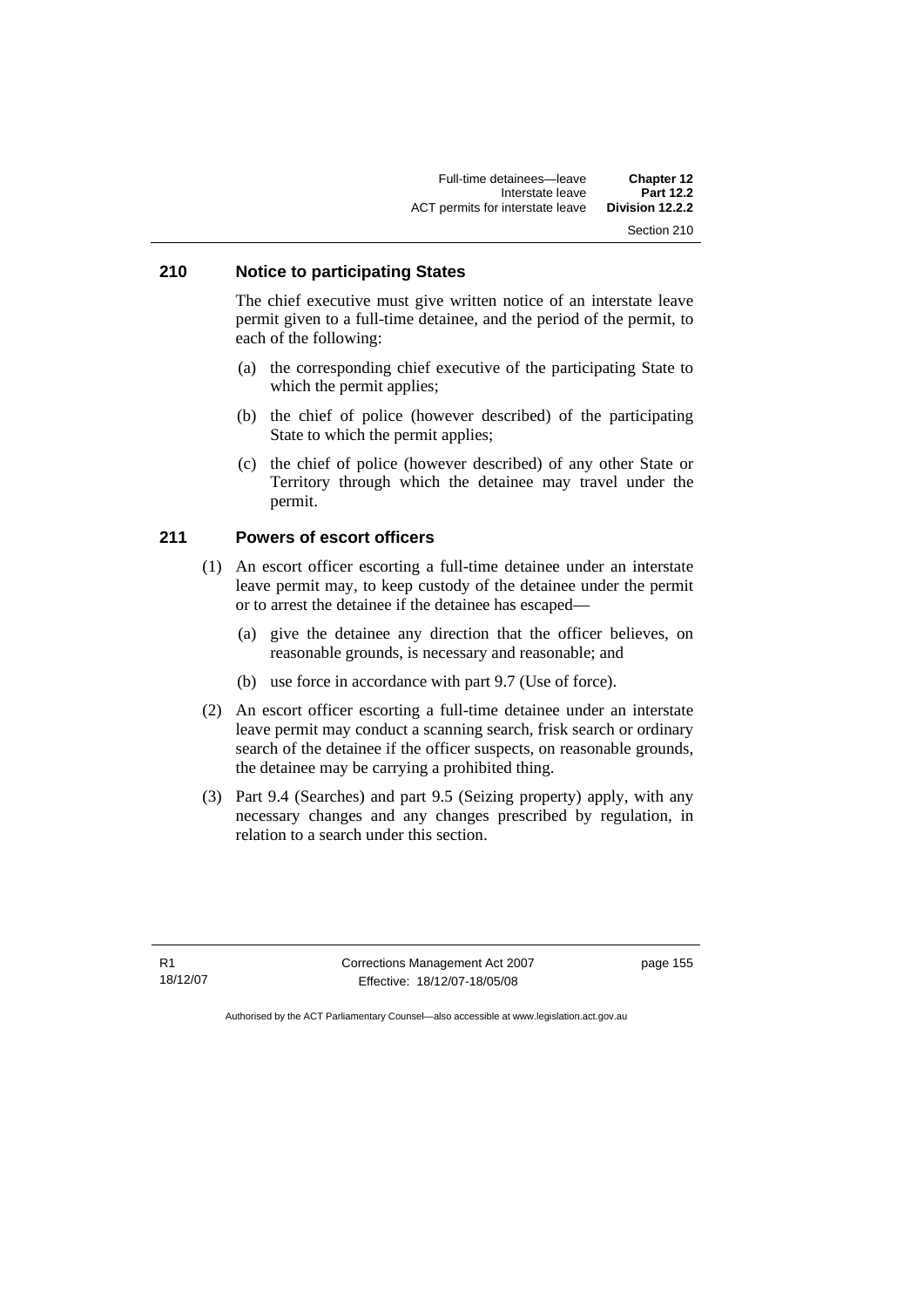## **212 Liability for damage etc**

- (1) The Territory is liable for any damage or loss sustained by anyone in a participating State that is caused by the conduct of a full-time detainee or an escort officer while in the participating State under an interstate leave permit.
- (2) This section does not affect any right the Territory may have against the detainee or escort officer for the damage or loss.

# **Division 12.2.3 Interstate leave under corresponding leave laws**

## **213 Effect in ACT of interstate leave permit under corresponding leave law**

- (1) This section applies to a person (an *interstate escort officer*) who is authorised under an interstate leave permit issued under a corresponding leave law to escort an interstate detainee to or from, or in, the ACT.
- (2) The interstate escort officer is authorised, in the ACT, to escort the interstate detainee in accordance with the interstate leave permit.

# **214 Powers of interstate escort officers**

- (1) This section applies if an interstate escort officer uses force, a weapon, or a means of restraint, in the ACT for—
	- (a) keeping custody of an interstate detainee under an interstate leave permit; or
	- (b) arresting an interstate detainee who has escaped.
- (2) The use of force, weapon or means of restraint is lawful in the ACT if it would have been lawful in the participating State where the interstate permit was issued.

| page 156 | Corrections Management Act 2007 |          |
|----------|---------------------------------|----------|
|          | Effective: 18/12/07-18/05/08    | 18/12/07 |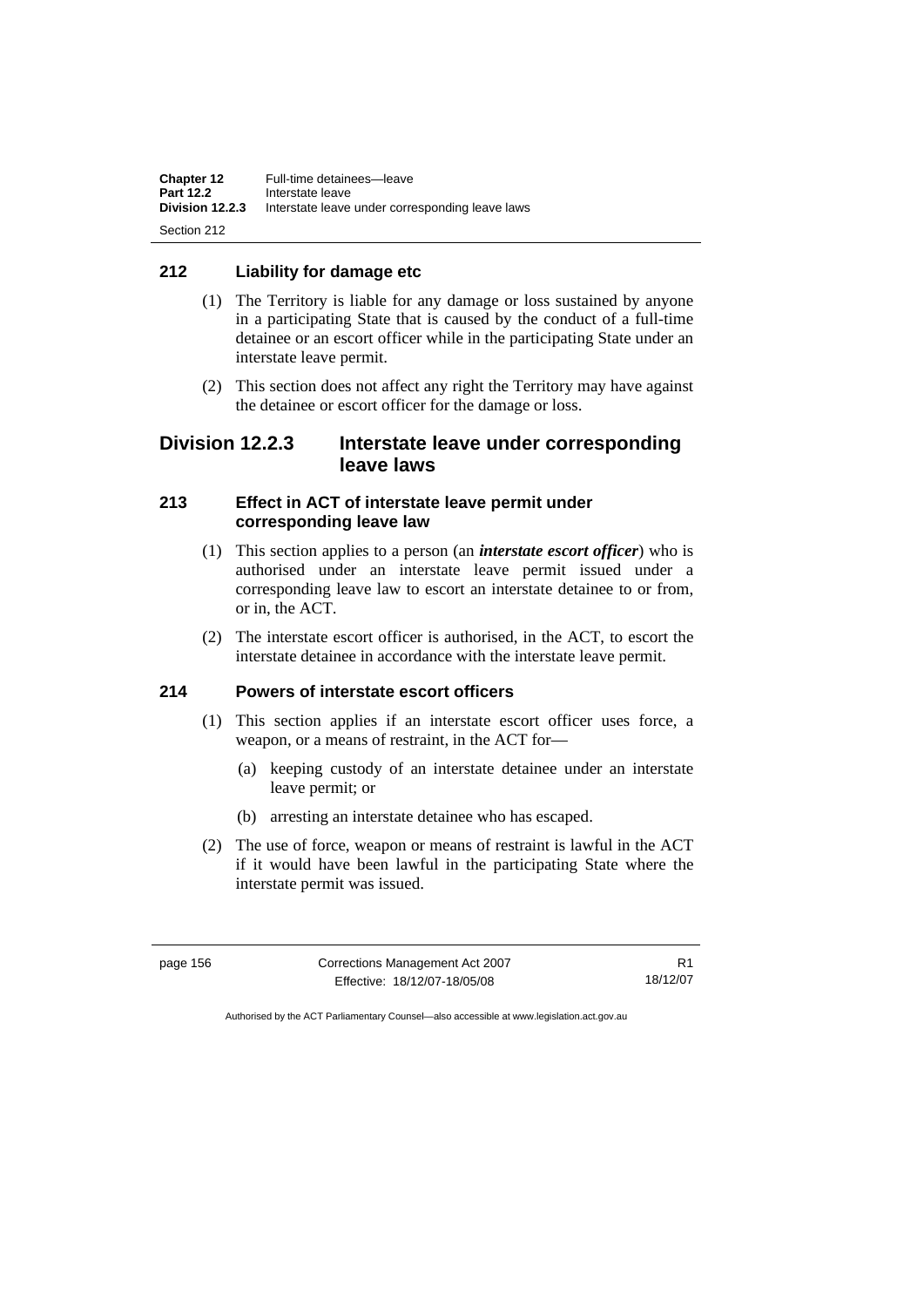## **215 Escape of interstate detainee**

- (1) This section applies to an interstate detainee in the ACT under an interstate leave permit issued under a corresponding leave law.
- (2) If the interstate detainee escapes from lawful custody, the detainee may be arrested without warrant by—
	- (a) an interstate escort officer for the detainee; or
	- (b) a police officer.
- (3) A police officer who arrests the detainee may return the detainee to an interstate escort officer for the detainee.
	- *Note* A police officer may also arrest without a warrant a person who has escaped from lawful custody or who is unlawfully at large (see *Crimes Act 1900*, s 212 and s 214).

## **216 Return of escaped interstate detainee**

- (1) This section applies if, in the ACT, an interstate detainee attempts to escape or is arrested after an escape.
- (2) The interstate detainee may be taken before a magistrate.
- (3) Despite the terms of the interstate detainee's interstate leave permit, the magistrate may by warrant (a *return warrant*)—
	- (a) order the return of the detainee to the participating State where the permit was issued; and
	- (b) order the interstate detainee to be delivered into the custody of a police officer or interstate escort officer for that purpose.
- (4) If a return warrant is issued for the interstate detainee, the detainee may be kept in detention until the earlier of the following events:
	- (a) the detainee is delivered into the custody of a police officer or interstate escort officer in accordance with the warrant;
	- (b) the end of 14 days after the day the warrant was issued.

| R1       | Corrections Management Act 2007 |  |
|----------|---------------------------------|--|
| 18/12/07 | Effective: 18/12/07-18/05/08    |  |

page 157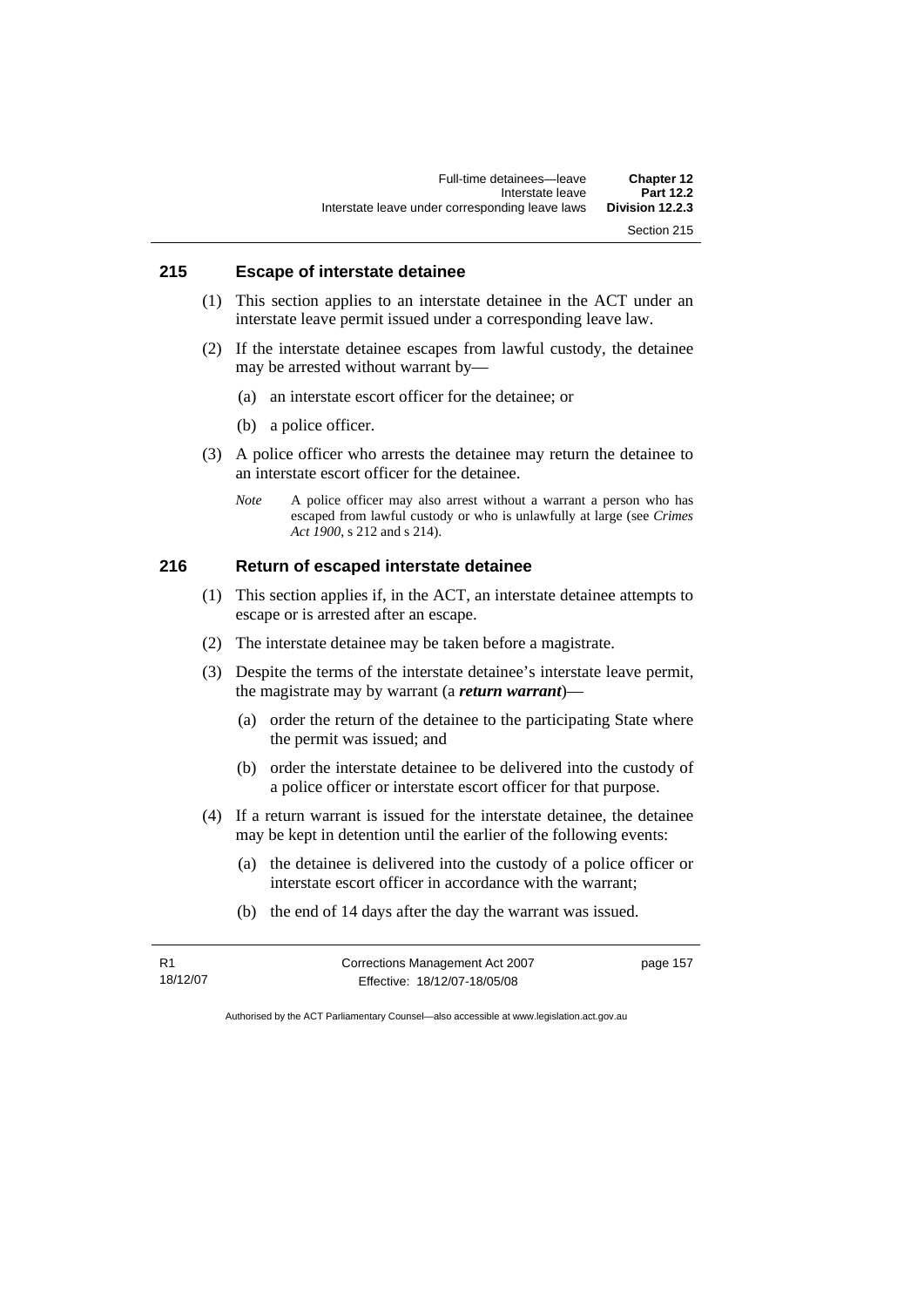| Chapter 12       | Full-time detainees-leave                       |
|------------------|-------------------------------------------------|
| <b>Part 12.2</b> | Interstate leave                                |
| Division 12.2.3  | Interstate leave under corresponding leave laws |
| Section 216      |                                                 |

 (5) The return warrant ends if the interstate detainee is not delivered into the custody of a police officer or interstate escort officer, in accordance with the warrant, before the end of 14 days after the day the warrant is issued.

page 158 Corrections Management Act 2007 Effective: 18/12/07-18/05/08

R1 18/12/07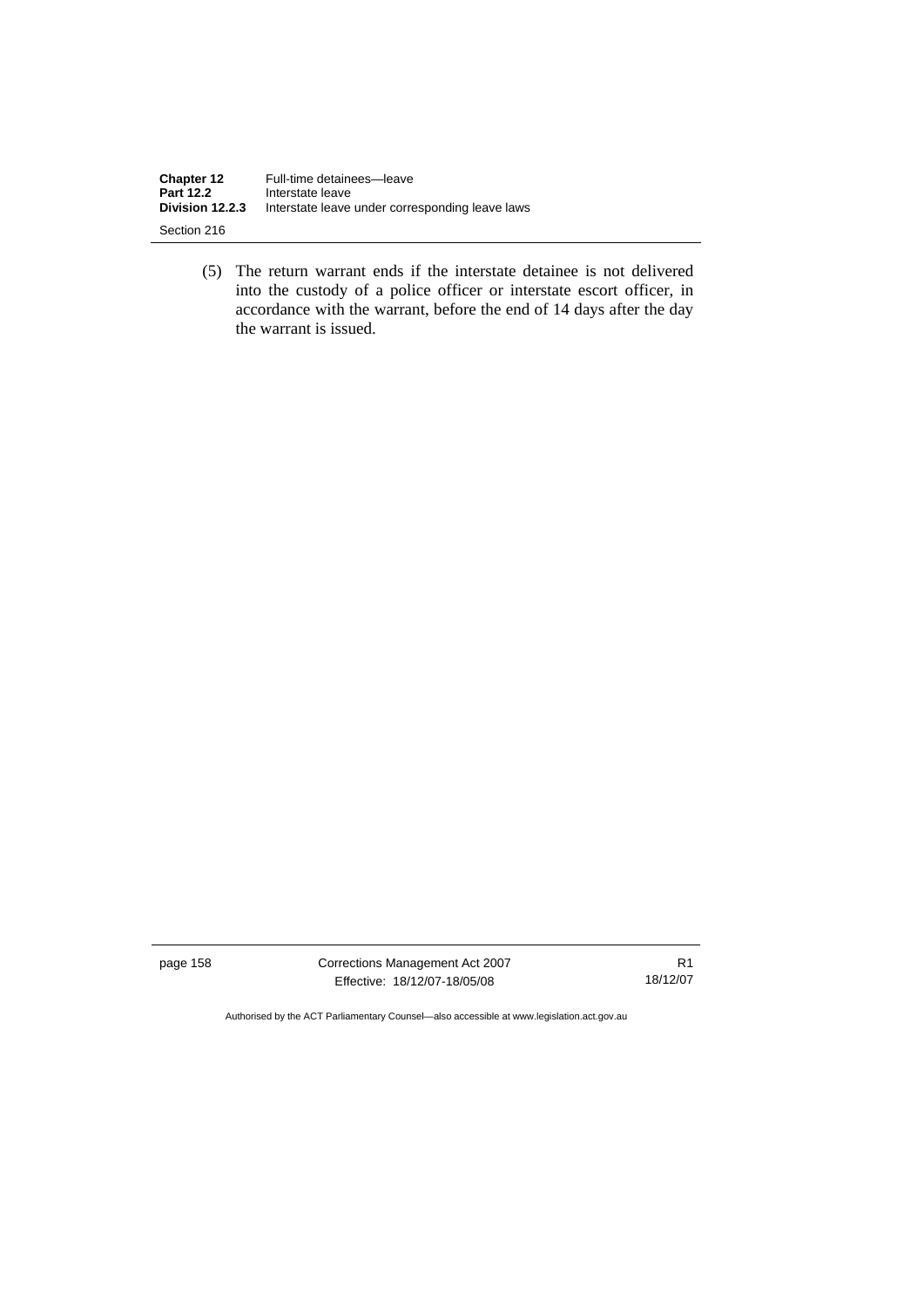# **Chapter 13 Miscellaneous**

# **217 Lawful temporary absence from correctional centre**

- (1) This section applies to a detainee who is absent from a correctional centre under any of the following:
	- (a) a direction by the chief executive, including a direction under—
		- (i) section 54 (Transfers to health facilities);
		- (ii) section 204 (Local leave directions);
	- (b) a local leave permit;
	- (c) an interstate leave permit;
	- (d) any other authority (however described) prescribed by regulation.
- (2) To remove any doubt, the detainee is—
	- (a) taken to be in the chief executive's custody; and
	- (b) if under escort by an escort officer—also taken to be in the escort officer's custody.

## **218 Detainee's work—no employment contract etc**

- (1) To remove any doubt, any work by a detainee under this Act, whether at a correctional centre or elsewhere, is taken not to create a contract of employment or a contract for services.
- (2) In particular, a contract of employment is taken not to exist between the following in relation to work by a detainee:
	- (a) the detainee and the Territory;

R1 18/12/07 Corrections Management Act 2007 Effective: 18/12/07-18/05/08

page 159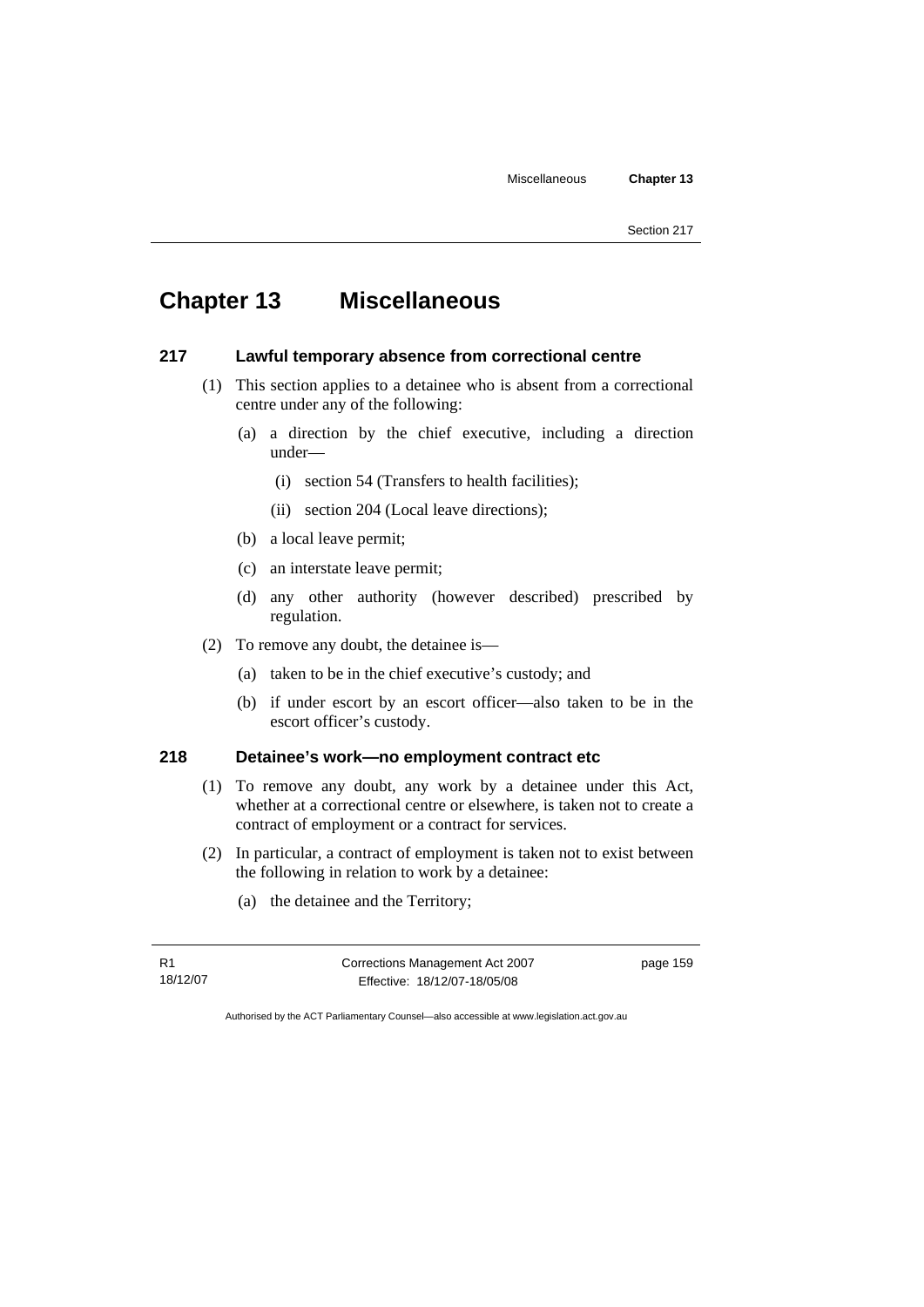- (b) the detainee and a person involved in the work;
- (c) the Territory and a person involved in the work.

## **219 Detainee's work—occupational health and safety**

- (1) The chief executive must ensure, as far as practicable, that the conditions in relation to work by a detainee, whether at a correctional centre or elsewhere, comply with requirements under the *Occupational Health and Safety Act 1989* in relation to work by employees.
- (2) In particular, the chief executive must ensure that arrangements in relation to a detainee's work take account, as far as practicable, of the need—
	- (a) to secure the health, safety and welfare of the detainee; and
	- (b) to protect people at or near the workplace from risks to health or safety arising out of the activities of the detainee.
- (3) A regulation may provide for the application of the *Occupational Health and Safety Act 1989* in relation to work by a detainee, including for changes to that Act in its application in relation to the work.

## **220 Personal injury management—detainees etc**

- (1) This section applies if—
	- (a) a detainee suffers injury that arises out of, or in the course of, the detainee's detention; or
	- (b) an offender, who is directed to do community service work under the *Crimes (Sentence Administration) Act 2005*, section 91, suffers injury that arises out of, or in the course of, the work.

page 160 Corrections Management Act 2007 Effective: 18/12/07-18/05/08

R1 18/12/07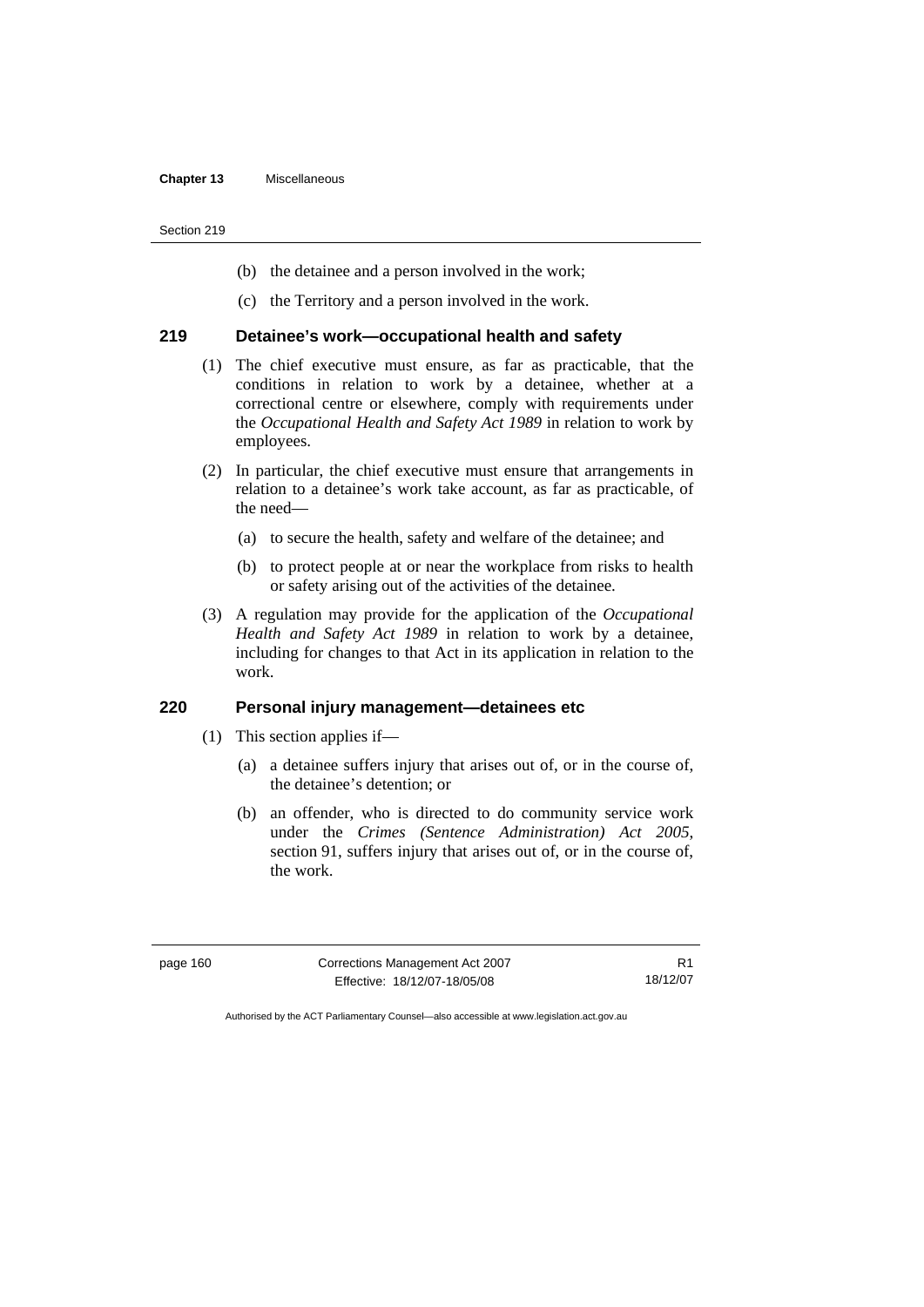- (2) A regulation may make provision in relation to the injury, including provision in relation to the following:
	- (a) injury management;
	- (b) vocational rehabilitation;
	- (c) compensation for a permanent injury;
	- (d) death benefits.
- (3) In this section:

*injury* includes—

- (a) disease; and
- (b) aggravation, acceleration and recurrence of an injury or disease.

## **221 Random testing of detainees—statistical purposes**

- (1) The chief executive may direct a number of randomly selected detainees at a correctional centre to provide test samples for detecting alcohol or drug abuse.
- (2) The chief executive must ensure that—
	- (a) no record is made that identifies the donor of a test sample; and
	- (b) the results of any tests conducted on the test samples are used only for statistical purposes.
- (3) In this section:

*random selection* means selection by a computer programmed to select names randomly from the register of detainees.

R1 18/12/07 Corrections Management Act 2007 Effective: 18/12/07-18/05/08

page 161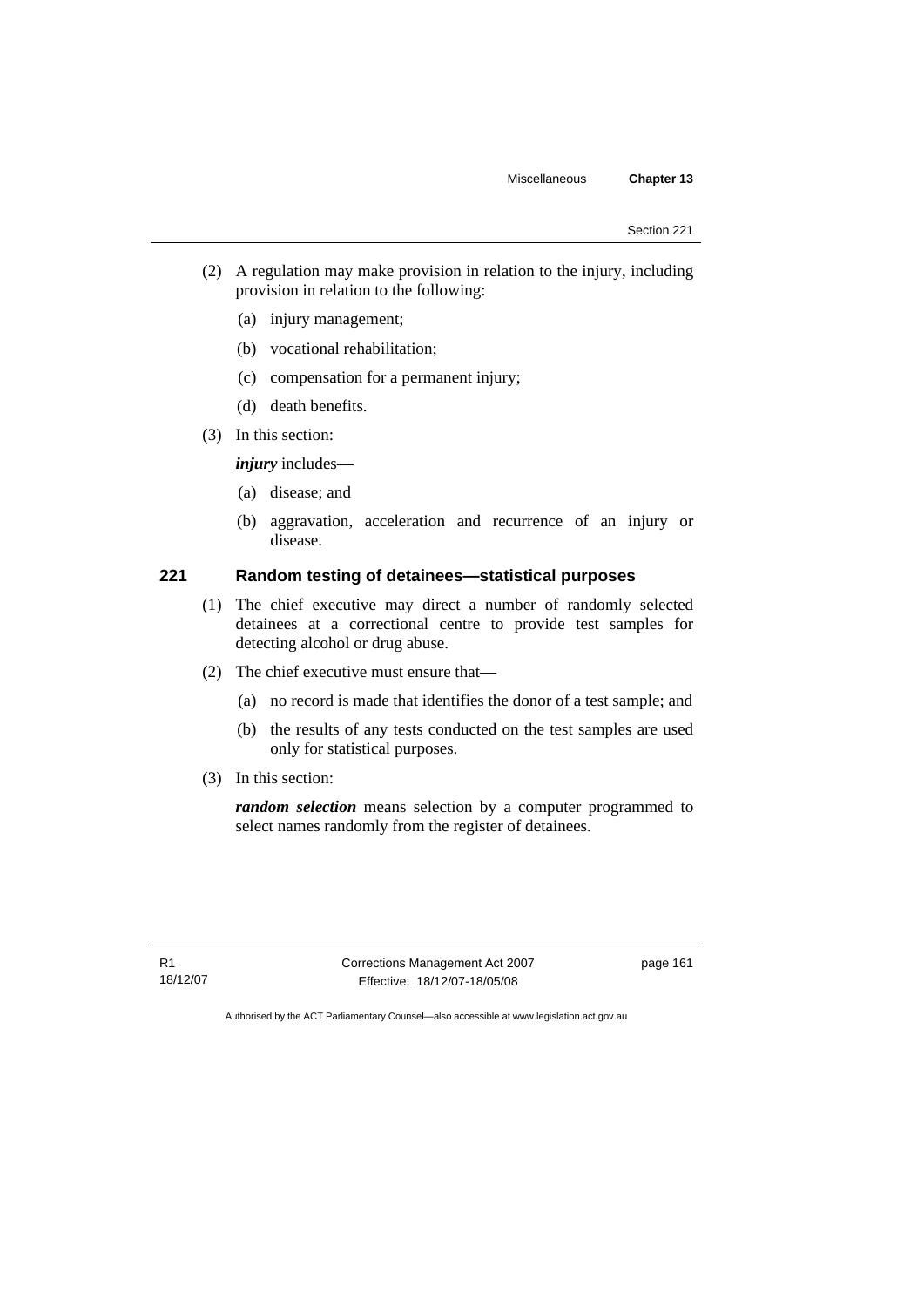### **Chapter 13** Miscellaneous

Section 222

### **222 Confidentiality**

(1) In this section:

*corresponding corrections law* means a law of a State or another Territory declared to be a corresponding corrections law under section 225.

*court* includes a tribunal.

*Note* A *tribunal* includes any entity authorised to hear, receive and examine evidence (see Legislation Act, dict, pt 1).

*divulge* includes communicate.

*person to whom this section applies* means a person who—

- (a) exercises, or has exercised, a function under this Act; or
- (b) is, or has been, otherwise involved in the administration of this Act.

*produce* includes allow access to.

*protected information* means information about a person that is disclosed to, or obtained by, a person to whom this section applies because of—

- (a) the exercise of a function under this Act by the person or someone else; or
- (b) the involvement of the person, or someone else, in the administration of this Act.
- (2) A person to whom this section applies commits an offence—
	- (a) if the person—
		- (i) makes a record of protected information about someone else; and
		- (ii) is reckless about whether the information is protected information about someone else; or

| page 162 | Corrections Management Act 2007 |          |
|----------|---------------------------------|----------|
|          | Effective: 18/12/07-18/05/08    | 18/12/07 |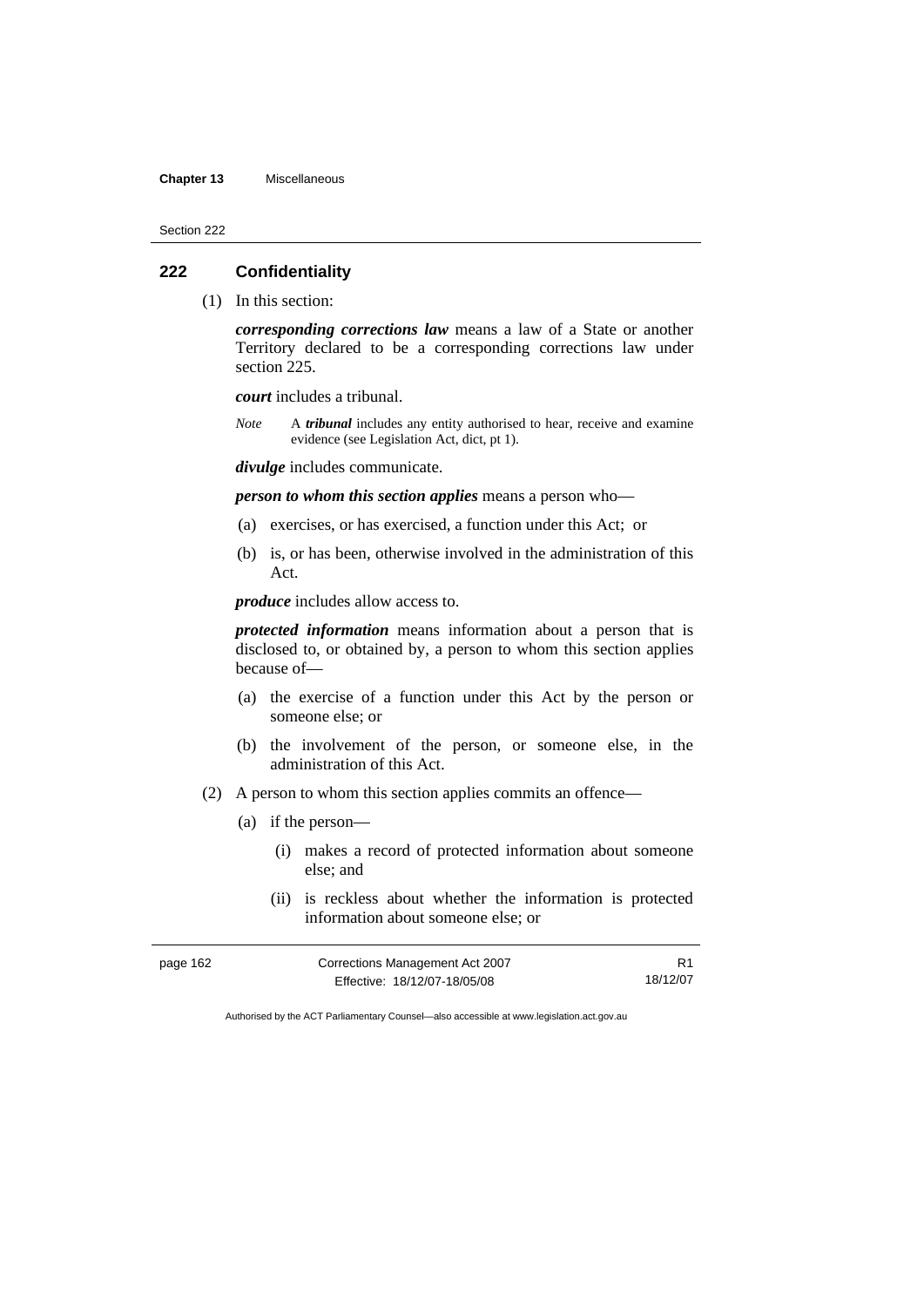- (b) if the person does something that divulges protected information about someone else and is reckless about whether—
	- (i) the information is protected information about someone else; and
	- (ii) doing the thing would result in the information being divulged to someone else.

Maximum penalty: 50 penalty units, imprisonment for 6 months or both.

- (3) Subsection (2) does not apply if the record is made, or the information is divulged, by the person as follows:
	- (a) under this Act or another territory law;
	- (b) in relation to the exercise of a function under this Act or another territory law;
	- (c) for the *Crimes (Sentencing) Act 2005*, section 136 (Information exchanges between criminal justice entities);
	- (d) to a person exercising a function under, or otherwise involved in the administration of, a corresponding corrections law;
	- (e) to a law enforcement agency;

*Note Law enforcement agency* is defined in the dictionary.

- (f) to an entity prescribed by regulation;
- (g) otherwise in relation to the administration of this Act or another territory law.
- (4) Subsection (2) does not apply to the divulging of protected information about someone—
	- (a) with the person's consent; or
	- (b) if authorised by the chief executive under subsection (5); or

| R1       |  |
|----------|--|
| 18/12/07 |  |

Corrections Management Act 2007 Effective: 18/12/07-18/05/08

page 163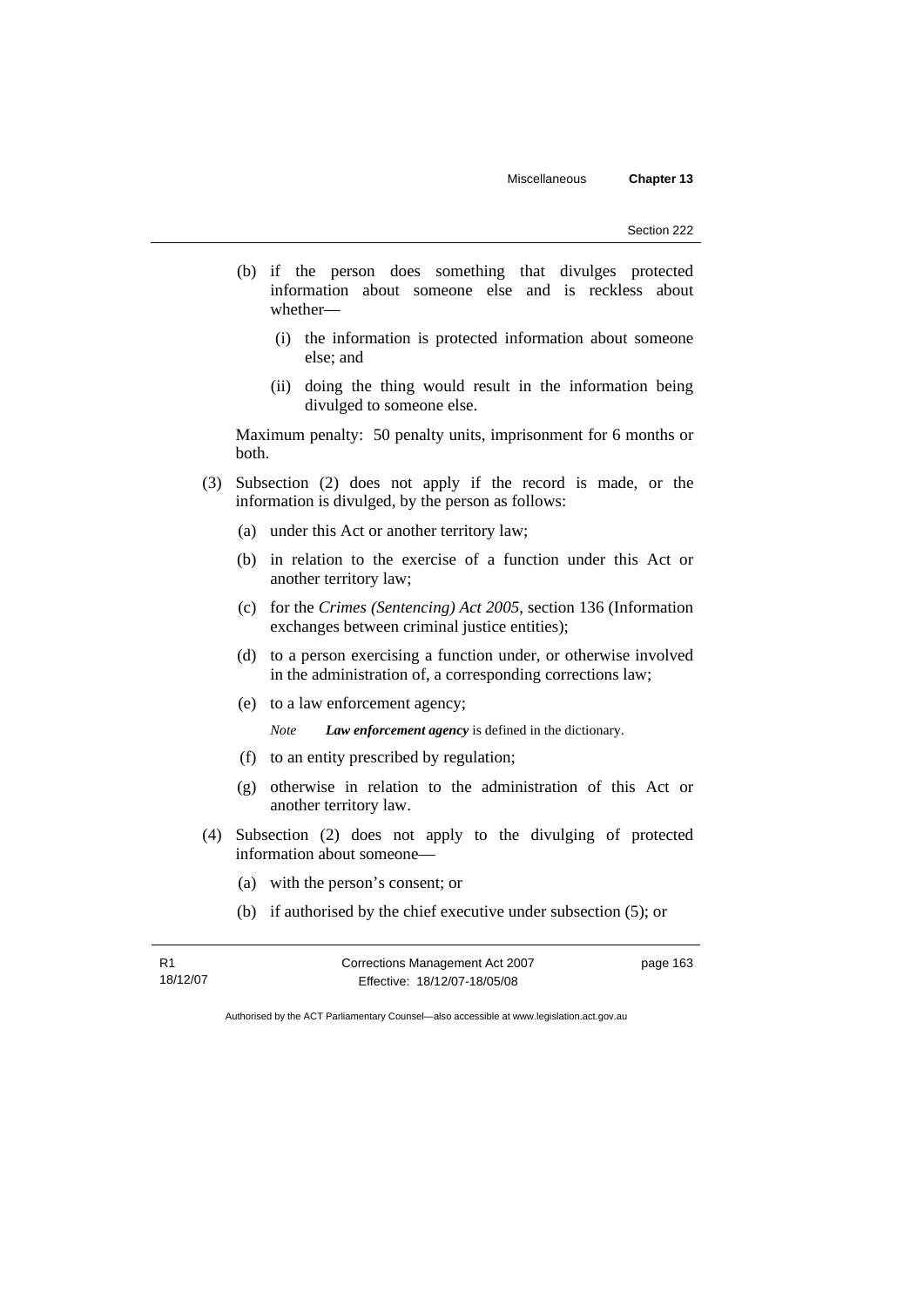- (c) if the information only tells someone of the place where a detainee is held in detention; or
- (d) if the information is disclosed under a regulation.
- (5) The chief executive may, in writing, authorise the divulging of protected information about a person if the chief executive believes, on reasonable grounds, that divulging the information is—
	- (a) necessary to protect someone whose life or safety is in danger; or
	- (b) otherwise in the public interest.

## **223 Protection from liability**

- (1) This section applies to a person who—
	- (a) exercises, or has exercised, a function under this Act; or
	- (b) is, or has been, otherwise involved in the administration of this Act.
- (2) The person does not incur civil liability for an act or omission done honestly and without recklessness for this Act.
	- *Note* A reference to an Act includes a reference to the statutory instruments made or in force under the Act, including regulations and the corrections rules (see Legislation Act, s 104).
- (3) Any civil liability that would, apart from this section, attach to the person attaches instead to the Territory.

## **224 Corrections dogs**

A regulation may make provision in relation to the use of corrections dogs.

#### **Examples of provision made by regulation**

1 the training and approval of dogs for exercising functions under this Act

| page 164 | Corrections Management Act 2007 |          |
|----------|---------------------------------|----------|
|          | Effective: 18/12/07-18/05/08    | 18/12/07 |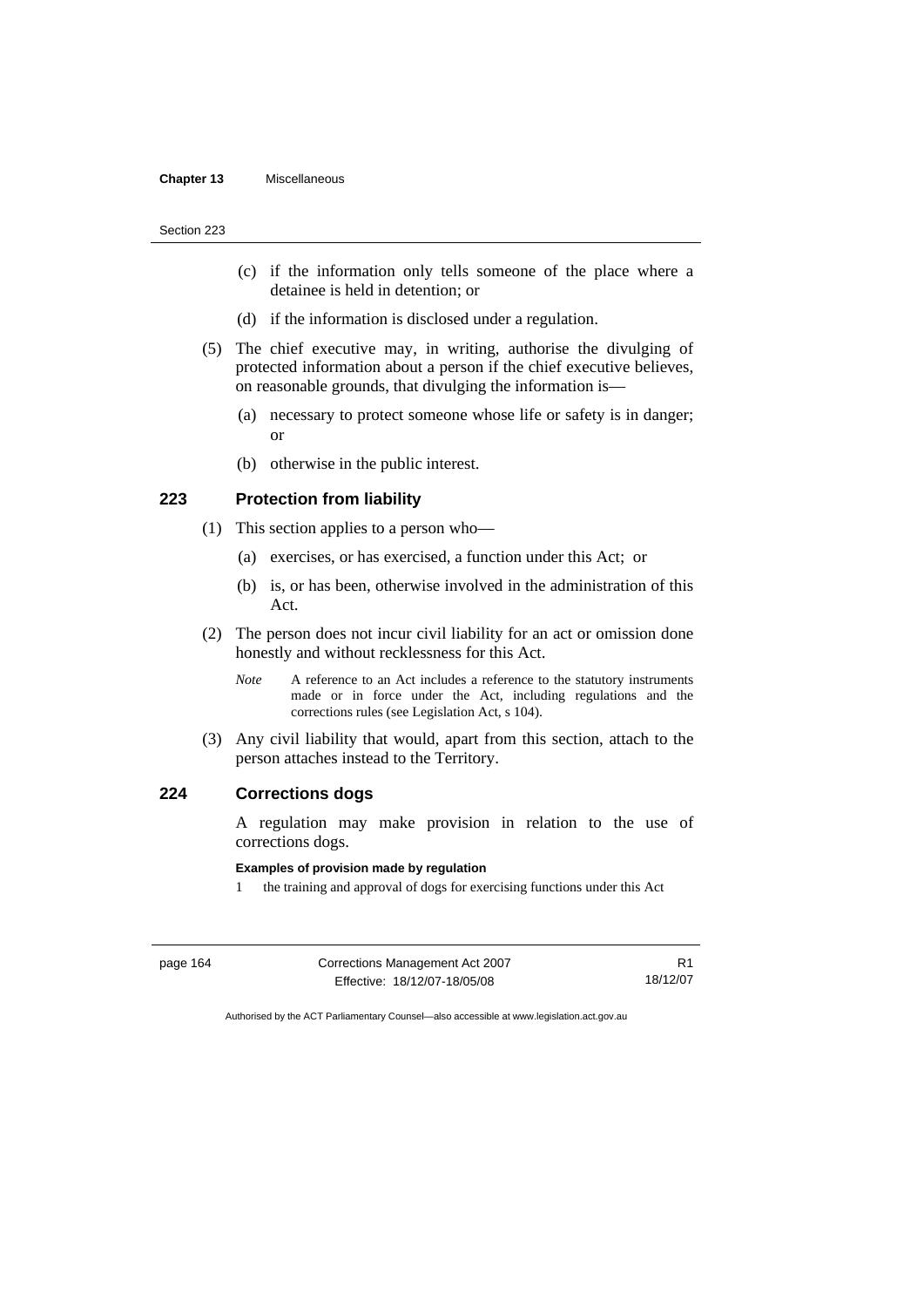- 2 approvals for corrections officers to use corrections dogs
- *Note* An example is part of the Act, is not exhaustive and may extend, but does not limit, the meaning of the provision in which it appears (see Legislation Act, s 126 and s 132).

#### **225 Declaration of corresponding corrections law**

- (1) The Minister may declare that a law of a State or another Territory is a corresponding corrections law.
- (2) The Minister may make the declaration only if satisfied that the law substantially corresponds to this Act or a part of this Act.
- (3) A declaration is a notifiable instrument.
	- *Note* A notifiable instrument must be notified under the Legislation Act.

## **226 Evidentiary certificates**

- (1) A certificate that appears to be signed by or for the chief executive, and states any matter relevant to anything done or not done under this Act in relation to a detainee, is evidence of the matter.
- (2) Without limiting subsection (1), a certificate under subsection (1) may state any of the following:
	- (a) that a stated person did, or did not, occupy a position under this Act;
	- (b) that a stated person was, or was not, a detainee;
	- (c) that a stated instrument under this Act was, or was not, in force;
	- (d) that a stated disciplinary breach by a stated detainee was, or was not, admitted by the detainee or found proven at an inquiry for chapter 10 (Discipline);
	- (e) that a stated instrument is a copy of an instrument made, given, issued or received under this Act.

R1 18/12/07 Corrections Management Act 2007 Effective: 18/12/07-18/05/08

page 165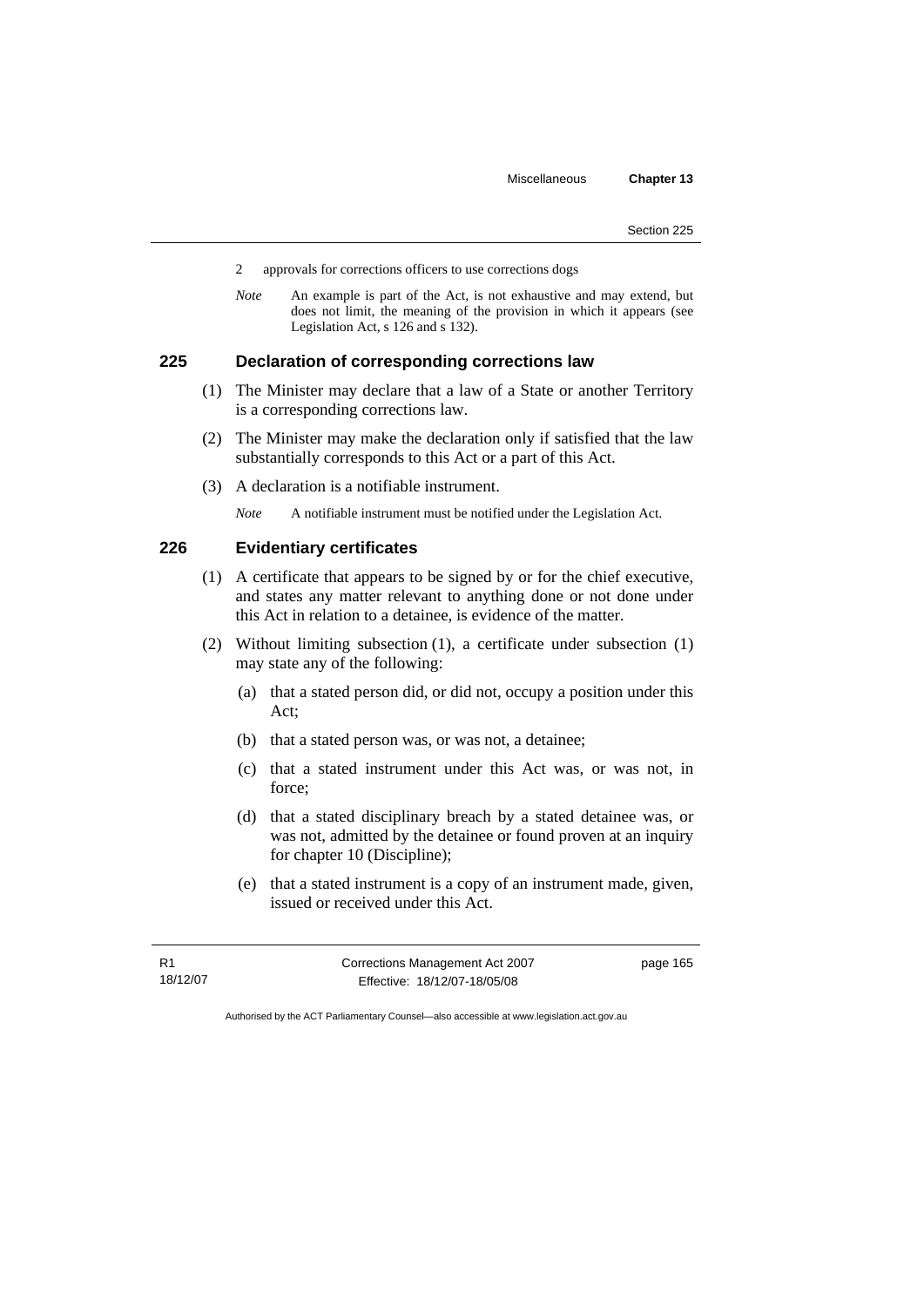#### **Chapter 13** Miscellaneous

#### Section 227

- (3) A certificate that appears to be signed by or for the chief executive, and states any matter prescribed by regulation for this section, is evidence of the stated matter.
- (4) A certificate mentioned in subsection (1) or (2) may state a matter by reference to a date or period.
- (5) A certificate of the results of the analysis of a substance under this Act, signed by an analyst appointed under subsection (8), is evidence of the facts stated in the certificate.
- (6) A court must accept a certificate or other document mentioned in this section as proof of the matters stated in it if there is no evidence to the contrary.
- (7) However, an instrument mentioned in subsection (2) (c), or certificate mentioned in subsection (5), must not be admitted in evidence by a court unless the court is satisfied that reasonable efforts have been made to serve a copy of the instrument or certificate on the person concerned.
- (8) The chief executive may appoint analysts for this Act.
	- *Note 1* For the making of appointments (including acting appointments), see the Legislation Act, pt 19.3.
	- *Note 2* In particular, a person may be appointed for a particular provision of a law (see Legislation Act, s 7 (3)) and an appointment may be made by naming a person or nominating the occupant of a position (see s 207).
- (9) An appointment under subsection (8) is a notifiable instrument.

*Note* A notifiable instrument must be notified under the Legislation Act.

#### **227 Determination of fees**

- (1) The Minister may determine fees for this Act.
	- *Note* The Legislation Act contains provisions about the making of determinations and regulations relating to fees (see pt 6.3).

| page 166 | Corrections Management Act 2007 |          |
|----------|---------------------------------|----------|
|          | Effective: 18/12/07-18/05/08    | 18/12/07 |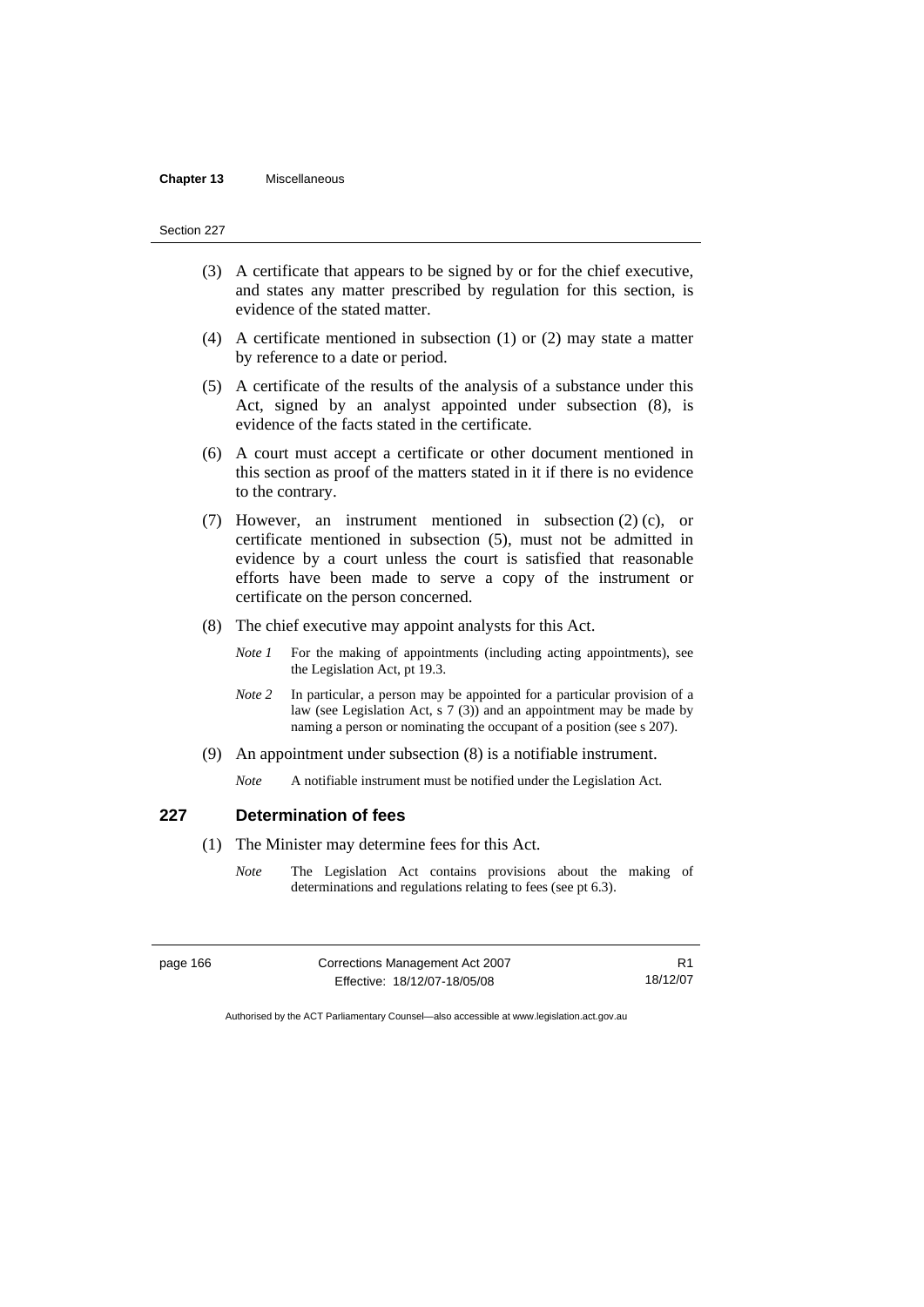- (2) A determination is a disallowable instrument.
	- *Note* A disallowable instrument must be notified, and presented to the Legislative Assembly, under the Legislation Act.

# **228 Approved forms**

- (1) The Minister may approve forms for this Act (other than forms for use in or in relation to a court).
- (2) If the Minister approves a form for a particular purpose, the approved form must be used for that purpose.

*Note* For other provisions about forms, see the Legislation Act, s 255.

(3) An approved form is a notifiable instrument.

*Note* A notifiable instrument must be notified under the Legislation Act.

# **229 Regulation-making power**

- (1) The Executive may make regulations for this Act.
- (2) In particular, a regulation may deal with any of the following:
	- (a) the administration of correctional centres;
	- (b) the detention of people in police and court cells;
	- (c) the escorting of detainees;
	- (d) living conditions at correctional centres, including the treatment of detainees;
	- (e) the inspection of correctional centres and investigation of complaints by detainees;
	- (f) the admission of detainees to correctional centres;
	- (g) the management and security of correctional centres, particularly in relation to any of the following:
		- (i) the assessment of risks and measures to contain risks;

R1 18/12/07 Corrections Management Act 2007 Effective: 18/12/07-18/05/08

page 167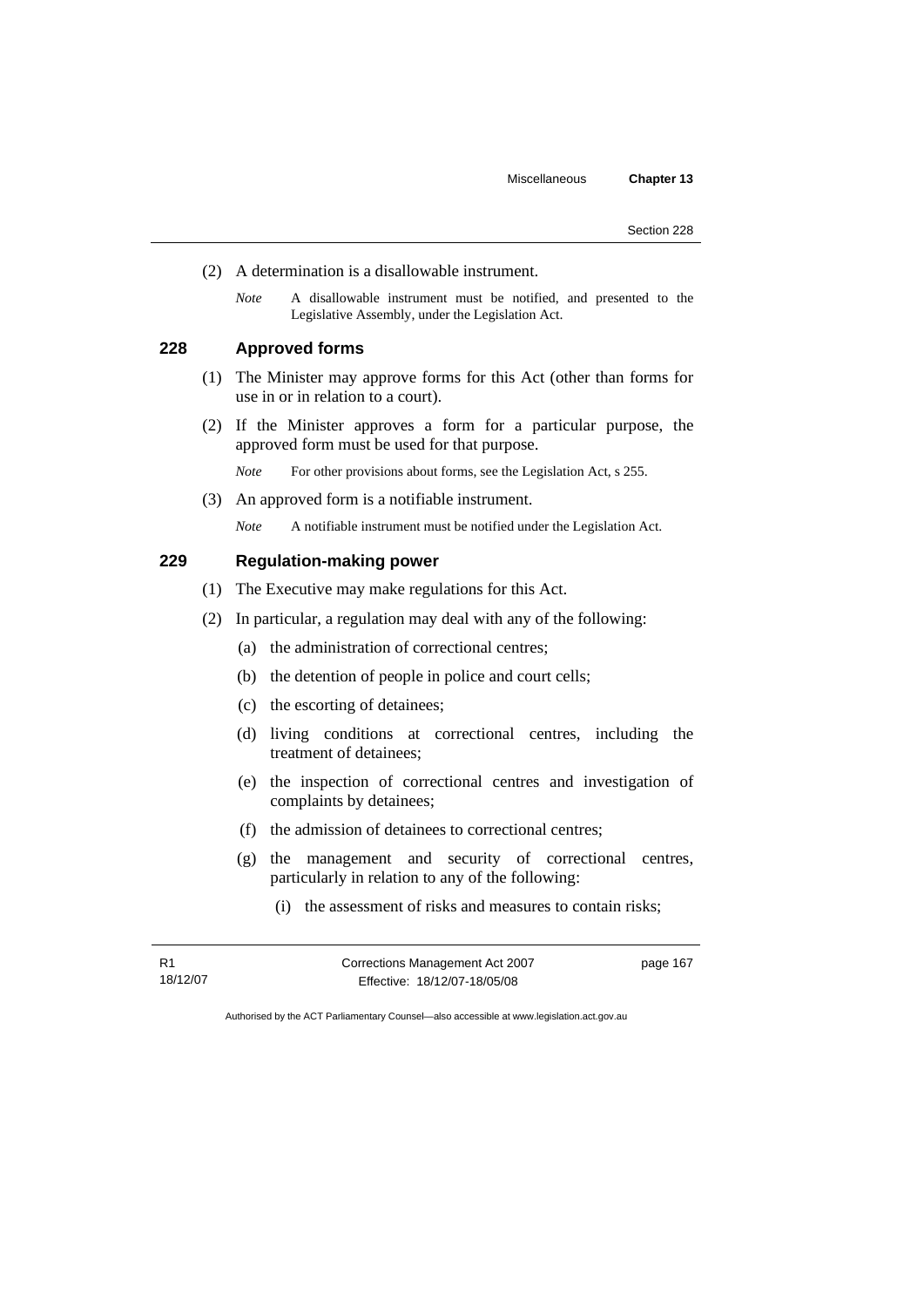#### **Chapter 13** Miscellaneous

#### Section 229

- (ii) the classification and management of detainees;
- (iii) work or activities by detainees;
- (iv) correctional centre routine;
- (v) detainees' money or property;
- (vi) communications by detainees with other people, whether by phone or mail or any other means;
- (vii) the movement or segregation of detainees;
- (viii) requirements for the wearing of uniforms by detainees;
- (ix) searches of people or property and the seizure of property;
- (x) alcohol or drug testing;
- (xi) the use of force;
- (xii) the analysis of things seized under this Act;
- (xiii) access to correctional centres;
- (xiv) good order and discipline;
- (xv) release procedures;
- (h) leave for detainees to be absent from correctional centres.
- (3) For chapter 10 (Discipline), a detainee's entitlements in relation to chapter 6 (Living conditions at correctional centres) include anything expressed to be an entitlement in a regulation made for a provision of chapter 6.
- (4) A regulation is taken to be consistent with this Act to the extent that it is capable of operating concurrently with this Act.

page 168 Corrections Management Act 2007 Effective: 18/12/07-18/05/08

R1 18/12/07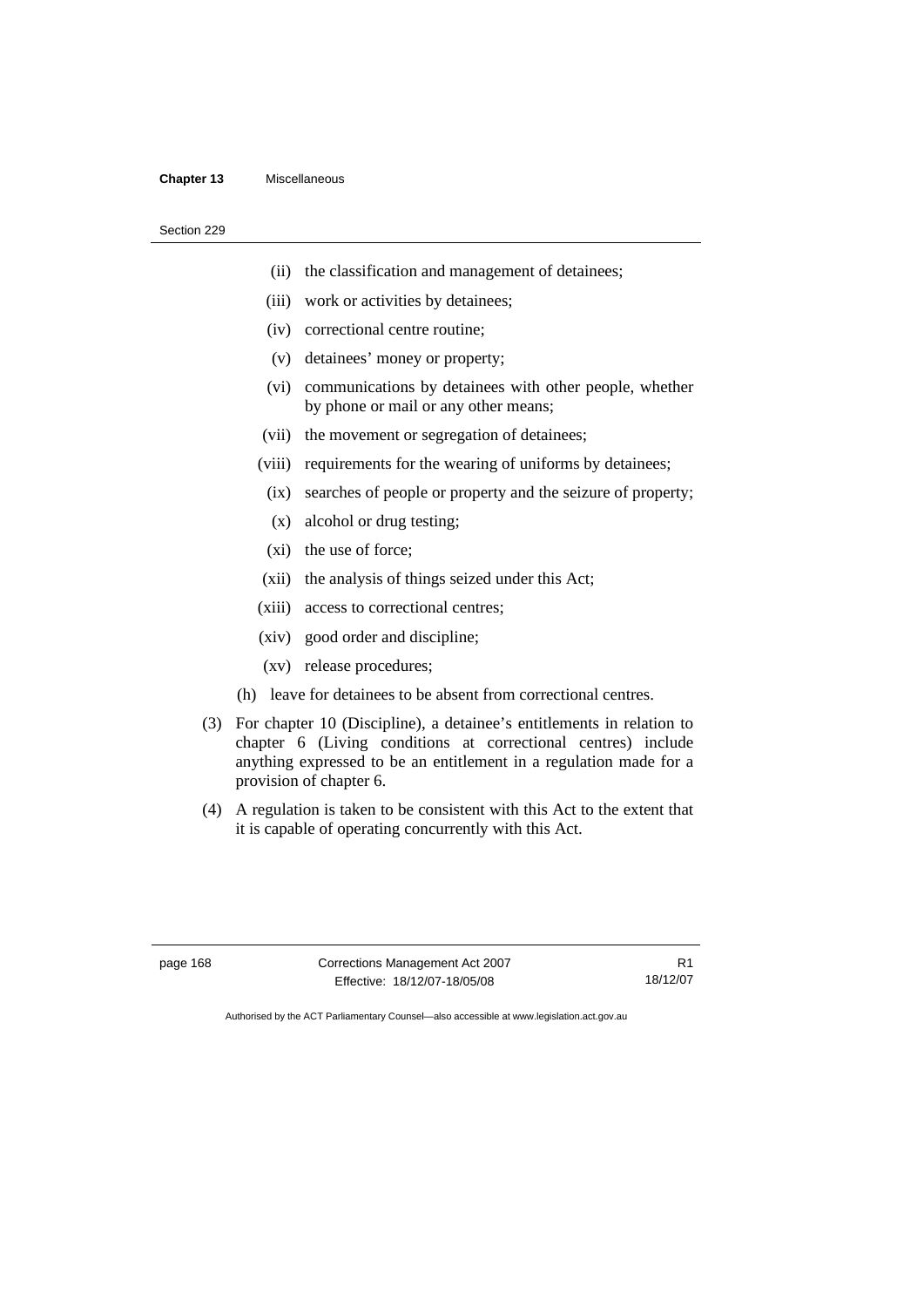- (5) A regulation may apply, adopt or incorporate a law of another jurisdiction or an instrument, or a provision of a law of another jurisdiction or instrument, as in force from time to time.
	- *Note 1* The text of an applied, adopted or incorporated law or instrument, whether applied as in force from time to time or at a particular time, is taken to be a notifiable instrument if the operation of the Legislation Act, s 47 (5) or (6) is not disapplied (see s  $47(7)$ ).
	- *Note 2* A notifiable instrument must be notified under the Legislation Act.
- (6) A regulation may create offences and fix maximum penalties of not more than 20 penalty units for the offences.
	- *Note* Regulations must be notified, and presented to the Legislative Assembly, under the Legislation Act.

Corrections Management Act 2007 Effective: 18/12/07-18/05/08

page 169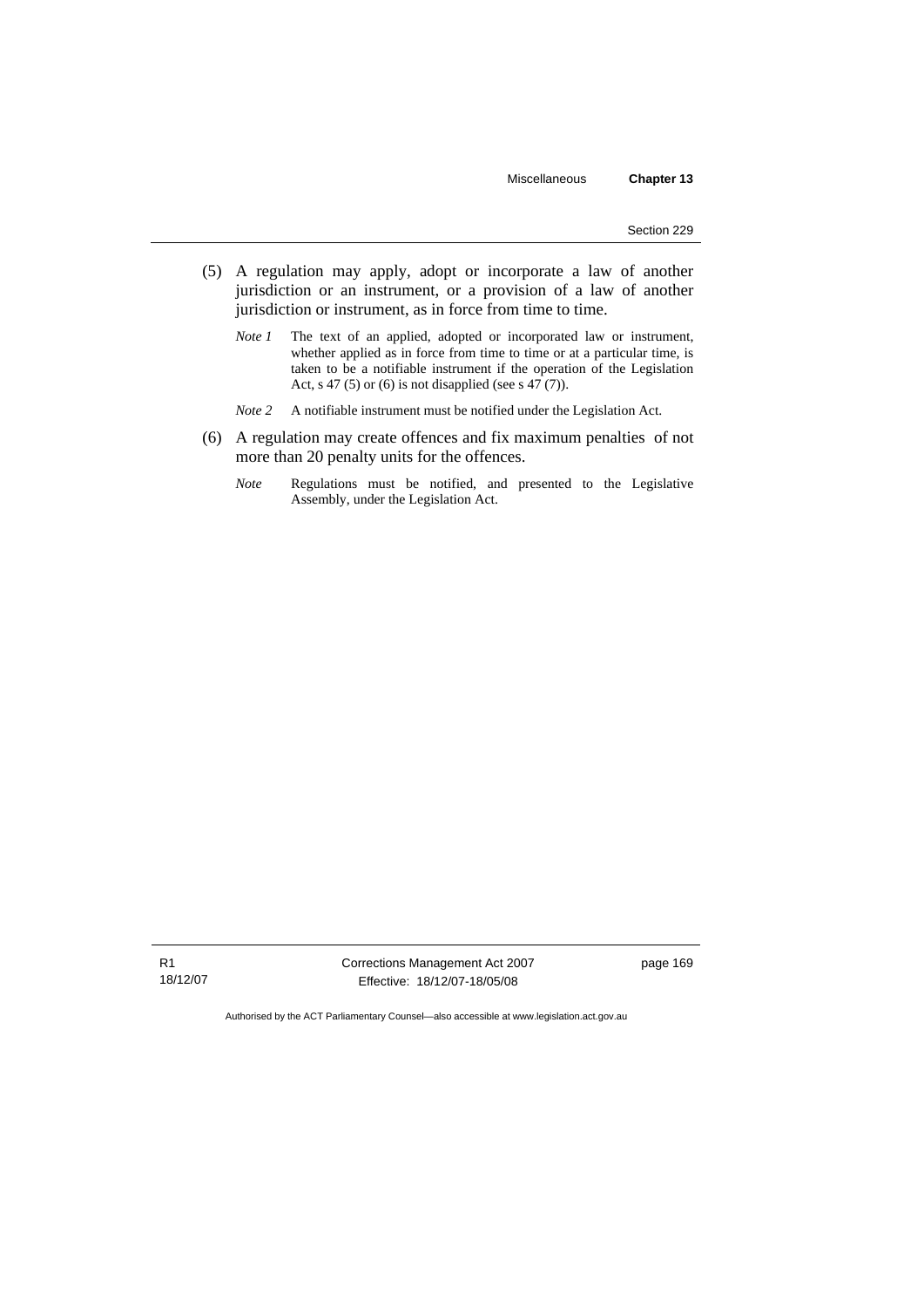#### **Chapter 50** Transitional

Section 500

# **Chapter 50 Transitional**

# **500 Meaning of** *commencement day***—ch 50**

In this chapter:

*commencement day* means the day this chapter commences.

# **501 Application of Act to transitional detainees**

- (1) To remove any doubt, this Act applies to a person who is a detainee because of any of the following provisions of the *Crimes (Sentence Administration) Act 2005*:
	- (a) section 330 (Full-time imprisonment—sentenced offenders);
	- (b) section 331 (Full-time imprisonment—remandees);
	- (c) section 331A (Full-time imprisonment—other detainees).
- (2) When this section expires, the following note also expires:
	- section  $6(1)$ , note 2.
- (3) This section is a law to which the Legislation Act, section 88 (Repeal does not end effect of transitional laws etc) applies.
- (4) This section expires on the expiry of the *Crimes (Sentence Administration) Act 2005,* chapter 16 (Transitional—general).

#### **502 Application of Act to transitional interstate leave permits**

- (1) A permit in force immediately before the commencement day under the Prisoners Interstate Leave Act, section 6 (Grants of interstate leave of absence permits) is taken, on and after the commencement day, to be an interstate leave permit under this Act.
- (2) This section is a law to which the Legislation Act, section 88 (Repeal does not end effect of transitional laws etc) applies.

| page 170 | Corrections Management Act 2007 |          |
|----------|---------------------------------|----------|
|          | Effective: 18/12/07-18/05/08    | 18/12/07 |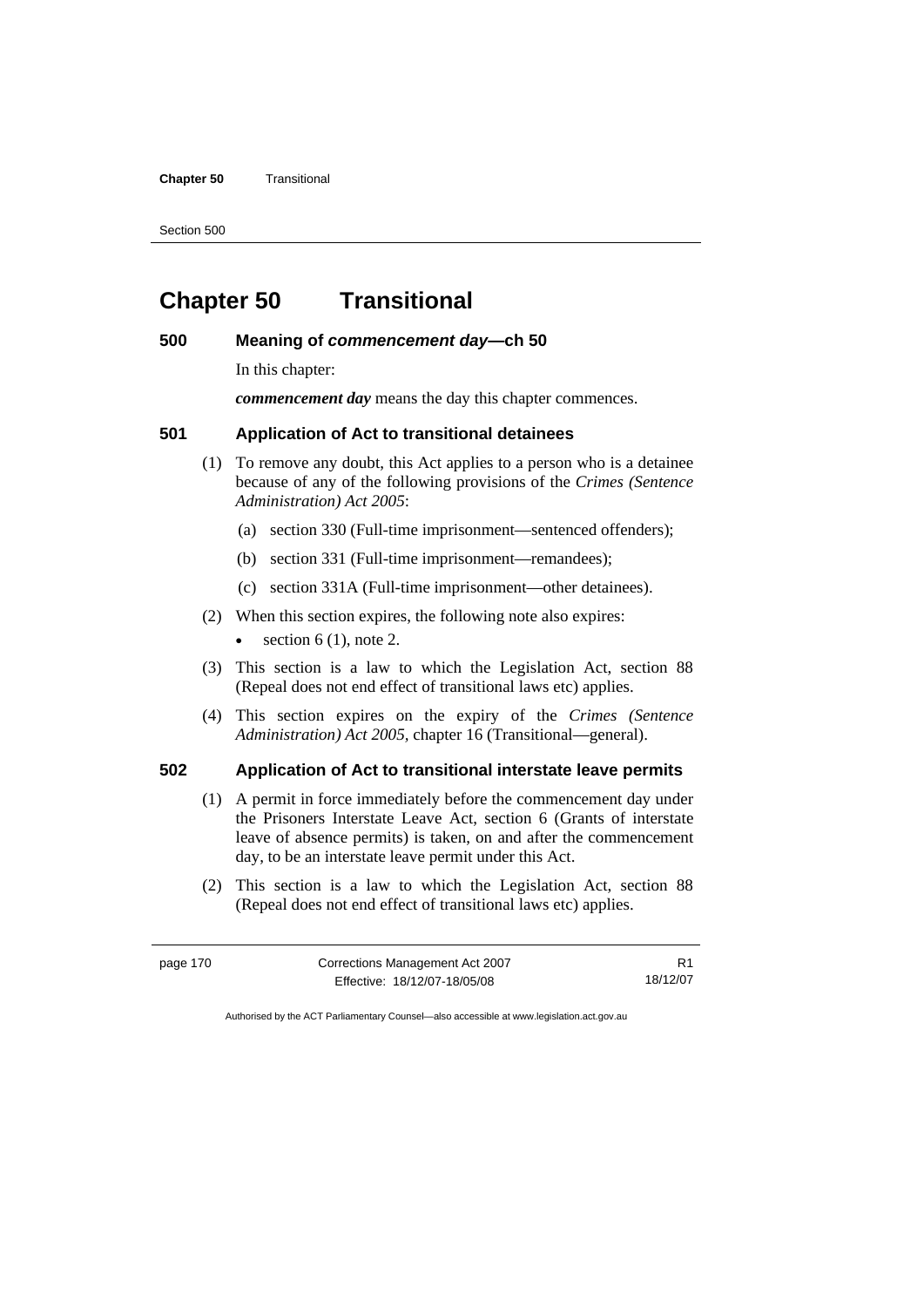- (3) This section expires on the expiry of the *Crimes (Sentence Administration) Act 2005,* chapter 16 (Transitional—general).
- (4) In this section:

*Prisoners Interstate Leave Act* means the *Prisoners Interstate Leave Act 1997* (repealed) as applied by the *Crimes (Sentence Administration) Act 2005*, section 605 (Old custody law continues).

# **503 Application of Act to certain transitional remandees**

- (1) The removal of a detainee from a remand centre under the Remand Centres Act, section 14 (Removal of detainee to hospital) before the commencement day is, for any period for which the detainee remains removed from the remand centre on or after the commencement day, taken to be a transfer directed under this Act, section 54 (5) (Transfers to health facilities).
- (2) A pending complaint under the Remand Centres Act, section 25 (Complaints by detainees) is taken, on and after the commencement day, to be a complaint made under this Act, section 59 (Complaints to official visitors).
- (3) For subsection (2), a complaint is *pending* if an official visitor has not, before the commencement day, completed an inquiry and made any recommendation or report in relation to the complaint under the Remand Centres Act, section 25.
- (4) A release in force immediately before the commencement day under the Remand Centres Act, section 28 (Temporary release of detainees within ACT) is taken, for any period of the release on or after the commencement day, to be a local leave permit under this Act.
- (5) This section is a law to which the Legislation Act, section 88 (Repeal does not end effect of transitional laws etc) applies.
- (6) This section expires 2 years after the commencement day.

R1 18/12/07 Corrections Management Act 2007 Effective: 18/12/07-18/05/08

page 171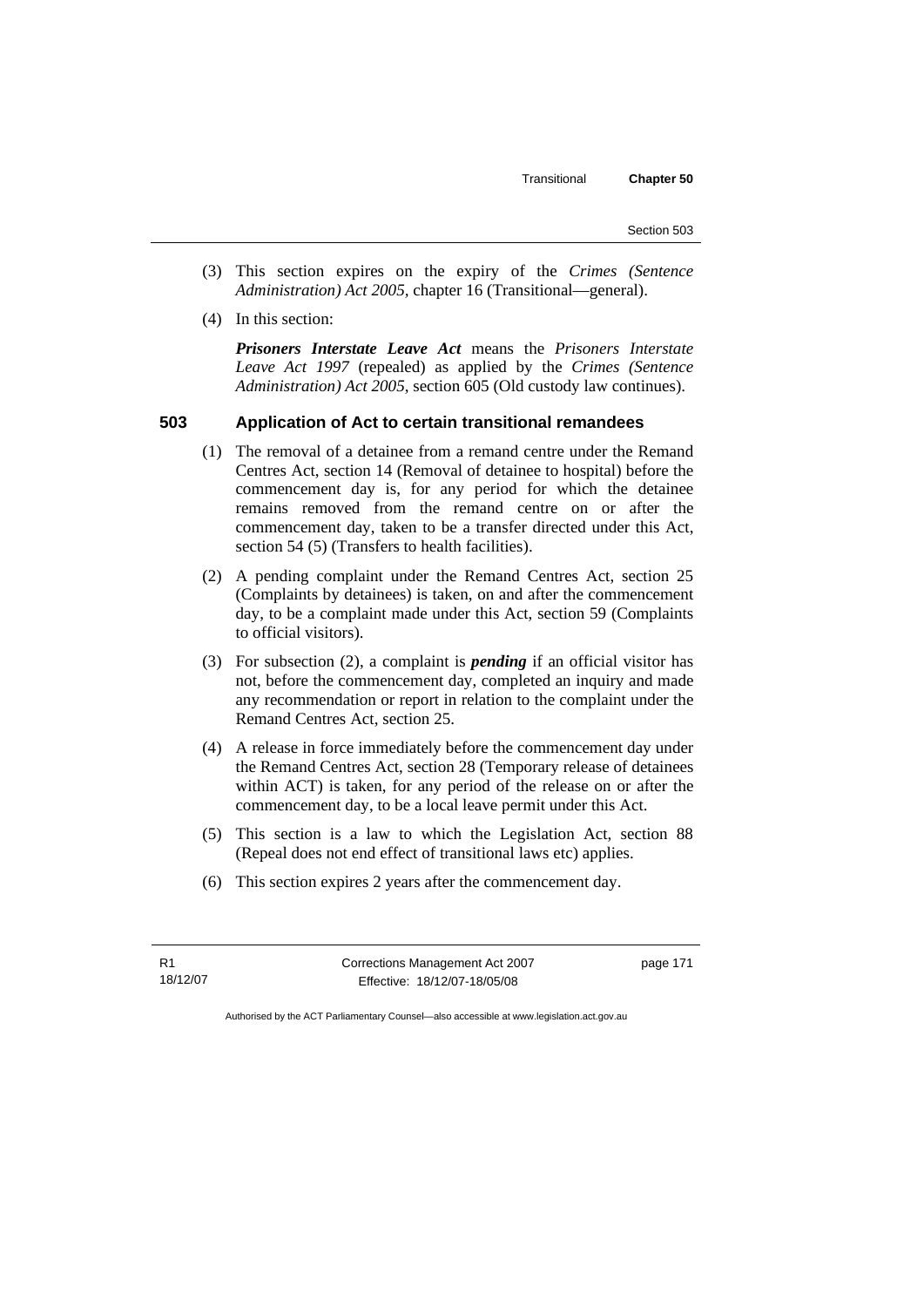### **Chapter 50** Transitional

(7) In this section:

*Remand Centres Act* means the *Remand Centres Act 1976*  (repealed) as applied by the *Crimes (Sentence Administration) Act 2005*, section 605 (Old custody law continues).

# **504 Transitional arrangements with NSW—Rehabilitation of Offenders (Interim) Act, s 94**

- (1) This section applies to an arrangement in force immediately before the commencement day under the Rehabilitation of Offenders (Interim) Act, section 94 (Chief Minister may make arrangements with NSW).
- (2) The arrangement is taken, on and after the commencement day, to be an arrangement under this Act, section 25 (Correctional centres—arrangements with NSW).
- (3) This section is a law to which the Legislation Act, section 88 (Repeal does not end effect of transitional laws etc) applies.
- (4) This section expires 2 years after the commencement day.
- (5) In this section:

*Rehabilitation of Offenders (Interim) Act* means the *Rehabilitation of Offenders (Interim) Act 2001* (repealed) as applied by the *Crimes (Sentence Administration) Act 2005*, section 605 (Old custody law continues).

# **505 Construction of outdated references**

 (1) In any Act, instrument made under an Act or a document, a reference to an earlier law is, in relation to anything to which this Act applies, a reference to this Act.

page 172 Corrections Management Act 2007 Effective: 18/12/07-18/05/08

R1 18/12/07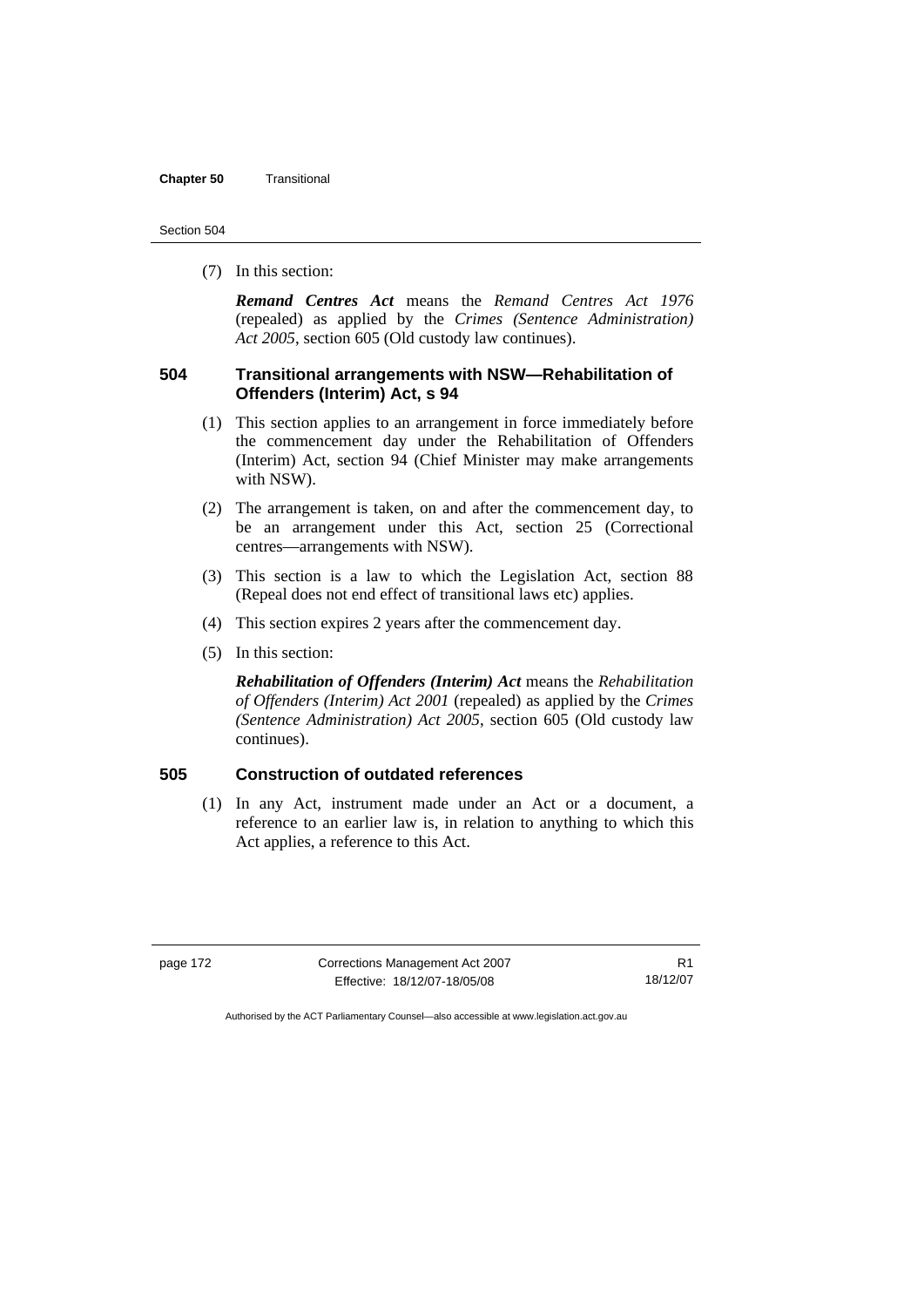- (2) In any Act, instrument made under an Act or a document, a reference to a provision of an earlier law is, in relation to anything to which this Act applies, a reference to the corresponding provision of this Act.
- (3) In any Act, instrument made under an Act or a document, a reference to anything that is no longer applicable because of the repeal or amendment of an earlier law by the *Sentencing Legislation Amendment Act 2006*, and for which there is a corresponding thing under this Act, is taken to be a reference to the corresponding thing under this Act, if the context allows and if otherwise appropriate.
- (4) This section is a law to which the Legislation Act, section 88 (Repeal does not end effect of transitional laws etc) applies.
- (5) This section expires 10 years after the commencement day.
- (6) In this section:

*earlier law* means any of the following:

- (a) *Community Based Sentences (Transfer) Act 2003* (repealed);
- (b) *Crimes Act 1900*;
- (c) *Custodial Escorts Act 1998* (repealed);
- (d) *Magistrates Court Act 1930*;
- (e) *Parole Orders (Transfer) Act 1983* (repealed);
- (f) *Periodic Detention Act 1995* (repealed);
- (g) *Prisoners (International Transfer) Act 1999* (repealed);
- (h) *Prisoners Interstate Leave Act 1997* (repealed);
- (i) *Prisoners (Interstate Transfer) Act 1993* (repealed);
- (j) *Rehabilitation of Offenders (Interim) Act 2001* (repealed);
- (k) *Remand Centres Act 1976* (repealed);

R1 18/12/07 Corrections Management Act 2007 Effective: 18/12/07-18/05/08

page 173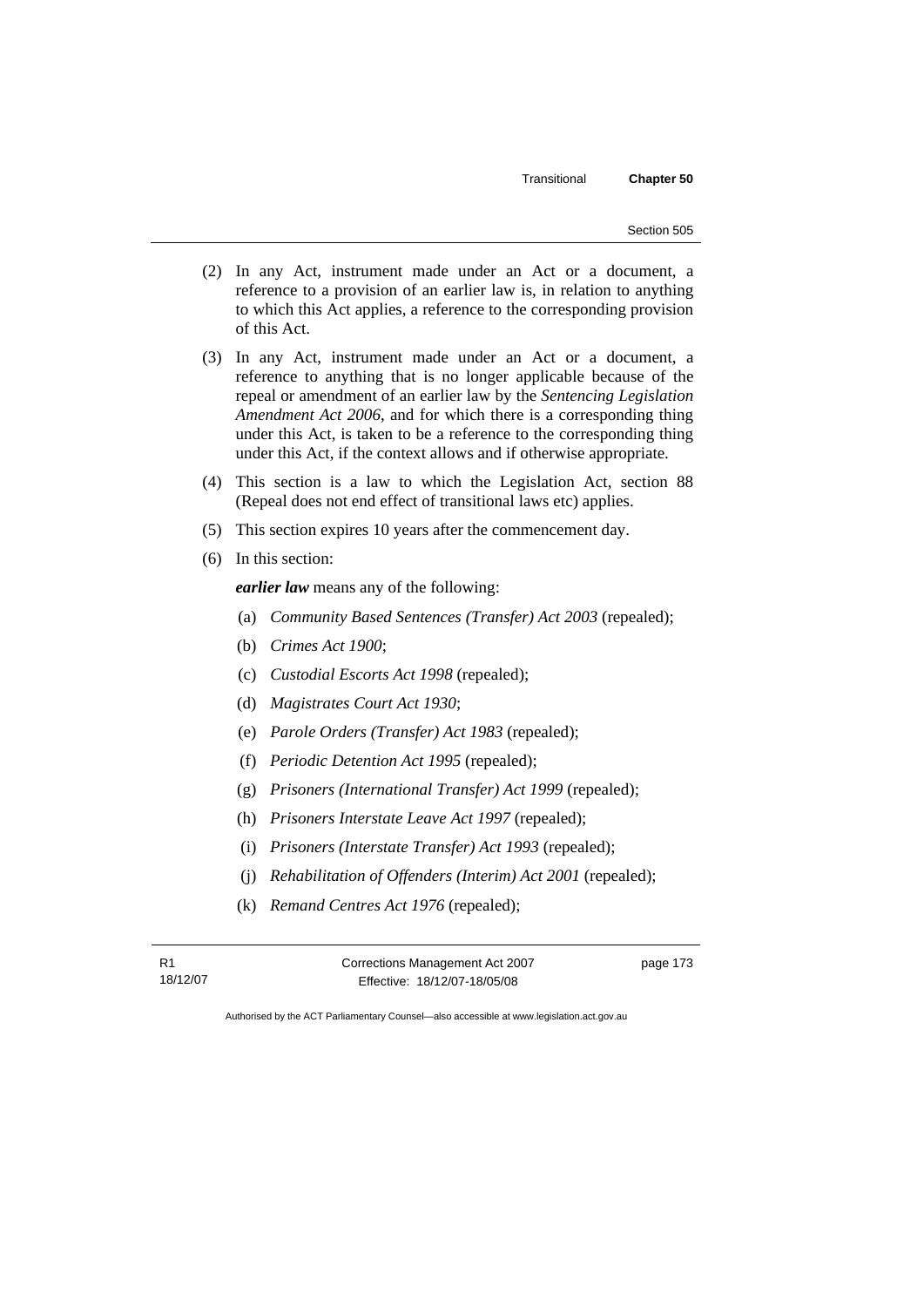#### **Chapter 50** Transitional

#### Section 506

- (l) *Removal of Prisoners Act 1968* (repealed);
- (m) *Supervision of Offenders (Community Service Orders) Act 1985* (repealed).
- *Note* A reference to an Act includes a reference to the statutory instruments made or in force under the Act, including any regulation (see Legislation Act, s 104).

# **506 Crimes (Sentence Administration) Act 2005, ch 17 (Transitional—interim custody arrangements)—definition of** *Corrections Management Act 2007*

- (1) This section applies to the *Crimes (Sentence Administration) Act 2005*, section 603 (Definitions—ch 17), definition of *Corrections Management Act 2007* (the *interim definition*).
- (2) The interim definition applies to this Act.
- (3) This section is a law to which the Legislation Act, section 88 (Repeal does not end effect of transitional laws etc) applies.
- (4) This section expires 2 years after the commencement day.

# **507 Transitional regulations**

- (1) A regulation may prescribe transitional matters necessary or convenient to be prescribed because of the enactment of this Act, the *Crimes (Sentencing) Act 2005*, the *Sentencing Legislation Amendment Act 2006* or the *Crimes (Sentence Administration) Act 2005.*
- (2) A regulation may modify this chapter (including its operation in relation to another territory law) to make provision in relation to anything that, in the Executive's opinion, is not, or is not adequately or appropriately, dealt with in this chapter.

page 174 Corrections Management Act 2007 Effective: 18/12/07-18/05/08

R1 18/12/07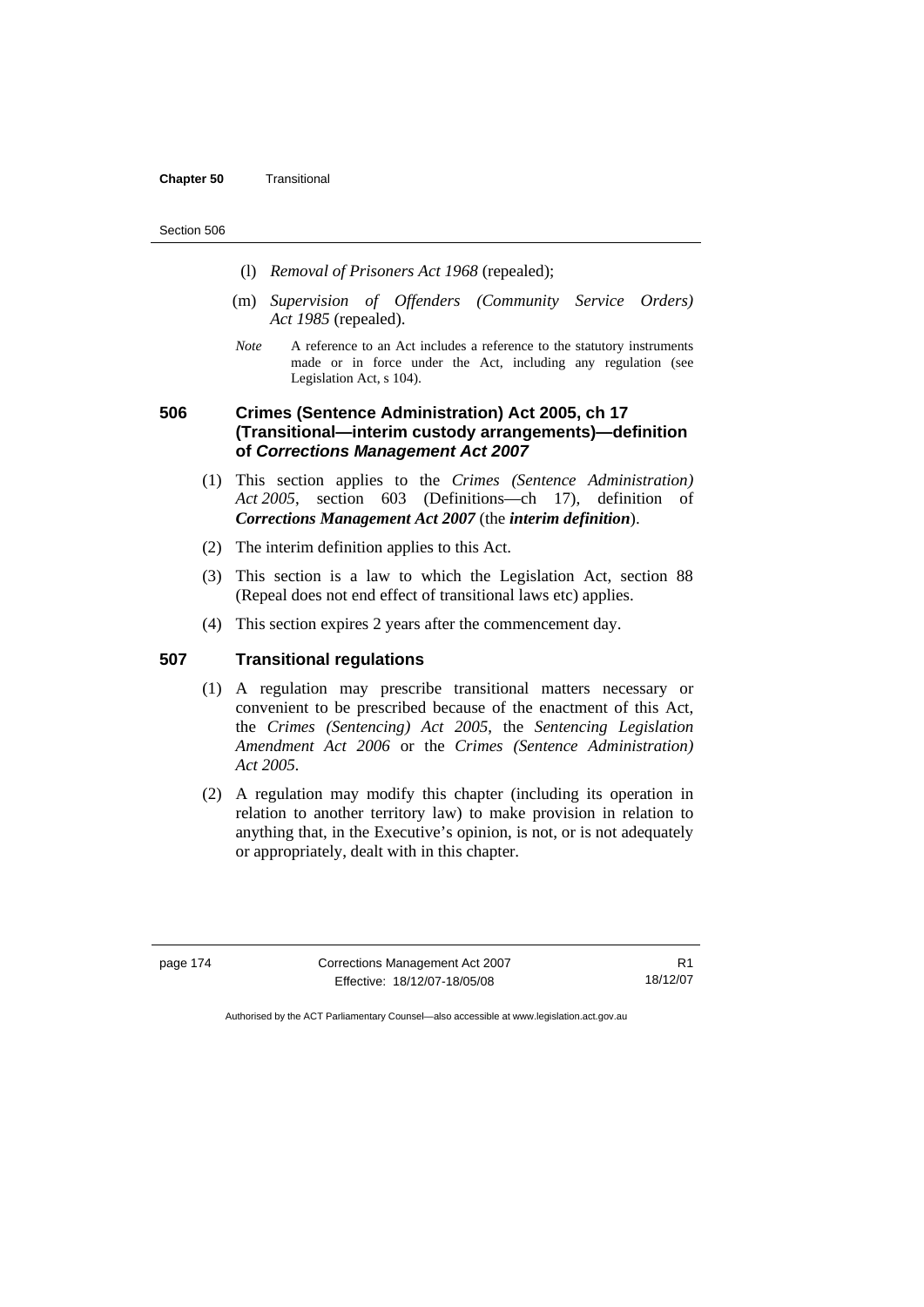# Transitional **Chapter 50**

| Section 507 |  |
|-------------|--|
|             |  |

- (3) A regulation under subsection (2) has effect despite anything else in this Act or another territory law.
- (4) This section expires 2 years after the commencement day.

R1 18/12/07 Corrections Management Act 2007 Effective: 18/12/07-18/05/08

page 175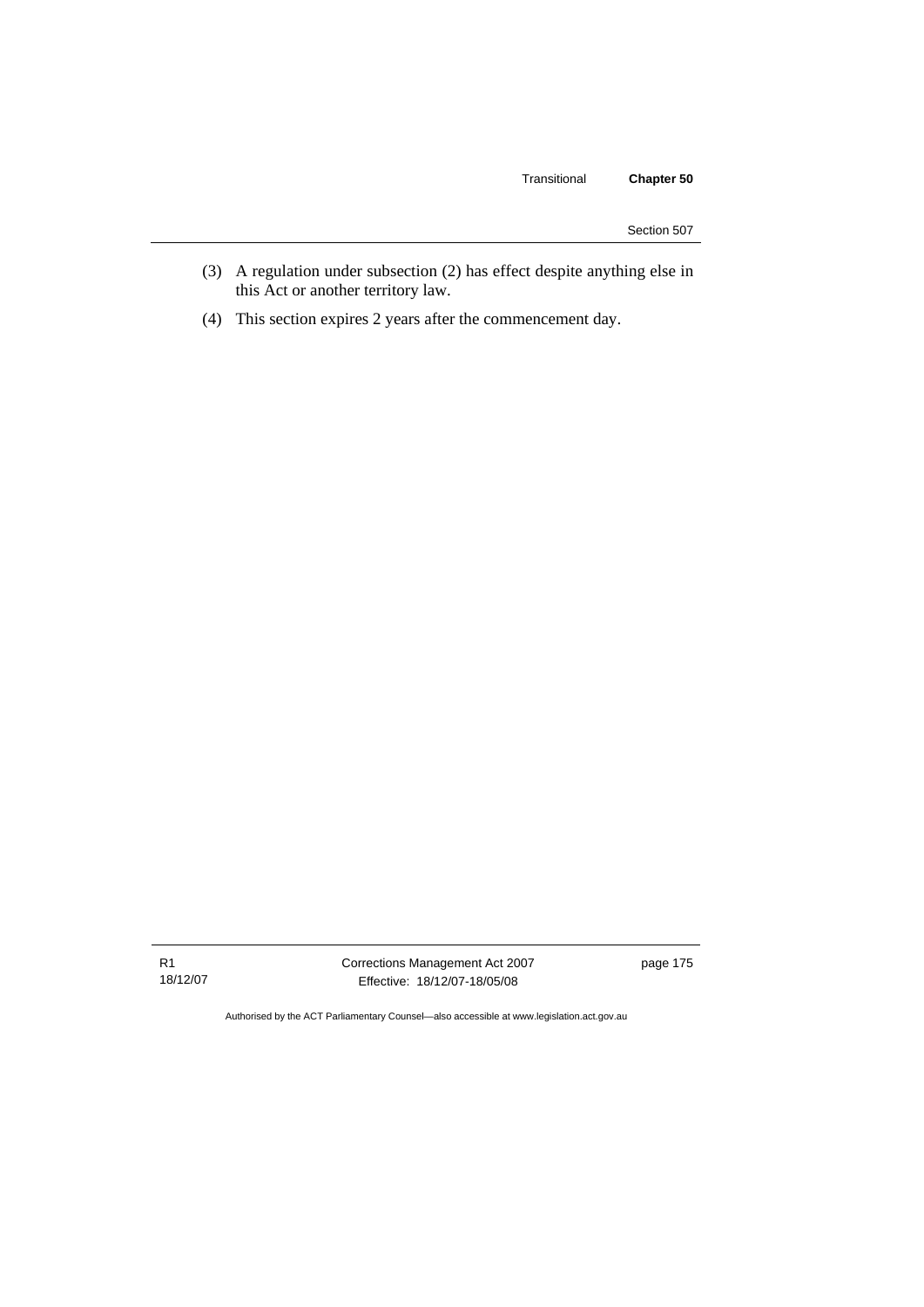# **Dictionary**

(see s 3)

- *Note 1* The Legislation Act contains definitions and other provisions relevant to this Act.
- *Note 2* For example, the Legislation Act, dict, pt 1, defines the following terms:
	- $\bullet$  chief executive (see s 163)
	- chief police officer
	- doctor
	- domestic partner (see s 169 (1))
	- Governor
	- human rights commissioner
	- in relation to
	- intersex person (see s 169B)
	- judge
	- Legislative Assembly
	- magistrate
	- NSW correctional centre
	- nurse
	- ombudsman
	- police officer
	- public advocate
	- public employee
	- public servant
	- quarter
	- sentence administration board
	- transgender person (see s 169A (1) and (2))
	- tribunal.

page 176 Corrections Management Act 2007 Effective: 18/12/07-18/05/08

R1 18/12/07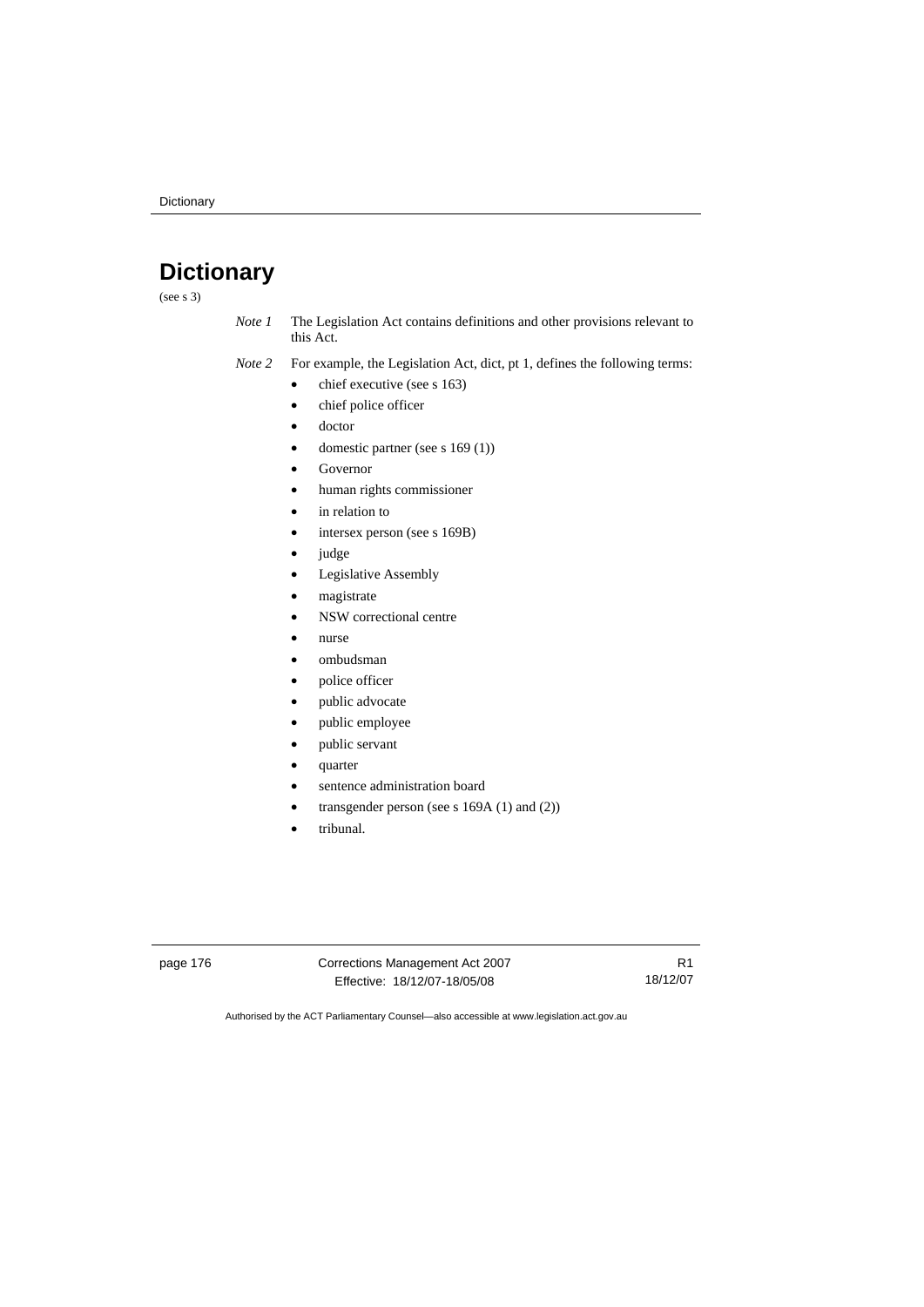*accredited person*, in relation to a detainee, means each of the following:

- (a) if the detainee is a sentenced offender—anyone involved in relation to the administration of the sentence;
- (b) a lawyer representing the detainee;
- (c) an official visitor;
- (d) the human rights commissioner;
- (e) the public advocate;
- (f) the ombudsman;
- (g) a person prescribed by regulation.
- *Note* Territory laws apply to a delegate of a person in the exercise of a delegation as if the delegate were the person who appointed the delegate (see Legislation Act, s 239 (2)).

*accused*—see section 151.

*activity*—see the *Crimes (Sentence Administration) Act 2005*, dictionary.

*adjudicator* means a person who is appointed as an adjudicator under section 177.

*administrative penalty*—see section 151.

*administrator*, in relation to a disciplinary breach—see section 151.

*admission*, of a detainee to a correctional centre—see section 63.

*body search*, of a detainee—see section 107.

*case management plan*, for a detainee, means the detainee's case management plan maintained under section 78.

*charge*—see section 151.

*charge notice*—see section 151.

*conduct* means an act or omission.

R1 18/12/07 Corrections Management Act 2007 Effective: 18/12/07-18/05/08

page 177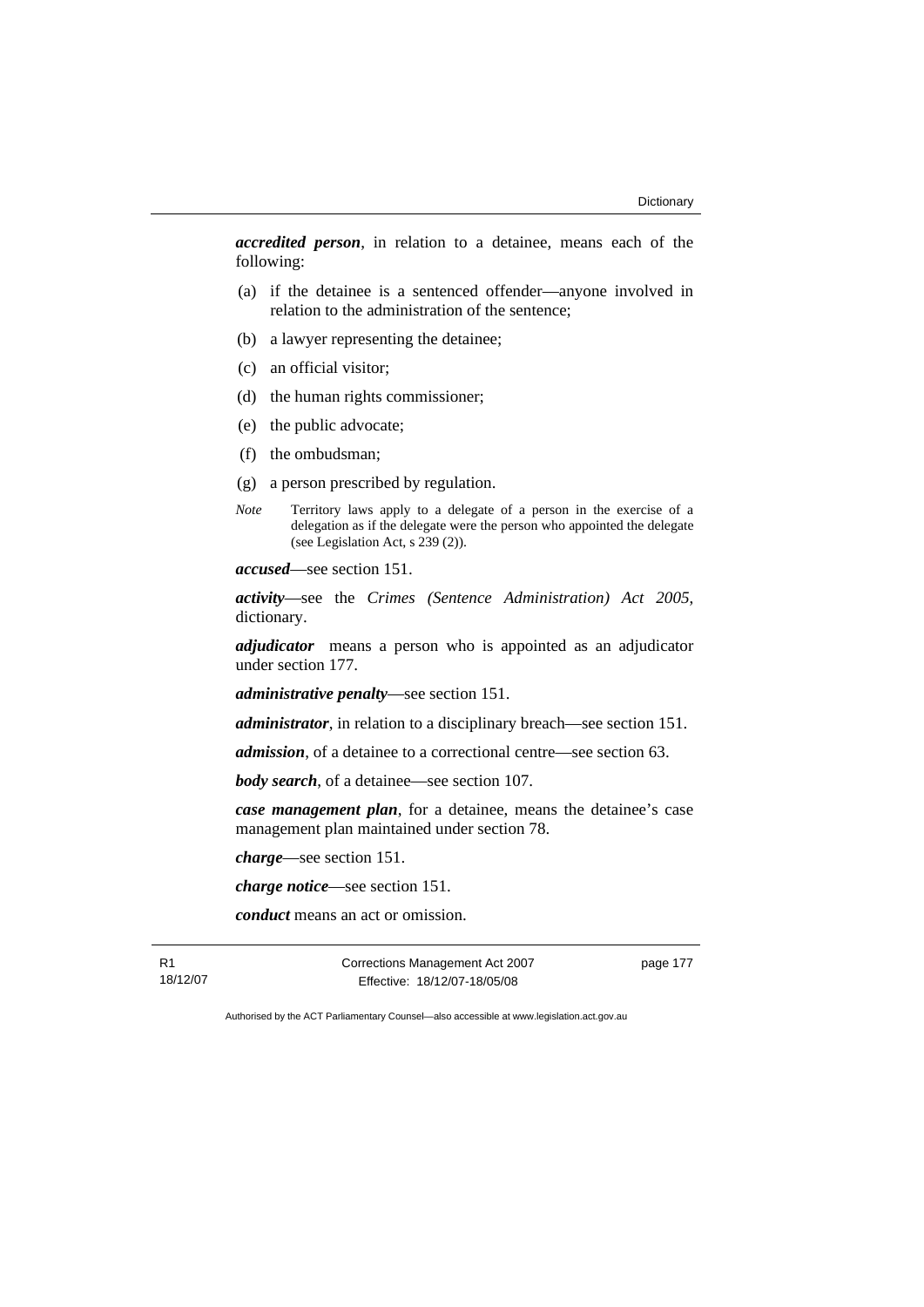*correctional centre* means a place declared to be a correctional centre under section 24.

*corrections dog* means a dog approved under the regulations to exercise functions as a corrections dog under this Act.

*corrections officer* means a person who is appointed as a corrections officer under section 19.

*corrections policy* means a corrections policy under section 14.

*corresponding chief executive*, for part 12.2 (Interstate leave)—see section 206.

*corresponding corrections law*—see section 225.

*corresponding leave law*, for part 12.2 (Interstate leave)—see section 206.

*court cell*, for chapter 4 (Detention in police and court cells etc) see section 29.

*detainee*—see section 6.

*detention period*, for an offender's periodic detention—see the *Crimes (Sentence Administration) Act 2005*, section 41.

*disciplinary action*—see section 151.

*disciplinary breach*—see section 151.

*disciplinary charge*—see section 151.

*drug*—see section 132.

*engage in conduct* means—

- (a) do an act; or
- (b) omit to do an act.

*escape*, for part 12.2 (Interstate leave)—see section 206.

page 178 Corrections Management Act 2007 Effective: 18/12/07-18/05/08

R1 18/12/07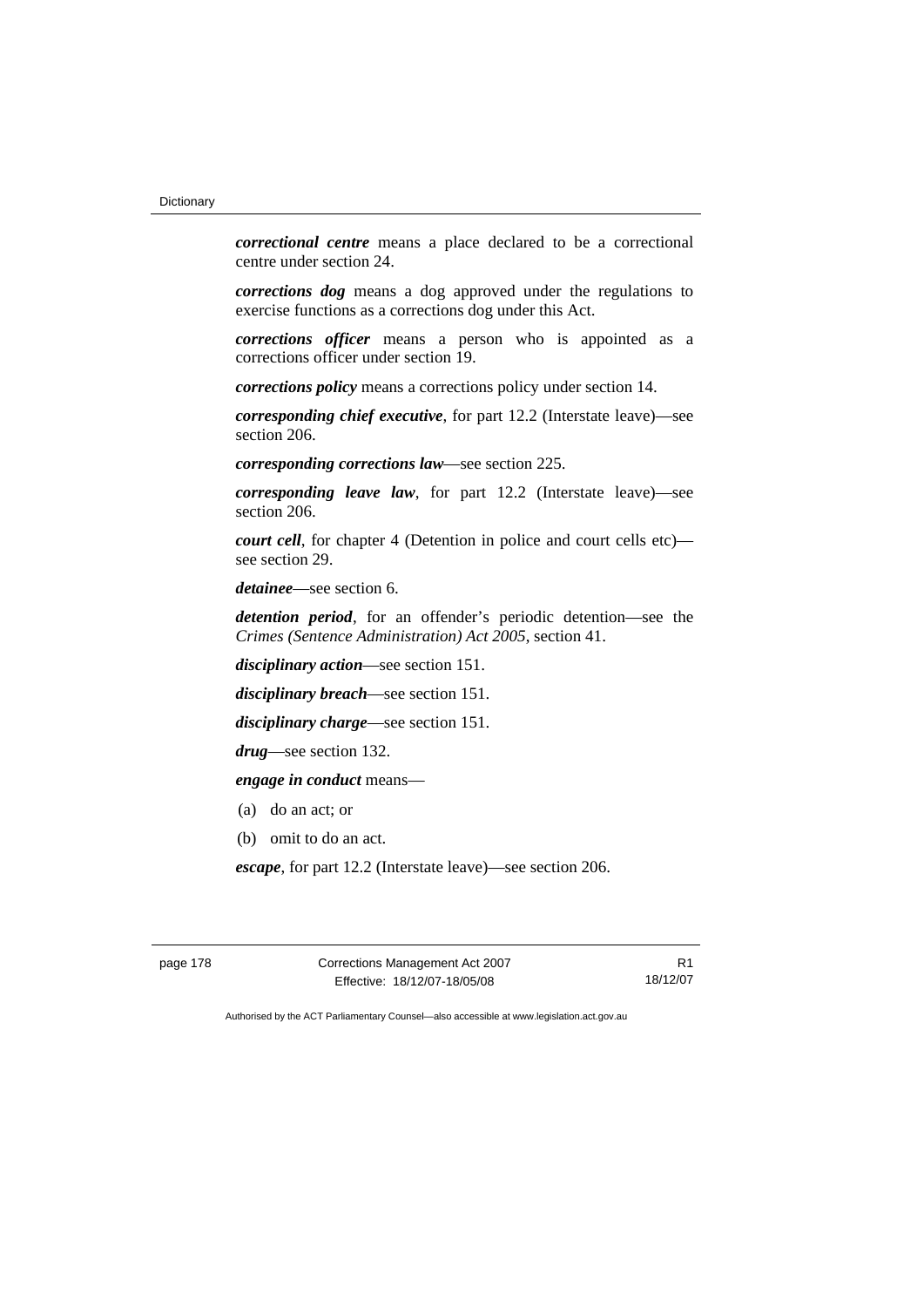*escort officer*, in relation to a person, means—

- (a) a police officer; or
- (b) a corrections officer whose functions including escorting the person.

*family member*, of a detainee, means any of the following:

- (a) the detainee's domestic partner;
- (b) a parent, step-parent or grandparent of the detainee;
- (c) a child, step-child or grandchild of the detainee;
- (d) a brother, sister, step-brother or step-sister of the detainee;
- (e) a guardian or carer of the detainee.

*frisk search*—see section 107.

*full-time detainee*—see the *Crimes (Sentence Administration) Act 2005*, section 22 (1).

*health facility* means a hospital or other facility where health services are provided.

*health professional* means a health professional registered under the *Health Professions Act 2004.*

*health service*—see the *Health Professionals Act 2004*, section 15.

*hearing*, for an inquiry—see section 151.

*inquiry*—see section 151.

*interstate detainee*, for part 12.2 (Interstate leave)—see section 206.

*interstate escort officer*—see section 213.

*interstate leave permit*—see section 208.

*investigative segregation*—see section 151.

*investigator*—see section 151.

R1 18/12/07 Corrections Management Act 2007 Effective: 18/12/07-18/05/08

page 179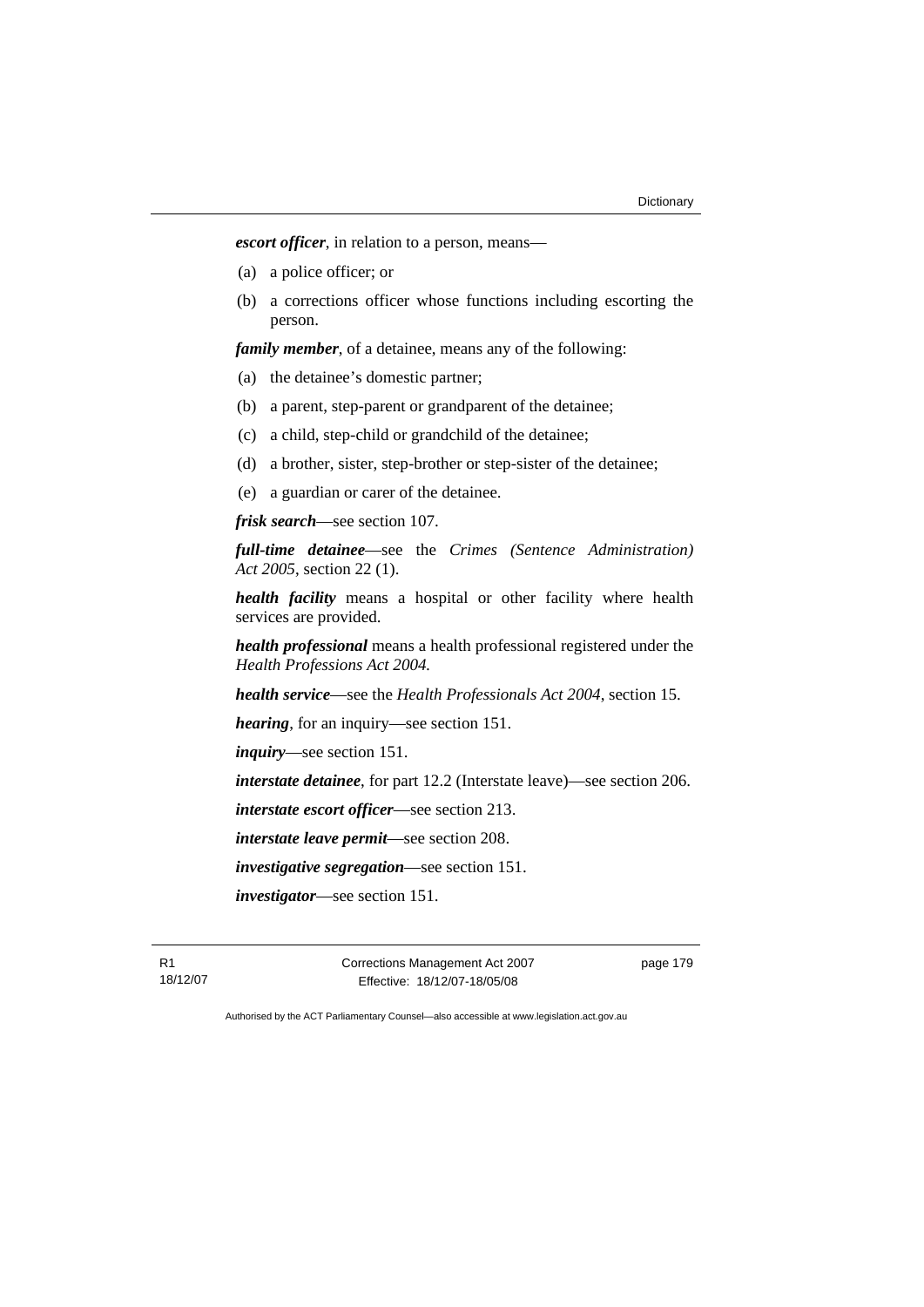*investigator's report*—see section 151.

*law enforcement agency*—see the *Spent Convictions Act 2000*, dictionary.

*legally privileged—*a thing is *legally privileged* if client legal privilege attaches to the thing.

*local leave permit—*see section 205.

*mail* means postal mail.

*nonsmoking area*, at a correctional centre—see section 86.

*offender*—see the *Crimes (Sentence Administration) Act 2005*, dictionary.

*official visitor* means a person who is appointed as an official visitor under section 57.

*operating procedure* means an operating procedure under section 14.

*ordinary search*—see section 107.

*participating State*, for part 12.2 (Interstate leave)—see section 206.

*periodic detention*, for an offender—see the *Crimes (Sentence Administration) Act 2005*, section 40.

*personal monitoring device*—see section 101.

*police cell*, for 0 (Detention in police and court cells)—see section 29.

*positive*, for a test sample for alcohol or a drug—see section 133.

*possession*, of a thing, includes the following:

- (a) receiving or obtaining possession of the thing;
- (b) having control over the disposition of the thing (whether or not having custody of the thing);
- (c) having joint possession of the thing.

| page 180 | Corrections Management Act 2007 | R <sub>1</sub> |
|----------|---------------------------------|----------------|
|          | Effective: 18/12/07-18/05/08    | 18/12/07       |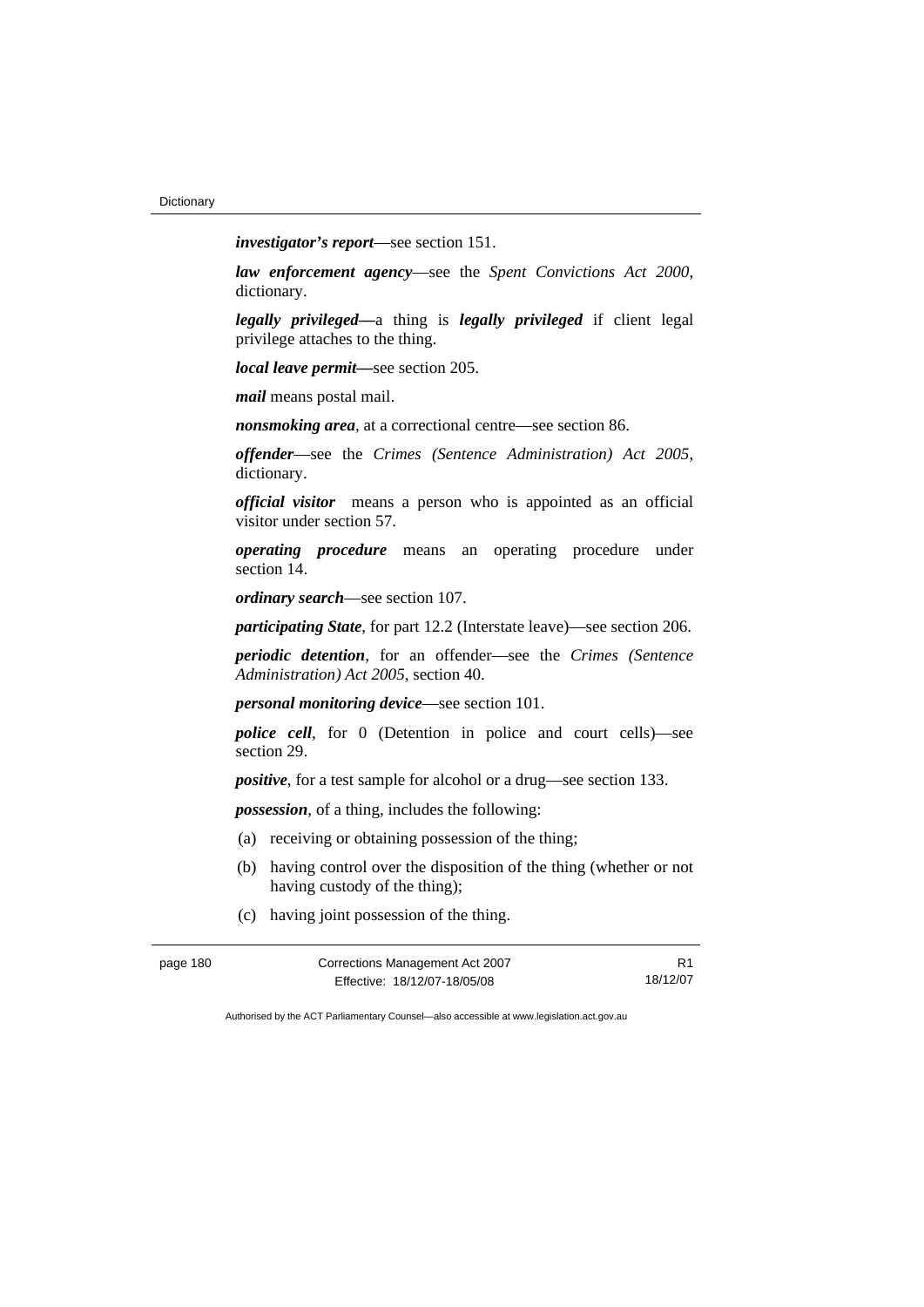#### *presiding officer*—

- (a) for division 10.3.1 (Disciplinary action—with accused's consent)—see section 166; or
- (b) for division 10.3.2 (Internal disciplinary inquiry)—see section 169; or
- (c) for chapter 11 (Disciplinary inquiries)—see section 191.

*privilege*, in relation to a detainee—see section 151.

*prohibited area*, at a correctional centre—see section 85.

*prohibited thing* means a thing declared to be a prohibited thing under section 81.

*protected mail*—see section 104 (4).

*register of detainees* means the register kept under section 76.

*relevant presiding officer*, for division 10.3.5 (Disciplinary action)—see section 182.

*remandee*—see the *Crimes (Sentence Administration) Act 2005*, dictionary.

*review officer*, for division 10.3.3 (Internal review of inquiry decision)—see section 172.

*scanning search*—see section 107.

*security classification*, for a detainee, means the detainee's security classification under section 80.

*segregation*, of a detainee—see section 88.

*sentence—*see the *Crimes (Sentence Administration) Act 2005*, dictionary.

*separate confinement*, of a detainee—see section 151.

*strip search*, of a detainee—see section 107.

*test sample*—see section 132.

R1 18/12/07 Corrections Management Act 2007 Effective: 18/12/07-18/05/08

page 181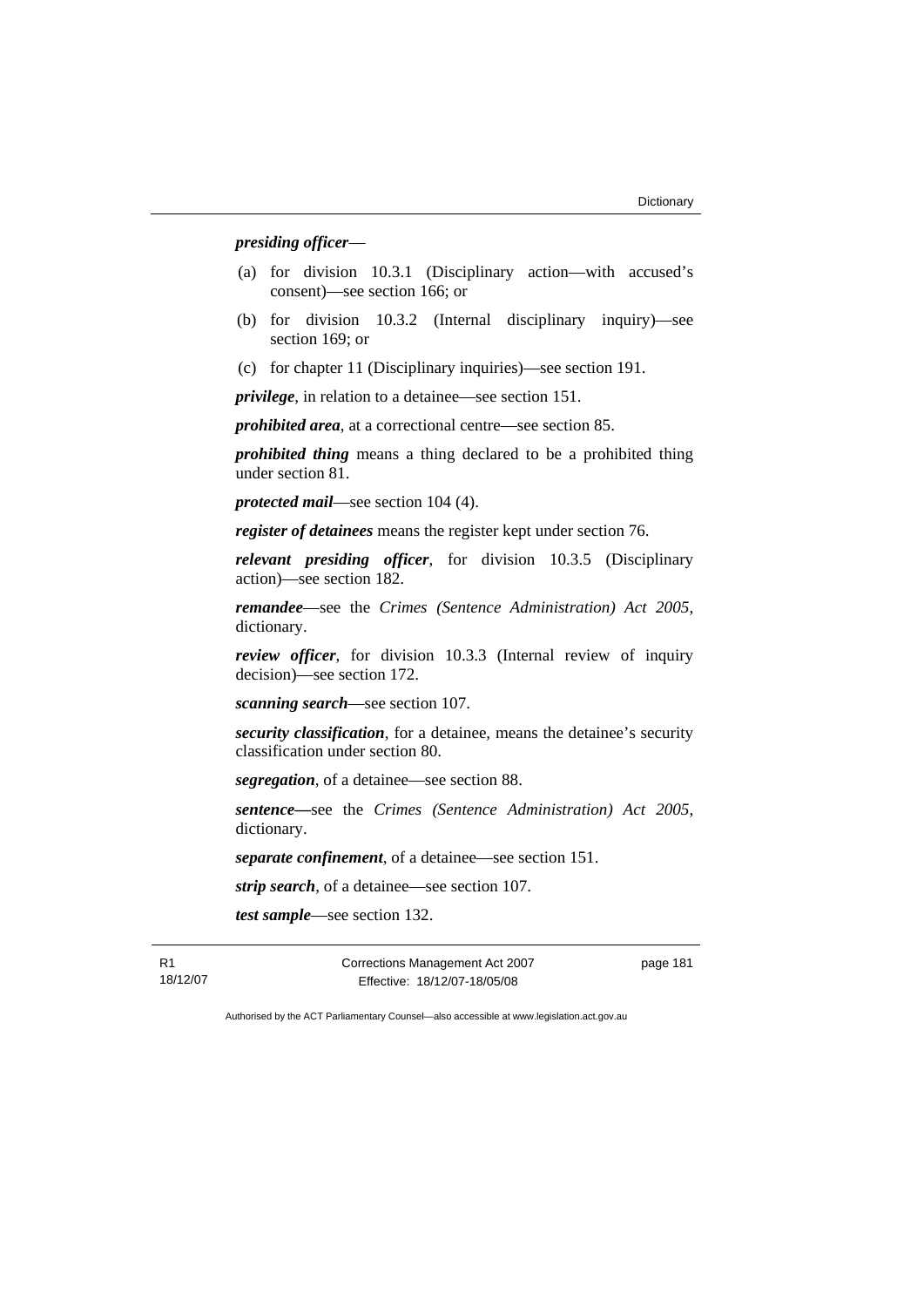*visiting conditions*, at a correctional centre, means conditions declared under section 143 (Visiting conditions) in relation to the centre.

*visitor*, in relation to a correctional centre, includes a person wishing to enter the centre as a visitor.

page 182 Corrections Management Act 2007 Effective: 18/12/07-18/05/08

R1 18/12/07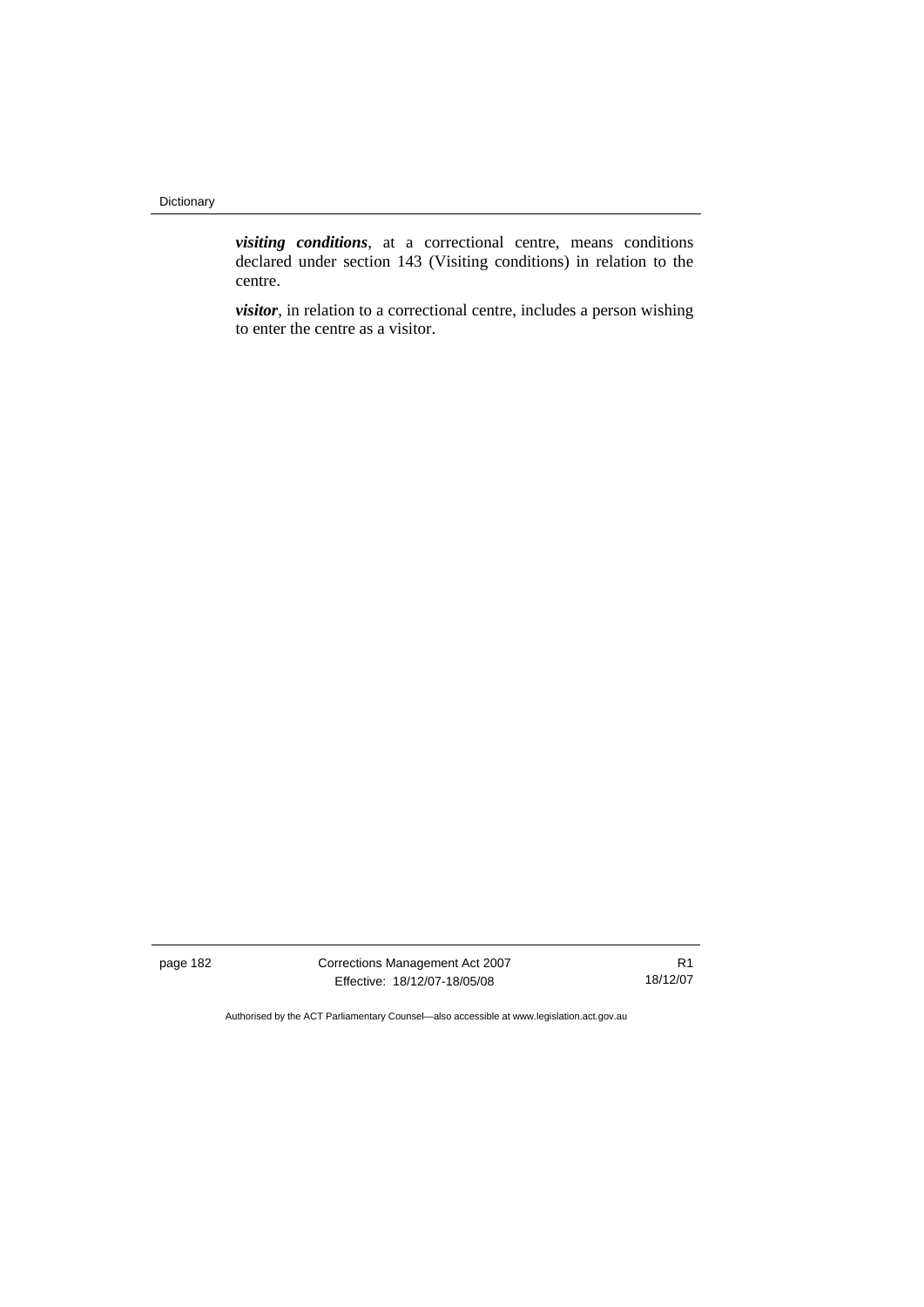# **Endnotes**

### **1 About the endnotes**

Amending and modifying laws are annotated in the legislation history and the amendment history. Current modifications are not included in the republished law but are set out in the endnotes.

Not all editorial amendments made under the *Legislation Act 2001*, part 11.3 are annotated in the amendment history. Full details of any amendments can be obtained from the Parliamentary Counsel's Office.

Uncommenced amending laws and expiries are listed in the legislation history and the amendment history. These details are underlined. Uncommenced provisions and amendments are not included in the republished law but are set out in the last endnote.

If all the provisions of the law have been renumbered, a table of renumbered provisions gives details of previous and current numbering.

The endnotes also include a table of earlier republications.

# **2 Abbreviation key**

 $am = amended$  ord = ordinance  $amdt = amendment$  orig = original ch = chapter par = paragraph/subparagraph def = definition pres = present dict = dictionary prev = previous disallowed = disallowed by the Legislative  $(prev...) = previously$  $\mathsf{Assemblv}$   $\mathsf{pt} = \mathsf{part}$  $div = div$ ision  $r = rule/subrule$ exp = expires/expired renum = renumbered  $Gaz = qazette$  relocated hdg = heading R[X] = Republication No IA = Interpretation Act 1967 RI = reissue  $ins = insected/added$ <br>  $LA = Leaislation Act 2001$ <br>  $sch = schedule$  $LA =$  Legislation Act 2001  $LR =$  legislation register set of  $s$  and  $s$  sdiv = subdivision LRA = Legislation (Republication) Act 1996 sub = substituted mod = modified/modification SL = Subordinate Law o = order underlining = whole or part not commenced om = omitted/repealed or to be expired

R1 18/12/07 Corrections Management Act 2007 Effective: 18/12/07-18/05/08

page 183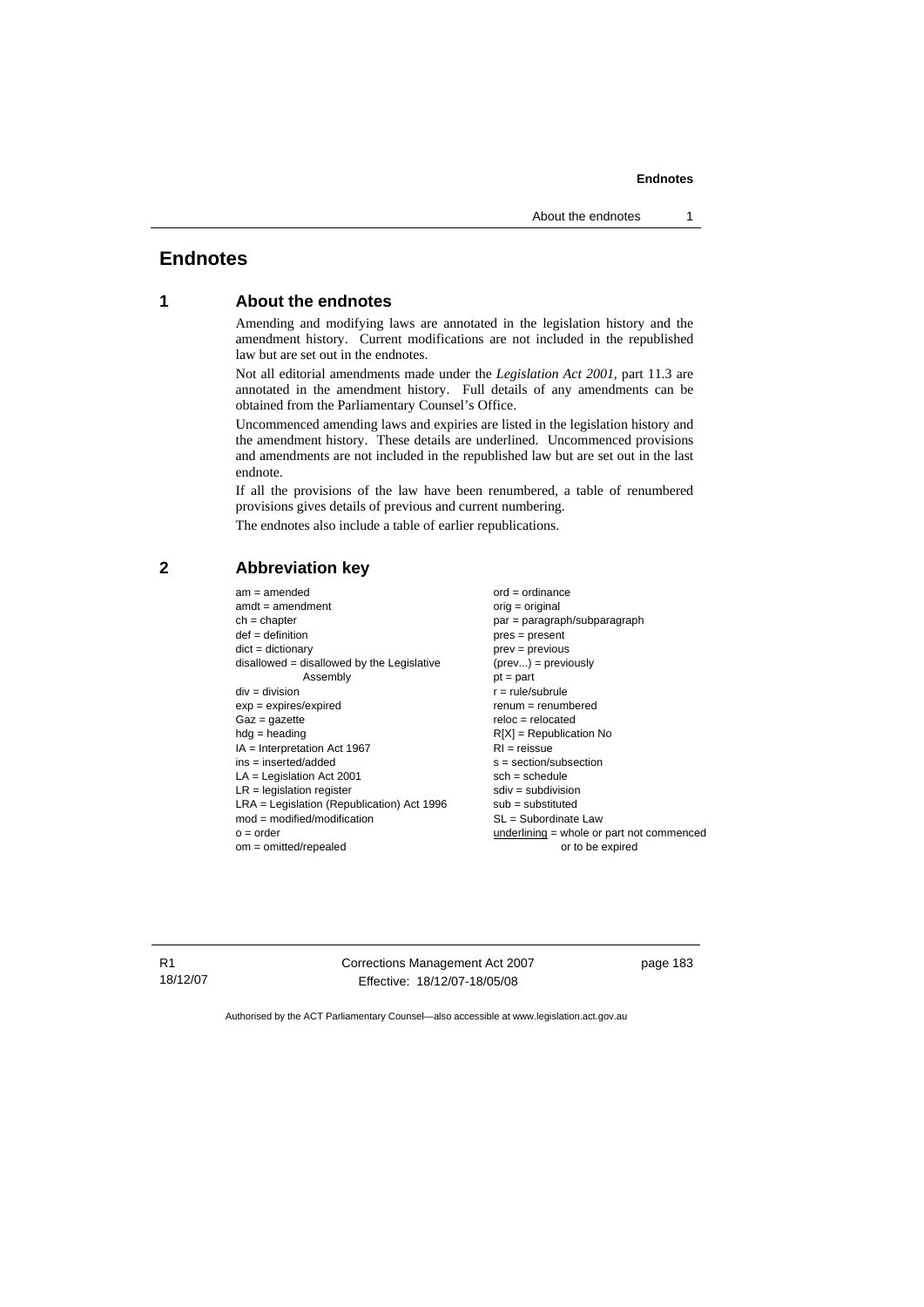#### **Endnotes**

3 Legislation history

# **3 Legislation history**

# **Corrections Management Act 2007 A2007-15**

notified LR 18 June 2007

s 1, s 2 commenced 18 June 2007 (LA s 75 (1))

s 230 commenced 1 August 2007 (LA s 75AA)

sch 1 pt 1.2, pt 1.3 commenced 1 August 2007 (s 2 and CN2007-6) remainder commenced 18 December 2007 (s 2 and LA s 79)

# **4 Amendment history**

**Commencement**  s 2 om LA s 89 (4) **Application of Act—***detainees* s 6 (1) note 2 exp 2 June 2011 (s 501 (2), (4) (LA s 88 declaration applies)) **Legislation amended—sch 1**  s 230 om LA s 89 (3) **Application of Act to transitional detainees**  s 501 exp 2 June 2011 (s 501 (4) (LA s 88 declaration applies)) **Application of Act to transitional interstate leave permits**  s 502 exp 2 June 2011 (s 502 (3) (LA s 88 declaration applies)) **Application of Act to certain transitional remandees**  s 503 exp 18 December 2009 (s 503 (6) (LA s 88 declaration applies)) **Transitional arrangements with NSW—Rehabilitation of Offenders (Interim) Act, s 94**  exp 18 December 2009 (s 504 (4) (LA s 88 declaration applies)) **Construction of outdated references**  s 505 exp 18 December 2017 (s 505 (5) (LA s 88 declaration applies)) **Crimes (Sentence Administration) Act 2005, ch 17 (Transitional—interim custody arrangements)—definition of** *Corrections Management Act 2007* s 506 exp 18 December 2009 (s 506 (4) (LA s 88 declaration applies))

page 184 Corrections Management Act 2007 Effective: 18/12/07-18/05/08

R1 18/12/07